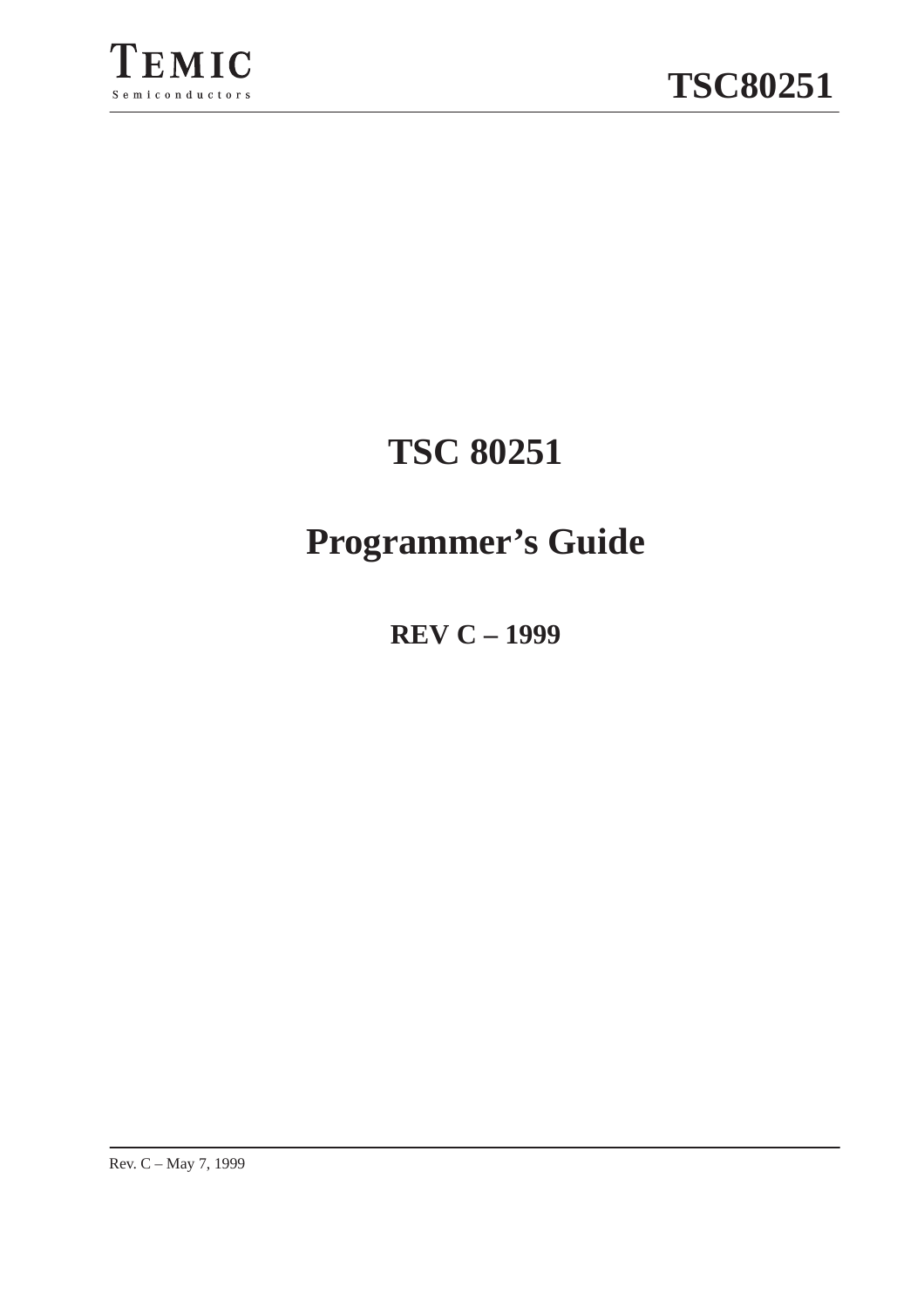

*TEMIC Semiconductors reserves the right to make changes in the specifications contained in this document in order to improve design or performance and to supply the best possible products. TEMIC also assumes no responsibility for the use of any circuits described herein, conveys no license under any patents or other rights, and makes no representations that the circuits are free from patent infringement. Applications for any integrated circuits contained in this publication are for illustration purposes only and TEMIC makes no representation or warranty that such applications will be suitable for the use specified without further testing or modification. Reproduction of any portion hereof without the prior written consent of TEMIC is prohibited.*

#### **On line information**

World Wide Web: http://www.temic–semi.com

#### **Factory Technical Support**

Email: c251@temic–semi.com

#### **Publisher**

MHS S.A. La Chantrerie – Route de Gachet, BP 70602 44306 NANTES Cedex 03 France Phone: 33 2 40 18 18 18 Fax: +33 2 40 18 19 60

Copyright TEMIC Semiconductors 1997. Copyright INTEL Corporation 1994. Portions reprinted by permission of INTEL Corporation.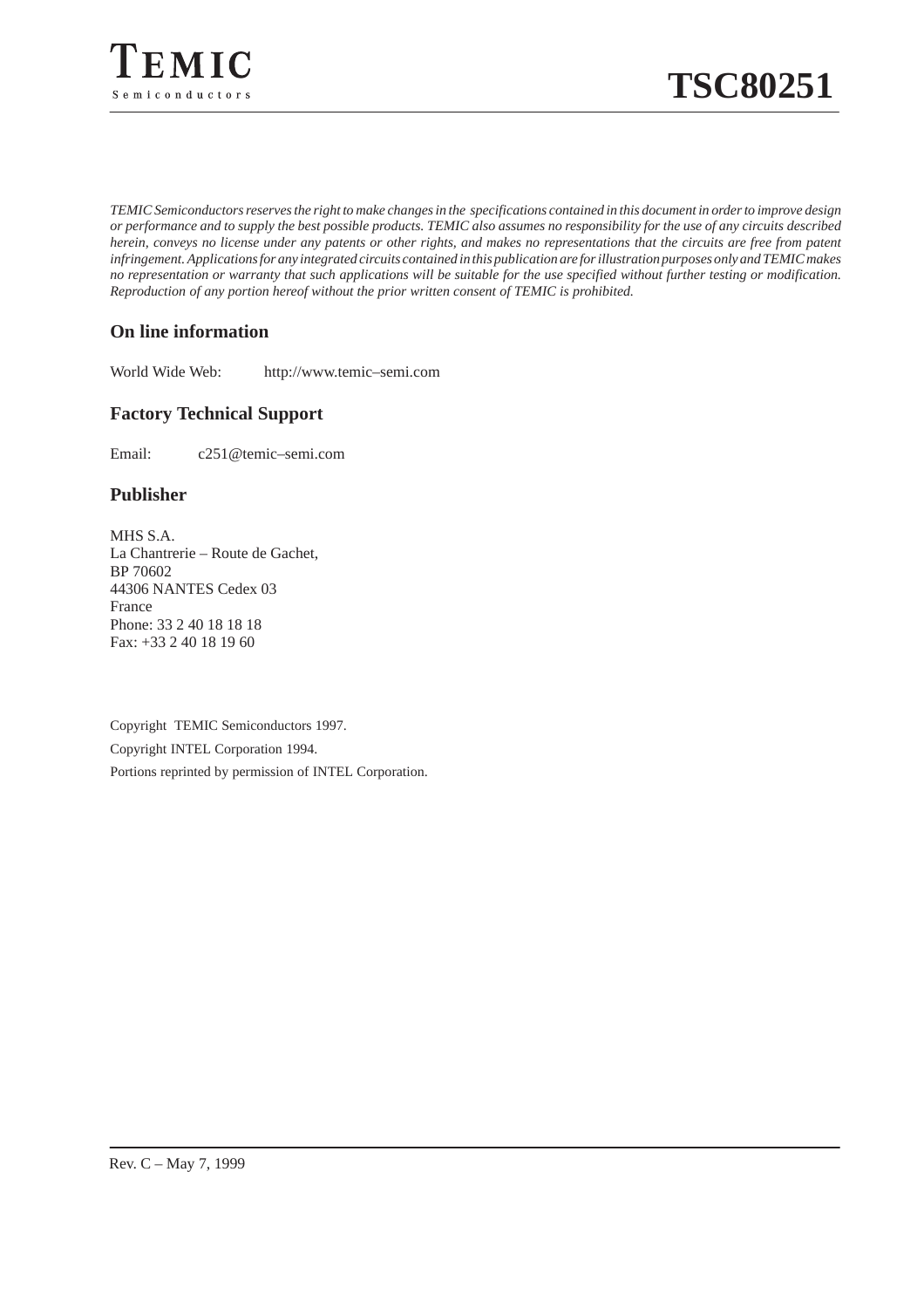# **Table of Contents**

| 3.3. C51 Architecture mapping to C251 Architecture Address Spaces  3.2 |  |
|------------------------------------------------------------------------|--|
|                                                                        |  |
|                                                                        |  |
|                                                                        |  |
|                                                                        |  |
|                                                                        |  |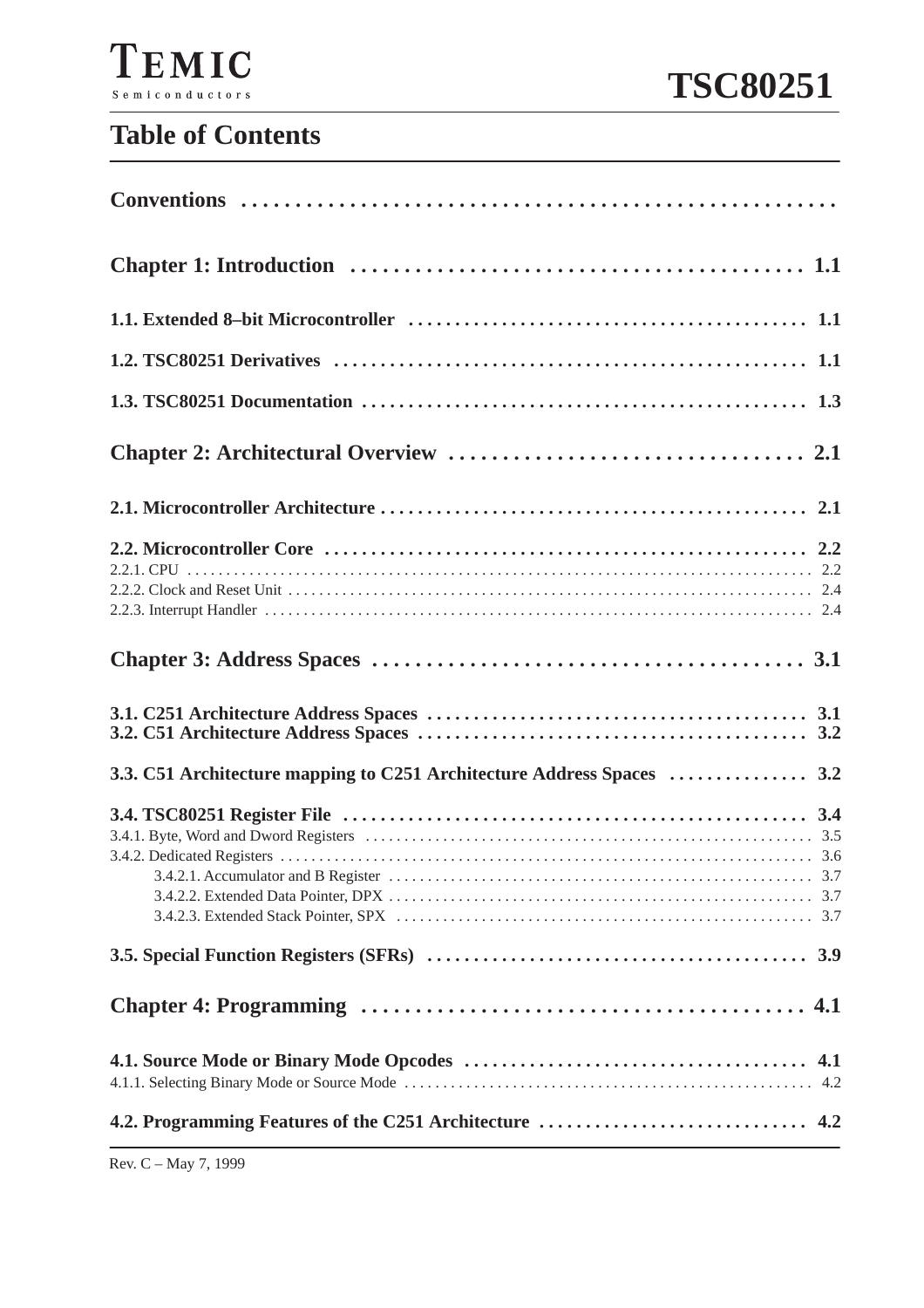# **TSC80251**

Rev. C – May 7, 1999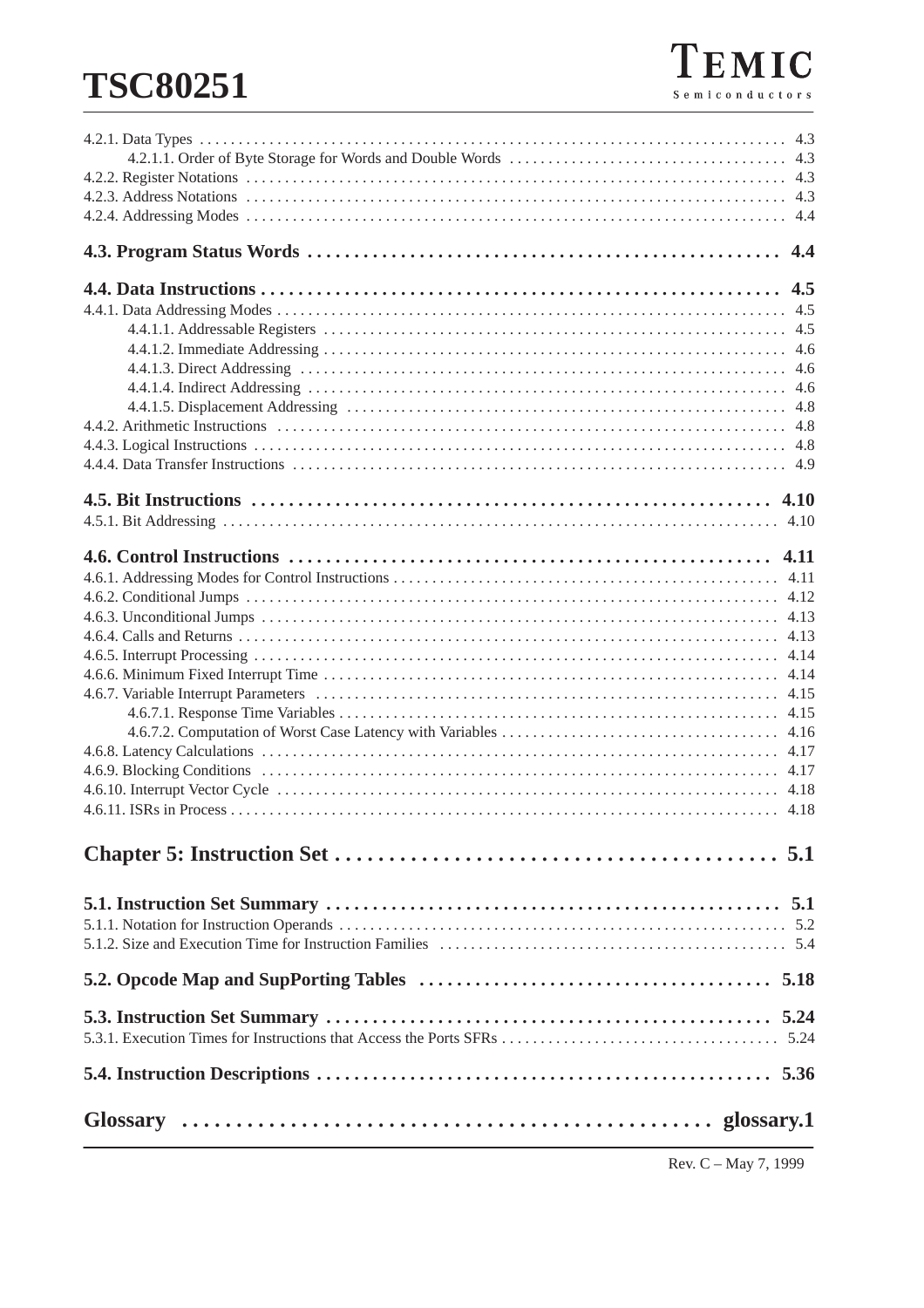

# **TSC80251**

# **List of figures**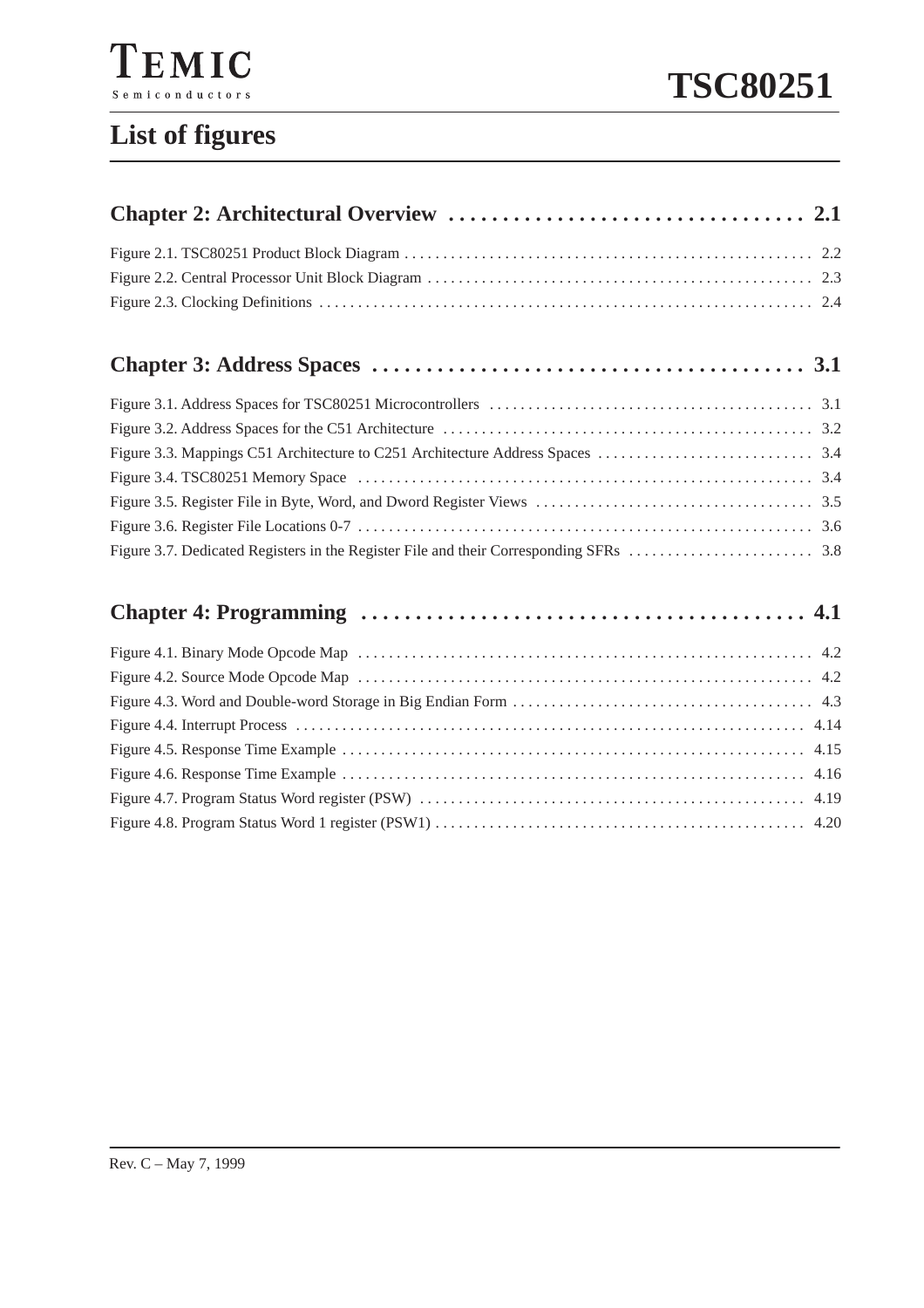# **Chapter 4: Programming 4.1 . . . . . . . . . . . . . . . . . . . . . . . . . . . . . . . . . . . . . . . . .**

## **Chapter 5: Instruction Set 5.1 . . . . . . . . . . . . . . . . . . . . . . . . . . . . . . . . . . . . . . . . .**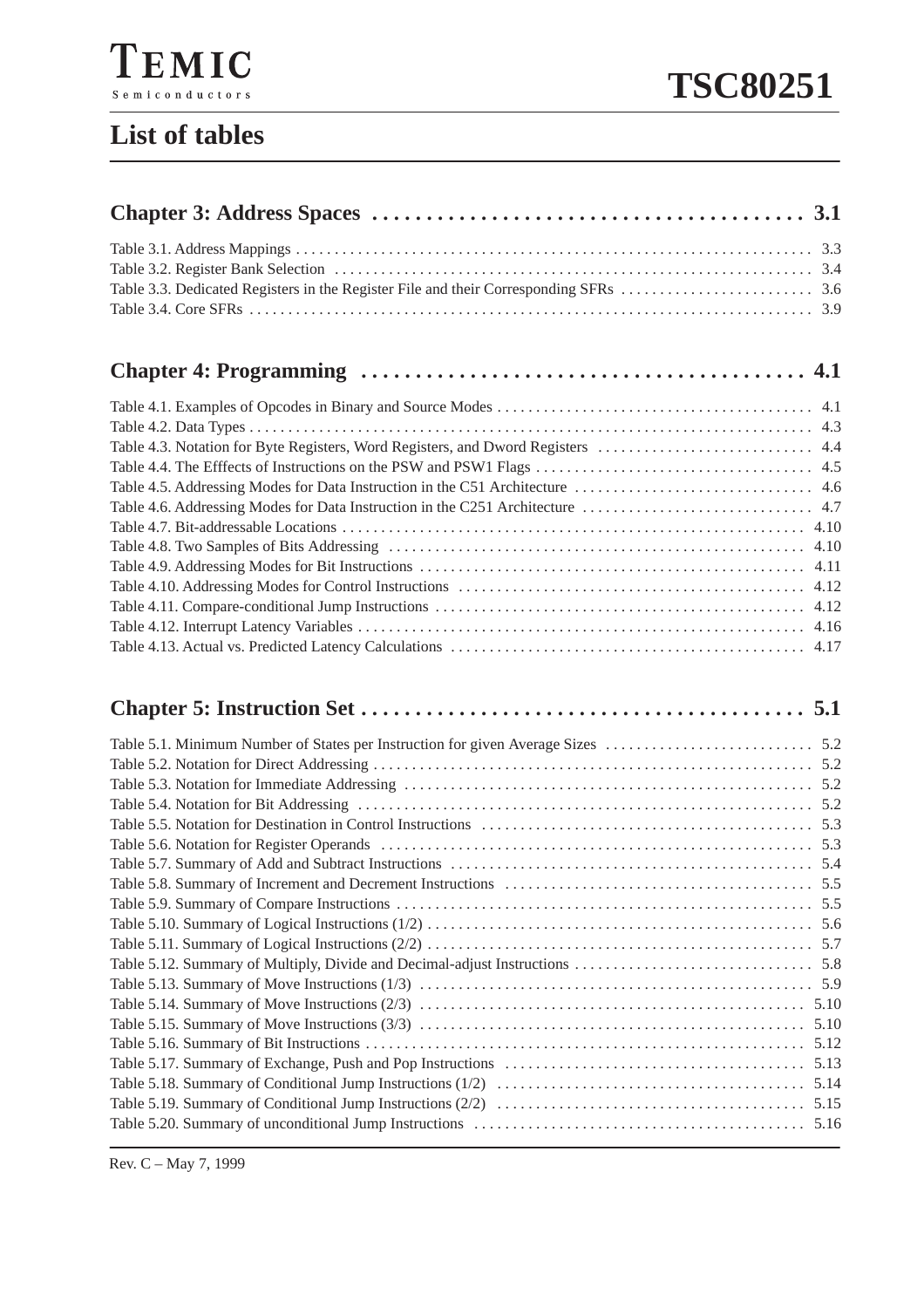# **TSC80251**

| 5.31 |
|------|
|      |
| 5.34 |
|      |
|      |
|      |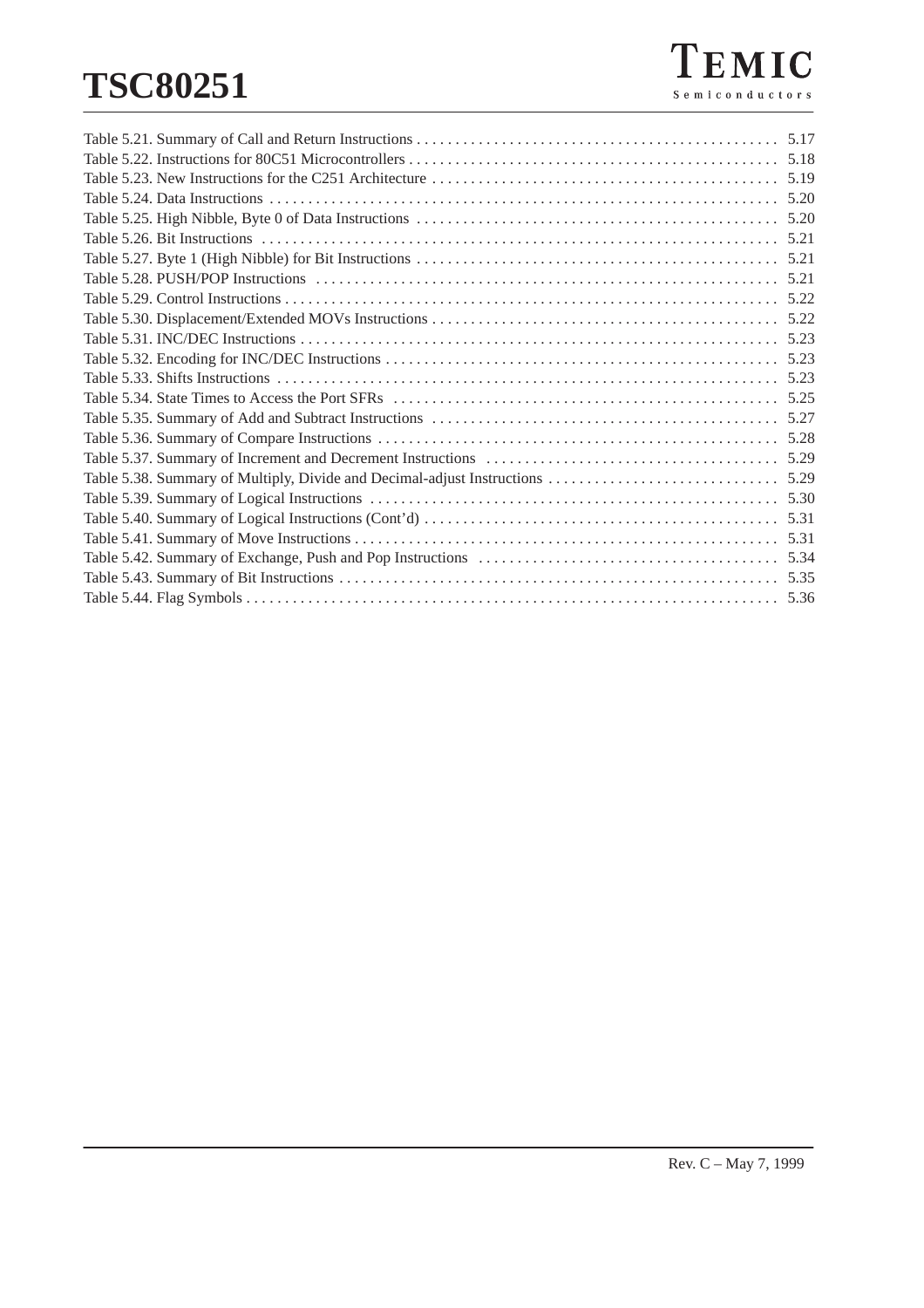# **Conventions**

The following notations and terminology are used in this manual. The Glossary defines all terms with special meanings.

| #                          | The pound symbol (#) has either of two meanings, depending on the context.<br>When used with a signal name, the symbol means that the signal is active<br>low. When used in an instruction, the symbol prefixes an immediate value<br>in immediate addressing mode.                                                                                                                                                                                                                                                                                                                           |  |  |
|----------------------------|-----------------------------------------------------------------------------------------------------------------------------------------------------------------------------------------------------------------------------------------------------------------------------------------------------------------------------------------------------------------------------------------------------------------------------------------------------------------------------------------------------------------------------------------------------------------------------------------------|--|--|
| italics                    | Italics identify variables and introduce new terminology. The context in<br>which italics are used distinguishes between two possible meanings.<br>Variables in registers and signal names are commonly represented by x and<br>y, where x represents the first variable and y represents the second variable.<br>For example, in register Px.y, x represents the variable that identifies the<br>specific port, and y represents the register bit variable [7:0]. Variables must<br>be replaced with the correct values when configuring or programming<br>registers or identifying signals. |  |  |
| <b>XXXX</b>                | Uppercase $X$ (no italics) represents an unknown value or a "don't care" state<br>or condition. The value may be either binary or hexadecimal, depending on<br>the context. For example, 2XAFh (hex) indicates that bits 11:8 are unknown;<br>10XXb in binary context indicates that the two Least Significant Bits are<br>unknown.                                                                                                                                                                                                                                                           |  |  |
| <b>Assert and Deassert</b> | The terms Assert and Deassert refer to the act of making a signal active<br>(enabled) and inactive (disabled), respectively. The active polarity<br>(high/low) is defined by the signal name. Active-low signals are designated<br>by a pound symbol (#) suffix; active-high signals have no suffix. To assert<br>RD# is to drive it low; to assert ALE is to drive it high; to deassert RD# is<br>to drive it high; to deassert ALE is to drive it low.                                                                                                                                      |  |  |
| <b>Instructions</b>        | Instruction mnemonics are shown in upper case to avoid confusion. You may<br>use either upper case or lower case.                                                                                                                                                                                                                                                                                                                                                                                                                                                                             |  |  |
| Logic $0$ (Low)            | An input voltage level equal to or less than the maximum value of $V_{II}$ or an<br>output voltage level equal to or less than the maximum value of V <sub>OL</sub> . See<br>Product Datasheet for values.                                                                                                                                                                                                                                                                                                                                                                                    |  |  |
| Logic 1 (High)             | An input voltage level equal to or greater than the minimum value of $V_{\text{IH}}$ or<br>an output voltage level equal to or greater than the minimum value of $V_{OH}$ .<br>See Product Datasheet for values.                                                                                                                                                                                                                                                                                                                                                                              |  |  |
| <b>Numbers</b>             | Hexadecimal numbers are represented by a string of hexadecimal digits<br>followed by the letter h. Decimal and binary numbers are represented by<br>their customary notations: i.e. 255 is a decimal number and 1111 1111 is a<br>binary number. In most cases of binary numbers, the letter b is added for<br>clarity.                                                                                                                                                                                                                                                                       |  |  |
| <b>Register Bits</b>       | Bit locations are indexed by 7:0 for byte registers, 15:0 for word registers,<br>and 31:0 for double word (dword) registers. Bit 0 is the least significant bit                                                                                                                                                                                                                                                                                                                                                                                                                               |  |  |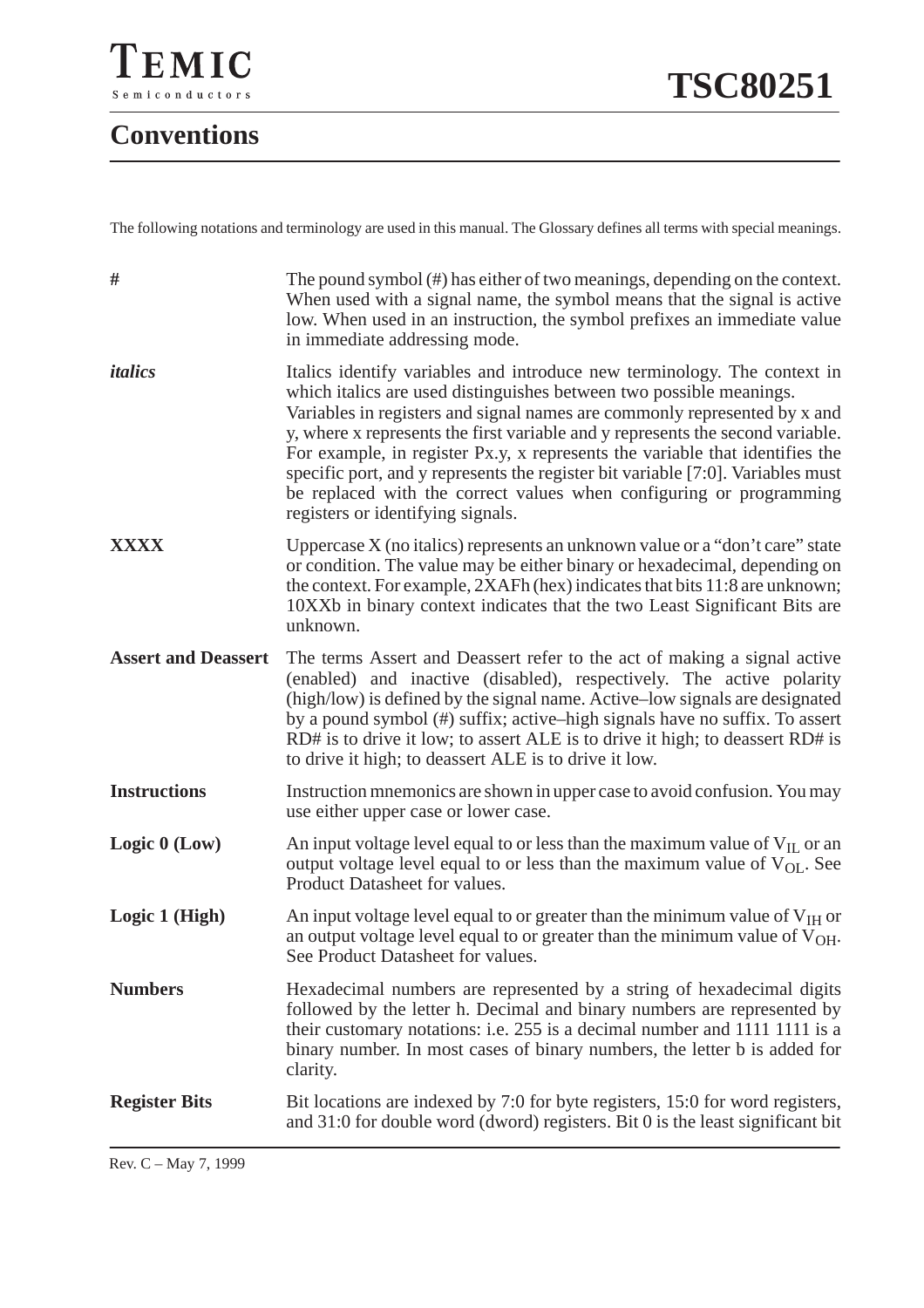|                       | and 7, 15 or 31 are the most significant bits. An individual bit is represented<br>by the register name, followed by a period and the bit number. For example,<br>PCON.4 is bit 4 of the Power Control register. In some discussions, bit names<br>are used. For example, the name of PCON.4 is POF, the Power Off flag. |
|-----------------------|--------------------------------------------------------------------------------------------------------------------------------------------------------------------------------------------------------------------------------------------------------------------------------------------------------------------------|
| <b>Register Names</b> | Register names are shown in upper case. For example, PCON is the Power<br>Control register. If a register name contains a lowercase character, it<br>represents more than one register. For example, CCAPMx $(x = 0, 1, 2, 3, 4)$<br>represents the five registers: CCAPM0 through CCAPM4.                               |
| <b>Reserved Bits</b>  | Some registers contain reserved bits. These bits are not used in this device<br>but they may be used in future implementations. Pay attention to the<br>recommendations when manipulating theses bits.                                                                                                                   |
| <b>Set and Clear</b>  | The terms Set and Clear refer to the value of a bit or the act of giving it a<br>value. If a bit is Set, its value is "1"; setting a bit gives it a "1" value. If a bit<br>is Clear, its value is "0"; clearing a bit gives it a "0" value.                                                                              |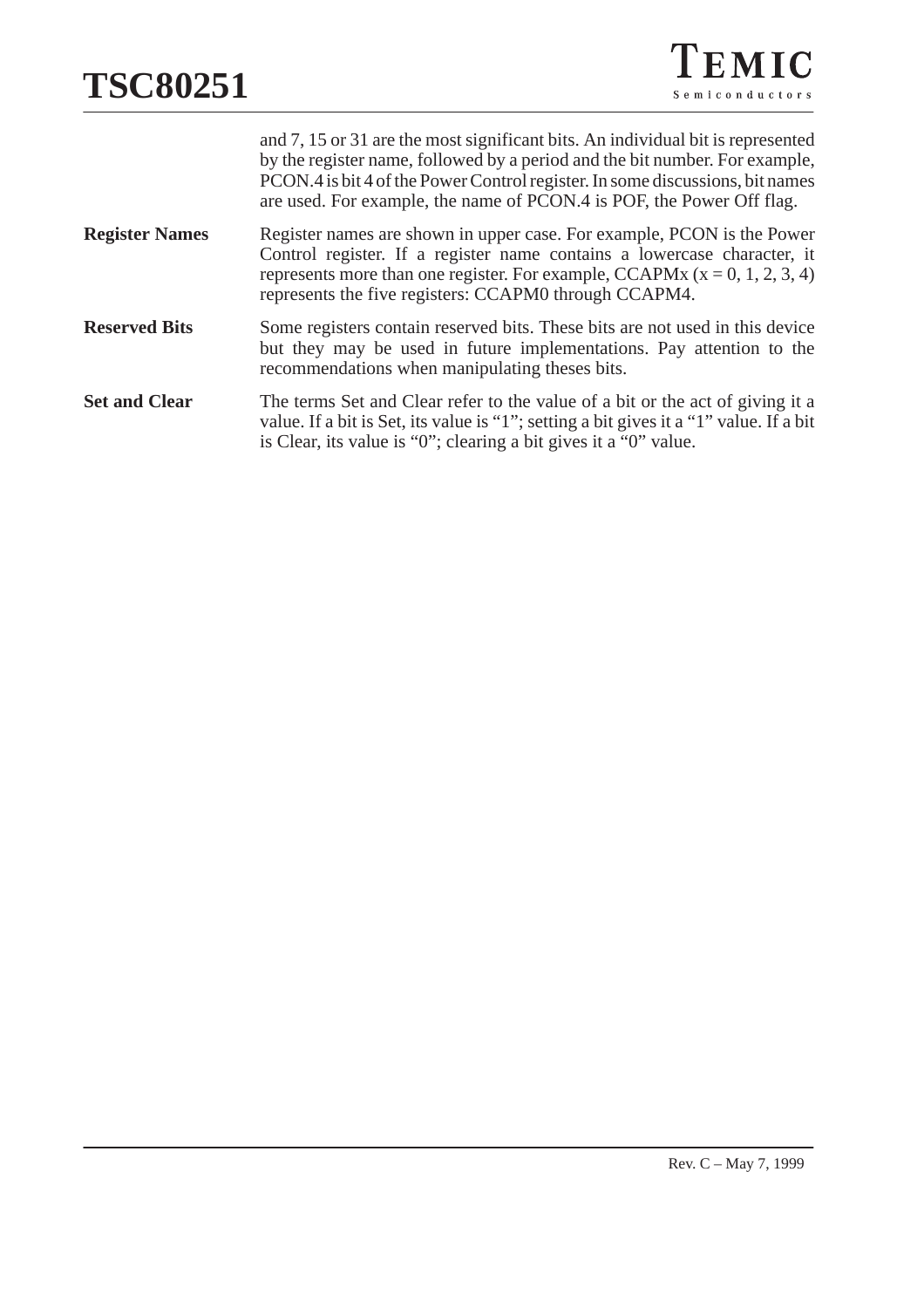## **1.1. 8/16–bit microcontroller**

In the world of 8/16–bit microcontrollers, the C51 Architecture has become an industry standard for embedded applications. For over 15 years, TEMIC has been a leading provider of this microcontroller family. This unsurpassed experience is the driving force as TEMIC takes this proven family to the next level of performance: the TSC80251 family!

This new C251 Architecture at its lowest performance level (binary mode), is binary code compatible with the 80C51 microcontrollers, hence, attaining an increase in performance has never been easier.

Due to a 3–stage pipeline, the CPU–performance is increased by a factor 5, using existing C51 code without modifications.

Using the new C251 instruction set, which you will find in this document (See Chapter 5), the performance will increase up to 15 times at the same clock rate. This performance enhancement is based on the 16–bit instruction bus, allowing for more powerful instructions and additional internal instruction bus, 8–bit and 16–bit data busses.

The 24–bit address bus will allow to access up to 16 Mbytes in a single linear memory space. Please see each individual TSC80251 Product Design Guide for the effective addressable memory range.

Programming flexibility and C–code efficiency are both increased through a Register–based Architecture, the 64–Kbyte extended stack space combining with the new instruction set.

C251 C–compilers are some of the most efficient available (nearly no overhead), coupled with the final codesize which could be a factor of 3 down when compared with the C51 C–compilers.

All technical information in this document about core features are related to the core revision A and core revision D.

### **1.2. TSC80251 Derivatives**

TEMIC is developing a full family of application specific TSC80251 derivatives. Please see the Design Guide of each product for further information.

These products are designed to help you getting high–performance products to market faster.

Due to the high instruction throughput, the TSC80251 derivatives are focussing on all high–end 8–bit to 16–bit applications.

TSC80251 derivatives are also used in mid–range and lower–end microcontroller applications, where a very low operation frequency is needed, without decreasing the level of CPU–power.

This feature is ideal for today portable applications and EMC sensitive systems.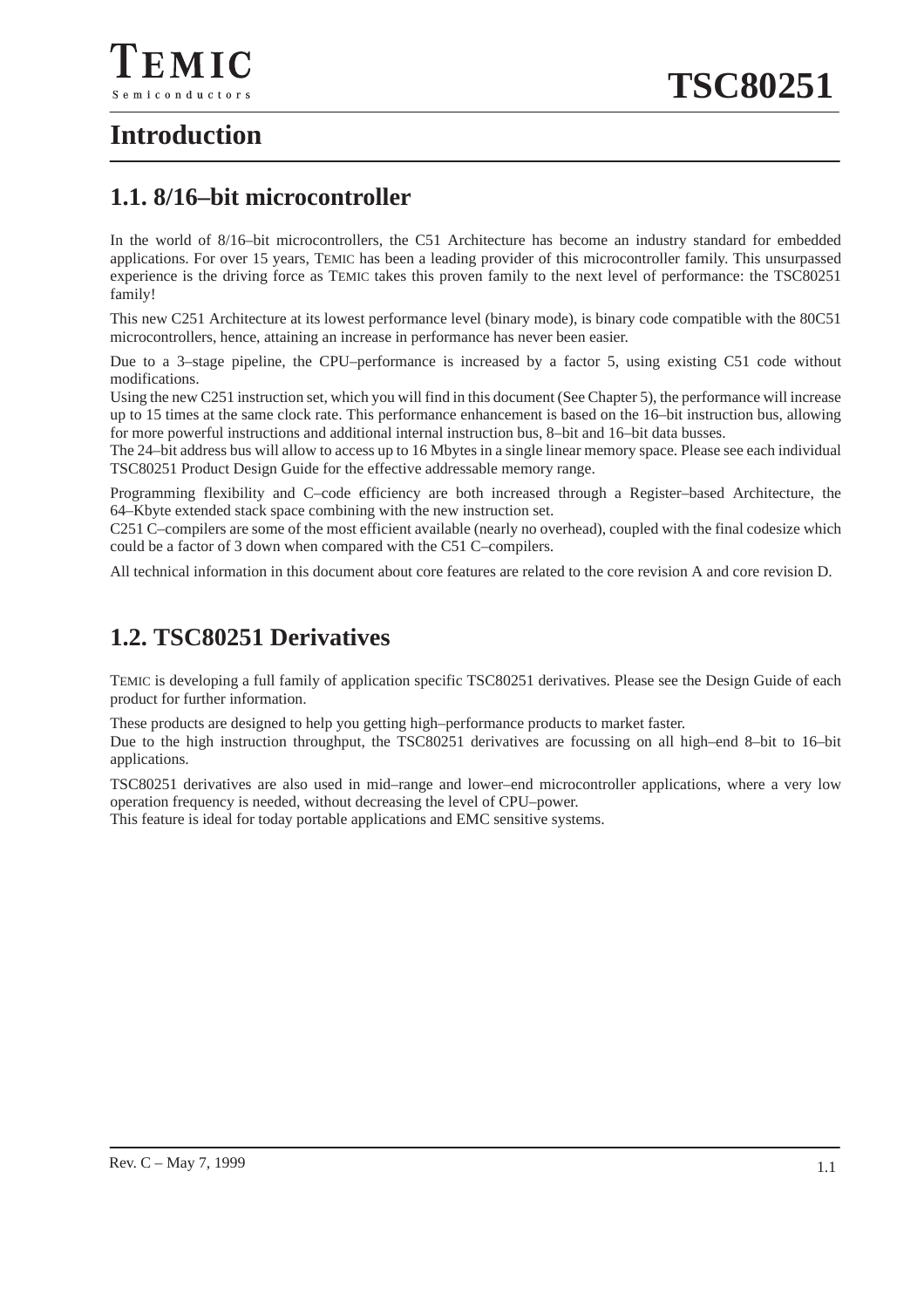Typical applications for this family are:

- Automotive:
	- Airbag
	- -ABS

 $\bullet$ 

- -Gearbox
- -Climate control
- -Car radio
- -Car navigation
- Communication:
	- -Cordless phones
	- Cellular phones
	- High speed modems
	- High–end feature phones
	- **ISDN** phones
	- Line cards
	- Network termination
- $\bullet$  Computer:
	- High–end monitors
	- -DVD–ROM
	- Magtape card & smart card readers
	- Barcodes readers
	- -Computer telephony
	- -Force feedback joysticks
- $\bullet$  Industrial:
	- -Process monitoring control & readouts
	- -Air conditioning systems
	- -Automation

TEMIC's TSC80251 derivatives are designed around the C251 core, using standard peripherals dedicated to a targetted range of applications.

Here is a selection of peripheral blocks:

- $\bullet$  Serial interfaces:
	- UART (Universal Asynchronous Receiver Transmitter)
	- I2C (Inter–Integrated Circuit)<br>■ SPI (Serial Protocol Interface)
	- SPI (Serial Protocol Interface)
	- µWire (Synchronous Serial Interface)
- $\bullet$  Special Functions:
	- $\overline{PCA}$ : Programmable Counter Array (5 × 16–bit modules)
	- High–speed output
	- -Compare/Capture I/O
	- -8–bit Pulse Width Modulator (PWM)
	- ADC (Analog to Digital Converter)
	- Smart sensor interfaces with PMU (Pulse Measurement Unit)
- $\bullet$  Control functions:
	- -Watchdog Timer
	- Timers/Counters
	- Power monitoring and management
	- -Interrupt handler
- Memories:
	- RAM
	- -ROM
	- -EPROM/OTPROM

Most of TEMIC's TSC80251 derivatives are available as ROMless, OTPROM, EPROM and Mask ROM version. For any special request, refer to TEMIC sales representative.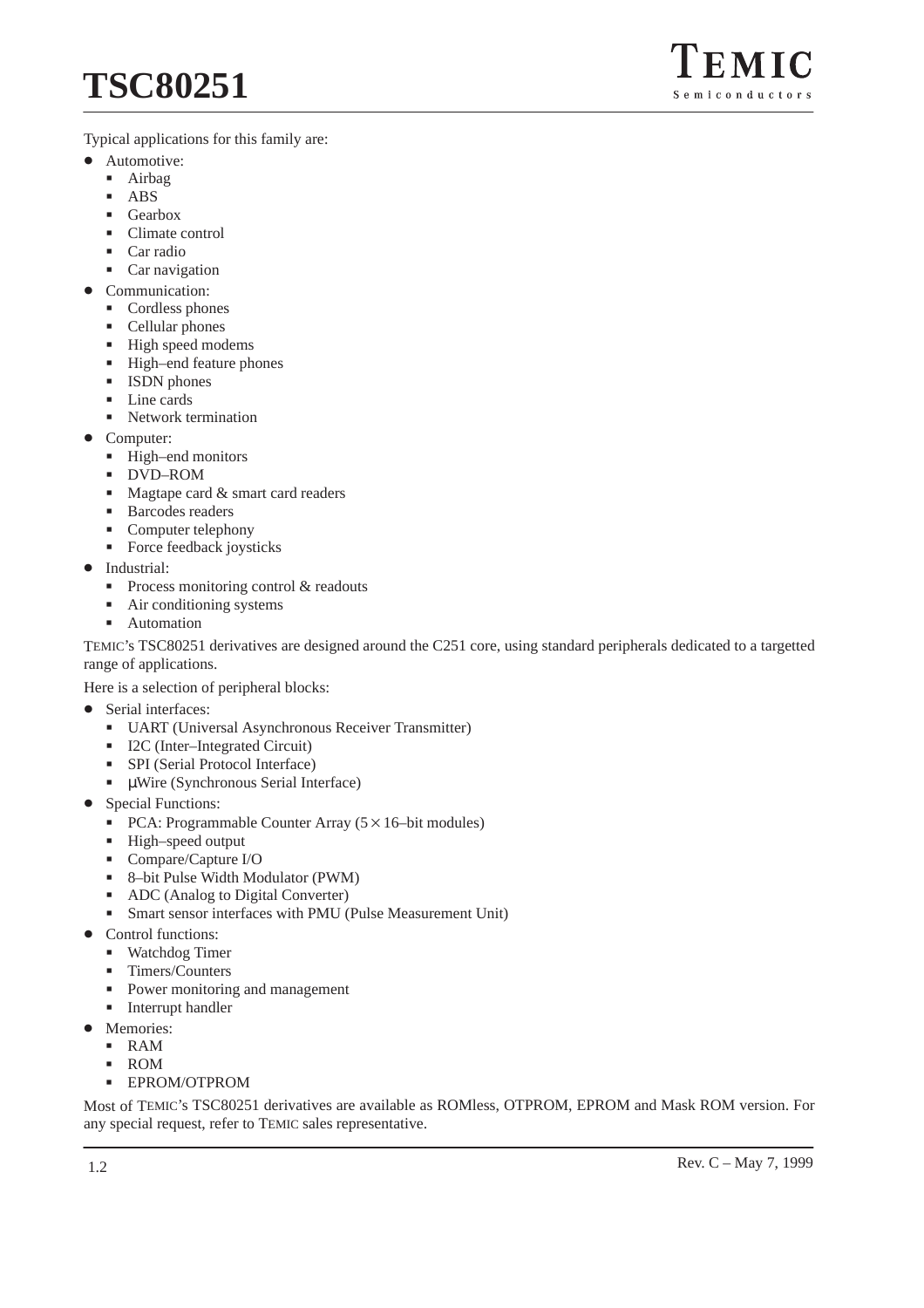# **1.3. TSC80251 Documentation**

The following documentation and starter tools are available to allow the full evaluation of the TEMIC's TSC80251 derivatives:

- "TSC80251 Programmer's Guide" Contains all information for the programmer (Architecture, Instruction Set, Programming).
- $\bullet$  "TSC80251 Design Guide" Contains all product specific data and a summary of available application notes.
- Application Notes
- "TSC80251 Product Starter Kit"

This kit enables the product to be evaluated by the designer. Its contents is:

- C–Compiler (limited to 2 Kbytes of code)
- Assembler
- Linker
- Product Simulator
- -TSC80251 Product Evaluation Board with ROM–Monitor
- -EPROM and ROMless samples of the available derivatives
- Please visit our WWW for updated versions in ZIP format.
- World Wide Web

Please contact our WWW for possible updated information at http://www.temic–semi.com

● Technical support: C251@temic–semi.com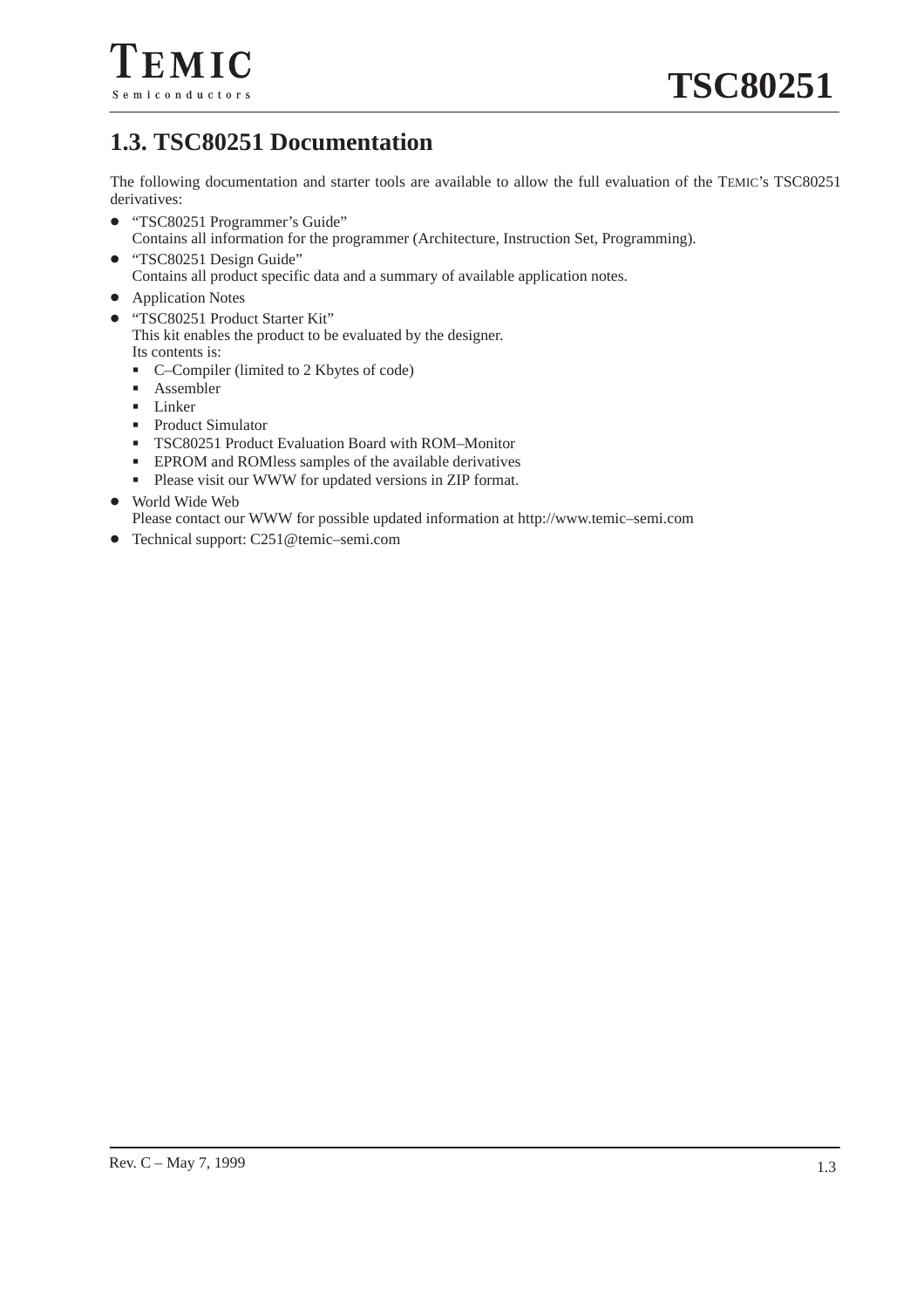

# **Architectural Overview**

## **2.1. Microcontroller Architecture**

The TSC80251 family of 8/16–bit microcontrollers is a high performance upgrade of the widely used 80C51 microcontrollers. It extends features and performance while maintaining binary code compatibility, so the impact on existing hardware and software is minimal.

The C251 Architecture core contains:

- 24–bit linear addressing and up to 16 Mbytes of memory
- a register file based CPU with registers accessible as bytes, words, and double words
- a page mode for accelerating external instruction fetches
- an instruction pipeline
- an enriched instruction set, including 16–bit arithmetic and logic instructions
- a 64–Kbyte extended stack space
- a minimum instruction–execution time of two clocks (vs. 12 clocks for 80C51 microcontrollers)
- binary–code compatibility with 80C51 microcontrollers

Several benefits are derived from these features :

- preservation of code written for 80C51 microcontrollers
- a significant increase in core execution speed in comparison with 80C51 microcontrollers at the same clock rate
- support for larger programs and more data
- increased efficiency for code written in C language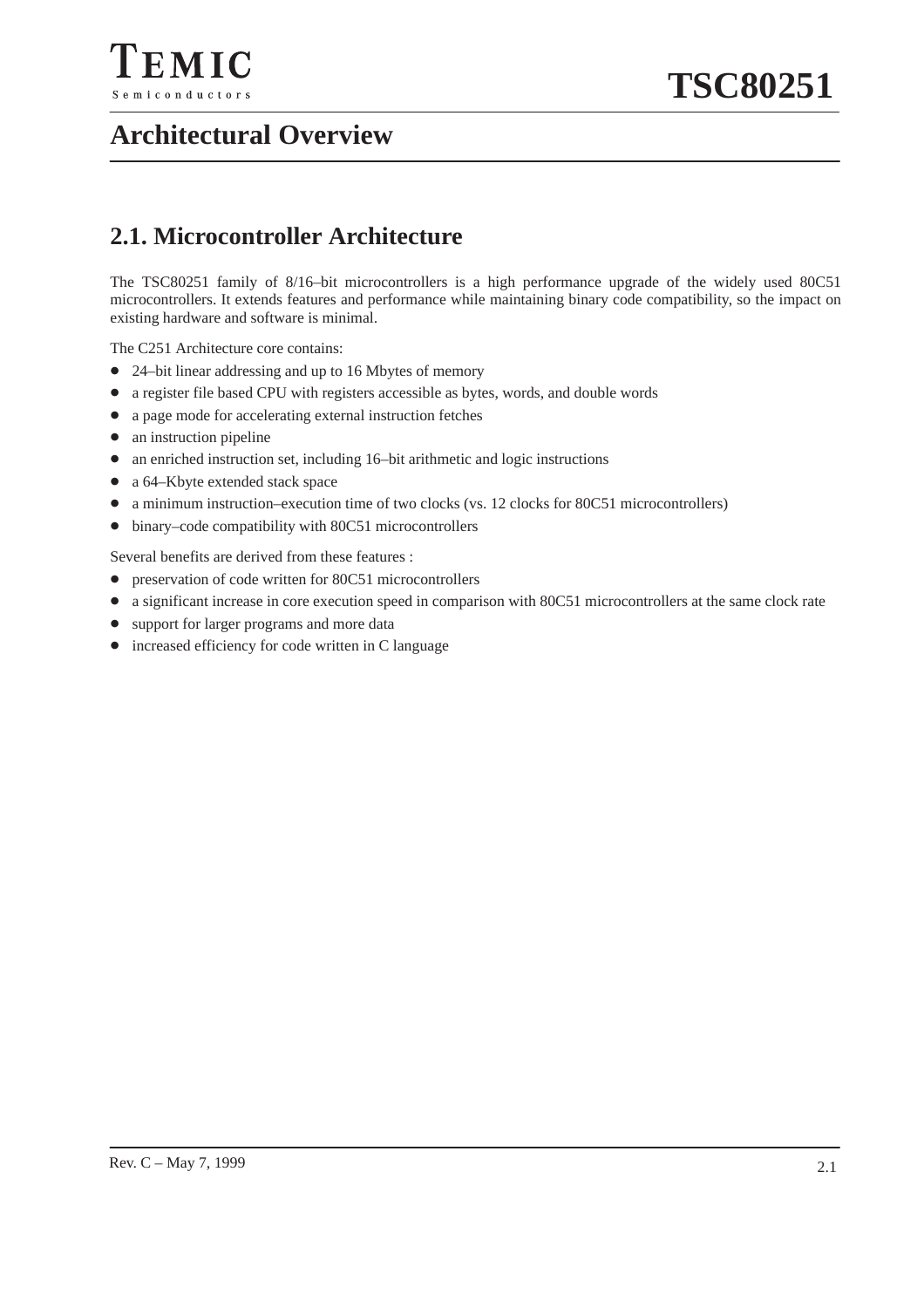# **TSC80251**

Figure 2.1. is a functional block diagram of TSC80251 microcontrollers. The core, which is common to all TSC80251 microcontrollers, is described in the next paragraph. Each derivative in the family has its own on–chip peripherals, I/O Ports, external bus, size of on–chip RAM, type and size of on–chip ROM.



**Figure 2.1. TSC80251 Product Block Diagram**

# **2.2. Microcontroller Core**

The TSC80251 microcontroller core contains the CPU, the clock and reset unit, the interrupt handler, the bus interface and the peripheral interface (See Figure 2.1. ). The CPU contains the instruction sequencer, ALU, register file and data memory interface (See Figure 2.2. ).

### **2.2.1. CPU**

The TSC80251 fetches instructions from on–chip code memory two bytes at a time or from external memory one byte at a time. The instructions are sent over the 16–bit instruction bus to the CPU. You can configure the TSC80251 to operate in page mode for accelerated instruction fetches from external memory. In page mode, if an instruction fetch is to the same 256–byte "page" as the previous fetch, the fetch requires one state (two clocks) rather than two states (four clocks). For information regarding the page or non–page mode selection, see Product Design Guide.

The TSC80251 register file has 40 registers, which can be accessed as bytes (8–bit data), words (16–bit data) and double words (32–bit data). As in the C51 Architecture, registers 0-7 consist of four banks of eight registers each, where the active bank is selected by the Program Status Word (PSW) for fast context switches (See "Programming" chapter).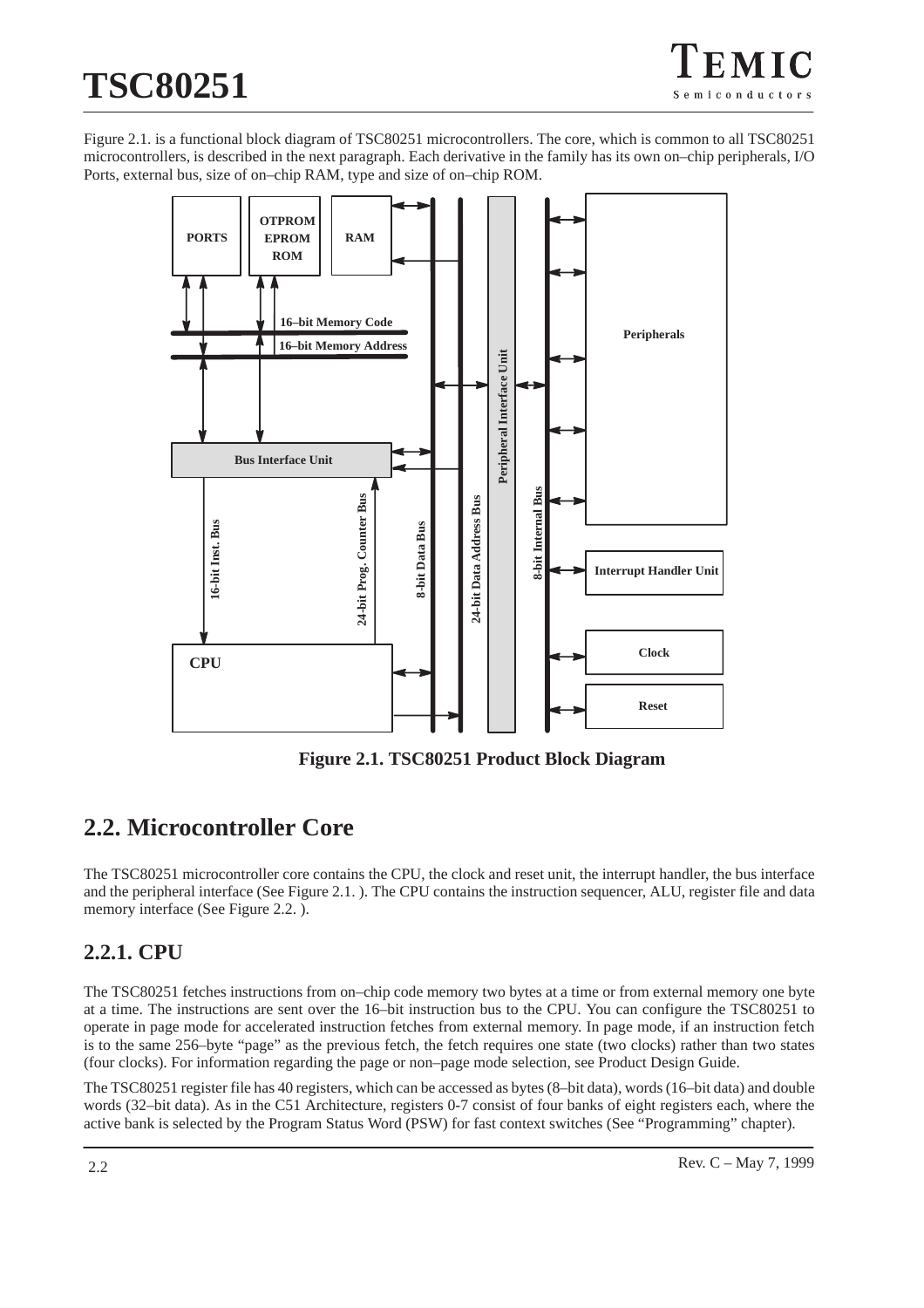

The TSC80251 CPU is a pipeline machine. When the pipeline is full and code is executing from on–chip code memory, an instruction can be completed every state time. When the pipeline is full and code is executing from external memory (with no wait states and no extension of the ALE signal) an instruction can be completed every two state times.



**Figure 2.2. Central Processor Unit Block Diagram**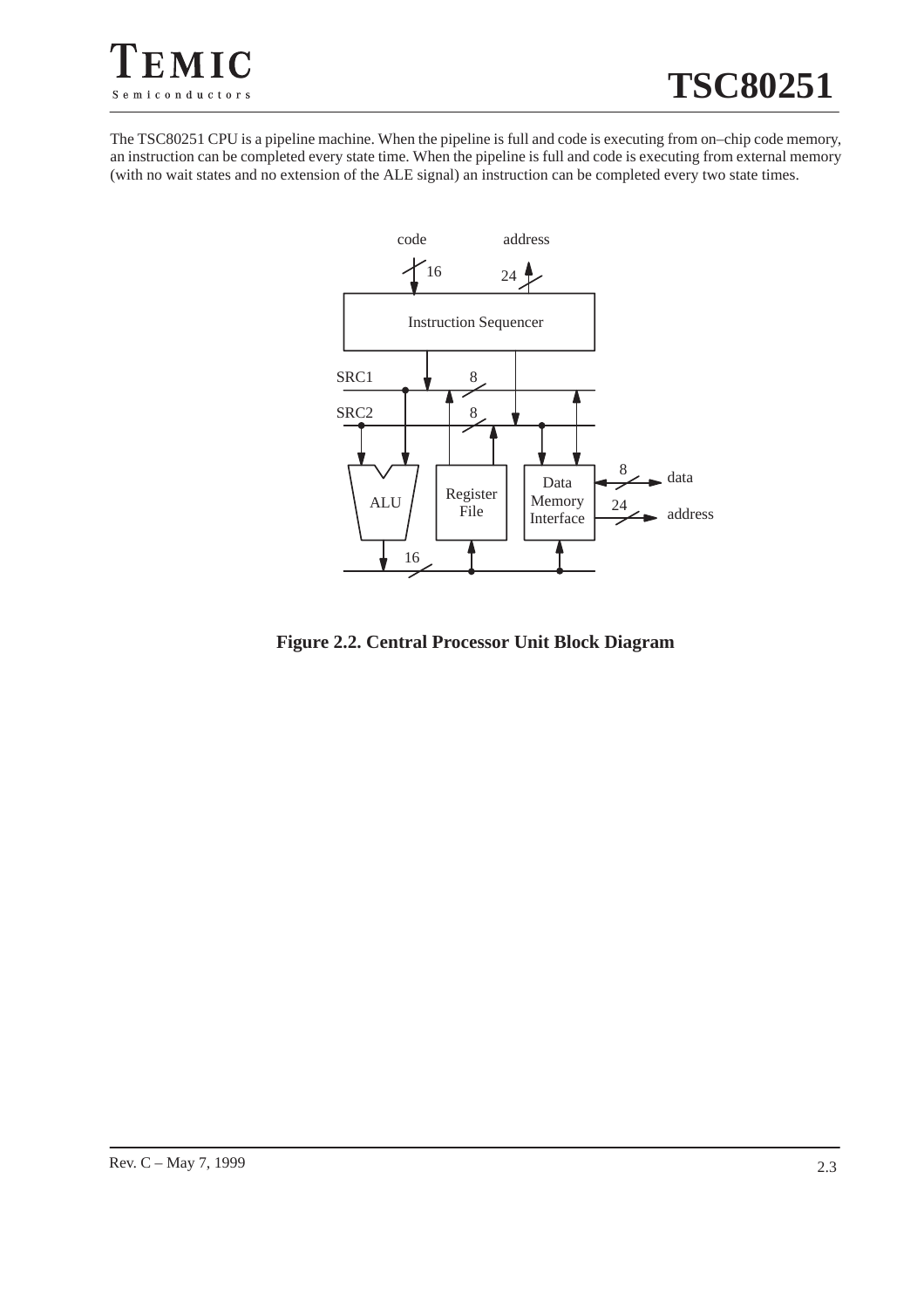### **2.2.2. Clock and Reset Unit**

The timing source for the TSC80251 microcontroller can be an external oscillator or an internal oscillator with an external crystal/resonator. The basic unit of time in TSC80251 is the state time (or state), which is two oscillator periods. The state time is divided into phase P1 and phase P2 (See Figure 2.3. ).



#### **Figure 2.3. Clocking Definitions**

The TSC80251 peripherals operate on a peripheral cycle, which is six state times (this peripheral cycle is not a characteristic of the C251 Architecture). A one–clock interval in a peripheral cycle is denoted by its state and phase (SxPy). *For simplicity purpose, XTAL1 signal has been used in this figure. In fact this is the prescaler output that drives the core. The clock prescaler being a software programmable device, the effective core clock can be dynamically adapted to the application speed and power consumption needs.*

The reset unit places the TSC80251 into a known state. A chip reset is initiated by asserting the RST pin or allowing the Watchdog Timer to time out when the TSC80251 has one.

### **2.2.3. Interrupt Handler Unit**

The Interrupt Handler Unit can receive interrupt requests from many sources: internal peripheral sources, external sources and TRAP instruction. When the interrupt handler grants an interrupt request, the CPU discontinues the normal flow of instructions and branches to a routine that services the source that requested the interrupt. You can enable or disable the interrupts individually (except for TRAP and NMI which cannot be disabled) and you can chose among one to four priority levels for each interrupt.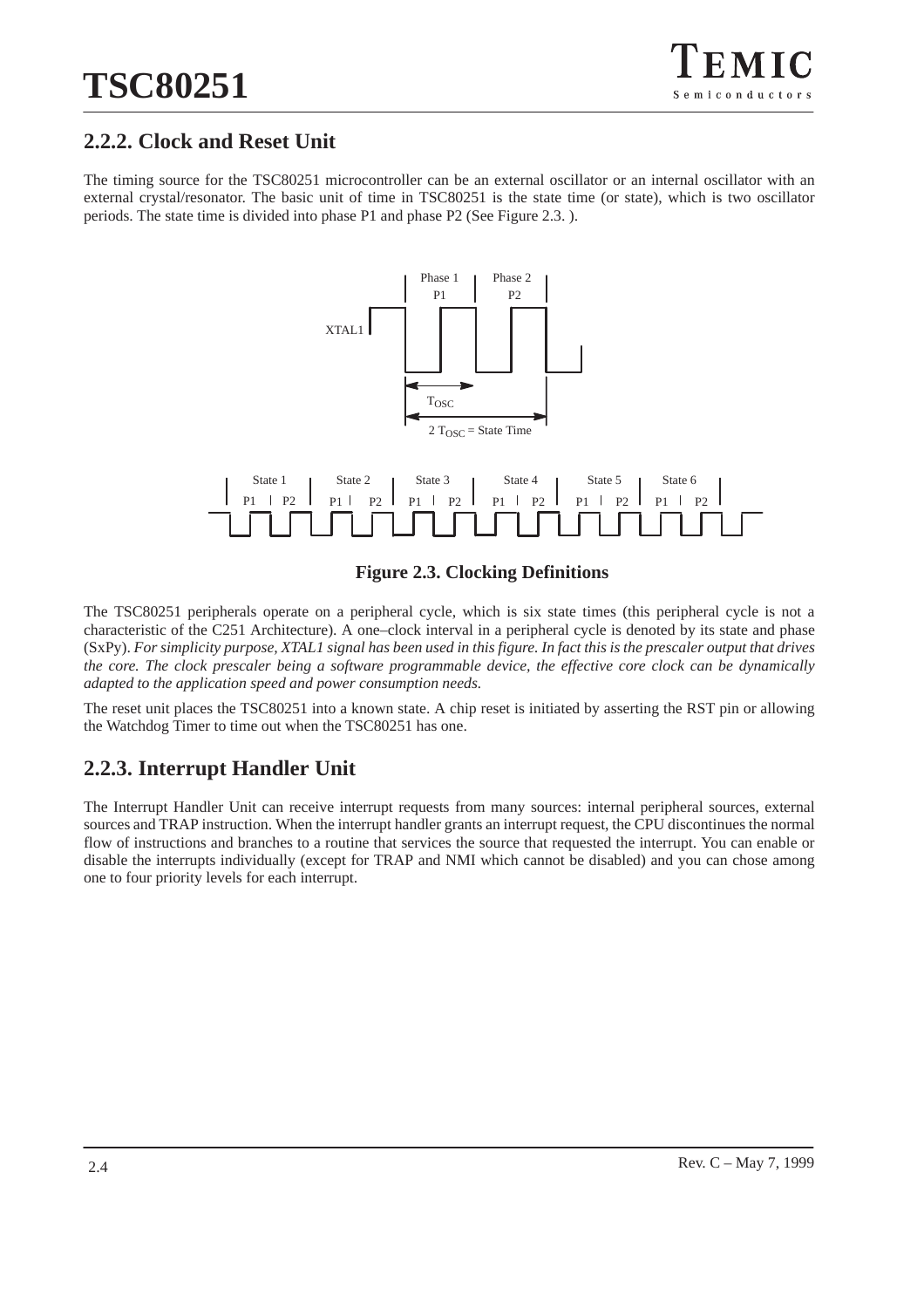

# **Address Spaces**

TSC80251 microcontrollers have three address spaces: a memory space, a Special Function Register (SFR) space and a register file. This chapter describes these address spaces as they apply to all TSC80251 microcontrollers. It also discusses the compatibility of the C251 Architecture and the C51 Architecture in terms of their address spaces.

## **3.1. C251 Architecture Address Spaces**

Figure 3.1. shows the three address spaces: i.e. memory space, SFR space and register file for TSC80251 microcontrollers. The address spaces are depicted as being 8–byte wide with addresses increasing from left to right and from bottom to top (See Figure 3.1. ).



**Figure 3.1. Address Spaces for TSC80251 Microcontrollers**

It is convenient to view the unsegmented, 16–Mbyte memory space as consisting of 256 64–Kbyte regions, numbered 00: to FF:.

#### **Note :**

*The memory space in the C251 Architecture is unsegmented. The 64– Kbyte "region" 00:, 01:, ..., FF: are introduced only as a convenience for discussions. Addressing in the C251 Architecture is linear; there are no segment registers.*

TSC80251 microcontrollers can have up to 64–Kbytes of on–chip code memory in region FF:. On–chip data RAM begins at location 00:0000h. The first 32 bytes (00:0000h-00:001Fh) provide storage for a part of the register file.The sizes of the on–chip code memory and on–chip RAM depend on the particular device.

The register file has its own address space (See Figure 3.1. ). The 64 locations in the register file are numbered decimally from 0 to 63. Locations 0-7 represent one of four, switchable register banks, each having 8 registers. The 32 bytes required for these banks occupy locations 00:0000h-00:001Fh in the memory space. Register file locations 8-63 do not appear in the memory space and are new hardware resources of the C251 Architecture.

The SFR space can accommodate up to 512 8–bit Special Function Registers with addresses S:000h-S:1FFh. Some of these locations may be unimplemented in a particular device. In the C251 Architecture, the prefix "S:" is used with SFR addresses to distinguish them from the memory space addresses 00:0000h-00:01FFh.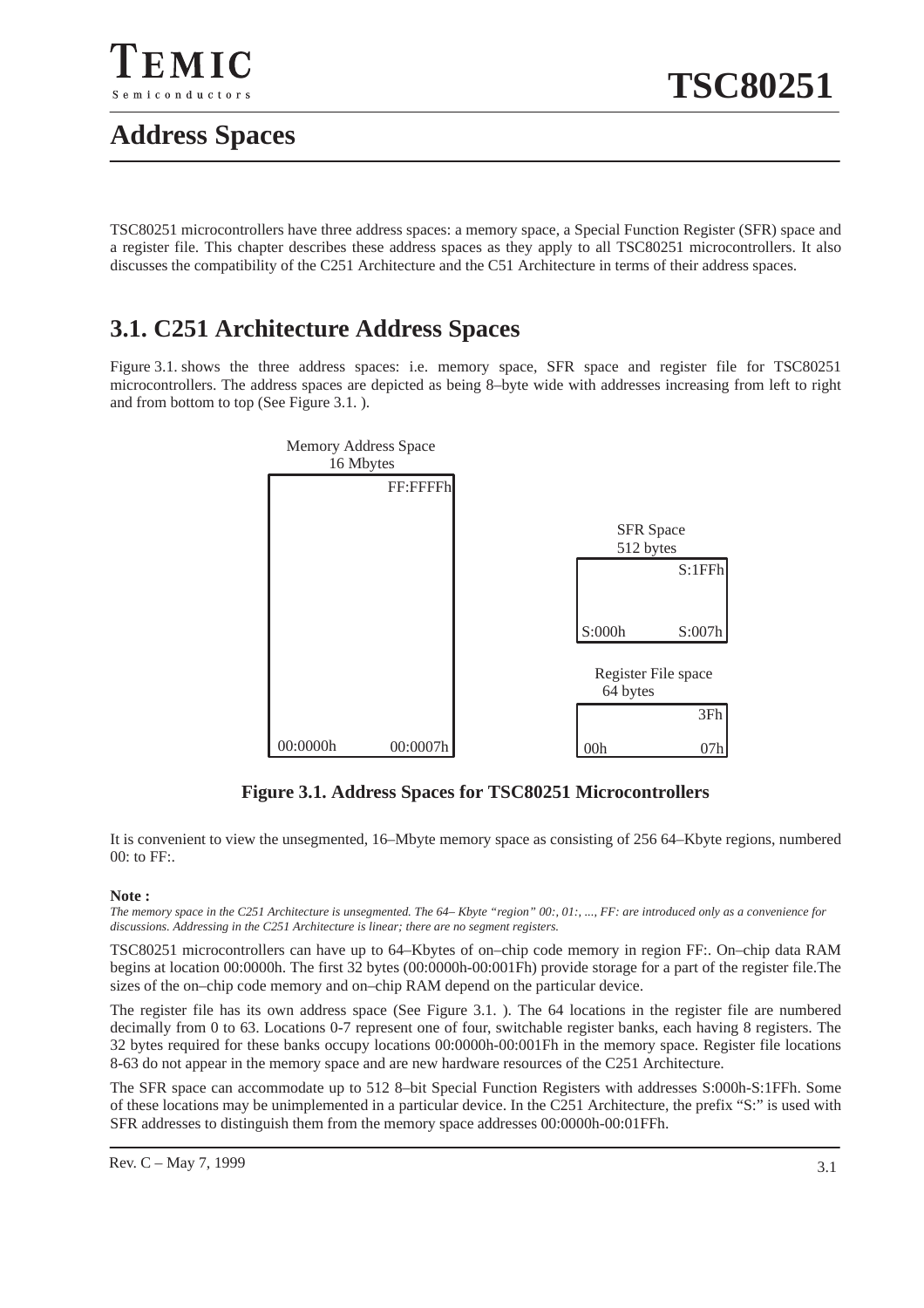# **3.2. C51 Architecture Address Spaces**

Figure 3.2. shows the address spaces of the C51 Architecture. Internal data memory locations 00h-7Fh can be addressed directly, indirectly by register addressing mode and bit addressing mode for data locations 20h–2Fh. Internal data locations 80h-FFh can only be addressed indirectly. Directly addressing these locations accesses the SFRs. The 64–Kbyte code memory has a separate memory space. Data in the code memory can be accessed only with the MOVC instruction. Similarly, the 64–Kbyte external data memory can be accessed only with the MOVX instruction.

The register file (registers R0-R7) comprises four, switchable register banks, each having 8 registers. The 32 bytes required for the four banks occupy locations 00h-1Fh in the on–chip data memory.



**Figure 3.2. Address Spaces for the C51 Architecture**

### **3.3. C51 Architecture mapping to C251 Architecture Address Spaces**

The 64–Kbyte code memory for 80C51 microcontrollers maps into region FF: of the memory space for TSC80251 microcontrollers. Assemblers for TSC80251 microcontrollers assemble code for 80C51 microcontrollers into region FF:, and data accesses to code memory (MOVC) are directed to this region. The assembler also maps the interrupt vectors to region FF:. This mapping is transparent to the user; code executes just as with a 80C51 micro without modification.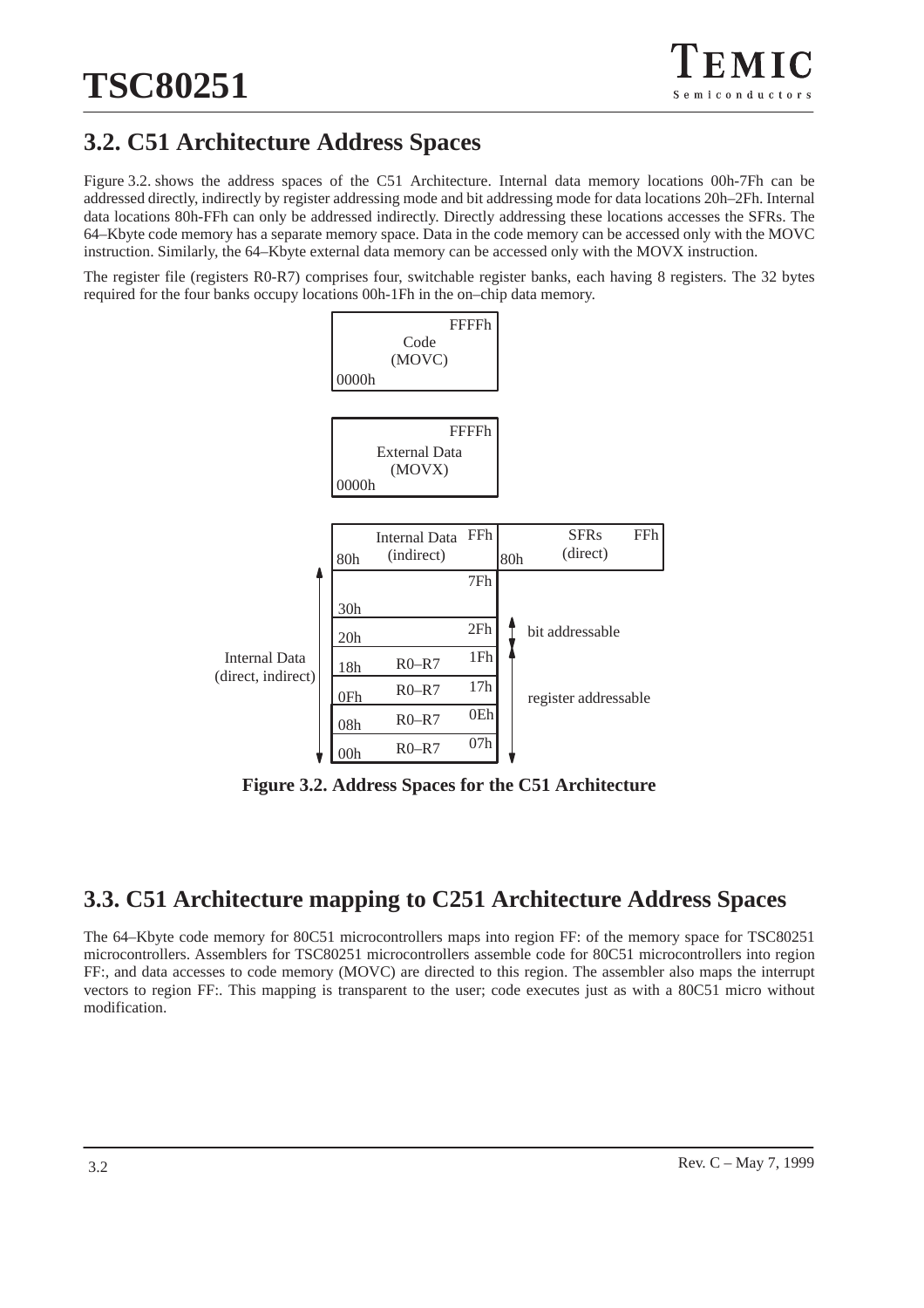|                    | <b>C51</b> Architecture |                 |                        | <b>C251 Architecture</b> |
|--------------------|-------------------------|-----------------|------------------------|--------------------------|
| <b>Memory Type</b> | <b>Size</b>             | <b>Location</b> | <b>Data Addressing</b> | <b>Location</b>          |
| Code               | 64 Kbytes               | 0000h-FFFFh     | Indirect using MOVC    | FF:0000h-FF:FFFFh        |
| External Data      | 64 Kbytes               | $0000h$ -FFFFh  | Indirect using MOVX    | 01:0000h-01:FFFFh        |
| Internal Data      | 128 bytes               | $00h-7Fh$       | Direct, Indirect       | 00:0000h-00:007Fh        |
|                    | 128 bytes               | 80h-FFh         | Indirect               | 00:0080h-00:00FFh        |
| <b>SFRs</b>        | 128 bytes               | $S:80h-S:FFh$   | Direct                 | S:0080h-S:0FFh           |
| Register           | 8 bytes                 | $R0-R7$         | Register               | $00:0000h - 00:001Fh$    |

#### **Table 3.1. Address Mappings**

The 64–Kbyte external data memory for 80C51 microcontrollers is mapped into the memory region specified by bits 16–23 of the data pointer DPX, i.e., DPXL, which is accessible as register file location 57 and also as SFR at S:084h. The reset value of DPXL is 01h, which maps the external memory to region 01: as shown in Figure 3.3. You can change this mapping by writing a different value to DPXL. A mapping of the C51 Architecture external data memory into any 64–Kbyte memory region in the C251 Architecture provides complete runtime compatibility because the lower 16 address bits are identical in both architectures.

The 256 bytes of on–chip data memory for 80C51 microcontrollers (00h–FFh) are mapped to addresses 00:0000h–00:00FFh to ensure complete runtime compatibility. In the C51 Architecture, the lower 128 bytes (00h–7Fh) are directly and indirectly addressable; however the upper 128 bytes are accessible by indirect addressing only. In the C251 Architecture, all locations in region 00: are accessible by direct, indirect, and displacement addressing.

The 128–byte SFR space for 80C51 microcontrollers is mapped into the 512–byte SFR space of the C251 Architecture starting at address S:080h, as shown in Figure 3.3. This provides complete compatibility with direct addressing of 80C51 microcontroller SFRs (including bit addressing). The SFR addresses are unchanged in the new Architecture. In the C251 Architecture, SFRs, A, B, DPL, DPH and SP, as well as the new DPXL and SPH, reside in the register file for high performance. However, to maintain compatibility, they are also mapped into the SFR space at the same addresses as in the C51 Architecture.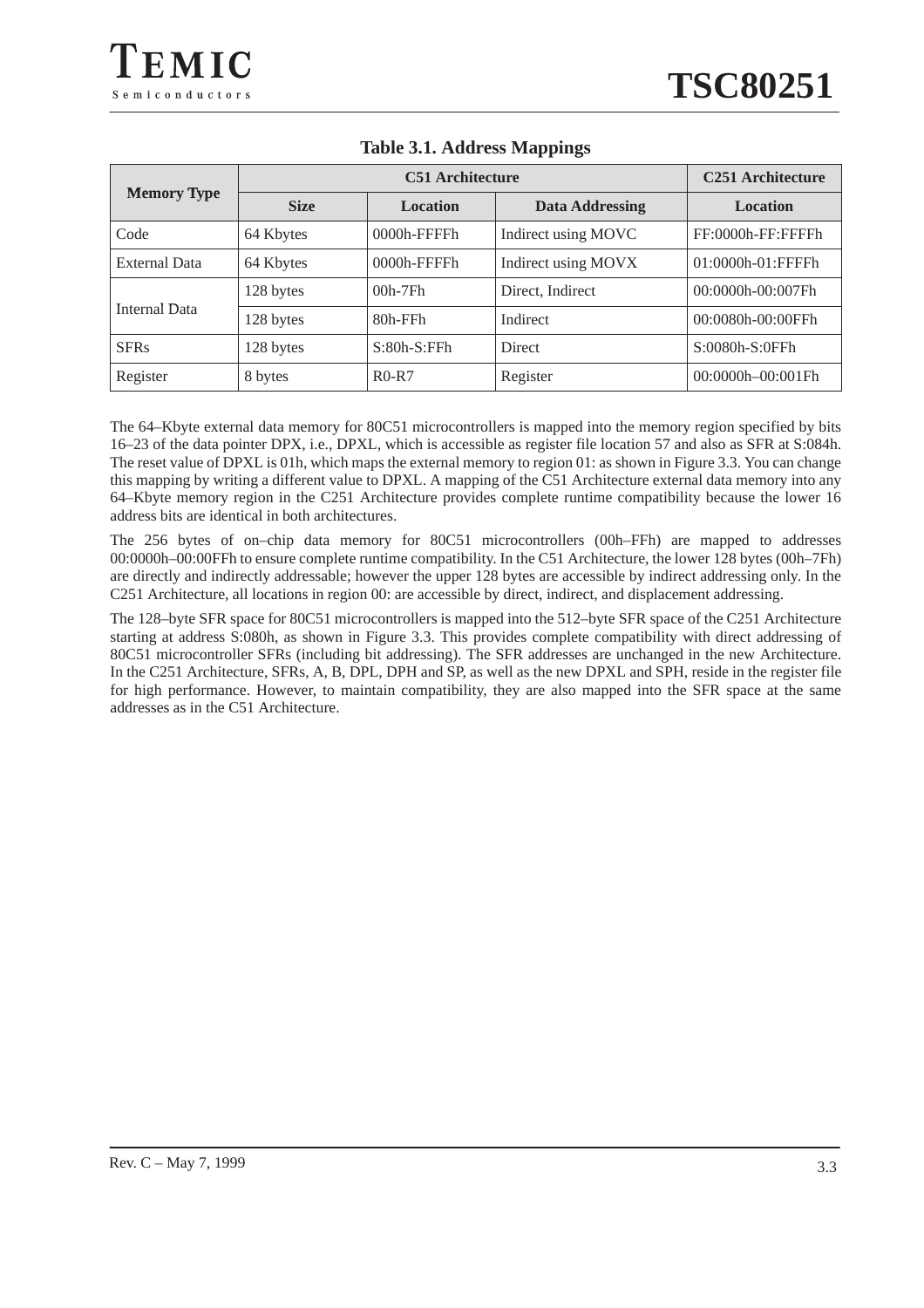

**Figure 3.3. Mappings C51 Architecture to C251 Architecture Address Spaces**

**Figure 3.4. TSC80251 Memory Space**

# **3.4. TSC80251 Register File**

The TSC80251 register file consists of 40 byte locations: 0-31 and 56-63, as shown in Figure 3.5. These locations are accessible as bits, bytes, words and dwords. Several locations are dedicated to special registers; the others are general–purpose registers.

Register file locations 0-7 actually consist of four switchable banks of eight registers each, as illustrated in Figure 3.6. The four banks are implemented as the first 32 bytes of on–chip RAM and are always accessible as locations 00:0000h-00:001Fh in the memory address space. Only one of the four banks is accessible via the register file at a given time. The accessible, or "active", bank is selected by bits RS1 and RS0 in the PSW register, as shown in Table 3.2. This bank selection can be used for fast context switches.

Register file locations 8-31 and 56-63 are always accessible. These locations are implemented as registers in the CPU. Register file locations 32-55 are reserved and cannot be accessed.

| <b>Bank</b> |                      | <b>PSW Selection Bits</b> |                 |  |  |
|-------------|----------------------|---------------------------|-----------------|--|--|
|             | <b>Address Range</b> | RS1                       | RS <sub>0</sub> |  |  |
| Bank 0      | $00h-07h$            |                           |                 |  |  |
| Bank 1      | 08h-0Fh              |                           |                 |  |  |
| Bank 2      | $10h-17h$            |                           |                 |  |  |
| Bank 3      | $18h-1Fh$            |                           |                 |  |  |

|  |  | <b>Table 3.2. Register Bank Selection</b> |
|--|--|-------------------------------------------|
|  |  |                                           |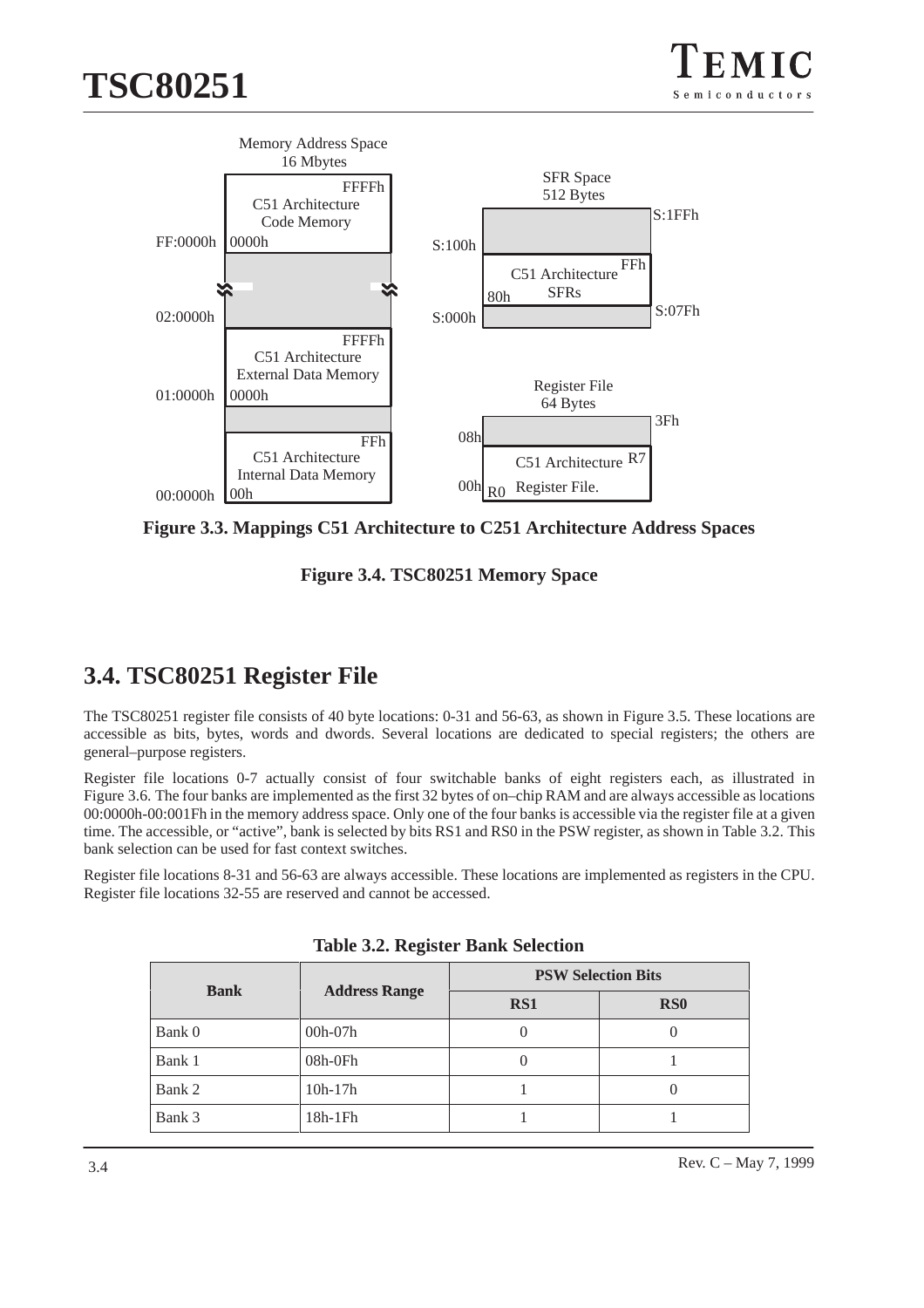### **3.4.1. Byte, Word and Dword Registers**

Depending on its location in the register file, a register is addressable as a byte, a word, or a dword, as shown in the right side of Figure 3.5. A register is named for its lowest numbered byte location. For instance:

• R4 is the byte register consisting of location 4.

EMIC

Semiconductors

- $\bullet$ WR4 is the word register consisting of registers 4 and 5.
- DR4 is the dword register consisting of registers 4, 5, 6, and 7.

Locations R0-R15 are addressable as bytes, words or dwords. Locations 16-31 are addressable only as words or dwords. Locations 56-63 are addressable only as dwords. Registers are addressed only by the names shown in Figure 3.5., except for the 32 registers that comprise the four banks of registers R0-R7, which can also be accessed as locations 00:0000h-00:001Fh in the memory space.



**Figure 3.5. Register File in Byte, Word, and Dword Register Views**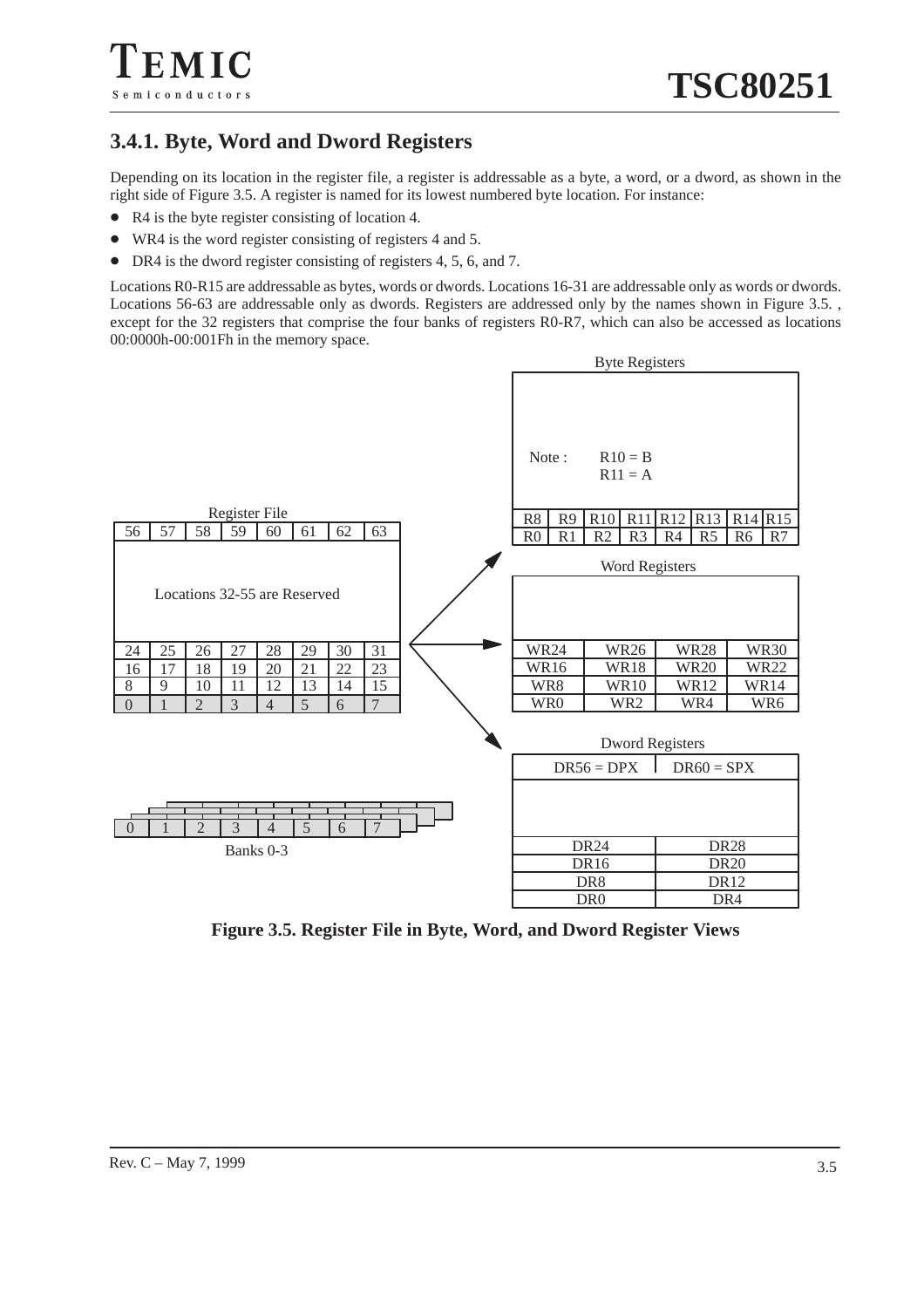



to be accessed via the register file.

**Figure 3.6. Register File Locations 0-7**

### **3.4.2. Dedicated Registers**

The register file has four dedicated registers :

- R10 is the B-register.
- $\bullet$ R11 is the accumulator (A).
- $\bullet$ DR56 is the extended data pointer, DPX.
- $\bullet$ DR60 is the extended stack pointer, SPX.

These registers are located in the register file; however, R10, R11 and some bytes of DR56 and DR60 are also accessible as SFRs. The bytes of DPX and SPX can be accessed in the register file only by addressing the dword registers. The dedicated registers in the register file and their corresponding SFRs are illustrated in Figure 3.7. and listed in Table 3.3.

| <b>Register File</b>                             |             |                            |                 |                  |                 | <b>SFRs</b>         |                |
|--------------------------------------------------|-------------|----------------------------|-----------------|------------------|-----------------|---------------------|----------------|
|                                                  | <b>Name</b> |                            | <b>Mnemonic</b> | Reg.             | <b>Location</b> | <b>Mnemonic</b>     | <b>Address</b> |
| <b>Stack Pointer</b>                             |             |                            |                 |                  | 60              |                     |                |
| (SPX)                                            |             |                            |                 |                  | 61              |                     |                |
| Stack Pointer, High<br><b>Stack Pointer, Low</b> |             |                            |                 | DR <sub>60</sub> | 62              | <b>SPH</b>          | S:BEh          |
|                                                  |             | <b>SP</b>                  |                 | 63               | <b>SP</b>       | S:81h               |                |
| Data Pointer                                     |             |                            |                 |                  | 56              |                     |                |
| (DPX)                                            |             | Data Pointer, Extended Low | <b>DPXL</b>     |                  | 57              | <b>DPXL</b>         | S:84h          |
|                                                  | <b>DPTR</b> | Data Pointer, High         | <b>DPH</b>      | DR56             | 58              | <b>DPH</b>          | S:83h          |
|                                                  |             | Data Pointer, Low          | <b>DPL</b>      |                  |                 | <b>DPL</b>          | S:82h          |
| Accumulator (A Register)                         |             | A                          | R11             | 11               | A               | S: E <sub>0</sub> h |                |
| <b>B</b> Register                                |             |                            | B               | R10              | 10              | B                   | S:FOh          |

**Table 3.3. Dedicated Registers in the Register File and their Corresponding SFRs**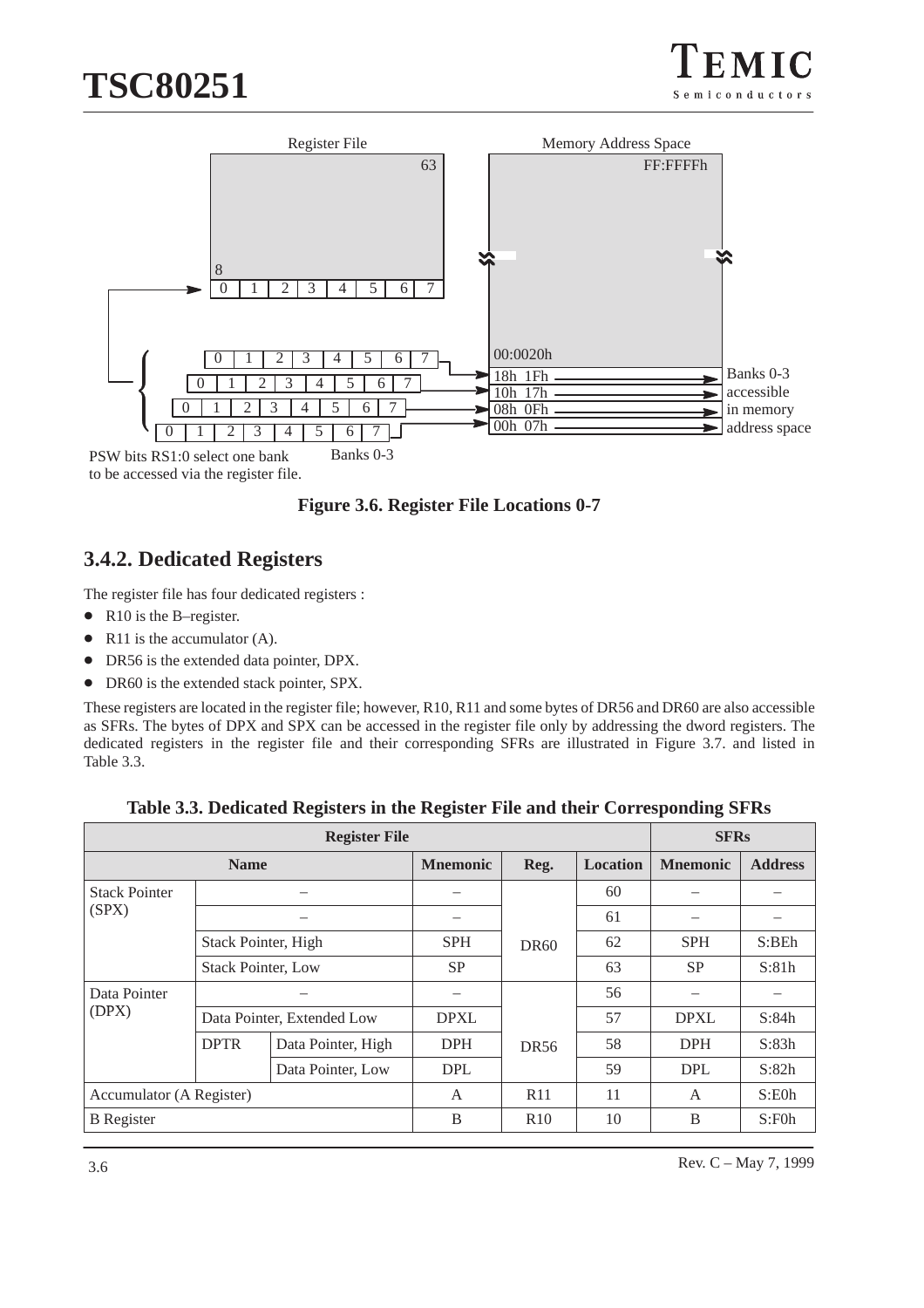#### **3.4.2.1. Accumulator and B Register**

The 8–bit accumulator (A) is byte register R11, which is also accessible in the SFR space as A at S:0E0h (See Figure 3.7. ). The B register, used in multiplies and divides, is register R10, which is also accessible in the SFR space as B at S:0F0h. Accessing A or B as a register is one state faster than accessing them as SFRs.

Instructions in the C51 Architecture use the accumulator as the primary register for data moves and calculations. however, in the C251 Architecture, any of registers R1-R15 can serve for these tasks. As a result, the accumulator does not play the central role that it has in 80C51 microcontrollers.

#### **3.4.2.2. Extended Data Pointer, DPX**

Dword register DR56 is the extended data pointer, DPX (See Figure 3.7. ). The lower three bytes of DPX (DPL, DPH and DPXL) are accessible as SFRs. DPL and DPH comprise the 16–bit data pointer DPTR. While instructions in the C51 Architecture always use DPTR as the data pointer, instructions in the C251 Architecture can use any word or dword register as a data pointer.

DPXL, the byte in location 57, specifies the region of memory (00:-FF:) that maps into the 64–Kbyte external data memory space in the C51 Architecture. In other words, the MOVX instruction addresses the region specified by DPXL when it moves data to and from external memory. The reset value of DPXL is 01h.

#### **3.4.2.3. Extended Stack Pointer, SPX**

Dword register DR60 is the stack pointer, SPX (See Figure 3.7. ). The byte at (location 63) is the 8–bit stack pointer, SP, in the C51 Architecture. The byte at location 62 is the stack pointer high, SPH. The two bytes allow the stack to extend to the top of memory region 00:. SP and SPH can be accessed as SFRs.

Two instructions, PUSH and POP directly address the stack pointer. Subroutine calls (ACALL, ECALL, LCALL) and returns (ERET, RET, RETI) also use the stack pointer. To preserve the stack, do not use DR60 as a general–purpose register.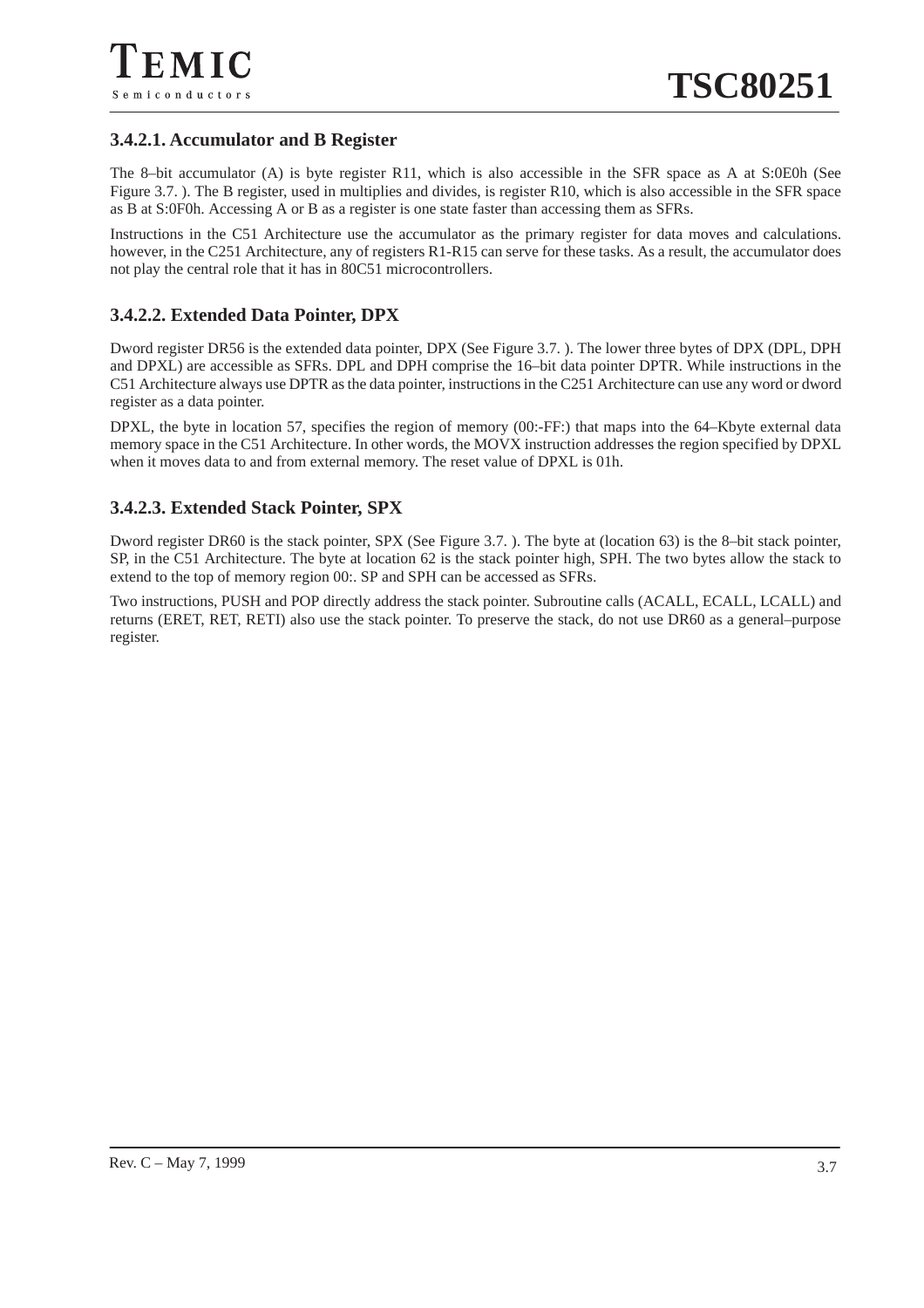

**Figure 3.7. Dedicated Registers in the Register File and their Corresponding SFRs**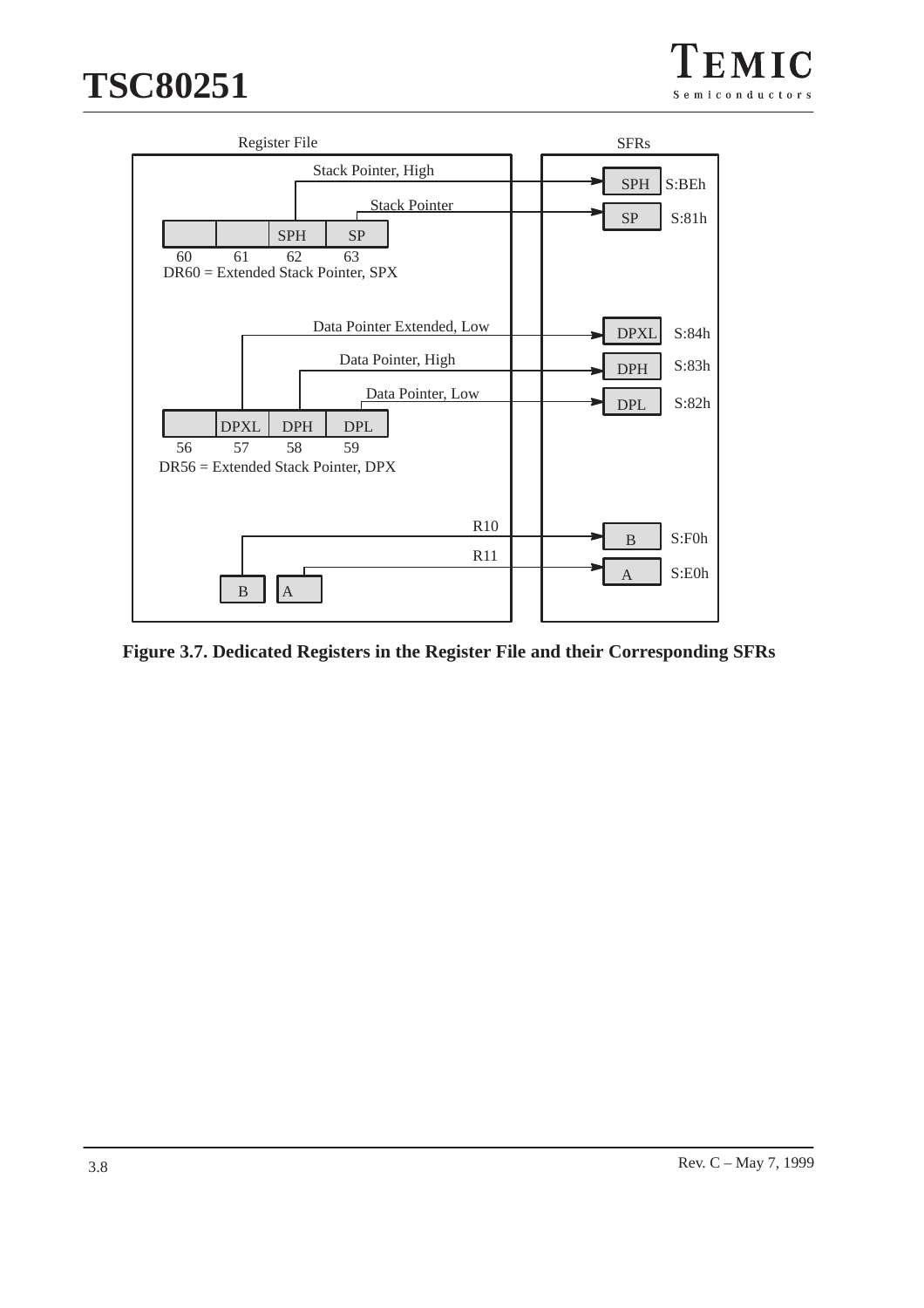# **3.5. Special Function Registers (SFRs)**

The Special Function Registers (SFRs) reside in their associated on–chip peripherals or in the core. SFR addresses are preceded by "S:" to differentiate them from addresses in the memory space. Unoccupied locations in the SFR space are unimplemented, i.e., no register exists. If an unimplemented SFR location is read, it returns an unspecified value.

#### **Note :**

*SFRs may be accessed only as bytes; they may not be accessed as words or dwords.*

| <b>M</b> nemonic | <b>Name</b>                              | <b>Address</b>      |
|------------------|------------------------------------------|---------------------|
| $A^{\star}$      | Accumulator                              | S: E <sub>0</sub> h |
| $B^{\star}$      | B register                               | S:FOh               |
| PW               | Program Status Word                      | $S:$ D $0h$         |
| PSW1             | Program Status Word 1                    | S:D1h               |
| <b>SP</b>        | Stack Pointer - LSB of SPX               | S:81h               |
| $SPH^{\star}$    | Stack Pointer high - MSB of SPX          | S:BEh               |
| DPTR $*$         | Data Pointer (2 bytes)                   |                     |
| $DPL^{\star}$    | Low Byte of DPTR                         | S:82h               |
| $DPH^{\star}$    | high Byte of DPTR                        | S:83h               |
| $DPXL^{\star}$   | Data Pointer, Extended Low               | S:84h               |
| IE <sub>0</sub>  | Interrupt Enable Control 0               | S:ABh               |
| IE1              | Interrupt Enable Control 1               | S:B1h               |
| <b>IPLO</b>      | Interrupt Priority Control Low 0         | S:B8h               |
| IPL1             | <b>Interrupt Priority Control Low 1</b>  | S:B3h               |
| IPH <sub>0</sub> | Interrupt Priority Control High 0        | S:B7h               |
| IPH1             | <b>Interrupt Priority Control High 1</b> | S:B2h               |

#### **Table 3.4. Core SFRs**

**Note:**

\*These SFRs can also be accessed by their corresponding registers in the register file (See Table 3.3.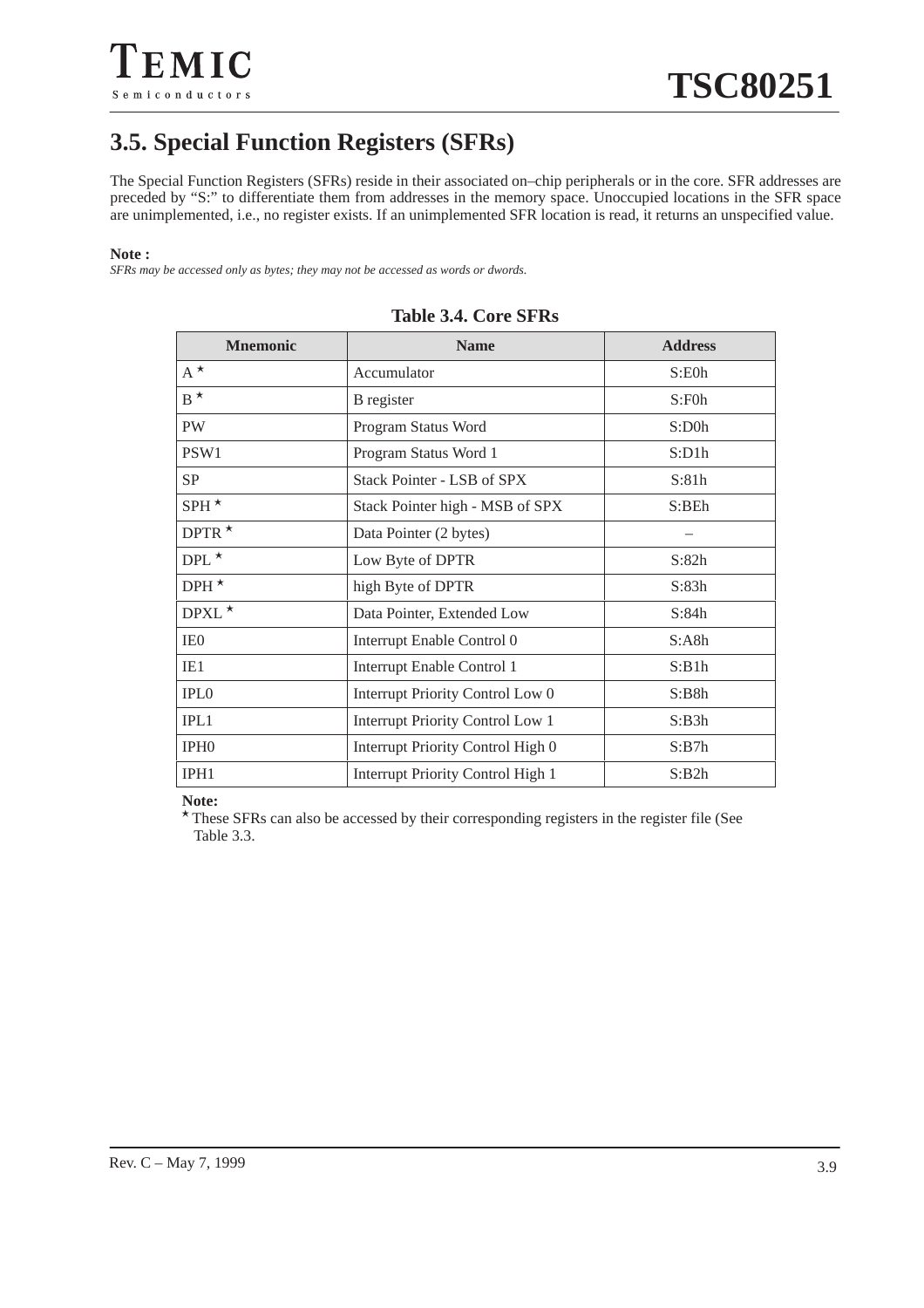# **Programming**

The instruction set for the C251 Architecture is a superset of the instruction set for the C51 Architecture. This chapter describes the addressing modes and summarizes the instruction set, which is divided into data instructions, bit instructions, and control instructions. (Chapter 5, "Instruction Set Reference" contains an opcode map and the detailed description of each instruction.)

#### **Notes:**

- The instruction execution times given in Chapter 5 are for code executing from on–chip code memory and for data that is read from and written to on–chip RAM. Execution times are increased by executing code from external memory, accessing peripheral SFRs, accessing data in external memory, using a wait state, or extending the ALE pulse.
- $\bullet$ For some instructions, accessing the port SFRs, Px  $(x = 0, 1, 2, 3)$  increases the execution time. These cases are noted individually in the tables in Chapter 5.

### **4.1. Source Mode or Binary Mode Opcodes**

Source mode and Binary mode refer to the two ways of assigning opcodes to the instruction set of the C251 Architecture. Depending on the application, one mode or the other may produce more efficient code. The mode is established during device reset based on the value of the SRC bit in configuration byte CONFIG0. For information regarding the configuration bytes, see the Product Design Guide.

Binary mode and source mode refer to two ways of assigning opcodes to the instruction set for the C251 Architecture. One of these modes must be selected when the chip is configured. Depending on the application, binary mode or source mode may produce more efficient code. This section describes the binary and source modes and provides some guidelines for selecting the mode for your application.

The C251 Architecture has two types of instructions:

- Instructions that originate in the C51 Architecture
- Instructions that are unique to the C251 Architecture

Figure 4.1. shows the opcode map for the binary mode. Area I and area II make up the opcode map for the instructions that are unique to the C251 Architecture. Note that some of these opcodes are reserved for future instructions. The opcode values for areas II and III are identical (06H–FFH). To distinguish between the two areas in binary mode, the opcodes in area III are given the prefix A5H (the A5H instruction is not implemented in the native C51 Architecture). The area III opcodes are thus A506H–A5FFH.

Figure 4.2. shows the opcode map for source mode. Areas II and III have switched places (compare with Figure 4.1.). In source mode, opcodes for instructions in area II require the A5F escape prefix while opcodes for instructions in area III (C251 Architecture) do not.

To illustrate the difference between the binary–mode and source–mode opcodes, Table 4.1. shows the opcode assignments for three sample instructions.

| <b>Instruction</b> | <b>Opcode</b>      |                    |  |  |
|--------------------|--------------------|--------------------|--|--|
|                    | <b>Binary Mode</b> | <b>Source Mode</b> |  |  |
| DEC A              | 14H                | 14CH               |  |  |
| SUBB A, R4         | 9CH                | A59CH              |  |  |
| SUB R4, R4         | A59CH              | 9CH                |  |  |

**Table 4.1. Examples of Opcodes in Binary and Source Modes**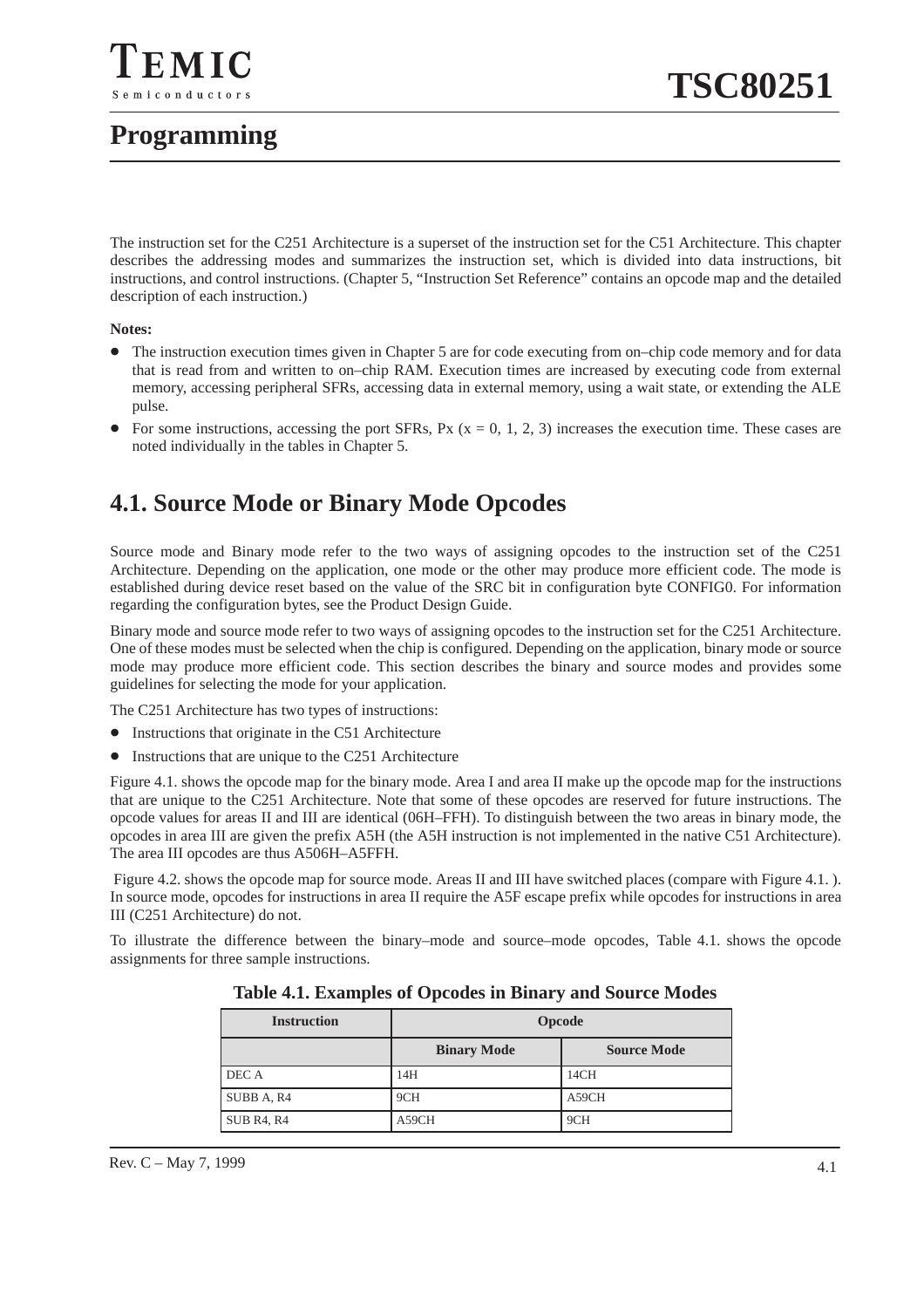### **4.1.1. Selecting Binary Mode or Source Mode**

If you have code that was written for a C51 microcontroller and you want to run it unmodified on a C251 microcontroller, choose binary mode. You can use the object code without reassembling the source code. You can also assemble the source code with an assembler for the C251 Architecture and have it produce object code that is binary–compatible with C51 microcontrollers. The remainder of this section discusses the selection of binary mode or source mode for code that may contain instructions from both architectures.

An instruction with a prefixed opcode requires one more byte for code storage, and if an additional fetch is required for the extra byte, the execution time is increased by one state. This means that using fewer prefixed opcodes produces more efficient code.

If a program uses only instructions from the C51 Architecture, the binary–mode code is more efficient because it uses no prefixes. On the other hand, if a program uses many more new instructions than instructions from the C51 Architecture , source mode is likely to produce more efficient code. For a program where the choice is not clear, the better mode can be found by experimenting with a simulator.





# **4.2. Programming Features of the C251 Architecture**

The instruction set for TSC80251 microcontrollers provides the user with new instructions that exploit the features of the C251 Architecture while maintaining compatibility with the instruction set for 80C51 microcontrollers. Many of the new instructions can operate on either 8–bit (byte), 16–bit (word) or 32–bit (dword) operands (In comparison with 8–bit and 16–bit operands, 32–bit operands are accessed with fewer addressing modes.). This capability increases the ease and efficiency of programming TSC80251 microcontrollers in a high–level language such as C.

The instruction set is divided into "Data Instructions", "Bit Instructions" and "Control Instructions". Data instructions process 8–bit, 16–bit and 32–bit data; bit instructions manipulate bits; and control instructions manage program flow.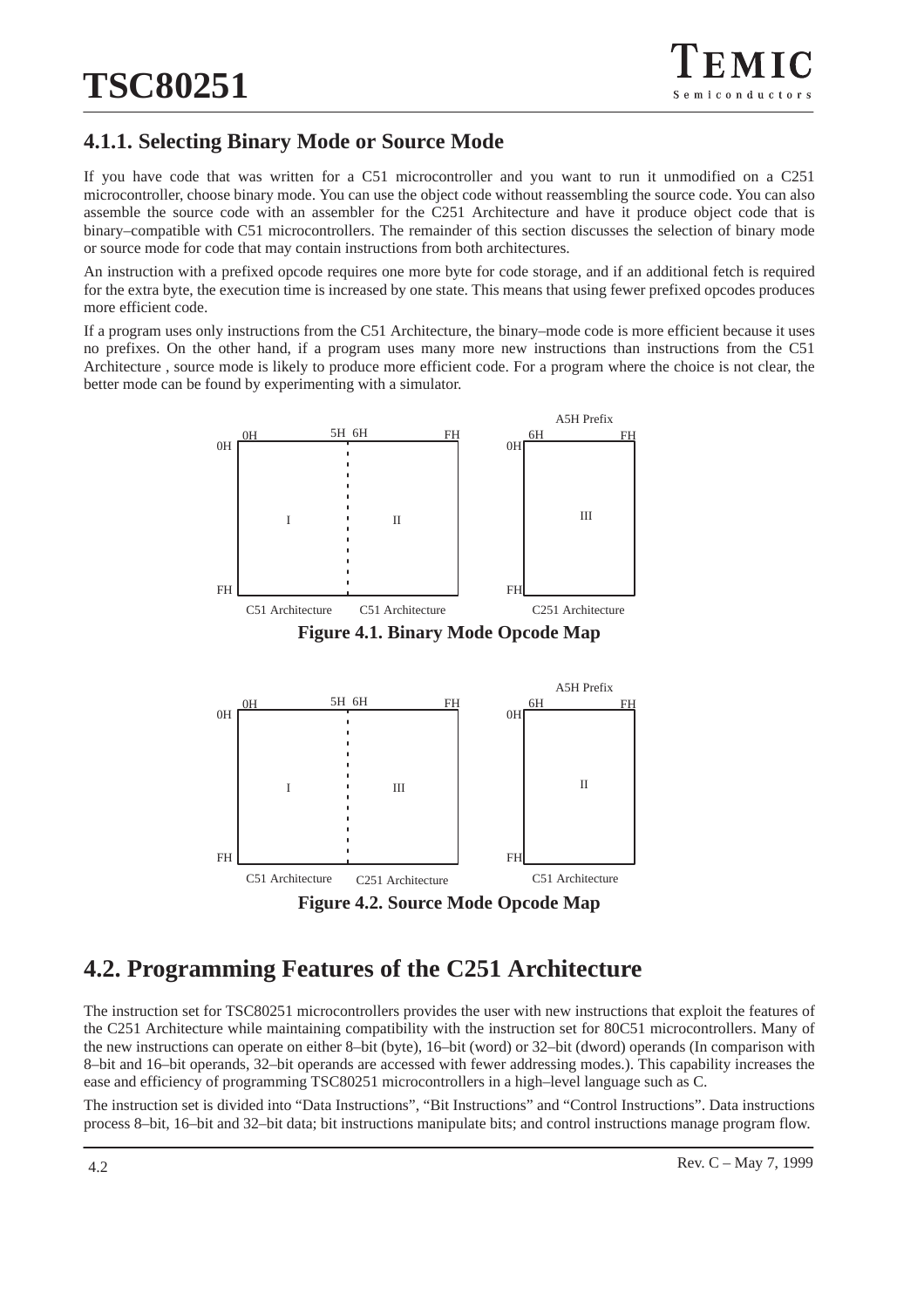### **4.2.1. Data Types**

Semiconductors

Table 4.2. lists the data types that are addressed by the instruction set. Words or dwords (double words) can be stored in memory starting at any byte address; alignment on two–byte or four–byte boundaries is not required. Words and dwords are stored in memory and the register file in big endian form.

| Data Type           | <b>Number of Bits</b> |
|---------------------|-----------------------|
| <b>Bit</b>          |                       |
| Byte                |                       |
| Word                | 16                    |
| Dword (Double Word) | 32                    |

|  | <b>Table 4.2. Data Types</b> |
|--|------------------------------|
|  |                              |

#### **4.2.1.1. Order of Byte Storage for Words and Double Words**

TSC80251 microcontrollers store words (2 bytes) and double words (4 bytes) in memory and in the register file in big endian form. In memory storage, the most significant byte (MSB) of the word or double word is stored in the memory byte specified in the instruction; the remaining bytes are stored at higher addresses, with the least significant byte (LSB) at the highest address. Words and double words can be stored in memory starting at any byte address. In the register file, the MSB is stored in the lowest byte of the register specified in the instruction. The code fragment in Figure 4.3. illustrates the storage of words and double words in big endian form.

#### **4.2.2. Register Notations**

In register–addressing instructions, specific indices denote the registers that can be used in that instruction. For example, the instruction ADD A,Rn uses"Rn" to denote any one of R0, R1, ..., R7; i.e., the range of n is 0-7. The instruction ADD Rm,#data uses "Rm" to denote R0, R1, ..., R15; i.e., the range of m is 0-15. Table 4.3. summarizes the notation used for the register indices. When an instruction contains two registers of the same type (e.g., MOV Rmd,Rms) the first index "d" denotes "destination" and the second index "s" denotes "source".

#### **4.2.3. Address Notations**

In the C251 Architecture, memory addresses include a region number (00:, 01:, ..., FF:). SFR addresses have a prefix "S:" (S:000h-S:1FFh). The distinction between memory addresses and SFR addresses is necessary, because memory locations 00:0000h-00:01FFh and SFR locations S:000h-S:1FFh can both be directly addressed in an instruction.



**Figure 4.3. Word and Double-word Storage in Big Endian Form**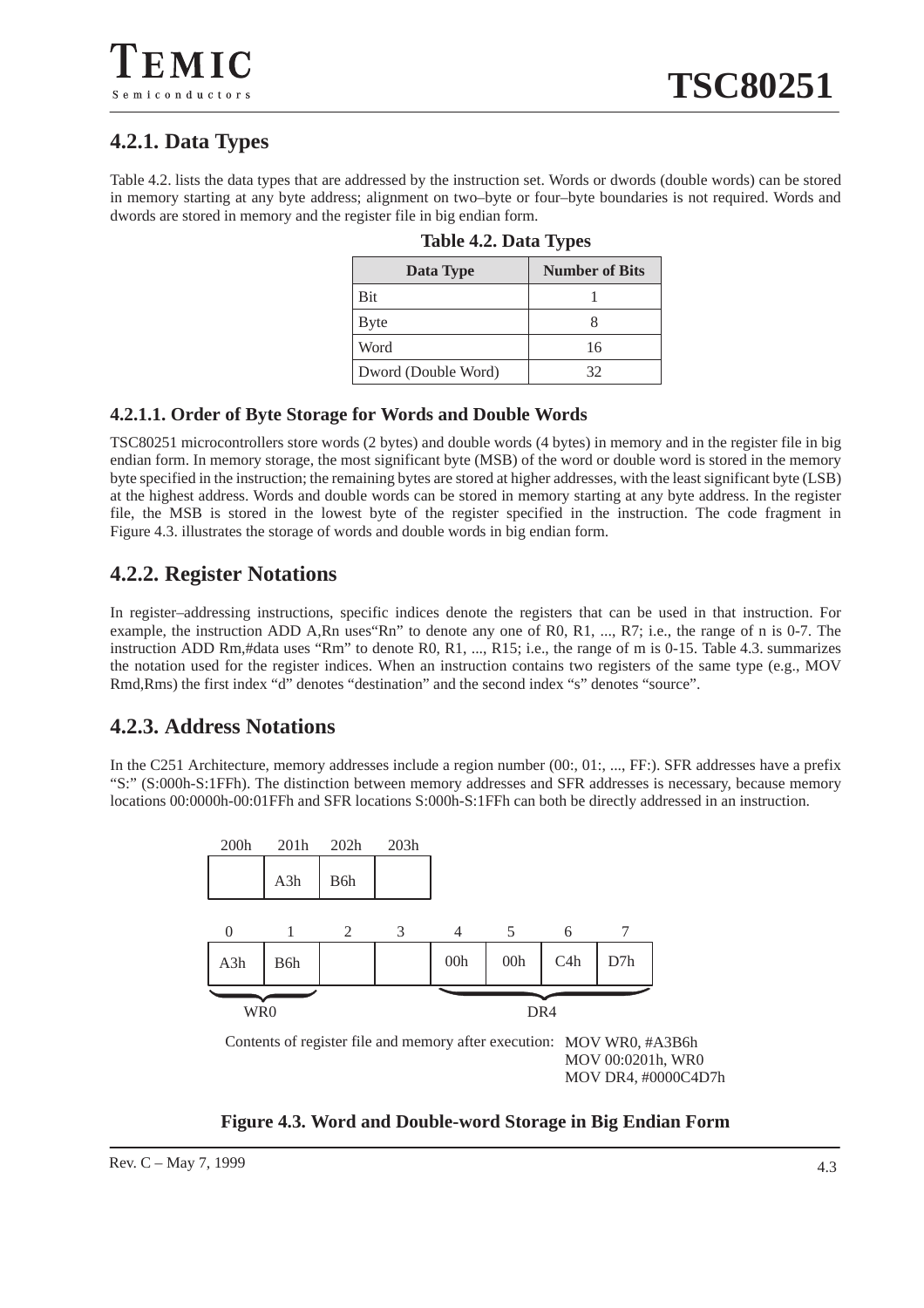| <b>Register Type</b> | <b>Register</b><br><b>Symbol</b> | <b>Destination</b><br><b>Register</b> | <b>Source</b><br><b>Register</b> | <b>Register Range</b>             |
|----------------------|----------------------------------|---------------------------------------|----------------------------------|-----------------------------------|
|                      | Ri                               |                                       |                                  | R <sub>0</sub> , R <sub>1</sub>   |
| <b>Byte</b>          | Rn                               |                                       |                                  | $R0-R7$                           |
|                      | Rm                               | Rmd                                   | <b>Rms</b>                       | $R0-R15$                          |
| Word                 | WRi                              | WRjd                                  | WRjs                             | WR0, WR2, WR4, , WR30             |
| Dword                | <b>DR</b> k                      | <b>DRkd</b>                           | <b>DR</b> ks                     | DR0, DR4, DR8, , DR28, DR56, DR60 |

#### **Table 4.3. Notation for Byte Registers, Word Registers, and Dword Registers**

Instructions in the C51 Architecture use 80h-FFh as addresses for both memory locations and SFRs, because memory locations are addressed only indirectly and SFR locations are addressed only directly. For compatibility, software tools for TSC80251 controllers recognize this notation for instructions in the C51 Architecture. No change is necessary in any code written for 80C51 microcontrollers.

For new instructions in the C251 Architecture, the memory region prefixes (00:, 01:, ..., FF:) and the SFR prefix (S:) are required. Also, software tools for the C251 Architecture permit 00: to be used for memory addresses 00h-FFh and permit the prefix S: to be used for SFR addresses in instructions in the C51 Architecture.

### **4.2.4. Addressing Modes**

The C251 Architecture supports the following addressing modes:

- Register addressing The instruction specifies the register that contains the operand.
- $\bullet$  Immediate addressing The instruction contains the operand.
- $\bullet$ Direct addressing
- The instruction contains the operand address.
- $\bullet$  Indirect addressing The instruction specifies the register that contains the operand address.
- Displacement addressing The instruction specifies a register and an offset. The operand address is the sum of the register contents (the base address) and the offset.
- $\bullet$ Relative addressing

The instruction contains the signed offset from the next instruction to the target address (the address for transfer of control, e.g., the jump address).

 $\bullet$  Bit addressing The instruction contains the bit address.

# **4.3. Program Status Words**

The Program Status Word (PSW) register and the Program Status Word 1 (PSW1) register contain four types of bits (See Figure 4.7. and Figure 4.8. ):

- CY, AC, OV, N and Z are flags set by hardware to indicate the result of an operation.
- The P bit indicates the parity of the accumulator.
- $\bullet$ Bits RS0 and RS1 are programmed by software to select the active register bank for registers R0-R7.
- $\bullet$ F0 and UD are available to the user as general–purpose flags.

The PSW and PSW1 registers are read/write registers; however, the parity bit in the PSW is not affected by a write. Individual bits can be addressed with the bit instructions ("Bit Instructions"). The PSW and PSW1 bits are used implicitly in the conditional jump instructions ("Conditional Jumps").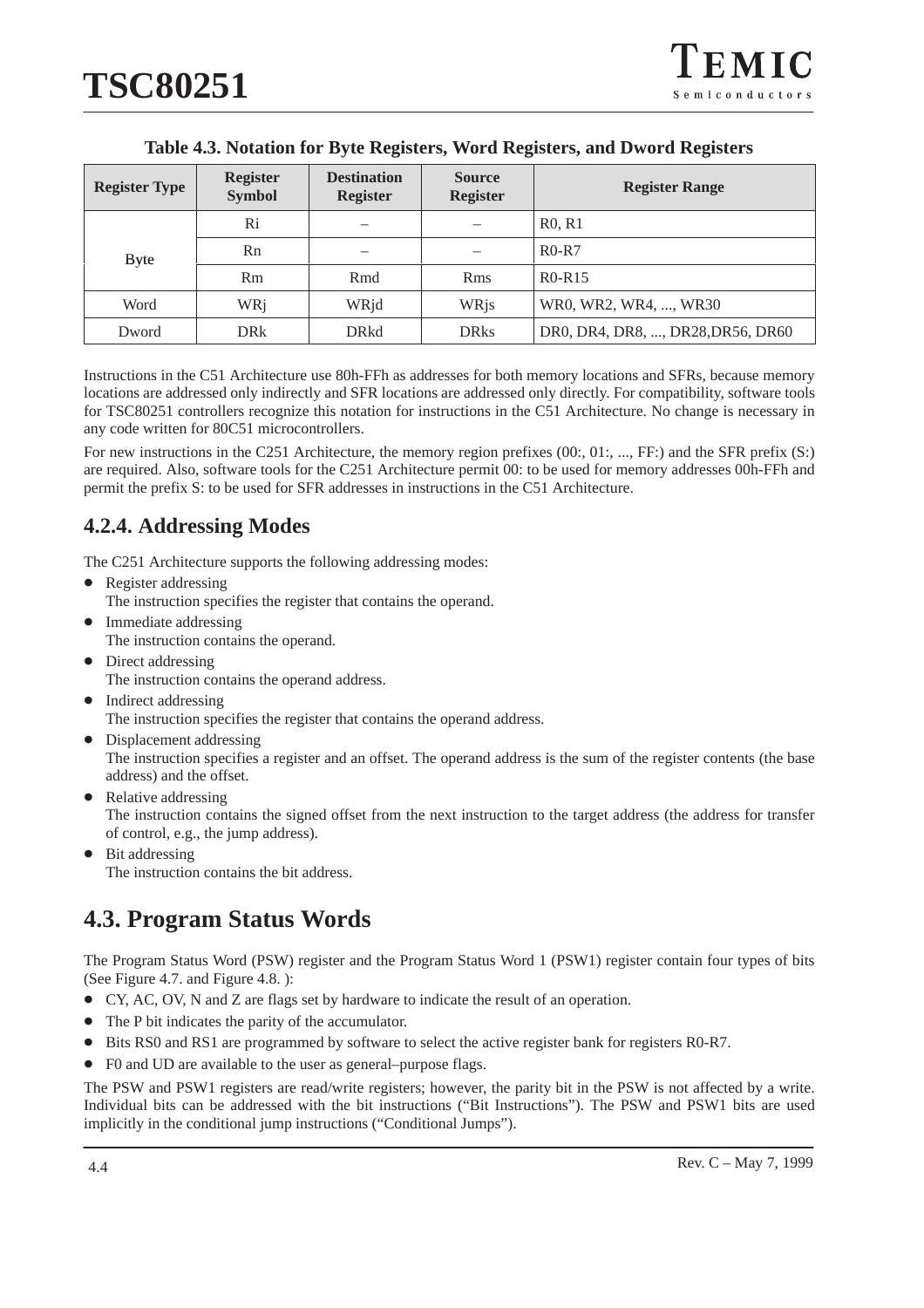EMIC Semiconductors

The PSW register is identical to the PSW register in 80C51 microcontrollers. The PSW1 register exists only in TSC80251 microcontrollers. Bits CY, AC, RS0, RS1, and OV in PSW1 are identical to the corresponding bits in PSW, i.e., the same bit can be accessed in either register. Table 4.4. lists the instructions that affect the CY, AC, OV, N and Z bits.

| <b>Instruction</b> | <b>Instruction</b>                        |          | Flags Affected <sup>(1)</sup> |                   |   |              |  |
|--------------------|-------------------------------------------|----------|-------------------------------|-------------------|---|--------------|--|
| <b>Type</b>        |                                           |          | $\mathbf{O}$                  | AC <sup>(2)</sup> | N | $\mathbf{z}$ |  |
|                    | ADD, ADDC, SUB, CMP                       | X        | X                             | X                 | X | X            |  |
|                    | INC, DEC                                  |          |                               |                   | X | X            |  |
| Arithmetic         | MUL, DIV $(3)$                            | $\Omega$ | X                             |                   | X | X            |  |
|                    | DA                                        | X        |                               |                   | X | X            |  |
|                    | ANL, ORL, XRL, CLR A, CPL A, RL, RR, SWAP |          |                               |                   | X | X            |  |
| Logical            | RLC, RRC, SRL, SLL, SRA <sup>(4)</sup>    | X        |                               |                   | X | X            |  |
| Program            | <b>CJNE</b>                               | X        |                               |                   | X | X            |  |
| Control            | <b>DJNE</b>                               |          |                               |                   | X | X            |  |

**Table 4.4. The Efffects of Instructions on the PSW and PSW1 Flags**

#### **Notes :**

*1. X = the flag can be affected by the instruction. 0 = the flag is cleared by the instruction.*

*2. The AC flag is affected only by operations on 8–bit operands.*

*3. If the divisor is zero, the OV flag is set, and the other bits are meaningless.*

*4. For SRL, SLL and SRA instructions, the last bit shifted out is stored in the CY bit.*

## **4.4. Data Instructions**

Data instructions consist of arithmetic, logical, and data–transfer instructions for 8–bit, 16–bit and 32–bit data. This section describes the data addressing modes and the set of data instructions.

### **4.4.1. Data Addressing Modes**

This section describes the data addressing modes, which are summarized in two tables: Table 4.6. for the instructions that are native to the C51 Architecture and Table 4.6. for the data instructions unique to the C251 Architecture.

#### **Notes:**

- $\bullet$  References to registers R0-R7, WR0-WR6, DR0 and DR4 always refer to the register bank that is currently selected by the PSW and PSW1 registers. Registers in all banks (active and inactive) can be accessed as memory locations in the range 00h-1Fh.
- $\bullet$  Instructions from the C51 Architecture access external memory through the region of memory specified by byte DPXL in the extended data pointer register, DPX (DR56). Following reset, DPXL contains 01h, which maps the external memory to region 01:. You can specify a different region by writing to DR56 or the DPXL SFR.

#### **4.4.1.1. Addressable Registers**

Both Architectures address registers directly.

- C251 Architecture In the register addressing mode, the operand(s) in a data instruction are in byte registers  $(RO-R15)$ , word registers (WR0, WR2, ..., WR30) or dword registers (DR0, DR4, ..., DR28, DR56, DR60).
- $\bullet$  C51 Architecture Instructions address registers R0-R7 only.

Rev. C – May 7, 1999 4.5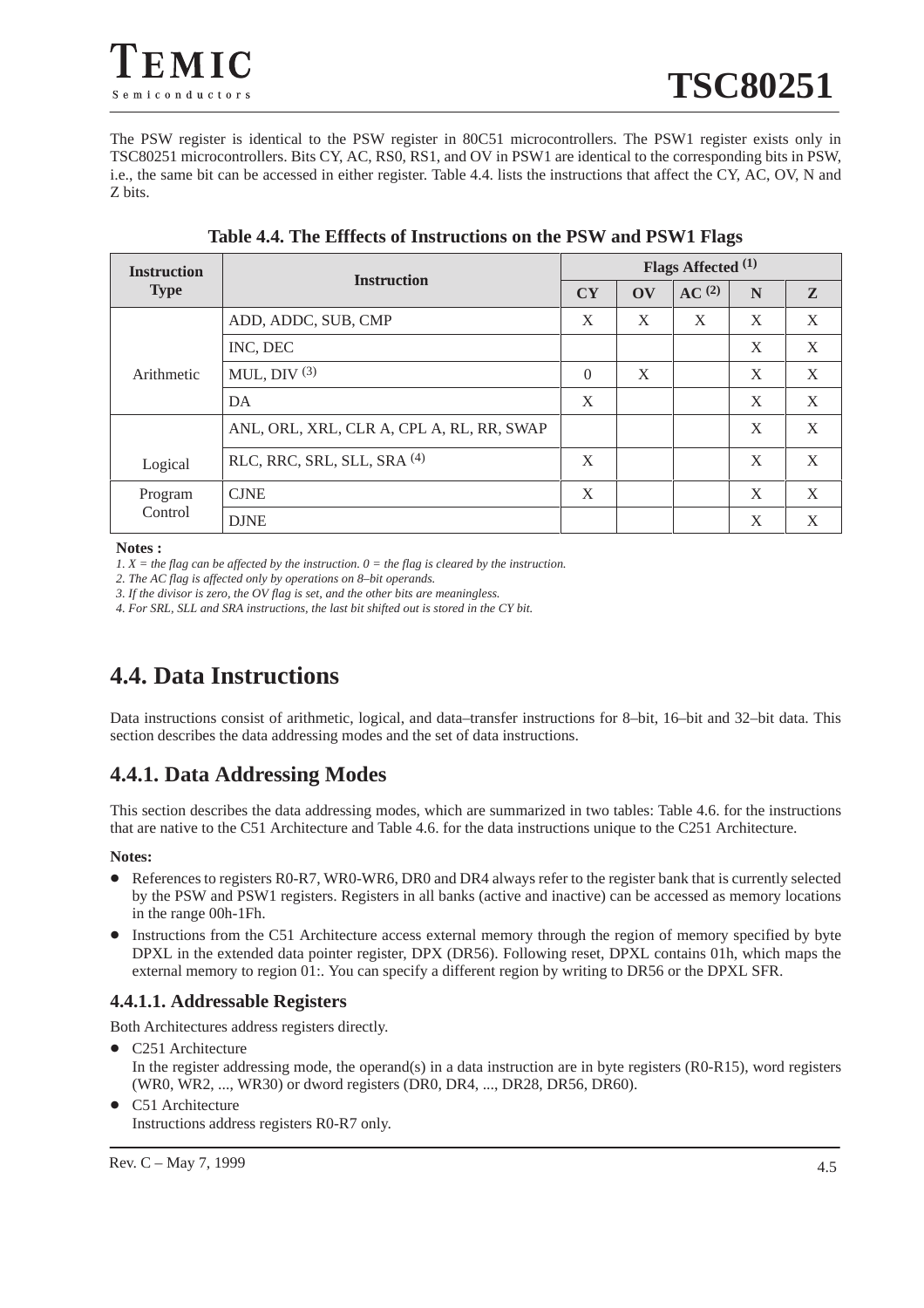#### **4.4.1.2. Immediate Addressing**

• C251 Architecture

In the immediate addressing mode, the instruction contains the data operand itself. Byte operations use 8–bit immediate data (#data); word operations use 16–bit immediate data (#data16). Dword operations use 16–bit immediate data in the lower word and either zeros in the upper word (denoted by #0data16) or ones in the upper word (denoted by #1data16). MOV instructions that place 16–bit immediate data into a dword register (DRk), place the data either into the upper word while leaving the lower word unchanged, or into the lower word with a sign extension or a zero extension.

The increment and decrement instructions contain immediate data (#short  $= 1, 2,$  or 4), which specifies the amount of the increment/decrement.

 $\bullet$  C51 Architecture Instructions use only 8–bit immediate data (#data).

#### **4.4.1.3. Direct Addressing**

 $\bullet$ C251 Architecture

In the direct addressing mode, the instruction contains the address of the data operand. The 8–bit direct mode addresses on–chip RAM (dir $8 = 00:0000h-00:007Fh$ ) as both bytes and words, and addresses the SFRs (dir $8 =$ S:080h-S:1FFh) as bytes only. The 16–bit direct mode addresses both bytes and words in memory (dir16 = 00:0000h-00:FFFFh).

 $\bullet$ C51 Architecture

The 8–bit direct mode addresses 256 bytes of on–chip RAM (dir8 = 00h-7Fh) as bytes only and the SFRs (dir8 = 80h-FFh) as bytes only.

| <b>Mode</b>   | <b>Address Range of</b><br><b>Operand</b> | <b>Assembly</b><br>Language<br><b>Reference</b> | <b>Comments</b>                                                                |
|---------------|-------------------------------------------|-------------------------------------------------|--------------------------------------------------------------------------------|
| Register      | $00h-1Fh$                                 | R0-R7 (Bank)<br>selected by PSW)                |                                                                                |
| Immediate     | Operand in Instruction                    | $\#data = \#00h - \#FFh$                        |                                                                                |
|               | $00h-7Fh$                                 | $dir8 = 00h-7Fh$                                | On-chip RAM                                                                    |
| <b>Direct</b> | <b>SFR<sub>s</sub></b>                    | $dir8 = 80h$ -FFh<br>or SFR mnemonic            | <b>SFR</b> address                                                             |
|               | $00h$ -FF $h$                             | @R0, @R1                                        | Accesses on-chip RAM or the lowest 256<br>bytes of external data memory (MOVX) |
| Indirect      | $0000h$ -FFFFh                            | @DPTR.<br>$@A+DPTR$                             | Accesses external data memory (MOVX)                                           |
|               | $0000h$ -FFFFh                            | $@A+DPTR,$<br>$@A+PC$                           | Accesses region FF : of code memory<br>(MOVC)                                  |

**Table 4.5. Addressing Modes for Data Instruction in the C51 Architecture**

#### **4.4.1.4. Indirect Addressing**

In arithmetic and logical instructions that use indirect addressing, the source operand is always a byte, and the destination is either the accumulator or a byte register (R0-R15). The source address is a byte, word or dword. The two architectures do indirect addressing via different registers:

- $\bullet$  C251 Architecture
	- Memory is indirectly addressed via word and dword registers :
	- -Word register ( $@$ WRj, j = 0, 2, 4, ..., 30) The 16–bit address in WRj can access locations 00:0000h-00:FFFFh.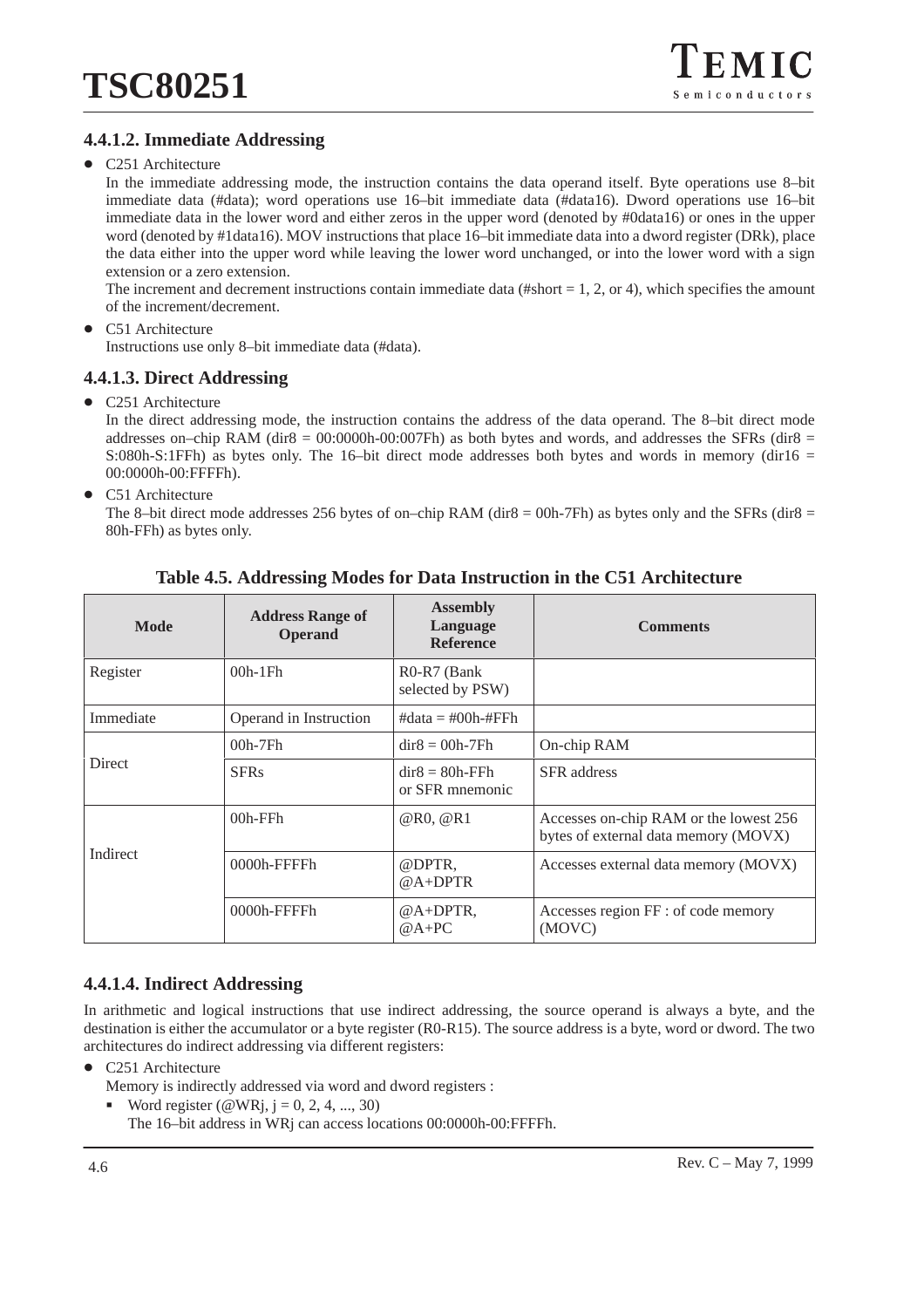- Dword register (@DRk,  $k = 0, 4, 8, ..., 28, 56,$  and 60) The 24 least significant bits can access the entire 16–Mbyte address space. The upper eight bits of DRk must be 0. (If you use DR60 as a general data pointer, be aware that DR60 is the extended stack pointer register SPX.)
- C51 Architecture Instructions use indirect addressing to access on–chip RAM, code memory, and external data RAM.
	- -Byte register ( $@Ri, i = 0, 1)$ Registers R0 and R1 indirectly address on–chip memory locations 00h-FFh and the lowest 256 bytes of external data RAM.
	- - 16–bit data pointer (@DPTR or @A+DPTR) The MOVC and MOVX instructions use these indirect modes to access code memory and external data RAM.
	- - 16–bit program counter (@A+PC) The MOVC instruction uses this indirect mode to access code memory.

| <b>Mode</b>                      | <b>Address Range of</b><br><b>Operand</b> | <b>Assembly Language</b><br><b>Reference</b>                                                     | <b>Comments</b>                                                                               |
|----------------------------------|-------------------------------------------|--------------------------------------------------------------------------------------------------|-----------------------------------------------------------------------------------------------|
| Register                         | 00:0000h-00:001Fh                         | R0-R15, WR0-WR30,<br>DR0-DR28, DR56, DR60                                                        | R0-R7, WR0-WR6, and DR4 are<br>in the register bank currently<br>selected by the PSW and PSW1 |
| Immediate 2 bits                 | N.A. (Operand is in<br>the instruction)   | #short = $1, 2$ , or 4                                                                           | Used only in increment and<br>decrement instructions                                          |
| Immediate 8 bits                 | N.A. (Operand is in<br>the instruction)   | $\text{\#data8} = \text{\#00h-}\text{\#FFh}$                                                     |                                                                                               |
| Immediate 16 bits                | N.A. (Operand is in<br>the instruction)   | $\#data16 = \#0000h - \#FFFF$ FFFh                                                               |                                                                                               |
|                                  | 00:0000h-00:007Fh                         | $dir8 = 00:0000h-00:007Fh$                                                                       | On-chip RAM                                                                                   |
| Direct, 8 address bits           | <b>SFRs</b>                               | $dir8 = S:080h-S:1FFh(2)$<br>or SFR mnemonic                                                     | <b>SFR</b> address                                                                            |
| Direct, 16 address bits          | 00:0000h-00:FFFFh                         | $dir16 = 00:0000h - 00:FFFF$ Fh                                                                  |                                                                                               |
| Indirect, 16 address<br>bits     | 00:0000h-00:FFFFh                         | @WR0-@WR30                                                                                       |                                                                                               |
| Indirect, 24 address<br>bits     | 00:0000h-FF:FFFFh                         | @DR0-@DR30, @DR56,<br>@DR60                                                                      | Upper 8 bits of DRk must be 00h                                                               |
| Displacement, 16<br>address bits | 00:0000h-00:FFFFh                         | @WRj +dis16 =<br>@WR0+0h through<br>@WR30+FFFFh                                                  | Offset is signed; address wraps<br>around in region 00:                                       |
| Displacement, 24<br>address bits | 00:0000h-FF:FFFFh                         | @DRk +dis24 =<br>@DR0 +0h through @DR28<br>$+$ FFFFh.<br>@DR56+(0h-FFFFh),<br>$@DR60+(0h-FFFFh)$ | Offset is signed, upper 8 bits of<br>DRk must 00h                                             |

#### **Table 4.6. Addressing Modes for Data Instruction in the C251 Architecture**

#### **Notes:**

1. These registers are accessible in the memory space as well as in the register file.

2. The C251 Architecture supports SFRs in locations S:000h-S:1FFh.

TEMIC

Semiconductors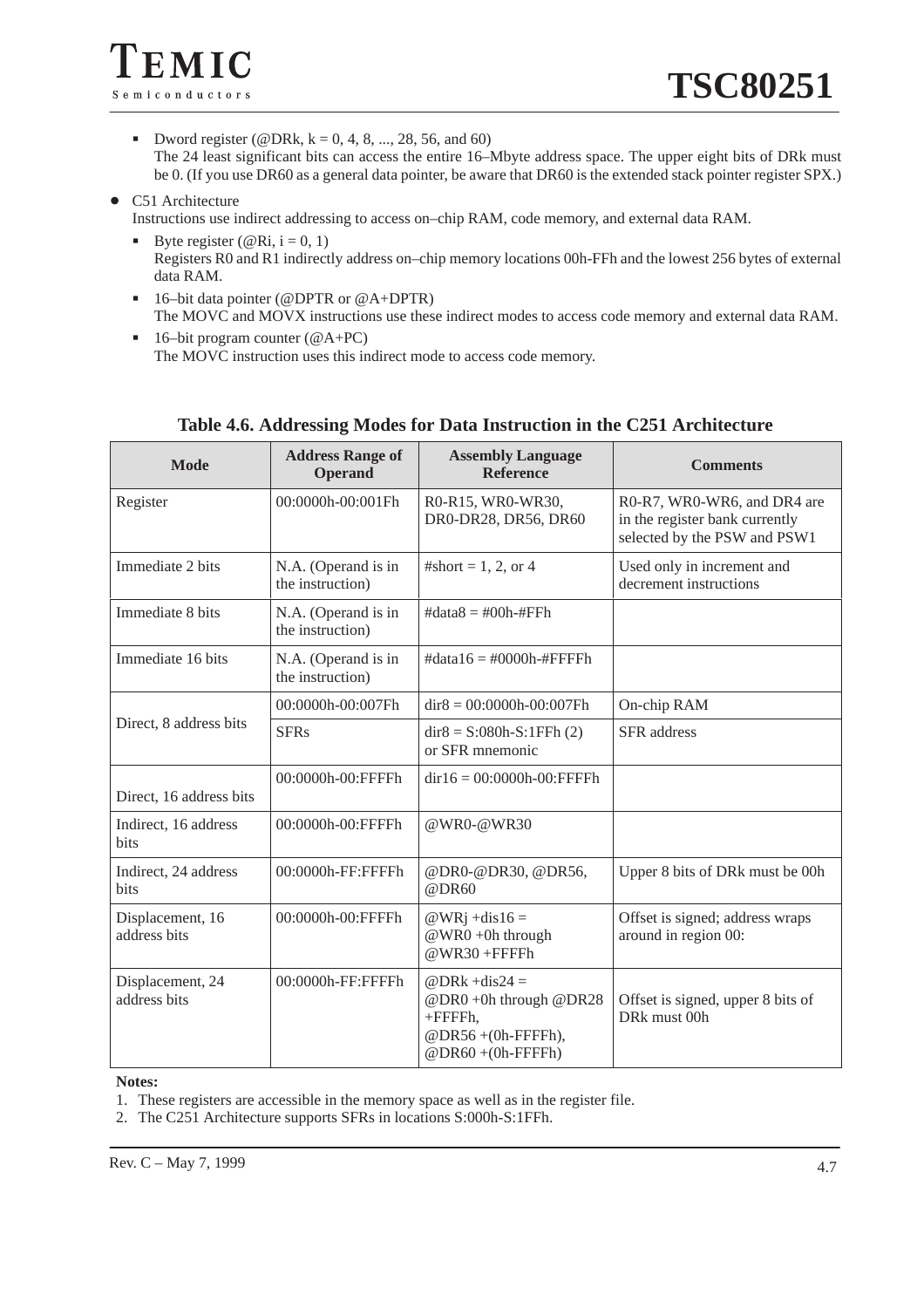#### **4.4.1.5. Displacement Addressing**

Several move instructions use displacement addressing to move bytes or words from a source to a destination. Sixteen–bit displacement addressing (@WRj+dis16) accesses indirectly the lowest 64 Kbytes in memory. The base address can be in any word register WRj. The instruction contains a 16–bit signed offset which is added to the base address. Only the lowest 16 bits of the sum are used to compute the operand address. If the sum of the base address and a positive offset exceeds FFFFh, the computed address wraps around within region 00: (e.g. F000h + 2005h becomes 1005h). Similarly, if the sum of the base address and a negative offset is less than zero, the computed address wraps around the top of region 00: (e.g., 2005h + F000h becomes 1005h).

24–bit displacement addressing (@DRk+dis24) accesses indirectly the entire 16–Mbyte address space. The base address must be in DR0, DR4, ..., DR24, DR28, DR56, or DR60. The upper byte in the dword register must be zero. The instruction contains a 16–bit signed offset which is added to the base address.

### **4.4.2. Arithmetic Instructions**

The set of arithmetic instructions is greatly expanded in the C251 Architecture. The ADD and SUB instructions (See Table 5.19) operate on byte and word data that is accessed in several ways :

- $\bullet$ as the contents of the accumulator, a byte register (Rn), or a word register (WRj)
- $\bullet$ in the instruction itself (immediate data)
- $\bullet$ in memory via direct or indirect addressing

The ADDC and SUBB instructions are the same as those for 80C51 microcontrollers.

The CMP (compare) instruction (See Table 5.20) calculates the difference of two bytes or words and then writes to flags CY, OV, AC, N, and Z in the PSW and PSW1 registers. The difference is not stored. The operands can be addressed in a variety of modes. The most frequent use of CMP is to compare data or addresses preceding a conditional jump instruction.

Table 5.21 lists the INC (increment) and DEC (decrement) instructions. The instructions for 80C51 microcontrollers are supplemented by instructions that can address byte, word, and dword registers and increment or decrement them by 1, 2, or 4 (denoted by #short). These instructions are supplied primarily for register–based address pointers and loop counters.

The C251 Architecture provides the MUL (multiply) and DIV (divide) instructions for unsigned 8–bit and 16–bit data (Table 5.22). Signed multiply and divide are left for the user to manage through a conversion process. The following operations are implemented :

- $\bullet$ eight–bit multiplication: 8 bits  $x$  8 bits  $\rightarrow$  16 bits
- $\bullet$ sixteen–bit multiplication: 16 bits x 16 bits  $\rightarrow$  32 bits
- $\bullet$ eight–bit division: 8 bits / 8 bits  $\rightarrow$  16 bits (8–bit quotient, 8–bit remainder)
- $\bullet$ sixteen–bit division: 16 bits / 16 bits  $\rightarrow$  32 bits (16–bit quotient, 16–bit remainder)

These instructions operate on pairs of byte registers (Rmd,Rms), word registers (WRjd,WRjs), or the accumulator and B register (A, B). For 8–bit register multiplies, the result is stored in the word register that contains the first operand register. For example, the product from an instruction MUL R3,R8 is stored in WR2. Similarly, for 16–bit multiplies, the result is stored in the dword register that contains the first operand register. For example, the product from the instruction MUL WR6,WR18 is stored in DR4.

For 8–bit divides, the operands are byte registers. The result is stored in the word register that contains the first operand register. The quotient is stored in the lower byte, and the remainder is stored in the higher byte. A 16–bit divide is similar. The first operand is a word register, and the result is stored in the double word register that contains that word register. If the second operand (the divisor) is zero, the overflow flag (OV) is set and the other bits in PSW and PSW1 are meaningless.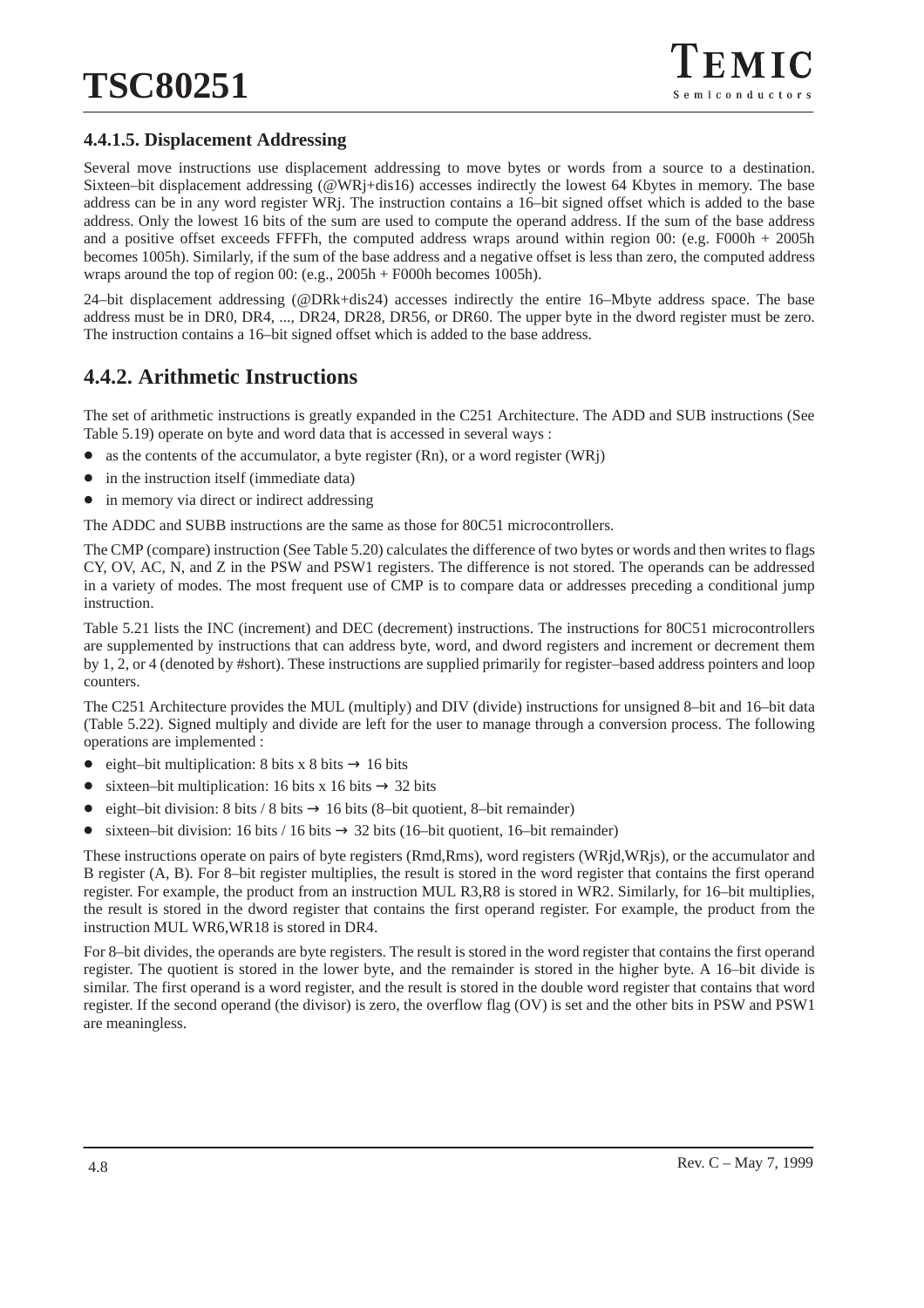### **4.4.3. Logical Instructions**

The C251 Architecture provides a set of instructions that perform logical operations. The ANL, ORL, and XRL (logical AND, logical OR, and logical exclusive OR) instructions operate on bytes and words that are accessed via several addressing modes (See Table 5.23). A byte register, word register, or the accumulator can be logically combined with a register, im–mediate data, or data that is addressed directly or indirectly. These instructions affect the Z and N flags.

In addition to the CLR (clear), CPL (complement), SWAP (swap), and four rotate instructions that operate on the accumulator, TSC80251 microcontrollers have three shift commands for byte and word registers :

- SLL (Shift Left Logical) shifts the register one bit left and replaces the LSB with 0.
- $\bullet$ SRL (Shift Right Logical) shifts the register one bit right and replaces the MSB with 0.
- $\bullet$ SRA (Shift Right Arithmetic) shifts the register one bit right; the MSB is unchanged.

### **4.4.4. Data Transfer Instructions**

Data transfer instructions copy data from one register or memory location to another. These instructions include the move instructions (See Table 5.24) and the exchange, PUSH, and pop instructions (See Table 5.24). Instructions that move only a single bit are listed with the other bit instructions in Table 5.26.

MOV (Move) is the most versatile instruction, and its addressing modes are expanded in the C251 Architecture. MOV can transfer a byte, word or dword between any two registers or between a register and any location in the address space.

The MOVX (Move External) instruction moves a byte from external memory to the accumulator or from the accumulator to memory. The external memory is in the region specified by DPXL, whose reset value is 01h.

The MOVC (Move Code) instruction moves a byte from code memory (region FF:) to the accumulator.

MOVS (Move with Sign Extension) and MOVZ (Move with Zero Extension) move the contents of an 8–bit register to the lower byte of a 16–bit register. The upper byte is filled with the sign bit (MOVS) or zeros (MOVZ). The MOVH (Move to high Word) instruction places 16–bit immediate data into the high word of a dword register.

The XCH (Exchange) instruction interchanges the contents of the accumulator with a register or memory location. The XCHD (Exchange Digit) instruction interchanges the lower nibble of the accumulator with the lower nibble of a byte in on–chip RAM. XCHD is useful for BCD (binary coded decimal) operations.

The PUSH and POP instructions facilitate storing information (PUSH) and then retrieving it (POP) in reverse order. PUSH can push a byte, a word or a dword onto the stack, using the immediate, direct or register addressing modes. POP can pop a byte or a word from the stack to a register or to memory.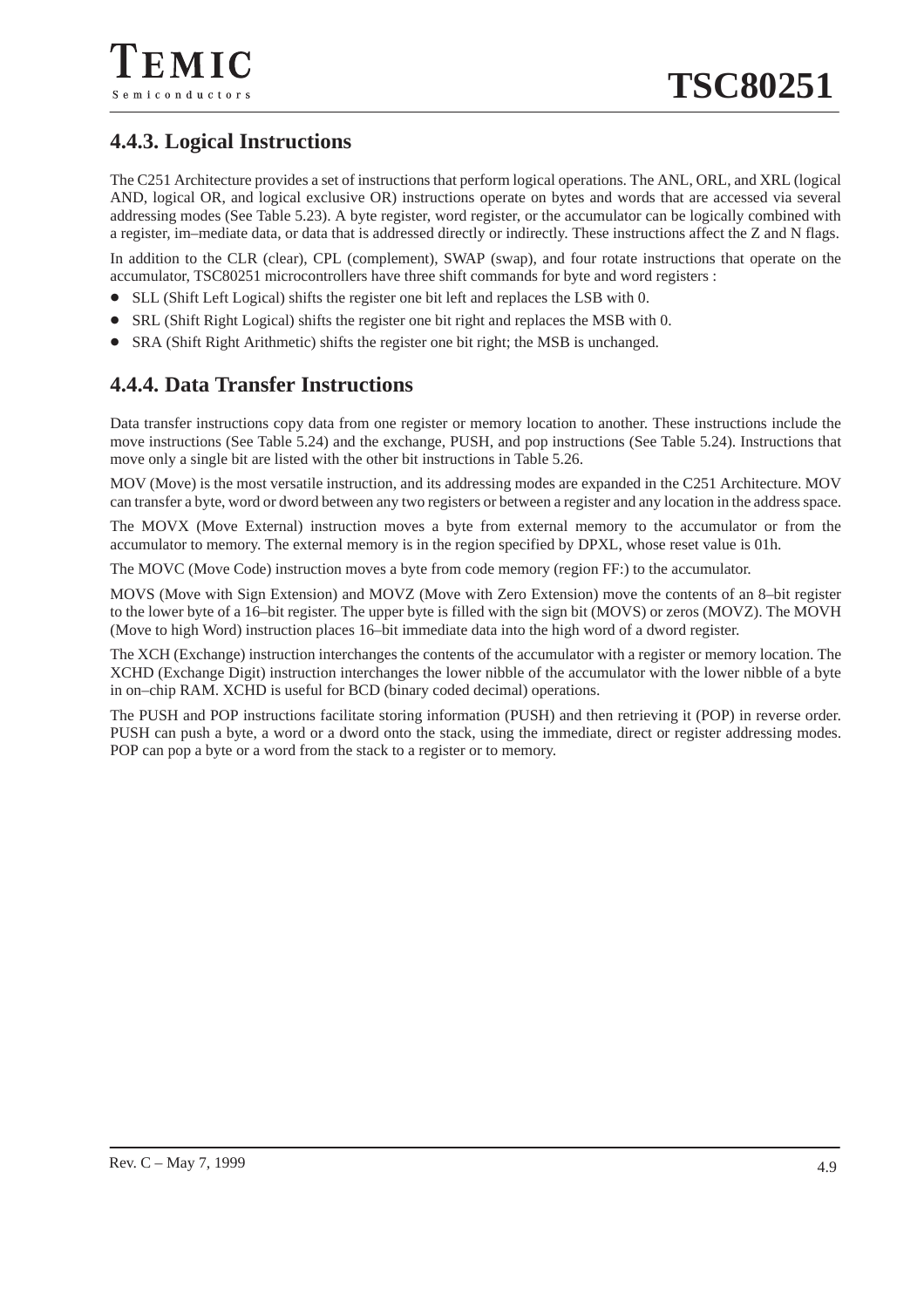# **4.5. Bit Instructions**

A bit instruction addresses a specific bit in a memory location or SFR. There are four categories of bit instructions:

- $\bullet$  SETB (Set Bit), CLR (Clear Bit), CPL (Complement Bit). These instructions can set, clear or complement any addressable bit.
- $\bullet$  ANL (And Logical), ANL/ (And Logical Complement), ORL (OR Logical), ORL/ (Or Logical Complement). These instructions allow anding and oring of any addressable bit or its complement with the CY flag.
- $\bullet$ MOV (Move) instructions transfer any addressable bit to the carry (CY) bit or vice versa.
- $\bullet$  Bit–conditional jump instructions execute a jump if the bit has a specified state. The bit–conditional jump instructions are classified with the control instructions.

### **4.5.1. Bit Addressing**

The bits that can be individually addressed are in the on–chip RAM and the SFRs (See Table 4.7. ). The bit instructions that are unique to the C251 Architecture can address a wider range of bits than the instructions from the C51 Architecture.

There are some differences in the way the instructions from the two Architectures address bits. In the C51 Architecture, a bit (denoted by bit51) can be specified in terms of its location within a certain register, or it can be specified by a bit address in the range 00h-7Fh. The C251 Architecture does not have bit addresses as such. A bit can be addressed by name or by its location within a certain register, but not by a bit address.

Table 4.8. illustrates bit addressing in the two Architectures by using two sample bits:

- $\bullet$  RAMBIT is bit 5 in RAMREG, which is location 23h. ("RAMBIT" and "RAMREG" are assumed to be defined in user code.)
- $\bullet$ IT1 is bit 2 in TCON, which is an SFR at location 88h.

| Architecture       |           | <b>Bit-addressable Locations</b>                                  |
|--------------------|-----------|-------------------------------------------------------------------|
| <b>On-chip RAM</b> |           | <b>SFRs</b>                                                       |
| C251 Architecture  | 20h-7Fh   | All defined SFRs                                                  |
| C51 Architecture   | $20h-2Fh$ | SFRs with addresses ending in 0h or 8h: 80h, 88h, 90h, 98h, , F8h |

#### **Table 4.7. Bit-addressable Locations**

Table 4.9. lists the addressing modes for bit insructions, and Table 5.26 summarizes the bit instructions. "bit" denotes a bit that is addressed by a new instruction in the C251 Architecture, and "bit51" denotes a bit that is addressed by an instruction in the C51 Architecture.

| <b>Location</b> | <b>Addressing Mode</b>  | <b>C51 Architecture</b> | <b>C251 Architecture</b> |
|-----------------|-------------------------|-------------------------|--------------------------|
| On-chip RAM     | <b>Register Name</b>    | RAMREG.5                | RAMREG.5                 |
|                 | <b>Register Address</b> | 23h.5                   | 23h.5                    |
|                 | <b>Bit Name</b>         | <b>RAMBIT</b>           | <b>RAMBIT</b>            |
|                 | <b>Bit Address</b>      | 1D <sub>h</sub>         | <b>NA</b>                |
| <b>SFR</b>      | <b>Register Name</b>    | TCON.2                  | TCON.2                   |
|                 | Register Address        | 88.2h                   | S:88.2h                  |
|                 | <b>Bit Name</b>         | IT <sub>1</sub>         | IT1                      |
|                 | <b>Bit Address</b>      | <b>8A</b>               | <b>NA</b>                |

|  |  |  |  | <b>Table 4.8. Two Samples of Bits Addressing</b> |
|--|--|--|--|--------------------------------------------------|
|--|--|--|--|--------------------------------------------------|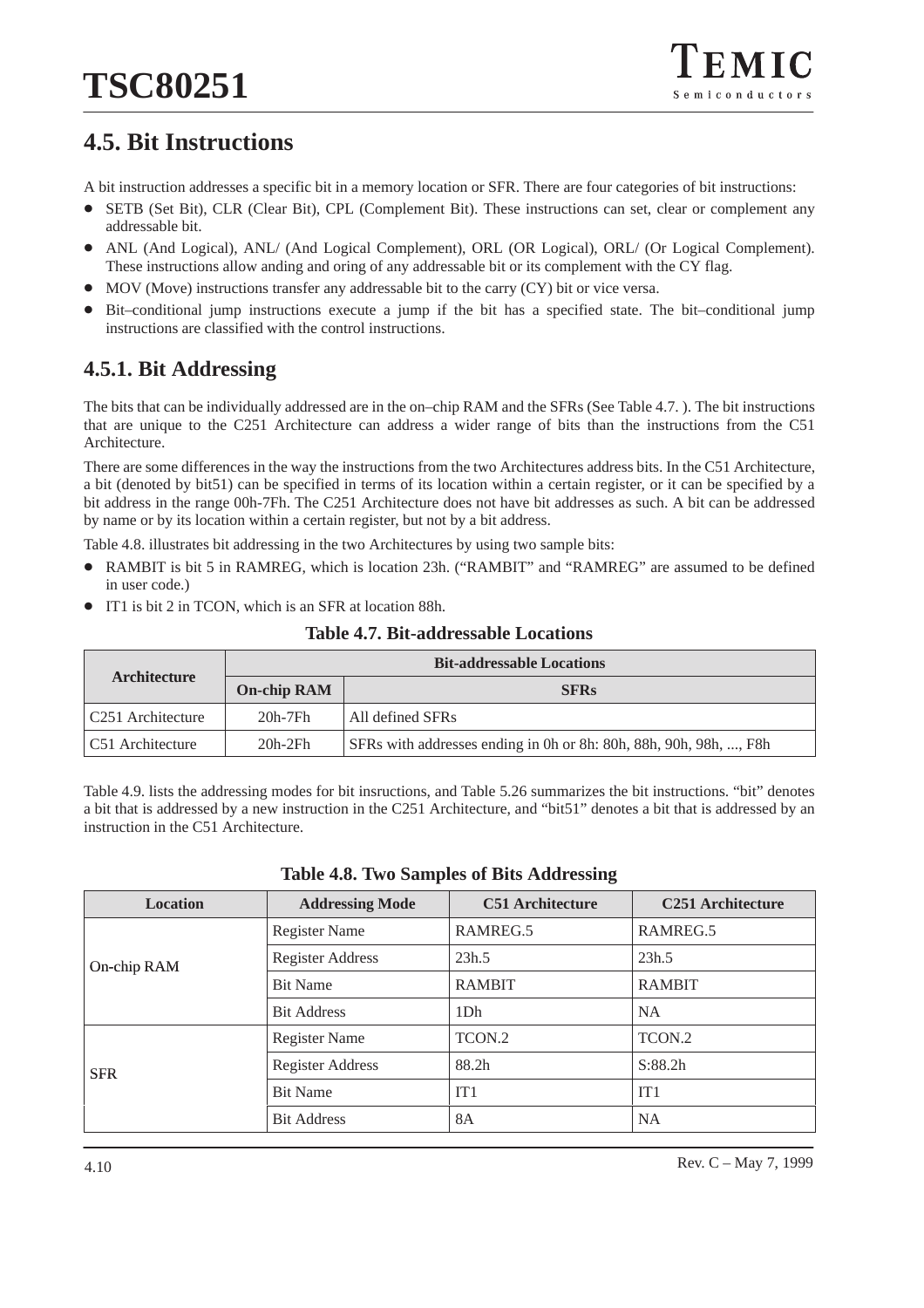| Architecture | <b>Variants</b> | <b>Bit Address</b> | <b>Memory/SFR Address</b>                                | <b>Comments</b>                                          |  |  |
|--------------|-----------------|--------------------|----------------------------------------------------------|----------------------------------------------------------|--|--|
| $C251$ (bit) | Memory          | <b>NA</b>          | 20h.0-7Fh.7                                              |                                                          |  |  |
|              | <b>SFR</b>      | <b>NA</b>          | All defined SFRs                                         |                                                          |  |  |
| $C51$ (bit)  | Memory          | $00h-7Fh$          | 20h.0-7Fh.7                                              |                                                          |  |  |
|              | <b>SFR</b>      | $80h$ - $F8h$      | $XXh.0-XXh.7$ , where $XX =$<br>80, 88, 90, 98, , F0, F8 | SFRs are not defined at all<br>bit-addressable locations |  |  |

**Table 4.9. Addressing Modes for Bit Instructions**

# **4.6. Control Instructions**

Control instructions "instructions that change program flow" include calls, returns, and conditional and unconditional jumps (See Table 5.27). Instead of executing the next instruction in the queue, the processor executes a target instruction. The control instruction provides the address of a target instruction either implicitly, as in a return from a subroutine, or explicitly, in the form of a relative, direct, or indirect address.

TSC80251 microcontrollers have a 24–bit program counter (PC), which allows a target instruction to be anywhere in the 16–Mbyte address space. however, as discussed in this section, some control instructions restrict the target address to the current 2–Kbyte or 64–Kbyte address range by allowing only the lowest 11 or lowest 16 bits of the program counter to change.

### **4.6.1. Addressing Modes for Control Instructions**

Table 4.10. lists the addressing modes for the control instructions.

 $\bullet$ Relative addressing:

The control instruction provides the target address as an 8–bit signed offset (rel) from the address of the next instruction.

• Direct addressing:

The control instruction provides a target address, which can have 11 bits (addr11), 16 bits (addr16), or 24 bits (addr24). The target address is written to the PC.

- addr11: Only the lower 11 bits of the PC are changed; i.e., the target address must be in the current 2–Kbyte block (the 2–Kbyte block that includes the first byte of the next instruction).
- addr16: Only the lower 16 bits of the PC are changed; i.e., the target address must be in the current 64–Kbyte region (the 64–Kbyte region that includes the first byte of the next instruction).
- addr24: The target address can be anywhere in the 16–Mbyte address space.
- Indirect addressing:

There are two types of indirect addressing for control instructions:

- -For the instructions LCALL @WRj and LJMP @WRj, the target address is in the current 64–Kbyte region. The 16–bit address in WRj is placed in the lower 16 bits of the PC. The upper eight bits of the PC remain unchanged from the address of the next instruction.
- - For the instruction JMP @A+DPTR, the sum of the accumulator and DPTR is placed in the lower 16 bits of the PC, and the upper eight bits of the PC are FF:, which restricts the target address to the code memory space of the C51 Architecture.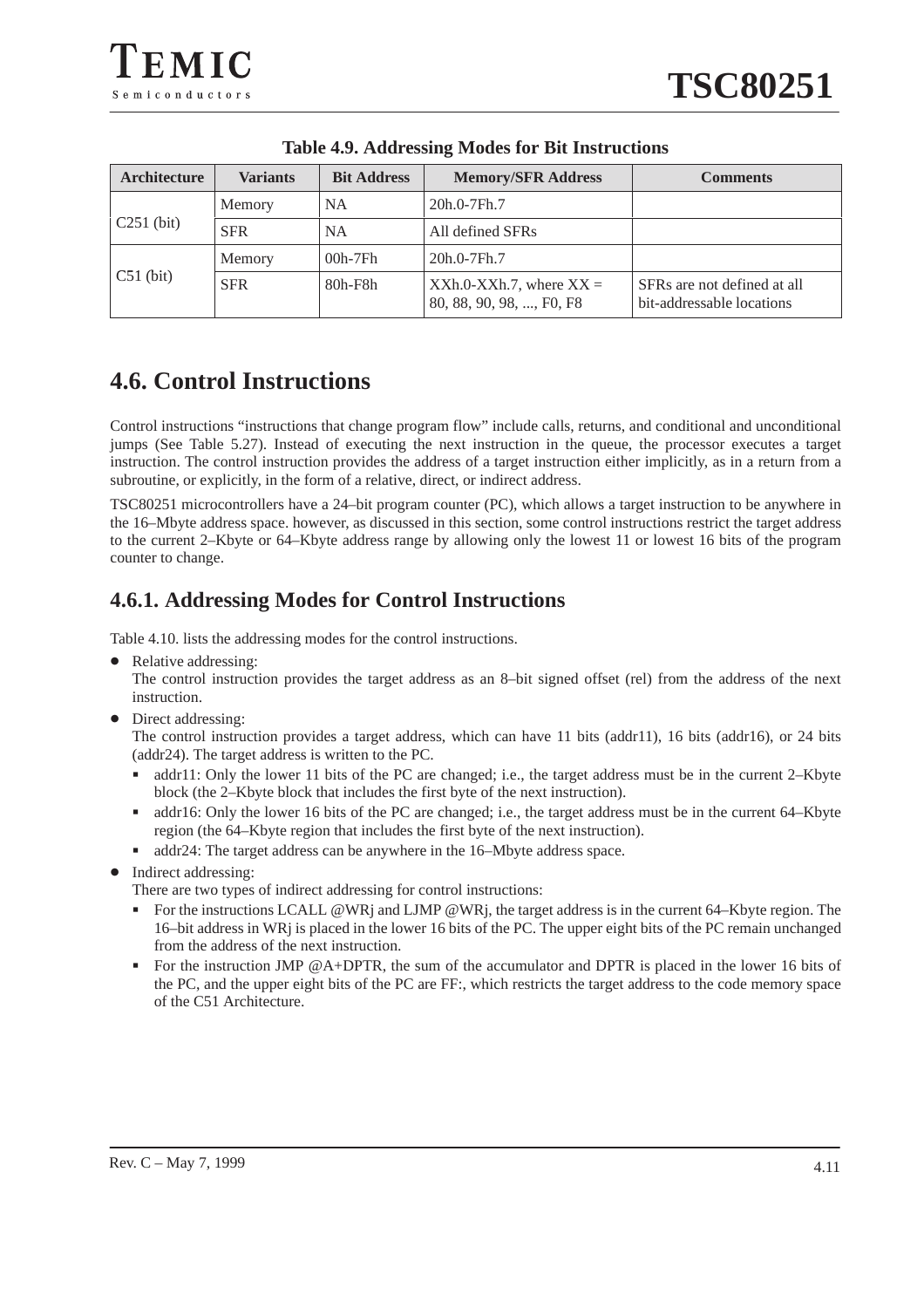| <b>Description</b>                                | <b>Address Bits</b><br><b>Provided</b> | <b>Address Range</b>                                     |
|---------------------------------------------------|----------------------------------------|----------------------------------------------------------|
| Relative, 8-bit relative address (rel)            | 8                                      | $-128$ to $+127$ from first byte of next instruction     |
| Direct, 11-bit target address (addr11)            | 11                                     | Current 2 Kbytes                                         |
| Direct, 16-bit target address (addr16)            | 16                                     | Current 64 Kbytes                                        |
| Direct, 24-bit target address (addr24)<br>$\star$ | 24                                     | 00:0000h-FF:FFFFh                                        |
| Indirect ( $@WRj$ ) $\star$                       | 16                                     | Current 64 Kbytes                                        |
| Indirect $(\textcircled{a}$ +DPTR)                | 16                                     | 64-Kbyte region specified by DPXL (reset value $= 01h$ ) |

## **Table 4.10. Addressing Modes for Control Instructions**

**Note:**

*These modes are not used by instructions in the C51 Architecture.*

# **4.6.2. Conditional Jumps**

The C251 Architecture supports bit–conditional jumps, compare–conditional jumps, and jumps based on the value of the accumulator. A bit–conditional jump is based on the state of a bit. In a compare–conditional jump, the jump is based on a comparison of two operands. All conditional jumps are relative, and the target address (rel) must be in the current 256–byte block of code. The instruction set includes three kinds of bit–conditional jumps :

- -JB (Jump on Bit): Jump if the bit is set.
- $\bullet$ JNB (Jump on Not Bit): Jump if the bit is clear.
- $\bullet$ JBC (Jump on Bit then Clear it): Jump if the bit is set; then clear it.

Compare–conditional jumps test a condition resulting from a compare (CMP) instruction that is assumed to precede the jump instruction. The jump instruction examines the PSW and PSW1 registers and interprets their flags as though they were set or cleared by a compare (CMP) instruction. Actually, the state of each flag is determined by the last instruction that could have affected that flag.

The condition flags are used to test one of the following six relations between the operands :

- $\bullet$ equal (=), not equal ( $\neq$ )
- $\bullet$ greater than  $(>)$ , less than  $($
- $\bullet$ • greater than or equal  $(\ge)$ , less than or equal  $(\le)$

For each relation there are two instructions, one for signed operands and one for unsigned operands (See Table 4.11.).

| <b>Operand</b> | <b>Relation</b> |            |            |            |             |             |  |  |
|----------------|-----------------|------------|------------|------------|-------------|-------------|--|--|
| <b>Type</b>    |                 |            |            |            |             |             |  |  |
| Unsigned       |                 |            | JG         | JL         | <b>JGE</b>  | JLE         |  |  |
| Signed         | JE              | <b>JNE</b> | <b>JSG</b> | <b>JSL</b> | <b>JSGE</b> | <b>JSLE</b> |  |  |

| <b>Table 4.11. Compare-conditional Jump Instructions</b> |  |  |
|----------------------------------------------------------|--|--|
|                                                          |  |  |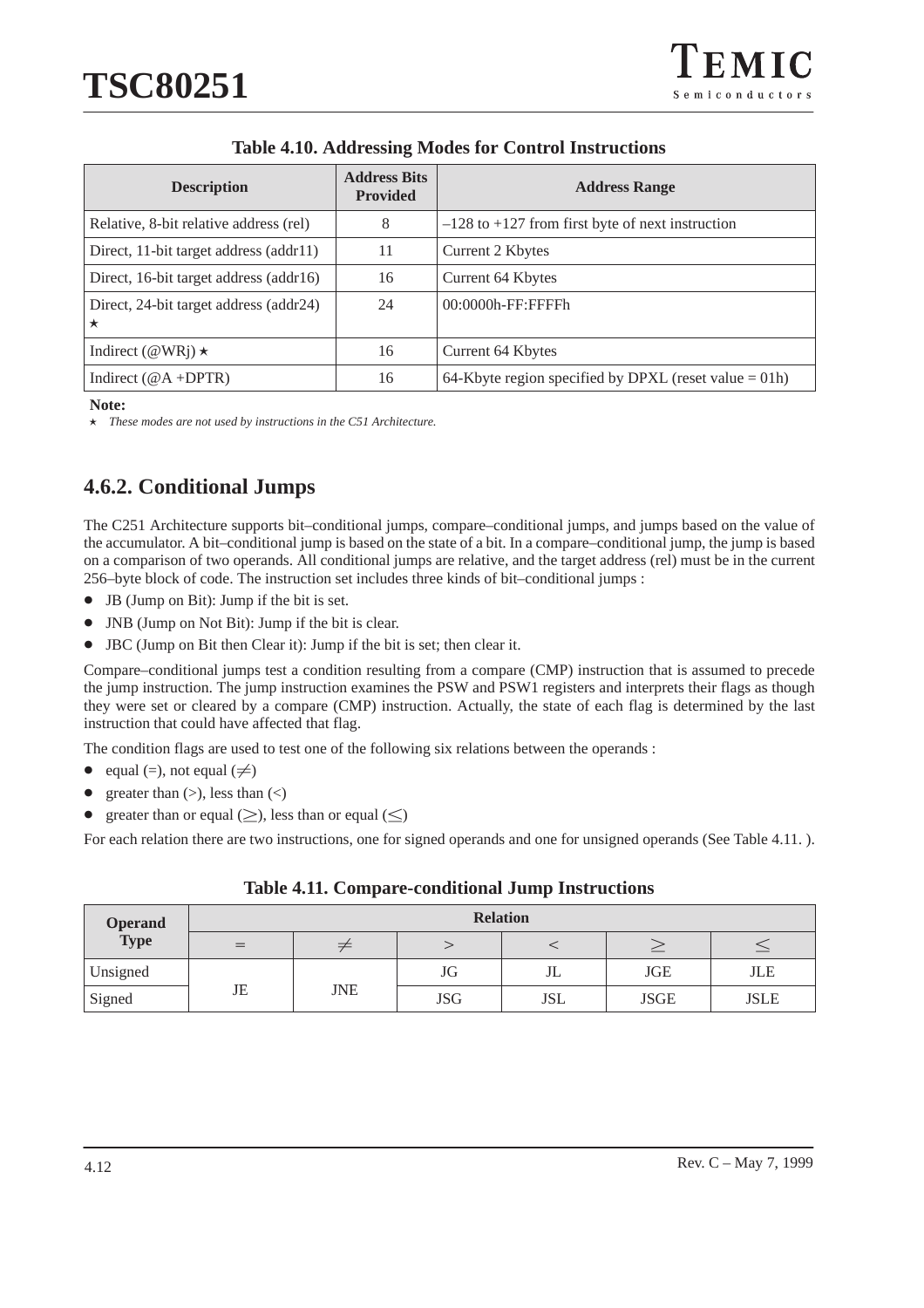# **4.6.3. Unconditional Jumps**

There are five unconditional jumps. NOP and SJMP jump to addresses relative to the program counter. AJMP, LJMP, and EJMP jump to direct or indirect addresses.

- NOP (No Operation) is an unconditional jump to the next instruction.
- SJMP (Short Jump) jumps to any instruction within –128 to 127 of the next instruction.
- AJMP (Absolute Jump) changes the lowest 11 bits of the PC to jump anywhere within the current 2–Kbyte block of memory. The address can be direct or indirect.
- LJMP (Long Jump) changes the lowest 16 bits of the PC to jump anywhere within the current 64–Kbyte region.
- $\bullet$  EJMP (Extended Jump) changes all 24 bits of the PC to jump anywhere in the 16–Mbyte address space. The address can be direct or indirect.

# **4.6.4. Calls and Returns**

The C251 Architecture provides relative, direct, and indirect calls and returns.

- ACALL (Absolute Call) pushes the lower 16 bits of the next instruction address onto the stack and then changes the lower 11 bits of the PC to the 11–bit address specified by the instruction. The call is to an address that is in the same 2–Kbyte block of memory as the address of the next instruction.
- LCALL (Long Call) pushes the lower 16 bits of the next–instruction address onto the stack and then changes the lower 16 bits of the PC to the 16–bit address specified by the instruction. The call is to an address in the same 64–Kbyte block of memory as the address of the next instruction.
- ECALL (Extended Call) pushes the 24 bits of the next instruction address onto the stack and then changes the 24 bits of the PC to the 24–bit address specified by the instruction. The call is to an address anywhere in the 16–Mbyte memory space.
- RET (Return) pops the top two bytes from the stack to return to the instruction following a subroutine call. The return address must be in the same 64–Kbyte region.
- ERET (Extended Return) pops the top three bytes from the stack to return to the address following a subroutine call. The return address can be anywhere in the 16–Mbyte address space.
- RETI (Return from Interrupt) provides a return from an interrupt service routine. The operation of RETI depends on the INTR bit in the CONFIG1 configuration byte (See Product Design Guide):
	- - For INTR = 0, an interrupt pushes the two lower bytes of the PC onto the stack in the following order : PC.7:0, PC.15:8. The RETI instruction pops these two bytes and uses them as the 16–bit return address in region FF:. RETI also restores the interrupt logic to accept additional interrupts at the same priority level as the one just processed.
	- - For INTR = 1, an interrupt pushes the three PC bytes and PSW1 onto the stack in the following order: PSW1, PC.23:16, PC.7:0, PC.15:8. The RETI instruction pops these four bytes and then returns to the specified 24–bit address, which can be anywhere in the 16–Mbyte address space. RETI also clears the interrupt request line. (See the note in Table 4.10. regarding compatibility with code written for 80C51 microcontrollers.)

The TRAP instruction which caues an interrupt call is useful for the development of emulations of an TSC80251 microcontroller.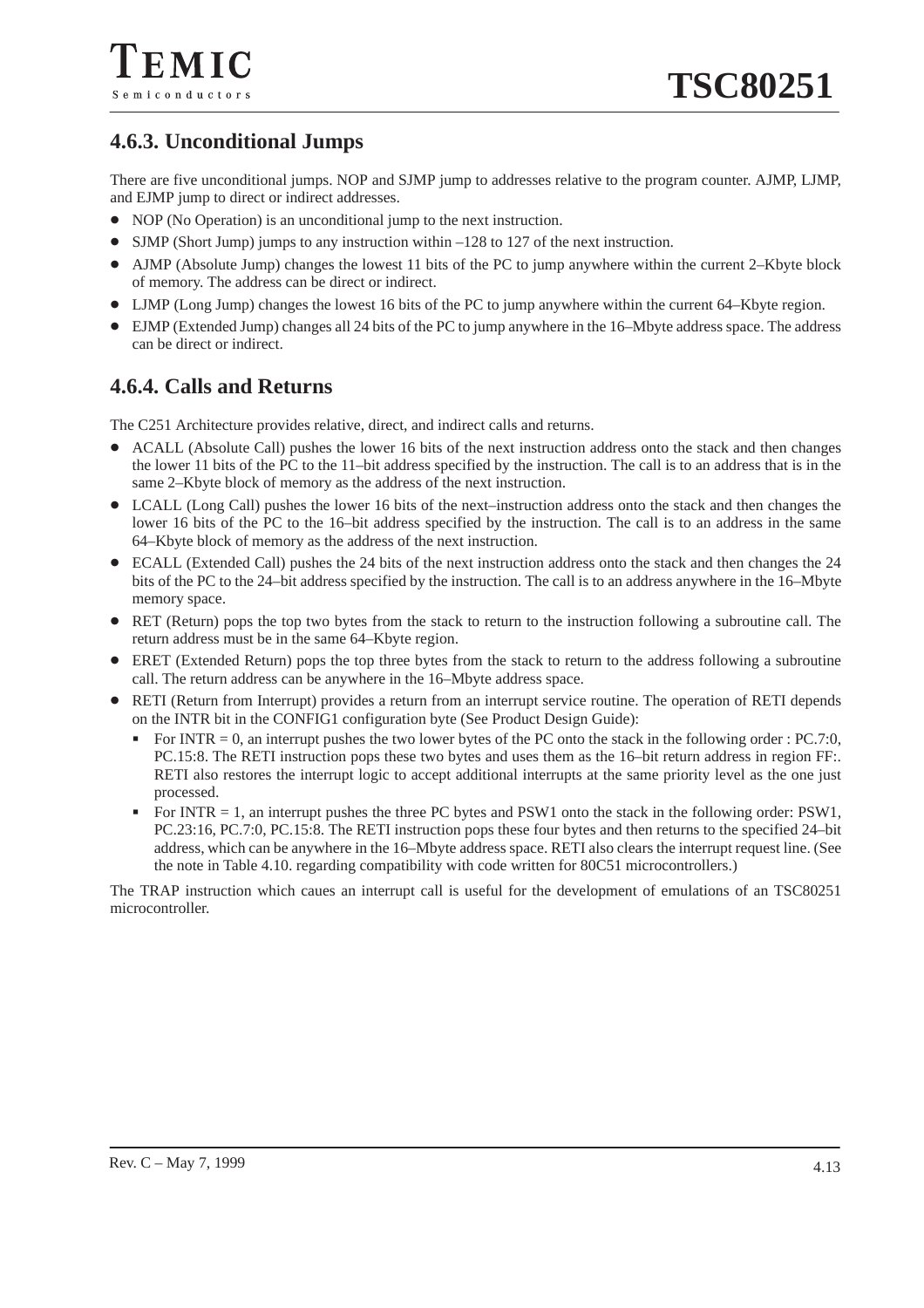# **4.6.5. Interrupt Processing**

Interrupt processing is a dynamic operation that begins when a source requests an interrupt and lasts until the execution of the first instruction in the interrupt service routine (See Figure 4.4. ). Response time is the amount of time between the interrupt request and the resulting break in the current instruction stream. Latency is the amount of time between the interrupt request and the execution of the first instruction in the interrupt service routine. These periods are dynamic due to the presence of both fixed-time sequences and several variable conditions. These conditions contribute to total elapsed time.



**Figure 4.4. Interrupt Process**

Both response time and latency begin with the request. The subsequent minimum fixed sequence comprises the interrupt sample, poly, and request operations. The variables consist of (but are not limited to): specific instructions in use at request time, internal versus external interrupt source requests, internal versus external program operation, stack location, presence of wait states, page-mode operation and branch pointer length.

### **Note:**

*In the following discussion external interrupt request pins are assumed to be inactive for at least four state times prior to assertion. In this chapter all external hardware signals maintain some setup period (i.e., less than one state time). Signals must meet VIH and VIL specifications prior to any state time under discussion. This setup state time is not included in examples or calculations for either response or latency.*

# **4.6.6. Minimum Fixed Interrupt Time**

All interrupts are sampled or polled every four state times (See Figure 4.4. ). One additional state time is required for a context switch request. For code branches to jump locations in the current 64-Kbyte memory region (compatible with 80C51 microcontrollers), the context switch time is 11 states. Therefore, the minimum fixed poll and request time is 16 states (4 poll states + 1 request state + 11 states for the context switch = 16 state times).

Therefore, this minimum fixed period rests upon four assumptions:

- $\bullet$  The source request is an internal interrupt with high enough priority to take precedence over other potential interrupts.
- $\bullet$ The request is coincident with internal execution and needs no instruction completion time.
- $\bullet$ The program uses an internal stack location.
- $\bullet$ The ISR is in on-chip OTPROM/ROM.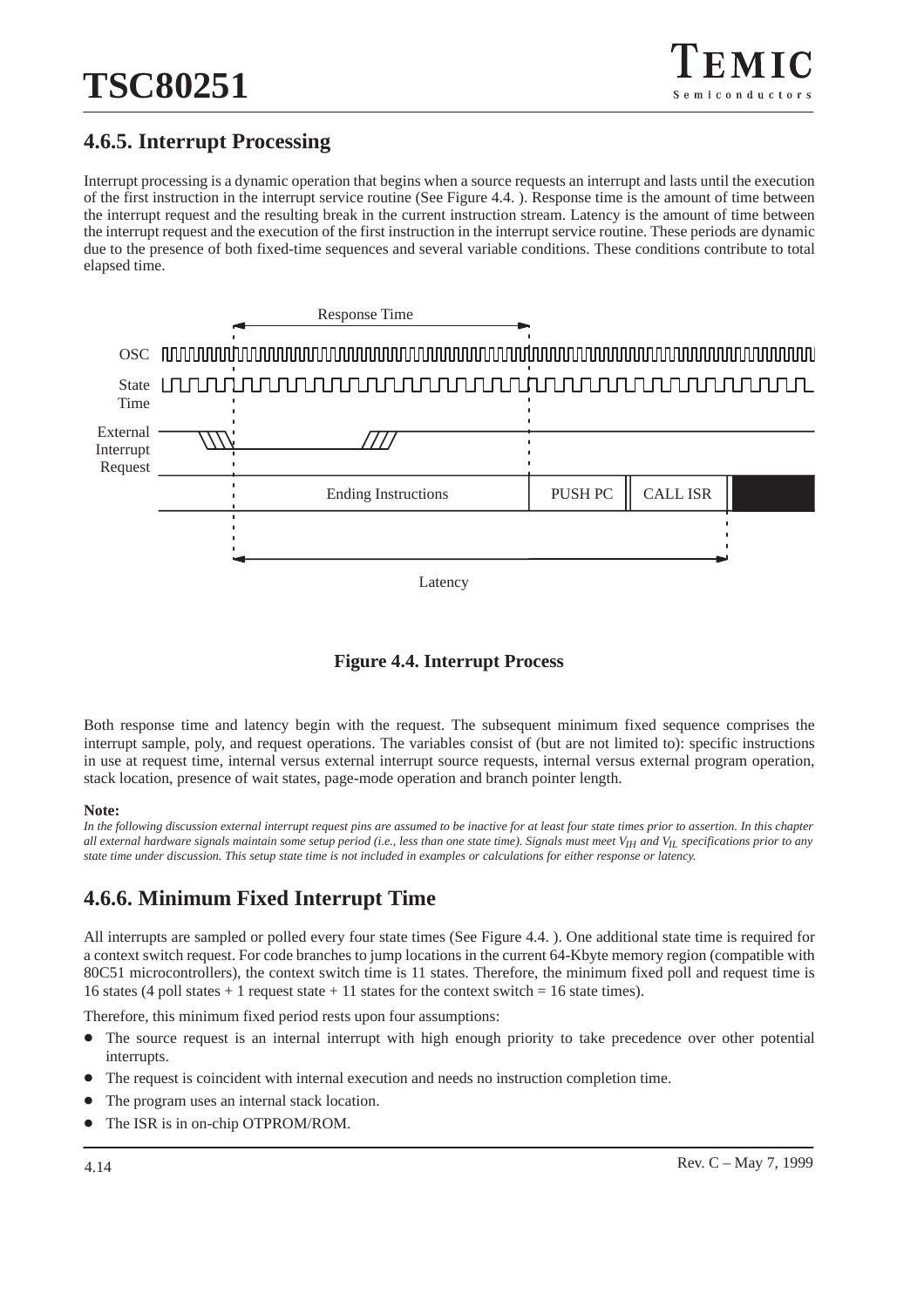# **4.6.7. Variable Interrupt Parameters**

Both response time and latency calculations contain fixed and variable components. By definition, it is often difficult to predict exact timing calculations for real-time requests. One large variable is the completion time of an instruction cycle coincident with the occurrence of an interrupt request. Worst-case predictions typically use the longest-executing instruction in an Architecture's code set. In the case of the TSC80251, the longest-executing instruction is a 16-bit divide (DIV). However, even this 21-state instruction may have only 1 or 2 remaining states to complete before the interrupt system injects a context switch. This uncertainty affects both response time and latency.

## **4.6.7.1. Response Time Variables**

Response time is defined as the start of a dynamic time period when a source requests an interrupt and lasts until a break in the current instruction execution stream occurs (See Figure 4.4. ). Response time (and therefore latency) is affected by two primary factors : the incidence of the request relative to the four-state-time sample window and the completion time of instructions in the response period (i.e., shorter instructions complete earlier than longer instructions).

#### **Note:**

*External interrupt signals require one additional state time in comparison to internal interrupts. This is necessary to sample and latch the pin value prior to a poll of interrupts. The sample occurs in the first half of the state time and the poll/request occurs in the second half of the next state time. Therefore, this sample and poll/request portion of the minimum fixed response and latency time is five states for internal interrupts and six states for external interrupts. External interrupts must remain active for at least five state times to guarantee interrupt recognition when the request occurs immediately after a sample has been taken (i.e., requested in the second half of a sample state time).*

If the external interrupt goes active one state after the sample state, the pin is not resampled for another three states. After the second sample is taken and the interrupt request is recognized, the interrupt controller requests the context switch. The programmer must also consider the time to complete the instruction at the moment the context switch request is sent to the execution unit. If 9 states of a 10-state instruction have completed when the context switch is requested, the total response time is 6 states, with a context switch immediately after the final state of the 10-state instruction (See Figure 4.5. ).





Conversely, if the external interrupt requests service in the state just prior to the next sample, response is much quicker. One state asserts the request, one state samples, and one state requests the context switch. If at that point the same instruction conditions exist, one additional state time is needed to complete the 10-state instruction prior to the context switch (See Figure 4.6. ). The total response time in this case is four state times. The programmer must evaluate all pertinent conditions for accurate predictability.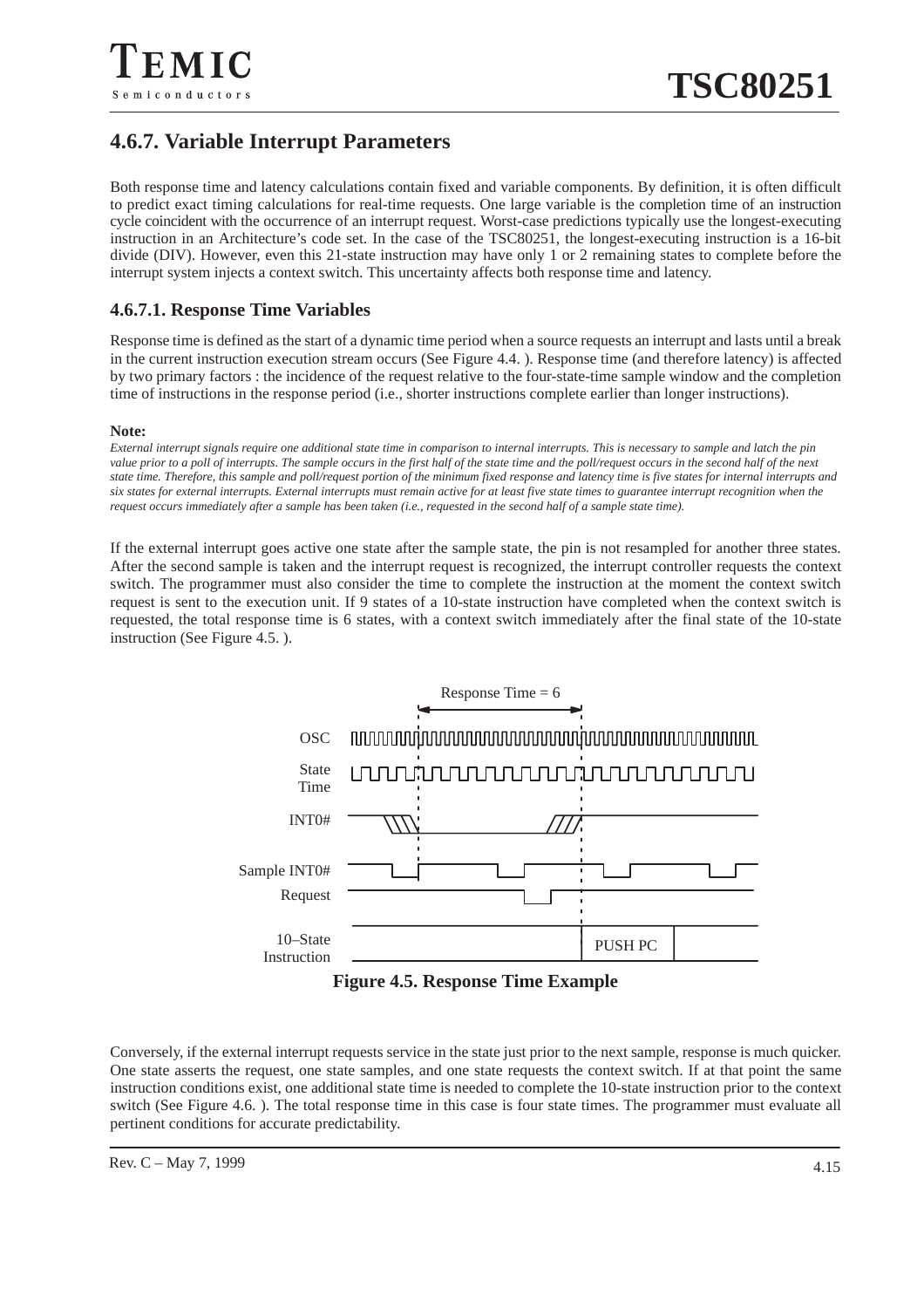

**Figure 4.6. Response Time Example**

## **4.6.7.2. Computation of Worst Case Latency with Variables**

Worst-case latency calculations assume that the longest TSC80251 instruction used in the program must fully execute prior to a context switch. The instruction execution time is reduced by one state with the assumption the instruction state overlaps the request state (therefore, 16-bit DIV is 21 states  $-1 = 20$  states for latency calculations). The calculations add fixed and variable interrupt times (See Table 4.12. ) to this instruction time to predict latency. The worst-case latency (both fixed and variable times included) is expressed by a pseudo-formula :

FIXED\_TIME + VARIABLES + LONGEST\_INSTRUCTION = MAXIMUM LATENCY PREDICTION

| Variable                            | <b>INT0#</b><br><b>INT1#</b><br>T <sub>2</sub> EX | <b>External</b><br><b>Execution</b> | Page<br><b>Mode</b> | >64<br><b>Jump to</b><br>ISR <sup>(1)</sup> | <b>External</b><br><b>Memory</b><br>Wait<br><b>State</b> | <b>External</b><br><b>Stack</b><br>$<$ 64K $(1)$ | <b>External</b><br><b>Stack</b><br>$>64K$ <sup>(1)</sup> | <b>External</b><br><b>Stack</b><br>Wait<br><b>State</b> |
|-------------------------------------|---------------------------------------------------|-------------------------------------|---------------------|---------------------------------------------|----------------------------------------------------------|--------------------------------------------------|----------------------------------------------------------|---------------------------------------------------------|
| Number of<br><b>States</b><br>Added |                                                   | 2                                   |                     | 8                                           | 1 per<br>bus cycle                                       | 4                                                | 8                                                        | 1 per<br>bus cycle                                      |

## **Table 4.12. Interrupt Latency Variables**

#### **Notes:**

*1. <64K/>64K means inside/outside the 64-Kbyte memory region where code is executing.*

*2. Base-case fixed time is 16 states and assumes :*

*– a 2-byte instruction is the first ISR byte*

*– Internal execution*

*– <64K jump to ISR*

*– Internal stack*

*– Internal peripheral interrupt*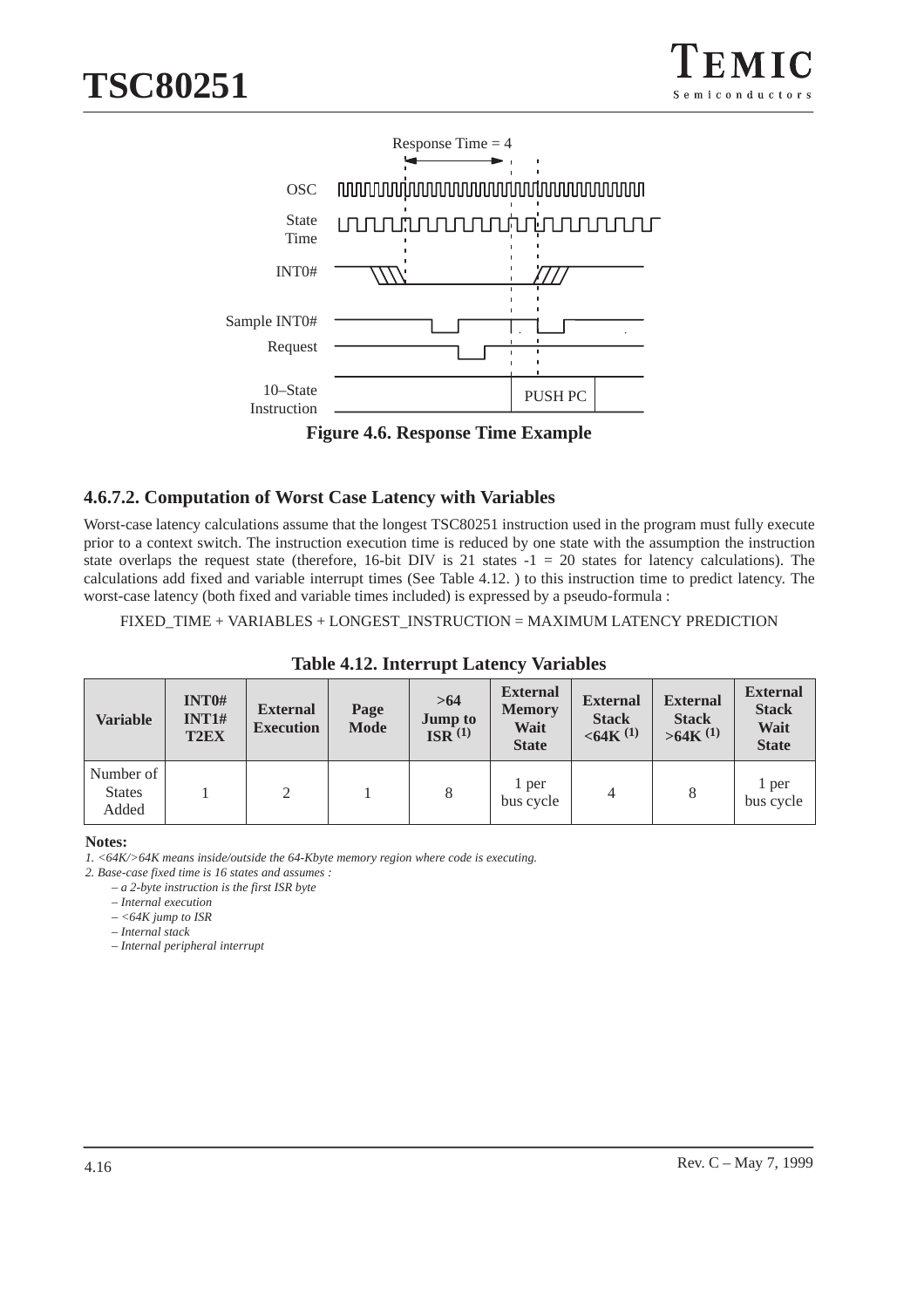# **4.6.8. Latency Calculations**

Assume the use of a zero-wait-state external memory where current instructions, the ISR and the stack are located within the same 64-Kbyte memory region (compatible with memory maps for 80C51 microcontrollers.) Further, assume there are 3 states yet to complete in the current 21-state DIV instruction when INT0# requests service. Also assume INT0# has made the request one state prior to the sample state. Unlike in Figure 4.6. , the response time for this assumption is three state times as the current instruction completes in time for the branch to occur. Latency calculations begin with the minimum fixed latency of 16 states. From Table 4.12. , one state is added for an INT0# request from external hardware; two states are added for external execution; and four states for an external stack in the current 64-Kbyte region. Finally, three states are added for the current instruction to complete. The actual latency is 26 states. Worst-case latency calculations predict 43 states for this example due to inclusion of total DIV instruction time (less one state).

| <b>Latency Factors</b>                       | <b>Actual</b> | <b>Predicted</b> |
|----------------------------------------------|---------------|------------------|
| Base Case Minimum Fixed Time                 | 16            | 16               |
| <b>INTO# External Request</b>                |               |                  |
| <b>External Execution</b>                    |               |                  |
| <64K Byte Stack Location                     |               |                  |
| Execution Time for Current (DIV instruction) |               | 20               |
| <b>TOTAL</b>                                 | 26            |                  |

## **Table 4.13. Actual vs. Predicted Latency Calculations**

# **4.6.9. Blocking Conditions**

If all enable and priority requirements have been met, a single prioritized interrupt request at a time generates a vector cycle to an interrupt service routine. There are three causes of blocking conditions with hardware-generated vectors :

- An interrupt of equal or higher priority level is already in progress (defined as any point after the flag has been set and the RETI of the ISR has not executed).
- $\bullet$ The current polling cycle is not the final cycle of the instruction in progress.
- $\bullet$ The instruction in progress is RETI or any write to the IE0, IPH0 or IPL0 registers.

Any of these conditions blocks calls to interrupt service routines. Condition two ensures the instruction in progress completes before the system vectors to the ISR. Condition three ensures at least one more instruction executes before the system vectors to additional interrupts if the instruction in progress is a RETI or any write to IE0, IPH0 or IPL0. The complete polling cycle is repeated each four state times.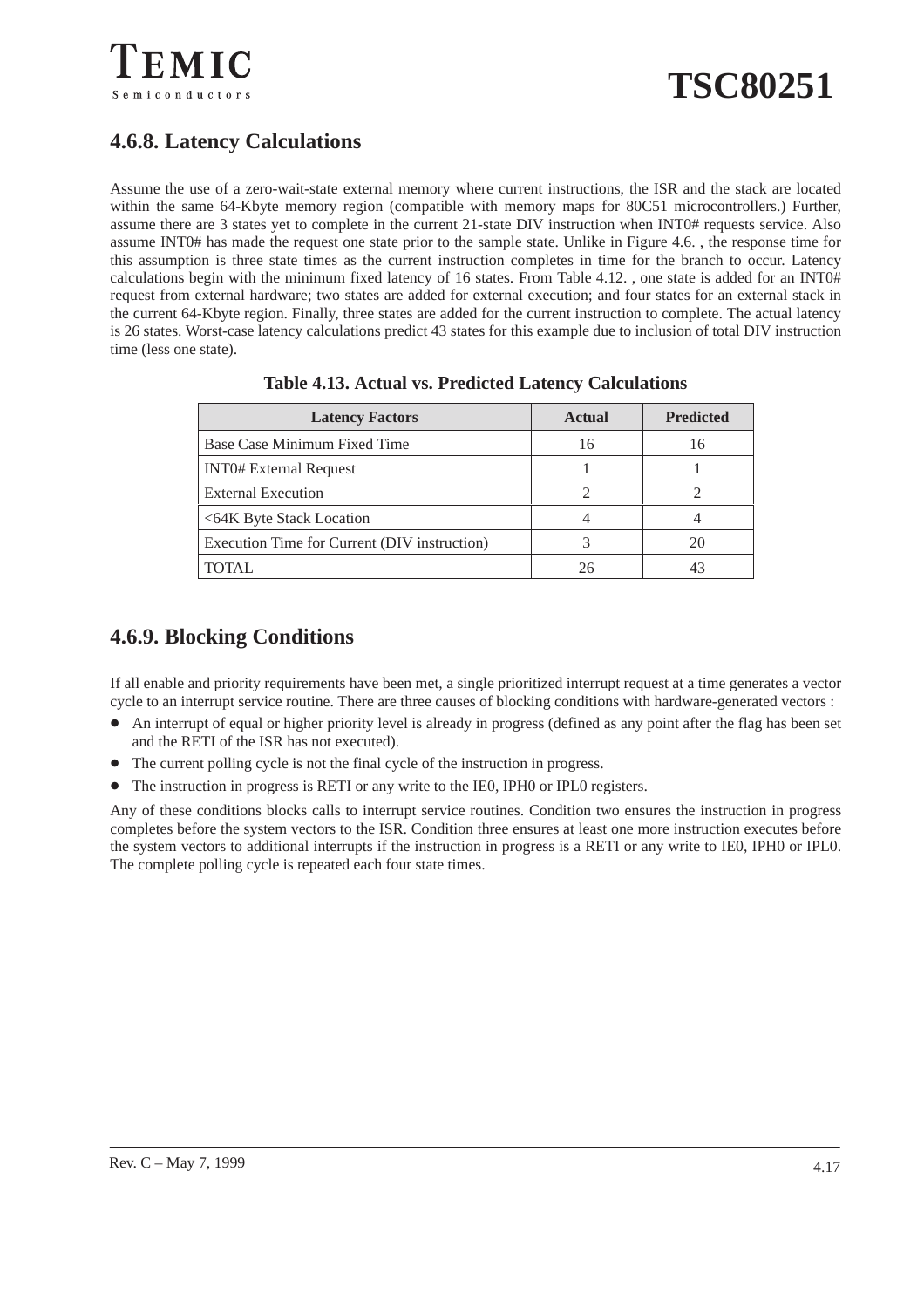# **4.6.10. Interrupt Vector Cycle**

When an interrupt vector cycle is initiated, the CPU breaks the instruction stream sequence, resolves all instruction pipeline decisions, and pushes multiple program counter (PC) bytes onto the stack. The CPU then reloads the PC with a start address for the appropriate ISR. The number of bytes pushed to the stack depends upon the INTR bit in the CONFIG1 configuration register (See Product Design Guide). The complete sample, poll, request and context switch vector sequence is illustrated in the interrupt latency timing diagram.

#### **Note:**

*If the interrupt flag for a level-triggered external interrupt is set but denied for one of the above conditions and is clear when the blocking condition is removed, then the denied interrupt is ignored. In other words, blocked interrupt requests are not buffered for retention.*

# **4.6.11. ISRs in Process**

ISR execution proceeds until the RETI instruction is encountered. The RETI instruction informs the processor the interrupt routine is completed. The RETI instruction in the ISR pops PC address bytes off the stack (as well as PSW1 for  $INTER = 1$ , and execution resumes at the suspended instruction stream.

#### **Note:**

*A simple RET instruction also returns execution to the interrupted program. In previous implementations this inappropriately allowed the system to operate as though an interrupt service routine is still in progress. The TSC80C251 allow use of both RETI and RET instructions for interrupt completion. However, for code expected to run properly on both 80C51 and TSC80C251 microcontrollers, only the execution of a RETI instruction is considered proper completion of the interrupt operation.*

With the exception of TRAP, the start addresses of consecutive interrupt service routines are eight bytes apart. If consecutive interrupts are used (IE0 and TF0, for example, or TF0 and IE1), the first interrupt routine (if more than seven bytes long) must execute a jump to some other memory location. This prevents overlap of the start address of the following interrupt routine.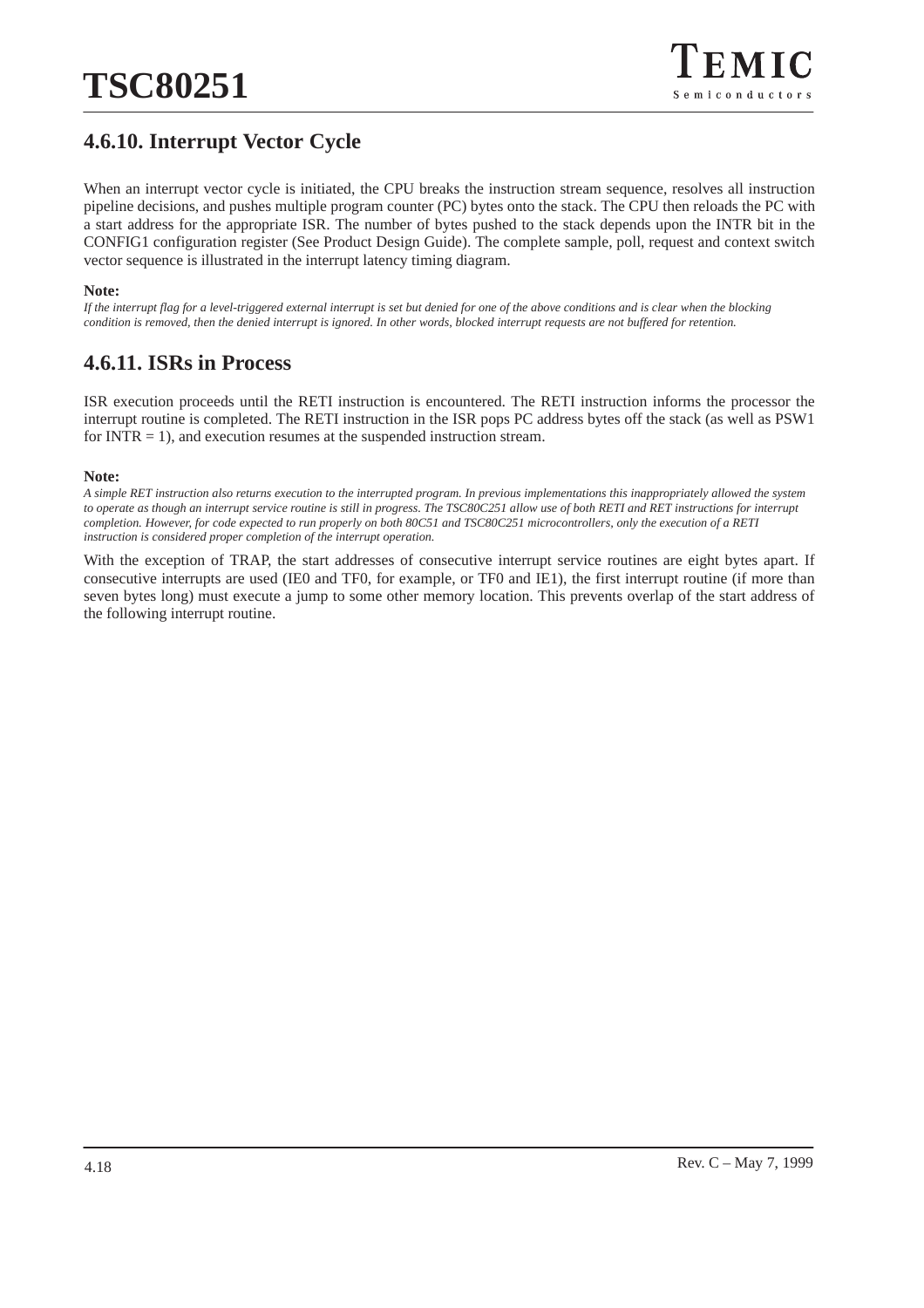# **PSW (S:D0h)**

Program Status Word register

| <b>CY</b>                   | AC                            | F <sub>O</sub>                                                                                                                                                                                                                                                                                                                                                           | RS1                                                                                                                                                                                                                                                                                                                                                                                                  | R <sub>S</sub> <sub>0</sub>                                                                                                                                                   | OV | <b>UD</b> | $\mathbf{P}$ |  |  |
|-----------------------------|-------------------------------|--------------------------------------------------------------------------------------------------------------------------------------------------------------------------------------------------------------------------------------------------------------------------------------------------------------------------------------------------------------------------|------------------------------------------------------------------------------------------------------------------------------------------------------------------------------------------------------------------------------------------------------------------------------------------------------------------------------------------------------------------------------------------------------|-------------------------------------------------------------------------------------------------------------------------------------------------------------------------------|----|-----------|--------------|--|--|
| 7                           | 6                             | 5                                                                                                                                                                                                                                                                                                                                                                        | 4                                                                                                                                                                                                                                                                                                                                                                                                    | 3                                                                                                                                                                             | 2  | 1         | $\bf{0}$     |  |  |
| <b>Bit</b><br><b>Number</b> | <b>Bit</b><br><b>Mnemonic</b> |                                                                                                                                                                                                                                                                                                                                                                          |                                                                                                                                                                                                                                                                                                                                                                                                      | <b>Description</b>                                                                                                                                                            |    |           |              |  |  |
| 7                           | <b>CY</b>                     | <b>Carry</b> flag                                                                                                                                                                                                                                                                                                                                                        | The carry flag is set by an addition (ADD, ADDC) if there is a carry out of the MSB.<br>It is set by a subtraction (SUB, SUBB) or compare (CMP) if a borrow is needed for<br>the MSB. The carry flag is also affected by some rotate and shift instructions, logical<br>bit instructions and bit move instructions, and the multiply (MUL) and decimal<br>adjust (DA) instructions (See Table 4.4.). |                                                                                                                                                                               |    |           |              |  |  |
| 6                           | AC                            |                                                                                                                                                                                                                                                                                                                                                                          | <b>Auxiliary Carry flag</b><br>The auxiliary flag is affected only by instructions that address 8-bit operands. The<br>AC flag is set if an arithmetic instruction with an 8-bit operand produces a carry out<br>of bit 3 (from addition) or a borrow into bit 3 (from subtraction). Otherwise it is<br>cleared. This flag is useful for BCD arithmetic (See Table 4.4.).                            |                                                                                                                                                                               |    |           |              |  |  |
| 5                           | FO                            | Flag 0                                                                                                                                                                                                                                                                                                                                                                   |                                                                                                                                                                                                                                                                                                                                                                                                      | This general-purpose flag is available to the user.                                                                                                                           |    |           |              |  |  |
| $\overline{4}$              | RS1                           | <b>Register Bank Select bit 1</b><br><u>RS1</u><br>0<br>$\overline{0}$<br>1                                                                                                                                                                                                                                                                                              | file (registers R0-R7).<br><u>Bank</u><br>$\theta$<br>2<br>3                                                                                                                                                                                                                                                                                                                                         | This bit selects the memory locations that comprise the active bank of the register<br><b>Address</b><br>00h-07h<br>08h-0Fh<br>$10h-17h$<br>18h-1Fh                           |    |           |              |  |  |
| 3                           | RS <sub>0</sub>               | <b>Register Bank Select bit 0</b><br>RS <sub>0</sub><br>0<br>1<br>$\theta$<br>1                                                                                                                                                                                                                                                                                          | file (registers R0-R7).<br>Bank<br>$\overline{0}$<br>2<br>3                                                                                                                                                                                                                                                                                                                                          | This bit selects the memory locations that comprise the active bank of the register<br>Address<br>00h-07h<br>08h-0Fh<br>$10h-17h$<br>18h-1Fh                                  |    |           |              |  |  |
| $\overline{2}$              | OV                            | <b>Overflow flag</b><br>This bit is set if an addition or subtraction of signed variables results in an overflow<br>error (i.e., if the magnitude of the sum or differnecce is too great for the seven LSBs<br>in 2's-complement representation). The overflow flag is also set if a multiplication<br>product overflows one byte or if a division by zero is attempted. |                                                                                                                                                                                                                                                                                                                                                                                                      |                                                                                                                                                                               |    |           |              |  |  |
| 1                           | UD                            | <b>User-definable flag</b>                                                                                                                                                                                                                                                                                                                                               |                                                                                                                                                                                                                                                                                                                                                                                                      | This general-purpose flag is available to the user.                                                                                                                           |    |           |              |  |  |
| $\mathbf{0}$                | $\, {\bf P}$                  | Parity bit<br>parity bit.                                                                                                                                                                                                                                                                                                                                                |                                                                                                                                                                                                                                                                                                                                                                                                      | This bit indicates the parity of the accumulator. It is set if an odd number of bits in<br>the accumulator are set. Otherwise, it is cleared. Not all instructions update the |    |           |              |  |  |

**Reset Value = 0000 0000b**

**Figure 4.7. Program Status Word register (PSW)**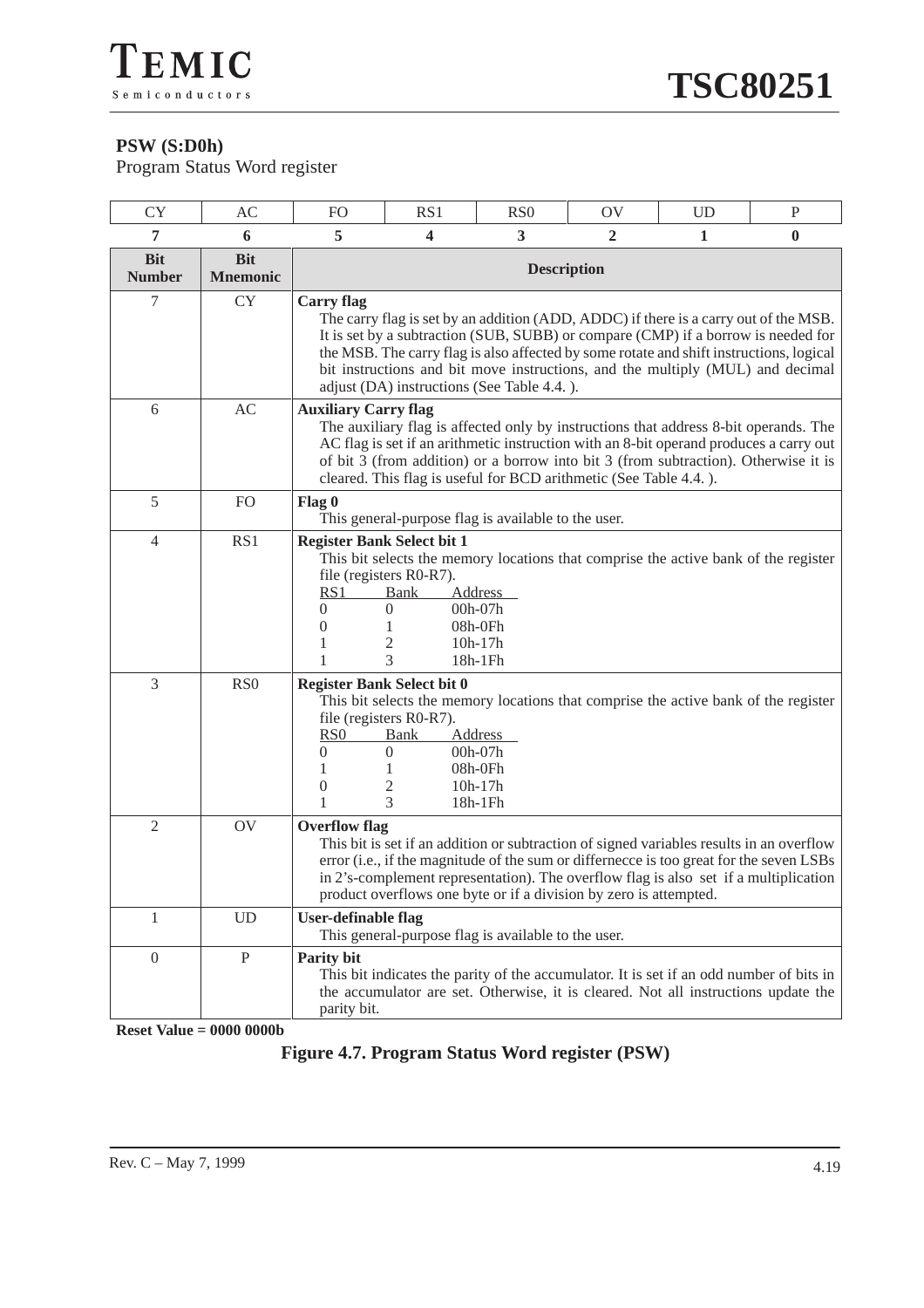# **PSW1 (S:D1h)**

Program Status Word 1 register

| <b>CY</b>                   | AC                            | N                                       | RS1                                                                                                                                                          | RS <sub>0</sub>                                                 | $\overline{O}V$ | Z |   |  |
|-----------------------------|-------------------------------|-----------------------------------------|--------------------------------------------------------------------------------------------------------------------------------------------------------------|-----------------------------------------------------------------|-----------------|---|---|--|
| 7                           | 6                             | 5                                       | 4                                                                                                                                                            | 3                                                               | $\mathbf{2}$    | 1 | 0 |  |
| <b>Bit</b><br><b>Number</b> | <b>Bit</b><br><b>Mnemonic</b> |                                         |                                                                                                                                                              | <b>Description</b>                                              |                 |   |   |  |
| 7                           | <b>CY</b>                     | <b>Carry flag</b>                       |                                                                                                                                                              | Identical to the CY bit in the PSW register (See Figure 4.7.).  |                 |   |   |  |
| 6                           | AC                            | <b>Auxiliary Carry flag</b>             |                                                                                                                                                              | Identical to the AC bit in the PSW register (See Figure 4.7.).  |                 |   |   |  |
| 5                           | N                             |                                         | <b>Negative flag</b><br>This bit is set if the result of the last logical or arithmetic operation was negative,<br>i.e., bit15 = 1. Otherwise it is cleared. |                                                                 |                 |   |   |  |
| $\overline{4}$              | RS1                           |                                         | <b>Register Bank Select bit 1</b>                                                                                                                            | Identical to the RS1 bit in the PSW register (See Figure 4.7.). |                 |   |   |  |
| 3                           | R <sub>S</sub> <sub>0</sub>   |                                         | <b>Register Bank Select bit 0</b>                                                                                                                            | Identical to the RS0 bit in the PSW register (See Figure 4.7.). |                 |   |   |  |
| $\overline{2}$              | $\overline{O}V$               | <b>Overflow flag</b>                    |                                                                                                                                                              | Identical to the OV bit in the PSW register (See Figure 4.7.).  |                 |   |   |  |
| 1                           | Z                             | Zero flag                               | This flag is set if the result of the last logical or arithmetic operation is zero.<br>Otherwise it is cleared.                                              |                                                                 |                 |   |   |  |
| $\Omega$                    |                               | <b>Reserved</b><br>Do not set this bit. |                                                                                                                                                              | The value read from this bit is indeterminate.                  |                 |   |   |  |

**Reset Value = 0000 0000b**

# **Figure 4.8. Program Status Word 1 register (PSW1)**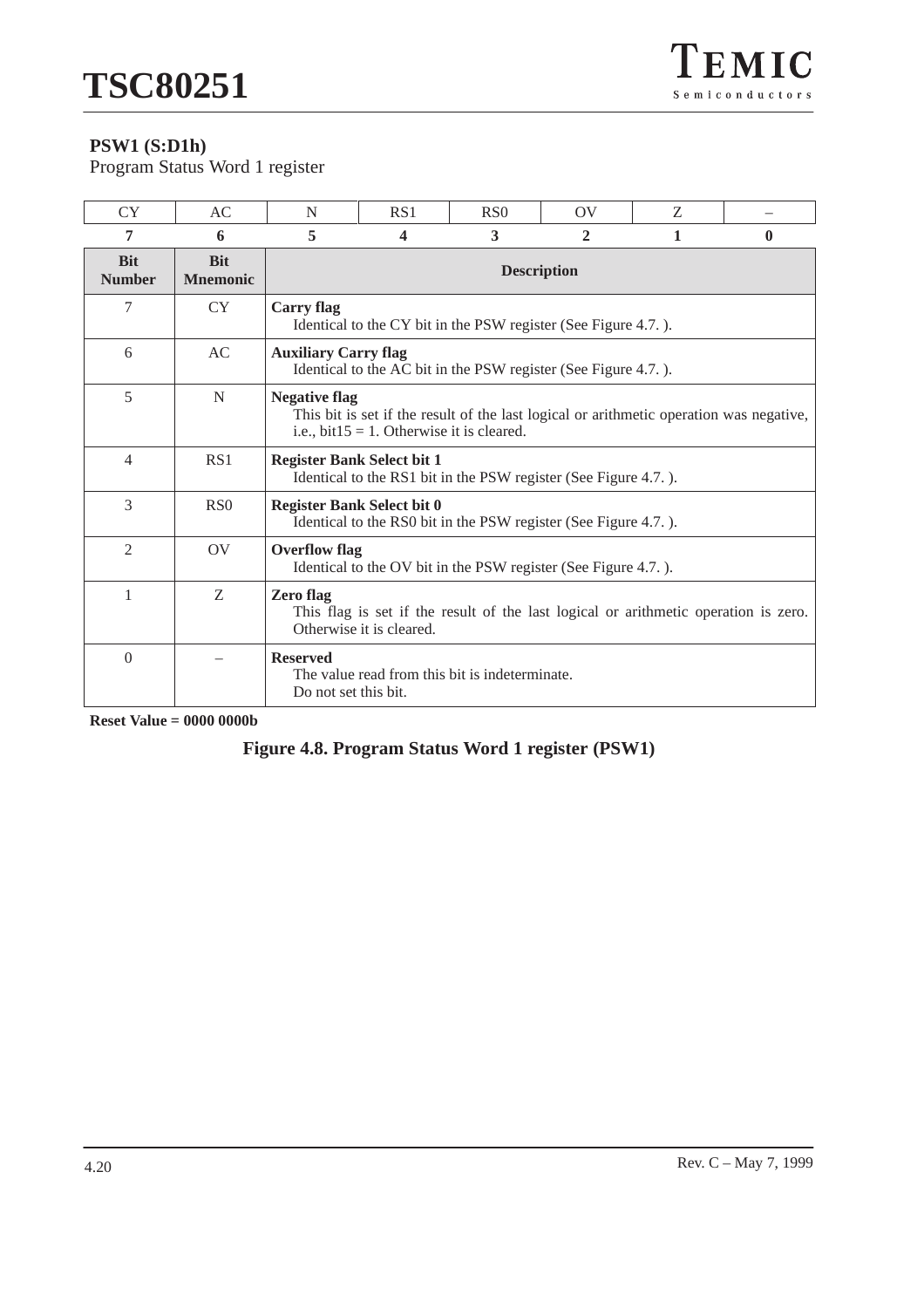# **Instruction Set Reference**

This chapter contains reference material for the instructions in the C251 Architecture. It includes an opcode map, a summary of the instructions–with instruction lengths and execution times–and a detailed description of each instruction. It contains the following tables:

- $\bullet$ Table 5.1. through Table 5.4. describe the notation used for the instruction operands.
- $\bullet$ Table 5.6. and Table 5.7. comprise the opcode map for the instruction set.
- Table 5.8. through Table 5.17. contain supporting material for the opcode map.
- $\bullet$ Table 5.18. lists execution times for a group of instructions that access the Port SFRs.
- $\bullet$  The following tables list the instructions with their lengths in bytes and their execution times:
	- -Add and Subtract Instructions, Table 5.7.
	- -Increment and Decrement Instructions, Table 5.8.
	- -Compare Instructions, Table 5.9.
	- Logical Instructions, Table 5.10. to Table 5.11.
	- -Multiply, Divide and Decimal-adjust Instructions, Table 5.12.
	- -Move Instructions, Table 5.13. to Table 5.15.
	- -Bit Instructions, Table 5.16.
	- -Exchange, Push and Pop Instructions, Table 5.17.
	- -Control Instructions, Table 5.29.

#### **Notes:**

*The instruction execution times given in this appendix are for code executing from on-chip code memory and for data that is read from and written to on-chip RAM. Execution times are increased by executing code from external memory, accessing peripheral SFRs, accessing data in external memory, using a wait state, or extending the ALE pulse.*

*For some instructions, accessing the Port SFRs, Px, x = 0-3, increases the execution time.*

# **5.1. Instruction Set Summary**

This section contains tables that summarize the instruction set. For each instruction there is a short description, its length in bytes, and its execution time in states (one state time is equal to two system clock cycles). There are two concurrent processes limiting the effective instruction throughput:

- $\bullet$  Instruction Fetch
- Instruction Execution

Table 5.7. to Table 5.21. assume code executing from on–chip memory, then the CPU is fetching 16–bit at a time and this is never limiting the execution speed.

If the code is fetched from external memory, a pre–fetch queue will store instructions ahead of execution to optimize the memory bandwidth usage when slower instructions are executed. However, the effective speed may be limited depending on the average size of instructions (for the considered section of the program flow). The maximum average instruction throughput is provided by Table 5.1. depending on the external memory configuration (from Page Mode to Non–Page Mode and the maximum number of wait states). If the average size of instructions is not an integer, the maximum effective throughput is found by pondering the number of states for the neighbor integer values.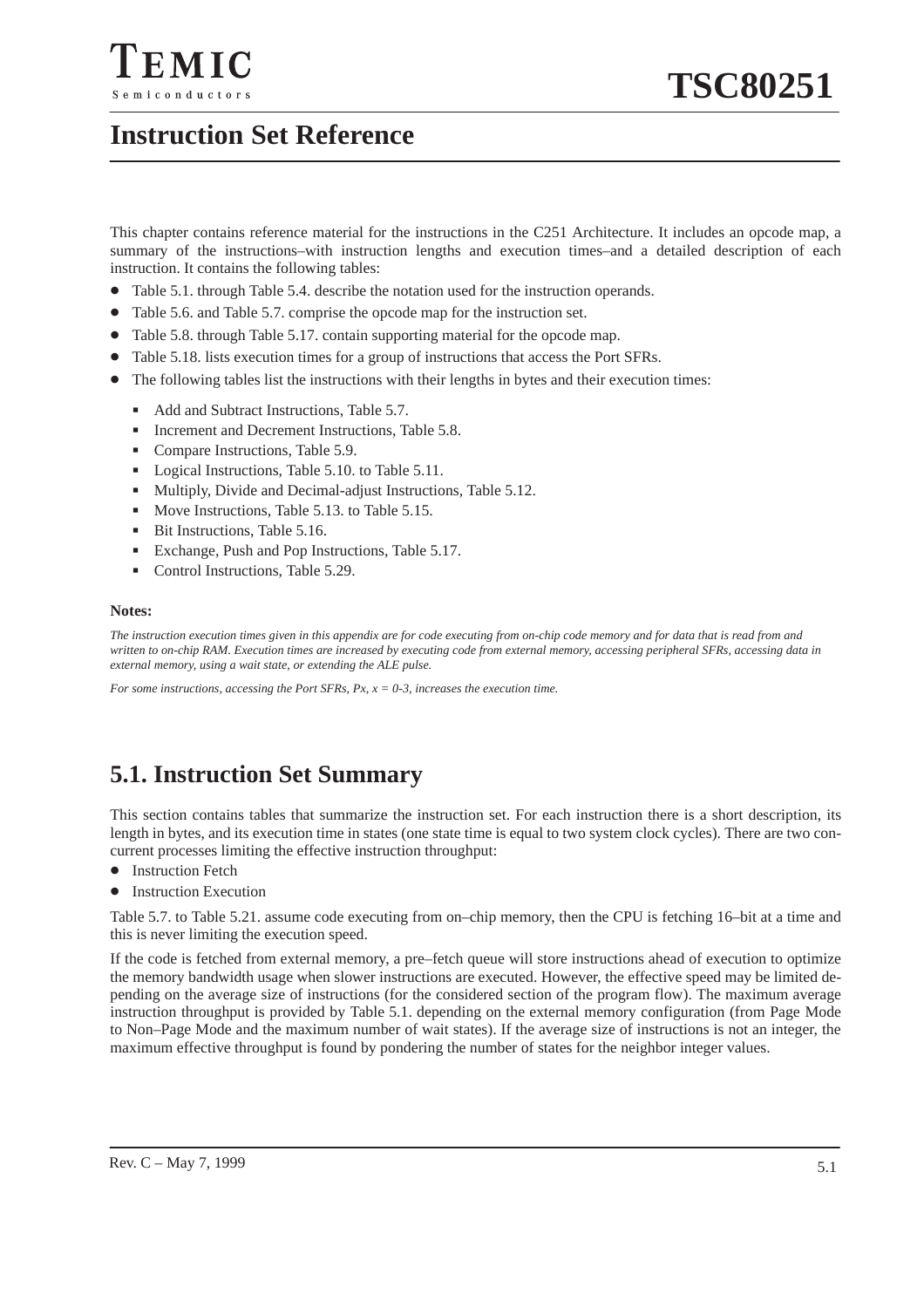| <b>Average size</b><br>0Ì                  | Page Mode    |              |               | <b>Non-Page Mode (states)</b> |                      |    |
|--------------------------------------------|--------------|--------------|---------------|-------------------------------|----------------------|----|
| <b>Instructions</b><br>(states)<br>(bytes) | 0 Wait State | 1 Wait State | 2 Wait States | <b>3 Wait States</b>          | <b>4 Wait States</b> |    |
|                                            |              | ∍            |               |                               |                      |    |
|                                            |              |              |               |                               | 10                   | 12 |
|                                            |              | h            |               | 12                            | 15                   | 18 |
|                                            |              | 8            | 12            | 16                            | 20                   | 24 |
|                                            |              | 10           | 15            | 20                            | 25                   | 30 |

### **Table 5.1. Minimum Number of States per Instruction for given Average Sizes**

If the average execution time of the considered instructions is larger than the number of states given by Table 5.1. , this larger value will prevail as the limiting factor. Otherwise, the value from Table 5.1. must be taken. This is providing a fair estimation of the execution speed but only the actual code execution can provide the final value.

# **5.1.1. Notation for Instruction Operands**

Table 5.2. to Table 5.6. provide Notation for Instruction Operands.

#### **Table 5.2. Notation for Direct Addressing**

| <b>Direct Address</b> | <b>Description</b>                                                                                                                                                           | C <sub>251</sub> | C <sub>51</sub> |
|-----------------------|------------------------------------------------------------------------------------------------------------------------------------------------------------------------------|------------------|-----------------|
| dir8                  | A direct 8-bit address. This can be a memory address (00h-7Fh) or a<br>SFR address (80h-FFh). It is a byte (default), word or double word<br>depending on the other operand. |                  |                 |
| dir16                 | A 16-bit memory address (00:0000h-00:FFFFh) used in direct<br>addressing.                                                                                                    |                  |                 |

### **Table 5.3. Notation for Immediate Addressing**

| <b>Immediate</b><br><b>Address</b> | <b>Description</b>                                                                                                                       | C <sub>251</sub> | C <sub>51</sub> |
|------------------------------------|------------------------------------------------------------------------------------------------------------------------------------------|------------------|-----------------|
| #data                              | An 8-bit constant that is immediately addressed in an instruction                                                                        | سما              |                 |
| #data16                            | A 16-bit constant that is immediately addressed in an instruction                                                                        |                  |                 |
| $\#0$ data16<br>$\#1$ data16       | A 32-bit constant that is immediately addressed in an instruction. The<br>upper word is filled with zeros (#0data16) or ones (#1data16). |                  |                 |
| #short                             | A constant, equal to 1, 2, or 4, that is immediately addressed in an<br>instruction.                                                     |                  |                 |

#### **Table 5.4. Notation for Bit Addressing**

| <b>Direct Address</b> | <b>Description</b>                                                                                                                                                                                                                                                             | C <sub>251</sub> | C <sub>51</sub> |
|-----------------------|--------------------------------------------------------------------------------------------------------------------------------------------------------------------------------------------------------------------------------------------------------------------------------|------------------|-----------------|
| bit51                 | A directly addressed bit (bit number= 00h-FFh) in memory or an SFR.<br>Bits 00h-7Fh are the 128 bits in byte locations 20h-2Fh in the on-chip<br>RAM. Bits 80h-FFh are the 128 bits in the 16 SFRs with addresses that<br>end in 0h or 8h, S:80h, S:88h, S:90h,, S:F0h, S:F8h. |                  |                 |
| bit                   | A directly addressed bit in memory locations 00:0020h-00:007Fh or in<br>any defined SFR.                                                                                                                                                                                       |                  |                 |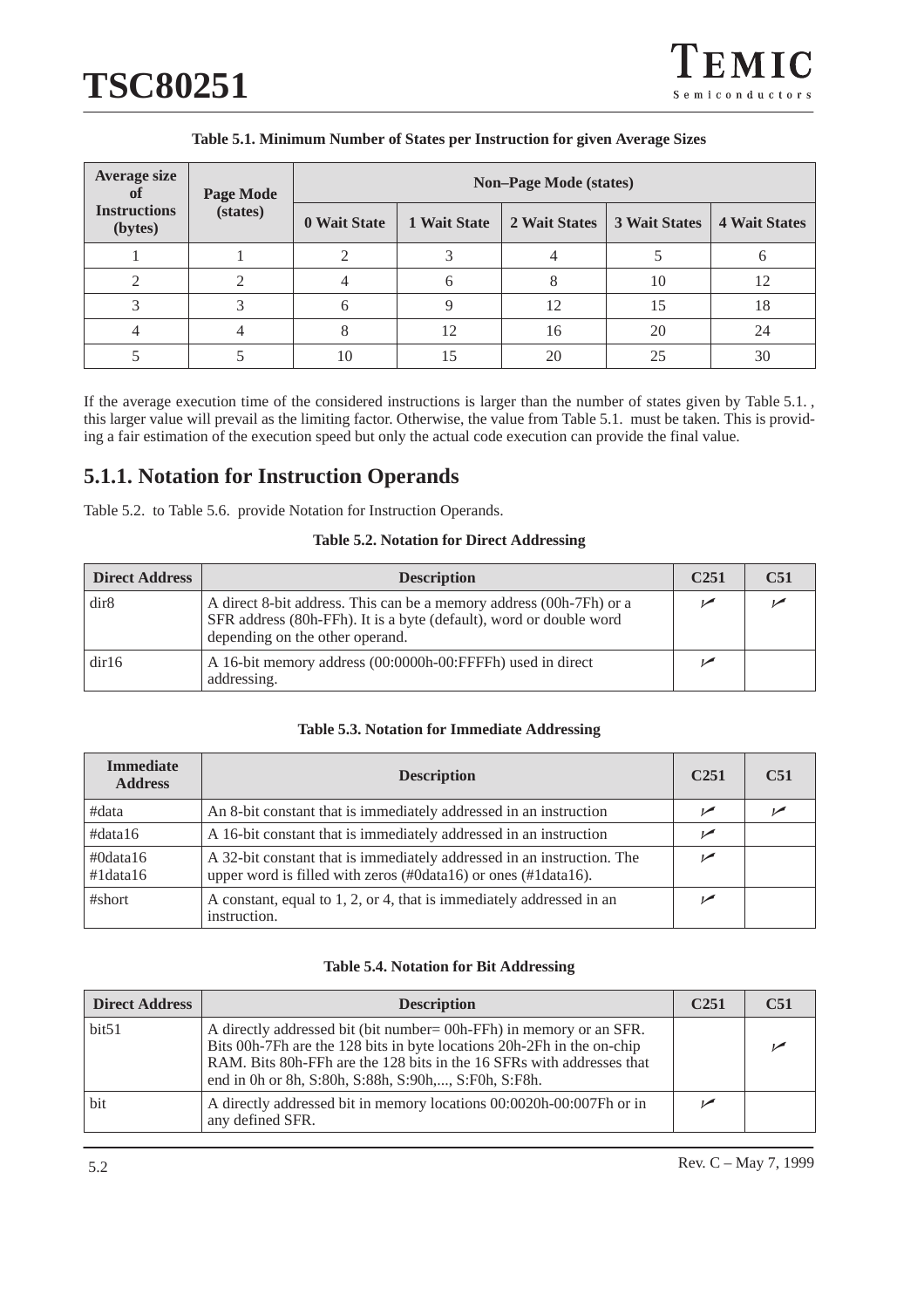| <b>Direct Address</b> | <b>Description</b>                                                                                                                              | C <sub>251</sub> | C <sub>51</sub> |
|-----------------------|-------------------------------------------------------------------------------------------------------------------------------------------------|------------------|-----------------|
| rel                   | A signed (two's complement) 8-bit relative address. The destination is<br>$-128$ to $+127$ bytes relative to the next instruction's first byte. |                  |                 |
| addr11                | An 11-bit target address. The target is in the same 2-Kbyte block of<br>memory as the next instruction's first byte.                            |                  |                 |
| addr16                | A 16-bit target address. The target can be anywhere within the same<br>64-Kbyte region as the next instruction's first byte.                    |                  |                 |
| addr24                | A 24-bit target address. The target can be anywhere within the<br>16-Mbyte address space.                                                       |                  |                 |

### **Table 5.5. Notation for Destination in Control Instructions**

### **Table 5.6. Notation for Register Operands**

| <b>Register</b>   | <b>Description</b>                                                                                                                                                      | C <sub>251</sub> | C <sub>51</sub> |
|-------------------|-------------------------------------------------------------------------------------------------------------------------------------------------------------------------|------------------|-----------------|
| @Ri               | A memory location (00h-FFh) addressed indirectly via byte registers R0<br>or R1                                                                                         |                  | سما             |
| Rn                | Byte register R0-R7 of the currently selected register bank                                                                                                             |                  | $\sqrt{}$       |
| n                 | Byte register index: $n=0-7$                                                                                                                                            |                  |                 |
| <b>Rm</b>         | Byte register R0-R15 of the currently selected register file                                                                                                            |                  |                 |
| Rmd               | Destination register                                                                                                                                                    | سما              |                 |
| <b>Rms</b>        | Source register                                                                                                                                                         |                  |                 |
| m, md, ms         | Byte register index: m, md, ms= 0-15                                                                                                                                    |                  |                 |
| WRj               | Word register WR0, WR2, , WR30 of the currently selected register                                                                                                       |                  |                 |
| WRjd              | file                                                                                                                                                                    |                  |                 |
| WRjs              | Destination register                                                                                                                                                    |                  |                 |
| $@WR$ j           | Source register                                                                                                                                                         | مھرا             |                 |
|                   | A memory location (00:0000h-00:FFFFh) addressed indirectly through                                                                                                      |                  |                 |
| @WRj +dis16       | word register WR0-WR30, is the target address for jump instructions.                                                                                                    |                  |                 |
|                   | A memory location (00:0000h-00:FFFFh) addressed indirectly through<br>word register (WR0-WR30) + $16$ -bit signed (two's complement)                                    |                  |                 |
| $j$ , $jd$ , $js$ | displacement value                                                                                                                                                      |                  |                 |
|                   | Word register index: $\mathbf{i}$ , $\mathbf{j}$ , $\mathbf{k}$ = 0-30                                                                                                  |                  |                 |
| <b>DR</b> k       | Dword register DR0, DR4, , DR28, DR56, DR60 of the currently                                                                                                            |                  |                 |
| <b>DRkd</b>       | selected register file                                                                                                                                                  |                  |                 |
| <b>DRks</b>       | Destination register                                                                                                                                                    |                  |                 |
| @DRk              | Source register                                                                                                                                                         | $\overline{v}$   |                 |
| @DRk +dis16       | A memory location (00:0000h-FF:FFFFh) addressed indirectly through<br>dword register DR0-DR28, DR56 and DR60, is the target address for<br>jump instruction             |                  |                 |
| k, kd, ks         | A memory location (00:0000h-FF:FFFFh) addressed indirectly through<br>dword register (DR0-DR28, DR56, DR60) + $16$ -bit (two's complement)<br>signed displacement value |                  |                 |
|                   | Dword register index: k, kd, ks= 0, 4, 8, 28, 56, 60                                                                                                                    |                  |                 |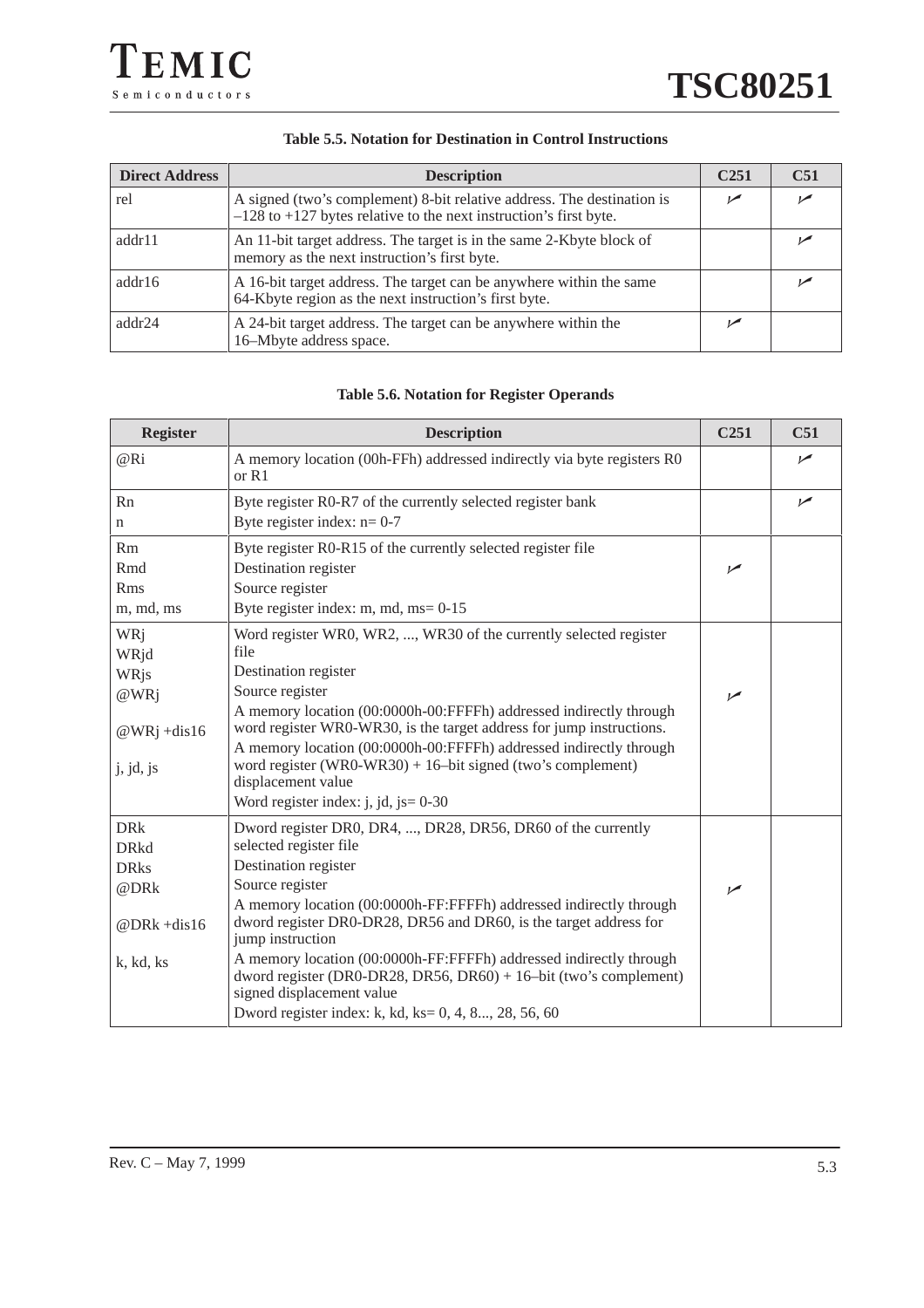# **5.1.2. Size and Execution Time for Instruction Families**

| Add<br>Subtract             |                                    | $ADD <$ dest>, $<$ src>                                       |                                            |                | $dest opnd \leftarrow dest opnd + src opnd$<br>$dest opnd \leftarrow dest opnd - src opnd$<br><b>Source Mode</b><br><b>States</b><br><b>Bytes</b><br><b>States</b><br>$\overline{2}$<br>1<br>2<br>$1^{(2)}$<br>1 <sup>(2)</sup><br>$\overline{2}$<br>$\overline{2}$<br>$\overline{2}$<br>3<br>1<br>$\mathfrak{2}$<br>1<br>2<br>$\mathbf{1}$<br>$\overline{2}$<br>3<br>$\overline{2}$<br>$\overline{2}$<br>5<br>$\mathfrak{2}$<br>$\overline{4}$<br>$\overline{4}$<br>3<br>3<br>$\overline{2}$ |                |                             |  |  |
|-----------------------------|------------------------------------|---------------------------------------------------------------|--------------------------------------------|----------------|-----------------------------------------------------------------------------------------------------------------------------------------------------------------------------------------------------------------------------------------------------------------------------------------------------------------------------------------------------------------------------------------------------------------------------------------------------------------------------------------------|----------------|-----------------------------|--|--|
|                             |                                    | $SUB <$ dest>, <src></src>                                    |                                            |                |                                                                                                                                                                                                                                                                                                                                                                                                                                                                                               |                |                             |  |  |
| Add with Carry              |                                    | $ADDC <$ dest>, $<$ src>                                      |                                            |                | $(A) \leftarrow (A) + \text{src opnd} + (CY)$<br>$(A) \leftarrow (A)$ – src opnd – $(CY)$<br><b>Binary Mode</b><br>1<br>$\overline{2}$<br>1<br>$\mathfrak{2}$<br>3                                                                                                                                                                                                                                                                                                                            |                |                             |  |  |
| <b>Subtract with Borrow</b> |                                    | SUBB <dest>, <src></src></dest>                               |                                            |                |                                                                                                                                                                                                                                                                                                                                                                                                                                                                                               |                |                             |  |  |
|                             | <dest>,</dest>                     |                                                               |                                            |                |                                                                                                                                                                                                                                                                                                                                                                                                                                                                                               |                |                             |  |  |
| <b>Mnemonic</b>             | $\langle \text{src} \rangle^{(1)}$ | <b>Comments</b>                                               |                                            | <b>Bytes</b>   |                                                                                                                                                                                                                                                                                                                                                                                                                                                                                               |                |                             |  |  |
|                             | A, Rn                              | Register to ACC                                               |                                            |                |                                                                                                                                                                                                                                                                                                                                                                                                                                                                                               |                |                             |  |  |
|                             | A, dir8                            | Direct address to ACC                                         |                                            |                |                                                                                                                                                                                                                                                                                                                                                                                                                                                                                               |                |                             |  |  |
| <b>ADD</b>                  | A, @Ri                             | Indirect address to ACC                                       |                                            |                |                                                                                                                                                                                                                                                                                                                                                                                                                                                                                               |                |                             |  |  |
|                             | A, #data                           | Immediate data to ACC                                         |                                            |                |                                                                                                                                                                                                                                                                                                                                                                                                                                                                                               |                |                             |  |  |
|                             | Rmd, Rms                           | Byte register to/from byte register                           |                                            |                |                                                                                                                                                                                                                                                                                                                                                                                                                                                                                               |                |                             |  |  |
|                             | WRjd, WRjs                         | Word register to/from word register                           |                                            | 3              |                                                                                                                                                                                                                                                                                                                                                                                                                                                                                               |                |                             |  |  |
|                             | DRkd, DRks                         | Dword register to/from dword register                         |                                            | 3              |                                                                                                                                                                                                                                                                                                                                                                                                                                                                                               |                |                             |  |  |
|                             | Rm, #data                          |                                                               | Immediate 8-bit data to/from byte register |                |                                                                                                                                                                                                                                                                                                                                                                                                                                                                                               |                |                             |  |  |
|                             | WRj, #data16                       | Immediate 16-bit data to/from word register                   |                                            | 5              | $\overline{4}$                                                                                                                                                                                                                                                                                                                                                                                                                                                                                | $\overline{4}$ | 3                           |  |  |
|                             | DRk, #0data16                      | 16-bit unsigned immediate data to/from<br>dword register      |                                            | 5              | 6                                                                                                                                                                                                                                                                                                                                                                                                                                                                                             | 4              | 5                           |  |  |
| ADD /<br><b>SUB</b>         | Rm, dir8                           | Direct address (on-chip RAM or SFR)<br>to/from byte register  |                                            | $\overline{4}$ | $3^{(2)}$                                                                                                                                                                                                                                                                                                                                                                                                                                                                                     | 3              | $2^{(2)}$                   |  |  |
|                             | WRj, dir8                          | Direct address (on-chip RAM or SFR)<br>to/from word register  |                                            | $\overline{4}$ | $\overline{4}$                                                                                                                                                                                                                                                                                                                                                                                                                                                                                | 3              | 3                           |  |  |
|                             | Rm, dir16                          | Direct address (64K) to/from byte register                    |                                            | 5              | $3^{(3)}$                                                                                                                                                                                                                                                                                                                                                                                                                                                                                     | $\overline{4}$ | $2^{(3)}$                   |  |  |
|                             | WRj, dir16                         | Direct address (64K) to/from word register                    |                                            | 5              | $4^{(4)}$                                                                                                                                                                                                                                                                                                                                                                                                                                                                                     | $\overline{4}$ | 3(4)                        |  |  |
|                             | Rm, @WRj                           | Indirect address (64K) to/from byte register                  |                                            | $\overline{4}$ | $3^{(3)}$                                                                                                                                                                                                                                                                                                                                                                                                                                                                                     | 3              | $2^{(3)}$                   |  |  |
|                             | Rm, @DRk                           | Indirect address (16M) to/from byte register                  |                                            | $\overline{4}$ | $4^{(3)}$                                                                                                                                                                                                                                                                                                                                                                                                                                                                                     | 3              | $3^{(3)}$                   |  |  |
|                             | A, Rn                              | Register to/from ACC with carry                               |                                            | 1              | 1                                                                                                                                                                                                                                                                                                                                                                                                                                                                                             | $\sqrt{2}$     | $\mathfrak{2}$              |  |  |
| ADDC /<br><b>SUBB</b>       | A, dir8                            | Direct address (on-chip RAM or SFR)<br>to/from ACC with carry |                                            | $\overline{2}$ | $1^{(2)}$                                                                                                                                                                                                                                                                                                                                                                                                                                                                                     | $\overline{2}$ | $1^{(2)}$                   |  |  |
|                             | A, @Ri                             | Indirect address to/from ACC with carry                       |                                            | $\mathbf{1}$   | $\overline{2}$                                                                                                                                                                                                                                                                                                                                                                                                                                                                                | $\mathfrak{2}$ | $\ensuremath{\mathfrak{Z}}$ |  |  |
|                             | A, #data                           | Immediate data to/from ACC with carry                         |                                            | $\overline{2}$ | $\mathbf{1}$                                                                                                                                                                                                                                                                                                                                                                                                                                                                                  | $\overline{2}$ | $\mathbf{1}$                |  |  |

## **Table 5.7. Summary of Add and Subtract Instructions**

*Notes:*

*1. A shaded cell denotes an instruction in the C51 Architecture.*

*2. If this instruction addresses an I/O Port (Px, x= 0-3), add 1 to the number of states. Add 2 if it addresses a Peripheral SFR.*

*3. If this instruction addresses external memory location, add N+2 to the number of states (N: number of wait states).*

*4. If this instruction addresses external memory location, add 2(N+2) to the number of states (N: number of wait states).*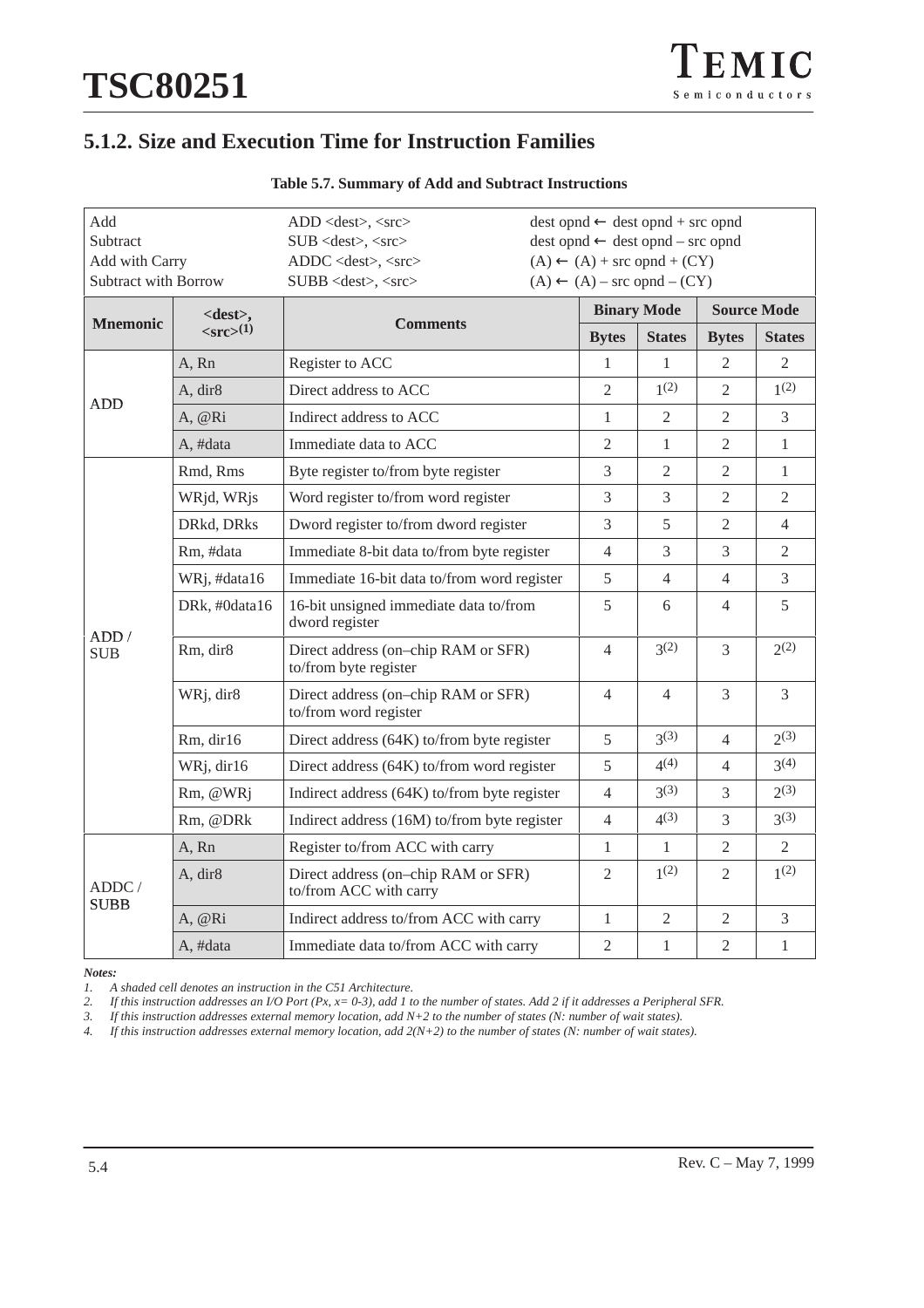| <b>Increment</b><br>Increment<br>Decrement<br><b>Decrement</b> |                                    | $INC <$ dest $>$<br>$INC <$ dest $\ge$ , $<$ src $>$<br>$DEC <$ dest $>$<br>DEC <dest>, <src></src></dest> | $dest opnd \leftarrow dest opnd + 1$<br>$dest opnd \leftarrow dest opnd + src opnd$<br>$dest opnd \leftarrow dest opnd - 1$<br>$dest opnd \leftarrow dest opnd - src opnd$ |                |                    |                |                    |
|----------------------------------------------------------------|------------------------------------|------------------------------------------------------------------------------------------------------------|----------------------------------------------------------------------------------------------------------------------------------------------------------------------------|----------------|--------------------|----------------|--------------------|
|                                                                | <dest>,</dest>                     |                                                                                                            |                                                                                                                                                                            |                | <b>Binary Mode</b> |                | <b>Source Mode</b> |
| <b>Mnemonic</b>                                                | $\langle \text{src} \rangle^{(1)}$ | <b>Comments</b>                                                                                            |                                                                                                                                                                            | <b>Bytes</b>   | <b>States</b>      | <b>Bytes</b>   | <b>States</b>      |
| <b>INC</b>                                                     | $\mathsf{A}$                       | ACC by 1                                                                                                   |                                                                                                                                                                            | 1              | 1                  | 1              | 1                  |
|                                                                | Rn                                 | Register by 1                                                                                              |                                                                                                                                                                            | 1              | 1                  | $\mathfrak{D}$ | $\mathfrak{D}$     |
| <b>DEC</b>                                                     | dir8                               | Direct address (on-chip RAM or SFR) by 1                                                                   |                                                                                                                                                                            | $\mathfrak{D}$ | 2(2)               | $\mathfrak{D}$ | $2^{(2)}$          |
|                                                                | @R <sub>i</sub>                    | Indirect address by 1                                                                                      |                                                                                                                                                                            | 1              | 3                  | $\mathfrak{D}$ | $\overline{4}$     |
| <b>INC</b>                                                     | Rm, #short                         | Byte register by $1, 2$ , or $4$                                                                           |                                                                                                                                                                            | 3              | 2                  | $\mathfrak{D}$ | 1                  |
| <b>DEC</b>                                                     | WRj, #short                        | Word register by $1, 2$ , or $4$                                                                           |                                                                                                                                                                            | 3              | $\overline{2}$     | $\overline{2}$ | 1                  |
| <b>INC</b>                                                     | DRk, #short                        | Double word register by 1, 2, or 4                                                                         |                                                                                                                                                                            | 3              | 4                  | $\overline{c}$ | 3                  |
| <b>DEC</b>                                                     | DRk, #short                        | Double word register by 1, 2, or 4                                                                         |                                                                                                                                                                            | 3              | 5                  | $\overline{c}$ | $\overline{4}$     |
| <b>INC</b>                                                     | <b>DPTR</b>                        | Data pointer by 1                                                                                          |                                                                                                                                                                            | 1              | 1                  |                | 1                  |

#### **Table 5.8. Summary of Increment and Decrement Instructions**

*Notes:*

*1. A shaded cell denotes an instruction in the C51 Architecture.*

*2. If this instruction addresses an I/O Port (Px, x= 0-3), add 2 to the number of states. Add 3 if it addresses a Peripheral SFR.*

#### **Table 5.9. Summary of Compare Instructions**

| Compare         | $CMP <$ dest>, $\langle$ src><br>$dest opnd - src opnd$ |                                                            |                                                             |                |                |                |
|-----------------|---------------------------------------------------------|------------------------------------------------------------|-------------------------------------------------------------|----------------|----------------|----------------|
|                 | $<dest>$ ,                                              |                                                            | <b>Source Mode</b><br><b>Binary Mode</b><br><b>Comments</b> |                |                |                |
| <b>Mnemonic</b> | $\langle \text{src} \rangle^{(1)}$                      |                                                            | <b>Bytes</b>                                                | <b>States</b>  | <b>Bytes</b>   | <b>States</b>  |
|                 | Rmd, Rms                                                | Register with register                                     | 3                                                           | 2              | 2              | 1              |
|                 | WRjd, WRjs                                              | Word register with word register                           | 3                                                           | 3              | 2              | $\overline{2}$ |
|                 | DRkd, DRks                                              | Dword register with dword register                         | 3                                                           | 5              | 2              | $\overline{4}$ |
|                 | Rm, #data                                               | Register with immediate data                               | 4                                                           | 3              | 3              | 2              |
|                 | WRj, #data16                                            | Word register with immediate 16-bit data                   | 5                                                           | $\overline{4}$ | $\overline{4}$ | 3              |
|                 | DRk, #0data16                                           | Dword register with zero-extended 16-bit<br>immediate data | 5                                                           | 6              | $\overline{4}$ | 5              |
| <b>CMP</b>      | DRk, #1data16                                           | Dword register with one-extended 16-bit<br>immediate data  | 5                                                           | 6              | $\overline{4}$ | 5              |
|                 | Rm, dir8                                                | Direct address (on-chip RAM or SFR) with<br>byte register  | 4                                                           | $3^{(1)}$      | 3              | $2^{(1)}$      |
|                 | WRj, dir8                                               | Direct address (on-chip RAM or SFR) with<br>word register  | 4                                                           | $\overline{4}$ | 3              | 3              |
|                 | Rm, dir16                                               | Direct address (64K) with byte register                    | 5                                                           | $3^{(2)}$      | $\overline{4}$ | $2^{(2)}$      |
|                 | WRj, dir16                                              | Direct address (64K) with word register                    | 5                                                           | $4^{(3)}$      | $\overline{4}$ | $3^{(3)}$      |
|                 | Rm, @WRj                                                | Indirect address (64K) with byte register                  | $\overline{4}$                                              | $3^{(2)}$      | 3              | $2^{(2)}$      |
|                 | Rm, @DRk                                                | Indirect address (16M) with byte register                  | 4                                                           | $4^{(2)}$      | 3              | $3^{(2)}$      |

*Notes:*

*1. If this instruction addresses an I/O Port (Px, x= 0-3), add 1 to the number of states. Add 2 if it addresses a Peripheral SFR.*

*2. If this instruction addresses external memory location, add N+2 to the number of states (N: number of wait states).*

*3. If this instruction addresses external memory location, add 2(N+2) to the number of states (N: number of wait states).*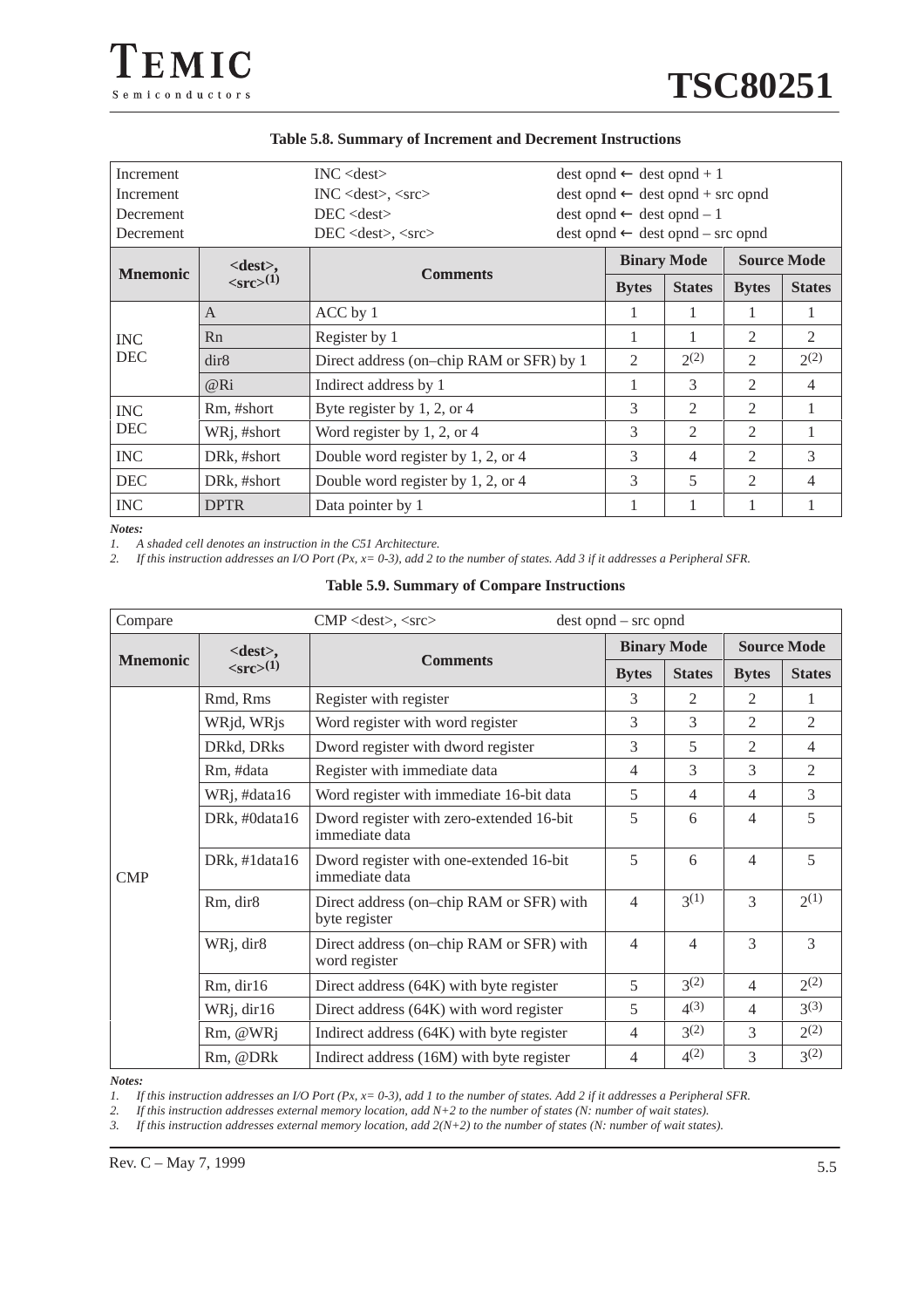TEMIC  $S$ e miconductors

| <b>Mnemonic</b>                        | $\mathcal{L}_{\text{cmo}\sim}(2)$ | <b>Comments</b>                |                                                  |                                                   | ni louil | $\mathbf{B}$ $\mathbf{A}$ $\mathbf{B}$ |  |
|----------------------------------------|-----------------------------------|--------------------------------|--------------------------------------------------|---------------------------------------------------|----------|----------------------------------------|--|
|                                        | $<$ dest $>$ ,                    |                                |                                                  | <b>Binary Mode</b>                                |          | <b>Source Mode</b>                     |  |
| $(A)7 \leftarrow (CY)$                 |                                   |                                |                                                  |                                                   |          |                                        |  |
|                                        |                                   |                                | $(CY) \leftarrow (A)_0$                          |                                                   |          |                                        |  |
| RRC A<br>Rotate Right Carry            |                                   |                                |                                                  | $(A)_{n-1} \leftarrow (A)_n$ , n= 71              |          |                                        |  |
|                                        |                                   |                                | $(A)_{7} \leftarrow (A)_{0}$                     |                                                   |          |                                        |  |
| Rotate Right                           |                                   | RR A                           |                                                  | $(A)_{n-1} \leftarrow (A)_n$ , n= 71              |          |                                        |  |
|                                        |                                   |                                | $(A)_0 \leftarrow (CY)$                          |                                                   |          |                                        |  |
|                                        |                                   |                                | $(CY) \leftarrow (A)_{7}$                        |                                                   |          |                                        |  |
| Rotate Left Carry                      |                                   | RLC A                          |                                                  | $(A)_{n+1} \leftarrow (A)_n$ , n= 06              |          |                                        |  |
|                                        |                                   |                                | $(A)0 \leftarrow (A)7$                           |                                                   |          |                                        |  |
| Rotate Left<br>RL A                    |                                   |                                |                                                  | $(A)_{n+1} \leftarrow (A)_n$ , n= 06              |          |                                        |  |
| Complement <sup><math>(1)</math></sup> |                                   | <b>CPL A</b>                   | $(A) \leftarrow \emptyset$ $(A)$                 |                                                   |          |                                        |  |
| Clear <sup>(1)</sup>                   |                                   | <b>CLRA</b>                    | $(A) \leftarrow 0$                               |                                                   |          |                                        |  |
| Logical Exclusive $OR(1)$              |                                   | XRL <dest>, <src></src></dest> | $dest opnd \leftarrow dest opnd \nabla src opnd$ |                                                   |          |                                        |  |
| Logical $OR(1)$                        |                                   | $ORL <$ dest $>$ , $<$ src $>$ |                                                  | $dest opnd \leftarrow dest opnd V src opnd$       |          |                                        |  |
| Logical $AND(1)$                       |                                   | ANL <dest>, <src></src></dest> |                                                  | $dest opnd \leftarrow dest opnd \Lambda src opnd$ |          |                                        |  |
|                                        |                                   |                                |                                                  |                                                   |          |                                        |  |

#### **Table 5.10. Summary of Logical Instructions (1/2)**

|                 | $<$ dest>,                 | <b>Binary Mode</b><br><b>Source Mode</b>             |                |                |                |                |
|-----------------|----------------------------|------------------------------------------------------|----------------|----------------|----------------|----------------|
| <b>Mnemonic</b> | $<$ src $>$ <sup>(2)</sup> | <b>Comments</b>                                      | <b>Bytes</b>   | <b>States</b>  | <b>Bytes</b>   | <b>States</b>  |
|                 | A, Rn                      | register to ACC                                      | 1              | 1              | $\overline{2}$ | 2              |
|                 | A, dir8                    | Direct address (on-chip RAM or SFR) to<br><b>ACC</b> | $\overline{2}$ | $1^{(3)}$      | $\overline{2}$ | $1^{(3)}$      |
|                 | A, @Ri                     | Indirect address to ACC                              | 1              | $\overline{2}$ | $\overline{2}$ | $\overline{3}$ |
|                 | A, #data                   | Immediate data to ACC                                | $\overline{2}$ | 1              | $\overline{2}$ | $\mathbf{1}$   |
|                 | dir8, A                    | ACC to direct address                                | $\overline{2}$ | $2^{(4)}$      | $\overline{2}$ | $2^{(4)}$      |
|                 | dir8, #data                | Immediate 8-bit data to direct address               | 3              | $3^{(4)}$      | $\overline{3}$ | $3^{(4)}$      |
| <b>ANL</b>      | Rmd, Rms                   | Byte register to byte register                       | 3              | $\overline{2}$ | $\overline{2}$ | $\mathbf{1}$   |
| ORL             | WRjd, WRjs                 | Word register to word register                       | 3              | $\overline{3}$ | $\overline{2}$ | $\overline{2}$ |
| <b>XRL</b>      | Rm, #data                  | Immediate 8-bit data to byte register                | 4              | $\overline{3}$ | 3              | $\overline{2}$ |
|                 | WRj, #data16               | Immediate 16-bit data to word register               | 5              | $\overline{4}$ | $\overline{4}$ | $\mathfrak{Z}$ |
|                 | Rm, dir8                   | Direct address to byte register                      | $\overline{4}$ | $3^{(3)}$      | $\overline{3}$ | $2^{(3)}$      |
|                 | WRj, dir8                  | Direct address to word register                      | 4              | $\overline{4}$ | 3              | $\overline{3}$ |
|                 | Rm, dir16                  | Direct address (64K) to byte register                | 5              | $3^{(5)}$      | $\overline{4}$ | $2^{(5)}$      |
|                 | WRj, dir16                 | Direct address (64K) to word register                | 5              | 4(6)           | $\overline{4}$ | 3(6)           |
|                 | Rm, @WRj                   | Indirect address (64K) to byte register              | 4              | $3^{(5)}$      | 3              | $2^{(5)}$      |
|                 | Rm, @DRk                   | Indirect address (16M) to byte register              | $\overline{4}$ | $4^{(5)}$      | 3              | $3^{(5)}$      |
| <b>CLR</b>      | $\mathsf{A}$               | Clear ACC                                            | 1              | 1              | 1              | 1              |
| <b>CPL</b>      | $\overline{A}$             | Complement ACC                                       | 1              | 1              | 1              | 1              |
| RL              | $\overline{A}$             | Rotate ACC left                                      | 1              | 1              | 1              | $\mathbf{1}$   |
| <b>RLC</b>      | $\mathbf{A}$               | Rotate ACC left through CY                           | 1              | 1              | 1              | 1              |
| RR              | $\mathbf{A}$               | Rotate ACC right                                     | 1              | 1              | 1              | 1              |
| <b>RRC</b>      | $\mathbf{A}$               | Rotate ACC right through CY                          | 1              | $\mathbf{1}$   | 1              | $\mathbf{1}$   |

*Notes:*

*1. Logical instructions that affect a bit are in Table 5.16. .*

*2. A shaded cell denotes an instruction in the C51 Architecture.*

*3. If this instruction addresses an I/O Port (Px, x= 0–3), add 1 to the number of states. Add 2 if it addresses a Peripheral SFR.*

*4. If this instruction addresses an I/O Port (Px, x= 0–3), add 2 to the number of states. Add 3 if it addresses a Peripheral SFR.*

*5. If this instruction addresses external memory location, add N+2 to the number of states (N: number of wait states).*

*6. If this instruction addresses external memory location, add 2(N+2) to the number of states (N: number of wait states).*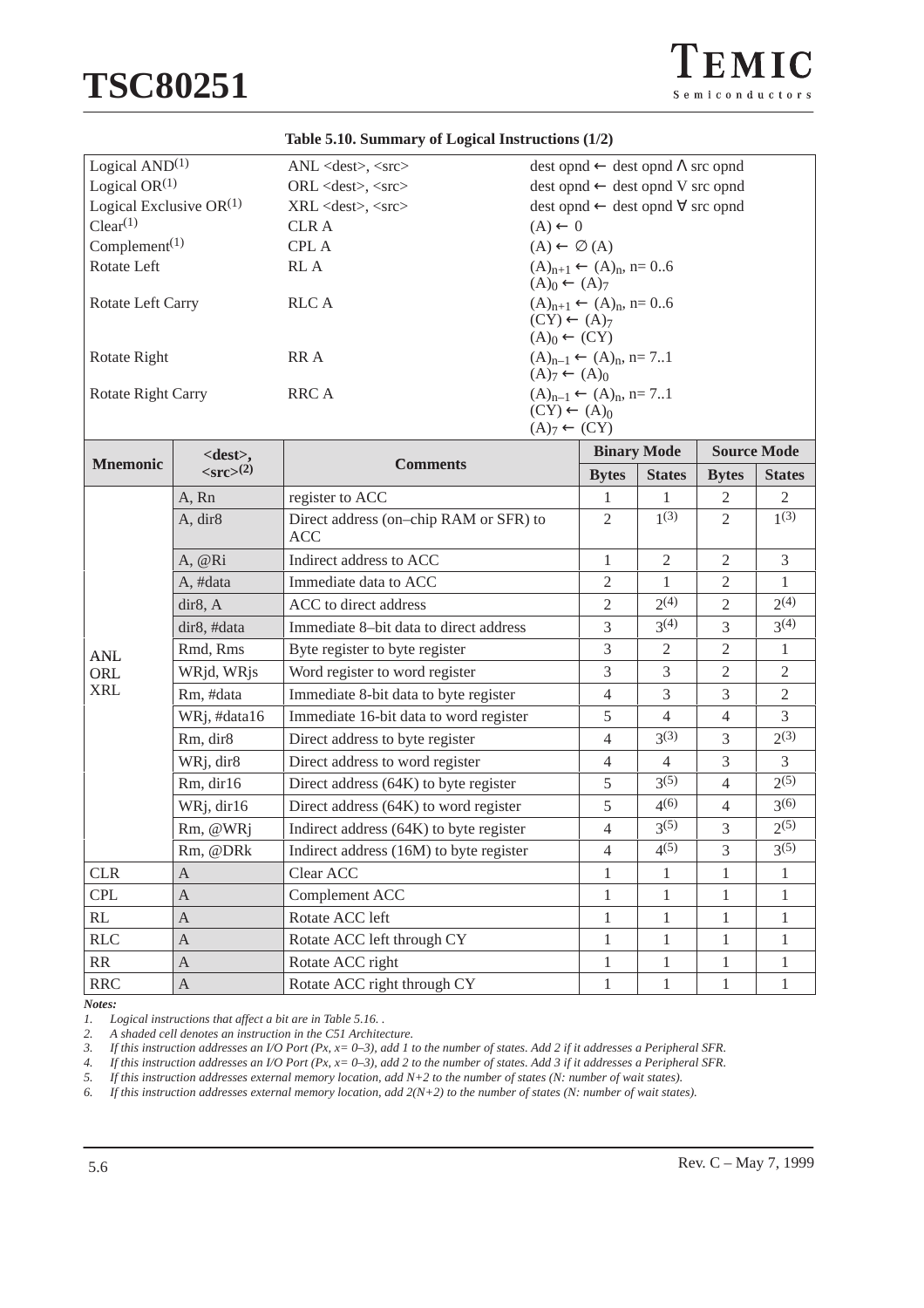

|                        | Table 5.11. Summary of Logical Instructions (2/2) |                                          |                                                                                                                                                                                         |                                          |                |                |               |
|------------------------|---------------------------------------------------|------------------------------------------|-----------------------------------------------------------------------------------------------------------------------------------------------------------------------------------------|------------------------------------------|----------------|----------------|---------------|
| Shift Left Logical     |                                                   | $SLL <$ dest $>$                         | $\langle dest \rangle_0 \leftarrow 0$<br>$\langle dest \rangle_{n+1} \langle \langle dest \rangle_n$ , n= 0.msb-1<br>$(CY) \leftarrow \langle dest \rangle_{msh}$                       |                                          |                |                |               |
| Shift Right Arithmetic |                                                   | $SRA <$ dest $>$                         | $\langle dest \rangle_{msh} \langle \langle dest \rangle_{msh}$<br>$\langle dest \rangle_{n-1} \leftarrow \langle dest \rangle_n$ , n= msb1<br>$(CY) \leftarrow \langle dest \rangle_0$ |                                          |                |                |               |
| Shift Right Logical    |                                                   | $SRL <$ dest $>$                         | $<dest>_{msb} \leftarrow 0$<br>$\langle dest \rangle_{n-1} \leftarrow \langle dest \rangle_n$ , n= msb1<br>$(CY) \leftarrow \langle dest \rangle_0$                                     |                                          |                |                |               |
| Swap                   |                                                   | SWAP A                                   | $A_{3:0} \leftrightarrow A_{7:4}$                                                                                                                                                       |                                          |                |                |               |
|                        | $<$ dest $>$ ,                                    | <b>Comments</b>                          |                                                                                                                                                                                         | <b>Binary Mode</b><br><b>Source Mode</b> |                |                |               |
| <b>Mnemonic</b>        | $\langle src \rangle^{(1)}$                       |                                          |                                                                                                                                                                                         | <b>Bytes</b>                             | <b>States</b>  | <b>Bytes</b>   | <b>States</b> |
| <b>SLL</b>             | <b>Rm</b>                                         | Shift byte register left through the MSB |                                                                                                                                                                                         | 3                                        | $\mathfrak{D}$ | $\mathfrak{D}$ | 1             |
|                        | WRi                                               | Shift word register left through the MSB |                                                                                                                                                                                         | 3                                        | 2              | 2              | 1             |
| <b>SRA</b>             | Rm                                                | Shift byte register right                |                                                                                                                                                                                         | 3                                        | 2              | 2              | 1             |
|                        | WRi                                               | Shift word register right                |                                                                                                                                                                                         | 3                                        | $\overline{2}$ | 2              | 1             |
| <b>SRL</b>             | Rm                                                | Shift byte register left                 |                                                                                                                                                                                         | 3                                        | $\overline{2}$ | $\overline{2}$ | 1             |
|                        | WRi                                               | Shift word register left                 |                                                                                                                                                                                         | 3                                        | $\overline{c}$ | 2              | 1             |
| <b>SWAP</b>            | A                                                 | Swap nibbles within ACC                  |                                                                                                                                                                                         | 1                                        | 2              | 1              | 2             |

*Note:*

*1. A shaded cell denotes an instruction in the C51 Architecture.*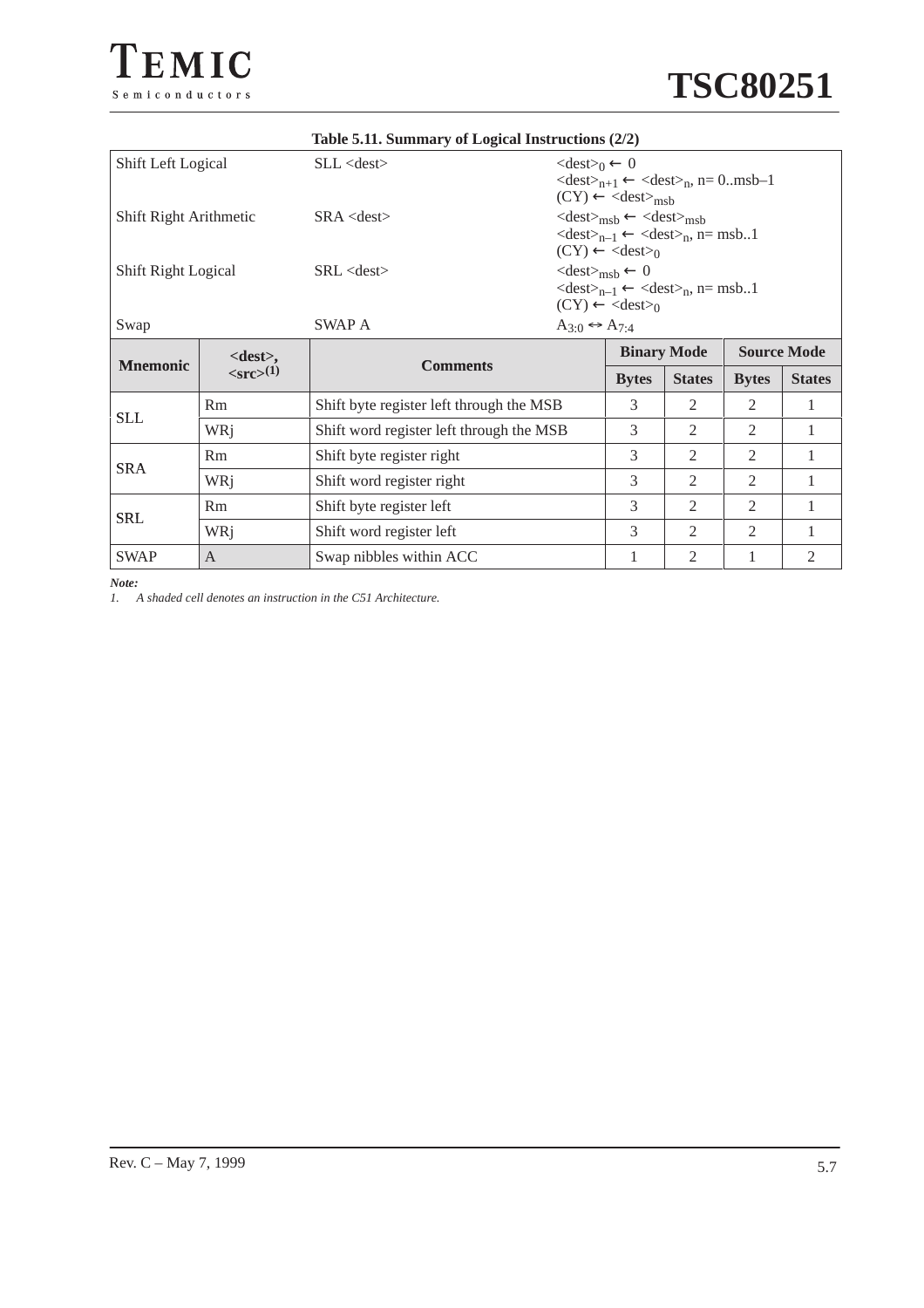| TEMIC          |  |
|----------------|--|
| Semiconductors |  |

| Multiply                                                                                                                                                                                                                    | <b>MUL AB</b><br>$(B:A) \leftarrow (A) \times (B)$<br>MUL <dest>, <src><br/>extended dest opnd <math>\leftarrow</math> dest opnd <math>\times</math> src opnd</src></dest> |                                          |                    |                                                                                   |                                                       |                |               |
|-----------------------------------------------------------------------------------------------------------------------------------------------------------------------------------------------------------------------------|----------------------------------------------------------------------------------------------------------------------------------------------------------------------------|------------------------------------------|--------------------|-----------------------------------------------------------------------------------|-------------------------------------------------------|----------------|---------------|
| Divide                                                                                                                                                                                                                      |                                                                                                                                                                            | DIV AB                                   |                    | $(A) \leftarrow$ Quotient $((A) / (B))$<br>$(B) \leftarrow$ Remainder $((A)/(B))$ |                                                       |                |               |
| Divide<br>src opnd)                                                                                                                                                                                                         |                                                                                                                                                                            | DIV < dest>, < src>                      |                    |                                                                                   | ext. dest opnd high $\leftarrow$ Quotient (dest opnd/ |                |               |
| opnd/src opnd)                                                                                                                                                                                                              |                                                                                                                                                                            |                                          |                    |                                                                                   | ext. dest opnd low $\leftarrow$ Remainder (dest       |                |               |
| Decimal-adjust ACC<br>DA A<br>IF $[(A)_{3:0} > 9] \vee [(AC)=1]$<br>THEN $(A)_{3:0}$ ← $(A)_{3:0}$ + 6 !affects CY;<br>for Addition (BCD)<br>IF $[[(A)7:4 > 9] \vee [(CY)=1]]$<br>THEN $(A)_{7:4} \leftarrow (A)_{7:4} + 6$ |                                                                                                                                                                            |                                          |                    |                                                                                   |                                                       |                |               |
| $<$ dest $>$ ,<br><b>Mnemonic</b><br><b>Comments</b>                                                                                                                                                                        |                                                                                                                                                                            |                                          | <b>Binary Mode</b> |                                                                                   | <b>Source Mode</b>                                    |                |               |
|                                                                                                                                                                                                                             | $\langle \text{src} \rangle^{(1)}$                                                                                                                                         |                                          |                    | <b>Bytes</b>                                                                      | <b>States</b>                                         | <b>Bytes</b>   | <b>States</b> |
|                                                                                                                                                                                                                             | AB                                                                                                                                                                         | Multiply A and B                         |                    | 1                                                                                 | 5                                                     | 1              | 5             |
| <b>MUL</b>                                                                                                                                                                                                                  | Rmd, Rms                                                                                                                                                                   | Multiply byte register and byte register |                    | 3                                                                                 | 6                                                     | 2              | 5             |
|                                                                                                                                                                                                                             | WRjd, WRjs                                                                                                                                                                 | Multiply word register and word register |                    | 3                                                                                 | 12                                                    | 2              | 11            |
|                                                                                                                                                                                                                             | AB                                                                                                                                                                         | Divide A and B                           |                    | 1                                                                                 | 10                                                    | 1              | 10            |
| <b>DIV</b>                                                                                                                                                                                                                  | Rmd, Rms                                                                                                                                                                   | Divide byte register and byte register   |                    | 3                                                                                 | 11                                                    | $\mathfrak{D}$ | 10            |
|                                                                                                                                                                                                                             | WRjd, WRjs                                                                                                                                                                 | Divide word register and word register   |                    | 3                                                                                 | 21                                                    | $\overline{2}$ | 20            |
| DA                                                                                                                                                                                                                          | $\mathsf{A}$                                                                                                                                                               | Decimal adjust ACC                       |                    | 1                                                                                 | 1                                                     | 1              | 1             |

# **Table 5.12. Summary of Multiply, Divide and Decimal-adjust Instructions**

*Note:*

*1. A shaded cell denotes an instruction in the C51 Architecture.*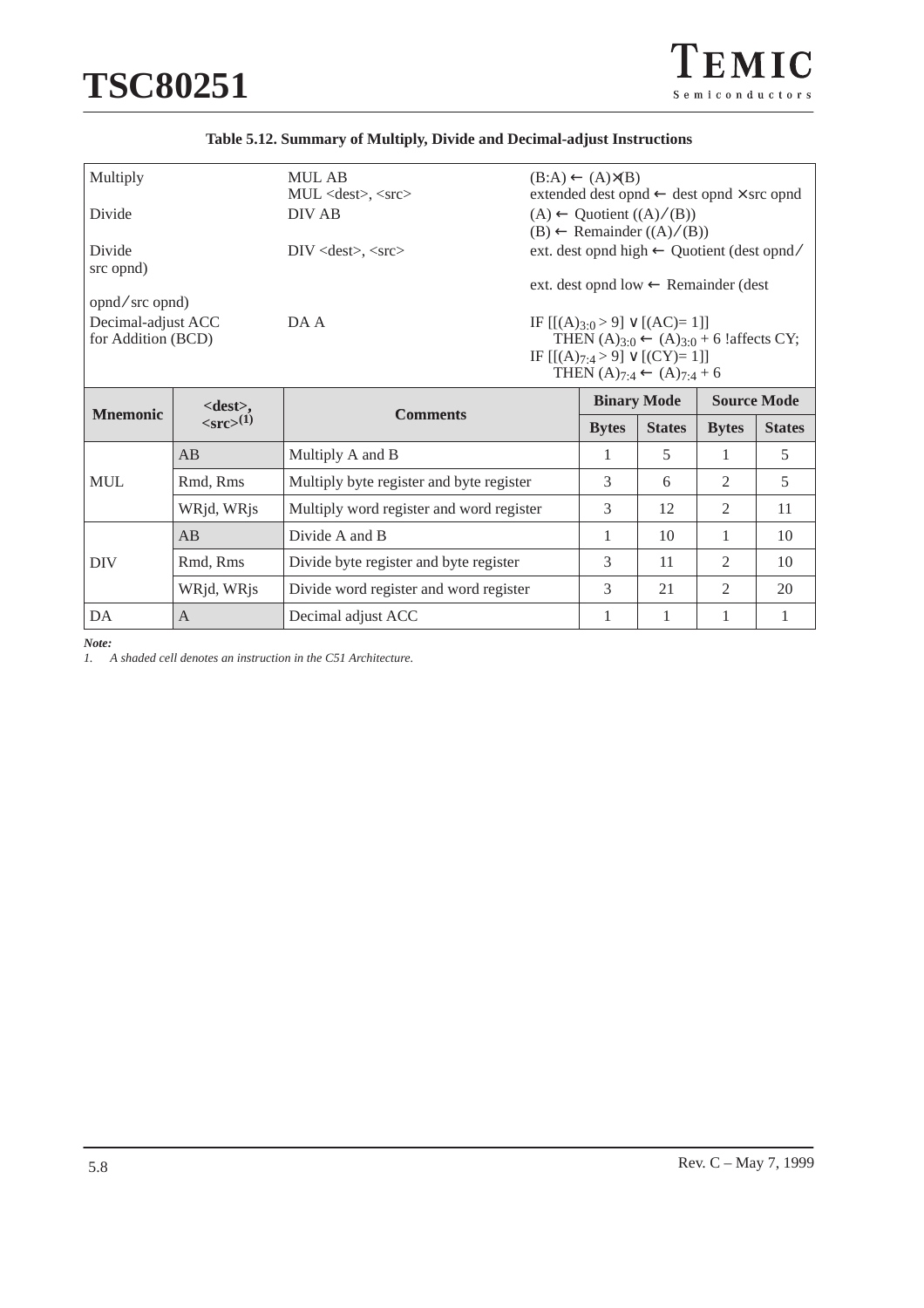| Move to High word |                                                   | MOVH <dest>, <src></src></dest>                           |                                          |              | $dest opnd_{31:16} \leftarrow src opnd$                                                                                                                                                                                                                                                                                                                                                             |   |                |  |
|-------------------|---------------------------------------------------|-----------------------------------------------------------|------------------------------------------|--------------|-----------------------------------------------------------------------------------------------------------------------------------------------------------------------------------------------------------------------------------------------------------------------------------------------------------------------------------------------------------------------------------------------------|---|----------------|--|
|                   | Move with Sign extension                          | $MOVS <$ dest>, $\langle$ src>                            |                                          |              | $dest opnd \leftarrow src opnd with sign extend$<br>dest opnd $\leftarrow$ src opnd with zero extend<br><b>Source Mode</b><br><b>Binary Mode</b><br><b>States</b><br><b>Bytes</b><br><b>States</b><br>5<br>3<br>$\mathcal{D}_{\mathcal{L}}$<br>4<br>$\overline{2}$<br>$\overline{2}$<br>1<br>$\mathfrak{D}$<br>$\mathcal{D}_{\mathcal{L}}$<br>1<br>$6^{(3)}$<br>$6^{(3)}$<br>$6^{(3)}$<br>$6^{(3)}$ |   |                |  |
|                   | Move with Zero extension                          | $MOVZ \leq dest>, \leq src$                               |                                          |              |                                                                                                                                                                                                                                                                                                                                                                                                     |   |                |  |
| Move Code         |                                                   | MOVC A, $\langle$ src $\rangle$                           | $(A) \leftarrow$ src opnd                |              |                                                                                                                                                                                                                                                                                                                                                                                                     |   |                |  |
| Move eXtended     |                                                   | $MOVX \leq dest>, \leq src$                               | $dest opnd \leftarrow src opnd$          |              |                                                                                                                                                                                                                                                                                                                                                                                                     |   |                |  |
|                   |                                                   |                                                           |                                          |              |                                                                                                                                                                                                                                                                                                                                                                                                     |   |                |  |
| <b>Mnemonic</b>   | $\langle dest \rangle, \langle src \rangle^{(1)}$ | <b>Comments</b>                                           |                                          | <b>Bytes</b> |                                                                                                                                                                                                                                                                                                                                                                                                     |   |                |  |
| <b>MOVH</b>       | DRk, #data16                                      | dword register                                            | 16-bit immediate data into upper word of |              |                                                                                                                                                                                                                                                                                                                                                                                                     |   |                |  |
| <b>MOVS</b>       | WRj, Rm                                           | Byte register to word register with sign<br>extension     |                                          | 3            |                                                                                                                                                                                                                                                                                                                                                                                                     |   |                |  |
| <b>MOVZ</b>       | WRj, Rm                                           | Byte register to word register with zeros<br>extension    |                                          | 3            |                                                                                                                                                                                                                                                                                                                                                                                                     |   |                |  |
| <b>MOVC</b>       | A, $@A + DPTR$                                    | Code byte relative to DPTR to ACC                         |                                          | 1            |                                                                                                                                                                                                                                                                                                                                                                                                     |   |                |  |
|                   | $A, @A + PC$                                      | Code byte relative to PC to ACC                           |                                          | 1            |                                                                                                                                                                                                                                                                                                                                                                                                     |   |                |  |
|                   | A, @Ri                                            | Extended memory (8-bit address) to $ACC(2)$               |                                          | 1            | 4                                                                                                                                                                                                                                                                                                                                                                                                   |   | 5              |  |
|                   | A, @DPTR                                          | Extended memory (16-bit address) to<br>ACC <sup>(2)</sup> |                                          | 1            | $3^{(4)}$                                                                                                                                                                                                                                                                                                                                                                                           |   | 3(4)           |  |
| <b>MOVX</b>       | @Ri, A                                            | ACC to extended memory $(8-bit address)^{(2)}$            |                                          | 1            | 4                                                                                                                                                                                                                                                                                                                                                                                                   | 1 | $\overline{4}$ |  |
|                   | @DPTR, A                                          | ACC to extended memory (16-bit<br>address(2)              |                                          | 1            | $4^{(3)}$                                                                                                                                                                                                                                                                                                                                                                                           |   | $4^{(3)}$      |  |

#### **Table 5.13. Summary of Move Instructions (1/3)**

*Notes:*

*1. A shaded cell denotes an instruction in the C51 Architecture.*

*2. Extended memory addressed is in the region specified by DPXL (reset value= 01h).*

*3. If this instruction addresses external memory location, add N+1 to the number of states (N: number of wait states).*

*4. If this instruction addresses external memory location, add N+2 to the number of states (N: number of wait states).*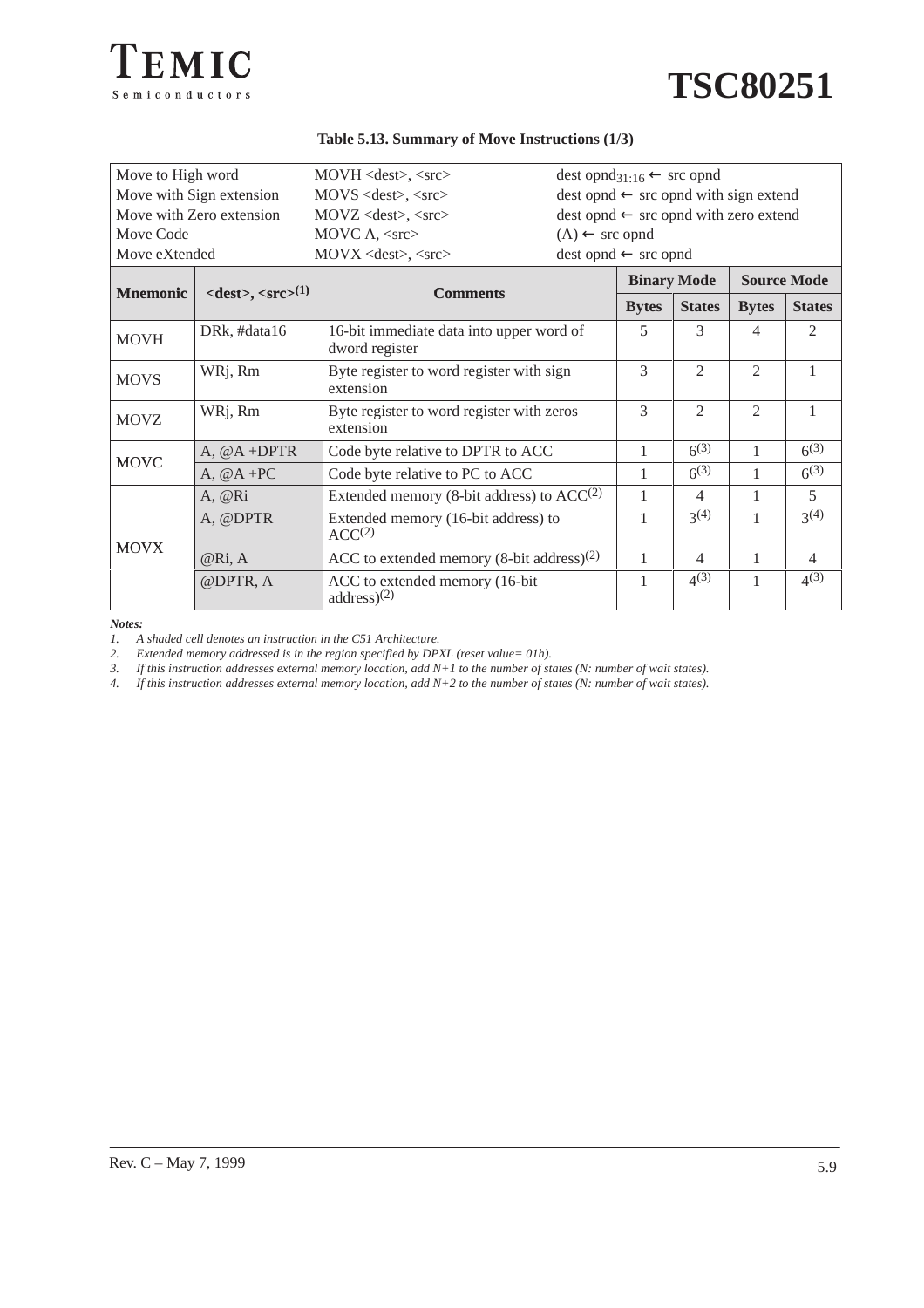

| $Move^{(1)}$   | MOV <dest>, <src><br/><math>dest opnd \leftarrow src opnd</math></src></dest> |                                                      |                |                    |                                                                                                                                                                                                                                                                                                                                                            |                |
|----------------|-------------------------------------------------------------------------------|------------------------------------------------------|----------------|--------------------|------------------------------------------------------------------------------------------------------------------------------------------------------------------------------------------------------------------------------------------------------------------------------------------------------------------------------------------------------------|----------------|
| <b>Mnemoni</b> |                                                                               |                                                      |                | <b>Binary Mode</b> | <b>Source Mode</b><br><b>Bytes</b><br><b>States</b><br>2<br>2<br>$1^{(3)}$<br>$\overline{c}$<br>3<br>$\overline{c}$<br>2<br>1<br>$\overline{2}$<br>$\overline{c}$<br>$2^{(3)}$<br>3<br>3<br>2<br>$2^{(3)}$<br>$\overline{c}$<br>$3^{(3)}$<br>3<br>$3^{(4)}$<br>3<br>$4^{(3)}$<br>3<br>$3^{(3)}$<br>3<br>$\overline{c}$<br>$\overline{4}$<br>$4^{(3)}$<br>3 |                |
| $\mathbf c$    | $\langle dest \rangle, \langle src \rangle^{(2)}$                             | <b>Comments</b>                                      | <b>Bytes</b>   | <b>States</b>      |                                                                                                                                                                                                                                                                                                                                                            |                |
|                | A, Rn                                                                         | Register to ACC                                      | 1              | 1                  |                                                                                                                                                                                                                                                                                                                                                            |                |
|                | A, dir8                                                                       | Direct address (on-chip RAM or SFR) to<br><b>ACC</b> | $\mathfrak{2}$ | $1^{(3)}$          |                                                                                                                                                                                                                                                                                                                                                            |                |
|                | A, @Ri                                                                        | Indirect address to ACC                              | 1              | $\overline{2}$     |                                                                                                                                                                                                                                                                                                                                                            |                |
|                | A, #data                                                                      | Immediate data to ACC                                | $\overline{2}$ | 1                  |                                                                                                                                                                                                                                                                                                                                                            |                |
|                | Rn, A                                                                         | ACC to register                                      | 1              | 1                  |                                                                                                                                                                                                                                                                                                                                                            |                |
| <b>MOV</b>     | Rn, dir8                                                                      | Direct address (on-chip RAM or SFR) to<br>register   | $\mathfrak{2}$ | $1^{(3)}$          |                                                                                                                                                                                                                                                                                                                                                            |                |
|                | Rn, #data                                                                     | Immediate data to register                           | 2              | 1                  |                                                                                                                                                                                                                                                                                                                                                            |                |
|                | dir8. A                                                                       | ACC to direct address                                | $\overline{2}$ | $2^{(3)}$          |                                                                                                                                                                                                                                                                                                                                                            |                |
|                | dir <sub>8</sub> , Rn                                                         | Register to direct address                           | $\overline{2}$ | $2^{(3)}$          |                                                                                                                                                                                                                                                                                                                                                            |                |
|                | dir8, dir8                                                                    | Direct address to direct address                     | 3              | $3^{(4)}$          |                                                                                                                                                                                                                                                                                                                                                            |                |
|                | dir8, @Ri                                                                     | Indirect address to direct address                   | $\overline{2}$ | $3^{(3)}$          |                                                                                                                                                                                                                                                                                                                                                            |                |
|                | dir8, #data                                                                   | Immediate data to direct address                     | 3              | $3^{(3)}$          |                                                                                                                                                                                                                                                                                                                                                            |                |
|                | @Ri, A                                                                        | ACC to indirect address                              | 1              | 3                  |                                                                                                                                                                                                                                                                                                                                                            |                |
|                | @Ri, dir8                                                                     | Direct address to indirect address                   | $\overline{2}$ | $3^{(3)}$          |                                                                                                                                                                                                                                                                                                                                                            |                |
|                | @Ri, #data                                                                    | Immediate data to indirect address                   | 2              | 3                  | 3                                                                                                                                                                                                                                                                                                                                                          | $\overline{4}$ |
|                | DPTR, #data16                                                                 | Load Data Pointer with a 16-bit constant             | 3              | 2                  | 3                                                                                                                                                                                                                                                                                                                                                          | $\mathfrak{2}$ |

#### **Table 5.14. Summary of Move Instructions (2/3)**

*Notes:*

*1. Instructions that move bits are in Table 5.16. .*

*2. Move instructions from the C51 Architecture.*

*3. If this instruction addresses an I/O Port (Px, x= 0-3), add 1 to the number of states. Add 2 if it addresses a Peripheral SFR.*

*4. Apply note 3 for each dir8 operand.*

|  | Table 5.15. Summary of Move Instructions (3/3) |  |
|--|------------------------------------------------|--|
|--|------------------------------------------------|--|

| $Move^{(1)}$    |                                                   | $MOV <$ dest>, $<<$ src><br>$dest opnd \leftarrow src opnd$ |                    |               |                    |                |
|-----------------|---------------------------------------------------|-------------------------------------------------------------|--------------------|---------------|--------------------|----------------|
| <b>Mnemonic</b> |                                                   |                                                             | <b>Binary Mode</b> |               | <b>Source Mode</b> |                |
|                 | $\langle dest \rangle, \langle src \rangle^{(2)}$ | <b>Comments</b>                                             | <b>Bytes</b>       | <b>States</b> | <b>Bytes</b>       | <b>States</b>  |
|                 | Rmd, Rms                                          | Byte register to byte register                              | 3                  | 2             | 2                  |                |
|                 | WRjd, WRjs                                        | Word register to word register                              | 3                  | 2             | $\mathfrak{D}$     |                |
|                 | DRkd, DRks                                        | Dword register to dword register                            | 3                  | 3             | $\mathfrak{2}$     | 2              |
|                 | Rm, #data                                         | Immediate 8-bit data to byte register                       | 4                  | 3             | 3                  | $\mathfrak{D}$ |
|                 | WRj, #data16                                      | Immediate 16-bit data to word register                      | 5                  | 3             | 4                  | 2              |
|                 | DRk, #0data16                                     | zero-ext 16 bit immediate data to dword<br>register         | 5                  | 5             | 4                  | 4              |
|                 | DRk, #1data16                                     | one-ext 16 bit immediate data to dword<br>register          | 5                  | 5             | 4                  | 4              |
|                 | Rm, dir <sub>8</sub>                              | Direct address to byte register                             | 4                  | $3^{(3)}$     | 3                  | $2^{(3)}$      |
|                 | WRj, dir8                                         | Direct address to word register                             | 4                  | 4             | 3                  | 3              |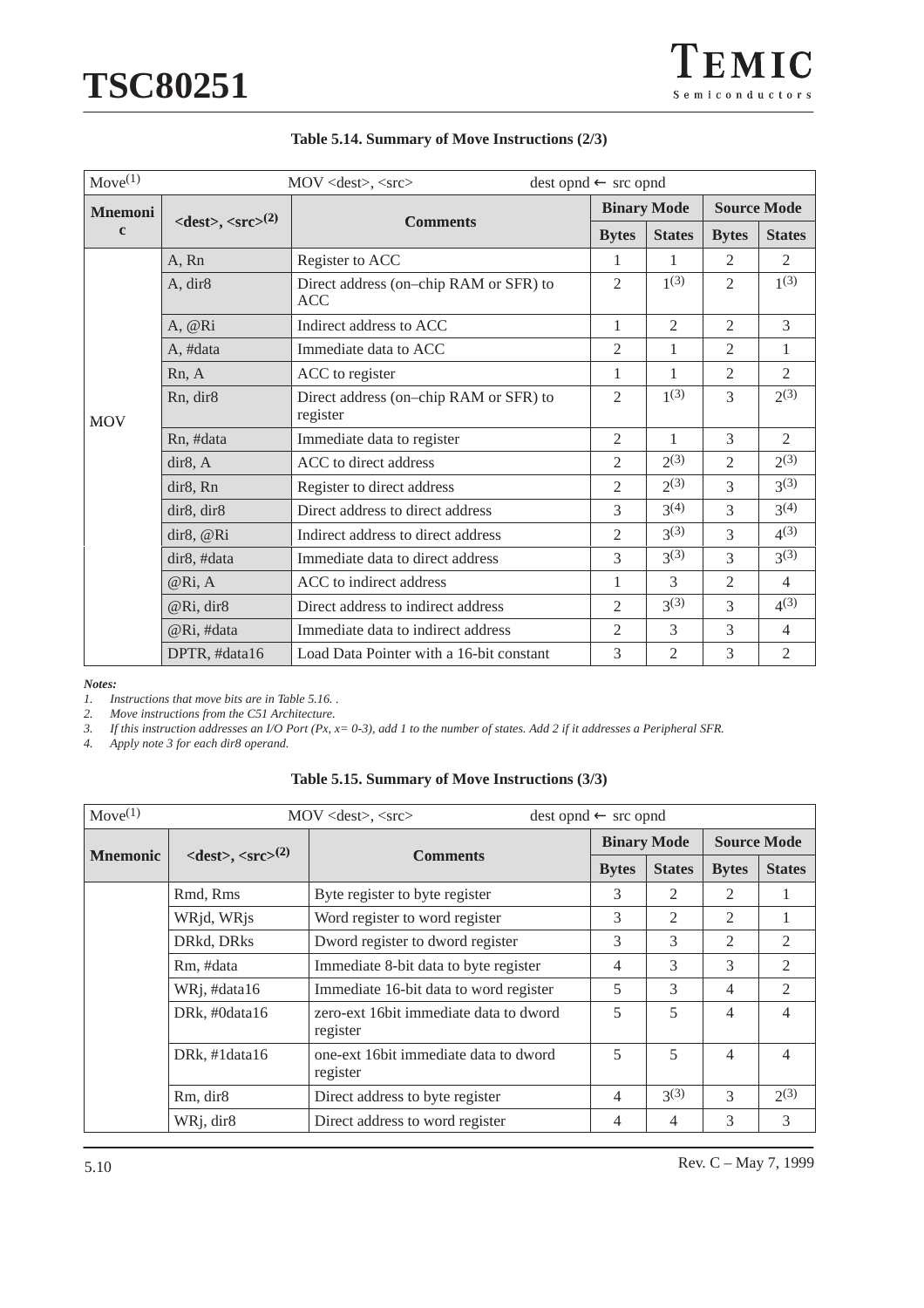



|                 |                                                   |                                                    |                | <b>Binary Mode</b> | <b>Source Mode</b> |                |
|-----------------|---------------------------------------------------|----------------------------------------------------|----------------|--------------------|--------------------|----------------|
| <b>Mnemonic</b> | $\langle dest \rangle, \langle src \rangle^{(2)}$ | <b>Comments</b><br><b>Bytes</b>                    |                | <b>States</b>      | <b>Bytes</b>       | <b>States</b>  |
|                 | DRk, dir8                                         | Direct address to dword register                   | $\overline{4}$ | 6                  | 3                  | 5              |
|                 | Rm, dir16                                         | Direct address (64K) to byte register              | 5              | $3^{(4)}$          | 4                  | $2^{(4)}$      |
|                 | WRj, dir16                                        | Direct address (64K) to word register              | 5              | $4^{(5)}$          | $\overline{4}$     | $3^{(5)}$      |
|                 | DRk, dir16                                        | Direct address (64K) to dword register             | 5              | $6^{(6)}$          | 4                  | $5^{(6)}$      |
|                 | Rm, @WRj                                          | Indirect address (64K) to byte register            | $\overline{4}$ | $3^{(4)}$          | 3                  | $2^{(4)}$      |
|                 | Rm, @DRk                                          | Indirect address (16M) to byte register            | $\overline{4}$ | $4^{(4)}$          | 3                  | $3^{(4)}$      |
|                 | WRjd, @WRjs                                       | Indirect address (64K) to word register            | 4              | $4^{(5)}$          | 3                  | $3^{(5)}$      |
|                 | WRj, @DRk                                         | Indirect address (16M) to word register            | $\overline{4}$ | $5^{(5)}$          | 3                  | $4^{(5)}$      |
|                 | dir8, Rm                                          | Byte register to direct address                    | $\overline{4}$ | $4^{(3)}$          | 3                  | $3^{(3)}$      |
| <b>MOV</b>      | dir8, WRj                                         | Word register to direct address                    | $\overline{4}$ | 5                  | 3                  | $\overline{4}$ |
|                 | dir8, DRk                                         | Dword register to direct address                   | 4              | 7                  | 3                  | 6              |
|                 | dir16, Rm                                         | Byte register to direct address (64K)              | 5              | $4^{(4)}$          | $\overline{4}$     | $3^{(4)}$      |
|                 | dir16, WRj                                        | Word register to direct address (64K)              | 5              | $5^{(5)}$          | $\overline{4}$     | $4^{(5)}$      |
|                 | dir16, DRk                                        | Dword register to direct address (64K)             | 5              | 7(6)               | $\overline{4}$     | $6^{(6)}$      |
|                 | @WRj, Rm                                          | Byte register to indirect address (64K)            | 4              | $4^{(4)}$          | 3                  | $3^{(4)}$      |
|                 | @DRk, Rm                                          | Byte register to indirect address (16M)            | $\overline{4}$ | $5^{(4)}$          | 3                  | $4^{(4)}$      |
|                 | @WRjd, WRjs                                       | Word register to indirect address (64K)            | $\overline{4}$ | $5^{(5)}$          | 3                  | $4^{(5)}$      |
|                 | @DRk, WRj                                         | Word register to indirect address (16M)            | $\overline{4}$ | $6^{(5)}$          | 3                  | $5^{(5)}$      |
|                 | Rm, @WRj +dis16                                   | Indirect with 16-bit dis (64K) to byte<br>register | 5              | $6^{(4)}$          | $\overline{4}$     | $5^{(4)}$      |
|                 | WRj, @WRj<br>$+dis16$                             | Indirect with 16-bit dis (64K) to word<br>register | 5              | $7^{(5)}$          | 4                  | $6^{(5)}$      |
|                 | Rm, @DRk +dis24                                   | Indirect with 16-bit dis (16M) to byte<br>register | 5              | $7^{(4)}$          | $\overline{4}$     | $6^{(4)}$      |
|                 | WRj, @WRj<br>$+dis24$                             | Indirect with 16-bit dis (16M) to word<br>register | 5              | $8^{(5)}$          | $\overline{4}$     | $7^{(5)}$      |
|                 | @WRj +dis16, Rm                                   | Byte register to indirect with 16-bit dis<br>(64K) | 5              | $6^{(4)}$          | $\overline{4}$     | $5^{(4)}$      |
|                 | @WRj +dis16,<br>WRj                               | Word register to indirect with 16-bit dis<br>(64K) | 5              | $7^{(5)}$          | 4                  | $6^{(5)}$      |
|                 | @DRk +dis24, Rm                                   | Byte register to indirect with 16-bit dis<br>(16M) | 5              | $7^{(4)}$          | $\overline{4}$     | $6^{(4)}$      |
|                 | @DRk +dis24,<br>WRj                               | Word register to indirect with 16-bit dis<br>(16M) | $\sqrt{5}$     | $8^{(5)}$          | $\overline{4}$     | $7^{(5)}$      |

*Notes:*

*1. Instructions that move bits are in Table 5.16. .*

*2. Move instructions unique to the C251 Architecture.*

*3. If this instruction addresses an I/O Port (Px, x= 0-3), add 1 to the number of states. Add 2 if it addresses a Peripheral SFR.*

*4. If this instruction addresses external memory location, add N+2 to the number of states (N: number of wait states).*

*5. If this instruction addresses external memory location, add 2(N+1) to the number of states (N: number of wait states).*

*6. If this instruction addresses external memory location, add 4(N+2) to the number of states (N: number of wait states).*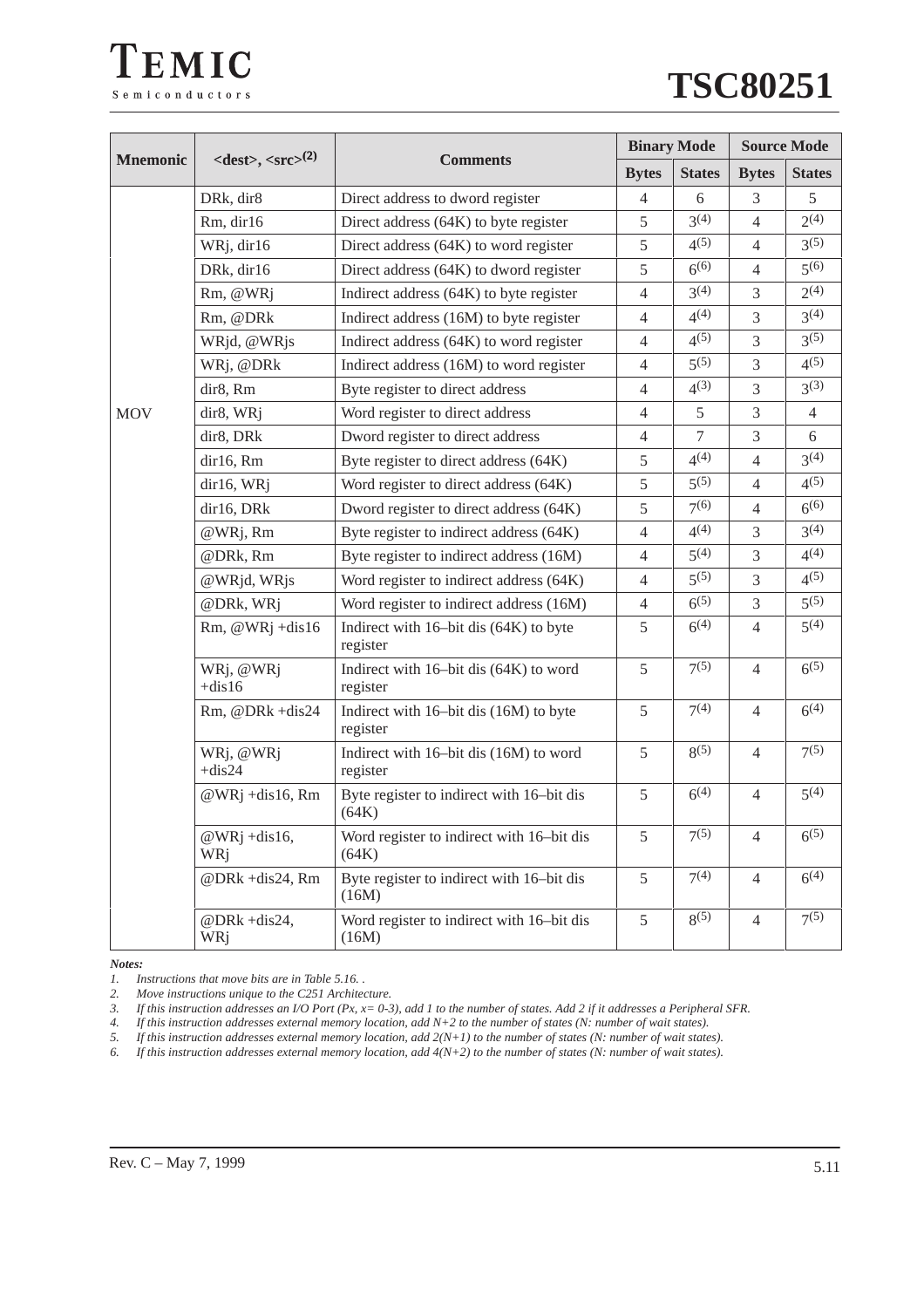**TSC80251**

#### **Table 5.16. Summary of Bit Instructions**

| Clear Bit             |                                                                                      | $CLR <$ dest $>$                     | $dest opnd \leftarrow 0$ |                                               |                  |                    |                  |
|-----------------------|--------------------------------------------------------------------------------------|--------------------------------------|--------------------------|-----------------------------------------------|------------------|--------------------|------------------|
| Set Bit               |                                                                                      | SETB <dest></dest>                   | $dest opnd \leftarrow 1$ |                                               |                  |                    |                  |
| <b>Complement Bit</b> |                                                                                      | $CPL <$ dest $>$                     |                          | $dest opnd \leftarrow \emptyset bit$          |                  |                    |                  |
| AND Carry with Bit    |                                                                                      | ANL CY, <src></src>                  |                          | $(CY) \leftarrow (CY) \wedge \text{src opnd}$ |                  |                    |                  |
|                       | AND Carry with Complement of Bit<br>$(CY) \leftarrow (CY) \wedge \emptyset$ src opnd |                                      |                          | ANL CY, / <src></src>                         |                  |                    |                  |
| OR Carry with Bit     |                                                                                      | ORL CY, <src></src>                  |                          | $(CY) \leftarrow (CY) \vee$ src opnd          |                  |                    |                  |
|                       | OR Carry with Complement of Bit                                                      |                                      |                          | ORL CY, / <src></src>                         |                  |                    |                  |
|                       | $(CY) \leftarrow (CY) \vee \emptyset$ src opnd                                       |                                      |                          |                                               |                  |                    |                  |
| Move Bit to Carry     |                                                                                      | MOV CY, <src></src>                  |                          | $(CY) \leftarrow$ src opnd                    |                  |                    |                  |
| Move Bit from Carry   |                                                                                      | MOV <dest>, CY</dest>                |                          | $dest opnd \leftarrow (CY)$                   |                  |                    |                  |
| <b>Mnemonic</b>       | <dest>,</dest>                                                                       | <b>Comments</b>                      |                          | <b>Binary Mode</b>                            |                  | <b>Source Mode</b> |                  |
|                       | $\langle \text{src} \rangle^{(1)}$                                                   |                                      |                          | <b>Bytes</b>                                  | <b>States</b>    | <b>Bytes</b>       | <b>States</b>    |
|                       | <b>CY</b>                                                                            | Clear carry                          |                          | $\mathbf{1}$                                  | 1                | 1                  | $\mathbf{1}$     |
| <b>CLR</b>            | bit51                                                                                | Clear direct bit                     |                          | $\overline{2}$                                | $2^{(3)}$        | 2                  | $2^{(3)}$        |
|                       | bit                                                                                  | Clear direct bit                     |                          | $\overline{4}$                                | $4^{(3)}$        | 3                  | $3^{(3)}$        |
|                       | <b>CY</b>                                                                            | Set carry                            |                          | 1                                             | $\mathbf{1}$     | 1                  | $\mathbf{1}$     |
| <b>SETB</b>           | bit51                                                                                | Set direct bit                       |                          | $\overline{2}$                                | $2^{(3)}$        | $\overline{2}$     | $2^{(3)}$        |
|                       | bit                                                                                  | Set direct bit                       |                          | $\overline{4}$                                | $4^{(3)}$        | 3                  | $3^{(3)}$        |
|                       | <b>CY</b>                                                                            | Complement carry                     |                          | 1                                             | 1                | 1                  | 1                |
| <b>CPL</b>            | bit51                                                                                | Complement direct bit                |                          | $\overline{2}$                                | $2^{(3)}$        | $\mathfrak{2}$     | $2^{(3)}$        |
|                       | bit                                                                                  | Complement direct bit                |                          | $\overline{4}$                                | $4^{(3)}$        | 3                  | $3^{(3)}$        |
|                       | CY, bit51                                                                            | And direct bit to carry              |                          | 2                                             | $1^{(2)}$        | 2                  | $1^{(2)}$        |
| <b>ANL</b>            | CY, bit                                                                              | And direct bit to carry              |                          | $\overline{4}$                                | $3^{(2)}$        | 3                  | $2^{(2)}$        |
|                       | CY, /bit51                                                                           | And complemented direct bit to carry |                          | $\overline{2}$                                | $1^{(2)}$        | $\overline{2}$     | $1^{(2)}$        |
|                       | CY, /bit                                                                             | And complemented direct bit to carry |                          | $\overline{4}$                                | $3^{(2)}$        | 3                  | $2^{(2)}$        |
|                       | CY, bit51                                                                            | Or direct bit to carry               |                          | $\overline{2}$                                | $1^{(2)}$        | $\overline{2}$     | $1^{(2)}$        |
| ORL                   | CY, bit                                                                              | Or direct bit to carry               |                          | $\overline{4}$                                | $3^{(2)}$        | 3                  | $2^{(2)}$        |
|                       | CY, /bit51                                                                           | Or complemented direct bit to carry  |                          | $\mathbf{2}$                                  | 1 <sup>(2)</sup> | $\mathbf{2}$       | 1 <sup>(2)</sup> |
|                       | CY, /bit                                                                             | Or complemented direct bit to carry  |                          | $\overline{4}$                                | $3^{(2)}$        | $\overline{3}$     | $2^{(2)}$        |
|                       | CY, bit51                                                                            | Move direct bit to carry             |                          | $\overline{2}$                                | $1^{(2)}$        | $\sqrt{2}$         | $1^{(2)}$        |
| <b>MOV</b>            | CY, bit                                                                              | Move direct bit to carry             |                          | $\overline{4}$                                | $3^{(2)}$        | 3                  | $2^{(2)}$        |
|                       | bit51, CY                                                                            | Move carry to direct bit             |                          | $\mathbf{2}$                                  | $2^{(3)}$        | $\mathfrak{2}$     | $2^{(3)}$        |
|                       | bit, CY                                                                              | Move carry to direct bit             |                          | $\overline{4}$                                | $4^{(3)}$        | 3                  | $3^{(3)}$        |

*Notes:*

*1.* A shaded cell denotes an instruction in the C51 Architecture.<br>2. If this instruction addresses an I/O Port (Px,  $x = 0-3$ ), add 1 t

*2. If this instruction addresses an I/O Port (Px, x= 0–3), add 1 to the number of states. Add 2 if it addresses a Peripheral SFR.*

*3. If this instruction addresses an I/O Port (Px, x= 0–3), add 2 to the number of states. Add 3 if it addresses a Peripheral SFR.*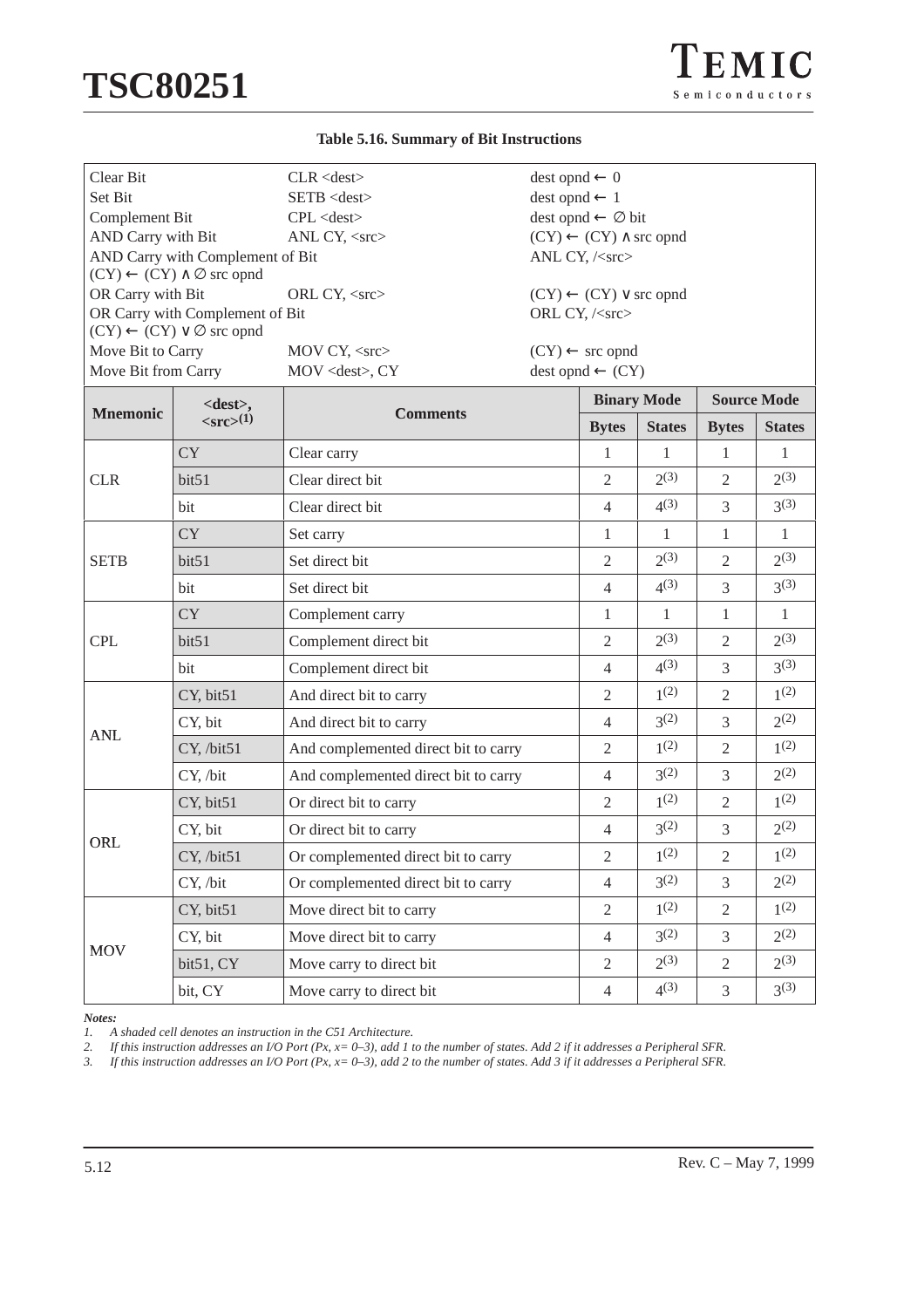| Exchange bytes                                         |                             | $XCH A, <$ src $>$                                    | $(A) \leftrightarrow$ src opnd                             |                |                    |                  |
|--------------------------------------------------------|-----------------------------|-------------------------------------------------------|------------------------------------------------------------|----------------|--------------------|------------------|
| <b>Exchange Digit</b>                                  |                             | XCHD A, <src></src>                                   | $(A)_{3:0} \leftrightarrow$ src opnd <sub>3:0</sub>        |                |                    |                  |
| Push                                                   |                             | $PUSH <$ src $>$                                      | $(SP) \leftarrow (SP) + 1$ ; $((SP)) \leftarrow$ src opnd; |                |                    |                  |
|                                                        |                             |                                                       | $(SP) \leftarrow (SP) + size (src opnd) - 1$               |                |                    |                  |
| Pop                                                    |                             | $POP <$ dest $>$                                      | $(SP) \leftarrow (SP) - size (dest opnd) + 1;$             |                |                    |                  |
|                                                        |                             |                                                       | dest opnd $\leftarrow ((SP))$ ; $(SP) \leftarrow (SP) -1$  |                |                    |                  |
| <dest>,<br/><b>Mnemonic</b><br/><b>Comments</b></dest> |                             |                                                       | <b>Binary Mode</b>                                         |                | <b>Source Mode</b> |                  |
|                                                        | $\langle src \rangle^{(1)}$ |                                                       | <b>Bytes</b>                                               | <b>States</b>  | <b>Bytes</b>       | <b>States</b>    |
|                                                        | A, Rn                       | ACC and register                                      | $\mathbf{1}$                                               | 3              | $\mathfrak{D}$     | $\overline{4}$   |
| <b>XCH</b>                                             | A, dir8                     | ACC and direct address (on-chip RAM or<br>SFR)        | $\mathfrak{D}$                                             | 3(3)           | $\mathfrak{D}$     | 3 <sup>(3)</sup> |
|                                                        | A, @Ri                      | ACC and indirect address                              | $\mathbf{1}$                                               | $\overline{4}$ | 2                  | 5                |
| <b>XCHD</b>                                            | A, @Ri                      | ACC low nibble and indirect address (256<br>bytes)    | 1                                                          | $\overline{4}$ | $\overline{2}$     | 5                |
|                                                        | dir8                        | Push direct address onto stack                        | $\overline{2}$                                             | $2^{(2)}$      | $\overline{2}$     | $2^{(2)}$        |
|                                                        | #data                       | Push immediate data onto stack                        | $\overline{4}$                                             | $\overline{4}$ | 3                  | 3                |
|                                                        | #data16                     | Push 16-bit immediate data onto stack                 | 5                                                          | 5              | 4                  | 5                |
| <b>PUSH</b>                                            | Rm                          | Push byte register onto stack                         | 3                                                          | $\overline{4}$ | $\overline{2}$     | 3                |
|                                                        | WRi                         | Push word register onto stack                         | 3                                                          | 5              | $\mathfrak{D}$     | $\overline{4}$   |
|                                                        | <b>DRk</b>                  | Push double word register onto stack                  | 3                                                          | 9              | $\overline{2}$     | 8                |
|                                                        | dir8                        | Pop direct address (on-chip RAM or SFR)<br>from stack | $\overline{2}$                                             | $3^{(2)}$      | $\overline{2}$     | $3^{(2)}$        |
| <b>POP</b>                                             | Rm                          | Pop byte register from stack                          | 3                                                          | 3              | 2                  | 2                |
|                                                        | WRi                         | Pop word register from stack                          | 3                                                          | 5              | $\overline{2}$     | $\overline{4}$   |
|                                                        | <b>DR</b> k                 | Pop double word register from stack                   | 3                                                          | 9              | $\mathfrak{2}$     | 8                |

#### **Table 5.17. Summary of Exchange, Push and Pop Instructions**

*Notes:*

*1.* A shaded cell denotes an instruction in the C51 Architecture.<br>2. If this instruction addresses an I/O Port (Px, x= 0-3), add 1 to<br>3. If this instruction addresses an I/O Port (Px, x= 0-3), add 2 to *2. If this instruction addresses an I/O Port (Px, x= 0-3), add 1 to the number of states. Add 2 if it addresses a Peripheral SFR.*

*3. If this instruction addresses an I/O Port (Px, x= 0-3), add 2 to the number of states. Add 3 if it addresses a Peripheral SFR.*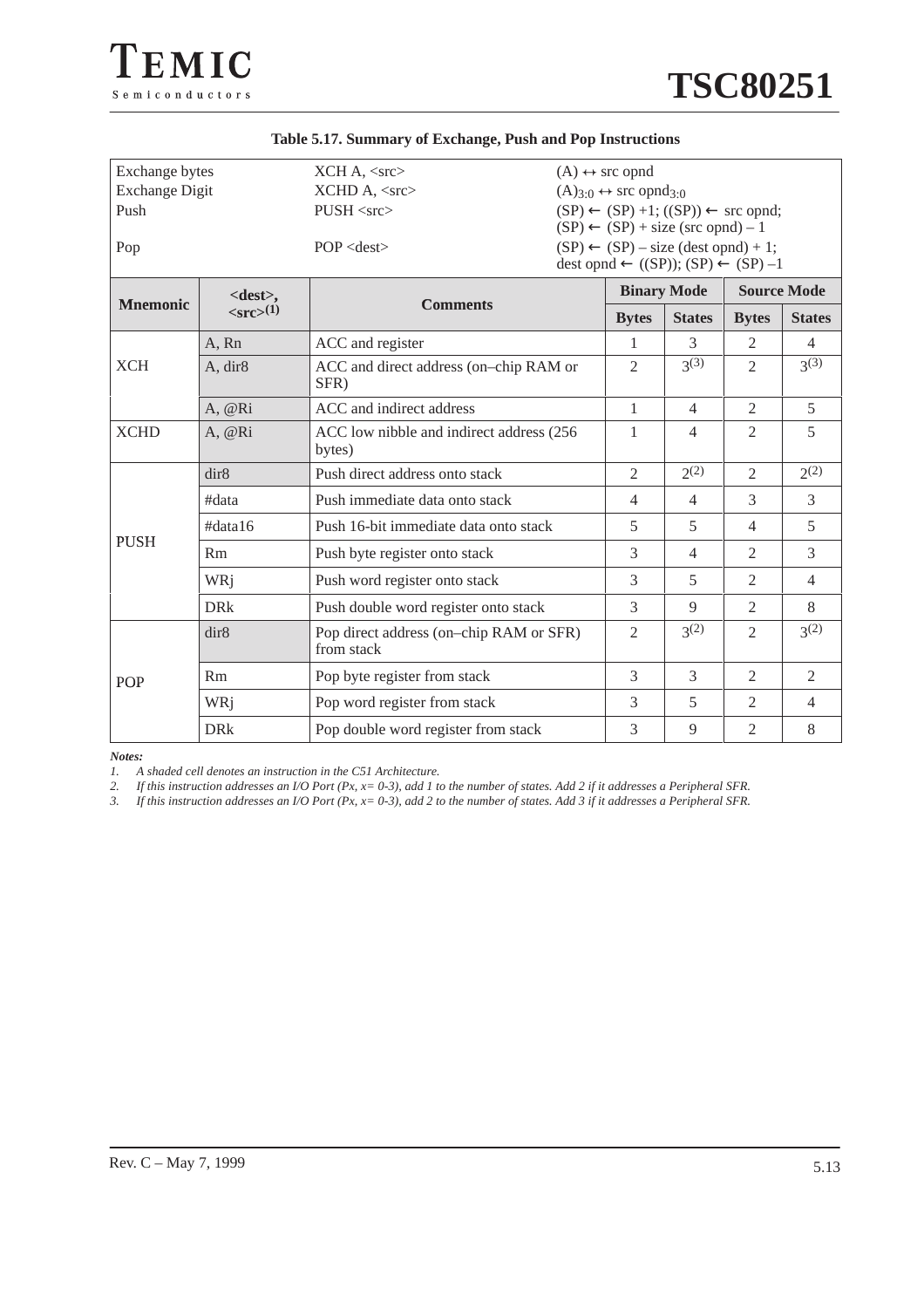

|                 | Jump conditional on status         | $(PC) \leftarrow (PC) + size (instr);$<br>Jcc rel<br>IF [cc] THEN $(PC) \leftarrow (PC) + rel$ |                             |               |                  |               |
|-----------------|------------------------------------|------------------------------------------------------------------------------------------------|-----------------------------|---------------|------------------|---------------|
|                 | $<$ dest $>$ ,                     |                                                                                                | <b>Binary Mode</b> $^{(2)}$ |               | Source $Mode(2)$ |               |
| <b>Mnemonic</b> | $\langle \text{src} \rangle^{(1)}$ | <b>Comments</b>                                                                                | <b>Bytes</b>                | <b>States</b> | <b>Bytes</b>     | <b>States</b> |
| JC              | rel                                | Jump if carry                                                                                  | 2                           | $1/4^{(3)}$   | $\overline{2}$   | $1/4^{(3)}$   |
| <b>JNC</b>      | rel                                | Jump if not carry                                                                              | 2                           | $1/4^{(3)}$   | 2                | $1/4^{(3)}$   |
| JE              | rel                                | Jump if equal                                                                                  | 3                           | $2/5^{(3)}$   | 2                | $1/4^{(3)}$   |
| <b>JNE</b>      | rel                                | Jump if not equal                                                                              | 3                           | $2/5^{(3)}$   | 2                | $1/4^{(3)}$   |
| JG              | rel                                | Jump if greater than                                                                           | 3                           | $2/5^{(3)}$   | $\mathfrak{D}$   | $1/4^{(3)}$   |
| <b>JLE</b>      | rel                                | Jump if less than, or equal                                                                    | 3                           | $2/5^{(3)}$   | $\overline{2}$   | $1/4^{(3)}$   |
| <b>JSL</b>      | rel                                | Jump if less than (signed)                                                                     | 3                           | $2/5^{(3)}$   | $\overline{2}$   | $1/4^{(3)}$   |
| <b>JSLE</b>     | rel                                | Jump if less than, or equal (signed)                                                           | 3                           | $2/5^{(3)}$   | $\overline{2}$   | $1/4^{(3)}$   |
| <b>JSG</b>      | rel                                | Jump if greater than (signed)                                                                  | 3                           | $2/5^{(3)}$   | $\overline{2}$   | $1/4^{(3)}$   |
| <b>JSGE</b>     | rel                                | Jump if greater than or equal (signed)                                                         | 3                           | $2/5^{(3)}$   | $\overline{2}$   | $1/4^{(3)}$   |

### **Table 5.18. Summary of Conditional Jump Instructions (1/2)**

*Notes:*<br>*1. A* 

*1. A shaded cell denotes an instruction in the C51 Architecture.*

*2. States are given as jump not-taken/taken.*

*3. In internal execution only, add 1 to the number of states of the 'jump taken' if the destination address is internal and odd.*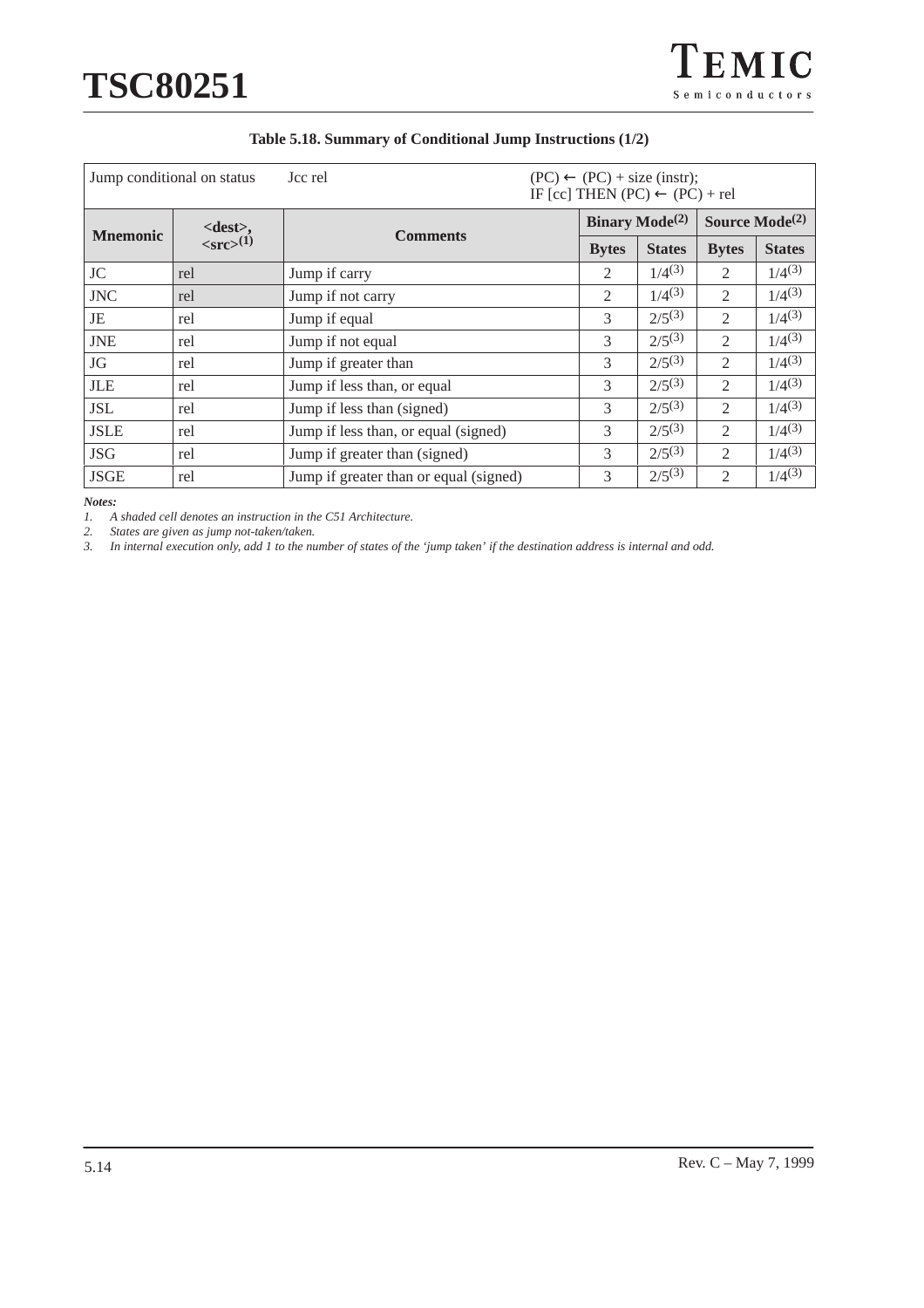#### **Table 5.19. Summary of Conditional Jump Instructions (2/2)**

| Jump if bit                                                          | $JB <$ src $>$ , rel   | $(PC) \leftarrow (PC) + size (instr);$<br>IF [src opnd= 1] THEN (PC) $\leftarrow$ (PC) + rel                                                                                                                                   |
|----------------------------------------------------------------------|------------------------|--------------------------------------------------------------------------------------------------------------------------------------------------------------------------------------------------------------------------------|
| Jump if not bit                                                      | $JNB \ll src$ , rel    | $(PC) \leftarrow (PC) + size (instr);$<br>IF [src opnd= 0] THEN (PC) $\leftarrow$ (PC) + rel                                                                                                                                   |
| Jump if bit and clear                                                | $JBC <$ dest $>$ , rel | $(PC) \leftarrow (PC) + size (instr);$<br>IF $[dest opnd=1]$ THEN<br>$dest opnd \leftarrow 0$<br>$(PC) \leftarrow (PC) + rel$                                                                                                  |
| Jump if accumulator is zero                                          | JZ rel                 | $(PC) \leftarrow (PC) + size (instr);$<br>IF $[(A)=0]$ THEN $(PC) \leftarrow (PC) + rel$                                                                                                                                       |
| Jump if accumulator is not zero JNZ rel                              |                        | $(PC) \leftarrow (PC) + size (instr);$<br>IF $[(A) \neq 0]$ THEN $(PC) \leftarrow (PC) + rel$                                                                                                                                  |
| Compare and jump if not equal CJNE <src1>, <src2>, rel</src2></src1> |                        | $(PC) \leftarrow (PC) + size (instr);$<br>IF [src opnd1 < src opnd2] THEN $(CY) \leftarrow 1$<br>IF [src opnd1 $\geq$ src opnd2] THEN (CY) $\leftarrow$ 0<br>IF [src opnd1 $\neq$ src opnd2] THEN (PC) $\leftarrow$ (PC) + rel |
| Decrement and jump if not zero DJNZ <dest>, rel</dest>               |                        | $(PC) \leftarrow (PC) + size (instr); dest opnd \leftarrow dest opnd - 1;$<br>IF $[\emptyset (Z)]$ THEN $(PC) \leftarrow (PC) + rel$                                                                                           |

|                |                             | IF $[\emptyset (Z)]$ THEN $(PC) \leftarrow (PC) + rel$           |                |                            |                  |                |  |
|----------------|-----------------------------|------------------------------------------------------------------|----------------|----------------------------|------------------|----------------|--|
| <b>Mnemoni</b> | $<$ dest $>$ ,              |                                                                  |                | Binary Mode <sup>(2)</sup> | Source $Mode(2)$ |                |  |
| $\mathbf c$    | $\langle src \rangle^{(1)}$ | <b>Comments</b>                                                  | <b>Bytes</b>   | <b>States</b>              | <b>Bytes</b>     | <b>States</b>  |  |
|                | bit51, rel                  | Jump if direct bit is set                                        | 3              | $2/5^{(3)(6)}$             | 3                | $2/5^{(3)(6)}$ |  |
| JB             | bit, rel                    | Jump if direct bit of 8-bit address location<br>is set           | 5              | $4/7^{(3)(6)}$             | $\overline{4}$   | $3/6^{(3)(6)}$ |  |
|                | $bit51$ , rel               | Jump if direct bit is not set                                    | $\overline{3}$ | $2/5^{(3)(6)}$             | 3                | $2/5^{(3)(6)}$ |  |
| <b>JNB</b>     | bit, rel                    | Jump if direct bit of 8-bit address location<br>is not set       | 5              | $4/7^{(3)(6)}$             | $\overline{4}$   | $3/6^{(3)}$    |  |
|                | bit51, rel                  | Jump if direct bit is set & clear bit                            | $\overline{3}$ | $4/7^{(5)(6)}$             | 3                | $4/7^{(5)(6)}$ |  |
| <b>JBC</b>     | bit, rel                    | Jump if direct bit of 8-bit address location<br>is set and clear | 5              | $7/10^{(5)(6)}$            | $\overline{4}$   | $6/9^{(5)(6)}$ |  |
| JZ             | rel                         | Jump if ACC is zero                                              | 2              | $2/5^{(6)}$                | $\overline{2}$   | $2/5^{(6)}$    |  |
| $J\mathrm{N}Z$ | rel                         | Jump if ACC is not zero                                          | $\overline{2}$ | $2/5^{(6)}$                | 2                | $2/5^{(6)}$    |  |
|                | A, dir8, rel                | Compare direct address to ACC and jump<br>if not equal           | 3              | $2/5^{(3)(6)}$             | 3                | $2/5^{(3)(6)}$ |  |
|                | A, #data, rel               | Compare immediate to ACC and jump if<br>not equal                | 3              | $2/5^{(6)}$                | 3                | $2/5^{(6)}$    |  |
| <b>CJNE</b>    | Rn, #data, rel              | Compare immediate to register and jump<br>if not equal           | 3              | $2/5^{(6)}$                | $\overline{4}$   | $3/6^{(6)}$    |  |
|                | @Ri, #data,<br>rel          | Compare immediate to indirect and jump<br>if not equal           | 3              | $3/6^{(6)}$                | $\overline{4}$   | $4/7^{(6)}$    |  |
|                | Rn, rel                     | Decrement register and jump if not zero                          | $\overline{2}$ | $2/5^{(6)}$                | 3                | $3/6^{(6)}$    |  |
| <b>DJNZ</b>    | dir8, rel                   | Decrement direct address and jump if not<br>zero                 | 3              | $3/6^{(4)(6)}$             | 3                | $3/6^{(4)(6)}$ |  |

*Notes:*

*1. A shaded cell denotes an instruction in the C51 Architecture.*

*2. States are given as jump not-taken/taken.*

*3. If this instruction addresses an I/O Port (Px, x= 0-3), add 1 to the number of states. Add 2 if it addresses a Peripheral SFR.*

*4. If this instruction addresses an I/O Port (Px, x= 0-3), add 2 to the number of states. Add 3 if it addresses a Peripheral SFR.*

*5. If this instruction addresses an I/O Port (Px, x= 0-3), add 3 to the number of states. Add 5 if it addresses a Peripheral SFR.*

*6. In internal execution only, add 1 to the number of states of the 'jump taken' if the destination address is internal and odd.*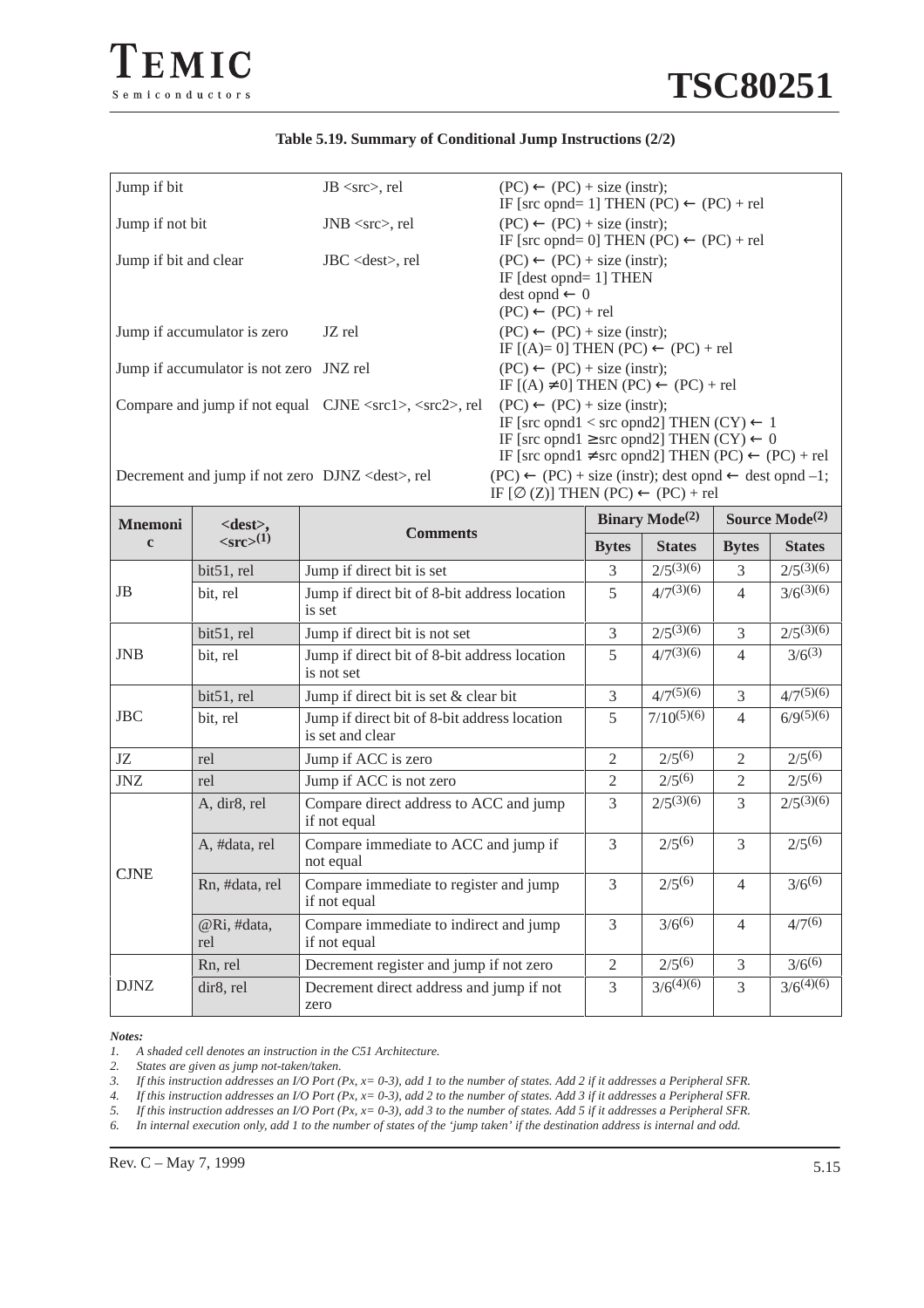EJMP

| Absolute jump           |                                    | $A$ JMP $\langle$ src $\rangle$ | $(PC) \leftarrow (PC) +2$ ; $(PC)_{10:0} \leftarrow$ src opnd |                            |                                                                   |                    |               |
|-------------------------|------------------------------------|---------------------------------|---------------------------------------------------------------|----------------------------|-------------------------------------------------------------------|--------------------|---------------|
| Extended jump<br>opnd   |                                    | $EIMP <$ src $>$                |                                                               |                            | $(PC) \leftarrow (PC) + size (instr); (PC)23:0 \leftarrow src$    |                    |               |
| Long jump<br>opnd       |                                    | $LIMP <$ src $>$                |                                                               |                            | $(PC) \leftarrow (PC) + size (instr); (PC)_{15:0} \leftarrow src$ |                    |               |
| Short jump              |                                    | SJMP rel                        |                                                               |                            | $(PC) \leftarrow (PC) +2$ ; $(PC) \leftarrow (PC) + rel$          |                    |               |
| Jump indirect<br>(DPTR) |                                    | JMP $@A + DPTR$                 |                                                               |                            | $(PC)_{23:16} \leftarrow$ FFh; $(PC)_{15:0} \leftarrow (A) +$     |                    |               |
| No operation            |                                    | <b>NOP</b>                      |                                                               | $(PC) \leftarrow (PC) + 1$ |                                                                   |                    |               |
| <b>Mnemonic</b>         | $<$ dest $>$ ,                     | <b>Comments</b>                 |                                                               |                            | <b>Binary Mode</b>                                                | <b>Source Mode</b> |               |
|                         | $\langle \text{src} \rangle^{(1)}$ |                                 |                                                               |                            | <b>States</b>                                                     | <b>Bytes</b>       | <b>States</b> |
| <b>AJMP</b>             | addr11                             | Absolute jump                   |                                                               | 2                          | 2(2)(3)                                                           | 2                  | 2(2)(3)       |

LJMP @WRj Long jump (indirect) 3 6<sup>(2)(4)</sup> 2 5<sup>(2)(4)</sup> addr16 Long jump (direct address) 3 5<sup>(2)(4)</sup> 3 5<sup>(2)(4)</sup>

SJMP rel Short jump (relative address) 2  $\left(4^{(2)(4)}\right)$  2  $\left(4^{(2)(4)}\right)$  2  $\left(4^{(2)(4)}\right)$ JMP  $\bigotimes A + DPTR$  Jump indirect relative to the DPTR 1 5(2)(4) 1 5(2)(4) NOP No operation (Jump never) 1 1 1 1 1

addr24 Extended jump  $5 \t 5^{(2)(4)}$  4  $5^{(2)(4)}$ @DRk Extended jump (indirect) 3  $7^{(2)(4)}$  2  $6^{(2)(4)}$ 

*Notes:*

*1. A shaded cell denotes an instruction in the C51 Architecture. 2. In internal execution only, add 1 to the number of states if the destination address is internal and odd.*

Long jump (direct address)

*3. Add 2 to the number of states if the destination address is external.*

*4. Add 3 to the number of states if the destination address is external.*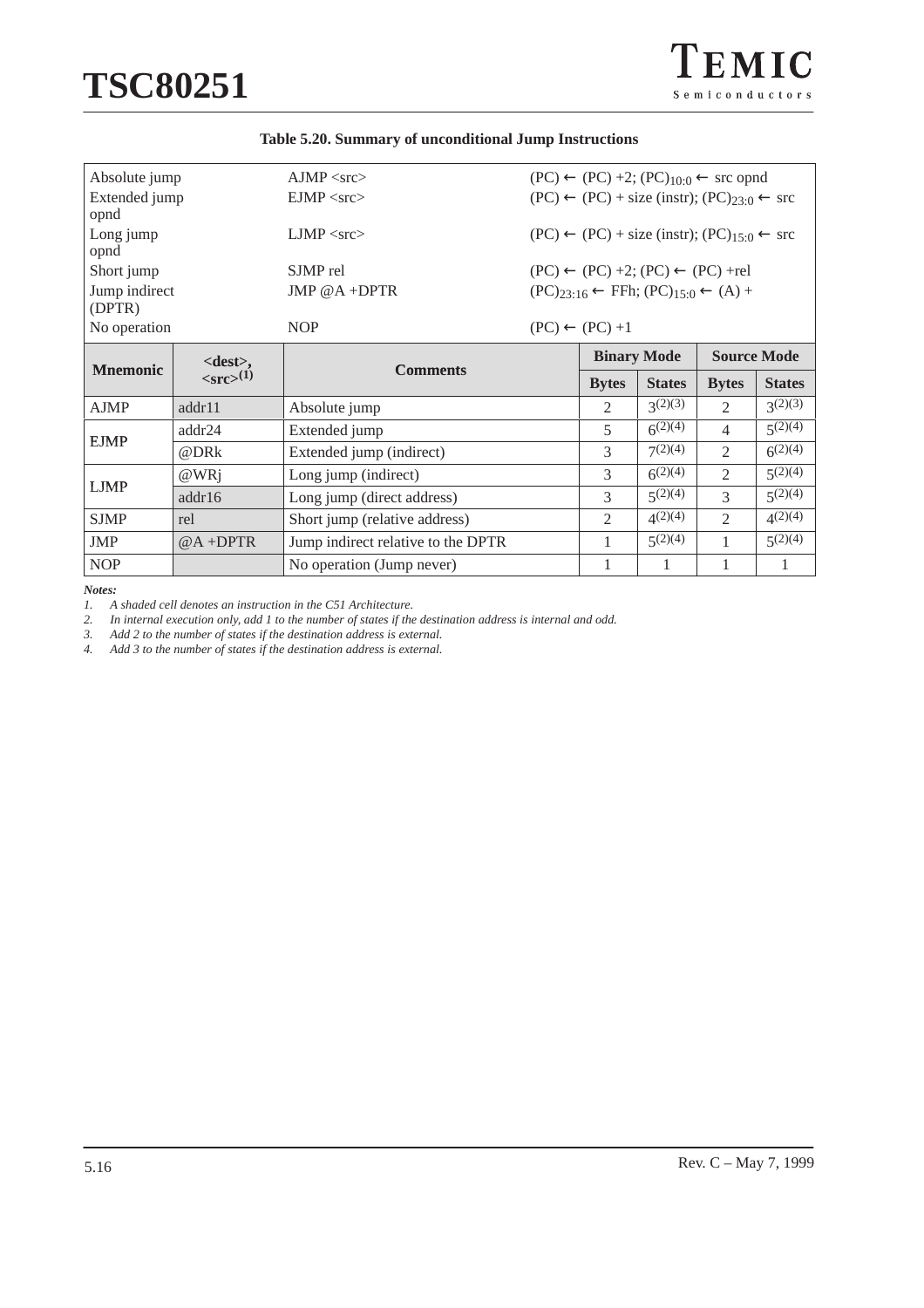### **Table 5.21. Summary of Call and Return Instructions**

| Absolute call                   | $ACALL <$ src $>$ | $(PC) \leftarrow (PC) +2$ ; push $(PC)_{15:0}$ ;<br>$(PC)_{10:0} \leftarrow$ src opnd                                               |
|---------------------------------|-------------------|-------------------------------------------------------------------------------------------------------------------------------------|
| Extended call                   | $ECALL <$ src $>$ | $(PC) \leftarrow (PC) + size (instr); push (PC)_{23.0};$<br>$(PC)_{23:0} \leftarrow$ src opnd                                       |
| Long call                       | $LCALL <$ src $>$ | $(PC) \leftarrow (PC) + size (instr); push (PC)15:0;$<br>$(PC)_{15:0} \leftarrow$ src opnd                                          |
| Return from subroutine          | <b>RET</b>        | pop $(PC)_{15:0}$                                                                                                                   |
| Extended return from subroutine | <b>ERET</b>       | pop $(PC)_{23:0}$                                                                                                                   |
| Return from interrupt           | <b>RETI</b>       | IF [INTR= 0] THEN pop $(PC)_{15:0}$<br>IF [INTR= 1] THEN pop $(PC)_{23:0}$ ; pop $(PSW1)$                                           |
| Trap interrupt                  | <b>TRAP</b>       | $(PC) \leftarrow (PC) + size (instr);$<br>IF [INTR= 0] THEN push $(PC)_{15:0}$<br>IF [INTR= 1] THEN push (PSW1); push $(PC)_{23:0}$ |

| <b>Mnemonic</b> | $<dest>$ ,                         | <b>Comments</b>                     | <b>Binary Mode</b> |               | <b>Source Mode</b> |               |
|-----------------|------------------------------------|-------------------------------------|--------------------|---------------|--------------------|---------------|
|                 | $\langle \text{src} \rangle^{(1)}$ |                                     | <b>Bytes</b>       | <b>States</b> | <b>Bytes</b>       | <b>States</b> |
| <b>ACALL</b>    | addr11                             | Absolute subroutine call            | $\overline{2}$     | q(2)(3)       | 2                  | 9(2)(3)       |
| <b>ECALL</b>    | @DRk                               | Extended subroutine call (indirect) | 3                  | $14^{(2)(3)}$ | $\overline{2}$     | $13^{(2)(3)}$ |
|                 | addr24                             | Extended subroutine call            | 5                  | $14^{(2)(3)}$ | $\overline{4}$     | $13^{(2)(3)}$ |
| <b>LCALL</b>    | $@WR$ j                            | Long subroutine call (indirect)     | 3                  | $10^{(2)(3)}$ | $\mathfrak{D}$     | q(2)(3)       |
|                 | addr16                             | Long subroutine call                | 3                  | q(2)(3)       | 3                  | q(2)(3)       |
| <b>RET</b>      |                                    | Return from subroutine              |                    | $7^{(2)}$     |                    | 7(2)          |
| <b>ERET</b>     |                                    | Extended subroutine return          | 3                  | q(2)          | 2                  | $8^{(2)}$     |
| <b>RETI</b>     |                                    | Return from interrupt               |                    | 7(2)(4)       |                    | 7(2)(4)       |
| <b>TRAP</b>     |                                    | Jump to the trap interrupt vector   | $\overline{2}$     | $12^{(4)}$    |                    | $11^{(4)}$    |

*Notes:*

*2. In internal execution only, add 1 to the number of states if the destination/return address is internal and odd.*

*3. Add 2 to the number of states if the destination address is external.*

*4. Add 5 to the number of states if INTR= 1.*

*<sup>1.</sup> A shaded cell denotes an instruction in the C51 Architecture.*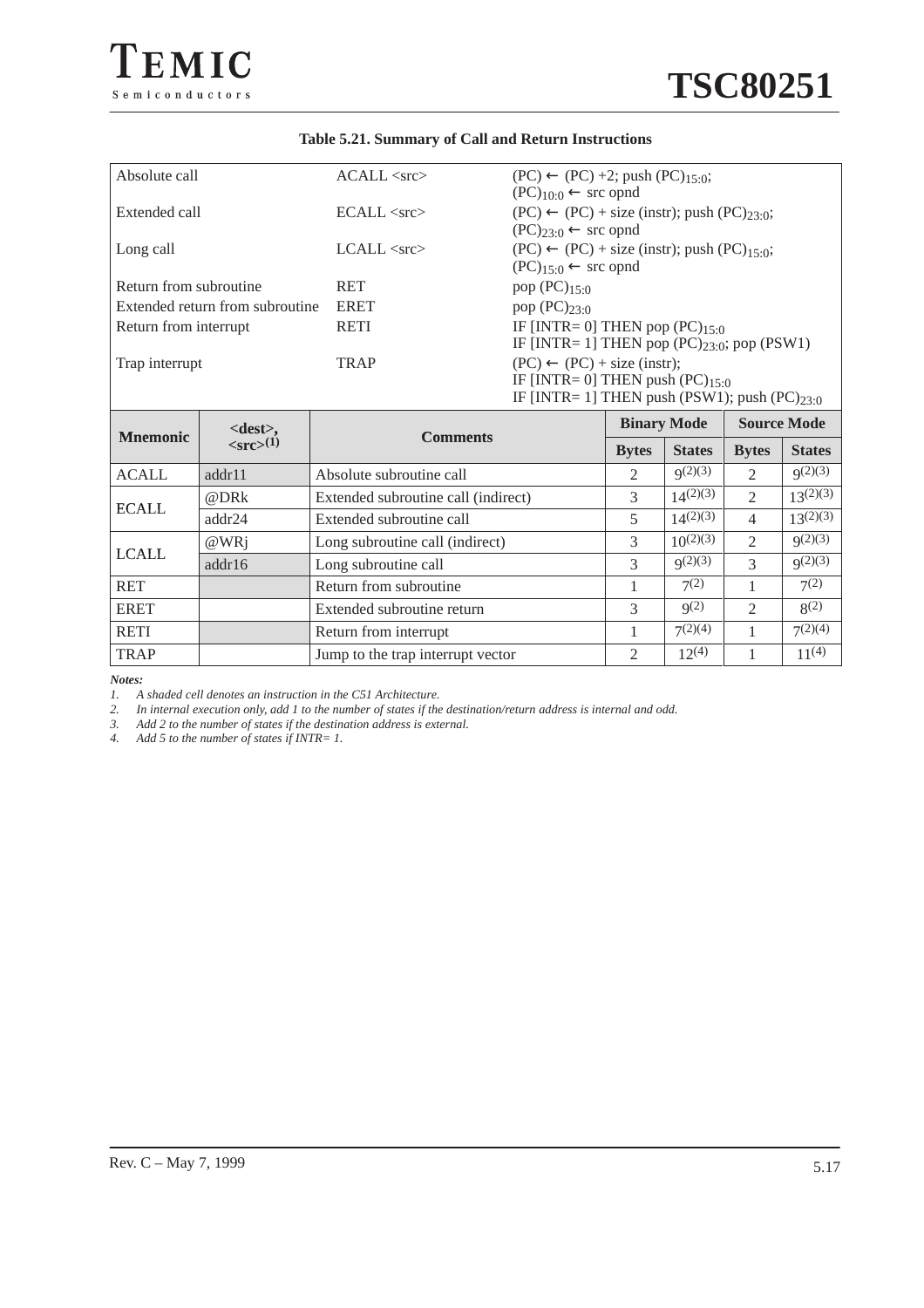# **5.2. Opcode Map and SupPorting Tables**

| <b>Table 5.22. Instructions for 80C51 Microcontrollers</b> |
|------------------------------------------------------------|
|------------------------------------------------------------|

| <b>Bin</b>                | $\mathbf{x}$ <sup>0</sup>                               | x1                | x2                   | x3                  |
|---------------------------|---------------------------------------------------------|-------------------|----------------------|---------------------|
| <b>Src</b>                | $\mathbf{x}$ <sup>0</sup>                               | x1                | x2                   | x3                  |
| $\mathbf{0}$              | <b>NOP</b>                                              | AJMP addr11       | LJMP addr16          | RR A                |
| $\mathbf{1}$              | JBC bit51, rel                                          | ACALL addr11      | LCALL addr16         | RRC A               |
| $\overline{2}$            | JB bit51, rel                                           | AJMP addr11       | <b>RET</b>           | <b>RLA</b>          |
| 3                         | JNB bit51, rel                                          | ACALL addr11      | <b>RETI</b>          | <b>RLCA</b>         |
| $\overline{4}$            | JC rel                                                  | AJMP addr11       | ORL dir8, A          | ORL dir8, #data     |
| 5                         | JNC rel                                                 | ACALL addr11      | ANL dir8, A          | ANL dir8, #data     |
| 6                         | JZ rel                                                  | AJMP addr11       | XRL dir8, A          | XRL dir8, #data     |
| 7                         | JNZ rel                                                 | ACALL addr11      | ORL CY, bit51        | JMP $@A + DPTR$     |
| 8                         | SJMP rel                                                | AJMP addr11       | ANL CY, bit51        | MOVC A, $@A + PC$   |
| 9                         | MOV DPTR, #data16                                       | ACALL addr11      | MOV bit51, CY        | MOVC A, $@A + DPTR$ |
| A                         | ORL CY, bit51                                           | AJMP addr11       | MOV CY, bit51        | <b>INC DPTR</b>     |
| B                         | ANL CY, bit51                                           | ACALL addr11      | CPL bit51            | CPL CY              |
| $\mathbf C$               | PUSH dir8                                               | AJMP addr11       | CLR bit51            | <b>CLR CY</b>       |
| D                         | POP dir8                                                | ACALL addr11      | SETB bit51           | <b>SETB CY</b>      |
| E                         | MOVX A, @DPTR                                           | AJMP addr11       | MOVX A, @RI          |                     |
| $\boldsymbol{\mathrm{F}}$ | MOV @DPTR, A                                            | ACALL addr11      | MOVX @RI, A          |                     |
| $\boldsymbol{0}$          | <b>INCA</b>                                             | INC dir8          | INC @Ri              | <b>INC Rn</b>       |
| 1                         | DEC A                                                   | DEC dir8          | DEC @Ri              | DEC Rn              |
| $\overline{2}$            | ADD A, #data                                            | ADD A, dir8       | ADD A, @Ri           | ADD A, Rn           |
| $\mathfrak{Z}$            | ADDC A, #data                                           | ADDC A, dir8      | ADDC A, @Ri          | ADDC A, Rn          |
| $\overline{4}$            | ORL A, #data                                            | ORL A, dir8       | ORL A, @Ri           | ORL A, Rn           |
| 5                         | ANL A, #data                                            | ANL A, dir8       | ANL A, @Ri           | ANL A, Rn           |
| 6                         | XRL A, #data                                            | XRL A, dir8       | XRL A, @Ri           | XRL A, Rn           |
| $\tau$                    | MOV A, #data                                            | MOV dir8, #data   | MOV A, @Ri, data     | MOV Rn, #data       |
| 8                         | DIV A, #data                                            | MOV dir8, dir8    | MOV dir8, @Ri        | MOV dir8, Rn        |
| 9                         | SUBB A, #data                                           | SUBB A, dir8      | SUBB A, @Ri          | SUBB A, Rn          |
| $\boldsymbol{\mathsf{A}}$ | MUL AB                                                  | $\emph{Escape}$   | MOV @Ri, dir8        | MOV Rn, dir8        |
| B                         | CJNE A, #data, rel                                      | CJNE A, dir8, rel | CJNE @Ri, #data, rel | CJNE Rn, #data, rel |
| $\mathsf C$               | <b>SWAP A</b>                                           | XCH A, dir8       | XCH A, @Ri           | XCH A, Rn           |
| D                         | DA A                                                    | DJNZ A, dir8      | XCHD A, @Ri          | DJNZ Rn, rel        |
| E                         | <b>CLR A</b>                                            | MOV A, dir8       | MOV A, @Ri           | MOV A, Rn           |
| F                         | CPL A                                                   | MOV dir8, A       | MOV @Ri, A           | MOV Rn, A           |
|                           | $\star$ x takes the values found in Bin and Src column. |                   |                      |                     |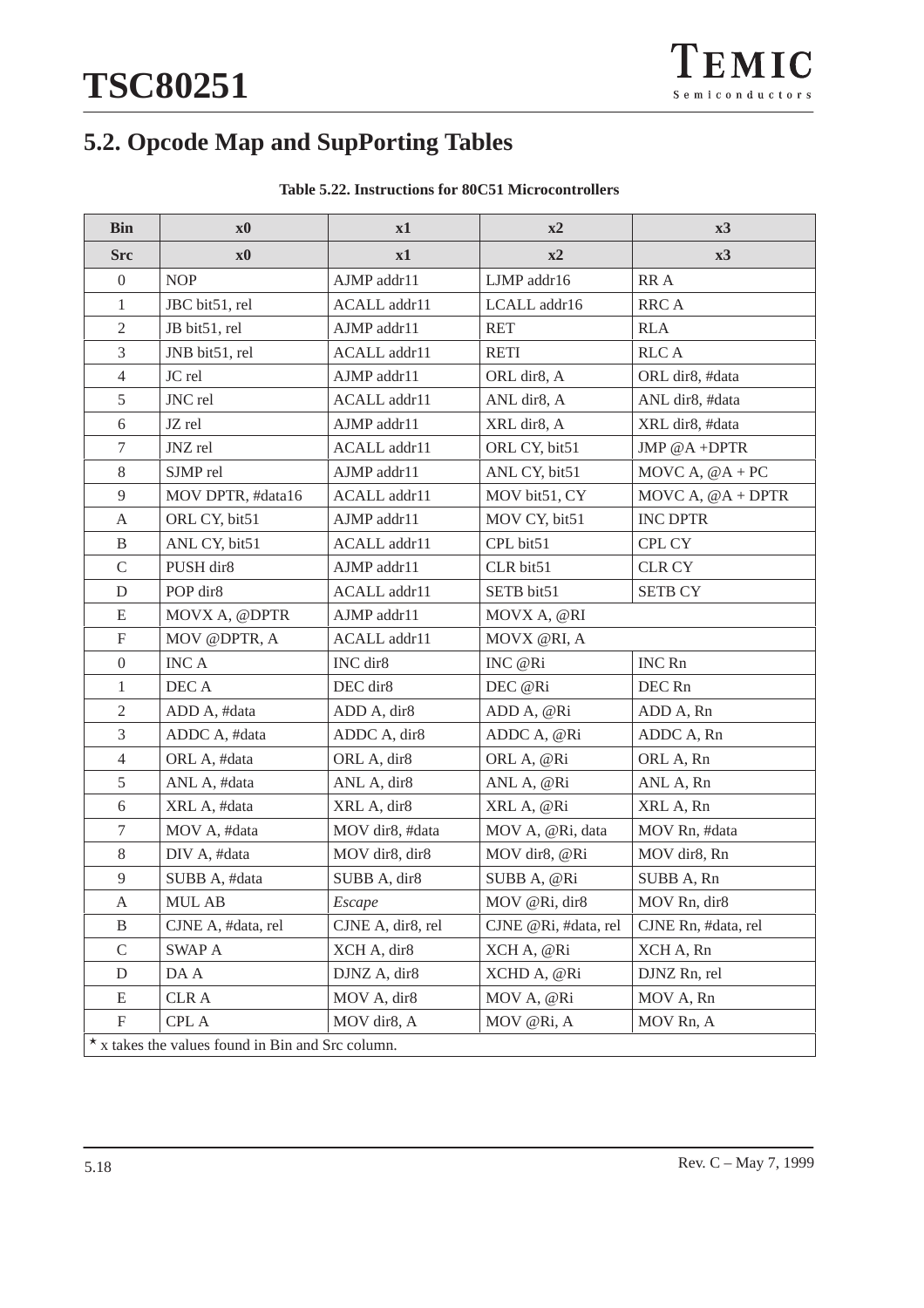| <b>Bin</b>       | $A5x8$ *     | $A5x9$ *                                      | $A5xA^{\star}$              | $A5xB^{\star}$                      |
|------------------|--------------|-----------------------------------------------|-----------------------------|-------------------------------------|
| <b>Src</b>       | $x8^{\star}$ | $x^{0^{\star}}$                               | $xA^{\star}$                | $xB^{\star}$                        |
| $\boldsymbol{0}$ | JSLE rel     | MOV Rm, @WRj +dis16                           | MOVZ WRj, Rm                | INC R, $#short(1)$<br>MOV reg, ind  |
| $\mathbf{1}$     | JSG rel      | MOV @WRj +dis16, Rm                           | MOVS WRj, Rm                | DEC R, #short $(1)$<br>MOV ind, reg |
| 2                | JLE rel      | MOV Rm, @DRk +dis24                           |                             |                                     |
| 3                | JG rel       | MOV @DRk +dis24, Rm                           |                             |                                     |
| 4                | JSL rel      | MOV WRj, @WRj +dis16                          |                             |                                     |
| 5                | JSGE rel     | MOV @WRj +dis16, WRj                          |                             |                                     |
| 6                | JE rel       | MOV WRj, @DRk +dis24                          |                             |                                     |
| $\overline{7}$   | JNE rel      | MOV @DRk +dis16, WRj                          | MOVZ op1, reg (2)           |                                     |
| 8                |              | JMP @WRj<br>EJMP @DRk                         | EJMP addr24                 |                                     |
| 9                |              | LCALL @WRj<br><b>ECALL @DRk</b>               | ECALL addr24                |                                     |
| A                |              | <i>Escape</i> Bit Instructions <sup>(3)</sup> | <b>ERET</b>                 |                                     |
| $\, {\bf B}$     |              | <b>TRAP</b>                                   |                             |                                     |
| $\mathsf{C}$     |              |                                               | PUSH op1 (4)<br>MOV DRk, PC |                                     |
| D                |              |                                               | POP op1 $(4)$               |                                     |
| $\overline{0}$   |              |                                               |                             |                                     |
| $\mathbf{1}$     |              |                                               |                             |                                     |
| $\sqrt{2}$       | ADD Rmd, Rms | ADD WRjd, WRjs                                | ADD reg, op2 $(2)$          | <b>ADD DRkd, DRks</b>               |
| 3                |              |                                               | SLL reg                     |                                     |
| $\overline{4}$   | ORL Rmd, Rms | ORL WRjd, WRjs                                | ORL reg, op2 $(2)$          |                                     |
| 5                | ANL Rmd, Rms | ANL WRjd, WRjs                                | ANL reg, op2 $(2)$          |                                     |
| 6                | XRL Rmd, Rms | XRL WRjd, WRjs                                | XRL reg, op2 $(2)$          |                                     |
| $\boldsymbol{7}$ | MOV Rmd, Rms | MOV WRjd, WRjs                                | MOV reg, op2 $(2)$          | <b>MOV DRkd, DRks</b>               |
| $\,8\,$          | DIV Rmd, Rms | DIV WRjd, WRjs                                |                             |                                     |
| 9                | SUB Rmd, Rms | SUB WRjd, WRjs                                | SUB reg, op2 $(2)$          | SUB DRkd, DRkd                      |
| A                | MUL Rmd, Rms | MUL WRjd, WRjs                                |                             |                                     |
| B                | CMP Rmd, Rms | CMP WRjd, WRjs                                | CMP reg, op2 $(2)$          | <b>CMP DRkd, DRks</b>               |
| $N$ otos $\cdot$ |              |                                               |                             |                                     |

## **Table 5.23. New Instructions for the C251 Architecture**

**Notes :**

*1. R = Rm/WRj/DRk.*

*2. op1, op2 are defined in Table 5.24.* 

*3. SeeTable 5.26. and Table 5.27.* 

*4. See Table 5.28.* 

 $\star$  x takes the values found in Bin and Src column.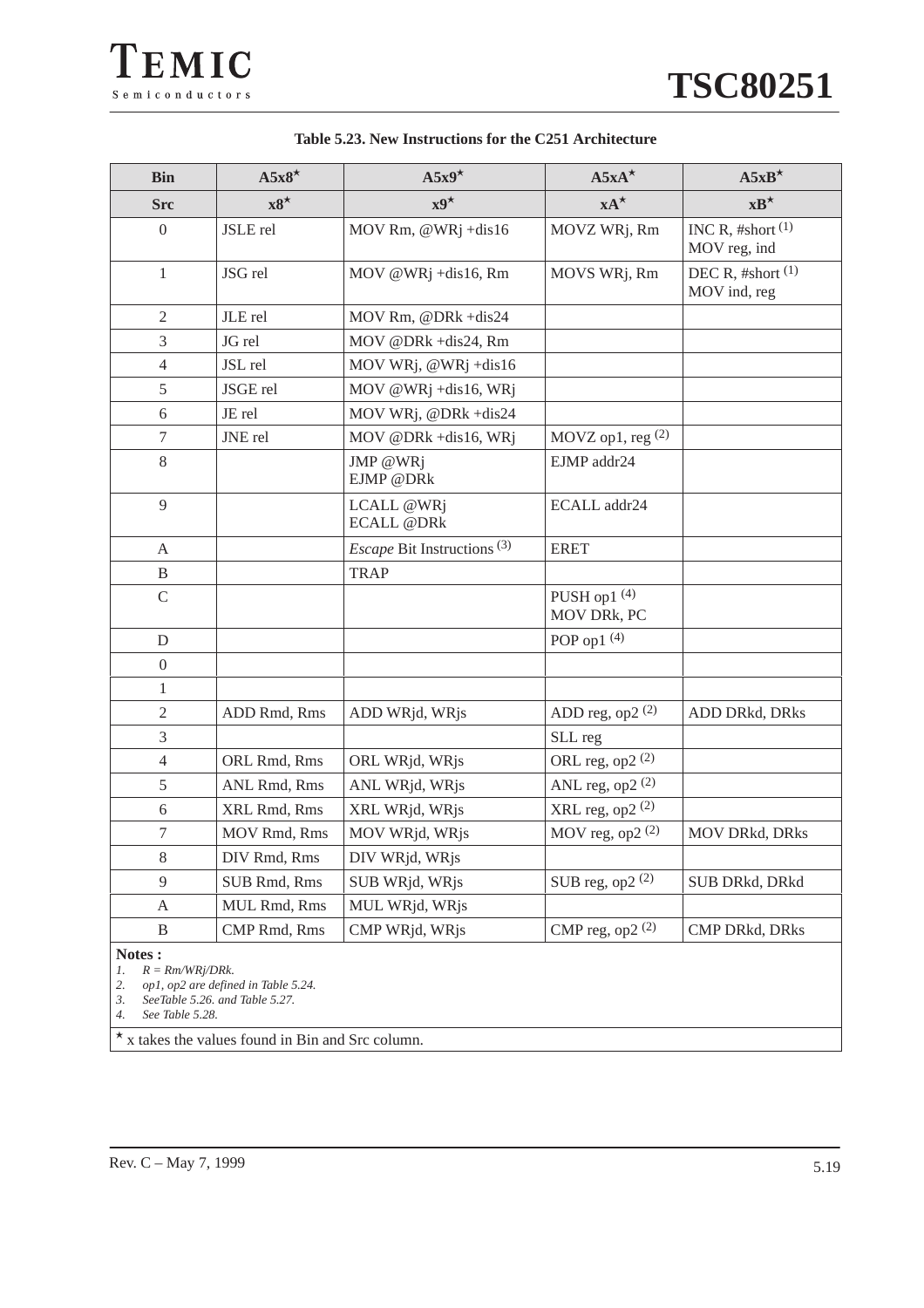| <b>Instruction</b>                                           |              | <b>Byte 0</b> | <b>Byte 1</b> |                |                       | <b>Byte 2</b>     | <b>Byte 3</b>        |
|--------------------------------------------------------------|--------------|---------------|---------------|----------------|-----------------------|-------------------|----------------------|
| Oper Rmd, Rms                                                | X            | $\mathcal{C}$ | md            | ms             |                       |                   |                      |
| Oper WRjd, WRjs                                              | X            | D             | $\text{jd}/2$ | j s/2          |                       |                   |                      |
| Oper DRkd, DRks                                              | $\mathbf{X}$ | $\mathbf{F}$  | kd/4          | $\text{ks}/4$  |                       |                   |                      |
| Oper Rm, #data                                               | $\mathbf{X}$ | E             | m             | $\theta$       | #data                 |                   |                      |
| Oper WRj, #data16                                            | $\mathbf{X}$ | E             | j/2           | $\overline{4}$ | #data (high)          |                   | #data (low)          |
| Oper DRk, #data16                                            | $\mathbf{X}$ | E             | k/4           | 8              | #data (high)          |                   | $\#data$ (low)       |
| MOV DRk(h), #data16<br>MOV DRk, #1data16<br>CMP DRk,#1data16 | 7<br>7<br>B  | A<br>E<br>E   | k/4           | $\mathcal{C}$  | #data (high)          |                   | #data (low)          |
| Oper Rm, dir8                                                | X            | E             | m             | 1              | dir <sub>8</sub> addr |                   |                      |
| Oper WRj, dir8                                               | $\mathbf{X}$ | E             | j/2           | 5              | dir8 addr             |                   |                      |
| Oper DRk, dir8                                               | $\mathbf{X}$ | E             | k/4           | D              | dir <sub>8</sub> addr |                   |                      |
| Oper Rm, dir16                                               | $\mathbf{X}$ | E             | m             | 3              |                       | dir16 addr (high) | $dir16$ addr $(low)$ |
| Oper WRj, dir16                                              | $\mathbf{X}$ | E             | j/2           | 7              | dir16 addr (high)     |                   | $dir16$ addr $(low)$ |
| Oper DRk, dir16 $(1)$                                        | $\mathbf{X}$ | E             | k/4           | $\mathbf{F}$   | dir16 addr (high)     |                   | $dir16$ addr $(low)$ |
| Oper Rm, @WRj                                                | $\mathbf{x}$ | E             | m             | 9              | j/2                   | $\Omega$          |                      |
| Oper Rm, @DRk                                                | $\mathbf X$  | E             | m             | B              | k/4                   | $\Omega$          |                      |

### **Table 5.24. Data Instructions**

#### **Note :**

1. For this instruction, the only valid operation is MOV.

| $\mathbf{x}$   | <b>Operation</b>   | <b>Notes</b>                              |  |  |  |  |  |  |
|----------------|--------------------|-------------------------------------------|--|--|--|--|--|--|
| 2              | ADD reg, op2       |                                           |  |  |  |  |  |  |
| 9              | SUB reg, op2       |                                           |  |  |  |  |  |  |
| B              | CMP reg, op2 $(1)$ |                                           |  |  |  |  |  |  |
| $\overline{4}$ | ORL reg, op2 $(2)$ | All data addressing modes are supported.  |  |  |  |  |  |  |
| 5              | ANL reg, op2 $(2)$ |                                           |  |  |  |  |  |  |
| 6              | XRL reg, op2 $(2)$ |                                           |  |  |  |  |  |  |
| $\tau$         | MOV reg, op2       |                                           |  |  |  |  |  |  |
| 8              | DIV reg, op2       | Two modes only:<br>reg, $op2 = Rmd$ , Rms |  |  |  |  |  |  |
| A              | MUL reg, op2       | reg, $op2 = Wjd$ , Wjs                    |  |  |  |  |  |  |

### **Table 5.25. High Nibble, Byte 0 of Data Instructions**

#### **Notes :**

1. The CMP operation does not supPort DRk, direct16.

2. For the ORL, ANL and XRL operations, neither reg nor op2 can be DRk.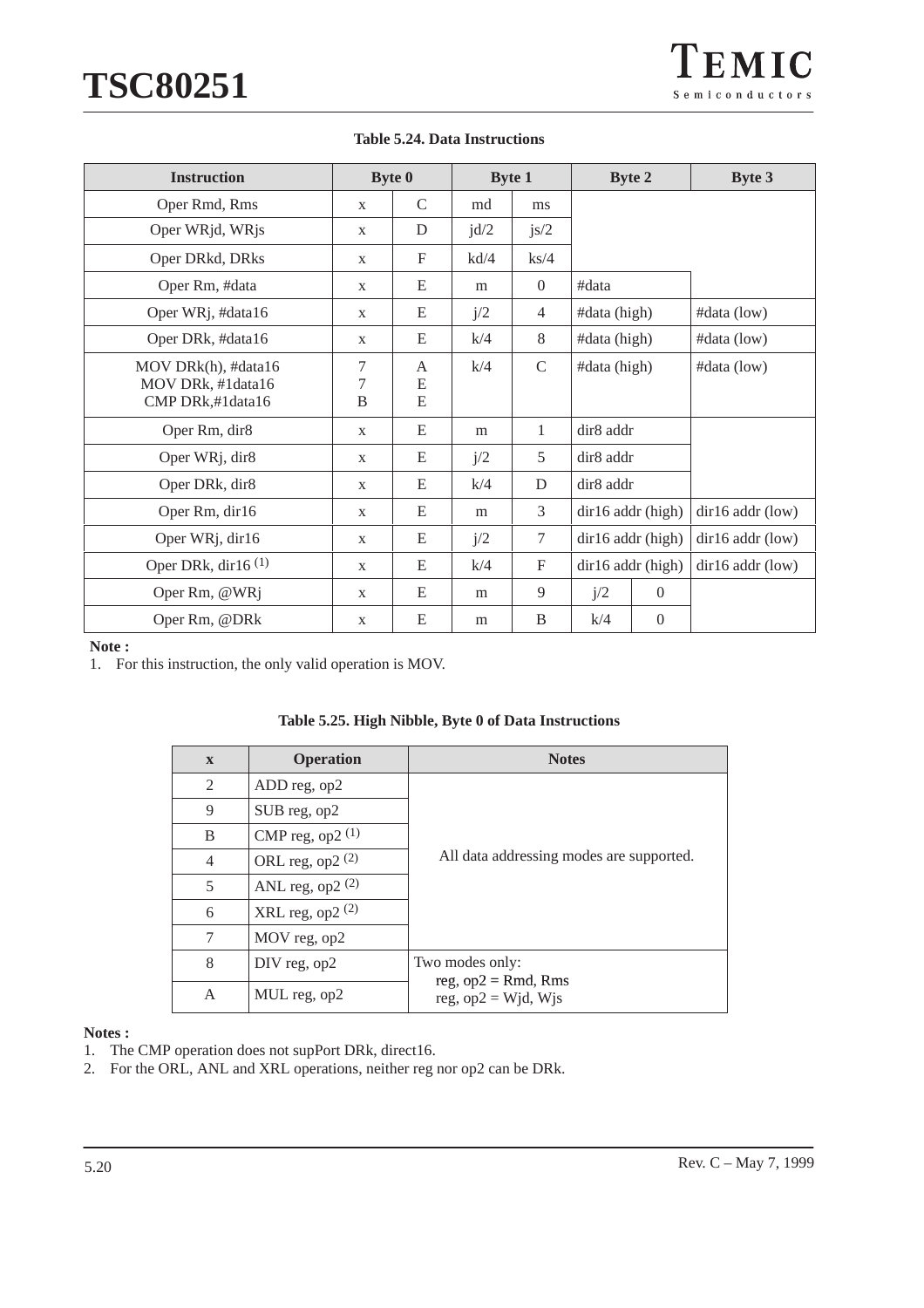

All of the bit instructions in the C251 Architecture (See Table 5.23. ) have opcode A9, which serves as an escape byte (similar to A5). The high nibble of byte 1 specifies the bit instruction, as given in Table 5.26.

#### **Table 5.26. Bit Instructions**

| <b>Instruction</b> |   | Byte $0(x)$ | <b>Byte 1</b> |  | <b>Byte2</b>     |                       | <b>Byte 3</b> |
|--------------------|---|-------------|---------------|--|------------------|-----------------------|---------------|
| Bit Instr (dir8)   | n |             | XXXX          |  | b <sub>1</sub> t | dir <sub>8</sub> addr | rel addr      |

#### **Table 5.27. Byte 1 (High Nibble) for Bit Instructions**

| <b>XXXX</b> | <b>Bit Instruction</b> |
|-------------|------------------------|
| 1           | JBC bit                |
| 2           | JB bit                 |
| 3           | JNB bit                |
| 7           | ORL CY, bit            |
| 8           | ANL CY, bit            |
| 9           | MOV bit, CY            |
| A           | MOV CY, bit            |
| B           | CPL bit                |
| C           | <b>CLR</b> bit         |
| D           | <b>SETB</b> bit        |
| E           | ORL CY, /bit           |
| F           | ANL CY, /bit           |

### **Table 5.28. PUSH/POP Instructions**

| <b>Instruction</b>  | Byte $0(x)$   |                | <b>Byte 1</b> |   | <b>Byte 2</b>  | Byte 3        |
|---------------------|---------------|----------------|---------------|---|----------------|---------------|
| PUSH #data          | $\mathcal{C}$ | A              | $\theta$      | 2 | #data          |               |
| PUSH #data16        | $\mathcal{C}$ | A              | $\Omega$      | 6 | #data16 (high) | #data16 (low) |
| <b>PUSH Rm</b>      | $\mathcal{C}$ | A              | m             | 8 |                |               |
| PUSH WRj            | $\mathcal{C}$ | $\mathsf{A}$   | j/2           | 9 |                |               |
| PUSH DRk            | $\mathcal{C}$ | $\mathsf{A}$   | k/4           | B |                |               |
| MOV DRk, PC         | $\mathcal{C}$ | A              | k/4           |   |                |               |
| POP <sub>Rm</sub>   | D             | A              | m             | 8 |                |               |
| POP WRj             | D             | $\overline{A}$ | j/2           | 9 |                |               |
| POP DR <sub>k</sub> | D             | A              | k/4           | B |                |               |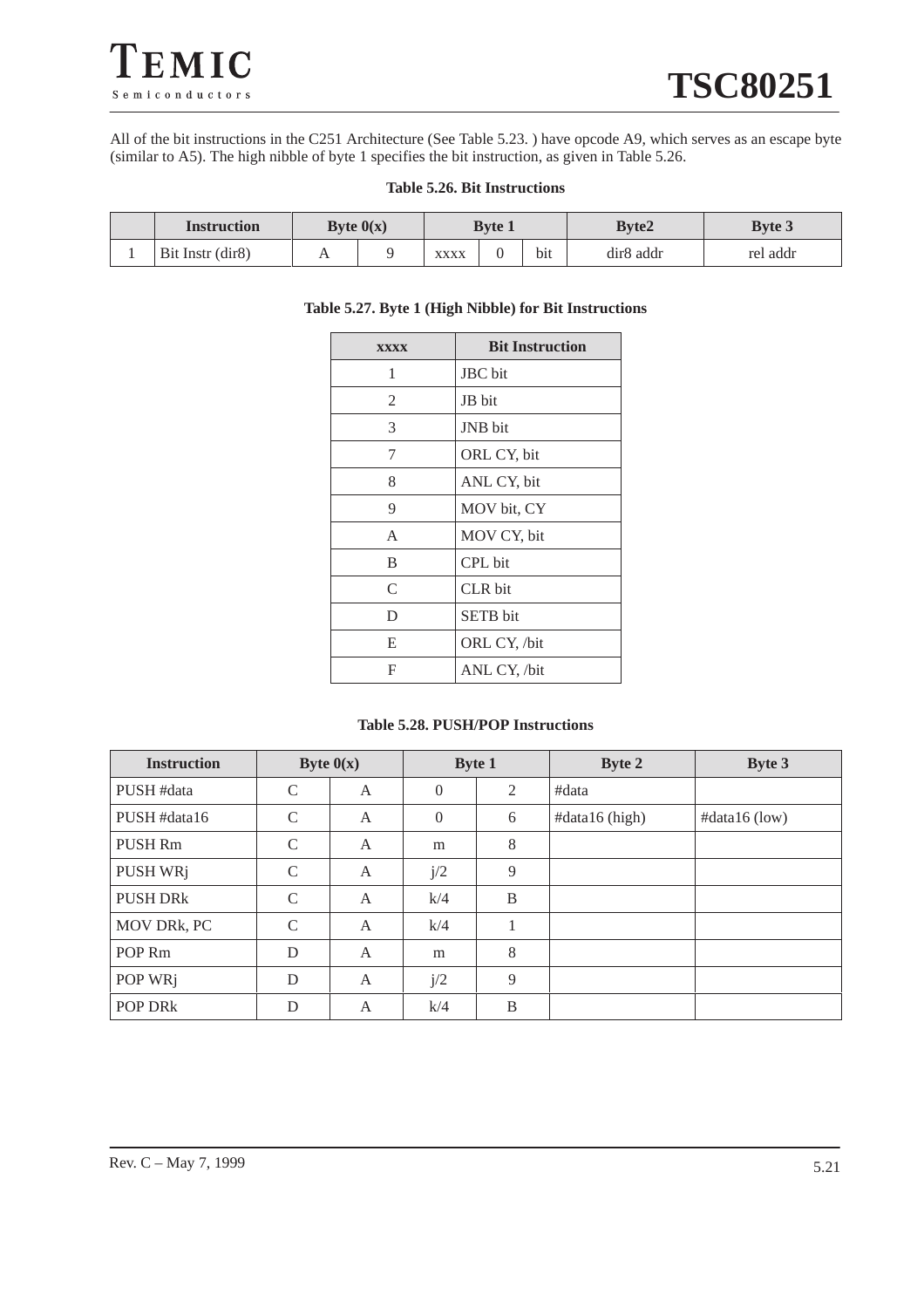|  |  |  | <b>Table 5.29. Control Instructions</b> |
|--|--|--|-----------------------------------------|
|--|--|--|-----------------------------------------|

| <b>Instruction</b> |                  | <b>Byte 0</b> | <b>Byte 1</b> |                | <b>Byte 2</b> | <b>Byte 3</b> |
|--------------------|------------------|---------------|---------------|----------------|---------------|---------------|
| EJMP addr24        | 8                | $\mathbf{A}$  | addr[23:16]   |                | addr[15:8]    | addr[7:0]     |
| ECALL addr24       | 9                | A             |               | addr[23:16]    | addr[15:8]    | addr[7:0]     |
| LJMP @WRj          | 8                | 9             | j/2           | $\overline{4}$ |               |               |
| LCALL @WRj         | 9                | 9             | j/2           | $\overline{4}$ |               |               |
| EJMP @DRk          | 8                | 9             | k/4           | 8              |               |               |
| <b>ECALL @DRk</b>  | 9                | 9             | k/4           | 8              |               |               |
| <b>ERET</b>        | A                | A             |               |                |               |               |
| JE rel             | 8                | 8             |               | rel            |               |               |
| JNE rel            | $\tau$           | 8             |               | rel            |               |               |
| JLE rel            | 2                | 8             |               | rel            |               |               |
| JG rel             | 3                | 8             |               | rel            |               |               |
| JSL rel            | $\overline{4}$   | 8             |               | rel            |               |               |
| JSGE rel           | 5                | 8             |               | rel            |               |               |
| JSLE rel           | $\boldsymbol{0}$ | 8             | rel           |                |               |               |
| JSG rel            | 1                | 8             | rel           |                |               |               |
| <b>TRAP</b>        | B                | 9             |               |                |               |               |

#### **Table 5.30. Displacement/Extended MOVs Instructions**

| <b>Instruction</b>    | <b>Byte 0</b>  |   | <b>Byte 1</b> |     |                       | <b>Byte 2</b>    | <b>Byte 3</b> |
|-----------------------|----------------|---|---------------|-----|-----------------------|------------------|---------------|
| MOV Rm, $@WRj +dis16$ | $\Omega$       | 9 | m             | j/2 |                       | dis[15:8]        | dis[7:0]      |
| MOVWRk, @WRj +dis16   | $\overline{4}$ | 9 | j/2           | k2  |                       | dis[15:8]        | dis[7:0]      |
| MOV Rm, @DRk +dis24   | $\overline{2}$ | 9 | m             | k/4 |                       | dis[15:8]        | dis[7:0]      |
| MOV WRj, @DRk +dis24  | 6              | 9 | j/2           | k/4 |                       | dis[15:8]        | dis[7:0]      |
| MOV @WRj +dis16, Rm   | 1              | 9 | m             | j/2 |                       | dis[15:8]        | dis[7:0]      |
| MOV @WRj +dis16, WRk  | 5              | 9 | j/2           | k2  |                       | dis[15:8]        | dis[7:0]      |
| MOV @DRk +dis24, Rm   | 3              | 9 | m             | k/4 |                       | dis[15:8]        | dis[7:0]      |
| MOV @DRk +dis24, WRj  | 7              | 9 | j/2           | k/4 |                       | dis[15:8]        | dis[7:0]      |
| MOVS WRj, Rm          | 1              | A | j/2           | m   |                       |                  |               |
| MOVZ WRj, RM          | $\theta$       | A | j/2           | m   |                       |                  |               |
| MOV WRj, @WRj         | $\theta$       | B | j/2           | 8   | j/2                   | $\overline{0}$   |               |
| MOV WRj, @DRk         | $\theta$       | B | k/4           | A   | j/2                   | $\boldsymbol{0}$ |               |
| MOV @WRj, WRj         | 1              | B | j/2           | 8   | j/2                   | $\Omega$         |               |
| MOV @DRk, WRj         | 1              | B | k/4           | A   | $\overline{0}$<br>j/2 |                  |               |
| MOV dir8, Rm          | 7              | A | m             | 1   | dir8 addr             |                  |               |
| MOV dir8, WRj         | 7              | A | j/2           | 5   | dir8 addr             |                  |               |
| MOV dir8, DRk         | 7              | A | k/4           | D   | dir8 addr             |                  |               |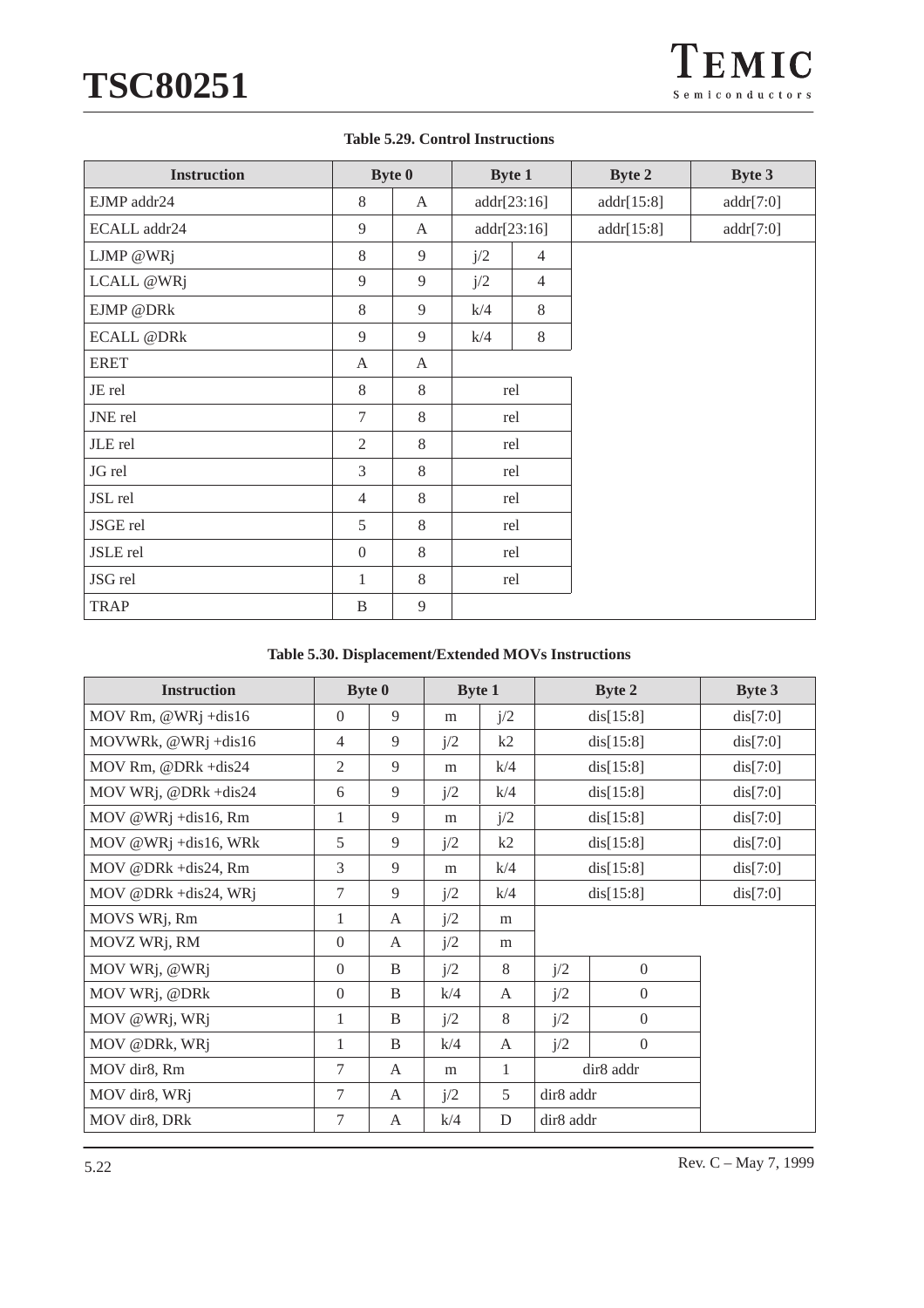



| <b>Instruction</b> |   | <b>Byte 0</b> | <b>Byte 1</b> |   | <b>Byte 2</b>     |                   | <b>Byte 3</b>         |  |                       |
|--------------------|---|---------------|---------------|---|-------------------|-------------------|-----------------------|--|-----------------------|
| MOV dir16, Rm      | 7 | A             | m             |   | dir16 addr (high) |                   |                       |  | $dir16$ addr<br>(low) |
| MOV dir16, WRj     | 7 | A             | j/2           | 7 |                   | dir16 addr (high) | $dir16$ addr<br>(low) |  |                       |
| MOV dir16, DRk     |   | A             | k/4           | F | dir16 addr (high) |                   | $dir16$ addr<br>(low) |  |                       |
| MOV @WRj, Rm       |   | A             | i/2           | 9 | 0<br>m            |                   |                       |  |                       |
| MOV @DRk, Rm       |   | A             | k/4           | B | m                 |                   |                       |  |                       |

### **Table 5.31. INC/DEC Instructions**

|   | <b>Instruction</b>           | Byte $0(x)$ |   | <b>Byte 1</b> |                |           |
|---|------------------------------|-------------|---|---------------|----------------|-----------|
|   | INC Rm, #short               |             | В | m             | $00\,$         | <b>VV</b> |
| 2 | INC WRj, #short              |             | В | j/2           | 0 <sub>1</sub> | VV        |
| 3 | INC DRk, #short              |             | В | k/4           | 11             | VV.       |
| 4 | DEC Rm, #short               |             | B | m             | 0 <sup>0</sup> | VV        |
| 5 | DEC WR <sub>j</sub> , #short |             | B | i/2           | 0 <sub>1</sub> | <b>VV</b> |
| 6 | DEC DRk, #short              |             | В | k/4           | 11             | VV        |

## **Table 5.32. Encoding for INC/DEC Instructions**

|    | #short |
|----|--------|
| 00 |        |
| 01 | 2      |
| 10 | 4      |

### **Table 5.33. Shifts Instructions**

|   | <b>Instruction</b> | Byte $0(x)$ |   | <b>Byte 1</b> |  |
|---|--------------------|-------------|---|---------------|--|
|   | <b>SRA Rm</b>      |             | E | m             |  |
| 2 | SRA WRj            |             | E | j/2           |  |
| 3 | SRL Rm             |             | E | m             |  |
| 4 | SRI WRj            |             | E | j/2           |  |
|   | SLL Rm             | 2           | E | m             |  |
| 6 | <b>SLL WRj</b>     | ⌒           | E |               |  |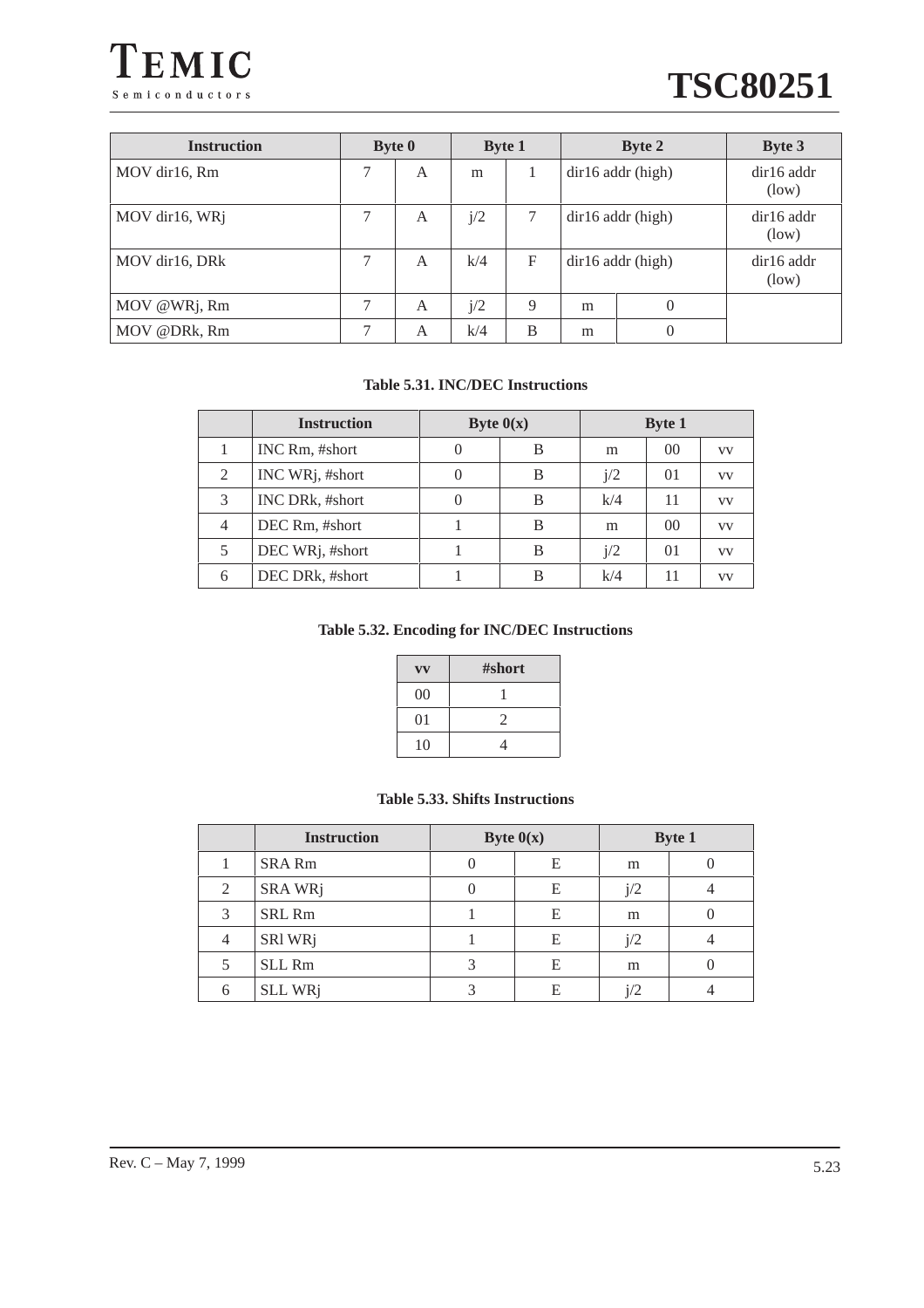# **5.3. Instruction Set Summary**

This section contains tables that summarize the instruction set. For each instruction there is a short description, its length in bytes, and its execution time in states.

### **Notes:**

- The instruction execution times given in the tables are for code executing from on-chip code memory and for data that is read from and written to on-chip RAM. Execution times are increased by executing code from external memory, accessing peripheral SFRs, accessing data in external memory, using wait states, or extending the ALE pulse.
- For some instructions, accessing the Port SFRs, Px,  $x = 0-3$ , increases the execution time. These cases are noted individually in the tables.

# **5.3.1. Execution Times for Instructions that Access the Ports SFRs**

The execution times for some instructions increases when the instruction accesses a Port SFR (Px, with  $x = 0-3$ ) as opposed to any other SFR. Table 5.34. lists these instructions and the execution times for Case 0 :

 $\bullet$  Case 0: Code executes from on-chip ROM/OTPROM/EPROM and accesses locations in on-chip data RAM. The Port SFRs are not accessed.

In cases 1 to 4, the instructions access a Port SFR :

- $\bullet$ Case 1: Code executes from on-chip ROM/OTPROM/EPROM and accesses a Port SFR.
- $\bullet$  Case 2: Code executes from external memory with no wait state and a short ALE (not extended) and accesses a Port SFR.
- $\bullet$  Case 3: Code executes from external memory with one wait state and a short ALE (not extended) and accesses a Port SFR.
- Case 4: Code executes from external memory with one wait state and an extended ALE, and accesses a Port SFR.

The times for Cases 1 through 4 are expressed as the number of state times to add to the state times given for Case 0.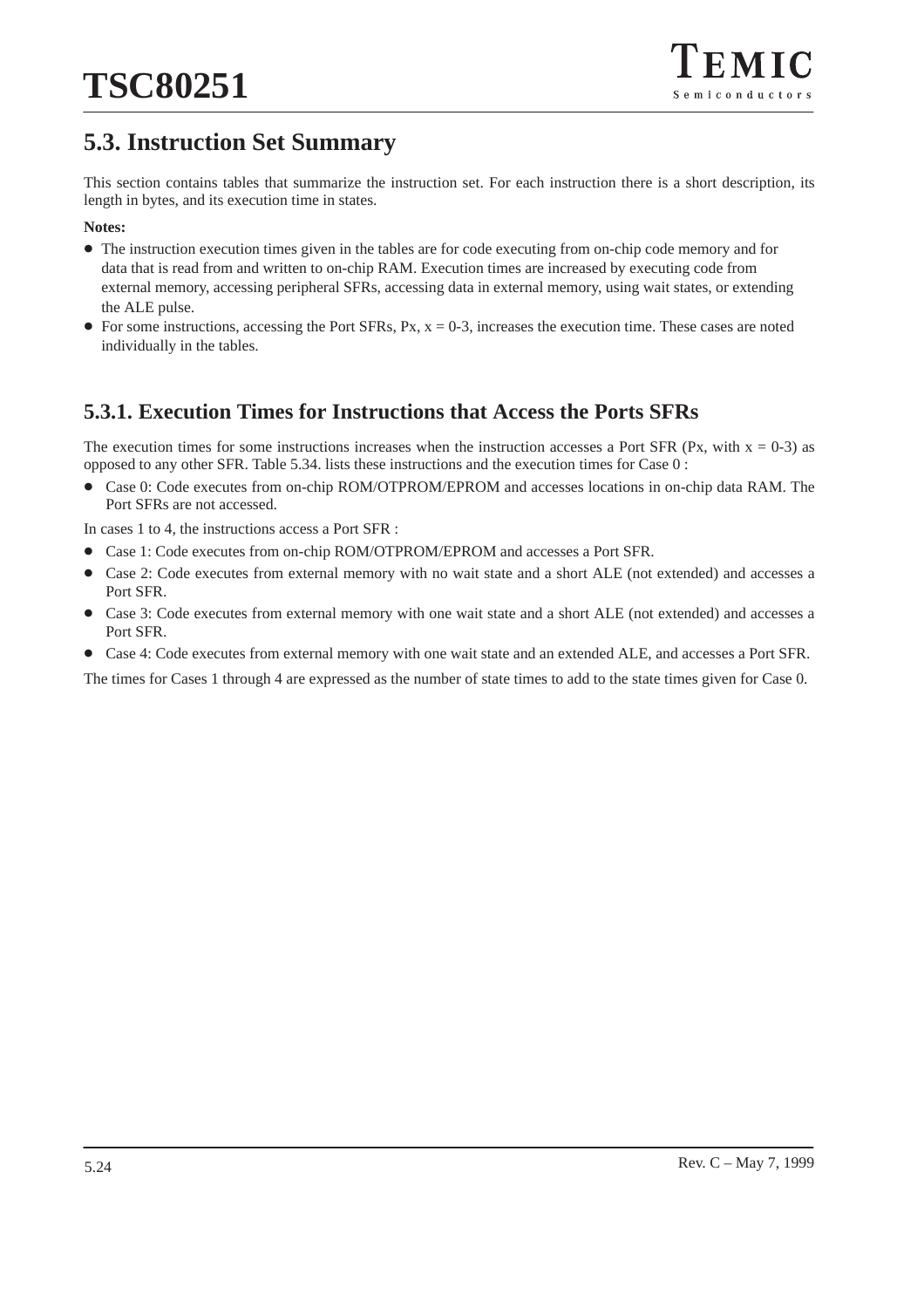| <b>Instruction</b> | Case 0<br><b>Execution Times</b> |                | <b>Additional State Times</b> |                |                |                |  |
|--------------------|----------------------------------|----------------|-------------------------------|----------------|----------------|----------------|--|
|                    | <b>Binary</b>                    | <b>Source</b>  | Case 1                        | Case 2         | Case 3         | Case 4         |  |
| ADD A, dir8        | $\mathbf{1}$                     | $\mathbf{1}$   | $\mathbf{1}$                  | $\overline{2}$ | $\mathfrak{Z}$ | $\overline{4}$ |  |
| ADD Rm, dir8       | $\mathfrak{Z}$                   | $\overline{2}$ | $\mathbf{1}$                  | $\overline{2}$ | $\overline{3}$ | $\overline{4}$ |  |
| ADDC A, dir8       | $\mathbf{1}$                     | $\mathbf{1}$   | $\mathbf{1}$                  | $\overline{2}$ | $\overline{3}$ | $\overline{4}$ |  |
| ANL A, dir8        | $\mathbf{1}$                     | $\mathbf{1}$   | $\mathbf{1}$                  | $\overline{2}$ | 3              | $\overline{4}$ |  |
| ANL CY, bit        | 3                                | $\overline{2}$ | $\mathbf{1}$                  | $\overline{2}$ | 3              | $\overline{4}$ |  |
| ANL CY, bit51      | $\mathbf{1}$                     | $\mathbf{1}$   | $\,1$                         | $\overline{2}$ | 3              | $\overline{4}$ |  |
| ANL CY, /bit       | 3                                | $\overline{2}$ | $\,1$                         | $\overline{2}$ | 3              | $\overline{4}$ |  |
| ANL CY, /bit51     | $\mathbf{1}$                     | $\mathbf{1}$   | $\mathbf{1}$                  | $\overline{2}$ | 3              | $\overline{4}$ |  |
| ANL dir8, #data    | 3                                | $\overline{3}$ | $\mathfrak{2}$                | $\overline{4}$ | 6              | $\,8\,$        |  |
| ANL dir8, A        | $\overline{2}$                   | $\overline{2}$ | $\overline{2}$                | $\overline{4}$ | 6              | $8\,$          |  |
| ANL Rm, dir8       | 3                                | $\sqrt{2}$     | $\,1$                         | $\overline{2}$ | 3              | $\overline{4}$ |  |
| CLR bit            | $\overline{4}$                   | 3              | $\overline{2}$                | $\overline{4}$ | $6\,$          | $8\,$          |  |
| CLR bit51          | $\overline{2}$                   | $\overline{2}$ | $\mathfrak{2}$                | $\overline{4}$ | 6              | 8              |  |
| CMP Rm, dir8       | $\mathfrak{Z}$                   | $\overline{2}$ | $\mathbf{1}$                  | $\overline{2}$ | $\overline{3}$ | $\overline{4}$ |  |
| CPL bit            | $\overline{4}$                   | 3              | $\mathfrak{2}$                | $\overline{4}$ | 6              | $8\,$          |  |
| CPL bit51          | $\sqrt{2}$                       | $\overline{2}$ | $\sqrt{2}$                    | $\overline{4}$ | 6              | $8\,$          |  |
| DEC dir8           | $\overline{2}$                   | $\overline{2}$ | $\mathbf{2}$                  | $\overline{4}$ | 6              | 8              |  |
| INC dir8           | $\sqrt{2}$                       | $\overline{2}$ | $\sqrt{2}$                    | $\overline{4}$ | 6              | $8\,$          |  |
| MOV A, dir8        | $\mathbf{1}$                     | $\mathbf{1}$   | $\mathbf{1}$                  | $\overline{2}$ | $\overline{3}$ | $\overline{4}$ |  |
| MOV bit, CY        | $\overline{4}$                   | 3              | $\sqrt{2}$                    | $\overline{4}$ | $6\,$          | $\,8\,$        |  |
| MOV bit51, CY      | $\overline{2}$                   | $\overline{2}$ | $\sqrt{2}$                    | $\overline{4}$ | $6\,$          | $8\,$          |  |
| MOV CY, bit        | 3                                | $\overline{2}$ | $\mathbf{1}$                  | $\overline{2}$ | 3              | $\overline{4}$ |  |
| MOV CY, bit51      | $\mathbf{1}$                     | $\mathbf{1}$   | $\,1\,$                       | $\sqrt{2}$     | 3              | $\overline{4}$ |  |
| MOV dir8, #data    | 3                                | 3              | $\,1$                         | $\sqrt{2}$     | $\mathfrak{Z}$ | $\overline{4}$ |  |
| MOV dir8, A        | $\sqrt{2}$                       | $\overline{2}$ | $\,1$                         | $\sqrt{2}$     | $\overline{3}$ | $\overline{4}$ |  |
| MOV dir8, Rm       | $\overline{4}$                   | 3              | $\,1$                         | $\sqrt{2}$     | 3              | $\overline{4}$ |  |
| MOV dir8, Rn       | $\sqrt{2}$                       | 3              | $\,1\,$                       | $\mathbf{2}$   | $\overline{3}$ | $\overline{4}$ |  |
| MOV Rm, dir8       | $\mathfrak{Z}$                   | $\overline{2}$ | $\mathbf{1}$                  | $\sqrt{2}$     | $\overline{3}$ | $\overline{4}$ |  |
| MOV Rn, dir8       | $\mathbf{1}$                     | $\mathbf{2}$   | $\mathbf{1}$                  | $\sqrt{2}$     | $\mathfrak{Z}$ | $\overline{4}$ |  |
| ORL A, dir8        | $\mathbf{1}$                     | $\mathbf{1}$   | $\,1$                         | $\mathbf{2}$   | $\overline{3}$ | $\overline{4}$ |  |
| ORL CY, bit        | $\mathfrak{Z}$                   | $\mathbf{2}$   | $\mathbf{1}$                  | $\sqrt{2}$     | 3              | $\overline{4}$ |  |

## **Table 5.34. State Times to Access the Port SFRs**

Rev. C – May 7, 1999  $5.25$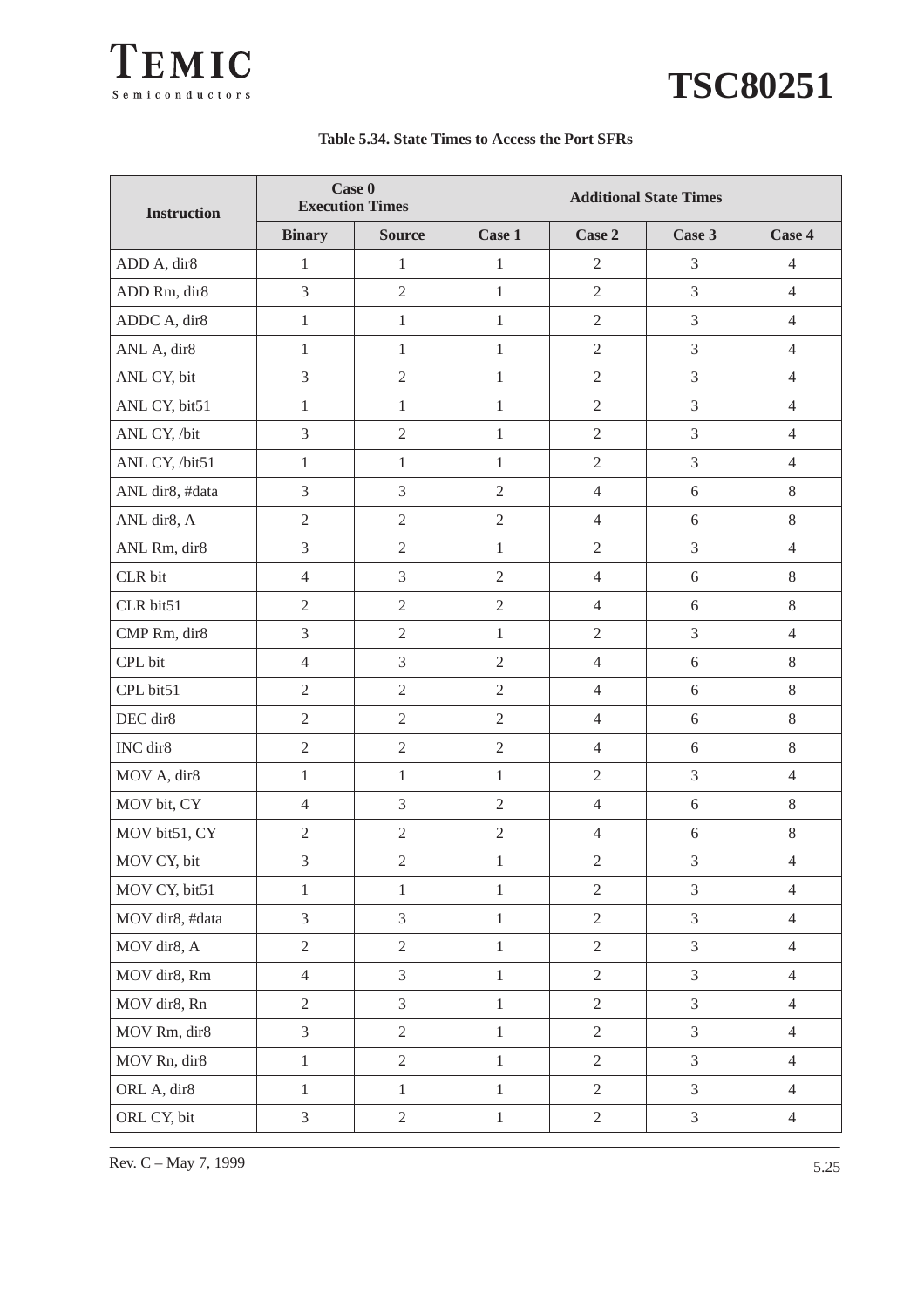| <b>Instruction</b> | Case 0<br><b>Execution Times</b> |                | <b>Additional State Times</b> |                |                |                |  |
|--------------------|----------------------------------|----------------|-------------------------------|----------------|----------------|----------------|--|
|                    | <b>Binary</b>                    | <b>Source</b>  | Case 1                        | Case 2         | Case 3         | Case 4         |  |
| ORL CY, bit51      | 1                                | 1              | 1                             | $\overline{2}$ | 3              | $\overline{4}$ |  |
| ORL CY, /bit       | 3                                | $\overline{2}$ | 1                             | $\overline{2}$ | 3              | $\overline{4}$ |  |
| ORL CY, /bit51     | 1                                | 1              | 1                             | $\overline{2}$ | $\overline{3}$ | $\overline{4}$ |  |
| ORL dir8, #data    | 3                                | 3              | 1                             | $\overline{2}$ | 3              | $\overline{4}$ |  |
| ORL dir8, A        | $\overline{2}$                   | $\mathbf{2}$   | $\overline{2}$                | $\overline{4}$ | 6              | 8              |  |
| ORL Rm, dir8       | 3                                | $\overline{2}$ | $\mathbf{1}$                  | $\overline{2}$ | 3              | $\overline{4}$ |  |
| SETB bit           | $\overline{4}$                   | 3              | $\overline{2}$                | $\overline{4}$ | 6              | 8              |  |
| SETB bit51         | $\overline{2}$                   | 2              | $\overline{2}$                | $\overline{4}$ | 6              | 8              |  |
| SUB Rm, dir8       | 3                                | $\overline{2}$ | 1                             | $\overline{2}$ | 3              | $\overline{4}$ |  |
| SUBB A, dir8       | 1                                | 1              | 1                             | $\overline{2}$ | 3              | $\overline{4}$ |  |
| XCh A, dir8        | 3                                | 3              | $\mathfrak{2}$                | $\overline{4}$ | 6              | $\,8\,$        |  |
| XRL A, dir8        | $\mathbf{1}$                     | 1              | 1                             | $\overline{2}$ | $\overline{3}$ | $\overline{4}$ |  |
| XRL dir8, #data    | $\overline{3}$                   | $\overline{3}$ | $\overline{2}$                | $\overline{4}$ | 6              | 8              |  |
| XRL dir8, A        | $\overline{2}$                   | $\overline{2}$ | $\overline{2}$                | $\overline{4}$ | 6              | 8              |  |
| XRL Rm, dir8       | 3                                | $\overline{2}$ | 1                             | $\overline{2}$ | 3              | $\overline{4}$ |  |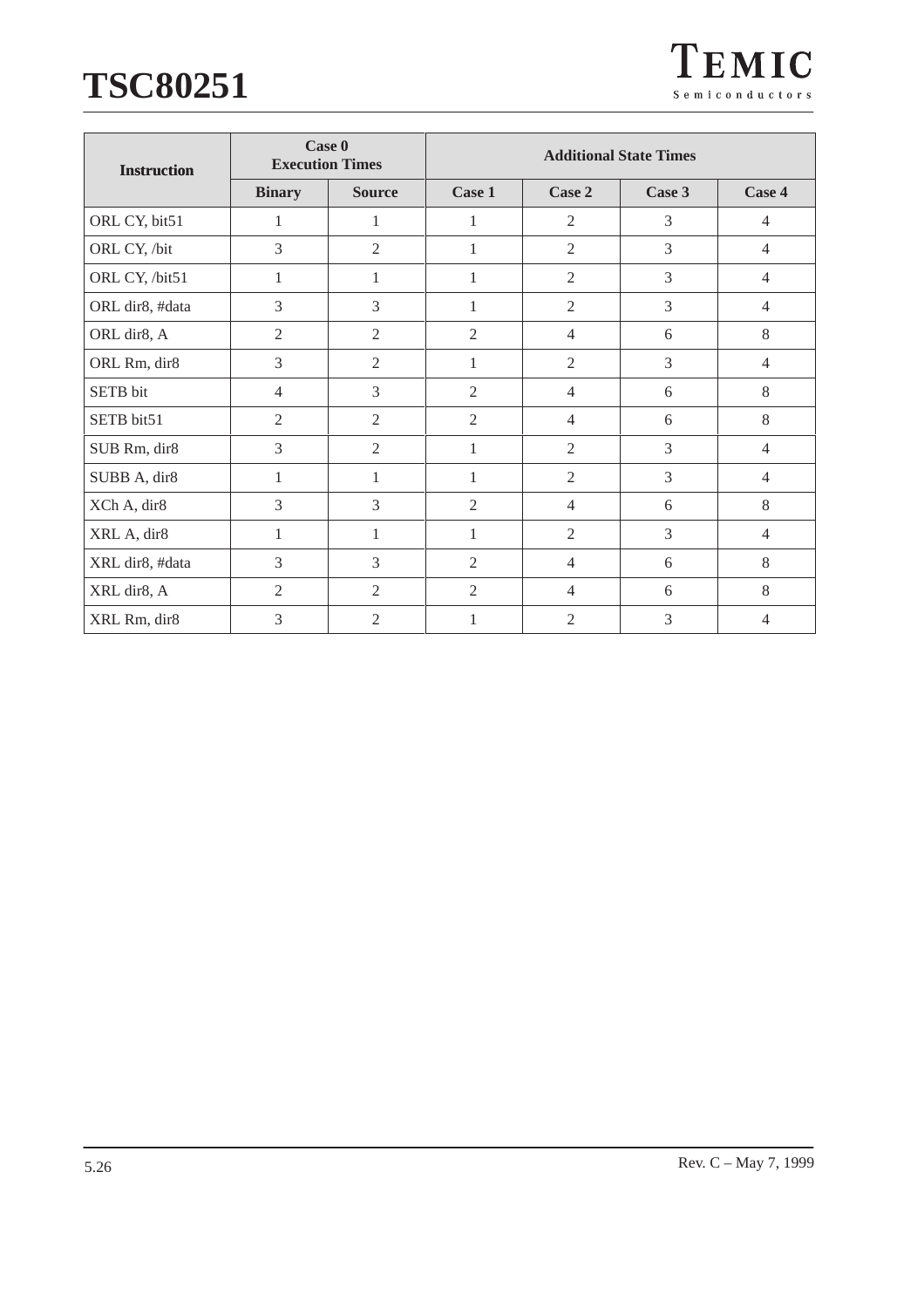| Add<br>Subtract<br>Add with Carry<br>Subtract with Borrow |                            | $dest opnd \leftarrow dest opnd + src opnd$<br>$ADD <$ dest>, $<$ src><br>$dest opnd \leftarrow dest opnd - src opnd$<br>$SUB <$ dest>, <src><br/>ADDC <dest>, <src><br/><math>(A) \leftarrow (A) +</math> src opnd + carry bit<br/><math>(A) \leftarrow (A)</math> – src opnd – carry bit<br/><math>SUBB &lt;</math> dest&gt;, <math>&lt;</math>src&gt;</src></dest></src> |                    |                |                    |                |  |
|-----------------------------------------------------------|----------------------------|-----------------------------------------------------------------------------------------------------------------------------------------------------------------------------------------------------------------------------------------------------------------------------------------------------------------------------------------------------------------------------|--------------------|----------------|--------------------|----------------|--|
|                                                           |                            |                                                                                                                                                                                                                                                                                                                                                                             | <b>Binary Mode</b> |                | <b>Source Mode</b> |                |  |
| <b>Mnemonic</b>                                           | <dest>, <src></src></dest> | <b>Notes</b>                                                                                                                                                                                                                                                                                                                                                                | <b>Bytes</b>       | <b>States</b>  | <b>Bytes</b>       | <b>States</b>  |  |
|                                                           | A, Rn                      | Reg to acc                                                                                                                                                                                                                                                                                                                                                                  | $\mathbf{1}$       | $\mathbf{1}$   | $\overline{2}$     | $\overline{2}$ |  |
| <b>ADD</b>                                                | A, dir8                    | Direct byte to acc                                                                                                                                                                                                                                                                                                                                                          | $\overline{2}$     | 1(2)           | $\overline{2}$     | 1(2)           |  |
|                                                           | A, @Ri                     | Indirect addr to acc                                                                                                                                                                                                                                                                                                                                                        | $\mathbf{1}$       | 2              | 2                  | 3              |  |
|                                                           | A, #data                   | Immediate data to acc                                                                                                                                                                                                                                                                                                                                                       | $\overline{2}$     | $\mathbf{1}$   | $\overline{2}$     | $\mathbf{1}$   |  |
|                                                           | Rmd, Rms                   | Byte reg to/from byte reg                                                                                                                                                                                                                                                                                                                                                   | 3                  | $\overline{2}$ | $\overline{2}$     | $\mathbf{1}$   |  |
|                                                           | WRjd, WRjs                 | Word reg to/from word reg                                                                                                                                                                                                                                                                                                                                                   | 3                  | 3              | $\overline{2}$     | $\overline{2}$ |  |
|                                                           | DRkd, DRks                 | Dword reg to/from dword reg                                                                                                                                                                                                                                                                                                                                                 | $\overline{3}$     | 5              | $\mathfrak{D}$     | $\overline{4}$ |  |
|                                                           | Rm, #data                  | Immediate 8-bit data to/from byte reg                                                                                                                                                                                                                                                                                                                                       | $\overline{4}$     | 3              | 3                  | 2              |  |
| <b>ADD</b>                                                | WRj, #data16               | Immediate 16-bit data to/from word reg                                                                                                                                                                                                                                                                                                                                      | 5                  | $\overline{4}$ | $\overline{4}$     | 3              |  |
|                                                           | DRk, #0data16              | 16-bit unsigned immediate data to/from<br>dword reg                                                                                                                                                                                                                                                                                                                         | 5                  | 6              | $\overline{4}$     | 5              |  |
| <b>SUB</b>                                                | Rm, dir8                   | Direct addr to/from byte reg                                                                                                                                                                                                                                                                                                                                                | $\overline{4}$     | 3(2)           | $\overline{2}$     | 2(2)           |  |
|                                                           | WRj, dir8                  | Direct addr to/from word reg                                                                                                                                                                                                                                                                                                                                                | $\overline{4}$     | $\overline{4}$ | 3                  | 3              |  |
|                                                           | Rm, dir16                  | Direct addr (64K) to/from byte reg                                                                                                                                                                                                                                                                                                                                          | 5                  | 3              | $\overline{4}$     | $\overline{2}$ |  |
|                                                           | WRj, dir16                 | Direct addr (64K) to/from word reg                                                                                                                                                                                                                                                                                                                                          | 5                  | $\overline{4}$ | $\overline{4}$     | $\overline{3}$ |  |
|                                                           | Rm, @WRj                   | Indirect addr (64K) to/from byte reg                                                                                                                                                                                                                                                                                                                                        | $\overline{4}$     | 3              | 3                  | $\overline{2}$ |  |
|                                                           | Rm, @DRk                   | Indirect addr (16M) to/from byte reg                                                                                                                                                                                                                                                                                                                                        | $\overline{4}$     | $\overline{4}$ | 3                  | 3              |  |
| <b>ADDC</b><br><b>SUBB</b>                                | A, Rn                      | Reg to/from acc with carry                                                                                                                                                                                                                                                                                                                                                  | $\mathbf{1}$       | $\mathbf{1}$   | $\overline{2}$     | $\overline{2}$ |  |
|                                                           | A, dir8                    | Direct byte to/from acc with carry                                                                                                                                                                                                                                                                                                                                          | $\overline{2}$     | 1(2)           | $\overline{2}$     | 1(2)           |  |
|                                                           | A, @Ri                     | Indirect RAM to/from acc with carry                                                                                                                                                                                                                                                                                                                                         | $\mathbf{1}$       | $\overline{2}$ | $\overline{2}$     | $\overline{3}$ |  |
|                                                           | A, #data                   | Immediate data to/from acc with carry                                                                                                                                                                                                                                                                                                                                       | $\overline{2}$     | $\mathbf{1}$   | $\overline{2}$     | $\mathbf{1}$   |  |

### **Table 5.35. Summary of Add and Subtract Instructions**

**Note :**

*1. A shaded cell denotes an instruction in the C51 Architecture.*

*2. If this instruction addresses an I/O Port (Px, x = 0-3), add 1 to the number of states.*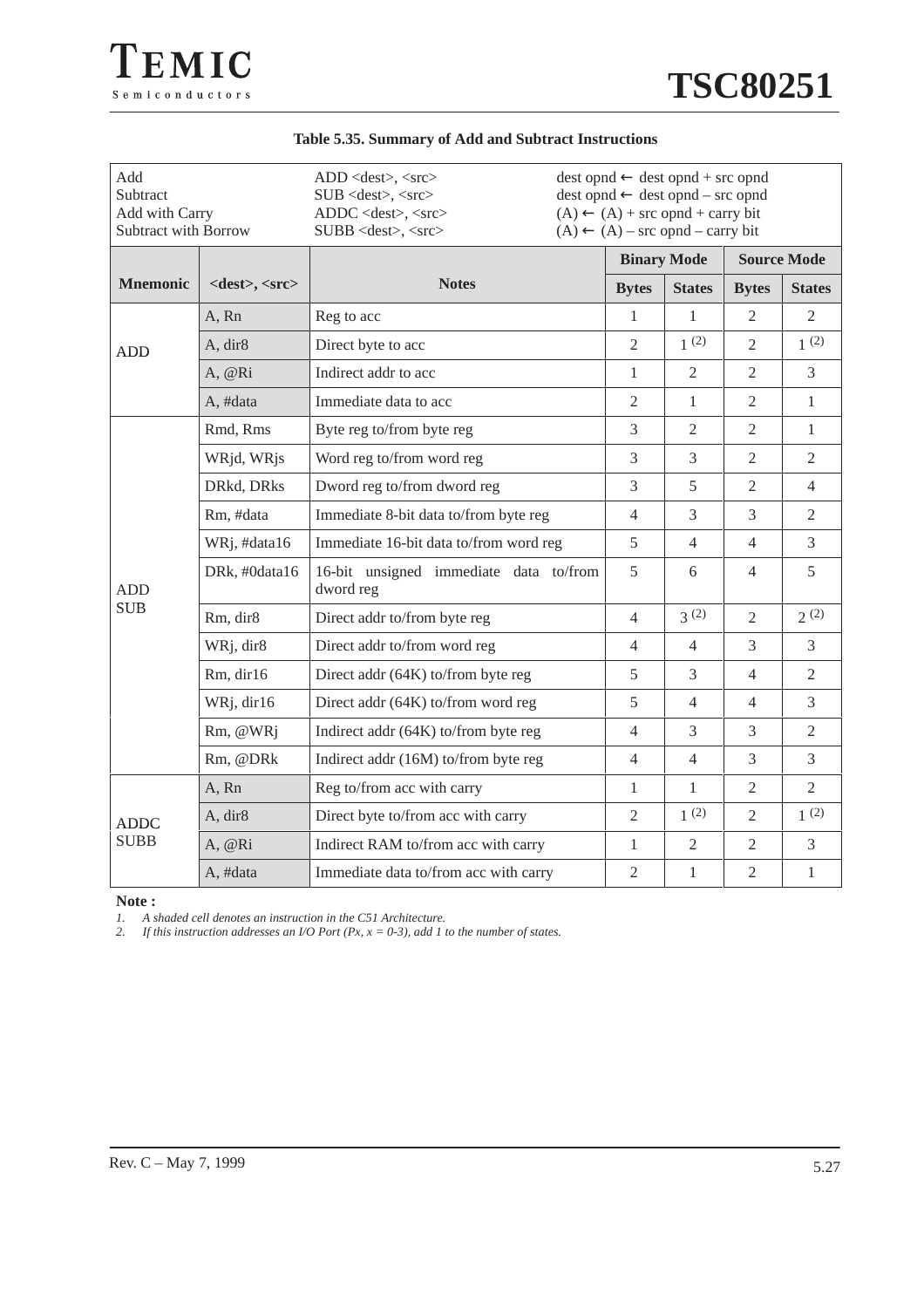| Compare         |                            | CMP <dest>, <src></src></dest>                                 | $dest opnd - src opnd$ |                |                |                    |
|-----------------|----------------------------|----------------------------------------------------------------|------------------------|----------------|----------------|--------------------|
|                 |                            | <b>Binary Mode</b>                                             |                        |                |                | <b>Source Mode</b> |
| <b>Mnemonic</b> | <dest>, <src></src></dest> | <b>Notes</b>                                                   | <b>Bytes</b>           | <b>States</b>  | <b>Bytes</b>   | <b>States</b>      |
|                 | Rmd, Rms                   | Reg with reg                                                   | 3                      | 2              | 2              | 1                  |
|                 | WRjd, WRjs                 | Word reg with word reg                                         | 3                      | 3              | $\overline{2}$ | 2                  |
|                 | DRkd, DRks                 | Dword reg with dword reg                                       | 3                      | 5              | 2              | $\overline{4}$     |
|                 | Rm, #data                  | Reg with immediate data                                        | 4                      | 3              | 3              | 2                  |
|                 | WRj, #data16               | Word reg with immediate 16-bit data                            | 5                      | $\overline{4}$ | $\overline{4}$ | 3                  |
| CMP             | DRk, #0data16              | Dword reg with<br>zero-extended<br>$16$ -bit<br>immediate data | 5                      | 6              | $\overline{4}$ | 5                  |
|                 | DRk, #1data16              | Dword reg with<br>$16$ -bit<br>one-extended<br>immediate data  | 5                      | 6              | $\overline{4}$ | 5                  |
|                 | Rm, dir8                   | Direct addr from byte reg                                      | 4                      | 3(1)           | $\overline{2}$ | 2(1)               |
|                 | WRj, dir8                  | Direct addr from word reg                                      | $\overline{4}$         | $\overline{4}$ | 3              | 3                  |
|                 | Rm, dir16                  | Direct addr (64K) from byte reg                                | 5                      | 3              | $\overline{4}$ | $\overline{2}$     |
|                 | WRj, dir16                 | Direct addr (64K) from word reg                                | 5                      | 4              | $\overline{4}$ | 3                  |
|                 | Rm, @WRj                   | Indirect addr (64K) from byte reg                              | $\overline{4}$         | 3              | 3              | $\mathfrak{2}$     |
|                 | Rm, @DRk                   | Indirect addr (16M) from byte reg                              | $\overline{4}$         | $\overline{4}$ | 3              | 3                  |

#### **Table 5.36. Summary of Compare Instructions**

**Note :**

1. If this instruction addresses an I/O Port (Px,  $x = 0-3$ ), add 1 to the number of states.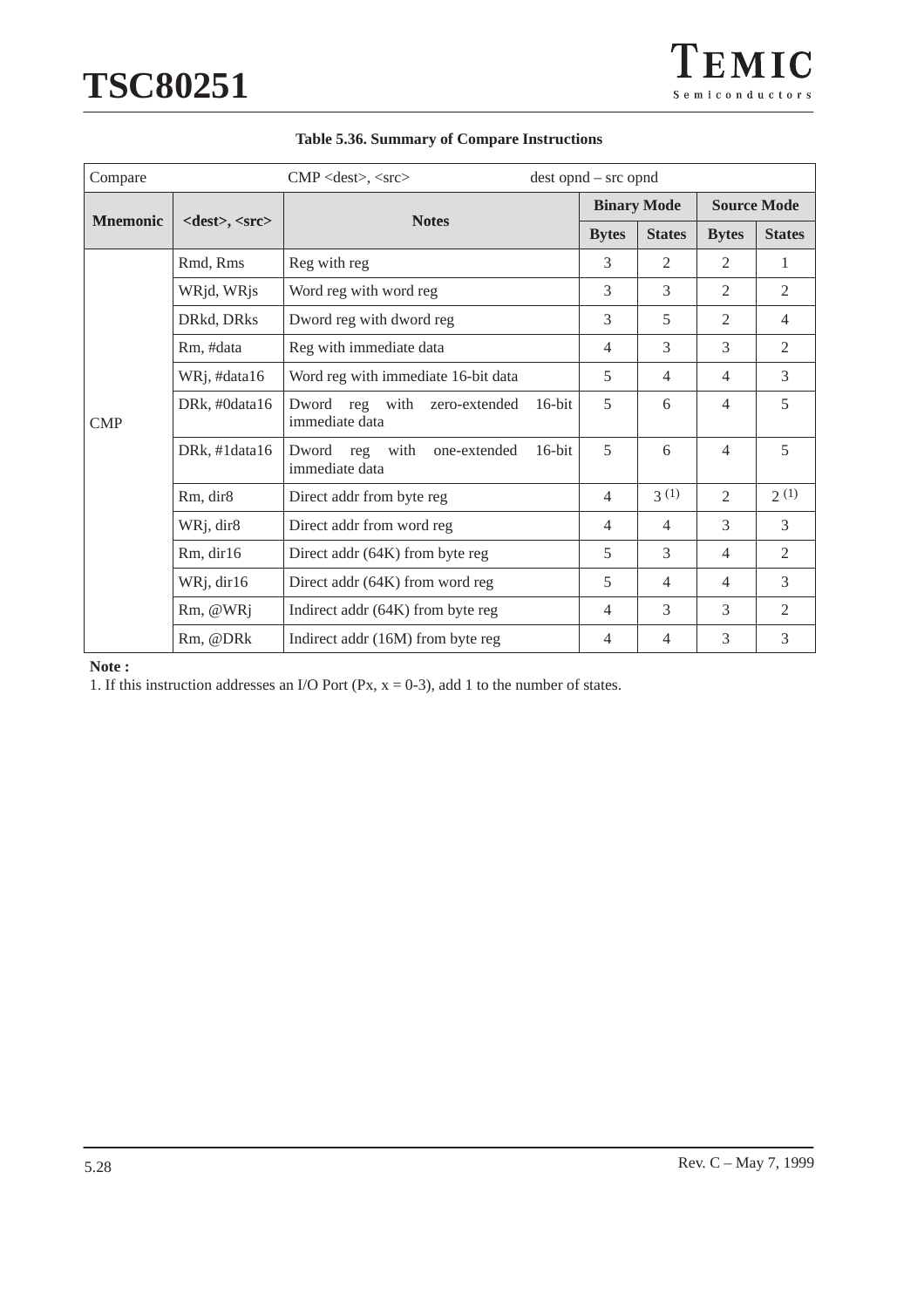| Increment<br>Increment<br>Increment<br>Decrement<br>Decrement |                     | <b>INC DPTR</b><br>INC byte<br>INC <dest>, <src><br/>DEC byte<br/>DEC <dest>, <src></src></dest></src></dest> | $(DPTR) \leftarrow (DPTR) + 1$<br>$byte \leftarrow byte + 1$<br>$dest opnd \leftarrow dest opnd + src opnd$<br>$byte \leftarrow byte - 1$<br>$dest opnd \leftarrow dest opnd - src opnd$ |                |                |                |
|---------------------------------------------------------------|---------------------|---------------------------------------------------------------------------------------------------------------|------------------------------------------------------------------------------------------------------------------------------------------------------------------------------------------|----------------|----------------|----------------|
|                                                               |                     |                                                                                                               | <b>Source Mode</b><br><b>Binary Mode</b>                                                                                                                                                 |                |                |                |
| <b>Mnemonic</b>                                               | $<$ dest>, $<$ src> | <b>Notes</b>                                                                                                  | <b>Bytes</b>                                                                                                                                                                             | <b>States</b>  | <b>Bytes</b>   | <b>States</b>  |
|                                                               | A                   | acc                                                                                                           | 1                                                                                                                                                                                        | 1              | 1              | 1              |
|                                                               | Rn                  | Reg                                                                                                           | 1                                                                                                                                                                                        | 1              | $\overline{2}$ | 2              |
| <b>INC</b><br><b>DEC</b>                                      | A, dir8             | Direct byte                                                                                                   | $\overline{2}$                                                                                                                                                                           | 2(2)           | $\mathfrak{D}$ | 2(2)           |
|                                                               | A, @Ri              | <b>Indirect RAM</b>                                                                                           | 1                                                                                                                                                                                        | 3              | $\overline{2}$ | $\overline{4}$ |
|                                                               | Rm, #short          | Byte reg by $1, 2$ , or $4$                                                                                   | 3                                                                                                                                                                                        | $\mathfrak{D}$ | 2              | 1              |
| <b>ADD</b>                                                    | WRj, #short         | Word reg by $1, 2$ , or $4$                                                                                   | 3                                                                                                                                                                                        | 2              | $\overline{2}$ | 1              |
| <b>SUB</b>                                                    | DRk, #short         | Double word reg by 1, 2, or 4                                                                                 | 3                                                                                                                                                                                        | $\overline{4}$ | 2              | 3              |
| <b>INC</b>                                                    | <b>DPTR</b>         | Data pointer                                                                                                  | 1                                                                                                                                                                                        | 1              | 1              |                |

#### **Table 5.37. Summary of Increment and Decrement Instructions**

## **Notes :**<br>*1. A sh*

*1. A shaded cell denotes an instruction in the C51 Architecture.*

*2. If this instruction addresses an I/O Port (Px, x = 0-3), add 1 to the number of states.*

| Multiply<br>Divide<br>Decimal-adjust ACC<br>for Addition (BCD) |                            | $MUL <$ reg1, reg2><br><b>MUL AB</b><br>$DIV < \text{reg1} >, < \text{reg2} >$<br>DIV AB<br>DA A | (2)<br>(2)<br>(2) | $(B:A) = A \times B$<br>$(A) = Quotient$ ; $(B) = Remainder$ |               |                |               |
|----------------------------------------------------------------|----------------------------|--------------------------------------------------------------------------------------------------|-------------------|--------------------------------------------------------------|---------------|----------------|---------------|
|                                                                |                            |                                                                                                  |                   | <b>Source Mode</b><br><b>Binary Mode</b>                     |               |                |               |
| <b>Mnemonic</b>                                                | $<$ dest $>$ , $<$ src $>$ | <b>Notes</b>                                                                                     |                   | <b>Bytes</b>                                                 | <b>States</b> | <b>Bytes</b>   | <b>States</b> |
|                                                                | AB                         | Multiply A and B                                                                                 |                   | 1                                                            | 5             | 1              | 5             |
| <b>MUL</b>                                                     | Rmd, Rms                   | Multiply byte reg and byte reg                                                                   |                   | 3                                                            | 6             | $\overline{2}$ | 5             |
|                                                                | WRjd, WRjs                 | Multiply word reg and word reg                                                                   |                   | 3                                                            | 12            | 2              | 11            |
|                                                                | AB                         | Divide A and B                                                                                   |                   | 1                                                            | 10            | 1              | 10            |
| <b>DIV</b>                                                     | Rmd, Rms                   | Divide byte reg and byte reg                                                                     |                   | 3                                                            | 11            | $\mathfrak{D}$ | 10            |
|                                                                | WRjd, WRjs                 | Divide word reg and word reg                                                                     |                   | 3                                                            | 21            | $\overline{2}$ | 20            |
| DA                                                             | $\overline{A}$             | Decimal adjust acc                                                                               |                   | 1                                                            | 1             | 1              | 1             |

#### **Table 5.38. Summary of Multiply, Divide and Decimal-adjust Instructions**

#### **Note :**

*1. A shaded cell denotes an instruction in the C51 Architecture.*

*2. If this instruction addresses an I/O Port (Px, x = 3:0), add 1 to the number of states.*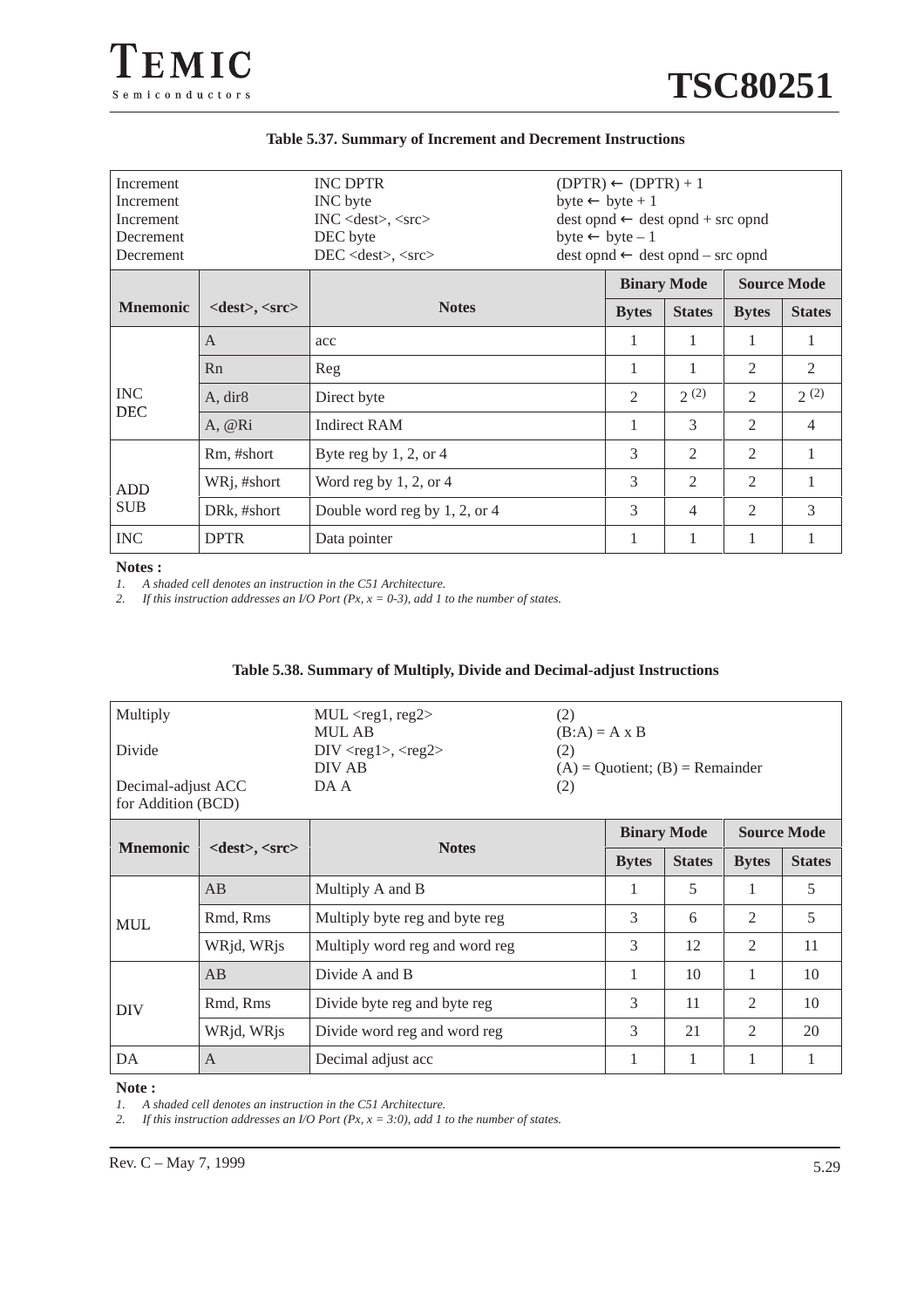|  |  |  | <b>Table 5.39. Summary of Logical Instructions</b> |
|--|--|--|----------------------------------------------------|
|--|--|--|----------------------------------------------------|

| Logical AND<br>Logical OR<br>Logical Exclusive OR<br>Clear<br>Complement<br>Rotate |                     | ANL <dest>, <src><br/><math>ORL &lt;</math> dest<math>&gt;</math>, <math>&lt;</math>src<math>&gt;</math><br/><math>XRL &lt;</math>dest&gt;, <math>\langle</math>src&gt;<br/><b>CLRA</b><br/><math>(A) \leftarrow 0</math><br/><b>CPL A</b><br/><math>(Ai) \leftarrow \emptyset</math> (Ai)<br/><b>RXXA</b></src></dest> | $dest opnd \leftarrow dest opnd \Lambda src opnd$<br>dest opnd ← dest opnd V src opnd<br>$dest opnd \leftarrow dest opnd \forall src opnd$ |                |                |                    |
|------------------------------------------------------------------------------------|---------------------|-------------------------------------------------------------------------------------------------------------------------------------------------------------------------------------------------------------------------------------------------------------------------------------------------------------------------|--------------------------------------------------------------------------------------------------------------------------------------------|----------------|----------------|--------------------|
|                                                                                    |                     |                                                                                                                                                                                                                                                                                                                         | <b>Binary Mode</b>                                                                                                                         |                |                | <b>Source Mode</b> |
| <b>Mnemonic</b>                                                                    | $<$ dest>, $<$ src> | <b>Notes</b>                                                                                                                                                                                                                                                                                                            | <b>Bytes</b>                                                                                                                               | <b>States</b>  | <b>Bytes</b>   | <b>States</b>      |
|                                                                                    | A, Rn               | Reg to acc                                                                                                                                                                                                                                                                                                              | 1                                                                                                                                          | 1              | 2              | 2                  |
|                                                                                    | A, dir8             | Direct byte to acc                                                                                                                                                                                                                                                                                                      | $\overline{c}$                                                                                                                             | 1(2)           | 2              | 1(2)               |
|                                                                                    | A, @Ri              | Indirect addr to acc                                                                                                                                                                                                                                                                                                    | 1                                                                                                                                          | $\overline{2}$ | 2              | 3                  |
|                                                                                    | A, #data            | Immediate data to acc                                                                                                                                                                                                                                                                                                   | $\overline{2}$                                                                                                                             | $\mathbf{1}$   | $\overline{2}$ | $\mathbf{1}$       |
|                                                                                    | dir8, A             | Acc to direct byte                                                                                                                                                                                                                                                                                                      | $\overline{2}$                                                                                                                             | 2(4)           | $\overline{2}$ | 2(4)               |
|                                                                                    | dir8, #data         | Immediate data to direct byte                                                                                                                                                                                                                                                                                           | 3                                                                                                                                          | 3(4)           | 3              | 3(4)               |
|                                                                                    | Rmd, Rms            | Byte reg to/from byte reg                                                                                                                                                                                                                                                                                               | 3                                                                                                                                          | 2              | 2              | 1                  |
|                                                                                    | WRjd, WRjs          | Word reg to/from word reg                                                                                                                                                                                                                                                                                               | 3                                                                                                                                          | 3              | $\overline{2}$ | 2                  |
|                                                                                    | Rm, #data           | Immediate 8-bit data to/from byte reg                                                                                                                                                                                                                                                                                   | $\overline{4}$                                                                                                                             | 3              | 3              | $\overline{2}$     |
| <b>ANL</b><br><b>ORL</b>                                                           | WRj, #data16        | Immediate 16-bit data to/from word reg                                                                                                                                                                                                                                                                                  | 5                                                                                                                                          | $\overline{4}$ | 4              | 3                  |
| <b>XRL</b>                                                                         | DRk, #0data16       | 16-bit unsigned immediate data to/from<br>dword reg                                                                                                                                                                                                                                                                     | 5                                                                                                                                          | 6              | 4              | 5                  |
|                                                                                    | Rm, dir8            | Direct addr to/from byte reg                                                                                                                                                                                                                                                                                            | $\overline{4}$                                                                                                                             | 3(2)           | 3              | 2(2)               |
|                                                                                    | WRj, dir8           | Direct addr to/from word reg                                                                                                                                                                                                                                                                                            | $\overline{4}$                                                                                                                             | $\overline{4}$ | 3              | 3                  |
|                                                                                    | Rm, dir16           | Direct addr (64K) to/from byte reg                                                                                                                                                                                                                                                                                      | 5                                                                                                                                          | 3              | $\overline{4}$ | $\overline{2}$     |
|                                                                                    | WRj, dir16          | Direct addr (64K) to/from word reg                                                                                                                                                                                                                                                                                      | 5                                                                                                                                          | $\overline{4}$ | 4              | 3                  |
|                                                                                    | Rm, @WRj            | Indirect addr (64K) to/from byte reg                                                                                                                                                                                                                                                                                    | $\overline{4}$                                                                                                                             | 3              | 3              | $\overline{2}$     |
|                                                                                    | Rm, @DRk            | Indirect addr (16M) to/from byte reg                                                                                                                                                                                                                                                                                    | $\overline{4}$                                                                                                                             | $\overline{4}$ | 3              | 3                  |
| CLR                                                                                | A                   | Clear acc                                                                                                                                                                                                                                                                                                               | $\mathbf{1}$                                                                                                                               | $\mathbf{1}$   | 1              | $\mathbf{1}$       |
| <b>CPL</b>                                                                         | A                   | Complement acc                                                                                                                                                                                                                                                                                                          | $\mathbf{1}$                                                                                                                               | $\mathbf{1}$   | $\mathbf{1}$   | $\mathbf{1}$       |
| RL                                                                                 | A                   | Rotate acc left                                                                                                                                                                                                                                                                                                         | $\mathbf{1}$                                                                                                                               | $\mathbf{1}$   | $\mathbf{1}$   | $\mathbf{1}$       |
| RLC                                                                                | A                   | Rotate acc left through the carry                                                                                                                                                                                                                                                                                       | $\mathbf{1}$                                                                                                                               | $\mathbf{1}$   | $\mathbf{1}$   | $\mathbf{1}$       |
| RR                                                                                 | $\overline{A}$      | Rotate acc right                                                                                                                                                                                                                                                                                                        | $\mathbf{1}$                                                                                                                               | $\mathbf{1}$   | $\mathbf{1}$   | $\mathbf{1}$       |
| <b>RRC</b>                                                                         | $\overline{A}$      | Rotate acc right through the carry                                                                                                                                                                                                                                                                                      | $\mathbf{1}$                                                                                                                               | $\mathbf{1}$   | 1              | $\mathbf{1}$       |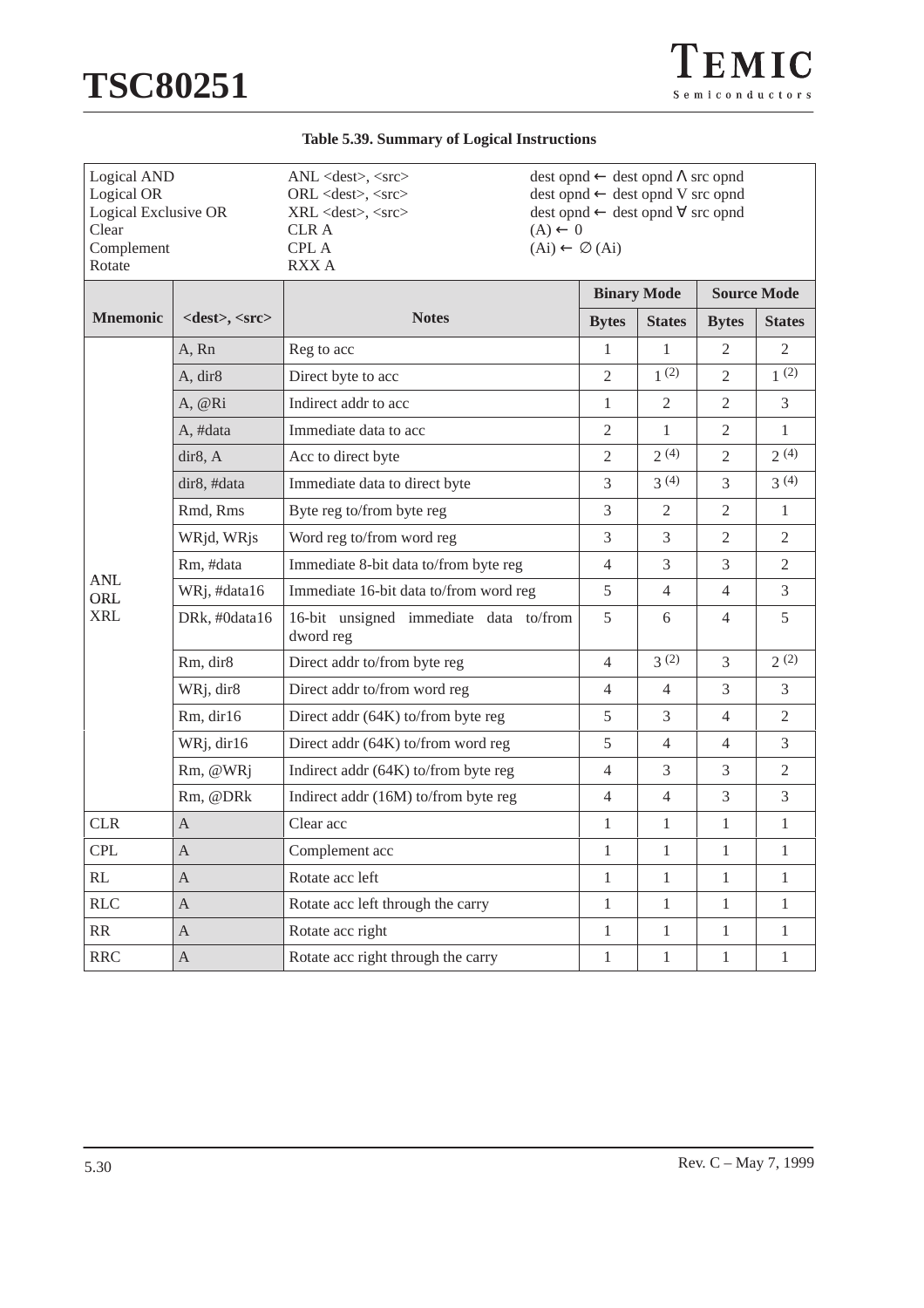#### **Table 5.40. Summary of Logical Instructions (Cont'd)**

| Shift           |                     | SXX Rm or Wi                        |              |                    |                |                    |
|-----------------|---------------------|-------------------------------------|--------------|--------------------|----------------|--------------------|
| <b>SWAP</b>     |                     | $A3:0 \leftrightarrow A7:4$<br>A    |              |                    |                |                    |
|                 |                     |                                     |              | <b>Binary Mode</b> |                | <b>Source Mode</b> |
| <b>Mnemonic</b> | $<$ dest>, $<$ src> | <b>Notes</b>                        | <b>Bytes</b> | <b>States</b>      | <b>Bytes</b>   | <b>States</b>      |
| <b>SLL</b>      | Rm                  | Shift byte reg left through the MSB | 3            | $\overline{2}$     | $\overline{2}$ |                    |
|                 | WRi                 | Shift word reg left through the MSB | 3            | $\overline{2}$     | $\overline{2}$ |                    |
|                 | Rm                  | Shift byte reg right                | 3            | $\overline{2}$     | $\overline{2}$ |                    |
| <b>SRA</b>      | WRj                 | Shift word reg right                | 3            | $\overline{2}$     | $\overline{2}$ |                    |
|                 | Rm                  | Shift byte reg left                 | 3            | $\overline{2}$     | $\overline{2}$ |                    |
| <b>SRL</b>      | WRj                 | Shift word reg left                 | 3            | 2                  | $\overline{2}$ |                    |
| <b>SWAP</b>     | A                   | Swap nibbles within the acc         |              | 2                  |                | $\overline{c}$     |

#### **Note :**

*1. A shaded cell denotes an instruction in the C51 Architecture.*

*2. If this instruction addresses an I/O Port (Px,*  $x = 3:0$ *), add 1 to the number of states.*<br>*3. If this instruction addresses an I/O Port (Px,*  $x = 3:0$ *), add 2 to the number of states.* 

*If this instruction addresses an I/O Port (Px,*  $x = 3:0$ *), add 2 to the number of states.* 

#### **Table 5.41. Summary of Move Instructions**

| Move $(2)$               | $\text{destination} \leftarrow \text{src opnd}$<br>$MOV \le dest$ , $\le src$ |                                                                  |
|--------------------------|-------------------------------------------------------------------------------|------------------------------------------------------------------|
| Move with Sign Extension | $MOVS \leq dest$ , $\leq src$                                                 | $\text{destination} \leftarrow \text{src opnd with sign extend}$ |
| Move with Zero Extension | $MOVZ <$ dest>, $<<$ src>                                                     | $\text{destination} \leftarrow \text{src opnd with zero extend}$ |
| Move Code Byte           | MOVC <dest>, <src></src></dest>                                               | $A \leftarrow$ code byte                                         |
| Move to external Mem     | $MOVX <$ dest $>$ , $<$ src $>$<br>external mem $\leftarrow$ (A)              |                                                                  |
| Move from external Mem   | $MOVX <$ dest>, $<<$ src><br>$A \leftarrow$ source opnd in external mem       |                                                                  |
|                          |                                                                               |                                                                  |

|                 |                            |                               | <b>Binary Mode</b> |               |                | <b>Source Mode</b> |
|-----------------|----------------------------|-------------------------------|--------------------|---------------|----------------|--------------------|
| <b>Mnemonic</b> | $<$ dest $>$ , $<$ src $>$ | <b>Notes</b>                  | <b>Bytes</b>       | <b>States</b> | <b>Bytes</b>   | <b>States</b>      |
|                 | A, Rn                      | Reg to acc                    | 1                  | 1             | 2              | 2                  |
|                 | A, dir8                    | Direct byte to acc            | $\overline{2}$     | 1(3)          | 2              | 1(3)               |
|                 | A, @Ri                     | Indirect RAM to acc           | 1                  | 2             | $\mathfrak{2}$ | 3                  |
|                 | A, #data                   | Immediate data to acc.        | 2                  | 1             | 2              |                    |
|                 | Rn, A                      | Acc to reg                    | 1                  | 1             | 2              | 2                  |
| <b>MOV</b>      | Rn, dir <sub>8</sub>       | Direct byte to reg            | $\overline{2}$     | 1(3)          | 3              | 2(3)               |
|                 | Rn, #data                  | Immediate data to reg         | 2                  | 1             | 3              | 2                  |
|                 | dir8, A                    | Acc to direct byte            | 2                  | 2(3)          | 2              | 2(3)               |
|                 | dir8, Rn                   | Reg to direct byte            | $\overline{c}$     | 2(3)          | 3              | 3(3)               |
|                 | dir8, dir8                 | Dir byte to direct byte       | 3                  | 3             | 3              | 3                  |
|                 | dir8, @Ri                  | Indir RAM to direct byte      | $\overline{2}$     | 3             | 3              | $\overline{4}$     |
|                 | dir8, #data                | Immediate data to direct byte | 3                  | $3^{(3)}$     | 3              | $3^{(3)}$          |
|                 | @Ri, A                     | Acc to indirect RAM           | 1                  | 3             | $\overline{2}$ | $\overline{4}$     |
|                 | @Ri, dir8                  | Dir byte to indirect RAM      | 2                  | 3             | 3              | $\overline{4}$     |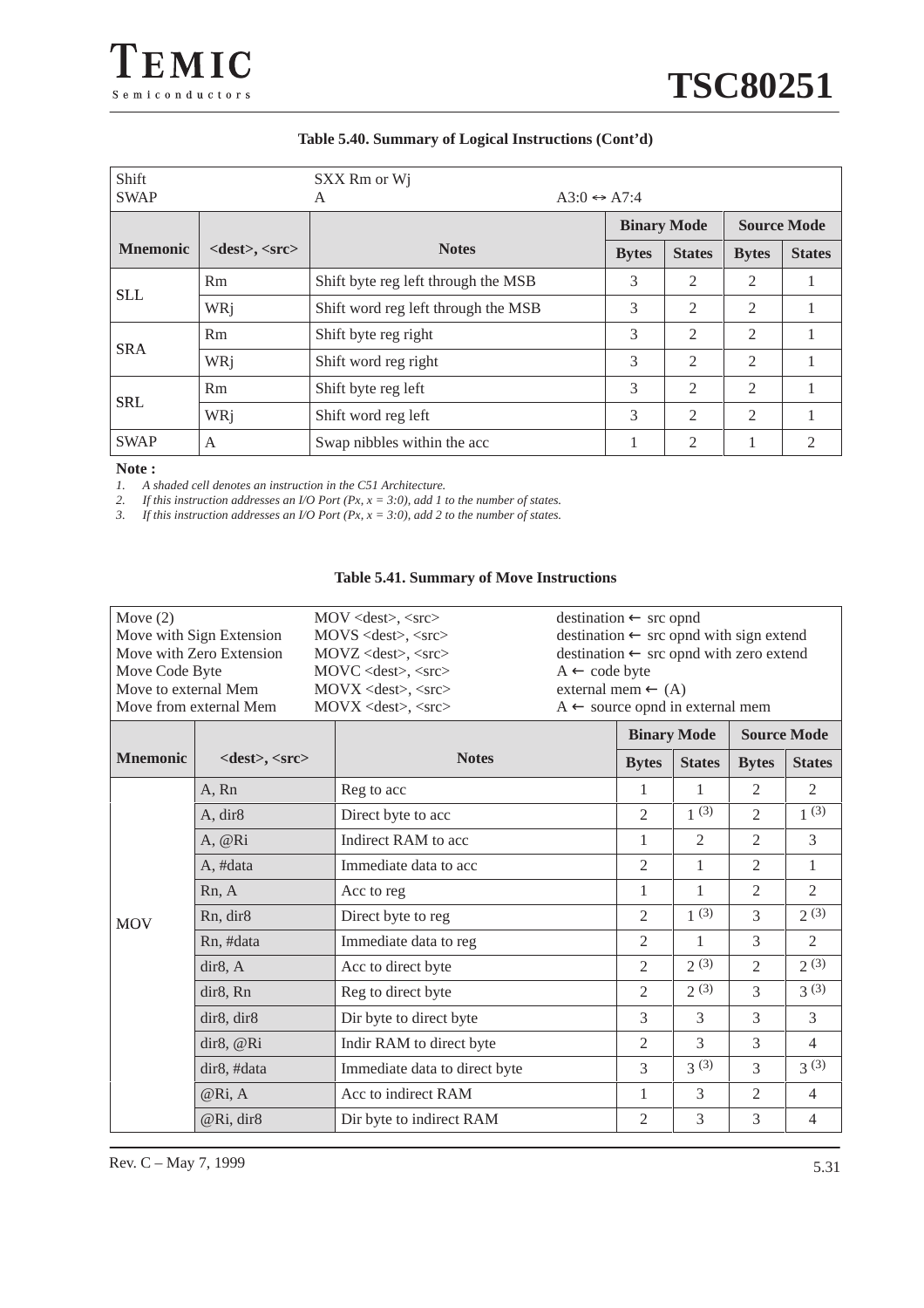| TEMIC          |  |
|----------------|--|
| Semiconductors |  |

|                 |                            | <b>Binary Mode</b>                         |                |                  |                | <b>Source Mode</b> |  |  |
|-----------------|----------------------------|--------------------------------------------|----------------|------------------|----------------|--------------------|--|--|
| <b>Mnemonic</b> | <dest>, <src></src></dest> | <b>Notes</b>                               | <b>Bytes</b>   | <b>States</b>    | <b>Bytes</b>   | <b>States</b>      |  |  |
|                 | @Ri, #data                 | Imeediate data to indirect RAM             | $\overline{2}$ | 3                | 3              | $\overline{4}$     |  |  |
|                 | DPTR, #data16              | Load Data Pointer with a 16-bit const      | 3              | $\overline{2}$   | 3              | 2                  |  |  |
|                 | Rmd, Rms                   | Byte reg to byte reg                       | 3              | $\overline{2}$   | $\overline{2}$ | $\mathbf{1}$       |  |  |
|                 | WRjd, WRjs                 | Word reg to word reg                       | 3              | $\overline{2}$   | $\overline{2}$ | $\mathbf{1}$       |  |  |
|                 | DRkd, DRks                 | Dword reg to dword reg                     | 3              | 3                | $\mathbf{2}$   | $\overline{2}$     |  |  |
|                 | Rm, #data                  | Immediate 8-bit data to byte reg           | $\overline{4}$ | 3                | 3              | $\overline{2}$     |  |  |
|                 | WRj, #data16               | Immediate 16-bit data to word reg          | 5              | 3                | $\overline{4}$ | $\overline{2}$     |  |  |
|                 | DRk, #0data16              | zero-ext 16bit immediate data to dword reg | 5              | 5                | $\overline{4}$ | $\overline{4}$     |  |  |
|                 | DRk, #1data16              | one-ext 16bit immediate data to dword reg  | 5              | 5                | $\overline{4}$ | $\overline{4}$     |  |  |
|                 | DRk, dir8                  | Direct addr to dword reg                   | $\overline{4}$ | 6                | 3              | 5                  |  |  |
|                 | DRk, dir16                 | Direct addr (64K) to dword reg             | $\overline{4}$ | 6                | $\overline{4}$ | 5                  |  |  |
|                 | Rm, dir8                   | Direct addr to byte reg                    | 4              | 3(3)             | 3              | 2(3)               |  |  |
|                 | WRj, dir8                  | Direct addr to word reg                    | $\overline{4}$ | $\overline{4}$   | 3              | 3                  |  |  |
|                 | Rm, dir16                  | Direct addr (64K) to byte reg              | 5              | 3                | $\overline{4}$ | $\overline{2}$     |  |  |
|                 | WRj, dir16                 | Direct addr (64K) to word reg              | 5              | $\overline{4}$   | $\overline{4}$ | $\overline{3}$     |  |  |
|                 | Rm, @WRj                   | Indirect addr (64K) to byte reg            | $\overline{4}$ | $\mathfrak{2}$   | 3              | $\overline{2}$     |  |  |
|                 | Rm, @DRk                   | Indirect addr (16M) to byte reg            | $\overline{4}$ | $\overline{4}$   | 3              | 3                  |  |  |
|                 | WRjd, @WRjs                | Indirect addr (64K) to word reg            | $\overline{4}$ | $\overline{4}$   | 3              | 3                  |  |  |
|                 | WRj, @DRk                  | Indirect addr (16M) to word reg            | $\overline{4}$ | 5                | 3              | $\overline{4}$     |  |  |
|                 | dir8, Rm                   | Byte reg to direct addr                    | $\overline{4}$ | $4^{(3)}$        | 3              | 3(3)               |  |  |
| <b>MOV</b>      | dir8, WRj                  | Word reg to direct addr                    | $\overline{4}$ | 5                | 3              | $\overline{4}$     |  |  |
|                 | dir16, Rm                  | Byte reg to direct addr (64K)              | 5              | $\overline{4}$   | $\overline{4}$ | $\overline{3}$     |  |  |
|                 | dir16, WRj                 | Word reg to direct addr (64K)              | 5              | 5                | 4              | $\overline{4}$     |  |  |
|                 | $@$ WRj, Rm                | Byte reg to indirect addr (64K)            | $\overline{4}$ | $\overline{4}$   | 3              | 3                  |  |  |
|                 | @DRk, Rm                   | Byte reg to indirect addr (16M)            | $\overline{4}$ | 5                | 3              | $\overline{4}$     |  |  |
|                 | @WRjd, WRjs                | Word reg to indirect addr (64K)            | 4              | 5                | 3              | $\overline{4}$     |  |  |
|                 | @DRk, WRj                  | Word reg to indirect addr (16M)            | 4              | 6                | 3              | 5                  |  |  |
|                 | dir8, DRk                  | Dword reg to direct addr                   | $\overline{4}$ | $\tau$           | 3              | 6                  |  |  |
|                 | dir16, DRk                 | Dword reg to direct addr (64K)             | 5              | $\boldsymbol{7}$ | 4              | 6                  |  |  |
|                 | Rm, $@WRj + dis16$         | Indirect addr with disp (64K) to byte reg  | $\sqrt{5}$     | 6                | 4              | 5                  |  |  |
|                 | WRj, $@WRj + dis16$        | Indirect addr with disp (64K) to word reg  | 5              | $\tau$           | 4              | 6                  |  |  |
|                 | Rm, @DRk +dis24            | Indirect addr with disp (16M) to byte reg  | $\sqrt{5}$     | $\tau$           | $\overline{4}$ | 6                  |  |  |
|                 | WRj, $@WRj + dis24$        | Indirect addr with disp (16M) to word reg  | 5              | 8                | 4              | 7                  |  |  |
|                 | @WRj +dis16, Rm            | Byte reg to indirect addr with disp (64K)  | 5              | 6                | 4              | 5                  |  |  |
|                 | @WRj +dis16, WRj           | Word reg to indirect addr with disp (64K)  | 5              | $\tau$           | 4              | 6                  |  |  |
|                 | @DRk +dis24, Rm            | Byte reg to indirect addr with disp (16M)  | 5              | $\tau$           | 4              | 6                  |  |  |
|                 | @DRk +dis24, WRj           | Word reg to indirect addr with disp (16M)  | $\mathfrak s$  | 8                | 4              | $\tau$             |  |  |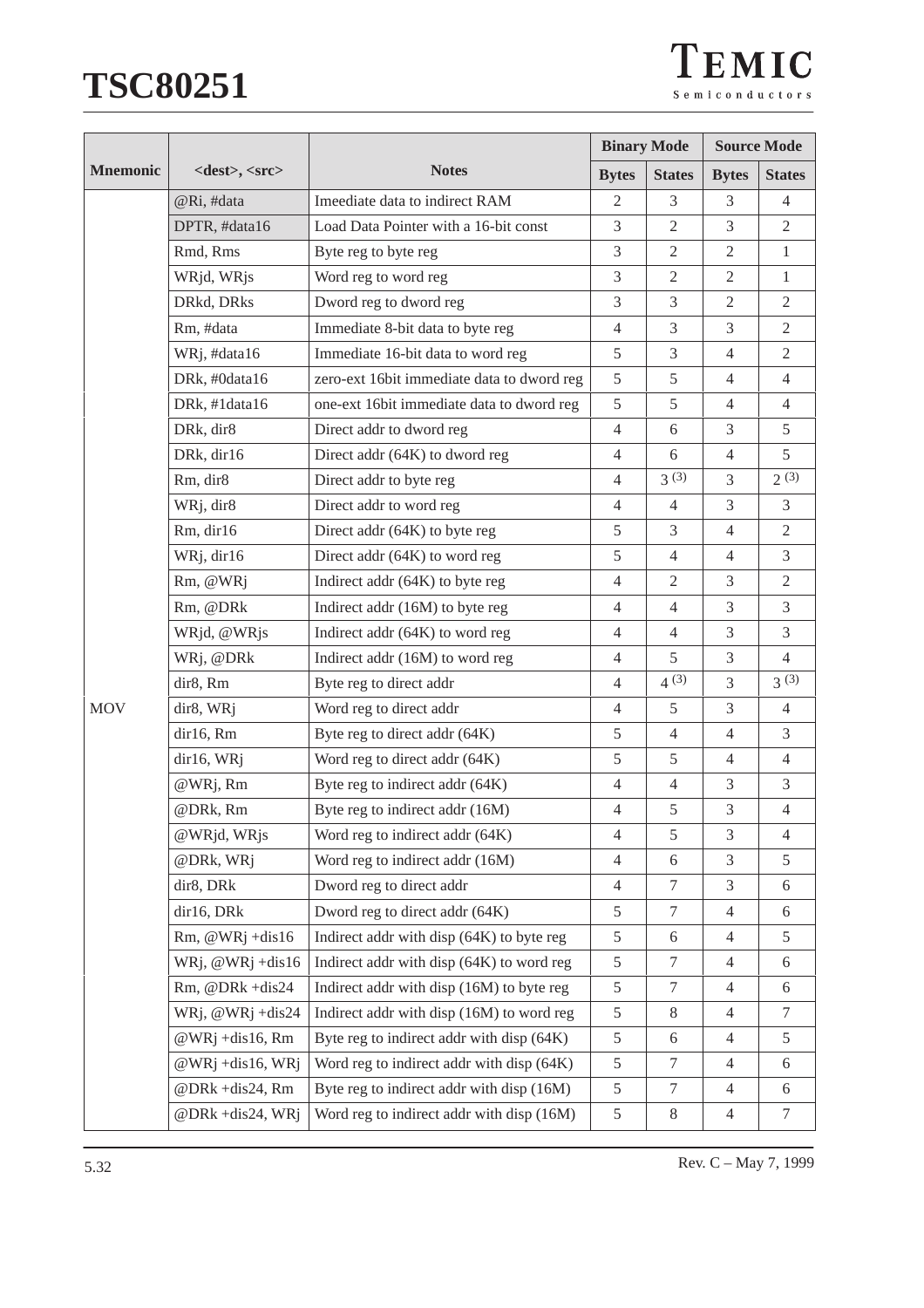

|                 |                                                                                                                                                |                                                       | <b>Binary Mode</b> |                |                             | <b>Source Mode</b> |
|-----------------|------------------------------------------------------------------------------------------------------------------------------------------------|-------------------------------------------------------|--------------------|----------------|-----------------------------|--------------------|
| <b>Mnemonic</b> | <dest>, <src&gt;< th=""><th><b>Notes</b></th><th><b>Bytes</b></th><th><b>States</b></th><th><b>Bytes</b></th><th><b>States</b></th></src&gt;<> | <b>Notes</b>                                          | <b>Bytes</b>       | <b>States</b>  | <b>Bytes</b>                | <b>States</b>      |
| <b>MOVH</b>     | DRk(hi), #data16                                                                                                                               | 16-bit immediate data into upper word of<br>dword reg | 5                  | 3              | 4                           | 2                  |
| <b>MOVS</b>     | WRj, Rm                                                                                                                                        | Byte reg to word reg with sign extension              | 3                  | 2              | $\mathfrak{D}$              |                    |
| <b>MOVZ</b>     | WRj, Rm                                                                                                                                        | Byte reg to word reg with zeros extension             | 3                  | $\mathfrak{D}$ | $\mathfrak{D}$              |                    |
|                 | A, $@A + DPTR$                                                                                                                                 | Code byte relative to DPTR to acc                     | $\mathbf{1}$       | 6              |                             | 6                  |
| <b>MOVC</b>     | A, $@A + PC$                                                                                                                                   | Code byte relative to PC to acc                       |                    | 6              |                             | 6                  |
|                 | $A$ , $@Ri$                                                                                                                                    | External mem $(8-bit addr)$ to acc $(4)$              |                    | 4              | $\mathcal{D}_{\mathcal{L}}$ | 5                  |
| <b>MOVX</b>     | A, @DPTR                                                                                                                                       | External mem $(16-bit addr)$ to acc $(4)$             |                    | 5              |                             | 5                  |
|                 | @Ri, A                                                                                                                                         | Acc to external mem $(8-bit addr)$ $(4)$              |                    | 4              |                             | 4                  |
|                 | @DPTR, A                                                                                                                                       | Acc to external mem $(16$ -bit addr) $(4)$            |                    | 5              |                             | 5                  |

#### **Note :**

*1. A shaded cell denotes an instruction in the C51 Architecture.*

*2. Instructions that move bits are in Table 5.43.* 

*3. If this instruction addresses an I/O Port (Px, x = 0-3), add 1 to the number of states.*

*4. External memory addressed by instructions in the C51 Architecture is in the region specified by DPXL (reset value = 01h).*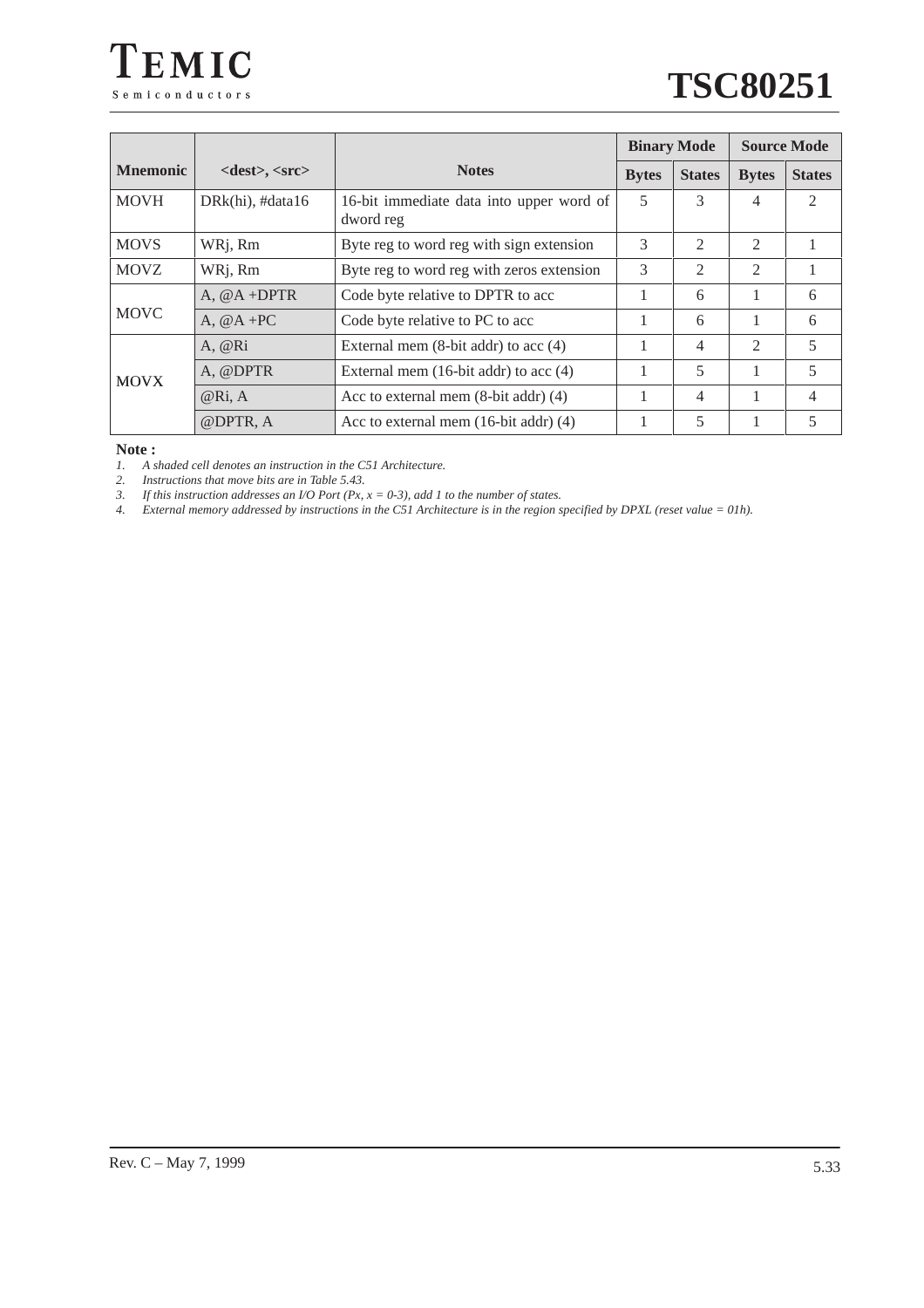| TEMIC          |
|----------------|
| Semiconductors |

| <b>Exchange Contents</b><br><b>Exchange Digit</b><br>Push<br>Pop |                            | $XCh <$ dest $>$ , $<$ src $>$<br>$A \leftrightarrow$ src opnd<br>A3:0 $\leftrightarrow$ on-chip RAM bits 3:0<br>XCHD <dest>, <src><br/><math>SP \leftarrow SP + 1</math>; <math>(SP) \leftarrow src</math><br/><math>PUSH &lt;</math>src<math>&gt;</math><br/><math>POP &lt;</math>dest<math>&gt;</math><br/><math>dest \leftarrow (SP); SP \leftarrow SP - 1</math></src></dest> |  |                                          |                |                |                |
|------------------------------------------------------------------|----------------------------|------------------------------------------------------------------------------------------------------------------------------------------------------------------------------------------------------------------------------------------------------------------------------------------------------------------------------------------------------------------------------------|--|------------------------------------------|----------------|----------------|----------------|
| <b>Mnemonic</b>                                                  | $<$ dest $>$ , $<$ src $>$ | <b>Notes</b>                                                                                                                                                                                                                                                                                                                                                                       |  | <b>Source Mode</b><br><b>Binary Mode</b> |                |                |                |
|                                                                  |                            |                                                                                                                                                                                                                                                                                                                                                                                    |  | <b>Bytes</b>                             | <b>States</b>  | <b>Bytes</b>   | <b>States</b>  |
|                                                                  | A, Rn                      | Acc and reg                                                                                                                                                                                                                                                                                                                                                                        |  | 1                                        | 3              | 2              | $\overline{4}$ |
| <b>XCH</b>                                                       | A, dir <sub>8</sub>        | Acc and direct addr                                                                                                                                                                                                                                                                                                                                                                |  | $\overline{2}$                           | 3(2)           | $\overline{2}$ | 3(2)           |
| A, @Ri                                                           |                            | Acc and on-chip RAM (8-bit addr)                                                                                                                                                                                                                                                                                                                                                   |  | 1                                        | $\overline{4}$ | 2              | 5              |
| <b>XCHD</b>                                                      | A, @Ri                     | Acc and low nibble in on-chip RAM (8-bit<br>addr)                                                                                                                                                                                                                                                                                                                                  |  | $\mathbf{1}$                             | $\overline{4}$ | 2              | 5              |
|                                                                  | dir8                       | Push direct byte onto stack                                                                                                                                                                                                                                                                                                                                                        |  | $\overline{2}$                           | $\overline{2}$ | $\overline{2}$ | $\overline{2}$ |
|                                                                  | #data                      | Push immediate data onto stack                                                                                                                                                                                                                                                                                                                                                     |  | $\overline{4}$                           | $\overline{4}$ | 3              | 3              |
|                                                                  | #data16                    | Push 16-bit immediate data onto stack                                                                                                                                                                                                                                                                                                                                              |  | 5                                        | 5              | $\overline{4}$ | 5              |
| <b>PUSH</b>                                                      | Rm                         | Push byte reg onto stack                                                                                                                                                                                                                                                                                                                                                           |  | 3                                        | $\overline{4}$ | 2              | 3              |
|                                                                  | WRj                        | Push word reg onto stack                                                                                                                                                                                                                                                                                                                                                           |  | 3                                        | 6              | 2              | 5              |
|                                                                  | <b>DR</b> k                | Push double word reg onto stack                                                                                                                                                                                                                                                                                                                                                    |  | 3                                        | 10             | $\mathfrak{D}$ | 9              |
|                                                                  | Dir                        | Pop direct byte from stack                                                                                                                                                                                                                                                                                                                                                         |  | $\overline{2}$                           | 3/3            | $\mathfrak{D}$ | 3/3            |
| <b>POP</b>                                                       | Rm                         | Pop byte reg from stack                                                                                                                                                                                                                                                                                                                                                            |  | 3                                        | 3              | 2              | $\overline{2}$ |
|                                                                  | WRj                        | Pop word reg from stack                                                                                                                                                                                                                                                                                                                                                            |  | 3                                        | $\overline{5}$ | 2              | $\overline{4}$ |
|                                                                  | <b>DRk</b>                 | Pop double word reg from stack                                                                                                                                                                                                                                                                                                                                                     |  | 3                                        | 9              | $\overline{2}$ | 8              |

**Note :**

*1. A shaded cell denotes an instruction in the C51 Architecture.*

*2. If this instruction addresses an I/O Port (Px, x = 0-3), add 1 to the number of states.*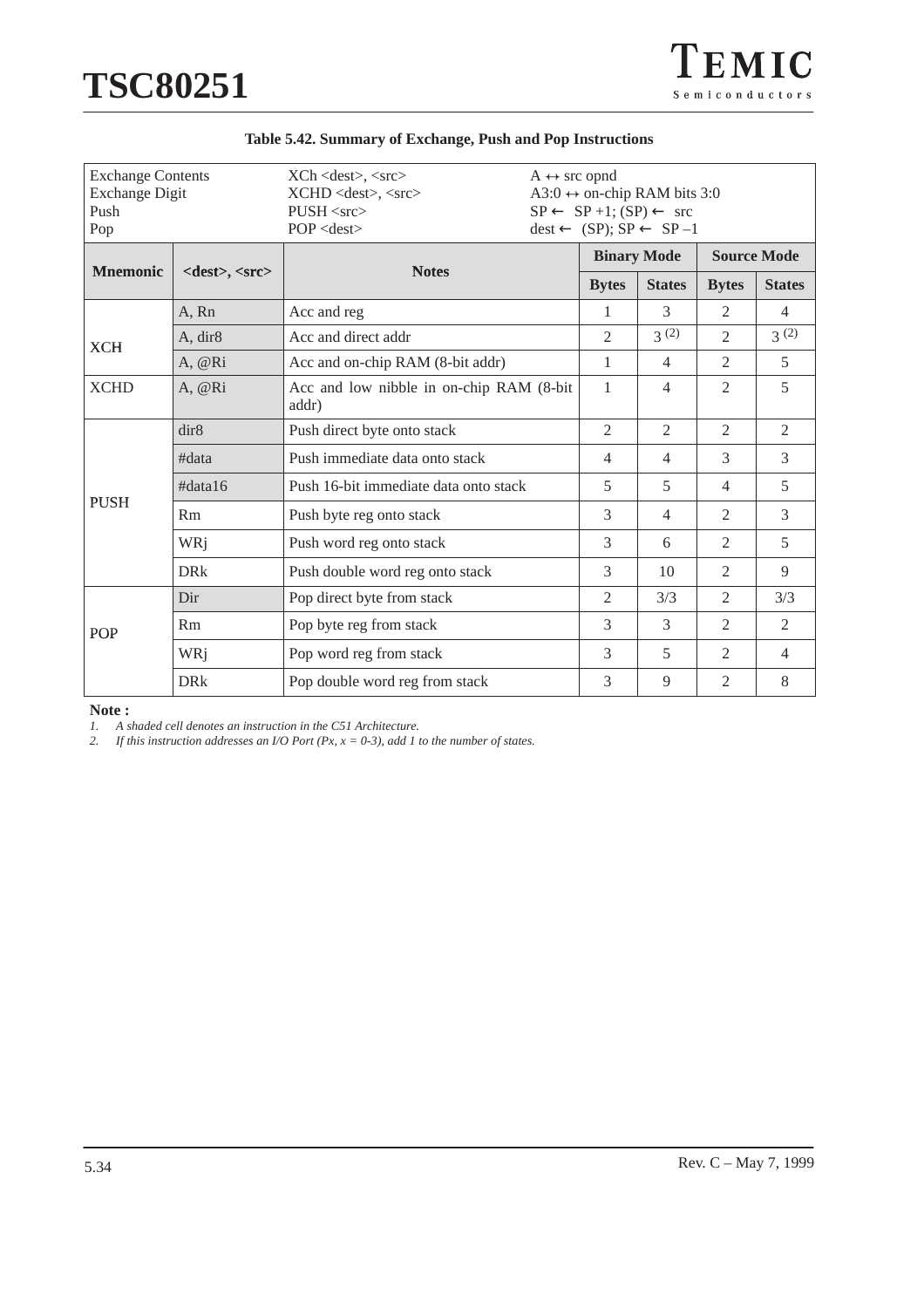#### **Table 5.43. Summary of Bit Instructions**

| Clear Bit<br>Set Bit<br>Complement Bit<br>AND Carry with Bit<br>AND Carry with Complement of Bit<br>OR Carry with Bit<br>ORL Carry with Complement of Bit<br>Move Bit to Carry<br>Move Bit from Carry |                     | CLR bit<br>SETB bit<br>CPL bit<br>ANL CY, bit<br>ANL CY, /bit<br>ANL CY, bit<br>ANL CY, /bit<br>MOV CY, bit<br>MOV bit, CY | $bit \leftarrow 0$<br>$bit \leftarrow 1$<br>$bit \leftarrow \emptyset$ bit<br>$CY \leftarrow CY\Lambda$ bit<br>CY ← CYA Øbit<br>$CY \leftarrow CY V$ bit<br>$CY \leftarrow CY \vee \emptyset$ bit<br>$CY \leftarrow bit$<br>$bit \leftarrow CY$ |                |                |                                     |
|-------------------------------------------------------------------------------------------------------------------------------------------------------------------------------------------------------|---------------------|----------------------------------------------------------------------------------------------------------------------------|-------------------------------------------------------------------------------------------------------------------------------------------------------------------------------------------------------------------------------------------------|----------------|----------------|-------------------------------------|
| <b>Mnemonic</b>                                                                                                                                                                                       | $<$ dest>, $<$ src> | <b>Notes</b>                                                                                                               | <b>Binary Mode</b><br><b>Bytes</b>                                                                                                                                                                                                              | <b>States</b>  | <b>Bytes</b>   | <b>Source Mode</b><br><b>States</b> |
|                                                                                                                                                                                                       | <b>CY</b>           | Clear carry                                                                                                                | $\mathbf{1}$                                                                                                                                                                                                                                    | $\mathbf{1}$   | 1              | $\mathbf{1}$                        |
|                                                                                                                                                                                                       | bit51               | Clear direct bit                                                                                                           | $\overline{2}$                                                                                                                                                                                                                                  | 2(2)           | $\overline{2}$ | 2(2)                                |
| <b>CLR</b>                                                                                                                                                                                            | bit                 | Clear direct bit                                                                                                           | $\overline{4}$                                                                                                                                                                                                                                  | $\overline{4}$ | 3              | 3                                   |
| <b>CY</b>                                                                                                                                                                                             |                     | Set carry                                                                                                                  | $\mathbf{1}$                                                                                                                                                                                                                                    | 1              | $\mathbf{1}$   | $\mathbf{1}$                        |
| <b>SETB</b>                                                                                                                                                                                           | bit51               | Set direct bit                                                                                                             | $\overline{2}$                                                                                                                                                                                                                                  | 2(2)           | $\overline{2}$ | 2(2)                                |
|                                                                                                                                                                                                       | bit                 | Set direct bit                                                                                                             | $\overline{4}$                                                                                                                                                                                                                                  | 4(2)           | 3              | 3(2)                                |
| <b>CPL</b>                                                                                                                                                                                            | <b>CY</b>           | Complement carry                                                                                                           | $\mathbf{1}$                                                                                                                                                                                                                                    | 1              | 1              | $\mathbf{1}$                        |
|                                                                                                                                                                                                       | bit51               | Complement direct bit                                                                                                      | $\mathfrak{2}$                                                                                                                                                                                                                                  | 2(2)           | 2              | 2(2)                                |
|                                                                                                                                                                                                       | bit                 | Complement direct bit                                                                                                      | $\overline{4}$                                                                                                                                                                                                                                  | 4(2)           | 3              | 3(2)                                |
|                                                                                                                                                                                                       | CY, bit51           | And direct bit to carry                                                                                                    | $\overline{2}$                                                                                                                                                                                                                                  | 1(3)           | $\mathfrak{2}$ | 1(3)                                |
| <b>ANL</b>                                                                                                                                                                                            | CY, bit             | And direct bit to carry                                                                                                    | $\overline{4}$                                                                                                                                                                                                                                  | $3^{(3)}$      | 3              | 2(3)                                |
|                                                                                                                                                                                                       | CY, bit51           | And complemented direct bit to carry                                                                                       | $\overline{2}$                                                                                                                                                                                                                                  | $1^{(3)}$      | $\overline{2}$ | $1^{(3)}$                           |
| ANL/                                                                                                                                                                                                  | CY, /bit            | And complemented direct bit to carry                                                                                       | $\overline{4}$                                                                                                                                                                                                                                  | 3(3)           | 3              | 2(3)                                |
|                                                                                                                                                                                                       | CY, bit51           | Or direct bit to carry                                                                                                     | $\overline{2}$                                                                                                                                                                                                                                  | 1(3)           | $\mathfrak{2}$ | 1(3)                                |
| ORL                                                                                                                                                                                                   | CY, bit             | Or direct bit to carry                                                                                                     | $\overline{4}$                                                                                                                                                                                                                                  | $3^{(3)}$      | 3              | 2(3)                                |
| ORL/                                                                                                                                                                                                  | CY, bit51           | Or complemented direct bit to carry                                                                                        | $\overline{2}$                                                                                                                                                                                                                                  | 1(3)           | $\overline{2}$ | 1(3)                                |
|                                                                                                                                                                                                       | CY, /bit            | Or complemented direct bit to carry                                                                                        | $\overline{4}$                                                                                                                                                                                                                                  | 3(3)           | $\mathfrak 3$  | $2\, (3)$                           |
|                                                                                                                                                                                                       | CY, bit51           | Move direct bit to carry                                                                                                   | $\overline{2}$                                                                                                                                                                                                                                  | $1^{(3)}$      | $\overline{2}$ | 1(3)                                |
| <b>MOV</b>                                                                                                                                                                                            | CY, bit             | Move direct bit to carry                                                                                                   | $\overline{4}$                                                                                                                                                                                                                                  | 3(3)           | $\mathfrak{Z}$ | 2(3)                                |
|                                                                                                                                                                                                       | bit51, CY           | Move carry to direct bit                                                                                                   | $\overline{2}$                                                                                                                                                                                                                                  | 2(2)           | $\overline{2}$ | 2(2)                                |
|                                                                                                                                                                                                       | bit, CY             | Move carry to direct bit                                                                                                   | $\overline{4}$                                                                                                                                                                                                                                  | 4(2)           | $\mathfrak{Z}$ | 3(2)                                |

**Note :**

*1. A shaded cell denotes an instruction in the C51 Architecture.*

*2. If this instruction addresses an I/O Port (Px, x = 3:0), add 1 to the number of states.*

*3. If this instruction addresses an I/O Port (Px, x = 3:0), add 2 to the number of states.*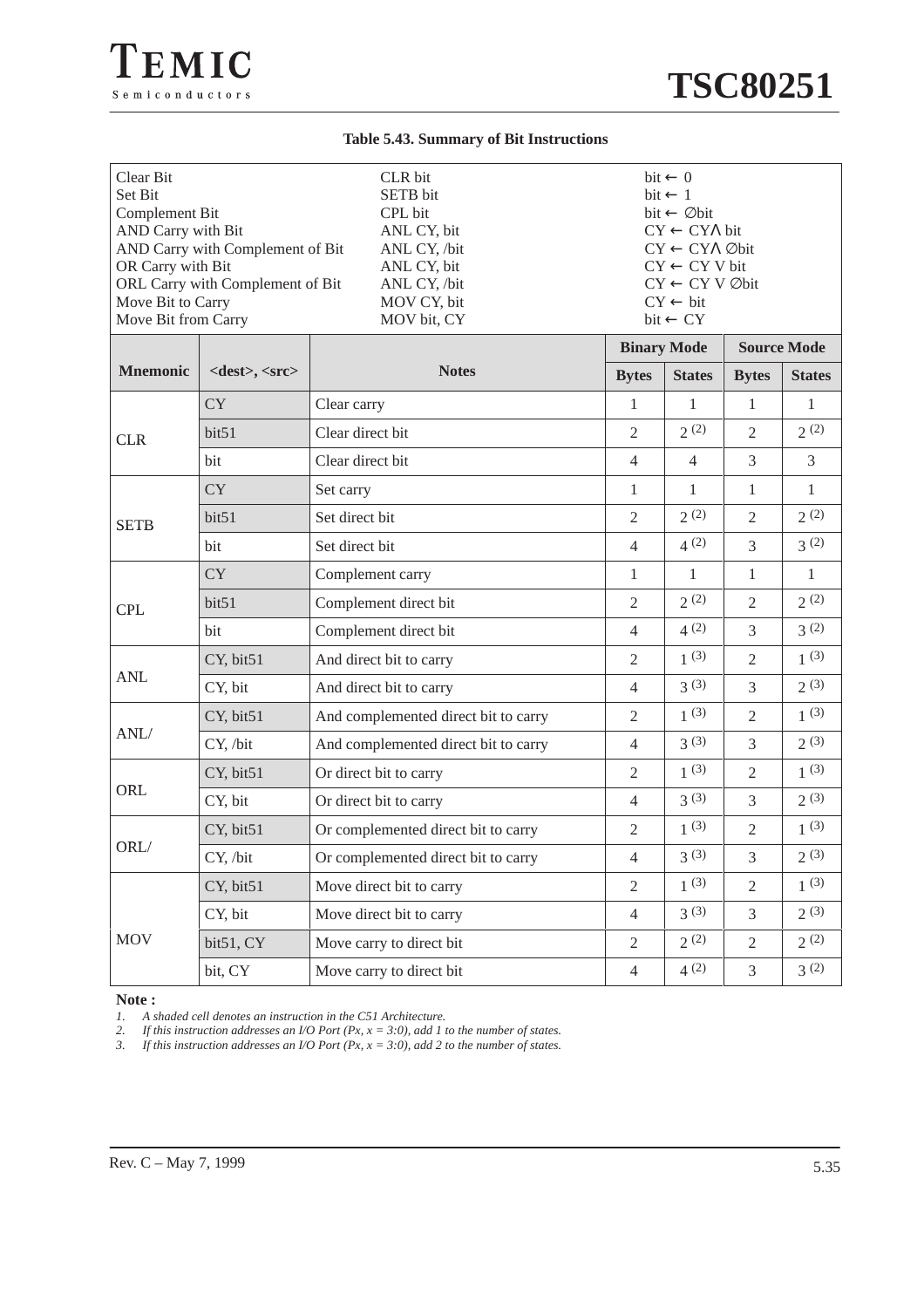## **5.4. Instruction Descriptions**

This section describes each instruction in the C251 Architecture.

Table 5.44. defines the symbols  $(-, \times, 1, 0, ?)$  used to indicate the effect of the instruction on the flags in the PSW and PSW1 registers. For a conditional jump instruction, "!" indicates that a flag influences the decision to jump.

| <b>Symbol</b> | <b>Description</b>                                                                                                                        |
|---------------|-------------------------------------------------------------------------------------------------------------------------------------------|
|               | The instruction does not modify the flag.                                                                                                 |
| ↙             | The instruction sets or clears the flag, as appropriate.                                                                                  |
|               | The instruction sets the flag.                                                                                                            |
| $\theta$      | The instruction clears the flag.                                                                                                          |
| 9             | The instruction leaves the flag in an indeterminate state.                                                                                |
|               | For a conditional jump instruction: the state of the flag before the instruction executes influences the<br>decision to jump or not jump. |

#### **Table 5.44. Flag Symbols**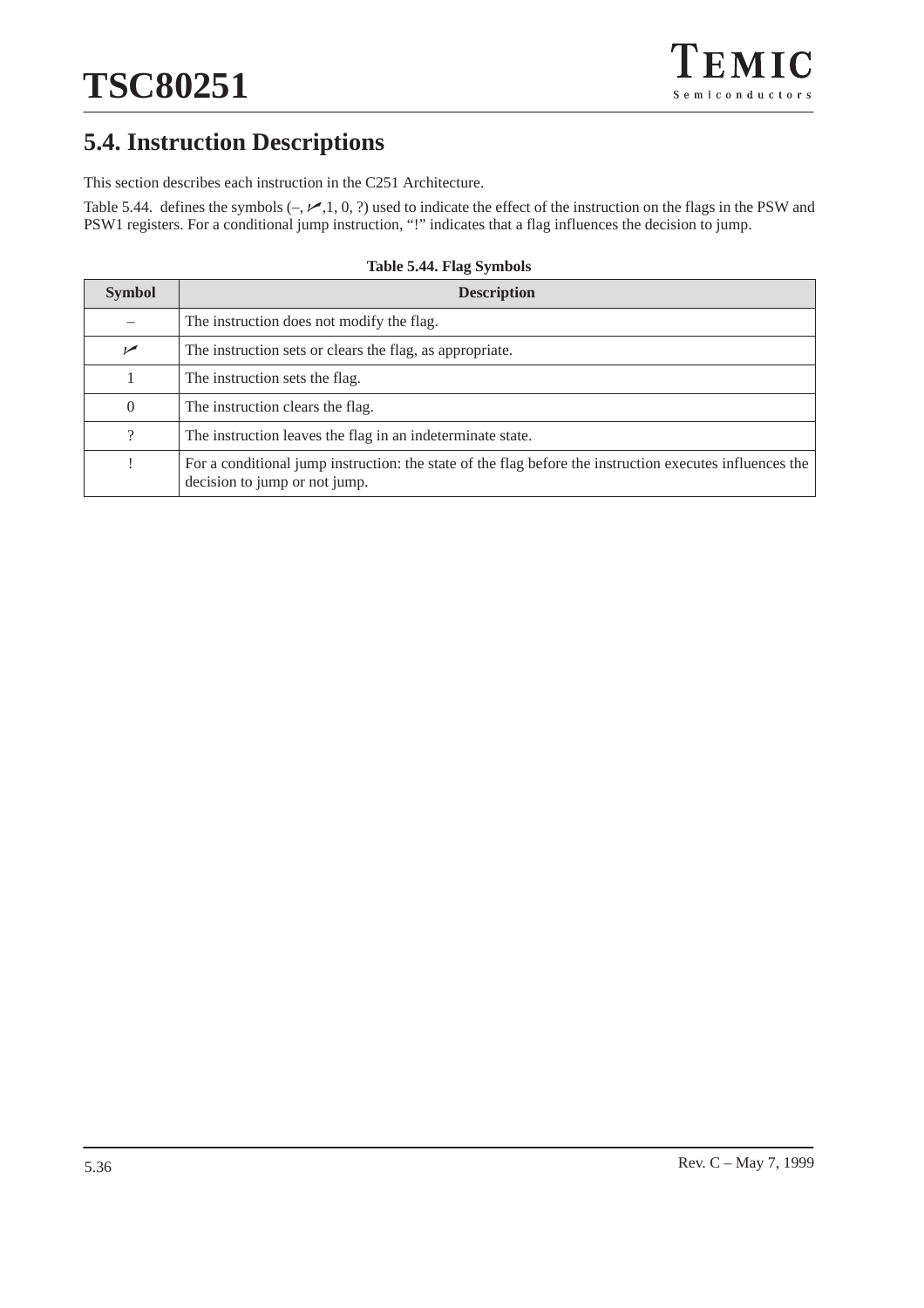## **ACALL <addr11>**

## **Function:**

Absolute call

## **Description:**

Unconditionally calls a subroutine at the specified address. The instruction increments the 3–byte PC twice to obtain the address of the following instruction, then pushes bytes 0 and 1 of the result onto the stack (byte 0 first) and increments the stack pointer twice. The destination address is obtained by successively concatenating bits 15-11 of the incremented PC, opcode bits 7-5, and the second byte of the instruction. The subroutine called must therefore start within the same 2–Kbyte "page" of the program memory as the first byte of the instruction following ACALL.

#### **FLAGS :**

|  | _ |  |
|--|---|--|

#### **Example :**

The stack pointer (SP) contains 07h and the label "SUBRTN" is at program memory location 0345h. After executing the instruction ACALL SUBRTN at location 0123h, SP contains 09h; on–chip RAM locations 09h and 08h contain 01h and 25h, respectively; and the PC contains 0345h.

#### **[Encoding]**

| a10   a9   a8 | addr7-addr4 | addr3-addr0 |
|---------------|-------------|-------------|
|               |             |             |

#### **Hex Code in: Operation:**

|  | $Binary Mode = [Encoding]$ |
|--|----------------------------|
|  | Source Mode = $[Encoding]$ |

ACALL  $(PC) \leftarrow (PC) + 2$  $(SP) \leftarrow (SP) + 1$  $((SP)) \leftarrow (PC.7:0)$  $(SP) \leftarrow (SP) + 1$  $((SP)) \leftarrow (PC.15:8)$  $(PC.10:0) \leftarrow$  page address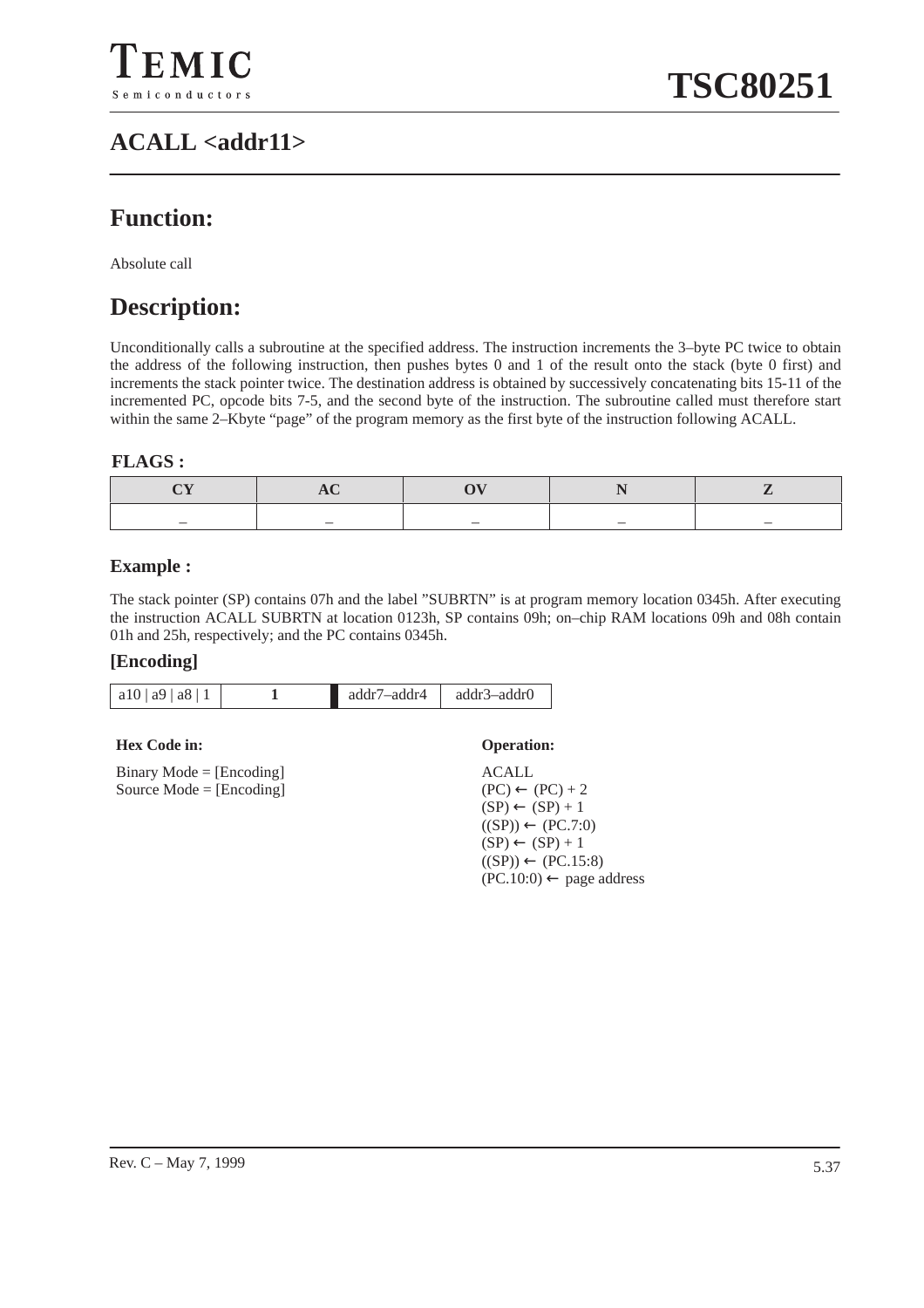## **ADD <dest>,<src>**



## **Function:**

Add

## **Description:**

Adds the source operand to the destination operand, which can be a register or the accumulator, leaving the result in the register or accumulator. If there is a carry out of bit 7 (CY), the CY flag is set. If byte variables are added, and if there is a carry out of bit 3 (AC), the AC flag is set. For addition of unsigned integers, the CY flag indicates that an overflow occurred.

If there is a carry out of bit 6 but not out of bit 7, or a carry out of bit 7 but not bit 6, the OV flag is set. When adding signed integers, the OV flag indicates a negative number produced as the sum of two positive operands, or a positive sum from two negative operands.

Bit 6 and bit 7 in this description refer to the most significant byte of the operand (8, 16 or 32 bit)

Four source operand addressing modes are allowed: register, direct, register–indirect and immediate.

#### **FLAGS :**

#### **Example:**

Register 1 contains 0C3h (11000011B) and register 0 contains 0AAh (10101010B). After executing the instruction ADD R1,R0 register 1 contains 6Dh (01101101B), the AC flag is clear, and the CY and OV flags are set.

## **ADD A,#data**

## **[Encoding]**

**2 4** immed. data

| <b>Hex Code in:</b>        | <b>Operation:</b>            |
|----------------------------|------------------------------|
| $Binary Mode = [Encoding]$ | ADD                          |
| Source Mode = $[Encoding]$ | $(A) \leftarrow (A) + #data$ |

## **ADD A,dir8**

 $\star$  If this instruction addresses a Port (Px, x = 0-3), add 1 state.

| <b>Hex Code in:</b>        | <b>Operation:</b>             |
|----------------------------|-------------------------------|
| $Binary Mode = [Encoding]$ | ADD                           |
| Source Mode $=$ [Encoding] | $(A) \leftarrow (A) + (dir8)$ |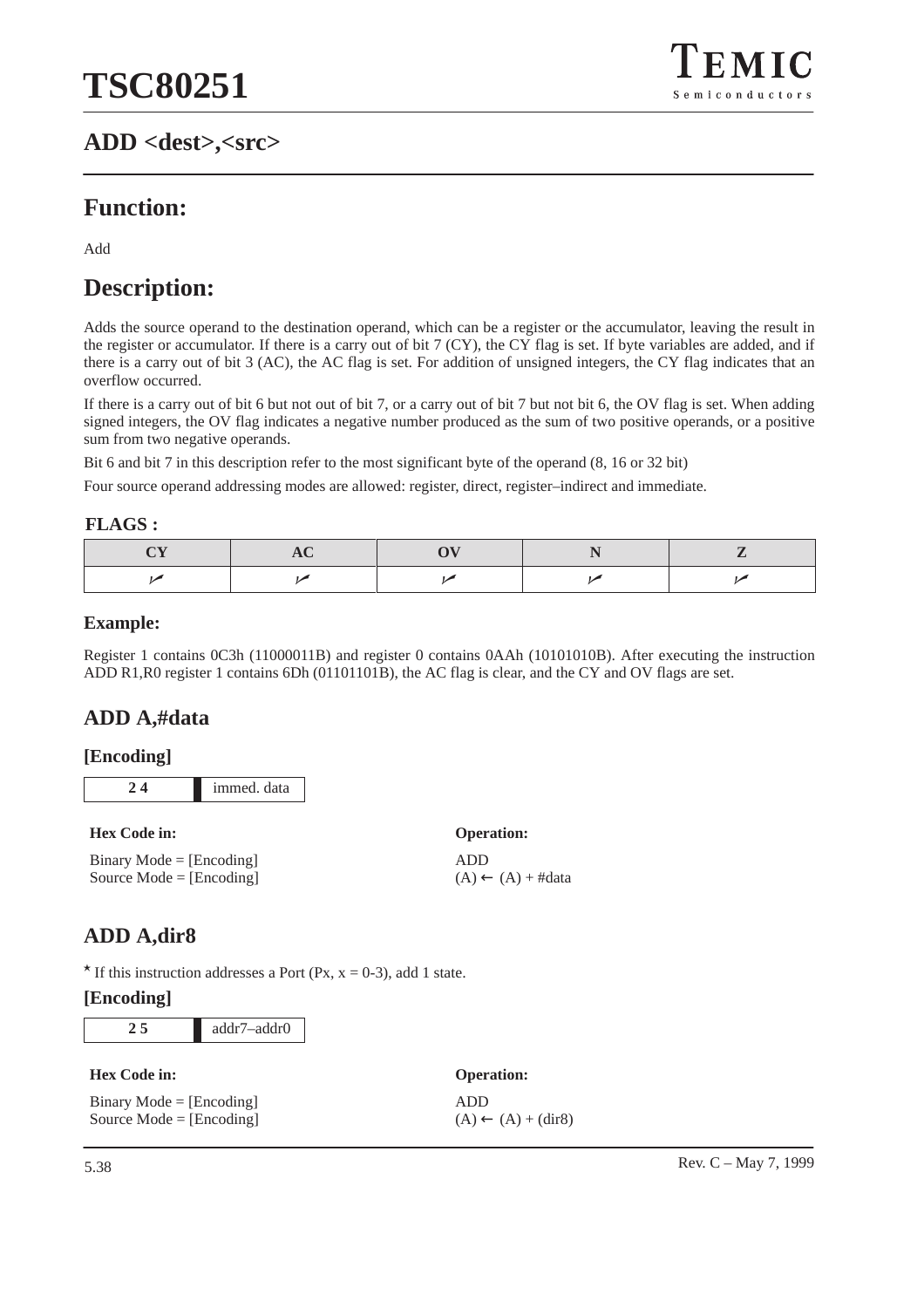## **ADD A,@Ri**

## **[Encoding]**

#### **Hex Code in: Operation:**

| $Binary Mode = [Encoding]$     |
|--------------------------------|
| Source Mode = $[AS][Encoding]$ |

ADD  $(A) \leftarrow (A) + ((Ri))$ 

## **ADD A,Rn**

#### **[Encoding]**

#### **Hex Code in: Operation:**

Binary Mode  $=$  [Encoding] Source Mode = [A5][Encoding]

## **ADD Rmd,Rms**

#### **[Encoding]**

#### **Hex Code in: Operation:**

| Binary Mode = $[A5][\text{Encoding}]$ |
|---------------------------------------|
| Source Mode = $[Encoding]$            |

ADD

 $(A) \leftarrow (A) + (Rn)$ 

ADD  $(Rmd) \leftarrow (Rmd) + (Rms)$ 

## **ADD WRjd, WRjs**

#### **[Encoding]**

|                     | tttt | rtti              |  |
|---------------------|------|-------------------|--|
| <b>Hex Code in:</b> |      | <b>Operation:</b> |  |

Binary Mode  $=$  [A5][Encoding] Source Mode  $=$  [Encoding]

## ADD  $(WRjd) \leftarrow (WRjd) + (WRjs)$

## **ADD DRkd,DRks**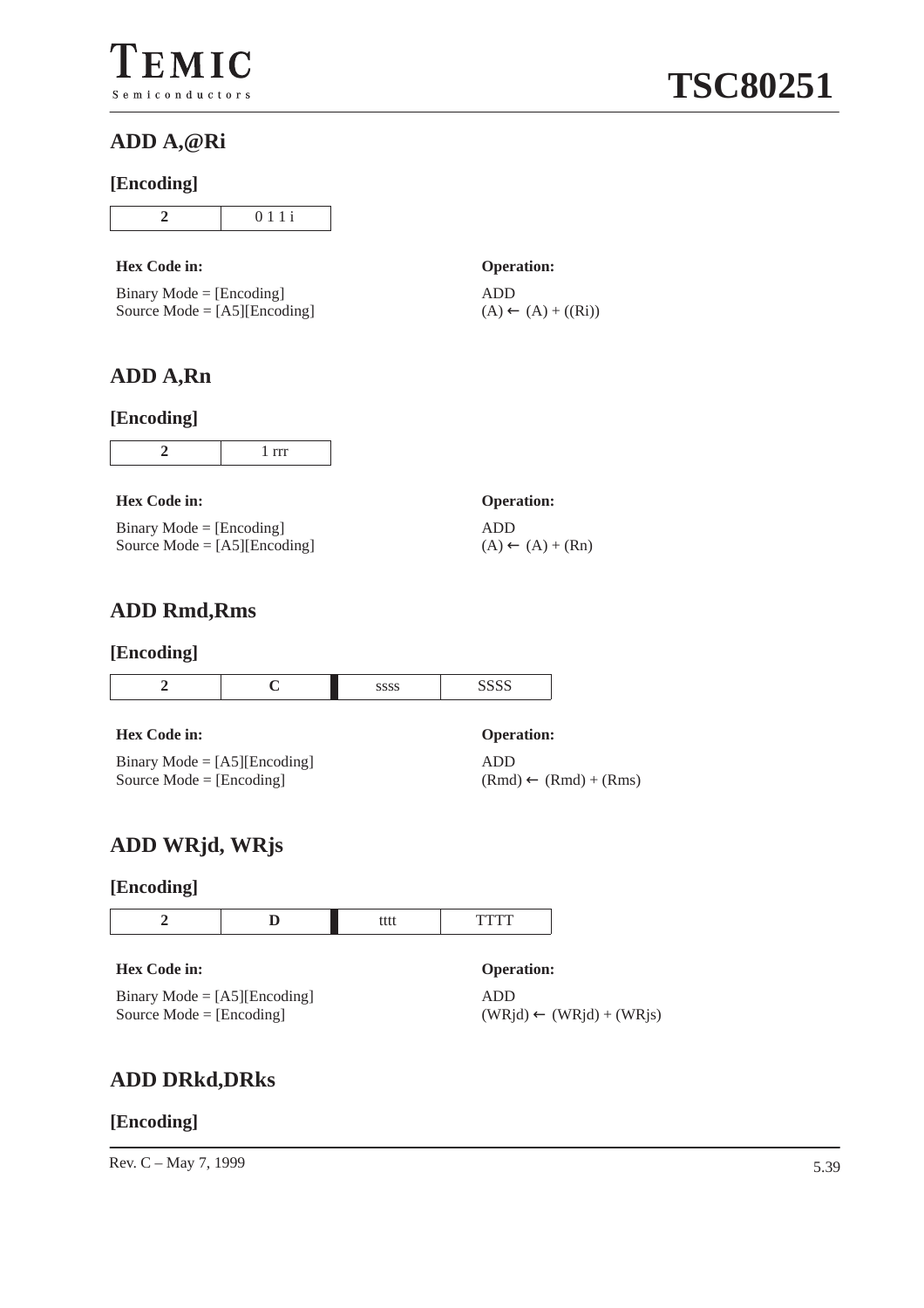| $\overline{2}$                                                | F | uuuu        | UUUU                                              |            |  |  |
|---------------------------------------------------------------|---|-------------|---------------------------------------------------|------------|--|--|
| <b>Hex Code in:</b>                                           |   |             | <b>Operation:</b>                                 |            |  |  |
|                                                               |   |             |                                                   |            |  |  |
| Binary Mode = $[A5]$ [Encoding]<br>Source Mode = $[Encoding]$ |   |             | <b>ADD</b><br>$(DRkd) \leftarrow (DRkd) + (DRks)$ |            |  |  |
|                                                               |   |             |                                                   |            |  |  |
|                                                               |   |             |                                                   |            |  |  |
| ADD Rm,#data                                                  |   |             |                                                   |            |  |  |
| [Encoding]                                                    |   |             |                                                   |            |  |  |
| $\overline{2}$                                                | E | <b>SSSS</b> | $\bf{0}$                                          | immed data |  |  |
| <b>Hex Code in:</b>                                           |   |             | <b>Operation:</b>                                 |            |  |  |
| Binary Mode = $[A5]$ [Encoding]                               |   |             | <b>ADD</b>                                        |            |  |  |
| Source Mode $=$ [Encoding]                                    |   |             | $(Rm) \leftarrow (Rm) + #data$                    |            |  |  |
|                                                               |   |             |                                                   |            |  |  |
| ADD WRj,#data16                                               |   |             |                                                   |            |  |  |
|                                                               |   |             |                                                   |            |  |  |

## **[Encoding]**

|  | $+ + +$<br>iii | ı hı<br>lata | 1mmpc<br>эw |
|--|----------------|--------------|-------------|
|  |                |              |             |

Binary Mode = [A5][Encoding] Source Mode = [Encoding]

ADD  $(WRj)$  ←  $(WRj)$  + #data16

**Operation:** 

## **ADD DRk,#0data16**

| [Encoding] |
|------------|
|------------|

| immed<br>h1<br>0W<br>тя.<br>$-1$ |
|----------------------------------|
|----------------------------------|

**Hex Code in: Operation:**

Binary Mode = [A5][Encoding] Source Mode = [Encoding]

ADD  $(DRk) \leftarrow (DRk) + #data16$ 

## **ADD Rm,dir8**

|                     | Е                                                                   | <b>SSSS</b> | addr7-addr4<br>addr3-addr0 |                                                             |  |  |  |
|---------------------|---------------------------------------------------------------------|-------------|----------------------------|-------------------------------------------------------------|--|--|--|
| <b>Hex Code in:</b> | Binary Mode = $[A5][\text{Encoding}]$<br>Source Mode = $[Encoding]$ |             |                            | <b>Operation:</b><br>ADD<br>$(Rm) \leftarrow (Rm) + (dir8)$ |  |  |  |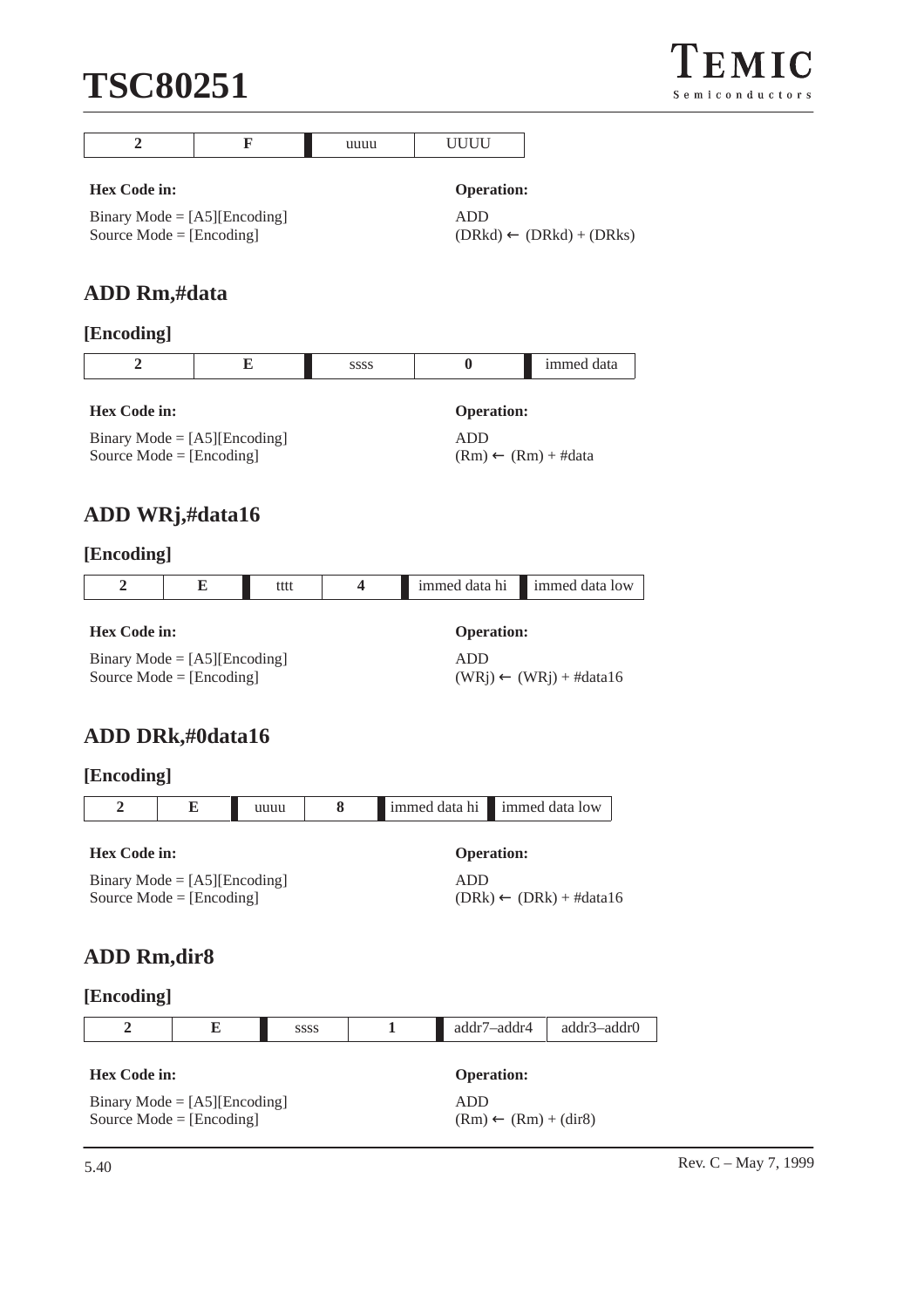## **[Encoding]**

| 121100                 |                                                                     |             |                                                 |                     |                                  |                 |                 |
|------------------------|---------------------------------------------------------------------|-------------|-------------------------------------------------|---------------------|----------------------------------|-----------------|-----------------|
| $\overline{2}$         | E                                                                   |             | tttt                                            | 5                   | addr7-addr4                      | addr3-addr0     |                 |
| <b>Hex Code in:</b>    |                                                                     |             |                                                 |                     | <b>Operation:</b>                |                 |                 |
|                        | Binary Mode = $[A5][\text{Encoding}]$<br>Source Mode = $[Encoding]$ |             | <b>ADD</b><br>$(WRj) \leftarrow (WRj) + (dir8)$ |                     |                                  |                 |                 |
|                        | <b>ADD Rm,dir16</b>                                                 |             |                                                 |                     |                                  |                 |                 |
| [Encoding]             |                                                                     |             |                                                 |                     |                                  |                 |                 |
| $\overline{2}$         | E                                                                   | SSSS        | 3                                               | $addr15-$<br>addr12 | addr11-addr8                     | addr7-addr4     | addr3-addr0     |
| <b>Hex Code in:</b>    |                                                                     |             |                                                 |                     | <b>Operation:</b>                |                 |                 |
|                        | Binary Mode = $[A5][\text{Encoding}]$<br>Source Mode = $[Encoding]$ |             |                                                 | <b>ADD</b>          | $(Rm) \leftarrow (Rm) + (dir16)$ |                 |                 |
|                        | ADD WRj,dir16                                                       |             |                                                 |                     |                                  |                 |                 |
| [Encoding]             |                                                                     |             |                                                 |                     |                                  |                 |                 |
| $\mathcal{D}_{\alpha}$ | E.                                                                  | <b>tttt</b> | 7                                               | addr $15-$          | $addr11 = addr8$                 | $addr7 = addr4$ | $addr^2 = addr$ |

|                     |  | tttt |  | $addr15-$<br>addr12 | $addr11 - addr8$ | addr7-addr4 | addr3–addr0 |
|---------------------|--|------|--|---------------------|------------------|-------------|-------------|
| <b>Hex Code in:</b> |  |      |  | <b>Operation:</b>   |                  |             |             |

| Binary Mode = $[A5][\text{Encoding}]$ |  |
|---------------------------------------|--|
| Source Mode = $[Encoding]$            |  |

ADD  $(WRj) \leftarrow (WRj) + (dir16)$ 

## **ADD Rm,@WRj**

## **[Encoding]**

## **Hex Code in: Operation:**

Binary Mode = [A5][Encoding] Source Mode = [Encoding]

ADD  $(Rm) \leftarrow (Rm) + ((WRj))$ 

## **ADD Rm,@DRk**

#### **[Encoding]**

Rev. C – May 7, 1999  $5.41$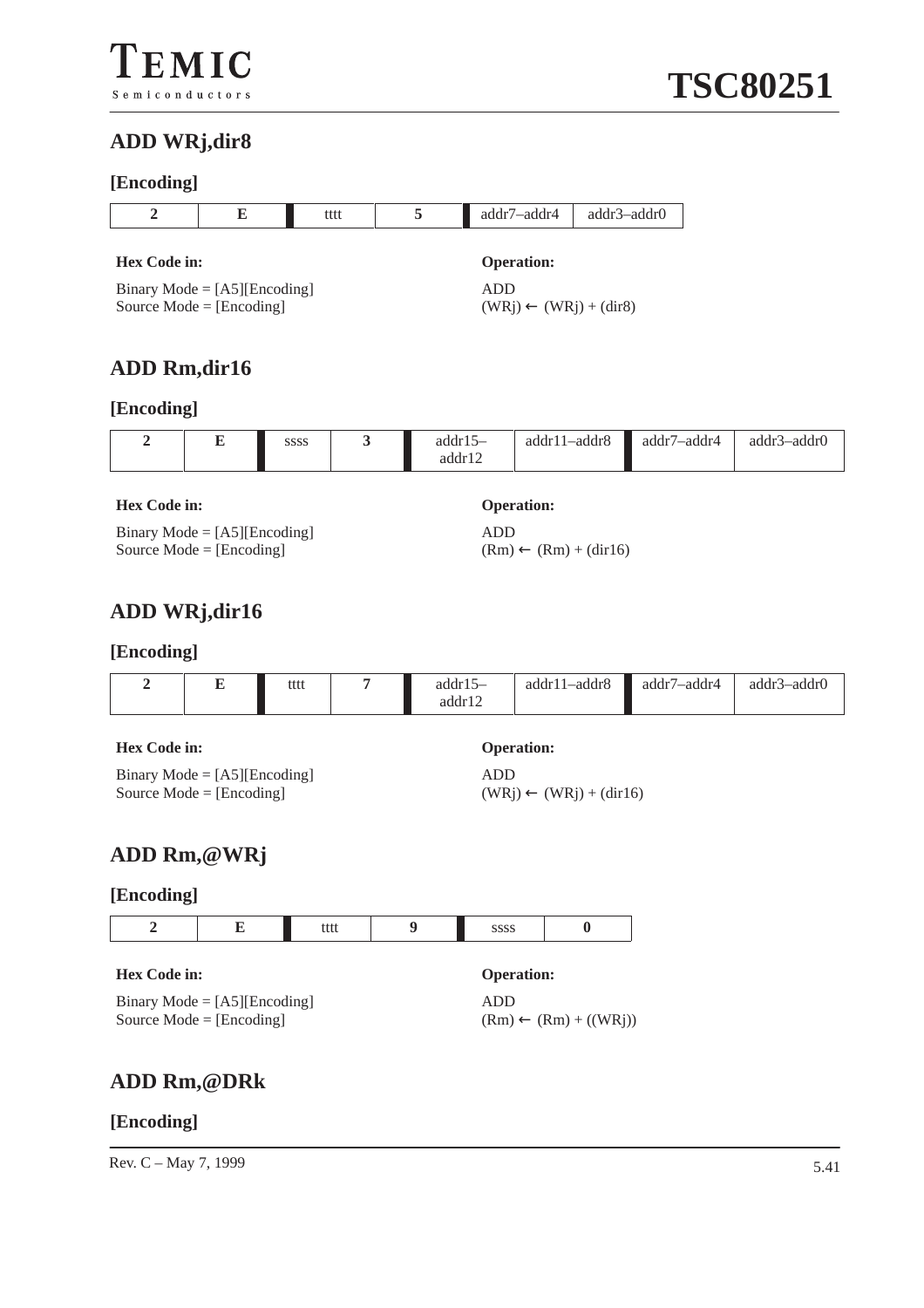



#### **Hex Code in: Operation:**

Binary Mode = [A5][Encoding] Source  $Mode = [Encoding]$ 

ADD  $(Rm) \leftarrow (Rm) + ((DRk))$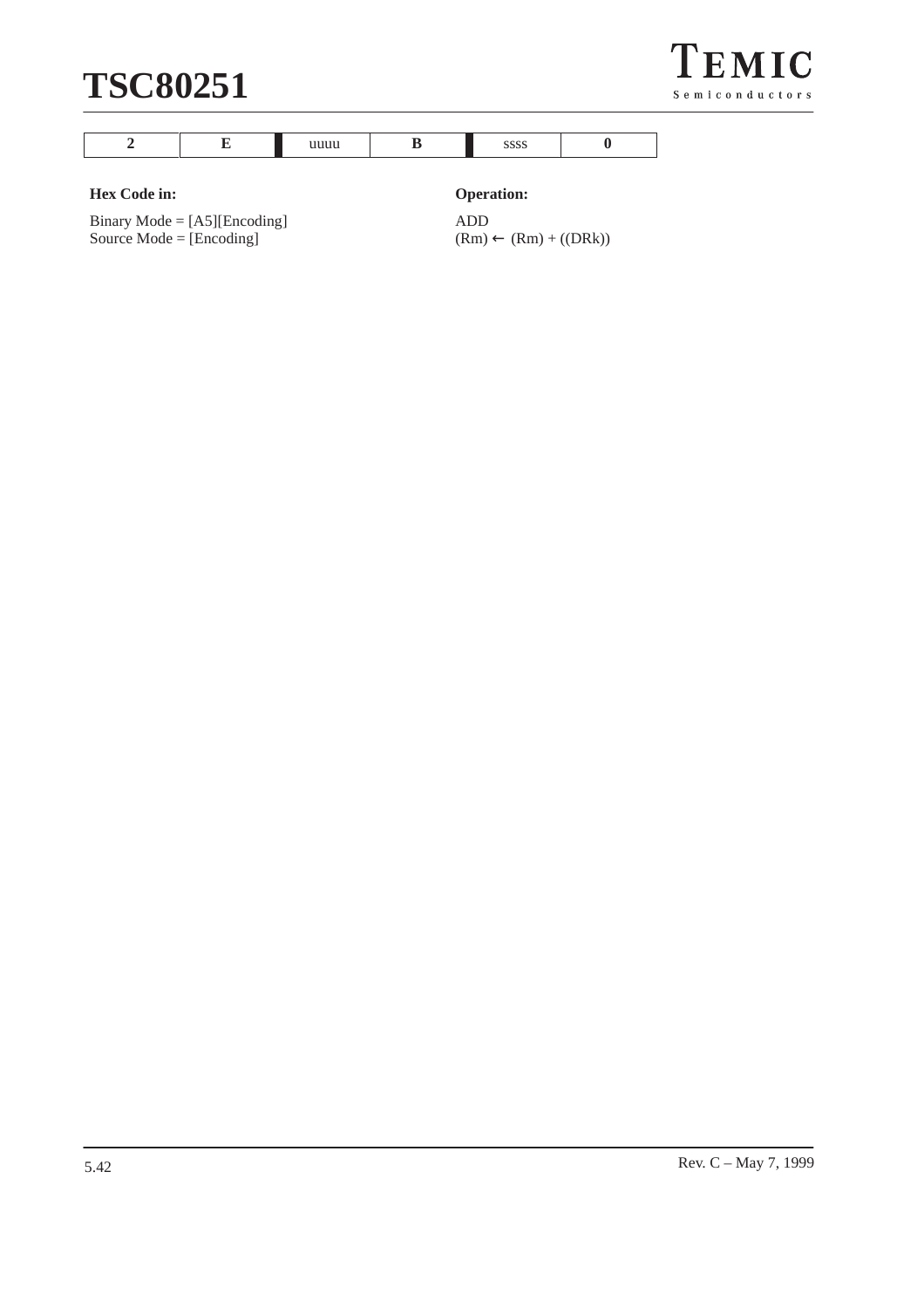## **ADDC A,<src>**

## **Function:**

Add with carry

## **Description:**

Simultaneously adds the specified byte variable, the CY flag and the accumulator contents, leaving the result in the accumulator. If there is a carry out of bit 7 (CY), the CY flag is set; if there is a carry out of bit 3 (AC), the AC flag is set. When adding unsigned integers, the CY flag indicates that an overflow occurred.

If there is a carry out of bit 6 but not out of bit 7, or a carry out of bit 7 but not bit 6, the OV flag is set. When adding signed integers, the OV flag indicates a negative number produced as the sum of two positive operands, or a positive sum from two negative operands.

Bit 6 and bit 7 in this description refer to the most significant byte of the operand (8, 16 or 32 bit)

Four source operand addressing modes are allowed: register, direct, register–indirect and immediate.

#### **FLAGS :**

## **Example :**

The accumulator contains 0C3h (11000011B), register 0 contains 0AAh (10101010B) and the CY flag is set. After executing the instruction ADDC A,R0 the accumulator contains 6Eh (01101110B), the AC flag is clear and the CY and OV flags are set.

ADDC

## **ADDC A,#data**

#### **[Encoding]**

| immed. data |
|-------------|

#### **Hex Code in: Operation:**

Binary Mode = [Encoding] Source Mode = [Encoding]

## **ADDC A,dir8**

#### **[Encoding]**

**3 5** addr7–addr0

#### **Hex Code in: Operation:**

Binary Mode = [Encoding] Source Mode = [Encoding]

## ADDC  $(A) \leftarrow (A) + (CY) + (dir8)$

 $(A) \leftarrow (A) + (CY) + #data$ 

Rev. C – May 7, 1999  $\frac{5.43}{\sqrt{10}}$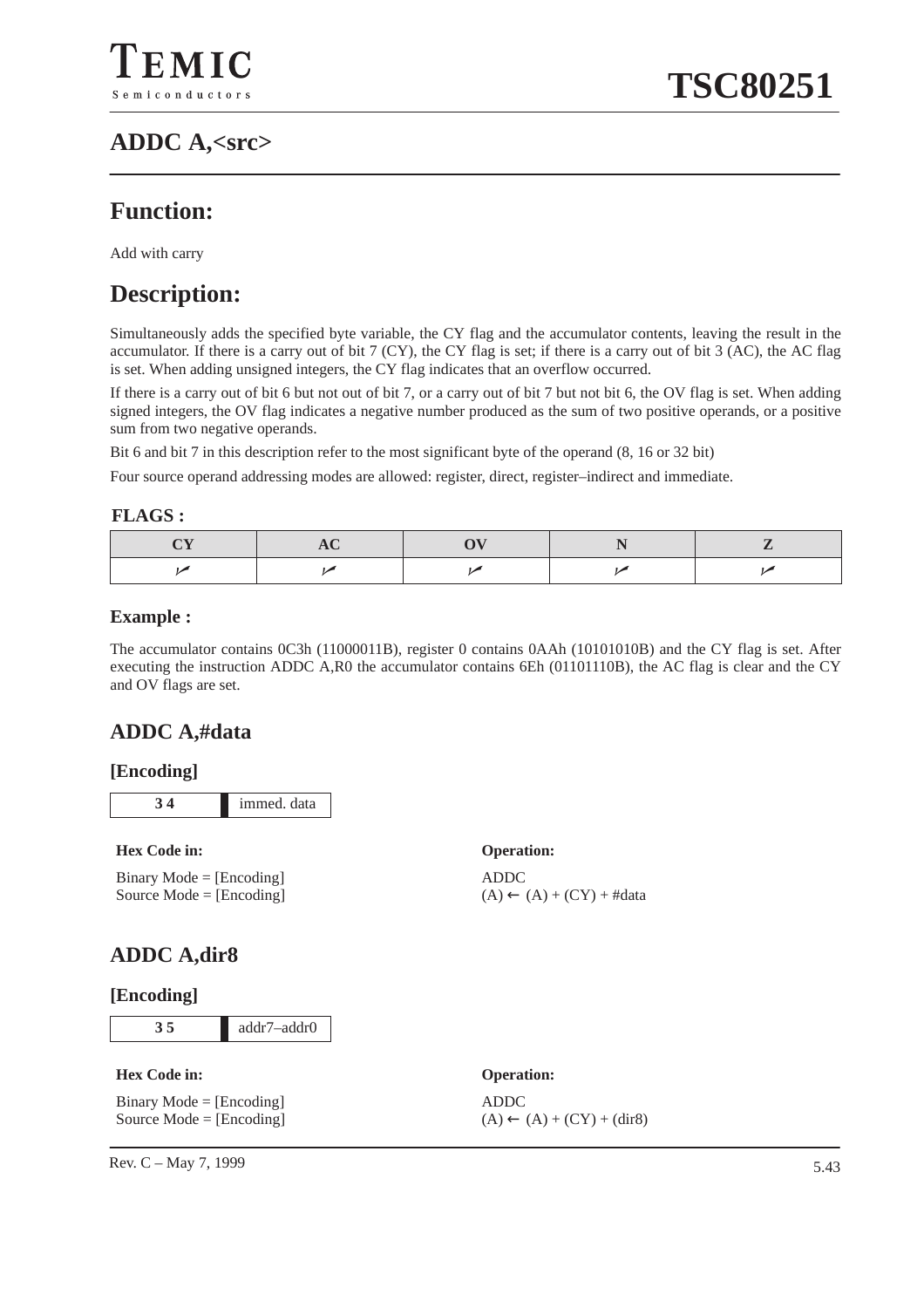## **ADDC A,@Ri**

### **[Encoding]**

**3** 011i

#### **Hex Code in: Operation:**

Binary Mode = [Encoding] Source Mode = [A5][Encoding]

## **ADDC A,Rn**

## **[Encoding]**

**Hex Code in: Operation:**

Binary Mode = [Encoding] Source Mode = [A5][Encoding]

ADDC  $(A) \leftarrow (A) + (CY) + ((Ri))$ 

ADDC  $(A) \leftarrow (A) + (CY) + (Rn)$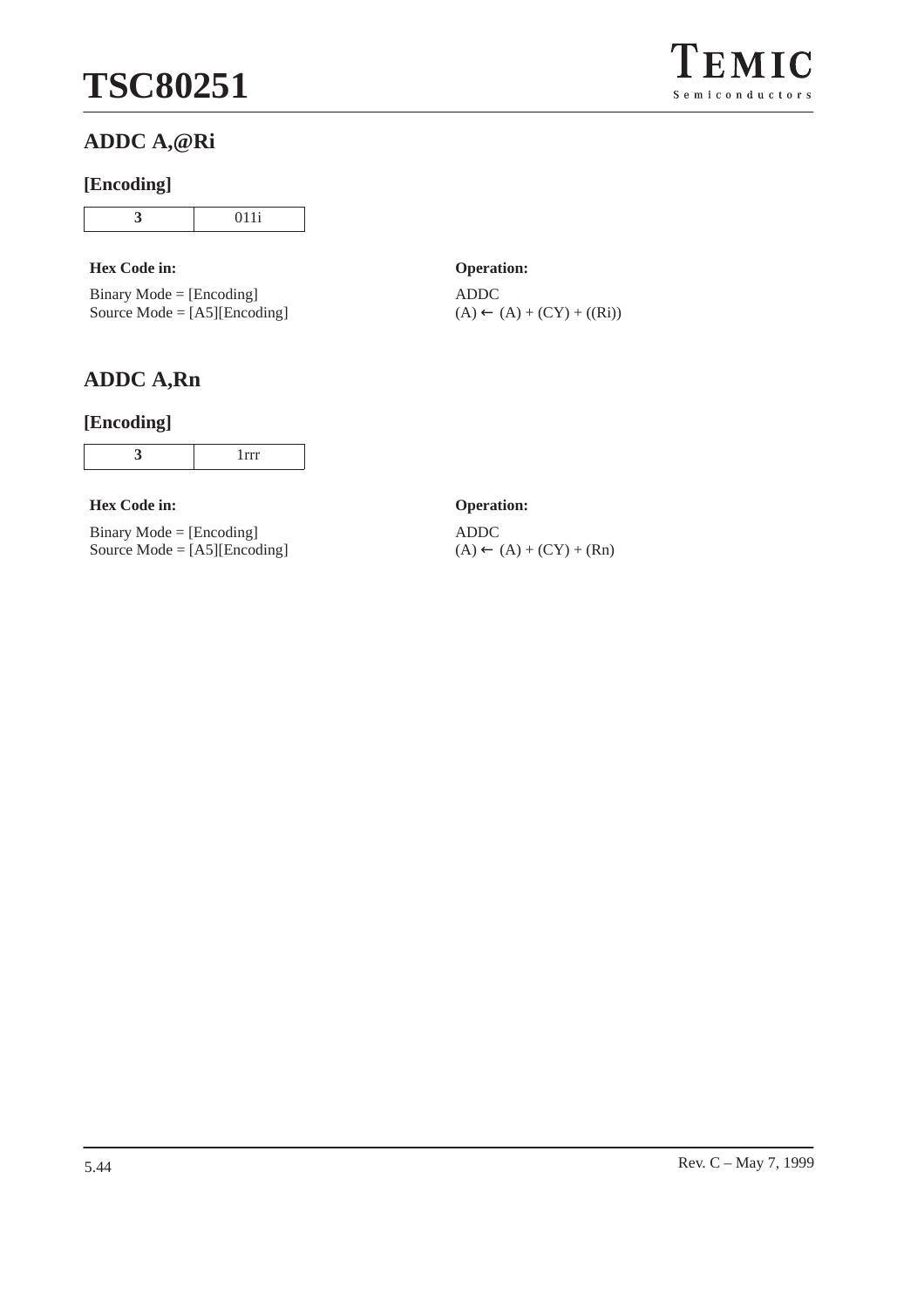## **AJMP addr11**

## **Function:**

Absolute jump

## **Description:**

Transfers program execution to the specified address, which is formed at run time by concatenating the upper five bits of the PC (after incrementing the PC twice), opcode bits 7-5, and the second byte of the instruction. The destination must therefore be within the same 2–Kbyte "page" of program memory as the first byte of the instruction following AJMP.

## **FLAGS :**

| – | _ | _ |
|---|---|---|

## **Example :**

The label "JMPADR" is at program memory location 0123h. After executing the instruction AJMP JMPADR at location 0345h the PC contains 0123h.

#### **[Encoding]**

| a10 a9 a8 0 | addr7–addr4 | addr3–addr0 |
|-------------|-------------|-------------|
|             |             |             |

#### **Hex Code in: Operation:**

Binary Mode = [Encoding] Source Mode = [Encoding]

AJMP  $(PC) \leftarrow (PC) + 2$  $(PC.10:0)$  ← page address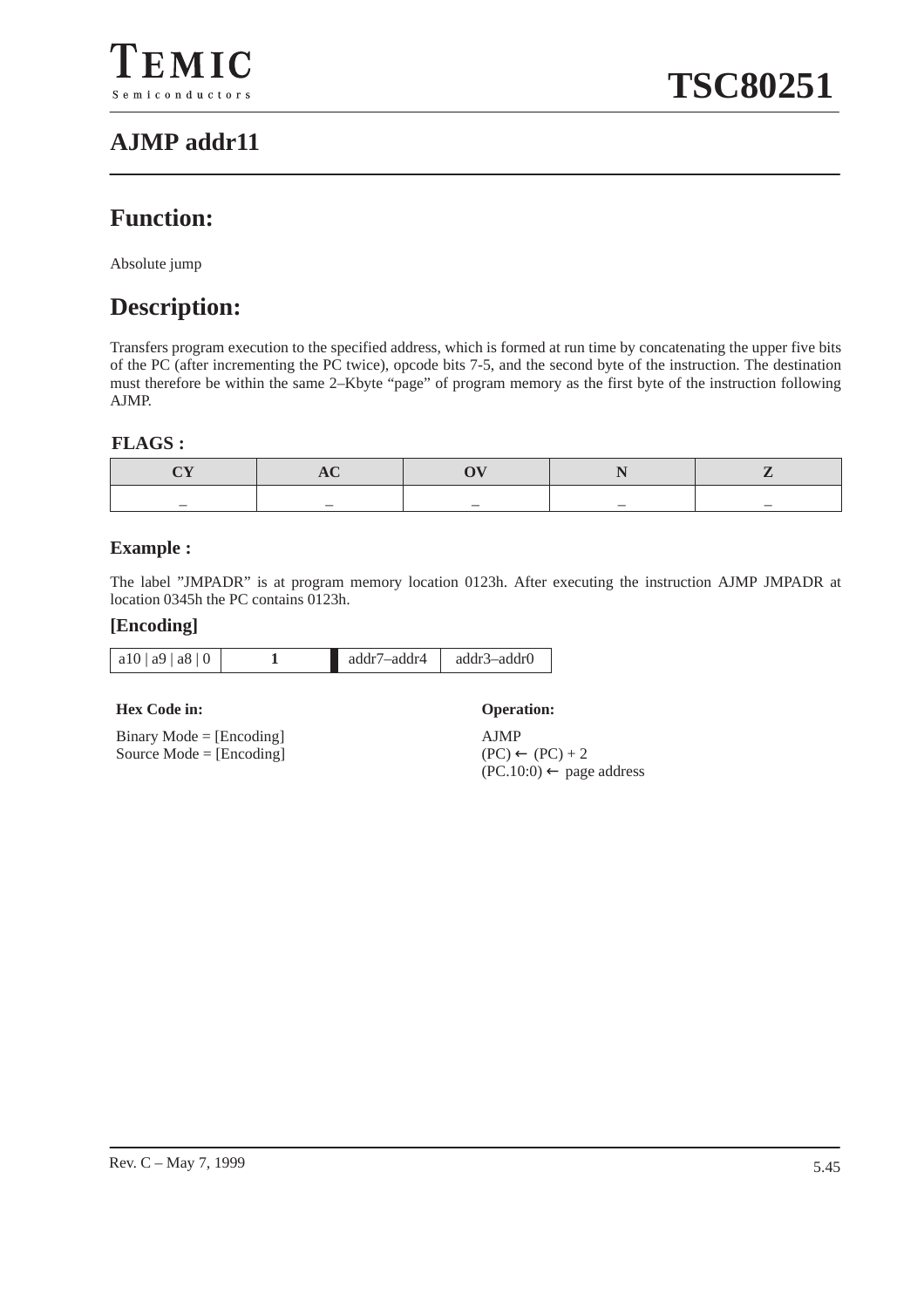## **ANL <dest>,<src>**



## **Function:**

Logical–AND

## **Description:**

Performs the bitwise logical–AND (Λ) operation between the specified variables and stores the results in the destination variable.

The two operands allow 10 addressing mode combinations. When the destination is the register or accumulator, the source can use register, direct, register–indirect or immediate addressing; when the destination is a direct address, the source can be the accumulator or immediate data.

#### **Note :**

*When this instruction is used to modify an output Port, the value used as the original Port data is read from the output data latch, not the input pins.*

#### **FLAGS :**

| _ | _ | _ |  |
|---|---|---|--|

#### **Example :**

Register 1 contains 0C3h (11000011B) and register 0 contains 55h (01010101B). After executing the instruction ANL R1, R0 register 1 contains 41h (01000001B).

When the destination is a directly addressed byte, this instruction clears combinations of bits in any RAM location or hardware register. The mask byte determining the pattern of bits to be cleared would either be an immediate constant contained in the instruction or a value computed in the register or accumulator at run time. The instruction ANL P1,#01110011B clears bits 7, 3, and 2 of output Port 1.

## **ANL dir8,A**

#### **[Encoding]**

**Hex Code in: Operation:**

Binary Mode = [Encoding] Source Mode = [Encoding] ANL

 $(\text{dir8}) \leftarrow (\text{dir8}) \Lambda (A)$ 

## **ANL dir8,#data**

#### **[Encoding]**

**5 3** addr7–addr0 immed data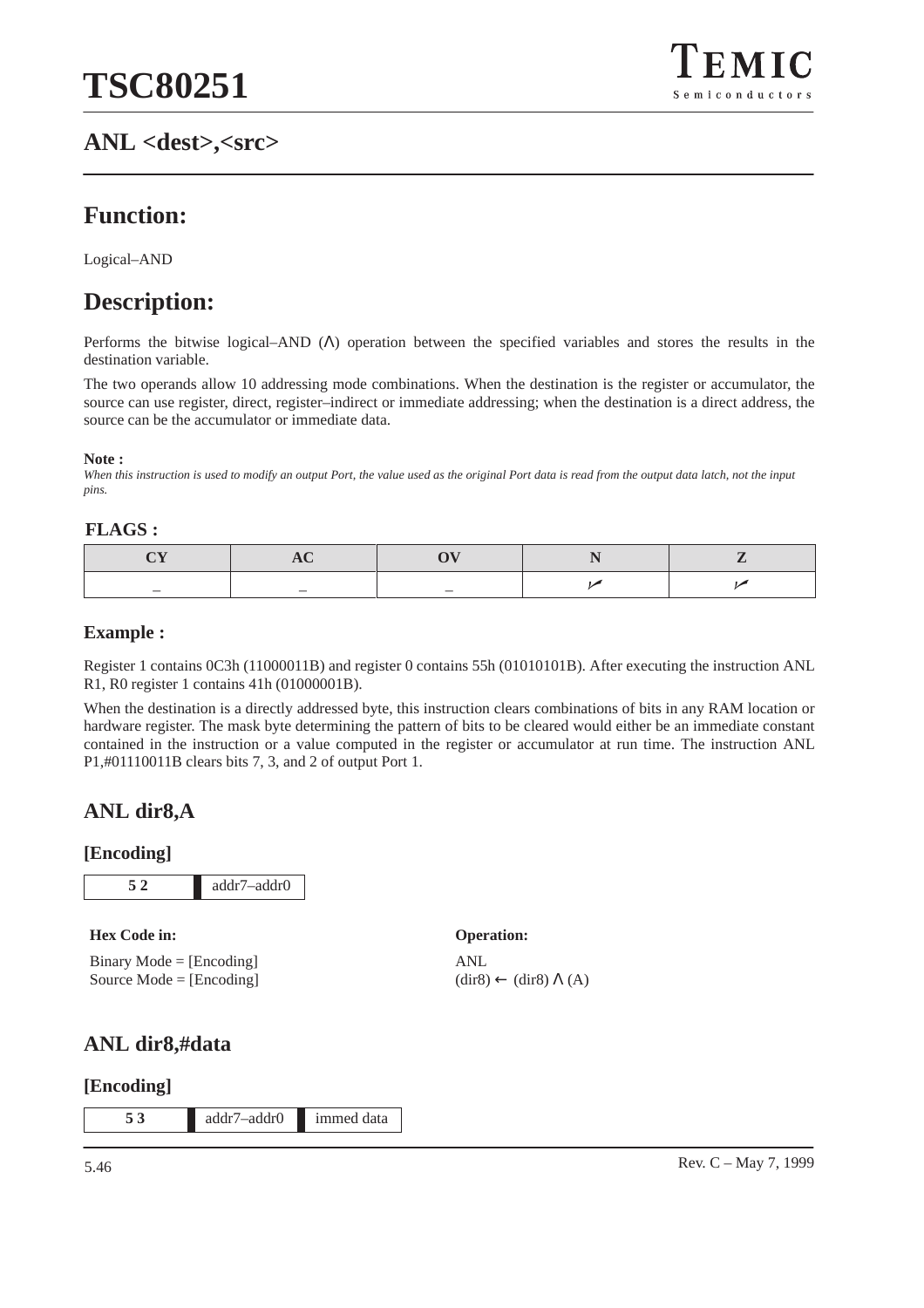

#### **Hex Code in: Operation:**

Binary Mode = [Encoding] Source Mode = [Encoding]

## **ANL A,#data**

### **[Encoding]**

**5 4** immed data

#### **Hex Code in: Operation:**

Binary Mode  $=$  [Encoding] Source Mode = [Encoding]

#### ANL

ANL

 $(A) \leftarrow (A) \Lambda \text{#data}$ 

 $(dir8) \leftarrow (dir8) \Lambda \# data$ 

## **ANL A,dir8**

## **[Encoding]**

| addr7-addr0 |
|-------------|
|             |

#### **Hex Code in: Operation:**

Binary Mode = [Encoding] Source Mode = [Encoding]

## ANL

 $(A) \leftarrow (A) \Lambda$  (dir8)

## **ANL A,@Ri**

#### **[Encoding]**

**5** 011i

#### **Hex Code in: Operation:**

Binary Mode = [Encoding] Source Mode =[A5][Encoding]

## **ANL A,Rn**

#### **[Encoding]**

**5** 1rrr

#### **Hex Code in: Operation:**

Binary Mode  $=$  [Encoding] Source Mode  $= [A5][\text{Encoding}]$ 

ANL

ANL  $(A) \leftarrow (A) \Lambda (Rn)$ 

 $(A) \leftarrow (A) \Lambda ((Ri))$ 

Rev. C – May 7, 1999  $5.47$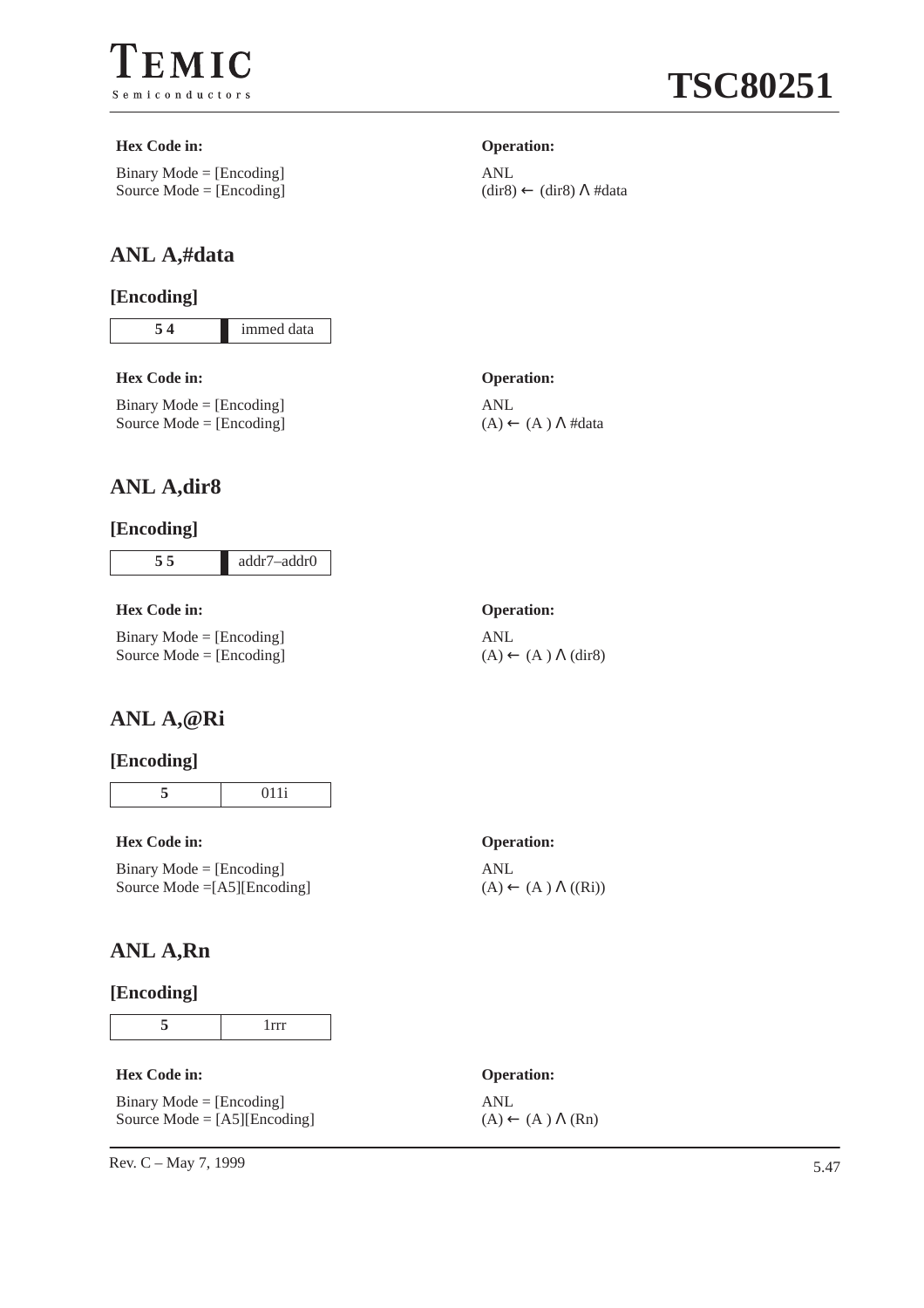

## **ANL Rmd,Rms**

## **[Encoding]**

| 5                                                                         | $\mathbf C$ | SSSS |   | <b>SSSS</b>                                               |               |       |
|---------------------------------------------------------------------------|-------------|------|---|-----------------------------------------------------------|---------------|-------|
| <b>Hex Code in:</b><br>Binary Mode = $[A5][\text{Encoding}]$              |             |      |   | <b>Operation:</b><br><b>ANL</b>                           |               |       |
| Source $Mode = [Encoding]$<br>ANL WRjd,WRjs                               |             |      |   | $(Rmd) \leftarrow (Rmd) \Lambda (Rms)$                    |               |       |
| [Encoding]                                                                |             |      |   |                                                           |               |       |
| 5                                                                         | D           | tttt |   | <b>TTTT</b>                                               |               |       |
| <b>Hex Code in:</b>                                                       |             |      |   | <b>Operation:</b>                                         |               |       |
| Binary Mode = $[A5][\text{Encoding}]$<br>Source Mode = $[Encoding]$       |             |      |   | <b>ANL</b><br>$(WRjd) \leftarrow (WRjd) \Lambda (WRjs)$   |               |       |
| ANL Rm,#data                                                              |             |      |   |                                                           |               |       |
| [Encoding]                                                                |             |      |   |                                                           |               |       |
| 5                                                                         | F           | SSSS |   | $\bf{0}$                                                  | immed data    |       |
| <b>Hex Code in:</b>                                                       |             |      |   | <b>Operation:</b>                                         |               |       |
| Binary Mode = $[A5][\text{Encoding}]$<br>Source Mode = $[Encoding]$       |             |      |   | <b>ANL</b><br>$(Rm) \leftarrow (Rm) \Lambda \text{#data}$ |               |       |
| ANL WRj,#data16                                                           |             |      |   |                                                           |               |       |
| [Encoding]                                                                |             |      |   |                                                           |               |       |
| 5                                                                         | E           | tttt | 4 |                                                           | immed data hi | immed |
| <b>Hex Code in:</b>                                                       |             |      |   | <b>Operation:</b>                                         |               |       |
| Binary Mode = $[A5][\text{Encoding}]$<br>Source Mode $=[\text{Encoding}]$ |             |      |   | ANL<br>$(WRj) \leftarrow (WRj) \Lambda \text{#data16}$    |               |       |

## **ANL Rm,dir8**

## **[Encoding]**

**1 E** immed data low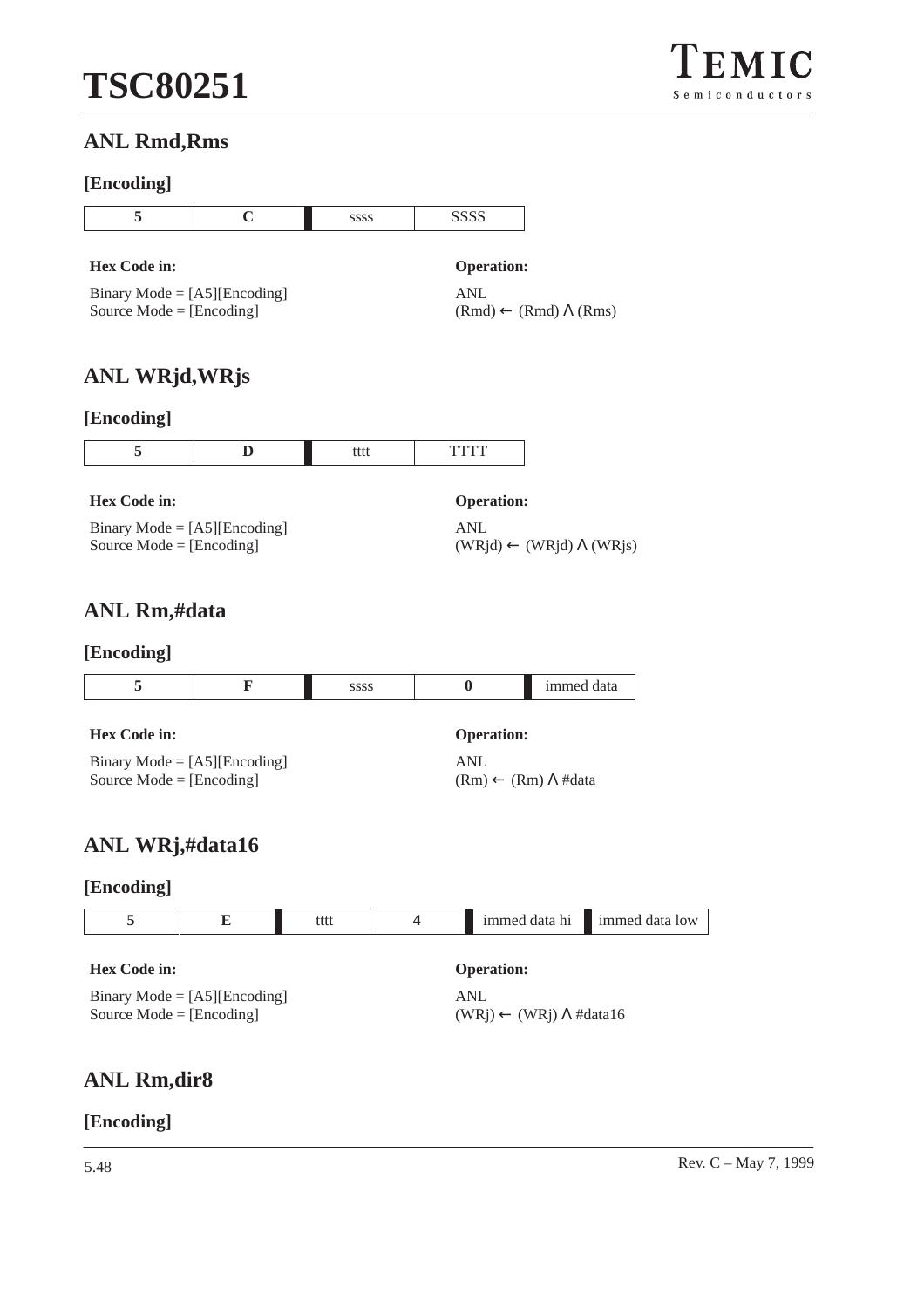



| 5                                     | E  | SSSS | 1                 | addr7-addr4                              | addr3-addr0 |  |  |
|---------------------------------------|----|------|-------------------|------------------------------------------|-------------|--|--|
| <b>Hex Code in:</b>                   |    |      | <b>Operation:</b> |                                          |             |  |  |
| Binary Mode = $[A5][\text{Encoding}]$ |    |      | <b>ANL</b>        |                                          |             |  |  |
| Source $Mode = [Encoding]$            |    |      |                   | $(Rm) \leftarrow (Rm) \Lambda$ (dir8)    |             |  |  |
|                                       |    |      |                   |                                          |             |  |  |
| <b>ANL WRj,dir8</b>                   |    |      |                   |                                          |             |  |  |
| [Encoding]                            |    |      |                   |                                          |             |  |  |
| 5                                     | E  | tttt | 5                 | addr7-addr4                              | addr3-addr0 |  |  |
| <b>Hex Code in:</b>                   |    |      | <b>Operation:</b> |                                          |             |  |  |
| Binary Mode = $[A5][\text{Encoding}]$ |    |      | <b>ANL</b>        |                                          |             |  |  |
| Source Mode = $[Encoding]$            |    |      |                   | $(WRj) \leftarrow (WRj) \Lambda (dir8)$  |             |  |  |
|                                       |    |      |                   |                                          |             |  |  |
| <b>ANL Rm,dir16</b>                   |    |      |                   |                                          |             |  |  |
| [Encoding]                            |    |      |                   |                                          |             |  |  |
| 5                                     | E  | SSSS | 3                 | addr15-addr8                             | addr7-addr0 |  |  |
| <b>Hex Code in:</b>                   |    |      | <b>Operation:</b> |                                          |             |  |  |
| Binary Mode = $[A5][\text{Encoding}]$ |    |      | <b>ANL</b>        |                                          |             |  |  |
| Source Mode = $[Encoding]$            |    |      |                   | $(Rm) \leftarrow (Rm) \Lambda (dir16)$   |             |  |  |
|                                       |    |      |                   |                                          |             |  |  |
| <b>ANL WRj,dir16</b>                  |    |      |                   |                                          |             |  |  |
| [Encoding]                            |    |      |                   |                                          |             |  |  |
| 5                                     | еE | tttt | 7                 | addr15-addr8                             | addr7-addr0 |  |  |
| <b>Hex Code in:</b>                   |    |      | <b>Operation:</b> |                                          |             |  |  |
| Binary Mode = $[A5][\text{Encoding}]$ |    |      | <b>ANL</b>        |                                          |             |  |  |
| Source Mode = $[Encoding]$            |    |      |                   | $(WRi) \leftarrow (WRi) \Lambda (dir16)$ |             |  |  |
|                                       |    |      |                   |                                          |             |  |  |
| ANL Rm,@WRj                           |    |      |                   |                                          |             |  |  |
| [Encoding]                            |    |      |                   |                                          |             |  |  |
| 5                                     | E  | tttt | 9                 | SSSS                                     | $\bf{0}$    |  |  |
| <b>Hex Code in:</b>                   |    |      | <b>Operation:</b> |                                          |             |  |  |
| Binary Mode = $[A5][\text{Encoding}]$ |    |      | <b>ANL</b>        |                                          |             |  |  |
| Source Mode = $[Encoding]$            |    |      |                   | $(Rm) \leftarrow (Rm) \Lambda ((WRj))$   |             |  |  |

Rev. C – May 7, 1999  $5.49$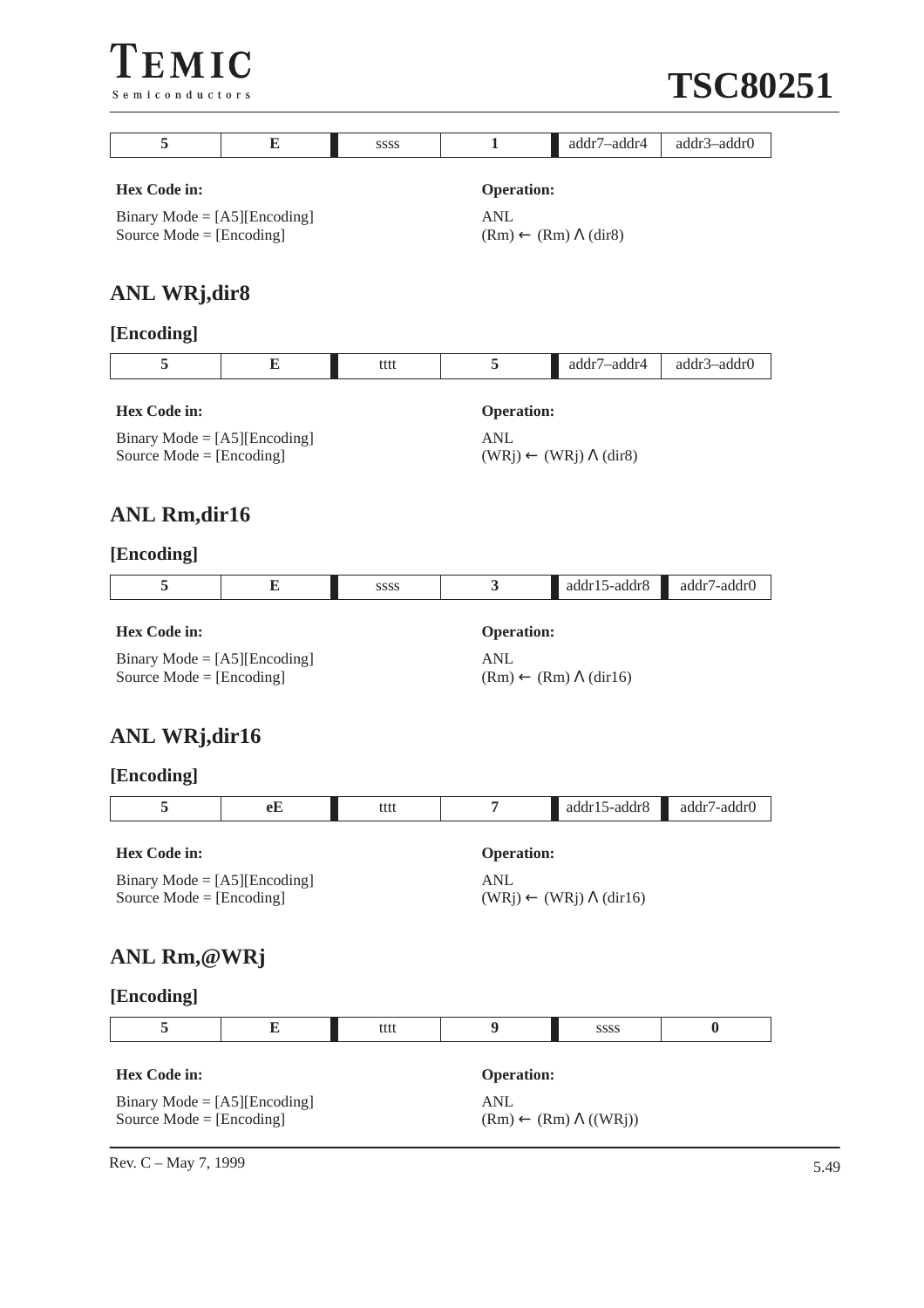

## **ANL Rm,@DRk**

## **[Encoding]**

#### **Hex Code in: Operation:**

Binary Mode = [A5][Encoding] Source  $Mode = [Encoding]$ 

ANL  $(Rm)$  ←  $(Rm)$  Λ ((DRk))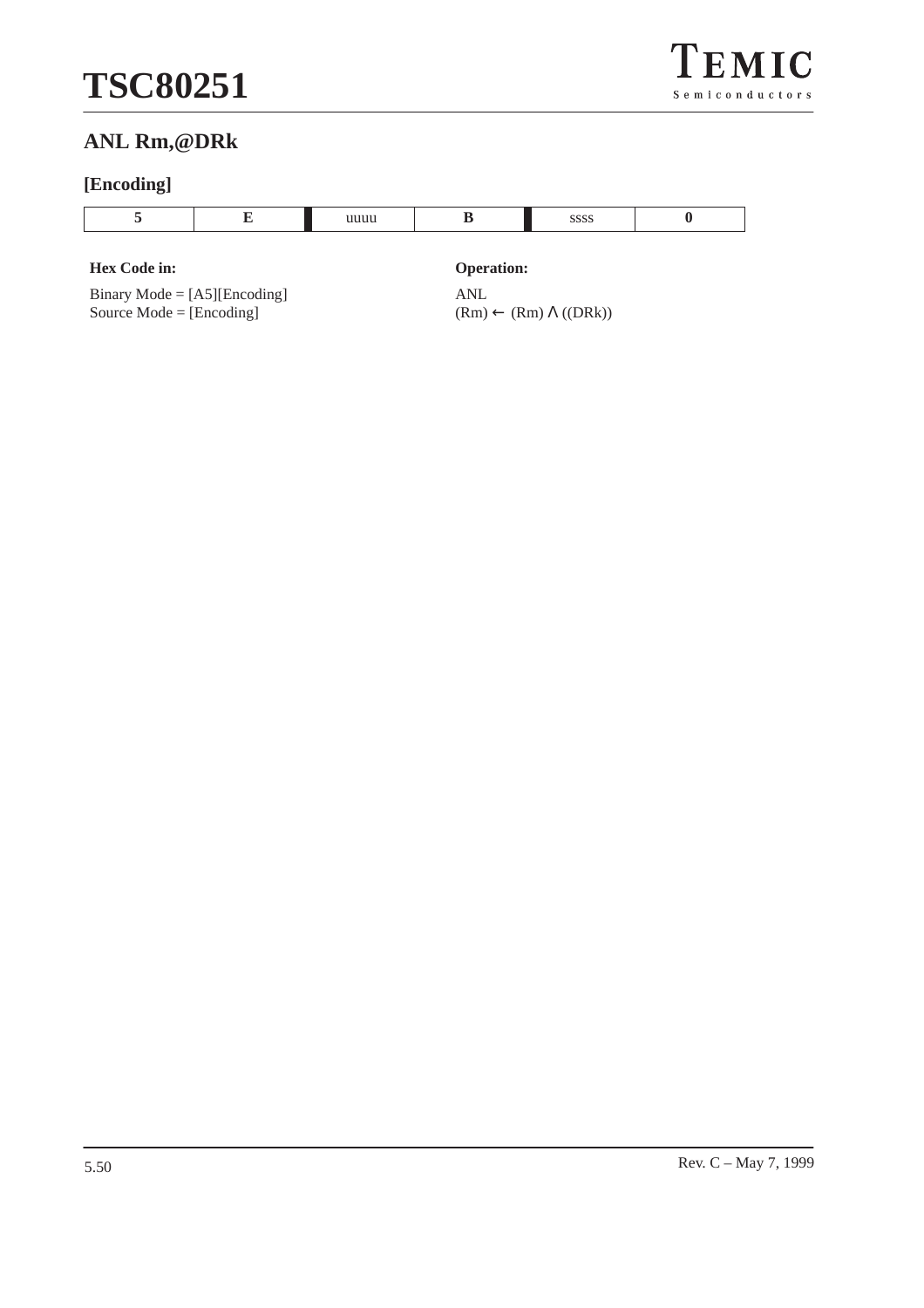## **ANL CY,<src-bit>**

## **Function:**

Logical–AND for bit variables

## **Description:**

If the boolean value of the source bit is a logical 0, clear the CY flag; otherwise leave the CY flag in its current state. A slash ("/") preceding the operand in the assembly language indicates that the logical complement of the addressed bit is used as the source value, but the source bit itself is not affected.

Only direct addressing is allowed for the source operand.

#### **FLAGS :**

## **Example :**

Set the CY flag if, and only if,  $P1.0 = 1$ , ACC.  $7 = 1$  and  $OV = 0$ :

MOV CY,P1.0 ; Load carry with input pin state

ANL CY,ACC.7 ; AND carry with accumulator bit 7

ANL CY,/OV ; AND with inverse of overflow flag

## **ANL CY,bit51**

#### **[Encoding]**



#### **Hex Code in: Operation:**

Binary Mode  $=$  [Encoding] Source Mode = [Encoding]

ANL  $(CY) \leftarrow (CY) \Lambda$  (bit51)

## **ANL CY,/bit51**

#### **[Encoding]**

**B 0** bit addr

#### **Hex Code in: Operation:**

Binary Mode = [Encoding] Source Mode = [Encoding] ANL  $(CY) \leftarrow (CY) \wedge \emptyset$  (bit51)

Rev. C – May 7, 1999  $5.51$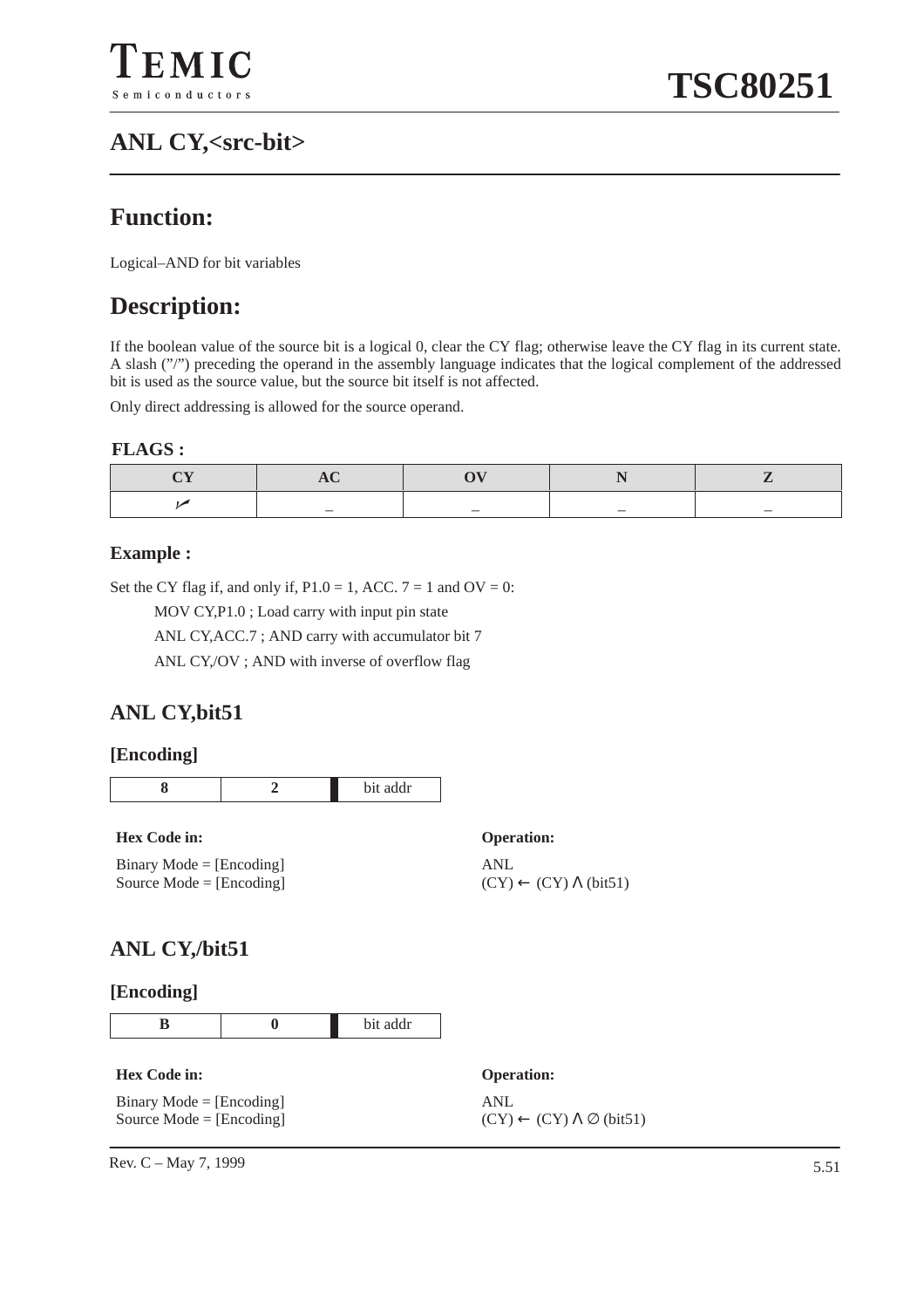

## **ANL CY,bit**

## **[Encoding]**

| $\mathbf A$                                                         | 9 | 8 | $0$ yyy                                            | bit addr |  |
|---------------------------------------------------------------------|---|---|----------------------------------------------------|----------|--|
| Hex Code in:                                                        |   |   | <b>Operation:</b>                                  |          |  |
| Binary Mode = $[A5][\text{Encoding}]$<br>Source Mode = $[Encoding]$ |   |   | <b>ANL</b><br>$(CY) \leftarrow (CY) \Lambda$ (bit) |          |  |
| <b>ANL CY,/bit</b>                                                  |   |   |                                                    |          |  |
| [Encoding]                                                          |   |   |                                                    |          |  |
| $\mathbf{A}$                                                        | 9 | F | $0$ yyy                                            | bit addr |  |
| <b>Hex Code in:</b>                                                 |   |   | <b>Operation:</b>                                  |          |  |
| Binary Mode = $[A5][\text{Encoding}]$                               |   |   | <b>ANL</b>                                         |          |  |

 $(CY) \leftarrow (CY) \wedge \emptyset$  (bit)

Binary Mode = [A5][Encoding] Source Mode = [Encoding]

5.52 Rev. C – May 7, 1999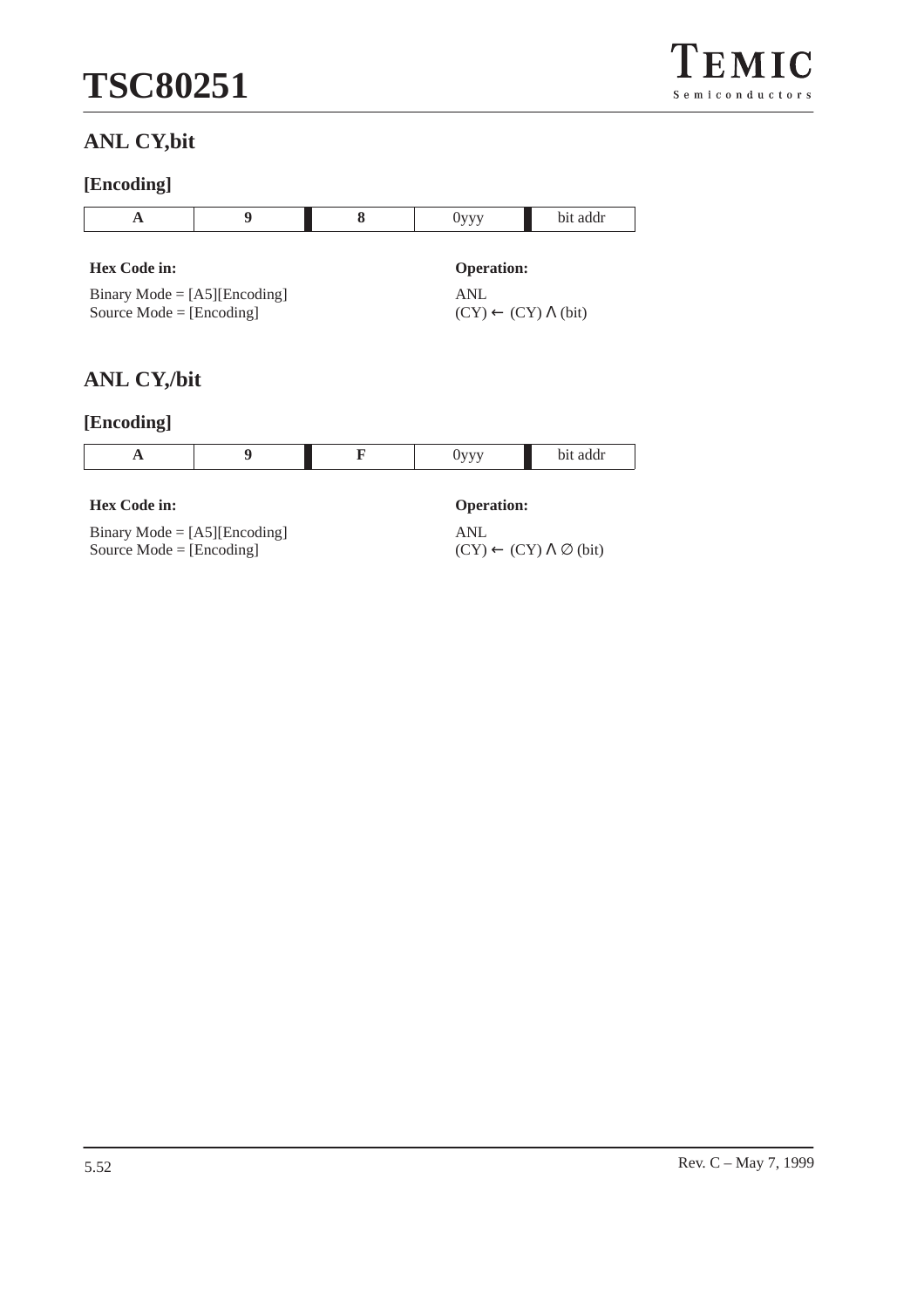## **CJNE <dest>,<src>,rel**

## **Function:**

Compare and jump if not equal.

## **Description:**

Compares the magnitudes of the first two operands and branches if their values are not equal. The branch destination is computed by adding the signed relative displacement in the last instruction byte to the PC, after incrementing the PC to the start of the next instruction. If the unsigned integer value of <dest–byte> is less than the unsigned integer value of <src–byte>, the CY flag is set. Neither operand is affected.

The first two operands allow four addressing mode combinations: the accumulator may be compared with any directly addressed byte or immediate data and any indirect RAM location or working register can be compared with an immediate constant.

#### **FLAGS :**

## **Example :**

The accumulator contains 34h and R7 contains 56h. After executing the first instruction in the sequence

CJNE R7,#60h, NOT\_EQ ; R7 = 60h ; ...  $\cdots$  ... NOT\_EQ: JC REQ\_LOW ; IF R7 < 60h ;R7 > 60h ; . . . . . .

the CY flag is set and program execution continues at label NOT\_EQ. By testing the CY flag, this instruction determines whether R7 is greater or less than 60h.

If the data being presented to Port 1 is also 34h, then executing the instruction, WAIT: CJNE A,P1,WAIT clears the CY flag and continues with the next instruction in the sequence, since the accumulator does equal the data read from Port 1. (If some other value was being input on Port 1, the program loops at this point until the Port 1 data changes to 34h.)

## **CJNE A,#data,rel**

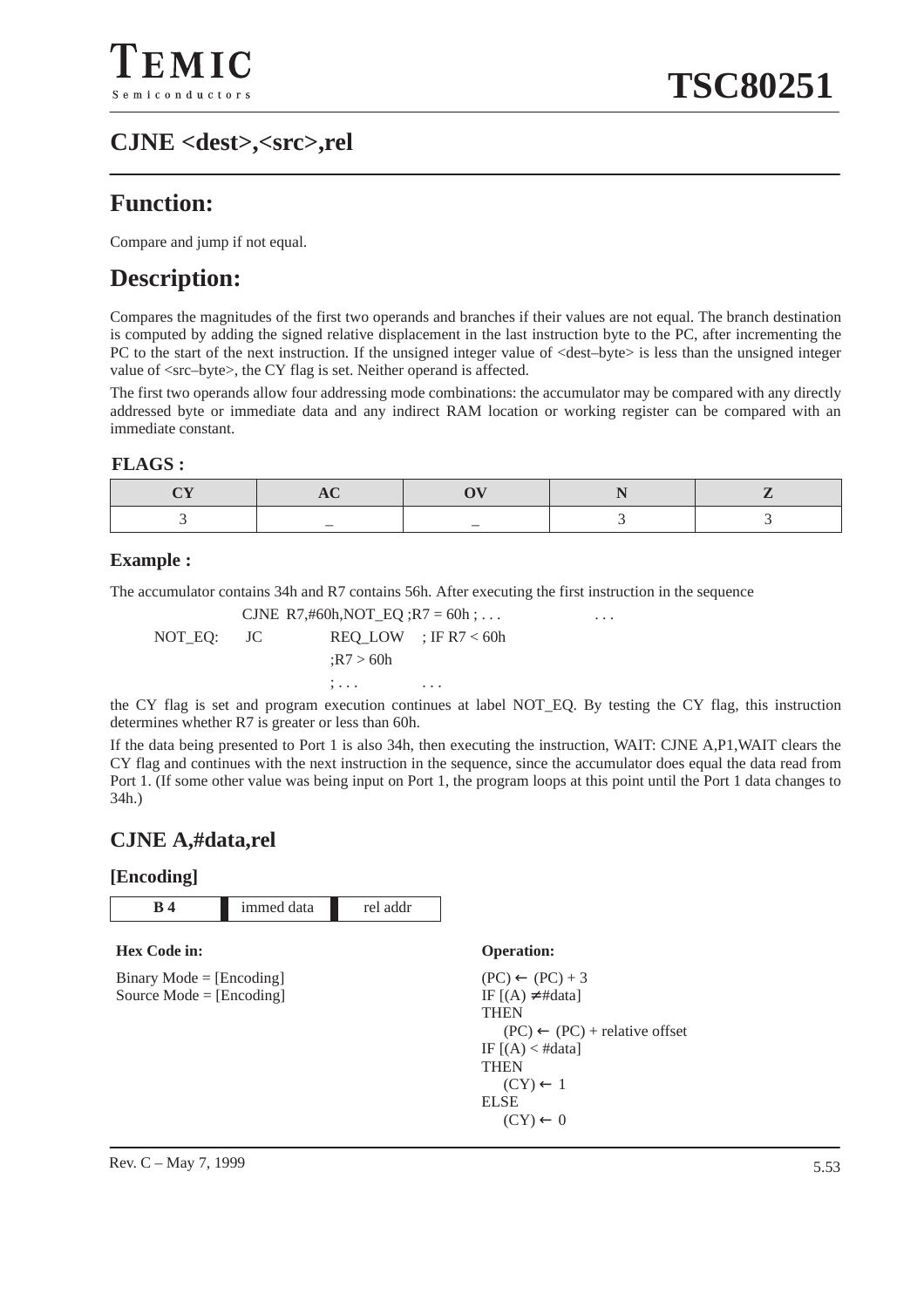

## **CJNE A,dir8,rel**

### **[Encoding]**

## **B 5** addr7-addr0 rel addr

## **Hex Code in: Operation:**

Binary Mode = [Encoding] Source Mode = [Encoding]

 $(PC) \leftarrow (PC) + 3$ IF  $[(A) \neq (dir8)]$ **THEN**  $(PC) \leftarrow (PC) +$  relative offset IF  $[(A) < (dir8)]$ THEN  $(CY) \leftarrow 1$ ELSE  $(CY) \leftarrow 0$ 

## **CJNE @Ri,#data,rel**

| B                                                                   | 011i | immed data | rel addr                                                                                                                                                                                                       |  |
|---------------------------------------------------------------------|------|------------|----------------------------------------------------------------------------------------------------------------------------------------------------------------------------------------------------------------|--|
|                                                                     |      |            |                                                                                                                                                                                                                |  |
| Hex Code in:                                                        |      |            | <b>Operation:</b>                                                                                                                                                                                              |  |
| $Binary Mode = [Encoding]$<br>Source Mode = $[A5][\text{Encoding}]$ |      |            | $(PC) \leftarrow (PC) + 3$<br>IF $[(Ri)) \neq #data]$<br><b>THEN</b><br>$(PC) \leftarrow (PC) +$ relative offset<br>IF $[(Ri)) < #data]$<br><b>THEN</b><br>$(CY) \leftarrow 1$<br>EL SE<br>$(CY) \leftarrow 0$ |  |
|                                                                     |      |            |                                                                                                                                                                                                                |  |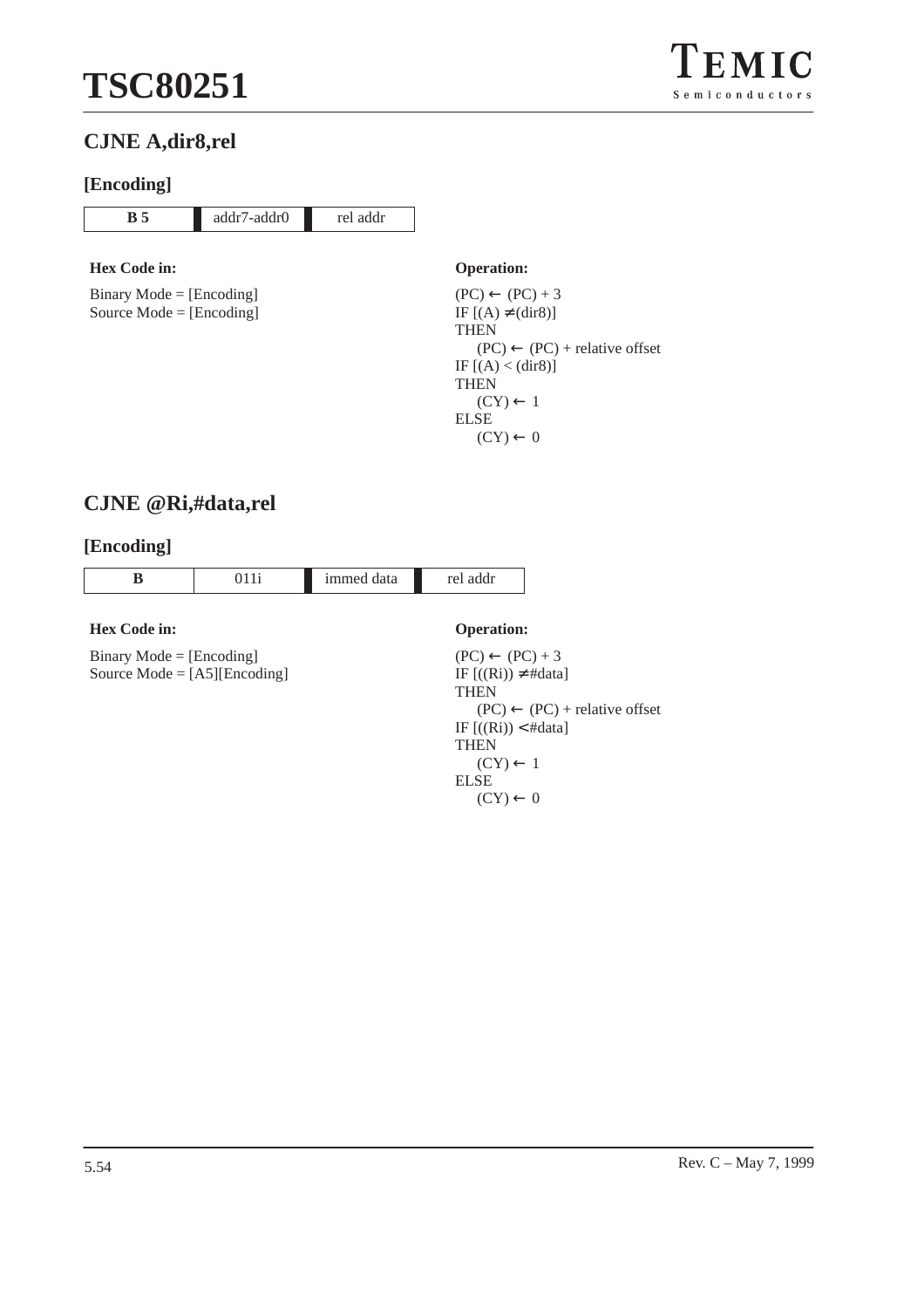## **CJNE Rn,#data,rel**

## **[Encoding]**

|  | 1mmed<br>lata<br>. | $-$<br>ch an<br>uu<br>. |
|--|--------------------|-------------------------|
|--|--------------------|-------------------------|

#### **Hex Code in: Operation:**

Binary Mode = [Encoding] Source Mode = [A5][Encoding]

 $(PC) \leftarrow (PC) + 3$ IF  $[(Rn) \neq #data]$ **THEN**  $(PC) \leftarrow (PC) +$  relative offset IF  $[(Rn) < #data]$ **THEN**  $(CY) \leftarrow 1$ ELSE  $(CY) \leftarrow 0$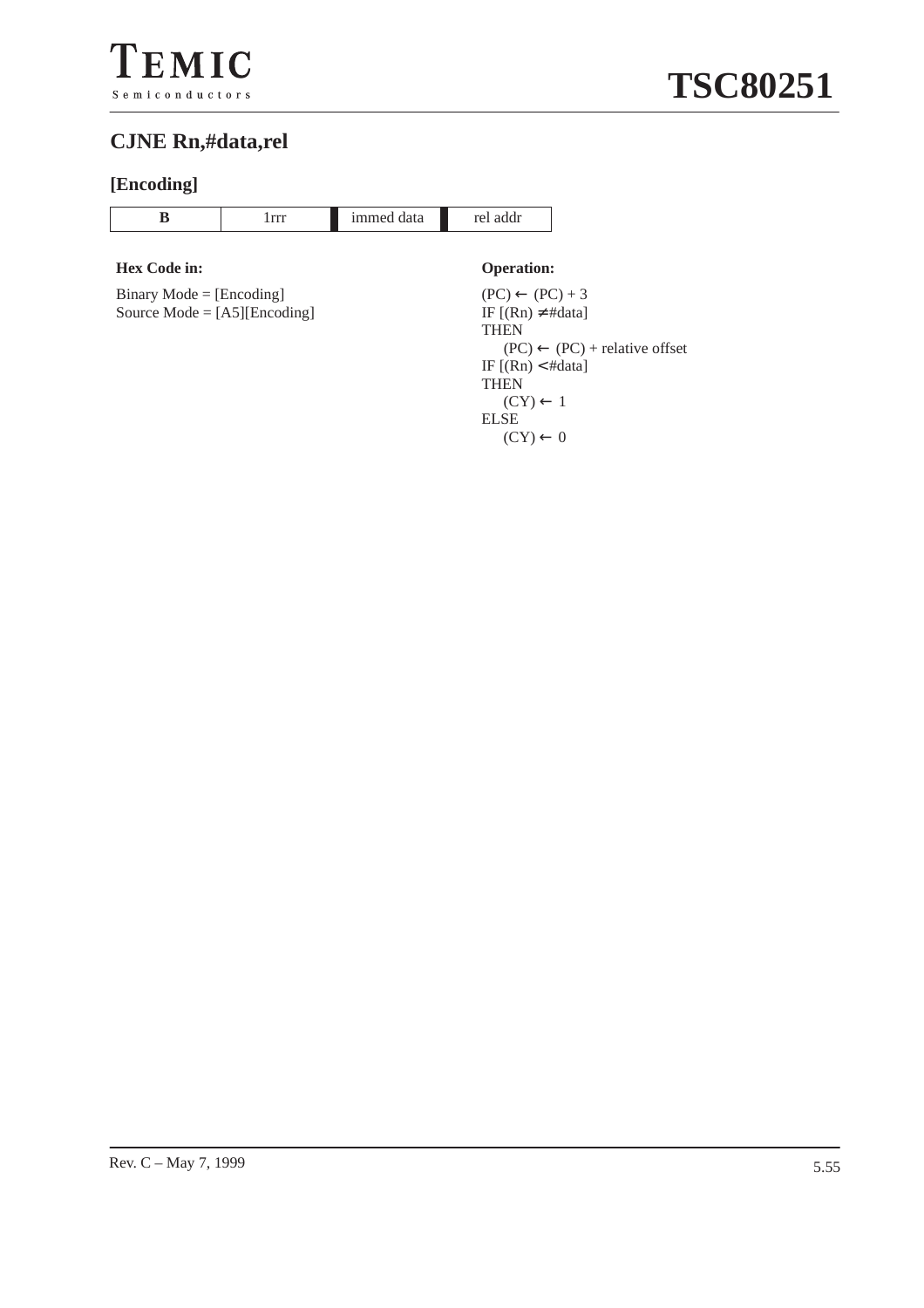## $\Gamma$ EMIC  $S$ e miconductors

## **CLR A**

## **Function:**

Clear accumulator

## **Description:**

Clears the accumulator (i.e., resets all bits to zero).

## **FLAGS :**

| _ | $\overline{\phantom{0}}$ |  |
|---|--------------------------|--|

## **Example :**

The accumulator contains 5Ch (01011100B). The instruction CLR A clears the accumulator to 00h (00000000B).

| <b>Hex Code in:</b>        | <b>Operation:</b>  |
|----------------------------|--------------------|
| $Binary Mode = [Encoding]$ | <b>CLR</b>         |
| Source Mode $=$ [Encoding] | $(A) \leftarrow 0$ |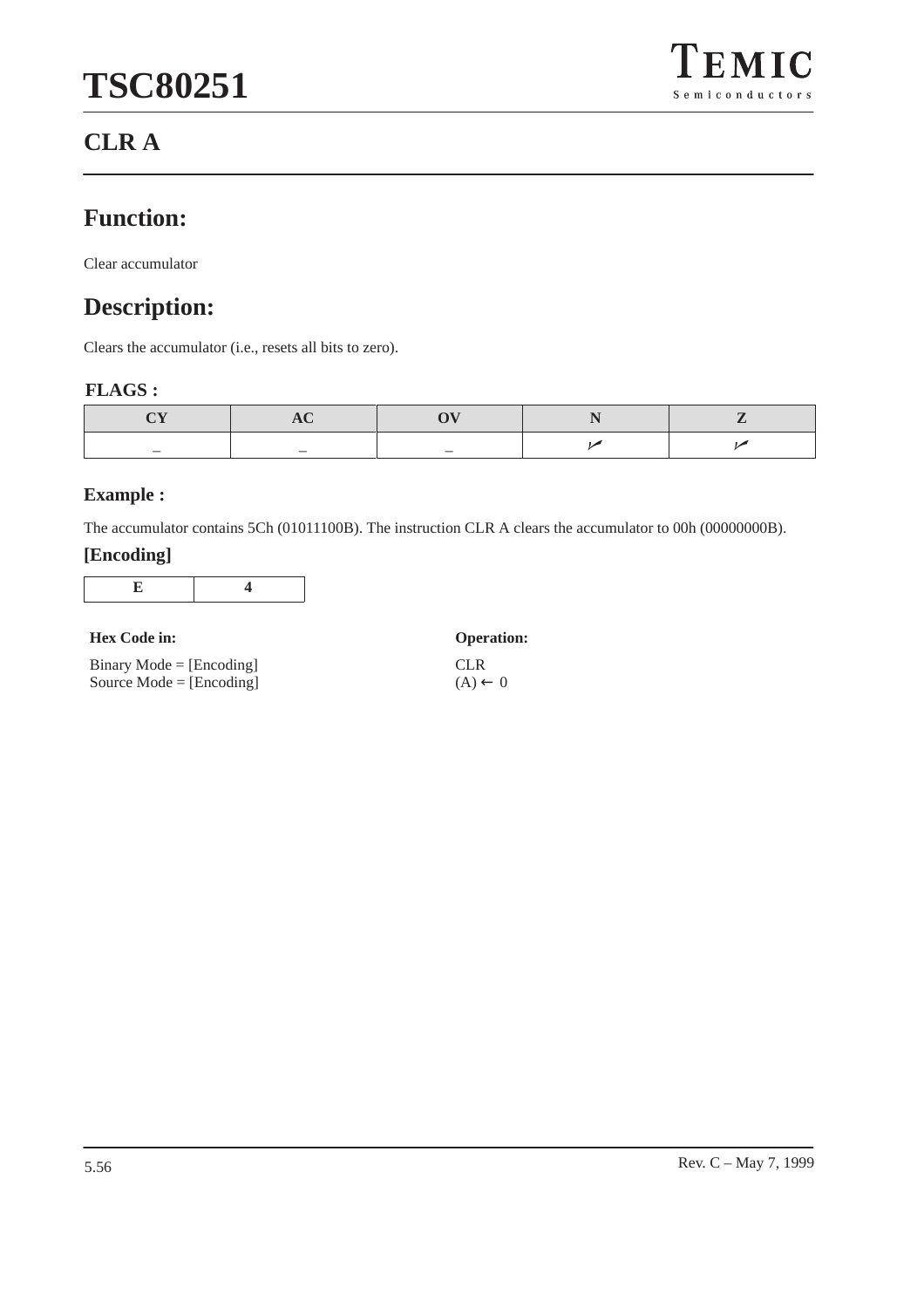## **CLR bit**

## **Function:**

Clear bit

## **Description:**

Clears the specified bit. CLR can operate on the CY flag or any directly addressable bit.

|  | <b>FLAGS</b> : Only for instructions with CY as the operand. |  |  |
|--|--------------------------------------------------------------|--|--|
|  |                                                              |  |  |

|  | _ |  |
|--|---|--|

## **Example :**

Port 1 contains 5Dh (01011101B). After executing the instruction CLR P1.2 Port 1 contains 59h (01011001B).

## **CLR bit51**

#### **[Encoding]**

| bit addr |
|----------|

| $\mathbf{11}$                         |
|---------------------------------------|
| Binary Mode = $[A5][\text{Encoding}]$ |
| Source Mode = $[Encoding]$            |

## **Hex Code in: Operation:** CLR  $(bit51) \leftarrow 0$

## **CLR CY**

#### **[Encoding]**



### **Hex Code in: Operation:**

|  | $Binary Mode = [Encoding]$ |
|--|----------------------------|
|  | Source Mode = $[Encoding]$ |

CLR  $(CY) \leftarrow 0$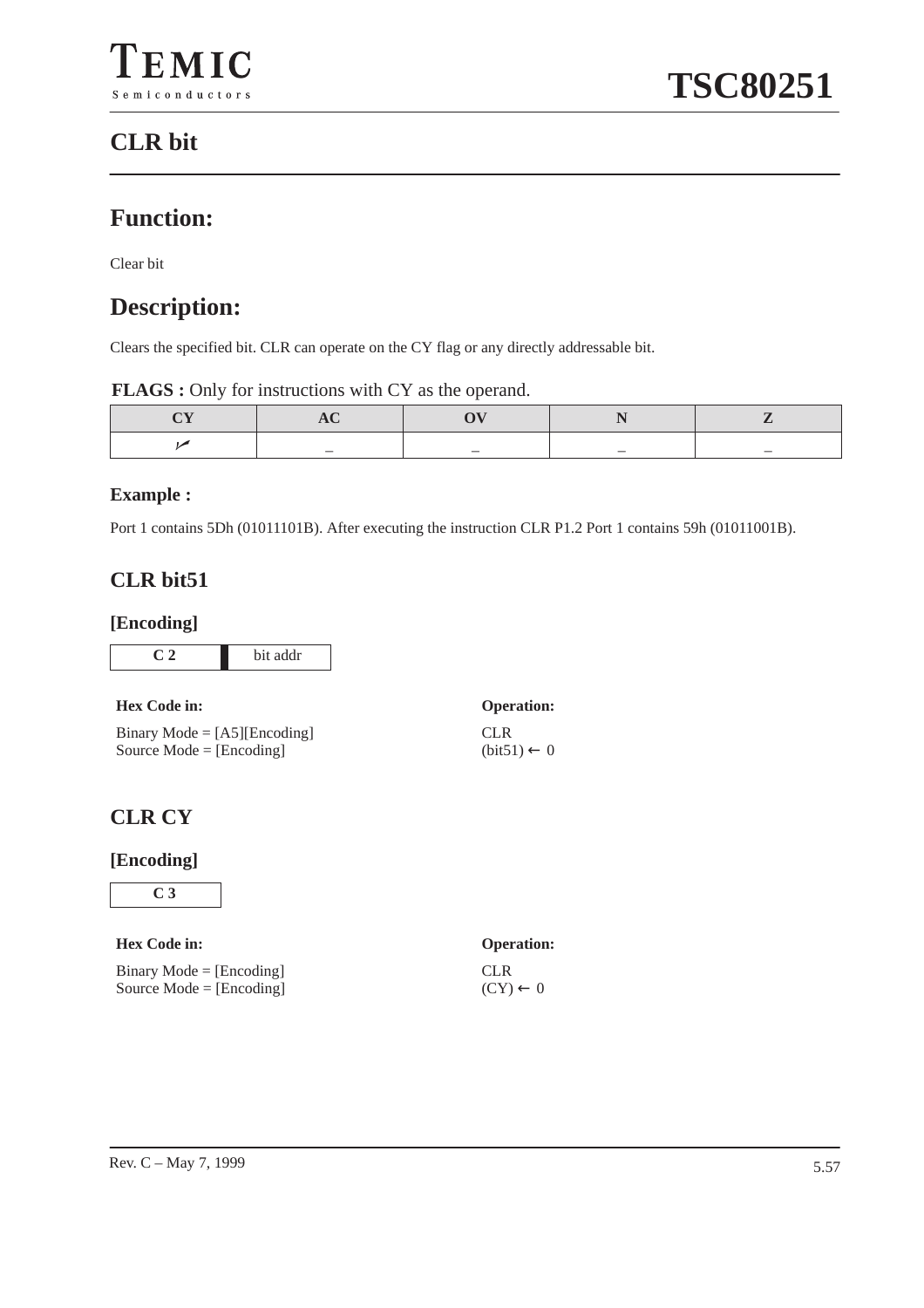

## **CLR bit**

 $\star$  If this instruction addresses a Port (Px, x = 0-3), add 2 states.

|                                                          |  | $0$ yyy                            | bit addr |
|----------------------------------------------------------|--|------------------------------------|----------|
| <b>Hex Code in:</b>                                      |  | <b>Operation:</b>                  |          |
| $Binary Mode = [Encoding]$<br>Source Mode = $[Encoding]$ |  | <b>CLR</b><br>$(bit) \leftarrow 0$ |          |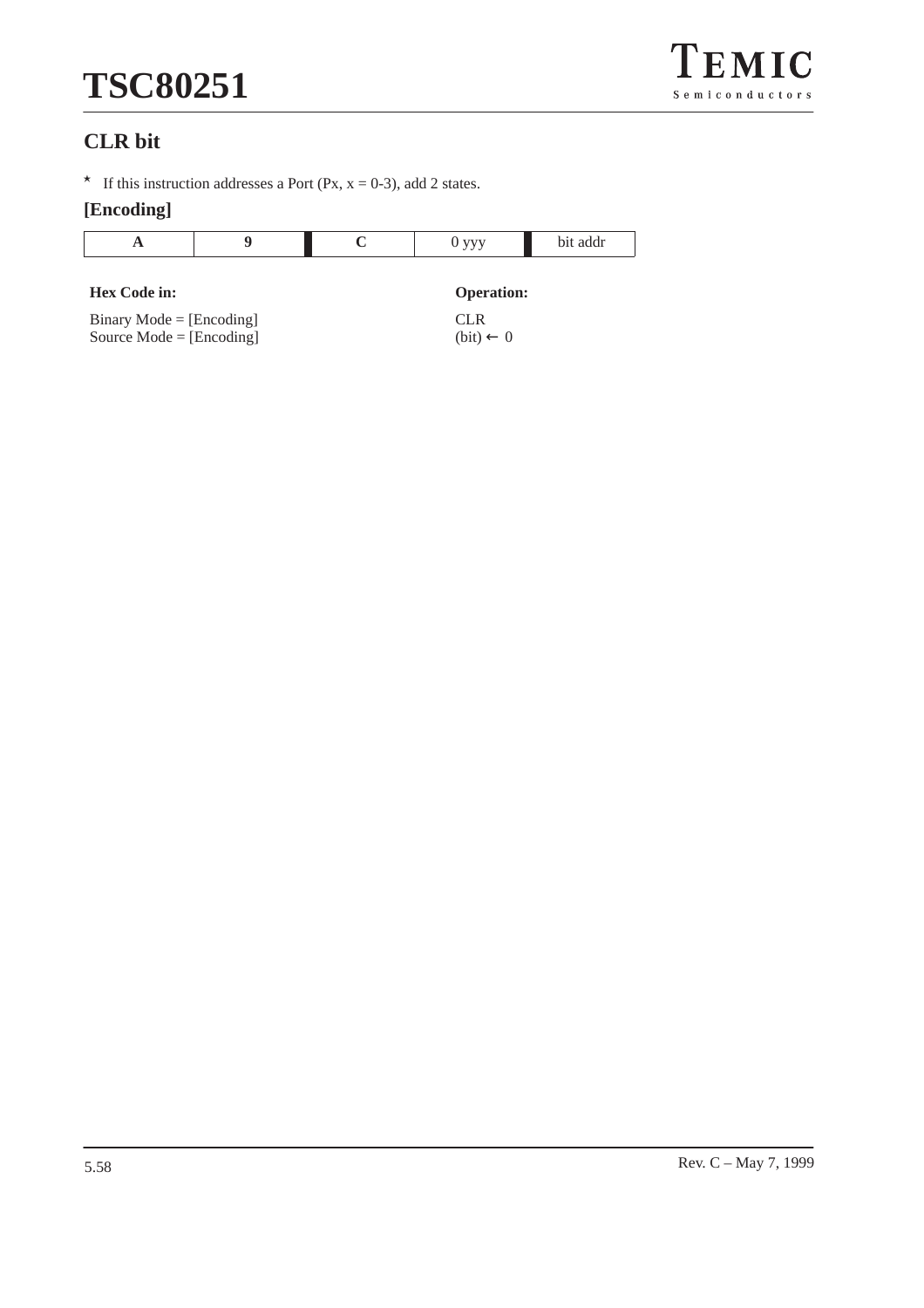## **CMP <dest>,<src>**

## **Function:**

Compare

## **Description:**

Subtracts the source operand from the destination operand. The result is not stored in the destination operand. If a borrow is needed for bit 7, the CY (borrow) flag is set; otherwise it is clear.

When subtracting signed integers, the OV flag indicates a negative result when a negative value is subtracted from a positive value, or a positive result when a positive value is subtracted from a negative value.

Bit 7 in this description refers to the most significant byte of the operand  $(8, 16 \text{ or } 32 \text{ bit})$ 

The source operand allows four addressing modes: register, direct, immediate and indirect.

#### **FLAGS :**

## **Example :**

Register 1 contains 0C9h (11001001B) and register 0 contains 54h (01010100B). The instruction CMP R1,R0 clears the CY and AC flags and sets the OV flag.

(Rmd) - (Rms)

## **CMP Rmd,Rms**

#### **[Encoding]**

|                                | <b>SSSS</b> | <b>SSSS</b>       |
|--------------------------------|-------------|-------------------|
| <b>Hex Code in:</b>            |             | <b>Operation:</b> |
| $Binarv Mode = [A5] [Encoder]$ |             |                   |

Binary Mode  $=$  [A5][Encoding] Source Mode = [Encoding]

## **CMP WRjd,WRjs**

#### **[Encoding]**

| <b>Hex Code in:</b>                   | <b>Operation:</b> |
|---------------------------------------|-------------------|
| Binary Mode = $[A5][\text{Encoding}]$ | <b>CMP</b>        |
| Source Mode $=$ [Encoding]            | $(WRid) - (WRis)$ |

Rev. C – May 7, 1999  $5.59$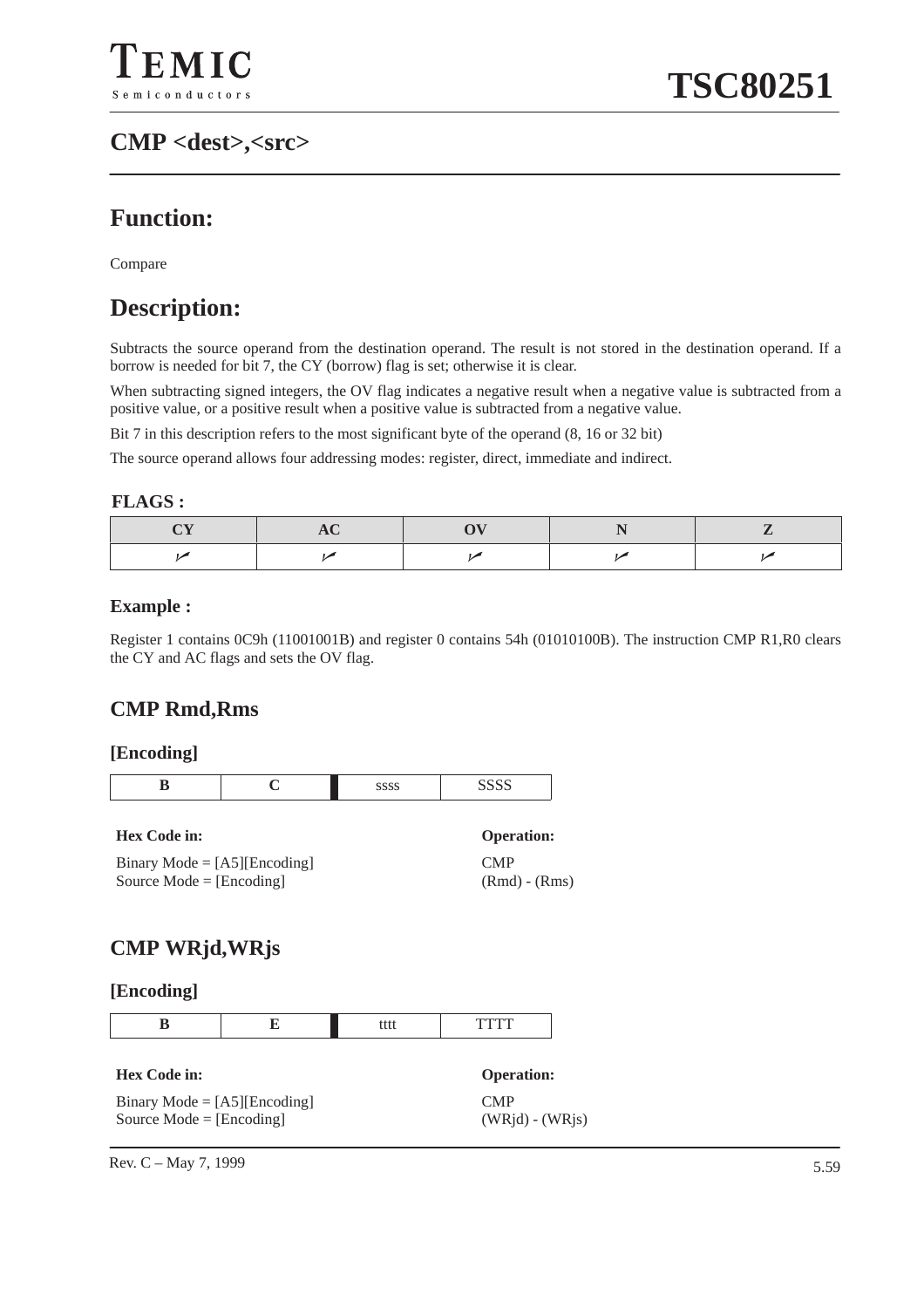

## **CMP DRkd,DRks**

## **[Encoding]**

| B                                                                                                | F | uuuu | <b>UUUU</b>                                   |            |
|--------------------------------------------------------------------------------------------------|---|------|-----------------------------------------------|------------|
| Hex Code in:<br>Binary Mode = $[A5][\text{Encoding}]$<br>Source Mode = $[Encoding]$              |   |      | <b>Operation:</b><br>CMP<br>$(DRkd) - (DRks)$ |            |
| <b>CMP Rm,#data</b><br>[Encoding]                                                                |   |      |                                               |            |
| B                                                                                                | E | SSSS | $\bf{0}$                                      | immed data |
| <b>Hex Code in:</b><br>Binary Mode = $[A5][\text{Encoding}]$<br>Source Mode $=[\text{Encoding}]$ |   |      | <b>Operation:</b><br>CMP<br>$(Rm)$ - #data    |            |
| CMP WRj,#data16                                                                                  |   |      |                                               |            |
| [Encoding]                                                                                       |   |      |                                               |            |

|  | tttt | immed data hi | immed data low |
|--|------|---------------|----------------|
|  |      |               |                |

| <b>Hex Code in:</b>                   | <b>Operation:</b> |
|---------------------------------------|-------------------|
| Binary Mode = $[A5][\text{Encoding}]$ | CMP               |
| Source Mode $=$ [Encoding]            | $(WRi)$ - #data16 |

## **CMP DRk, #0data16**

## **[Encoding]**

|                     |                   | uuuu |  |  | immed data hi immed data hi |
|---------------------|-------------------|------|--|--|-----------------------------|
|                     |                   |      |  |  |                             |
| <b>Hex Code in:</b> | <b>Operation:</b> |      |  |  |                             |

| ----- ------                          | $\sim$ possesses $\sim$ |
|---------------------------------------|-------------------------|
| Binary Mode = $[A5][\text{Encoding}]$ | $CMP(DRk) - #0data16$   |
| Source Mode $=$ [Encoding]            |                         |

## **CMP DRk,#1data16**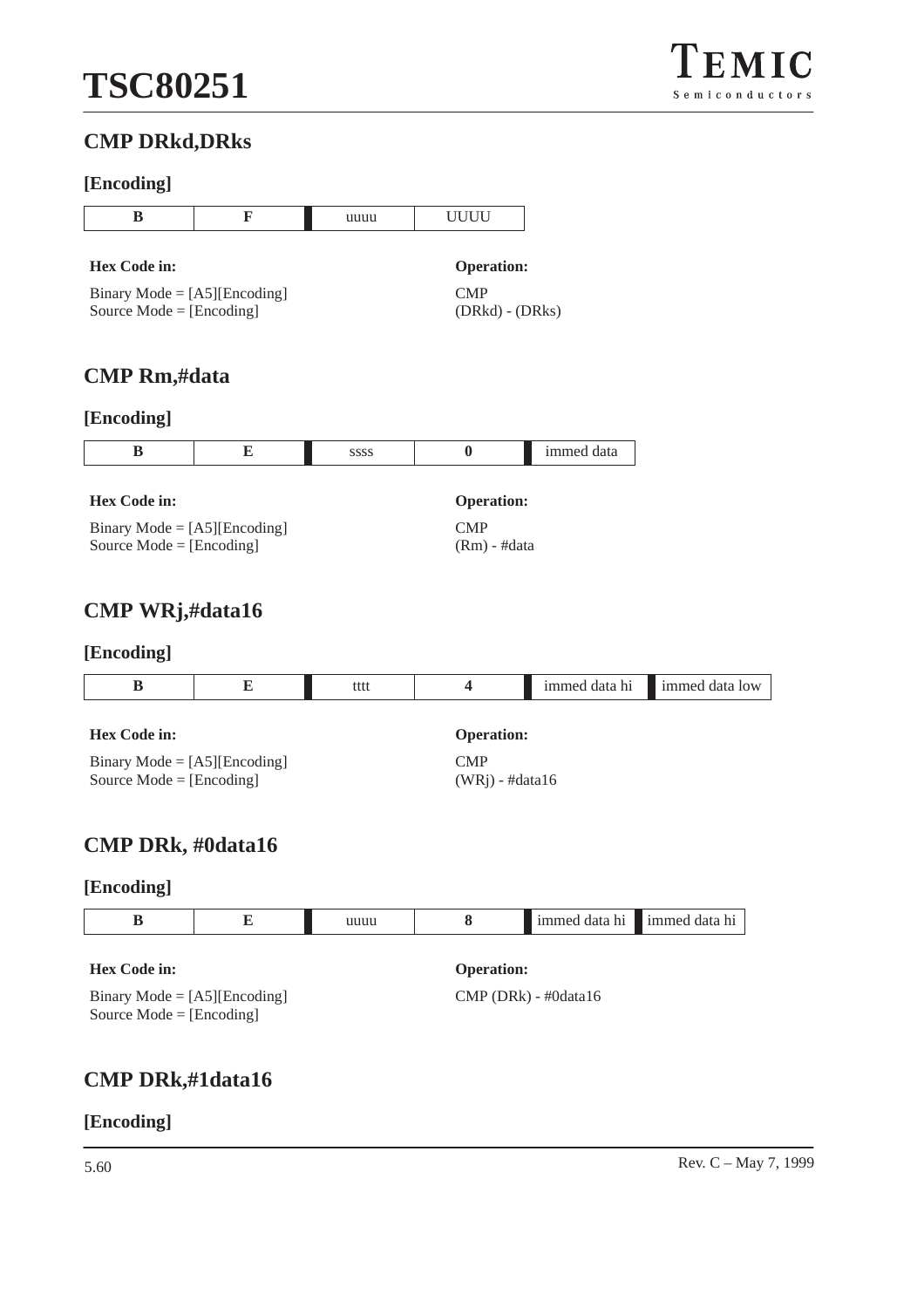

| B                                                                                          | E         | uuuu | $\mathbf C$                                           |  | immed data hi | immed data hi |
|--------------------------------------------------------------------------------------------|-----------|------|-------------------------------------------------------|--|---------------|---------------|
| <b>Hex Code in:</b><br>Binary Mode = $[A5][\text{Encoding}]$<br>Source Mode = $[Encoding]$ |           |      | <b>Operation:</b><br><b>CMP</b><br>$(DRk) - #1data16$ |  |               |               |
| <b>CMP Rm,dir8</b>                                                                         |           |      |                                                       |  |               |               |
| [Encoding]                                                                                 |           |      |                                                       |  |               |               |
| B                                                                                          | ${\bf E}$ | SSSS | $\mathbf{1}$                                          |  | addr7-addr0   |               |
| <b>Hex Code in:</b><br>Binary Mode = $[A5][\text{Encoding}]$<br>Source Mode = $[Encoding]$ |           |      | <b>Operation:</b><br><b>CMP</b><br>$(Rm) - (dir8)$    |  |               |               |
| <b>CMP WRj,dir8</b>                                                                        |           |      |                                                       |  |               |               |
| [Encoding]                                                                                 |           |      |                                                       |  |               |               |
| B                                                                                          | E         | tttt | 5                                                     |  | addr7-addr0   |               |
| <b>Hex Code in:</b>                                                                        |           |      | <b>Operation:</b>                                     |  |               |               |
| Binary Mode = $[A5][\text{Encoding}]$<br>Source Mode = $[Encoding]$                        |           |      | <b>CMP</b><br>$(WRj) - (dir8)$                        |  |               |               |
| <b>CMP Rm,dir16</b>                                                                        |           |      |                                                       |  |               |               |
| [Encoding]                                                                                 |           |      |                                                       |  |               |               |
| $\bf{B}$                                                                                   | E         | SSSS | $\overline{\mathbf{3}}$                               |  | addr15-addr8  | addr7-addr0   |
| Hex Code in:<br>Binary Mode = $[A5][\text{Encoding}]$<br>Source Mode = $[Encoding]$        |           |      | <b>Operation:</b><br><b>CMP</b><br>$(Rm) - (dir8)$    |  |               |               |
| <b>CMP WRj,dir16</b>                                                                       |           |      |                                                       |  |               |               |
| [Encoding]                                                                                 |           |      |                                                       |  |               |               |
| $\bf{B}$                                                                                   | ${\bf E}$ | tttt | $\overline{7}$                                        |  | addr15-addr8  | addr7-addr0   |
| Hex Code in:                                                                               |           |      | <b>Operation:</b>                                     |  |               |               |
| Binary Mode = $[A5][\text{Encoding}]$<br>Source Mode = [Encoding]                          |           |      | <b>CMP</b><br>$(WRj) - (dir16)$                       |  |               |               |

Rev. C – May 7, 1999  $5.61$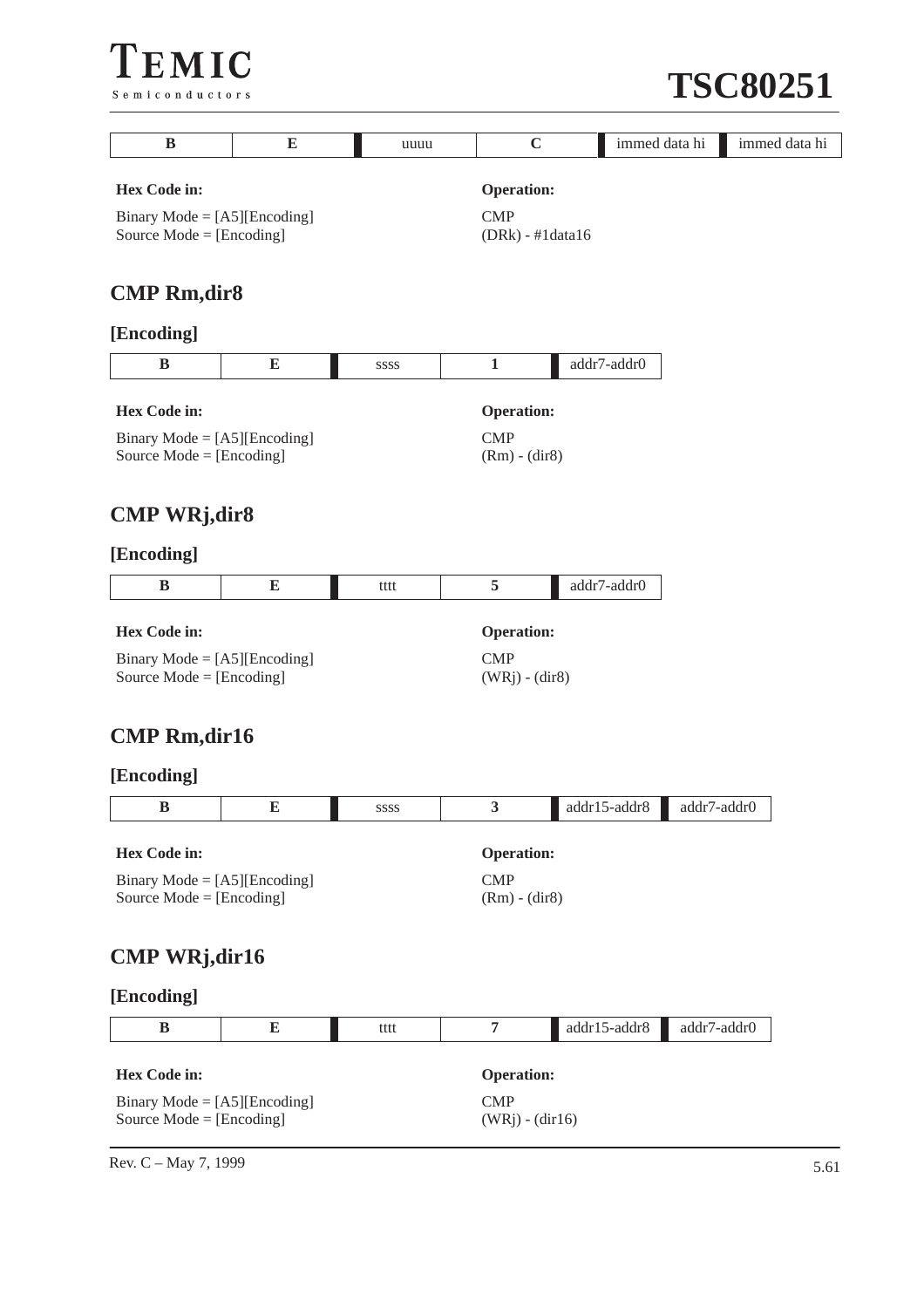## **CMP Rm,@WRj**

## **[Encoding]**

| В                                     | E | tttt       |                  | <b>SSSS</b>       | 0000 |  |  |
|---------------------------------------|---|------------|------------------|-------------------|------|--|--|
|                                       |   |            |                  |                   |      |  |  |
| <b>Hex Code in:</b>                   |   |            |                  | <b>Operation:</b> |      |  |  |
| Binary Mode = $[A5][\text{Encoding}]$ |   | <b>CMP</b> |                  |                   |      |  |  |
| Source Mode = $[Encoding]$            |   |            | $(Rm) - ((WRj))$ |                   |      |  |  |
|                                       |   |            |                  |                   |      |  |  |

## **CMP Rm,@DRk**

## **[Encoding]**

| 1011 | 1110 | uuuu | 1011 | SSSS | 0000 |
|------|------|------|------|------|------|
|      |      |      |      |      |      |

## **Hex Code in: Operation:**

| Binary Mode = $[A5][\text{Encoding}]$ |  |
|---------------------------------------|--|
| Source Mode $=$ [Encoding]            |  |

CMP (Rm) - ((DRk))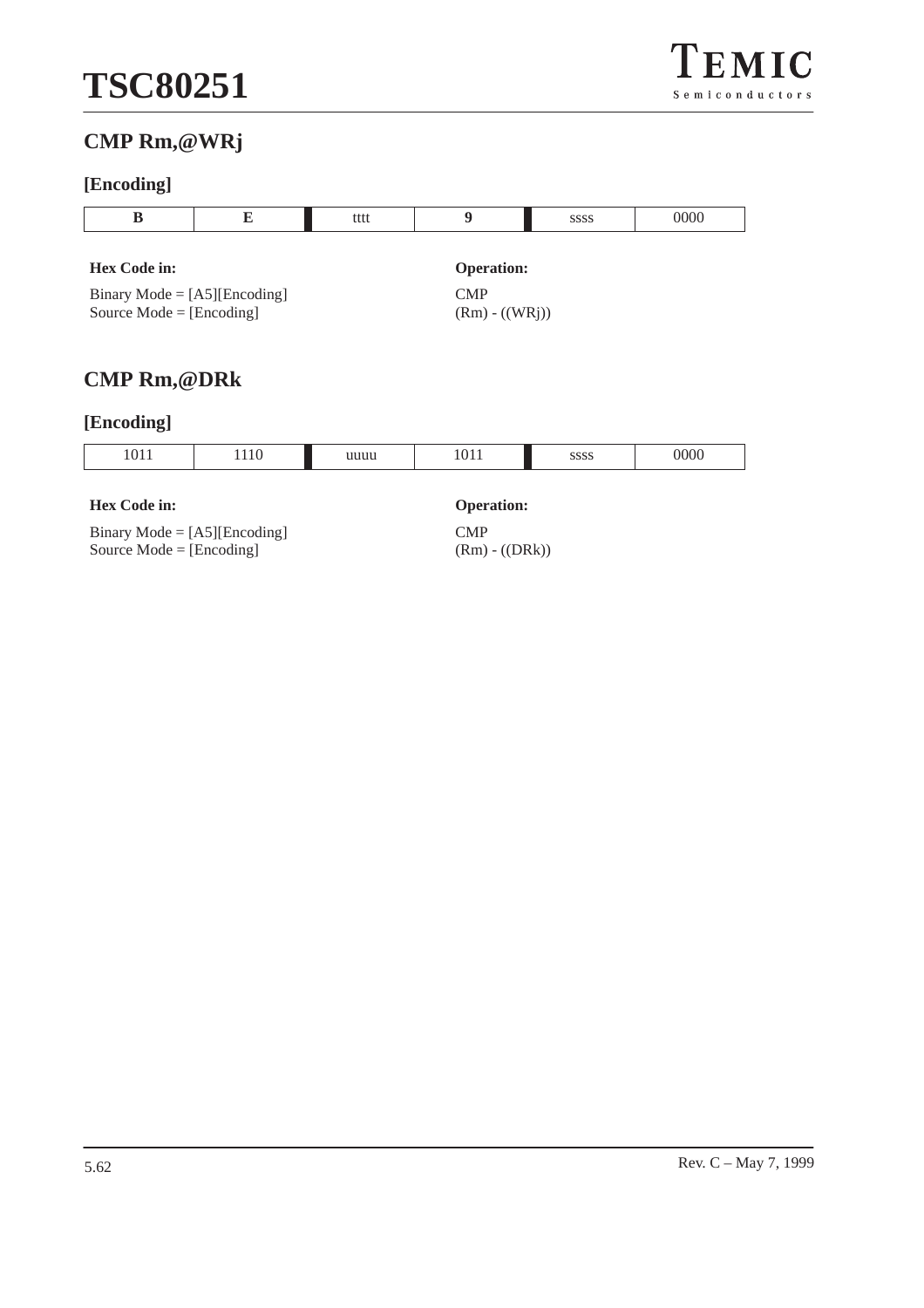## **CPL A**

## **Function:**

Complement accumulator

## **Description:**

Logically complements (∅) each bit of the accumulator (one's complement). Clear bits which are set and set bits which are cleared.

### **FLAGS :**

| _ | – |  |
|---|---|--|

## **Example :**

The accumulator contains 5Ch (01011100B). After executing the instruction CPL A the accumulator contains 0A3h (10100011B).

#### **[Encoding]**

**F 4**

#### **Hex Code in: Operation:**

Binary Mode  $=$  [Encoding] Source Mode = [Encoding] CPL  $(A) \leftarrow \emptyset$  $(A)$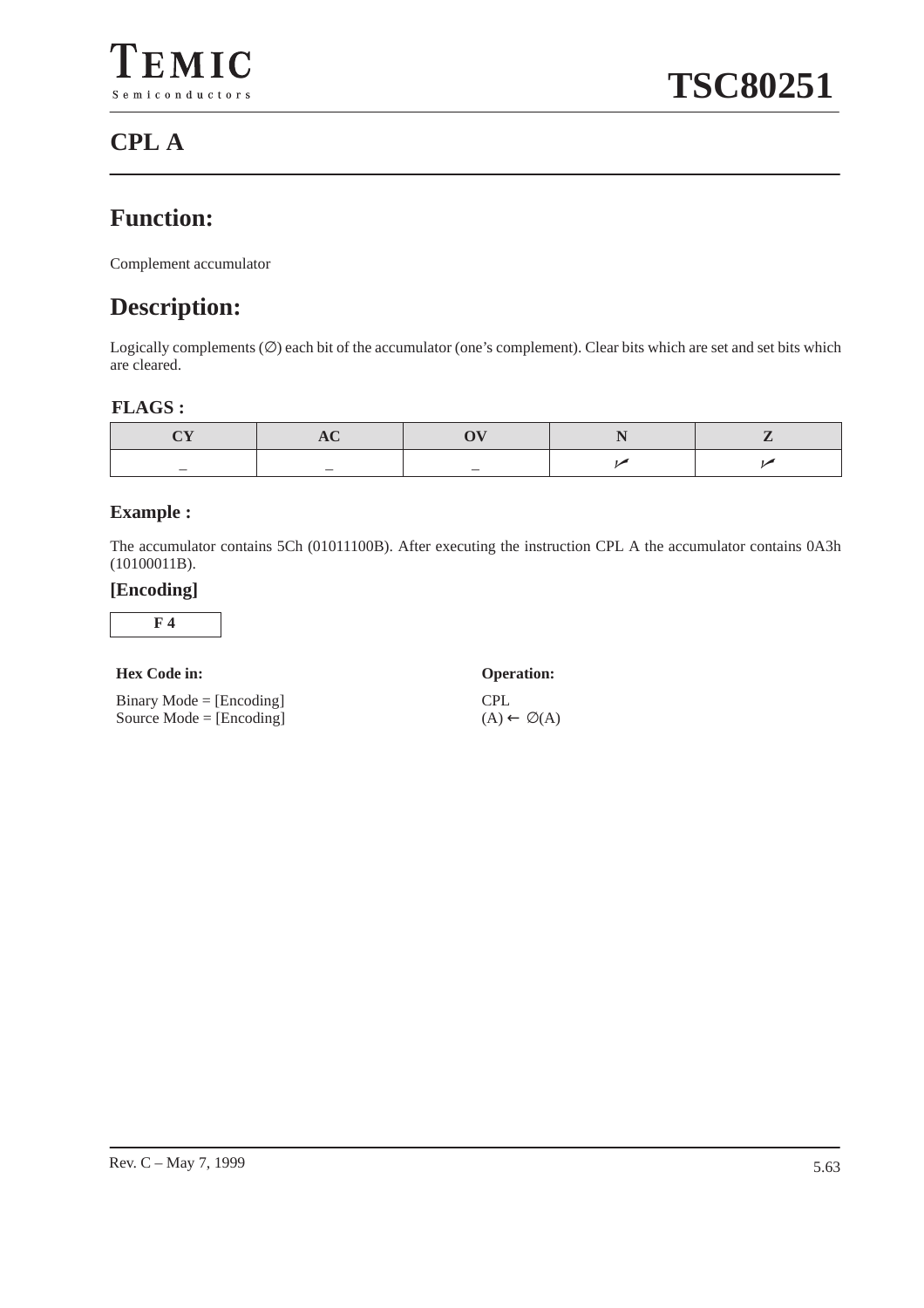

## **CPL bit**

## **Function:**

Complement bit

## **Description:**

Complements (∅) the specified bit variable. A clear bit is set, and a set bit is cleared. CPL can operate on the CY or any directly addressable bit.

#### **Note:**

*When this instruction is used to modify an output pin, the value used as the original data is read from the output data latch, not the input pin.*

#### **FLAGS :** Only for instructions with CY as the operand.

| _ |  |  |
|---|--|--|

#### **Example :**

Port 1 contains 5Bh (01011101B). After executing the instruction sequence CPL P1.1 CPL P1.2 Port 1 contains 5Bh (01011011B).

CPL

 $(CY) \leftarrow \emptyset$  $(CY)$ 

 $1)$ 

### **CPL bit51**

#### **[Encoding]**

| bit addr |
|----------|

| <b>Hex Code in:</b>        | <b>Operation:</b>                     |
|----------------------------|---------------------------------------|
| $Binary Mode = [Encoding]$ | CPL                                   |
| Source Mode $=$ [Encoding] | $(bit51) \leftarrow \emptyset (bit5)$ |

## **CPL CY**

#### **[Encoding]**

**B 3**

#### **Hex Code in: Operation:**

Binary Mode = [Encoding] Source Mode = [Encoding]

### **CPL bit**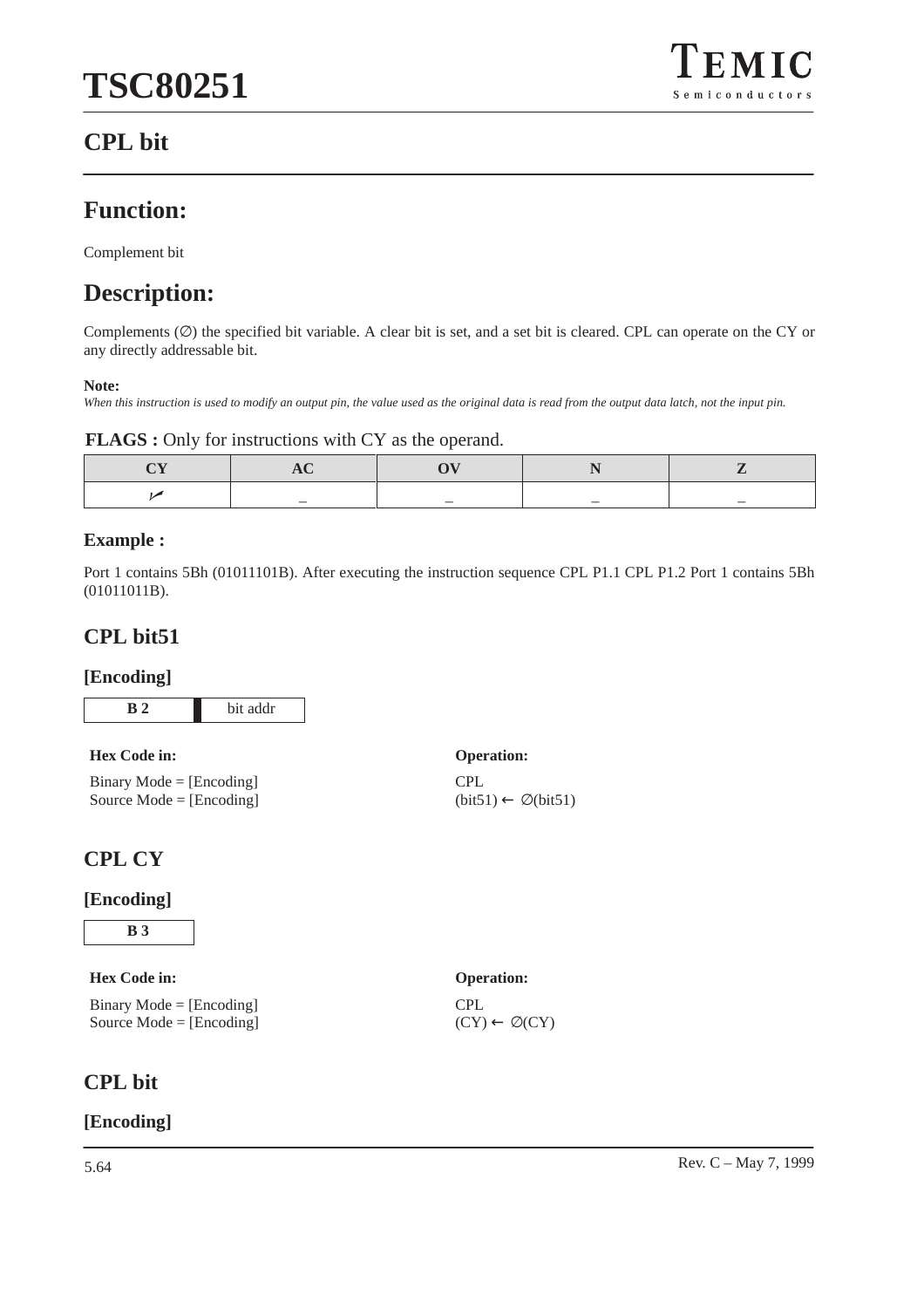



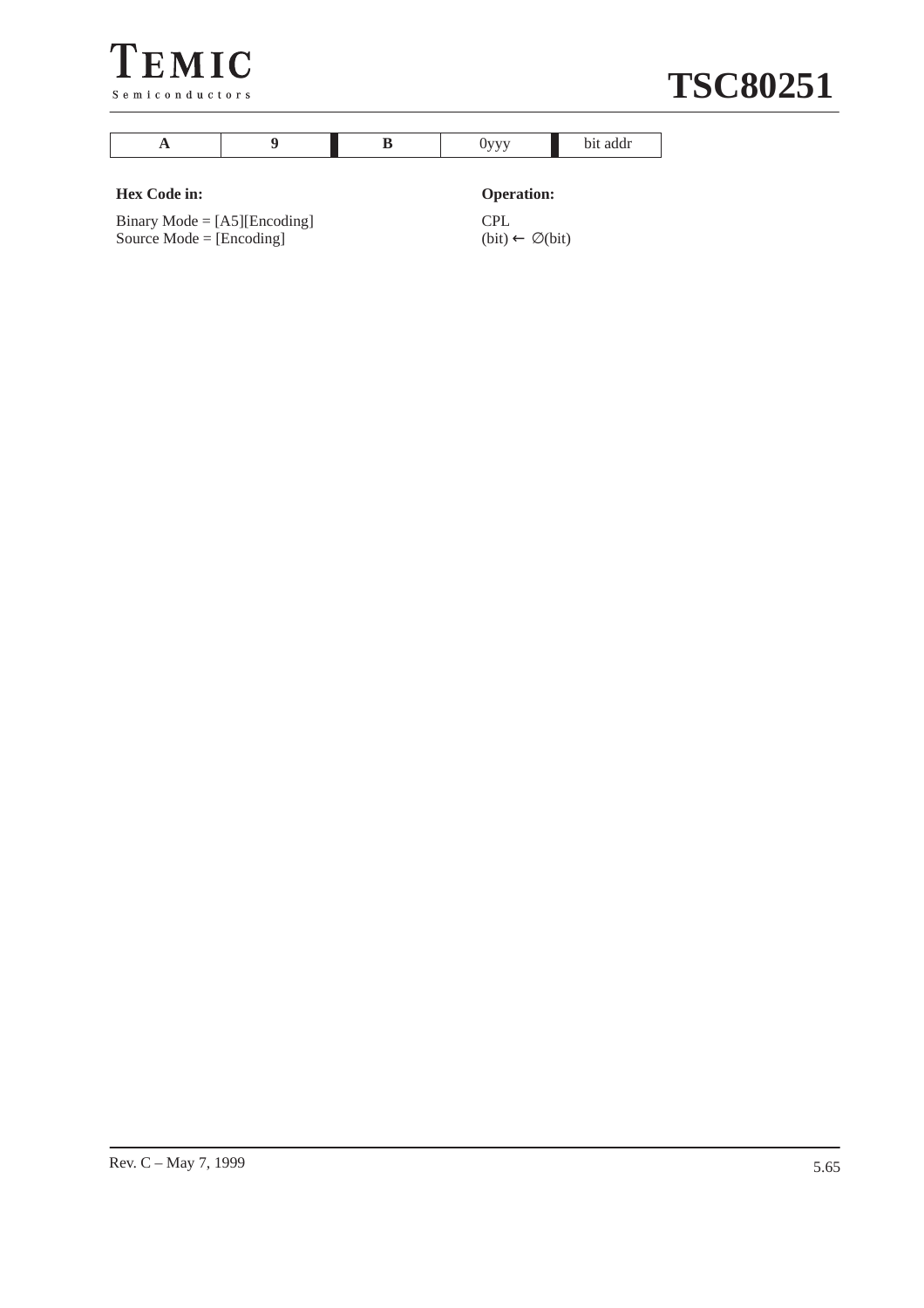## **DA A**

## **Function:**

Decimal–adjust accumulator for addition

## **Description:**

Adjusts the 8–bit value in the accumulator that resulted from the earlier addition of two variables (each in packed–BCD format), producing two 4–bit digits. Any ADD or ADDC instruction may have been used to perform the addition.

If accumulator bits 3:0 are greater than nine (XXXX1010-XXXX1111), or if the AC flag is set, six is added to the accumulator, producing the proper BCD digit in the low nibble. This internal addition sets the CY flag if a carry out of the lowest 4 bits propagated through all higher bits, but it does not clear the CY flag otherwise.

If the CY flag is now set or if the upper four bits now exceed nine (1010XXXX-1111XXXX), these four bits are incremented by six, producing the proper BCD digit in the high nibble. Again, this sets the CY flag if there was a carry out of the upper four bits, but does not clear the carry. The CY flag thus indicates if the sum of the original two BCD variables is greater than 100, allowing multiple–precision decimal addition. The OV flag is not affected.

All of this occurs during one instruction cycle. Essentially, this instruction performs the decimal conversion by adding 00h, 06h, 60h or 66h to the accumulator, depending on initial accumulator and PSW conditions.

#### **Note :**

*DA A cannot simply convert a Hexadecimal number in the accumulator to BCD notation, nor does DA A apply to decimal subtraction.*

#### **FLAGS :**

#### **Example :**

The accumulator contains 56h (01010110B), which represents the packed BCD digits of the decimal number 56. Register 3 contains 67h (01100111B), which represents the packed BCD digits of the decimal number 67. The CY flag is set. After executing the instruction sequence ADDC A,R3.

DA A the accumulator contains 0BEh (10111110B) and the CY and AC flags are clear. The Decimal Adjust instruction then alters the accumulator to the value 24h (00100100B), indicating the packed BCD digits of the decimal number 24, the lower two digits of the decimal sum of 56, 67, and the carry–in. The CY flag is set by the Decimal Adjust instruction, indicating that a decimal overflow occurred. The true sum of 56, 67 and 1 is 124. BCD variables can be incremented or decremented by adding 01h or 99h. If the accumulator contains 30h (representing the digits of 30 decimal), then the instruction sequence:

ADD A, #99h.

DA A

leaves the CY flag set and 29h in the accumulator, since  $30 + 99 = 129$ . The low byte of the sum can be interpreted to mean  $30 - 1 = 29$ .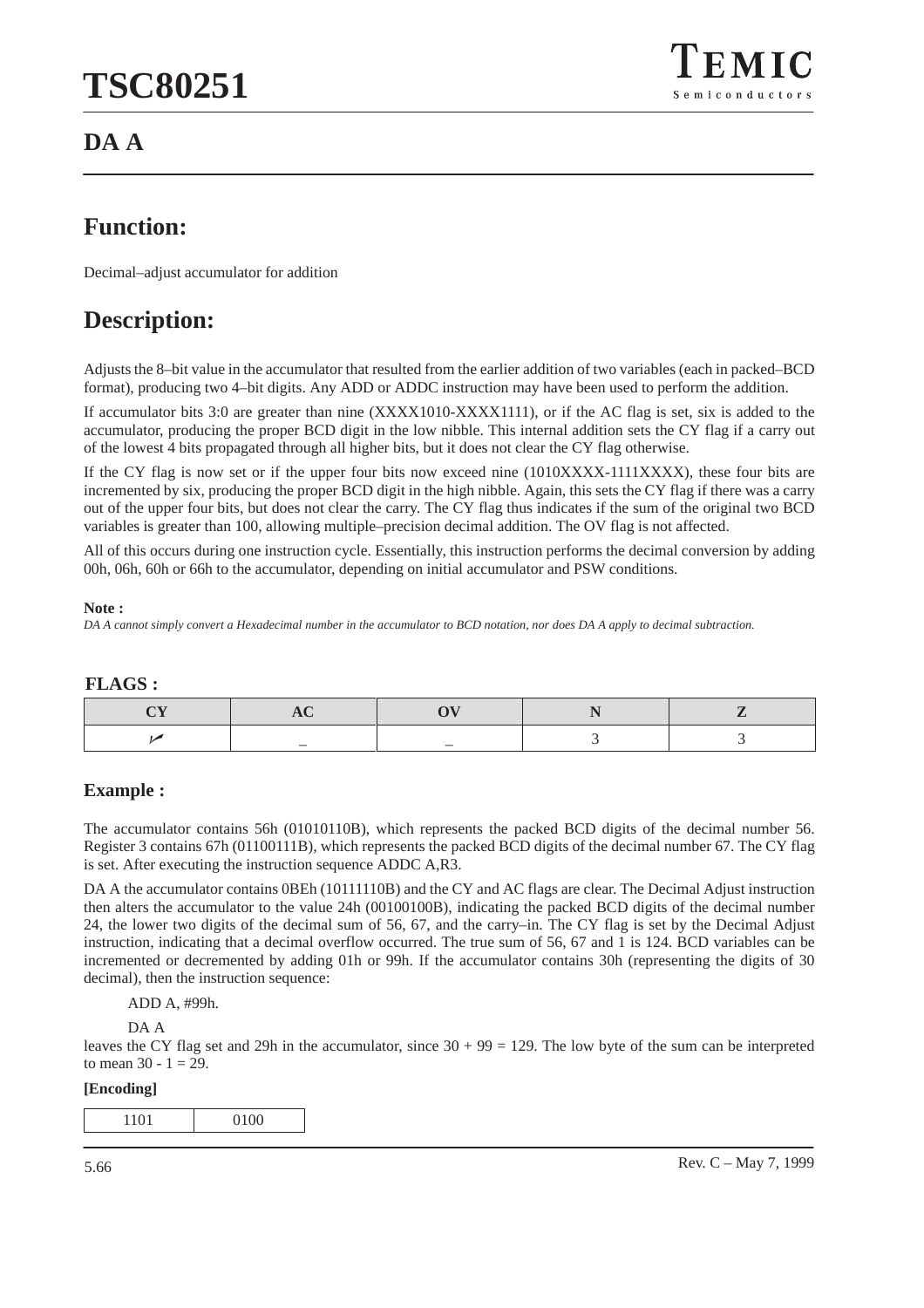

#### **Hex Code in: Operation:**

Binary Mode = [Encoding] Source Mode = [Encoding]

DA (Contents of accumulator are BCD) IF  $[[(A.3:0) > 9] V [(AC) = 1]]$ THEN  $(A.3:0) \leftarrow (A.3:0) + 6$ AND IF  $[[(A.7:4) > 9]$  V  $[ (CY) = 1 ]]$ THEN  $(A.7:4)$  ←  $(A.7:4) + 6$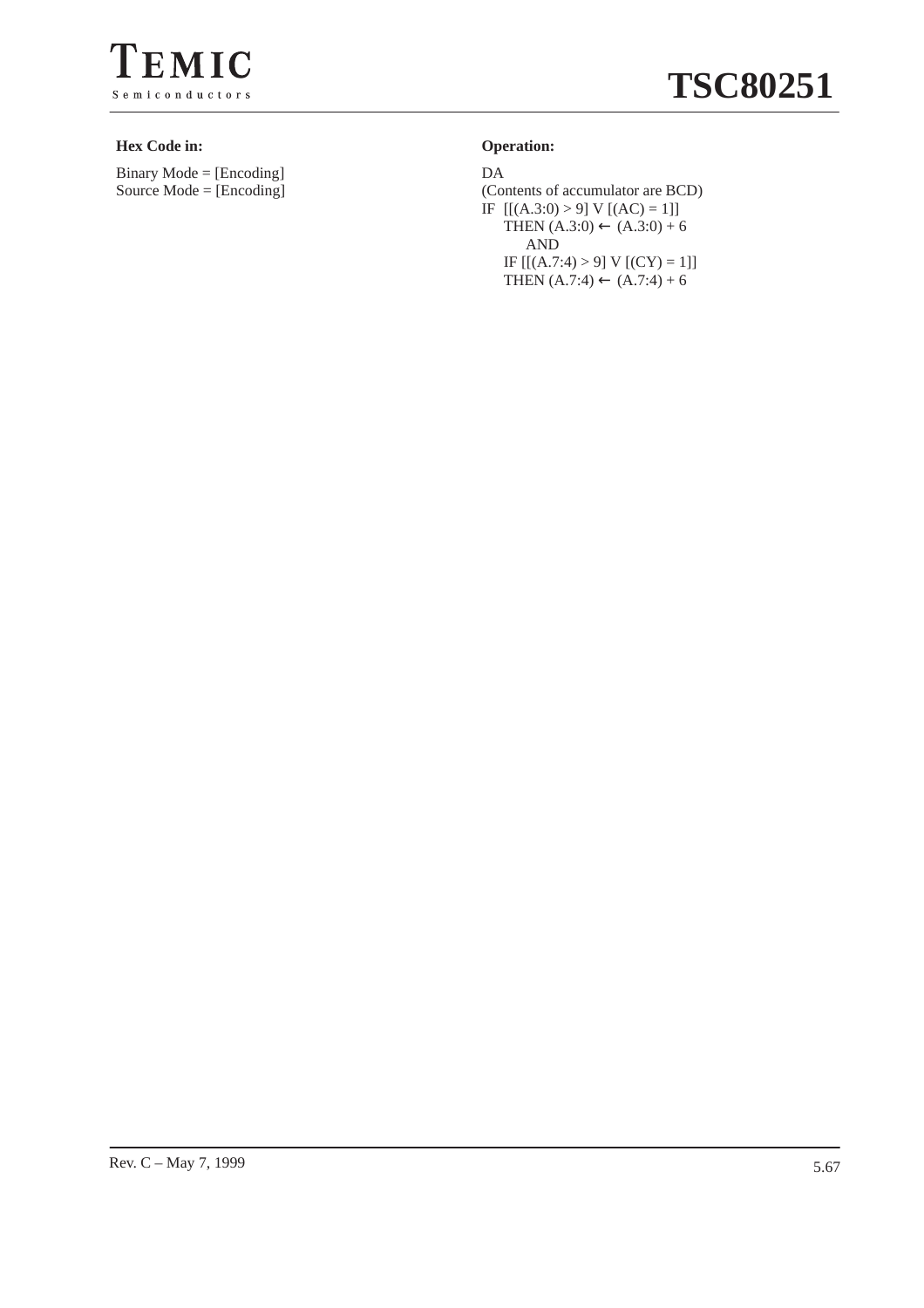## $EMIC$ Semiconductors

## **DEC byte**

## **Function:**

Decrement

## **Description:**

Decrements the specified byte variable by 1. An original value of 00h underflows to 0FFh. Four operands addressing modes are allowed: accumulator, register, direct or register–indirect.

#### **Note :**

*When this instruction is used to modify an output Port, the value used as the original Port data is read from the output data latch, not the input pins.*

#### **FLAGS :**

| _ |  |  |
|---|--|--|

#### **Example :**

Register 0 contains 7Fh (01111111B). On–chip RAM locations 7Eh and 7Fh contain 00h and 40h, respectively. After executing the instruction sequence:

DEC @R0

DEC R<sub>0</sub>

DEC @R0

register 0 contains 7Eh and on–chip RAM locations 7Eh and 7Fh are set to 0FFh and 3Fh, respectively.

## **DEC A**

#### **[Encoding]**

0001 0100

#### **Hex Code in: Operation:**

Binary Mode = [Encoding] Source Mode = [Encoding]

## DEC  $(A) \leftarrow (A) - 1$

### **DEC dir8**

| 0001 | addr7-addr0 |
|------|-------------|
|      |             |

| <b>Hex Code in:</b>        | <b>Operation:</b>                            |
|----------------------------|----------------------------------------------|
| $Binary Mode = [Encoding]$ | <b>DEC</b>                                   |
| Source Mode $=$ [Encoding] | $(\text{dir8}) \leftarrow (\text{dir8}) - 1$ |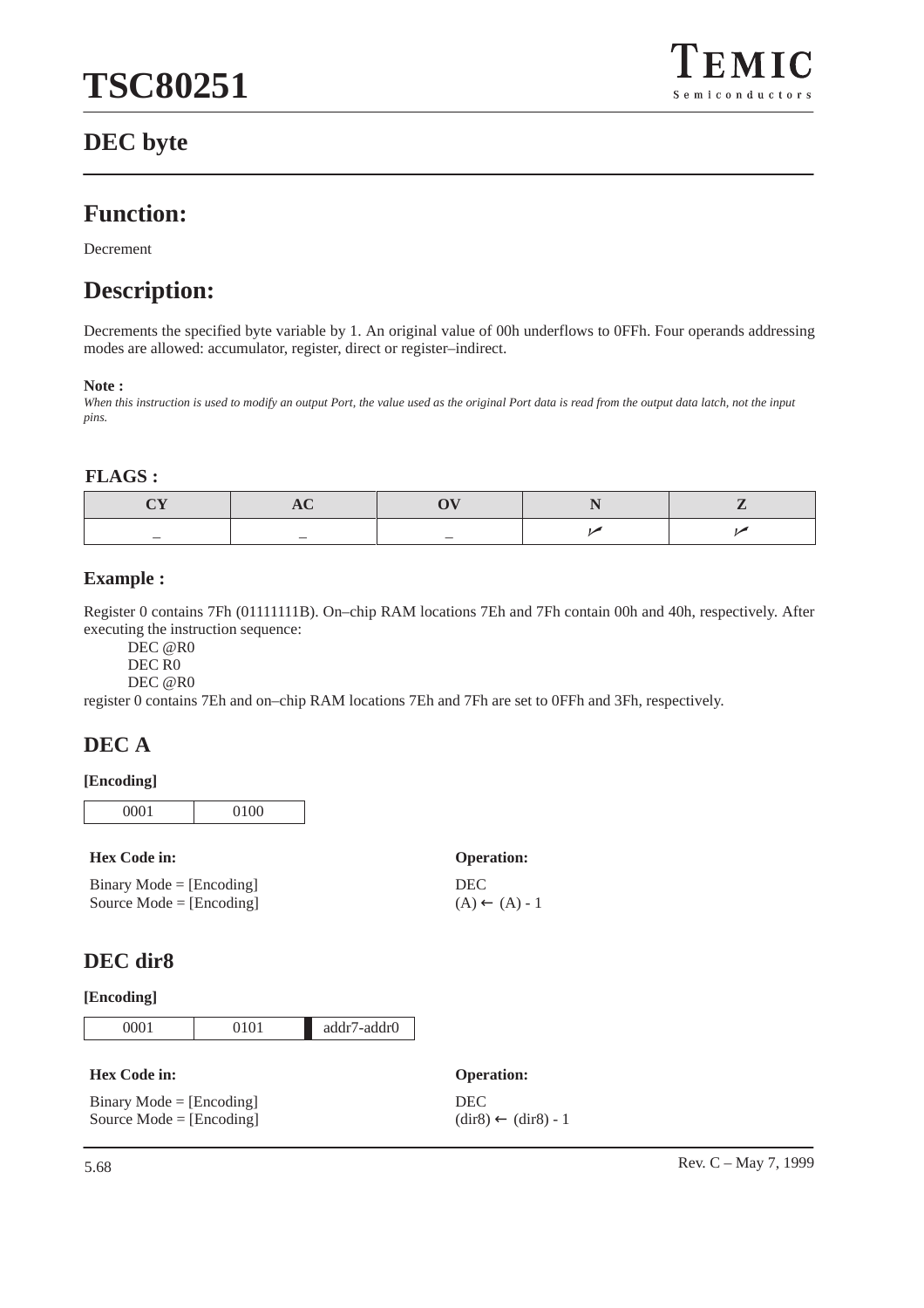

### **DEC @Ri**

#### **[Encoding]**

| 0001 |  |
|------|--|
| ັ    |  |

#### **Hex Code in: Operation:**

| $Binary Mode = [Encoding]$            |
|---------------------------------------|
| Source Mode = $[A5][\text{Encoding}]$ |

## **DEC Rn**

#### **[Encoding]**

|--|

#### **Hex Code in: Operation:**

Binary Mode = [Encoding] Source Mode = [A5][Encoding]

DEC  $((Ri)) \leftarrow ((Ri)) - 1$ 

DEC  $(Rn) \leftarrow (Rn) - 1$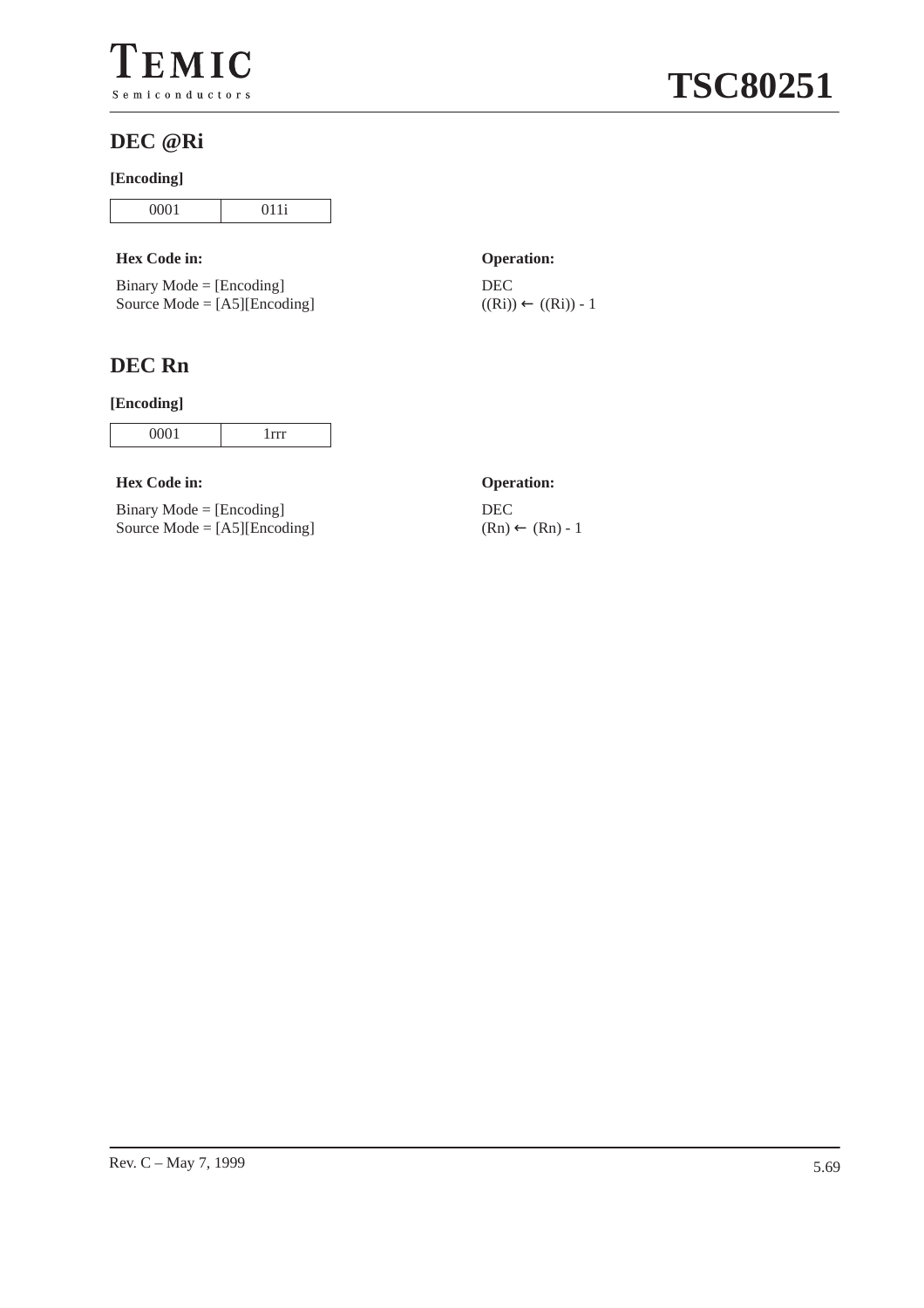## **DEC <dest>,<src>**

## **Function:**

Decrement

## **Description:**

Decrements the specified variable at the destination operand by 1, 2 or 4. An original value of 00h underflows to 0FFh.

#### **FLAGS :**

#### **Example :**

Register 0 contains 7Fh (01111111B). After executing the instruction sequence DEC R0,#1 register 0 contains 7Eh.

### **DEC Rm,#short**

#### **[Encoding]**

| <b>0001</b><br>vvv 1 | 0.11<br>1011 | 2000<br>,,,, | ----<br>ັ້ |
|----------------------|--------------|--------------|------------|

#### **Hex Code in: Operation:**

Binary Mode  $=$  [A5][Encoding] Source Mode = [Encoding]

# DEC

 $(Rm) \leftarrow (Rm)$  - #short

## **DEC WRj,#short**

#### **[Encoding]**

| 0001 | 711<br>.<br>ີ | tttt | $- - - -$<br>ັ້ |
|------|---------------|------|-----------------|

#### **Hex Code in: Operation:**

Binary Mode = [A5][Encoding] Source Mode = [Encoding]

DEC (WRj) ← (WRj) - #short

## **DEC DRk,#short**

| 1011 | ----<br> |
|------|----------|

| <b>Hex Code in:</b>                   | <b>Operation:</b>                 |
|---------------------------------------|-----------------------------------|
| Binary Mode = $[A5][\text{Encoding}]$ | DEC.                              |
| Source Mode $=$ [Encoding]            | $(DRk) \leftarrow (DRk)$ - #short |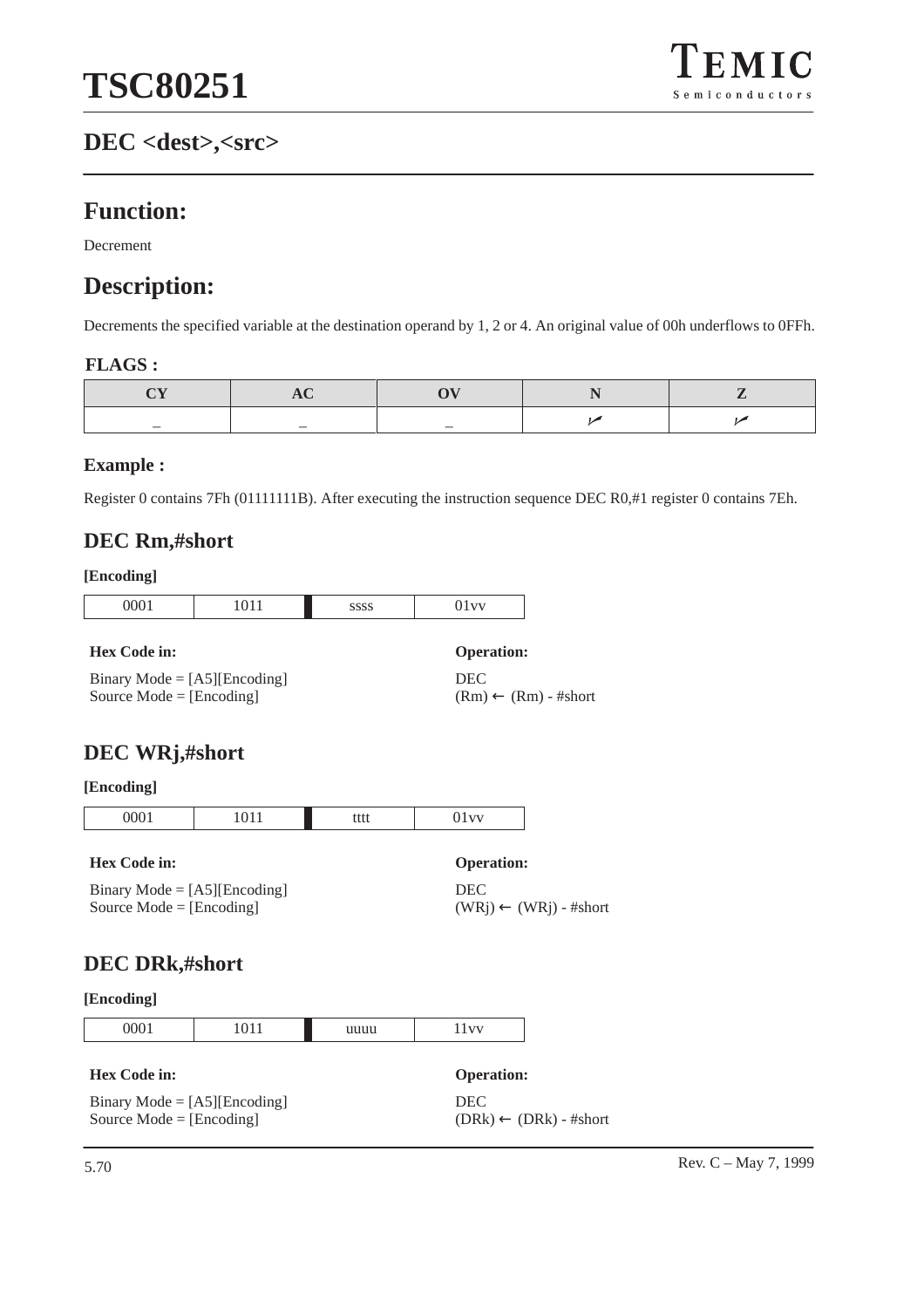## **DIV <dest>,<src>**

## **Function:**

Divide

## **Description:**

Divides the unsigned integer in the register by the unsigned integer operand in register addressing mode and clears the CY and OV flags.

For byte operands ( $\langle$ dest $\rangle$ , $\langle$ src $\rangle$  = Rmd,Rms) the result is 16 bits. The 8-bit quotient is stored in the higher byte of the word where Rmd resides; the 8–bit remainder is stored in the lower byte of the word where Rmd resides. For example: register 1 contains 251 (0FBh or 11111011B) and register 5 contains 18 (12h or 00010010B). After executing the instruction DIV R1,R5 register 0 contains 13 (0Dh or 00001101B); register 1 contains 17 (11h or 00010001B), since  $251 = (13 \times 18) + 17$ ; and the CY and OV bits are clear (See Flags).

**FLAGS**: The CY flag is cleared. The N flag is set if the MSB of the quotient is set. The Z flag is set if the quotient is zero.:

**Exception:** if  $\langle$ src $\rangle$  contains 00h, the values returned in both operands are undefined; the CY flag is cleared, OV flag is set, and the rest of the flags are undefined.

#### **FLAGS :**

### **DIV Rmd,Rms**

#### **[Encoding]**



#### **Hex Code in: Operation:**

Binary Mode = [A5][Encoding] Source Mode = [Encoding]

DIV (8–bit operands)  $(Rmd) \leftarrow$  remainder  $(Rmd) / (Rms)$ if  $\le$  dest $>$ md = 0,2,4,..,14  $(Rmd+1) \leftarrow$  quotient  $(Rmd) / (Rms)$  $(Rmd-1) \leftarrow$  remainder  $(Rmd) / (Rms)$ if  $\langle$  dest $>$ md = 1,3,5,..,15  $(Rmd) \leftarrow$  quotient  $(Rmd) / (Rms)$ 

### **DIV WRjd,WRjs**

#### **[Encoding]**

Rev. C – May 7, 1999  $5.71$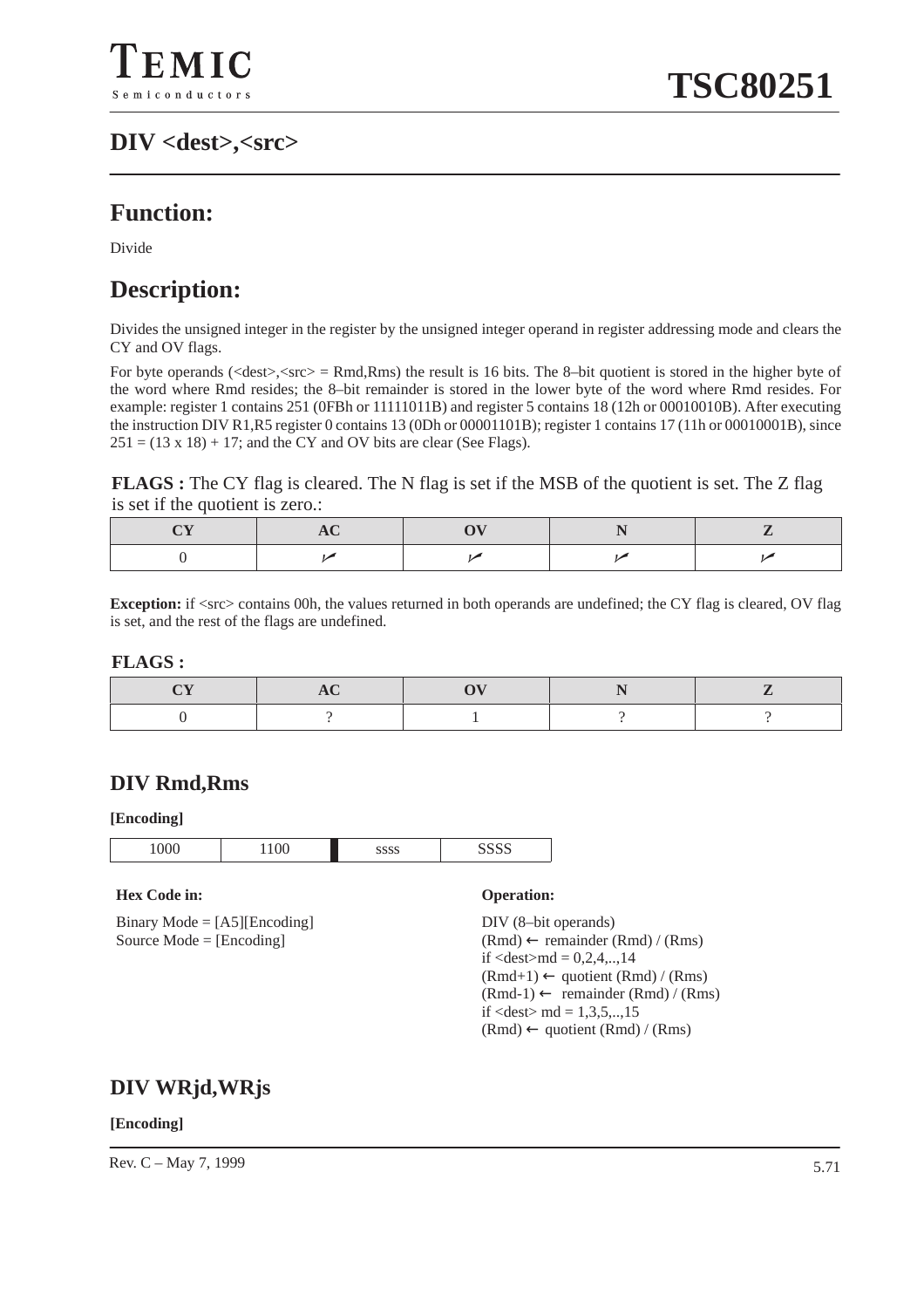# **TSC80251**

| TEMIC          |  |
|----------------|--|
| Semiconductors |  |

| $\sim$ $\sim$ | $\cdots$ | ---- | $\overline{\phantom{a}}$ |
|---------------|----------|------|--------------------------|

#### **Hex Code in: Operation:**

Binary Mode = [A5][Encoding] Source Mode = [Encoding]

DIV (16–bit operands) (WRjd) ← remainder (WRjd) / (WRjs) if  $\langle dest \rangle$  jd = 0, 4, 8, ... 28  $(WRjd+2) \leftarrow$  quotient  $(WRjd) / (WRjs)$  $(WRjd-2) \leftarrow$  remainder  $(WRjd) / (WRjs)$ if  $\langle \text{dest} \rangle$  jd = 2, 6, 10, ... 30  $(WRjd) \leftarrow$  quotient  $(WRjd) / (WRjs)$ 

For example, for a destination register WR4, assume the quotient is 1122h and the remainder is 3344h. Then, the results are stored in these register file locations:

| <b>Location</b> |                |   |                         |
|-----------------|----------------|---|-------------------------|
| $\sim$ and      | $\sim$<br>$ -$ | . | <br>$\sim$<br>$- - - -$ |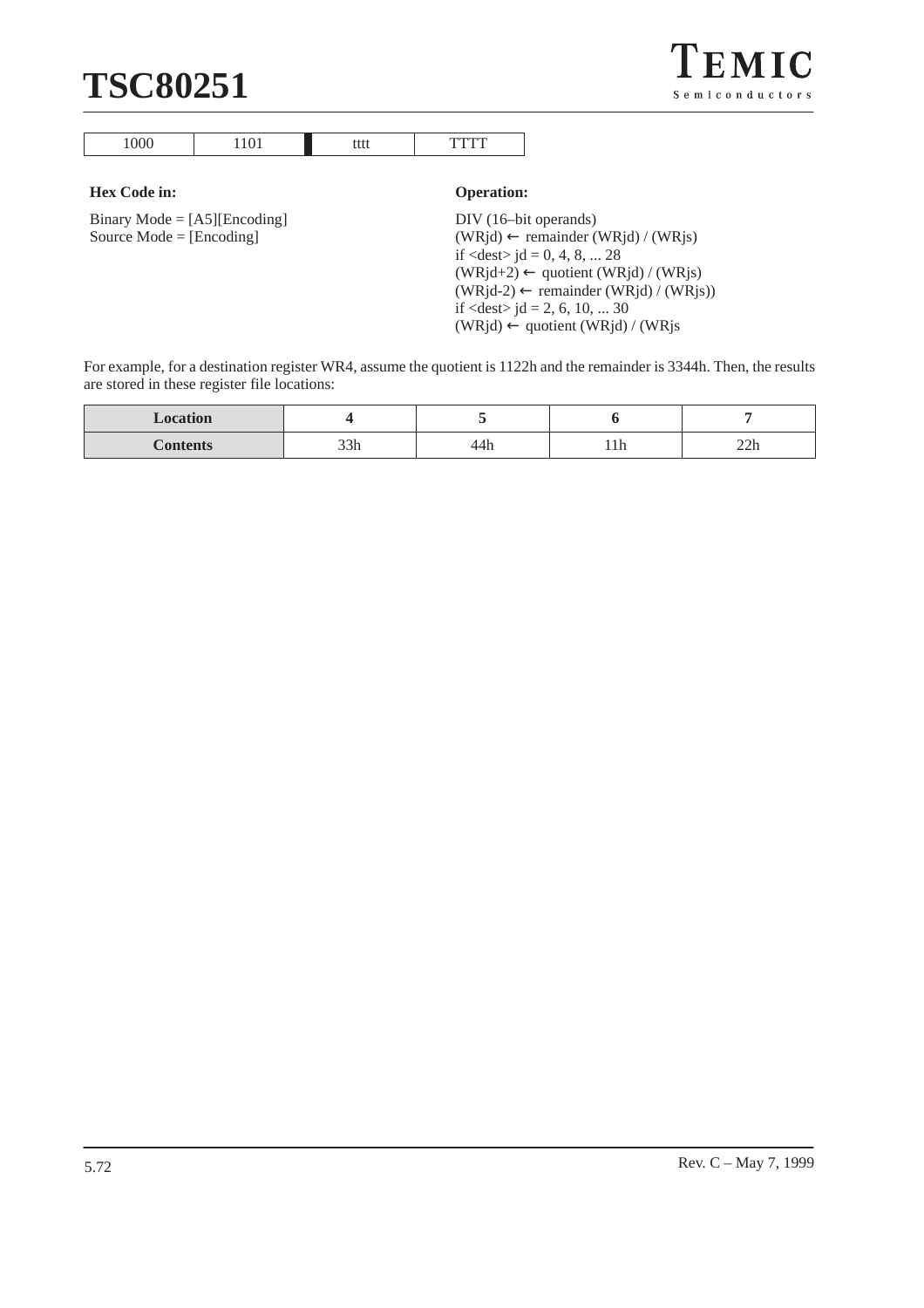## **DIV AB**

## **Function:**

Divide

## **Description:**

Divides the unsigned 8–bit integer in the accumulator by the unsigned 8–bit integer in register B. The accumulator receives the integer part of the quotient; register B receives the integer remainder. The CY and OV flags are cleared.

**Exception:** if register B contains 00h, the values returned in the accumulator and register B are undefined; the CY flag is cleared and the OV flag is set.

#### **FLAGS :**

For division by zero**:**

#### **FLAGS :**

#### **Example :**

The accumulator contains 251 (0FBh or 11111011B) and register B contains 18 (12h or 00010010B). After executing the instruction DIV AB the accumulator contains 13 (0Dh or 00001101B); register B contains 17 (11h or 00010001B), since  $251 = (13 \times 18) + 17$ ; and the CY and OV flags are clear.

#### **[Encoding]**

1000 0100

#### **Hex Code in: Operation:**

Binary Mode  $=$  [Encoding] Source Mode = [Encoding]

DIV  $(A) \leftarrow$  quotient  $(A)/(B)$ (B) ← remainder (A)/(B)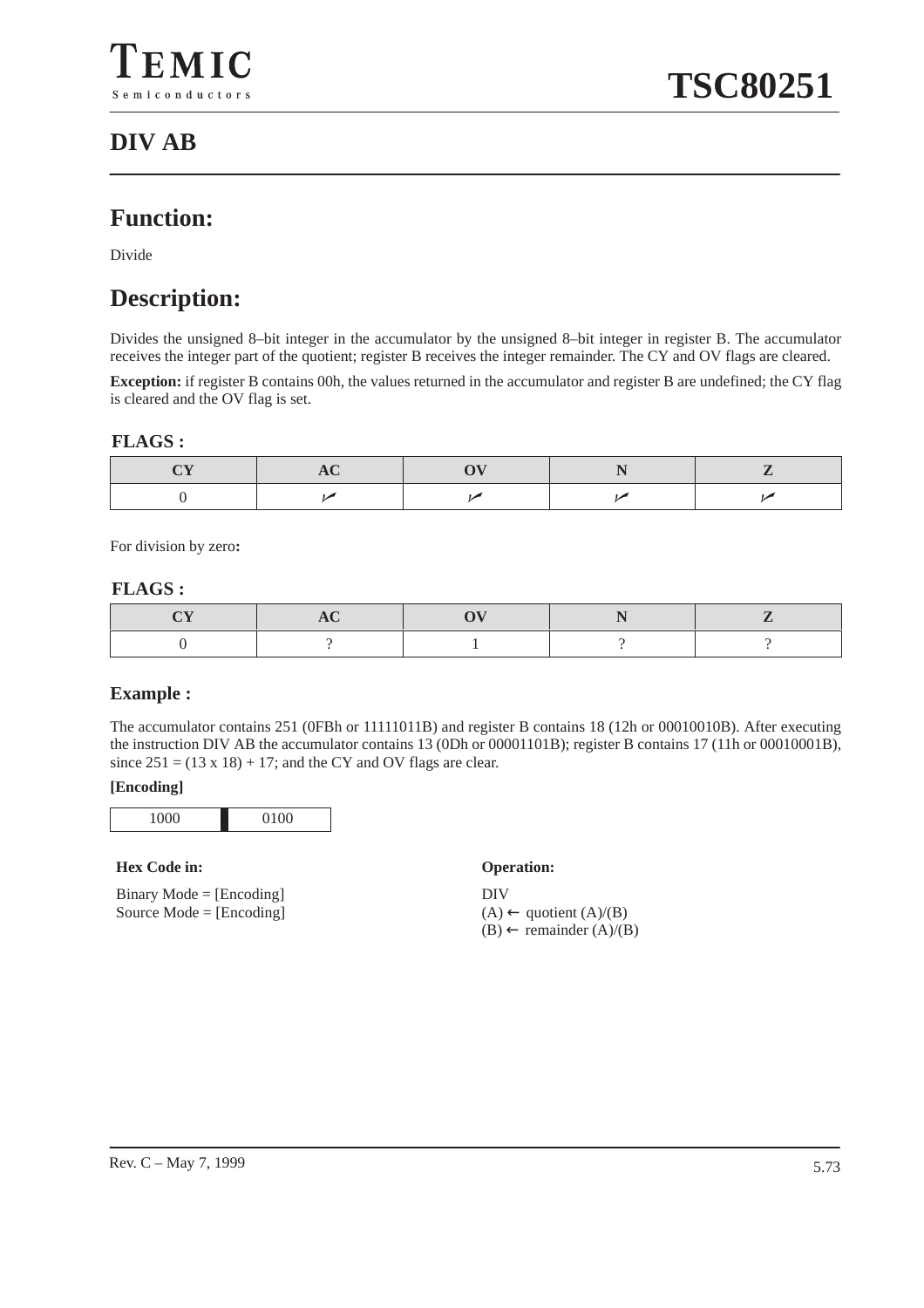## **DJNZ <byte>,<rel-addr>**

## **Function:**

Decrement and jump if not zero

## **Description:**

Decrements the specified location by 1 and branches to the address specified by the second operand if the resulting value is not zero. An original value of 00h underflows to 0FFh. The branch destination is computed by adding the signed relative–displacement value in the last instruction byte to the PC, after incrementing the PC to the first byte of the following instruction.

The location decremented may be a register or directly addressed byte.

#### **Note :**

*When this instruction is used to modify an output Port, the value used as the original Port data is read from the output data latch, not the input pins.*

#### **FLAGS :**

#### **Example :**

The on–chip RAM locations 40h, 50h, and 60h contain 01h, 70h, and 15h, respectively. After executing the following instruction sequence:

DJNZ 40h,LABEL1 DJNZ 50h,LABEL2 DJNZ 60h,LABEL

on–chip RAM locations 40h, 50h, and 60h contain 00h, 6Fh, and 15h, respectively, and program execution continues at label LABEL2. (The first jump was not taken because the result was zero.)

This instruction provides a simple way of executing a program loop a given number of times, or for adding a moderate time delay (from 2 to 512 machine cycles) with a single instruction.

The instruction sequence,

| TOGGLE : | MOV         | R2,#8                   |
|----------|-------------|-------------------------|
|          | CPL.        | P <sub>1.7</sub>        |
|          | <b>DJNZ</b> | R <sub>2</sub> , TOGGLE |

toggles P1.7 eight times, causing four output pulses to appear at bit 7 of output Port 1. Each pulse lasts three states: two for DJNZ and one to alter the pin.

### **DJNZ dir8,rel**

| 1101                                                     | 0101 | addr7-addr0 | rel addr                                                                                                                                 |                                     |
|----------------------------------------------------------|------|-------------|------------------------------------------------------------------------------------------------------------------------------------------|-------------------------------------|
| <b>Hex Code in:</b>                                      |      |             | <b>Operation:</b>                                                                                                                        |                                     |
| $Binary Mode = [Encoding]$<br>Source Mode = $[Encoding]$ |      |             | <b>DJNZ</b><br>$(PC) \leftarrow (PC) + 2$<br>$\text{(dir8)} \leftarrow \text{(dir8)} - 1$<br><b>THEN</b><br>$(PC) \leftarrow (PC) + rel$ | IF $[(dir8) > 0]$ or $[(dir8) < 0]$ |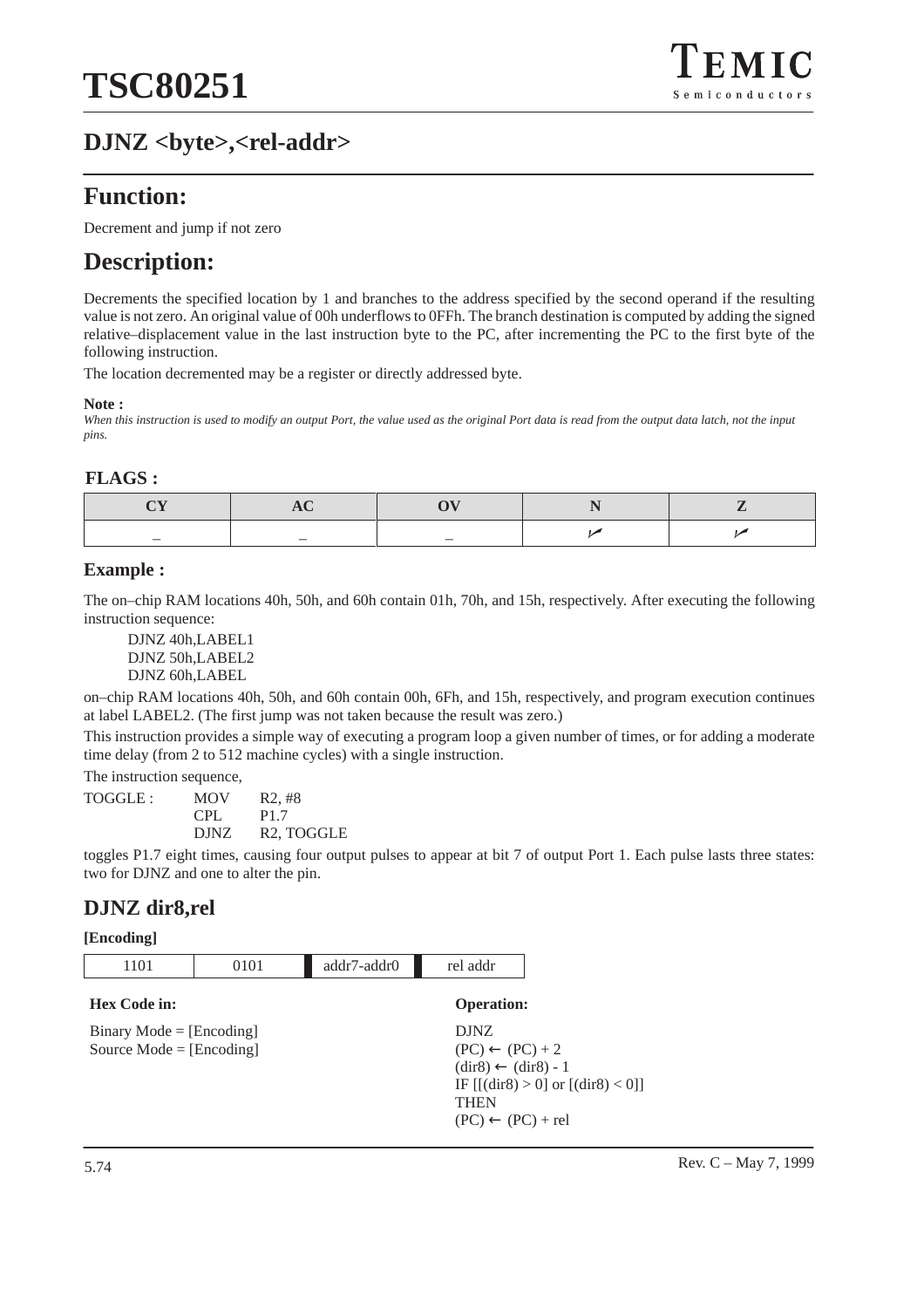

## **DJNZ Rn,rel**

#### **[Encoding]**

| $\sim$ | . |
|--------|---|

#### **Hex Code in: Operation:**

Binary Mode = [Encoding] Source Mode  $=$  [Encoding]

DJNZ  $(PC) \leftarrow (PC) + 2$  $(Rn) \leftarrow (Rn) - 1$ IF  $[[(Rn) > 0]$  or  $[(Rn) < 0]]$ THEN  $(PC) \leftarrow (PC) + rel$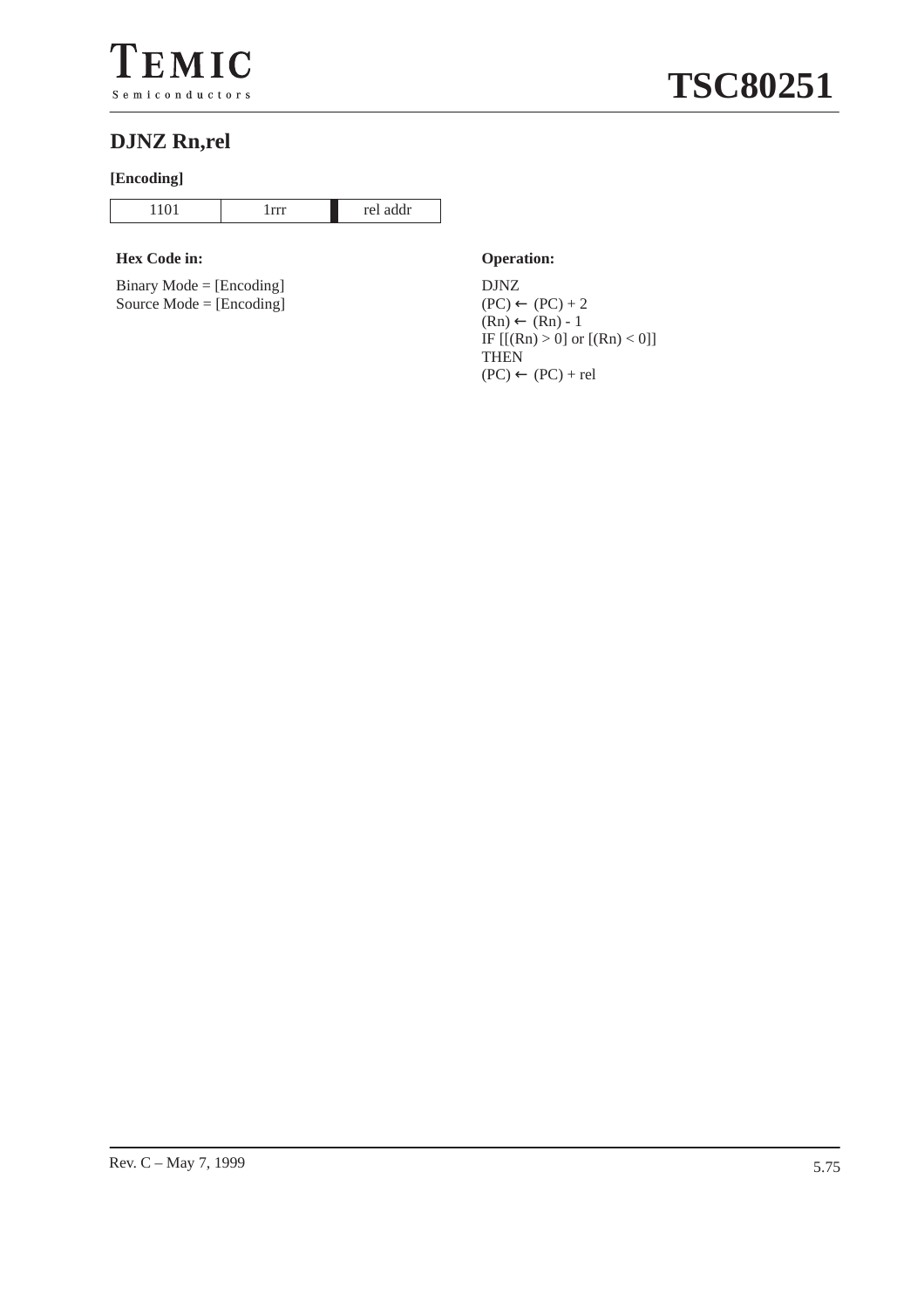## **ECALL <dest>**



## **Function:**

Extended call

## **Description:**

Calls a subroutine located at the specified address. The instruction adds four to the program counter to generate the address of the next instruction and then PUSHes the 24–bit result onto the stack (high byte first), incrementing the stack pointer by three. The 8 bits of the high word and the 16 bits of the low word of the PC are then loaded, respectively, with the second, third and fourth bytes of the ECALL instruction. Program execution continues with the instruction at this address. The subroutine may therefore begin anywhere in the full 16–Mbyte memory space.

#### **FLAGS :**

#### **Example :**

The stack pointer contains 07h and the label "SUBRTN" is assigned to program memory location 123456h. After executing the instruction ECALL SUBRTN at location 054321h, SP contains 0Ah; on–chip RAM locations 08h, 09h and 0Ah contain 05h, 43h and 21h, respectively; and the PC contains 123456h.

### **ECALL addr24**

#### **[Encoding]**



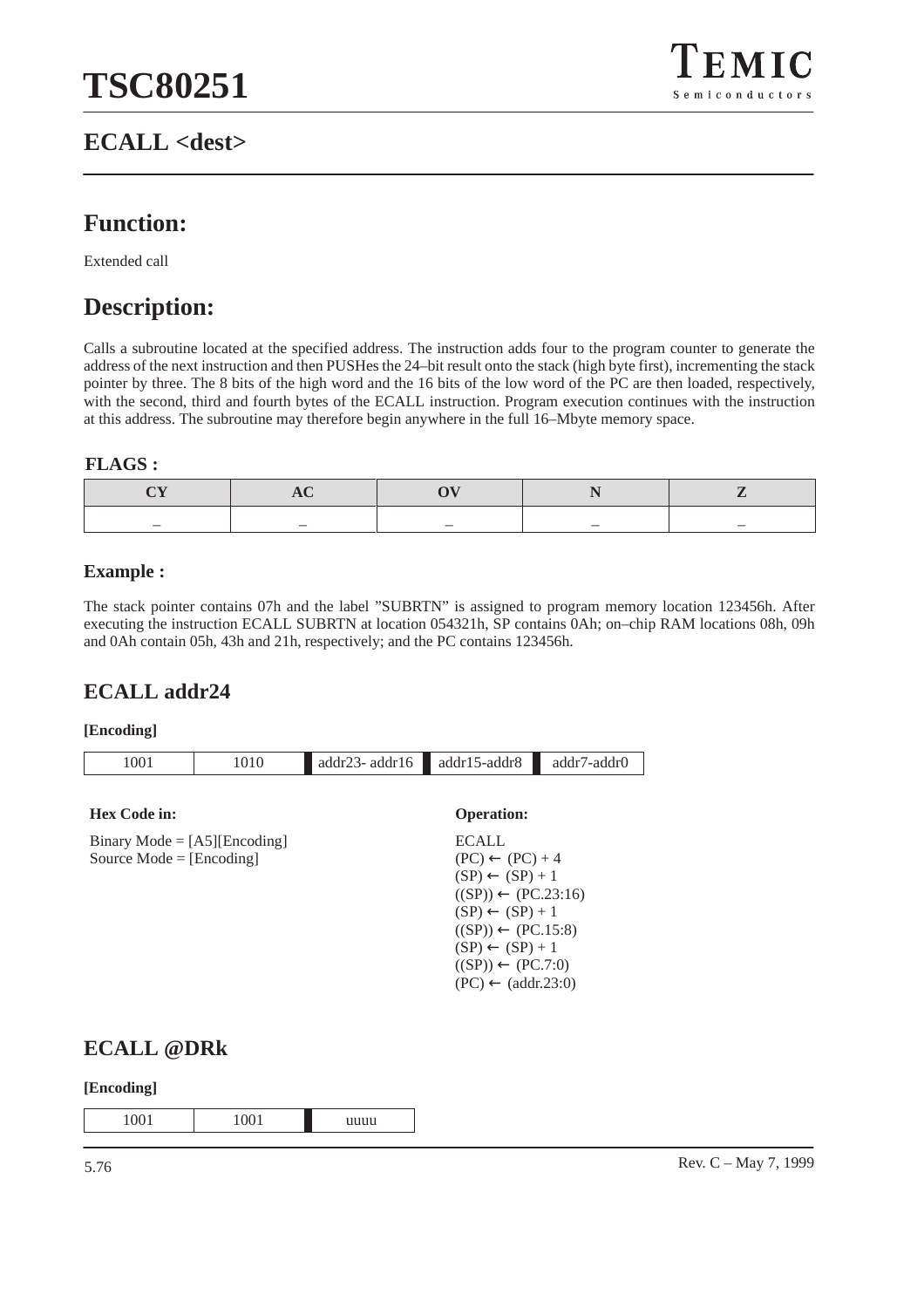

#### **Hex Code in: Operation:**

Binary Mode = [A5][Encoding] Source Mode = [Encoding]

ECALL  $(PC) \leftarrow (PC) + 4$  $(SP) \leftarrow (SP) + 1$  $((SP)) \leftarrow (PC.23:16)$  $(SP) \leftarrow (SP) + 1$  $((SP)) \leftarrow (PC.15:8)$  $(SP) \leftarrow (SP) + 1$  $((SP)) \leftarrow (PC.7:0)$  $(PC) \leftarrow ((DRk))$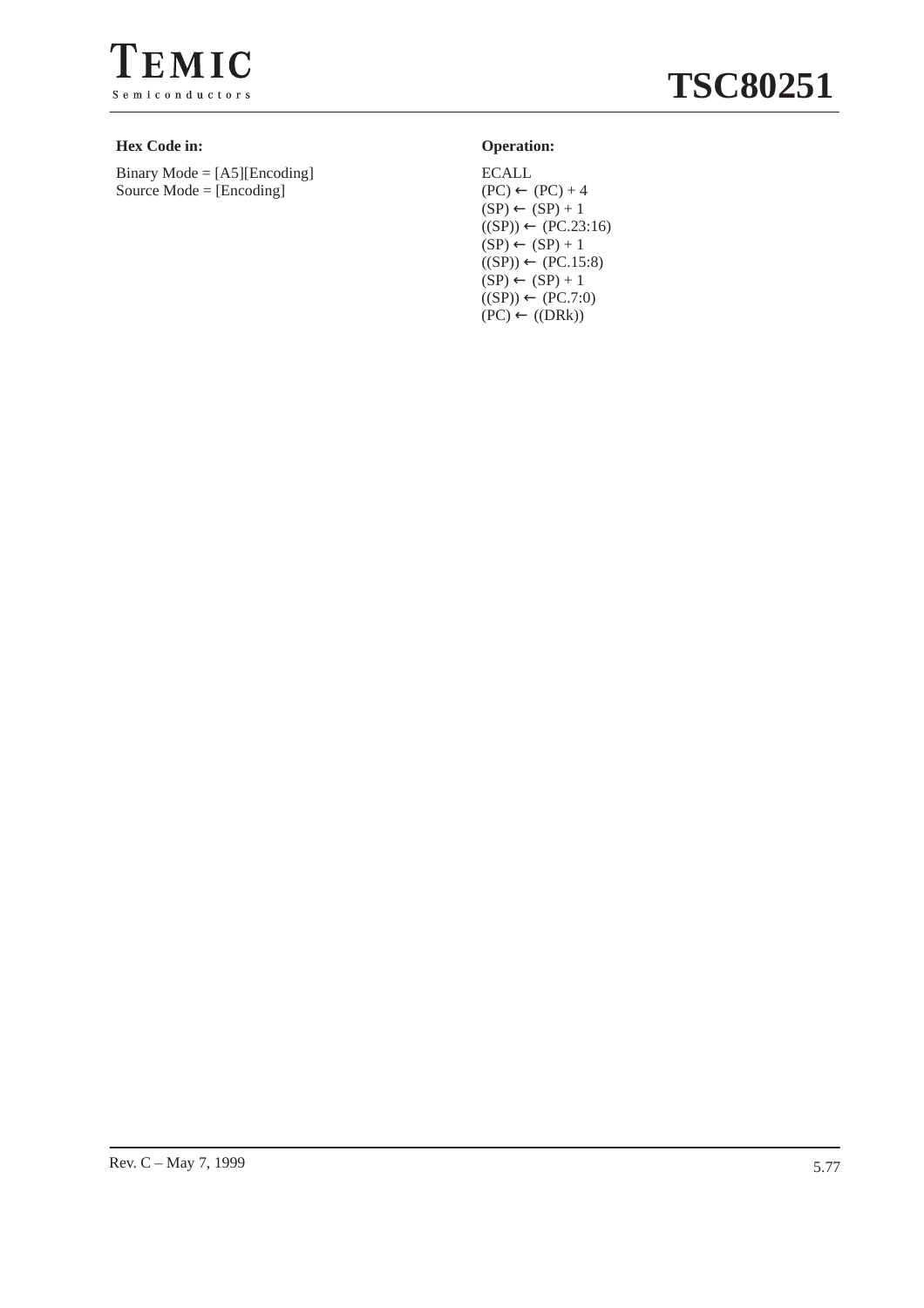## **EJMP <dest>**



## **Function:**

Extended jump

## **Description:**

Causes an unconditional branch to the specified address by loading the 8 bits of the high order and 16 bits of the low order words of the PC with the second, third, and fourth instruction bytes. The destination may be therefore be anywhere in the full 16–Mbyte memory space.

#### **FLAGS :**

#### **Example :**

The label "JMPADR" is assigned to the instruction at program memory location 123456h. The instruction is EJMP JMPADR

EJMP

(PC)← (addr.23:0)

### **EJMP addr24**

#### **[Encoding]**

|  | 000 |  | addr16<br>23.5<br>addr2. | addr15-addr8 | <sup>7</sup> -addr0<br>addr7 |
|--|-----|--|--------------------------|--------------|------------------------------|
|--|-----|--|--------------------------|--------------|------------------------------|

#### **Hex Code in: Operation:**

Binary Mode = [A5][Encoding] Source Mode = [Encoding]

### **EJMP @DRk**

#### **[Encoding]**

| $\Omega$<br>∼<br>◡ | 0.01<br>1001 | iuuu<br>. |
|--------------------|--------------|-----------|

#### **Hex Code in: Operation:**

Binary Mode = [A5][Encoding] Source Mode = [Encoding]

EJMP  $(PC) \leftarrow ((DRk))$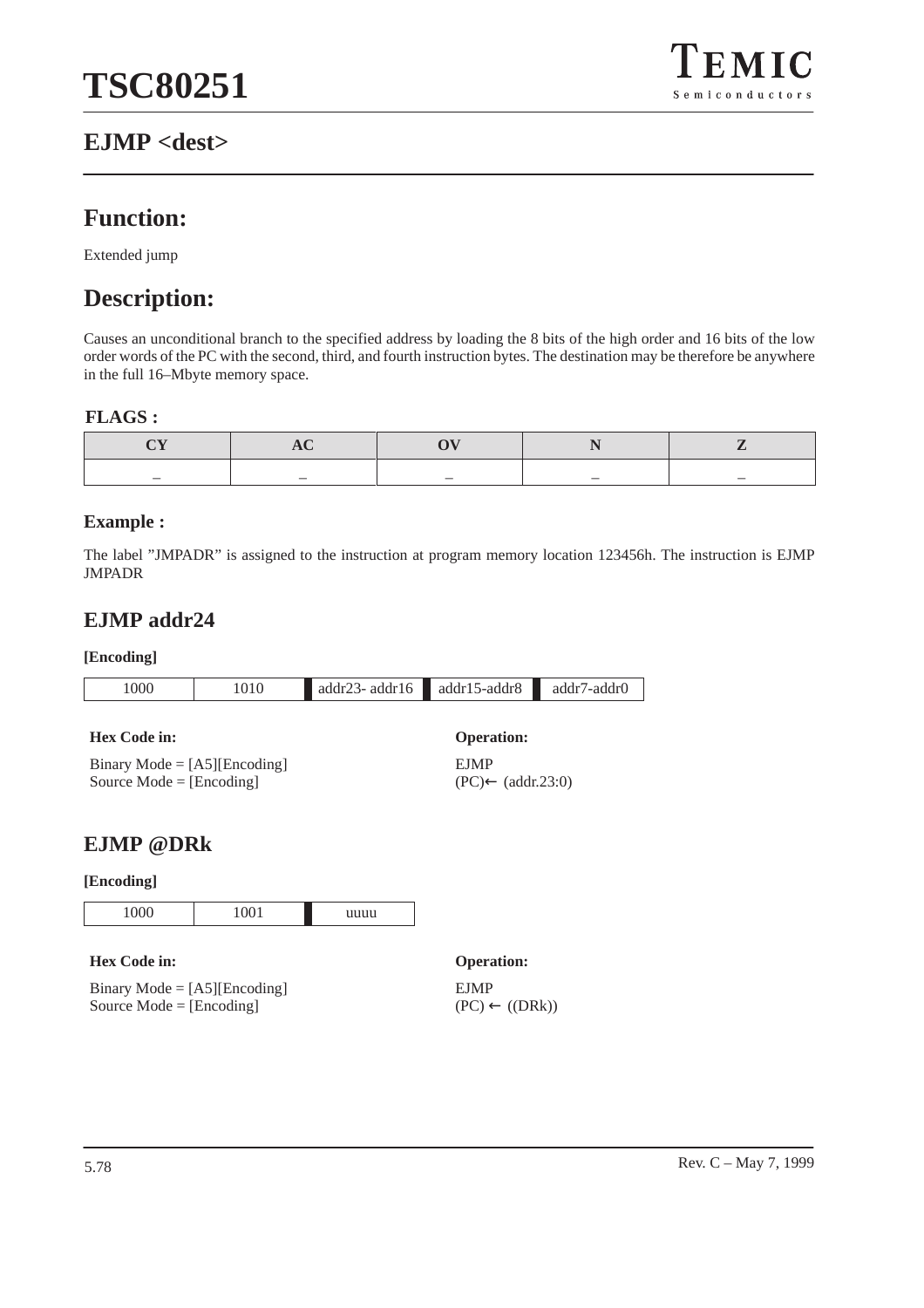## **Function:**

Extended return

## **Description:**

POPs byte 2, byte 1, and byte 0 of the 3–byte PC successively from the stack and decrements the stack pointer by 3. Program execution continues at the resulting address, which normally is the instruction immediately following ECALL.

#### **FLAGS :**

#### **Example :**

The stack pointer contains 0Bh. On–chip RAM locations 08h, 09h and 0Ah contain 01h, 23h and 49h, respectively. After executing the instruction ERET the stack pointer contains 08h and program execution continues at location 012349h.

#### **[Encoding]**

|--|

#### **Hex Code in: Operation:**

Binary Mode  $=$  [A5][Encoding] Source Mode  $=$  [Encoding]

ERET  $(PC.7:0) \leftarrow ((SP))$  $(SP) \leftarrow (SP) - 1$  $(PC.15:8) \leftarrow ((SP))$  $(SP) \leftarrow (SP) - 1$  $(PC.23:16) \leftarrow ((SP))$  $(SP) \leftarrow (SP) - 1$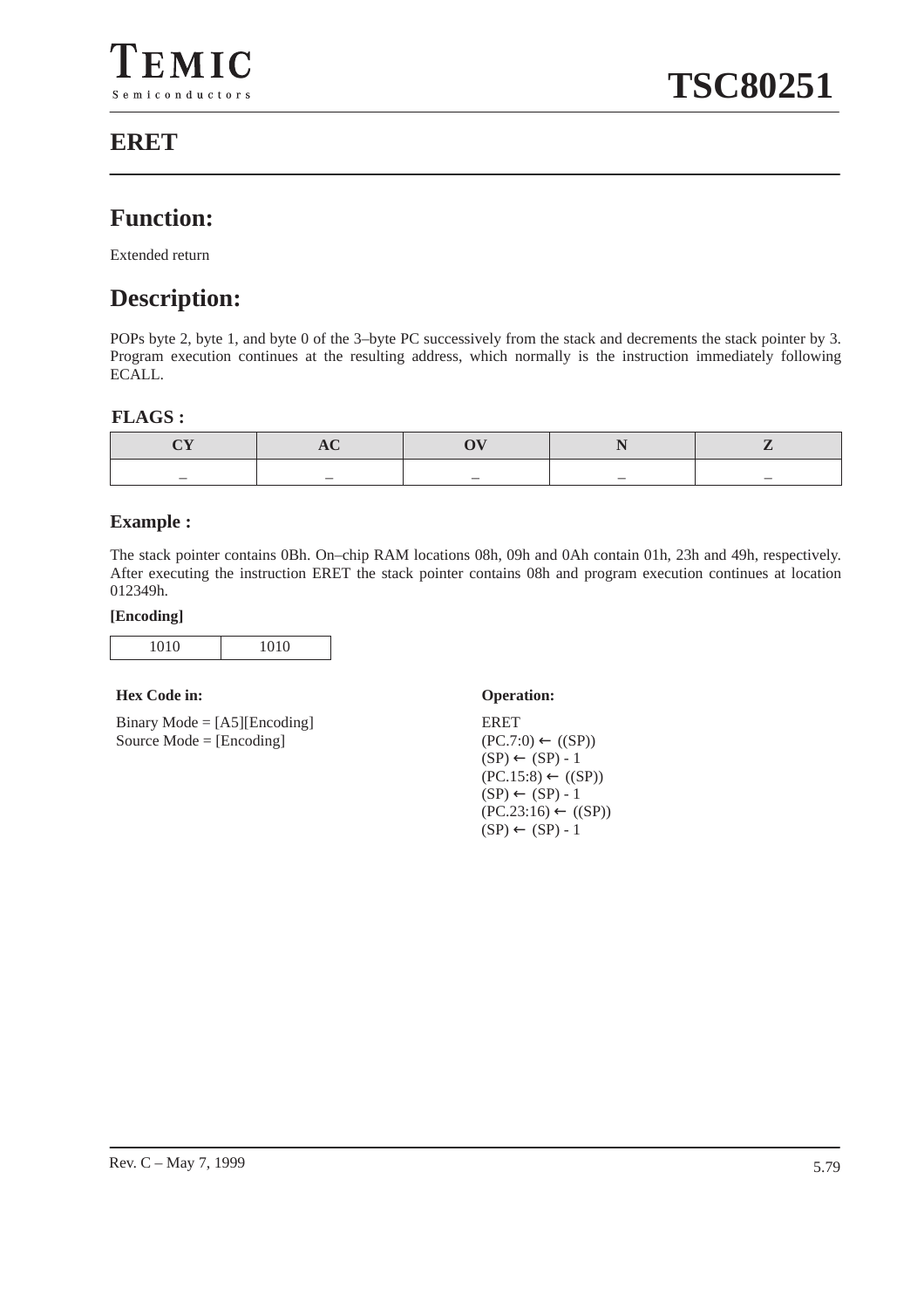## **INC <Byte>**



## **Function:**

Increment

## **Description:**

Increments the specified byte variable by 1. An original value of 0FFh overflows to 00h. Three addressing modes are allowed for 8–bit operands: register, direct, or register–indirect.

#### **Note :**

*When this instruction is used to modify an output Port, the value used as the original Port data is read from the output data latch, not the input pins.*

#### **FLAGS :**

#### **Example :**

Register 0 contains 7Eh (011111110B) and on–chip RAM locations 7Eh and 7Fh contain 0FFh and 40h, respectively. After executing the instruction sequence:

INC @R0 INC R0 INC @R0

register 0 contains 7Fh and on–chip RAM locations 7Eh and 7Fh contain 00h and 41h, respectively.

## **INC A**

#### **[Encoding]**

0000 0100

#### **Hex Code in: Operation:**

Binary Mode = [Encoding] Source Mode = [Encoding]

## INC  $(A) \leftarrow (A) + 1$

### **INC dir8**

| [Encoding] |
|------------|
|------------|

|  | 0000 | 0101 | addr7-addr0 |
|--|------|------|-------------|
|--|------|------|-------------|

| <b>Hex Code in:</b>        | <b>Operation:</b>                            |
|----------------------------|----------------------------------------------|
| $Binary Mode = [Encoding]$ | <b>INC</b>                                   |
| Source Mode $=$ [Encoding] | $(\text{dir8}) \leftarrow (\text{dir8}) + 1$ |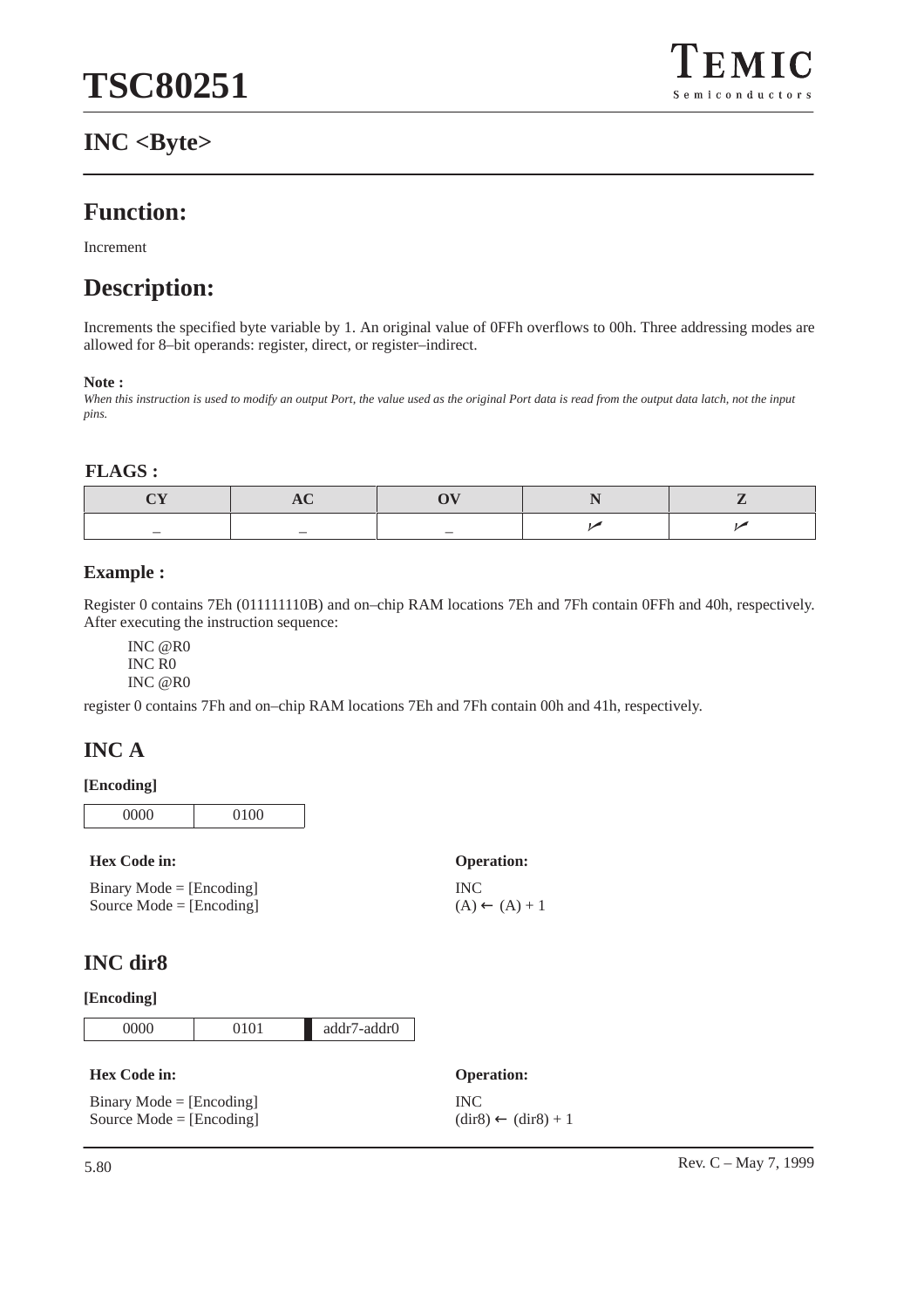### **INC @Ri**

#### **[Encoding]**

| 0000 | $\Omega$ 1<br>1 |
|------|-----------------|

#### **Hex Code in: Operation:**

| $Binary Mode = [Encoding]$            |
|---------------------------------------|
| Source Mode = $[A5][\text{Encoding}]$ |

## **INC Rn**

#### **[Encoding]**

|--|--|

#### **Hex Code in: Operation:**

Binary Mode = [Encoding] Source Mode = [A5][Encoding]

INC  $((Ri) \leftarrow ((Ri)) + 1)$ 

INC  $(Rn) \leftarrow (Rn) + 1$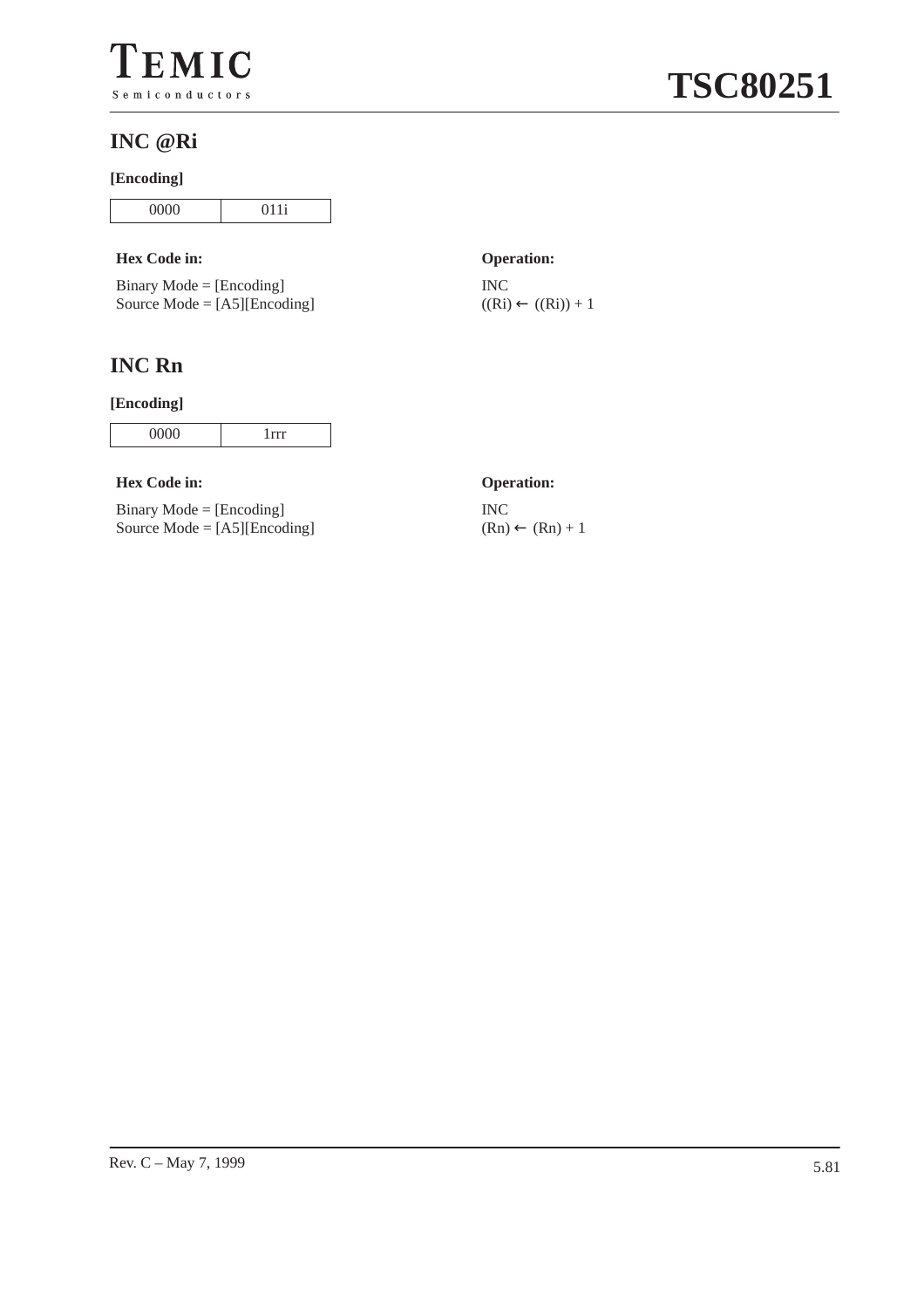## **INC <dest>,<src>**

## **Function:**

Increment

## **Description:**

Increments the specified variable by 1, 2 or 4. An original value of 0FFh overflows to 00h.

#### **FLAGS :**

INC

#### **Example :**

Register 0 contains 7Eh (011111110B). After executing the instruction INC R0,#1 register 0 contains 7Fh.

### **INC Rm,#short**

#### **[Encoding]**

| 0000<br>vvv | 1011 | ,000 | $\sim$ $\sim$<br>$\sim -$<br>JUV' |
|-------------|------|------|-----------------------------------|
|             |      |      |                                   |

#### **Hex Code in: Operation:**

Binary Mode  $=$  [A5][Encoding] Source Mode = [Encoding]

## **INC WRj,#short**

#### **[Encoding]**

| 000 | 711<br>1011 | tttt | $- - - -$<br>ັ້ |
|-----|-------------|------|-----------------|

#### **Hex Code in: Operation:**

Binary Mode = [A5][Encoding] Source Mode = [Encoding]

INC  $(WRj) \leftarrow (WRj) + #short$ 

 $(Rm) \leftarrow (Rm) + # short$ 

### **INC DRk,#short**

|  | 1011 | iuuu | ----<br> |
|--|------|------|----------|

| <b>Hex Code in:</b>                   | <b>Operation:</b>                                     |
|---------------------------------------|-------------------------------------------------------|
| Binary Mode = $[A5][\text{Encoding}]$ | INC.                                                  |
| Source Mode $=$ [Encoding]            | $(DRk) \leftarrow (DRk) + # \text{shortdata pointer}$ |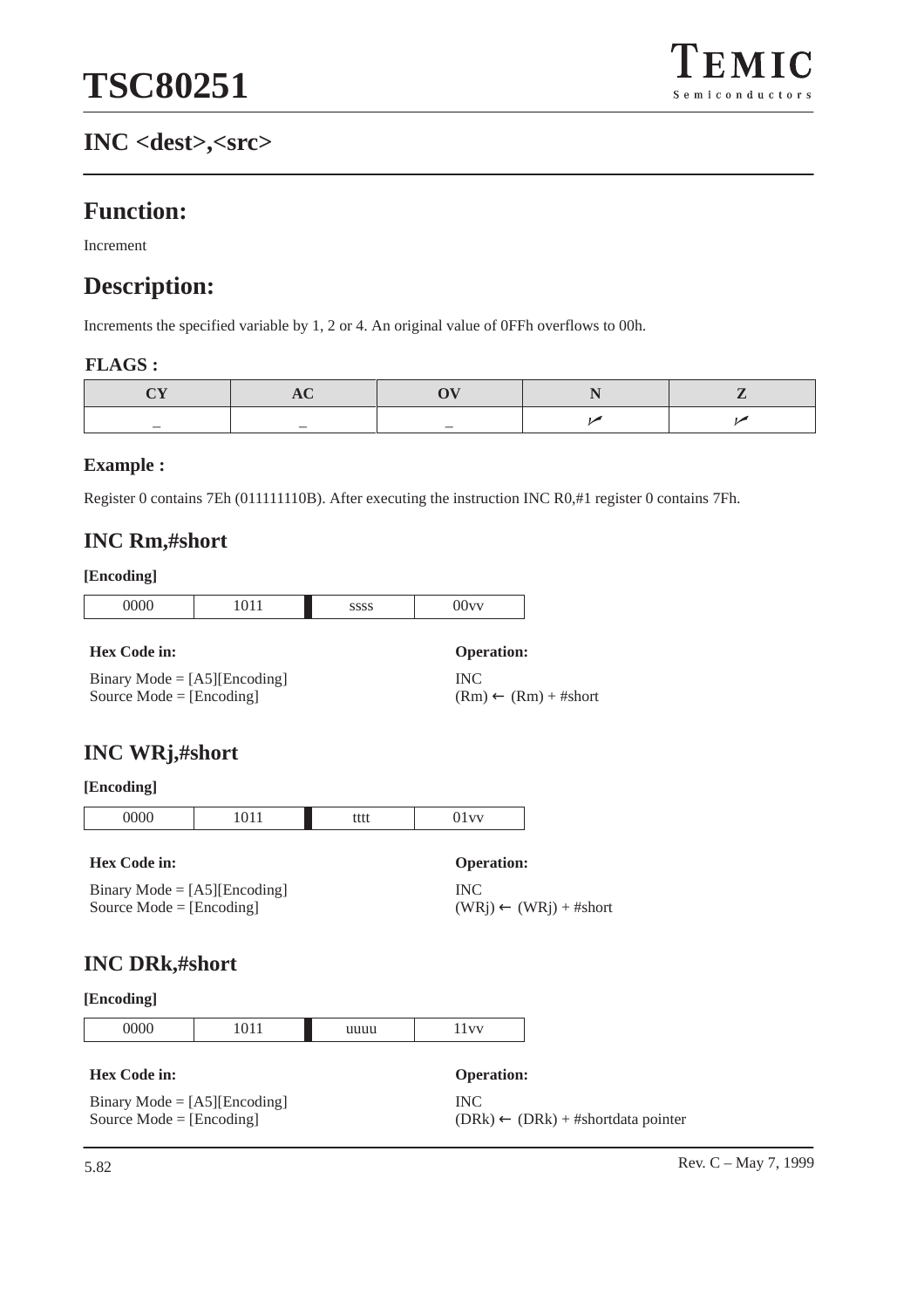## **INC DPTR**

## **Function:**

Increment data pointer

## **Description:**

Increments the 16–bit data pointer by one. A 16–bit increment (modulo  $2^{16}$ ) is performed; an overflow of the low byte of the data pointer (DPL) from 0FFh to 00h increments the high byte of the data pointer (DPH) by one. An overflow of the high byte (DPH) does not increment the high word of the extended data pointer ( $DPX = DRS6$ ).

#### **FLAGS :**

#### **Example :**

Registers DPH and DPL contain 12h and 0FEh, respectively. After the instruction sequence:

INC DPTR INC DPTR INC DPTR

DPH and DPL contain 13h and 01h, respectively.

#### **[Encoding]**

| M.<br>$\sim$ . |
|----------------|
|----------------|

#### **Hex Code in: Operation:**

Binary Mode = [Encoding] Source Mode = [Encoding]

INC  $(DPTR) \leftarrow (DPTR) + 1$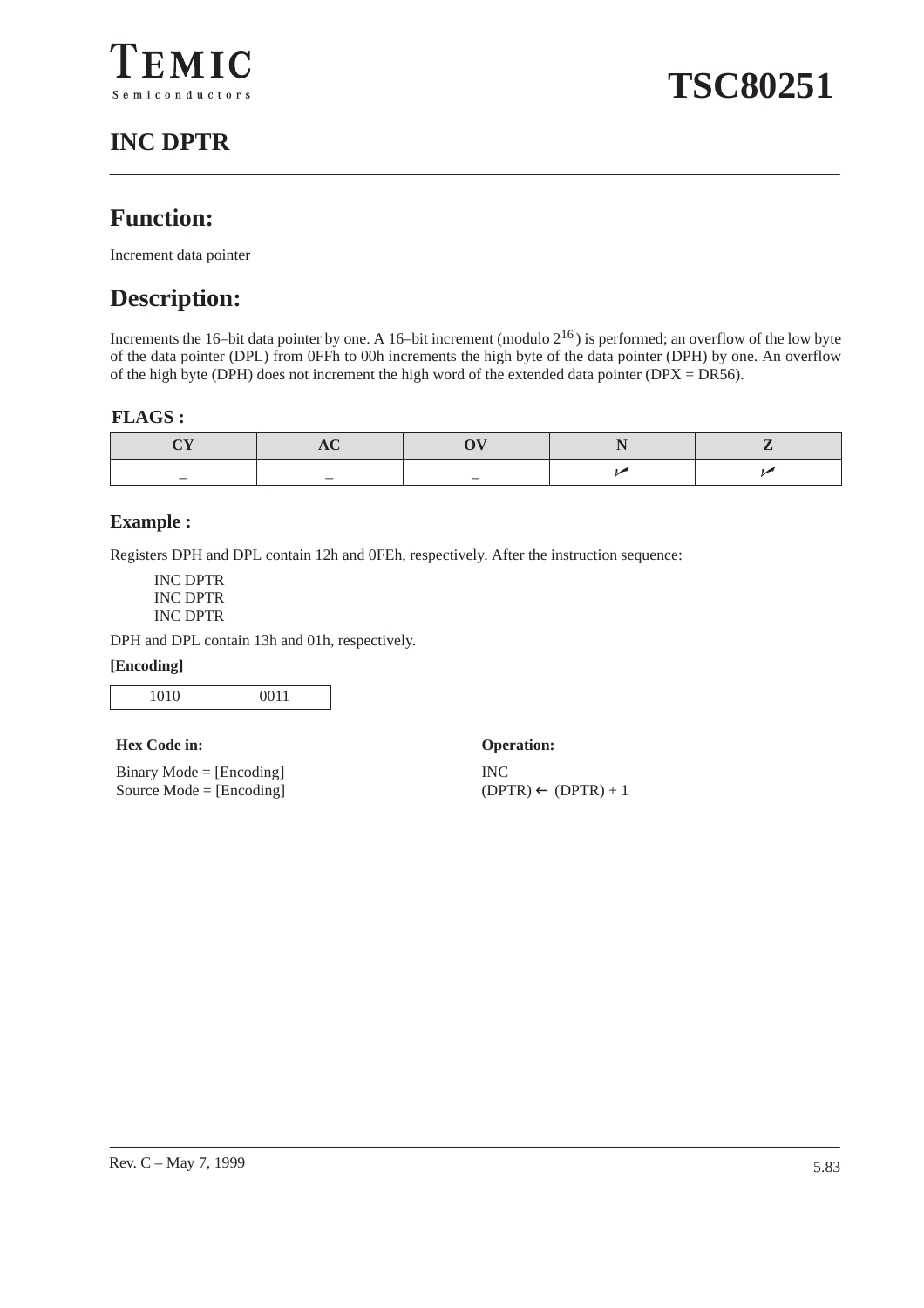## **JB bit51,rel JB bit,rel**



## **Function:**

Jump if bit set

## **Description:**

If the specified bit is a one, jump to the address specified; otherwise proceed with the next instruction. The branch destination is computed by adding the signed relative displacement in the third instruction byte to the PC, after incrementing the PC to the first byte of the next instruction. The bit tested is not modified.

#### **FLAGS :**

#### **Example :**

Input Port 1 contains 11001010B and the accumulator contains 56h (01010110B). After the instruction sequence:

JB P1.2,LABEL1 JB ACC.2,LABEL2

program execution continues at label LABEL2.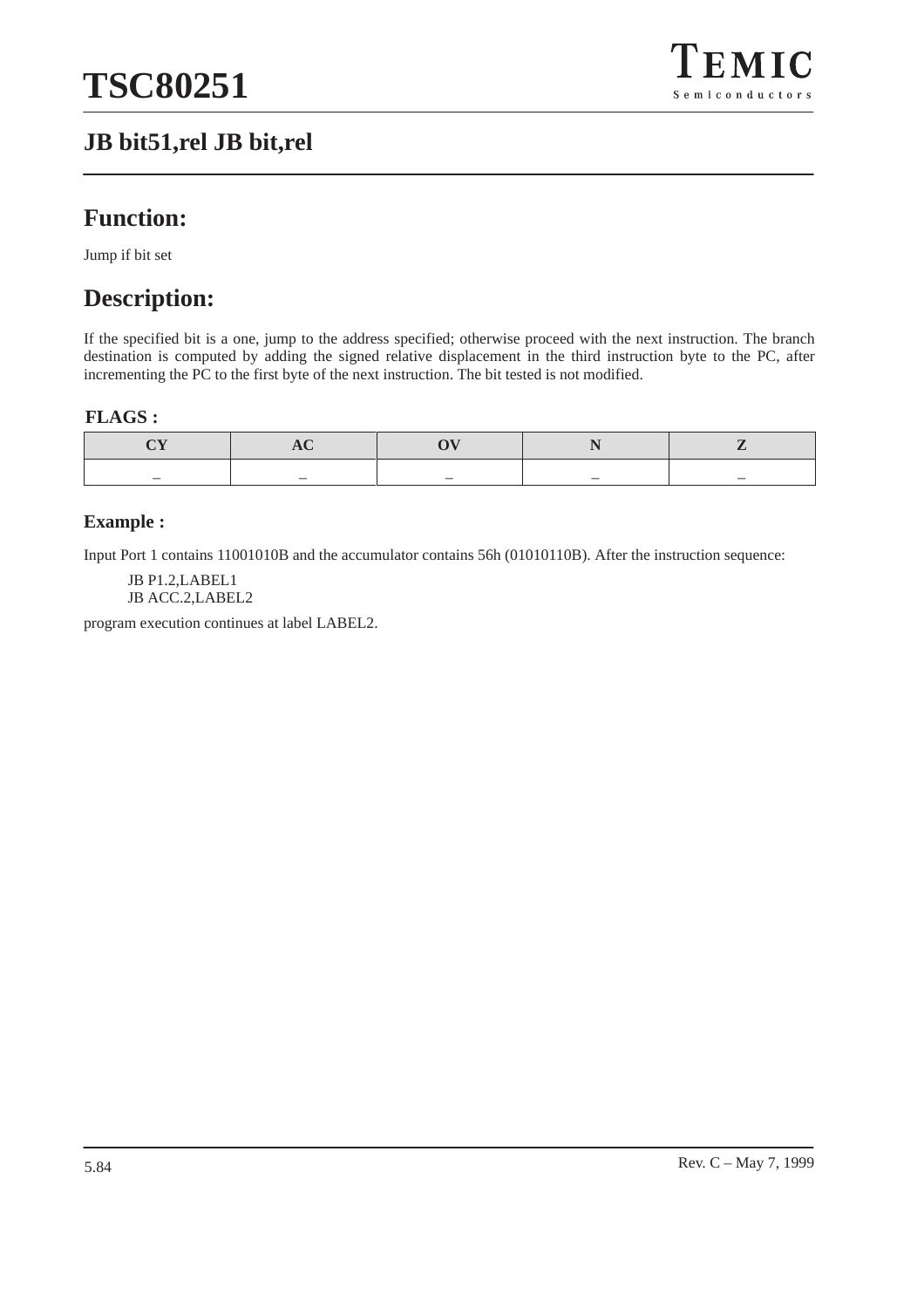

## **Variations**

## **JB bit51,rel**



## **JB bit,rel**

| 1010                | 1001                                                     | 0010 | $0$ yyy | bit addr                     | rel addr |  |
|---------------------|----------------------------------------------------------|------|---------|------------------------------|----------|--|
| <b>Hex Code in:</b> |                                                          |      |         |                              |          |  |
|                     | <b>Operation:</b>                                        |      |         |                              |          |  |
|                     | Binary Mode = $[A5][\text{Encoding}]$<br>JB              |      |         |                              |          |  |
|                     | Source Mode = $[Encoding]$<br>$(PC) \leftarrow (PC) + 3$ |      |         |                              |          |  |
| IF $[(bit) = 1]$    |                                                          |      |         |                              |          |  |
|                     |                                                          |      |         | <b>THEN</b>                  |          |  |
|                     |                                                          |      |         | $(PC) \leftarrow (PC) + rel$ |          |  |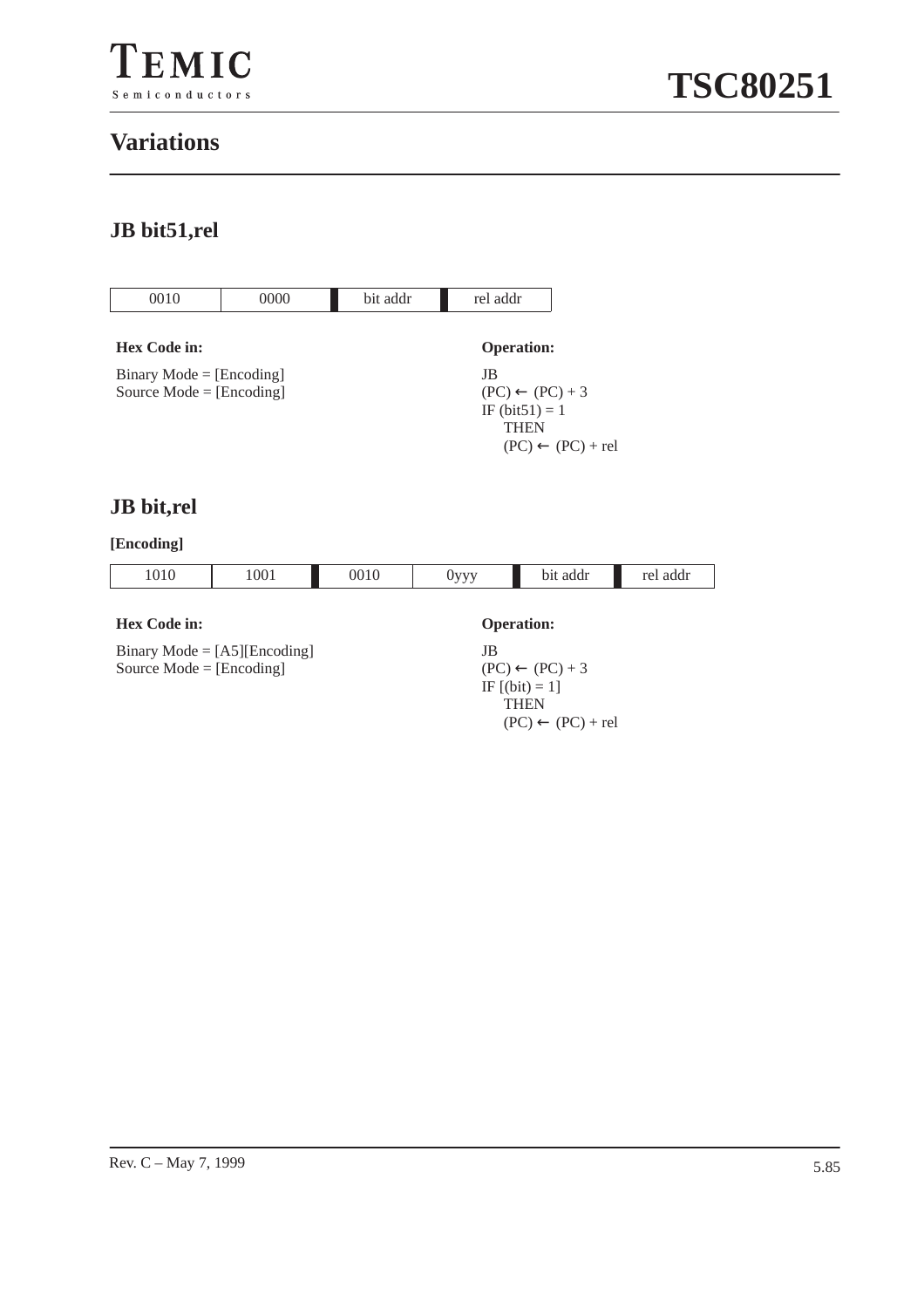## **JBC bit51,rel JBC bit,rel**

## **Function:**

Jump if bit is set and clear bit.

## **Description:**

If the specified bit is one, branch to the specified address; otherwise proceed with the next instruction. The bit is not cleared if it is already a zero. The branch destination is computed by adding the signed relative displacement in the third instruction byte to the PC, after incrementing the PC to the first byte of the next instruction.

#### **Note :**

*When this instruction is used to test an output pin, the value used as the original data is read from the output data latch, not the input pin.*

#### **FLAGS :**

| _ |  |  |
|---|--|--|

#### **Example :**

The accumulator contains 56h (01010110B). After the instruction sequence:

JBC ACC.3,LABEL1

JBC ACC.2,LABEL2

the accumulator contains 52h (01010010B) and program execution continues at label LABEL2.

### **JBC bit51,rel**

#### **[Encoding]**

| 0001                                                     | 0000 | bit addr | rel addr                                                                                                                                  |
|----------------------------------------------------------|------|----------|-------------------------------------------------------------------------------------------------------------------------------------------|
| <b>Hex Code in:</b>                                      |      |          | <b>Operation:</b>                                                                                                                         |
| $Binary Mode = [Encoding]$<br>Source Mode = $[Encoding]$ |      |          | $_{\rm JBC}$<br>$(PC) \leftarrow (PC) + 3$<br>IF $[(bit51) = 1]$<br><b>THEN</b><br>$(bit51) \leftarrow 0$<br>$(PC) \leftarrow (PC) + rel$ |

### **JBC bit,rel**

| 1010                                                                | 1001 | 0001 | $0$ yyy                                                                                                   | bit addr                     | rel addr |
|---------------------------------------------------------------------|------|------|-----------------------------------------------------------------------------------------------------------|------------------------------|----------|
| <b>Hex Code in:</b>                                                 |      |      | <b>Operation:</b>                                                                                         |                              |          |
| Binary Mode = $[A5][\text{Encoding}]$<br>Source Mode = $[Encoding]$ |      |      | $_{\rm JBC}$<br>$(PC) \leftarrow (PC) + 3$<br>IF $[(bit51) = 1]$<br><b>THEN</b><br>$(bit51) \leftarrow 0$ | $(PC) \leftarrow (PC) + rel$ |          |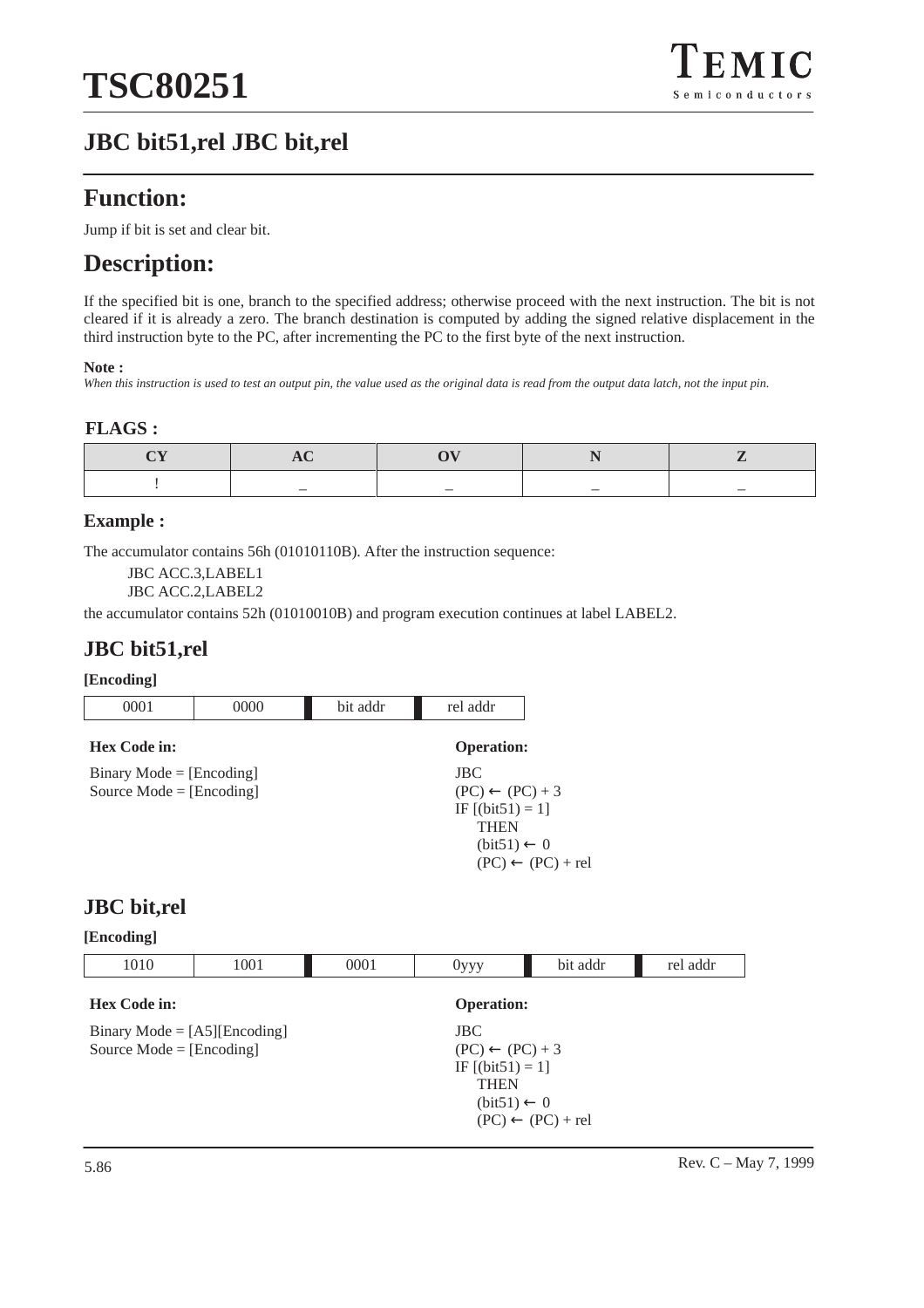## **JC rel**

## **Function:**

Jump if carry is set

## **Description:**

If the CY flag is set, branch to the address specified; otherwise proceed with the next instruction. The branch destination is computed by adding the signed relative displacement in the second instruction byte to the PC, after incrementing the PC twice.

#### **FLAGS :**

| _ | _ |  |
|---|---|--|

#### **Example :**

The CY flag is clear. After the instruction sequence:

JC LABEL1 CPL CY

JC LABEL 2

the CY flag is set and program execution continues at label LABEL2.

#### **[Encoding]**

| 100 | $\sim$ $\sim$ $\sim$<br>◡ | $\sim$<br>idr<br>r۵l<br>$\sim$ $\sim$ $\sim$ $\sim$ |
|-----|---------------------------|-----------------------------------------------------|

#### **Hex Code in: Operation:**

Binary Mode = [Encoding] Source Mode = [Encoding]

JC  $(PC) \leftarrow (PC) + 2$ IF  $[ (CY) = 1]$ THEN  $(PC) \leftarrow (PC) + rel$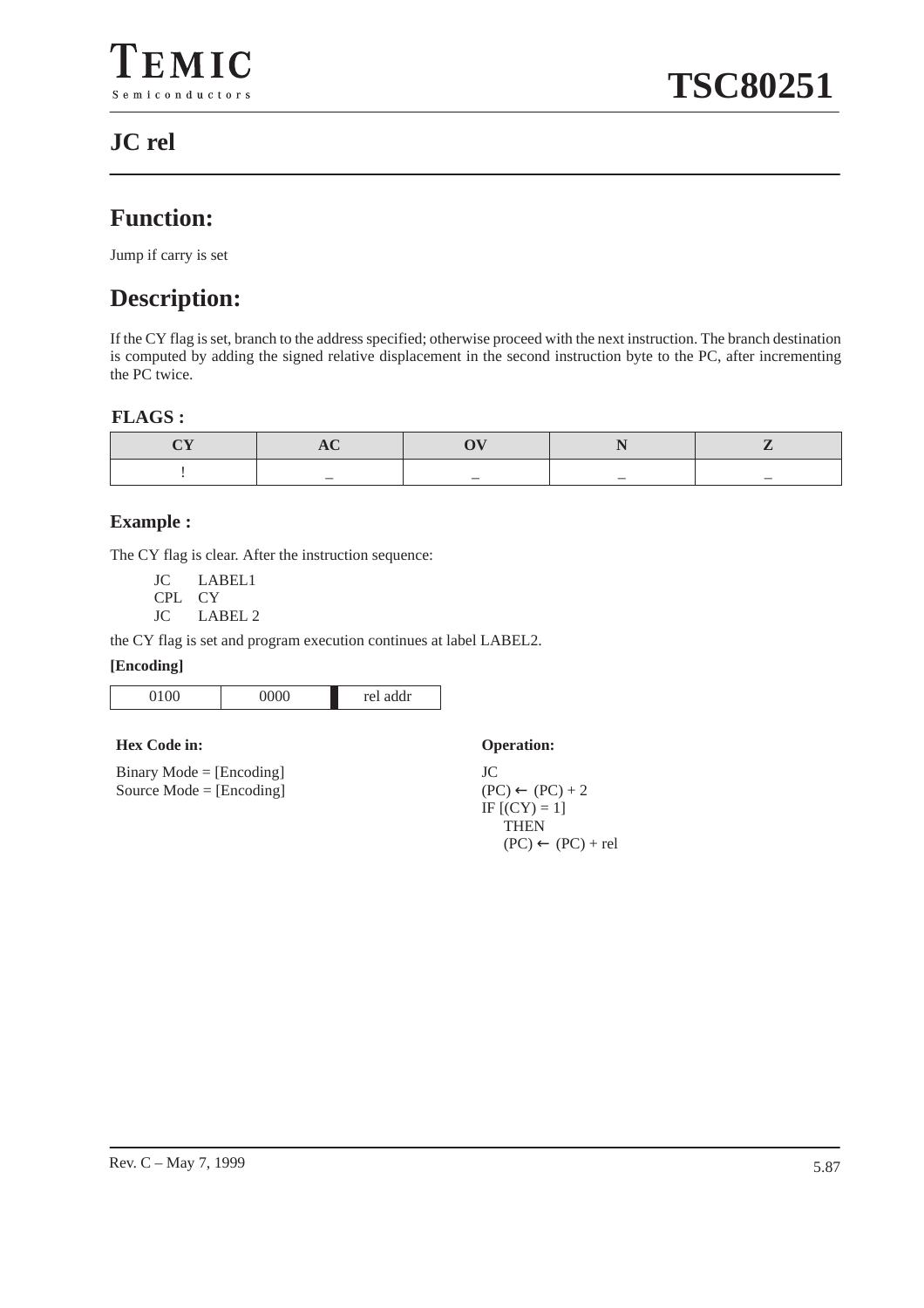

## **JE rel**

## **Function:**

Jump if equal

## **Description:**

If the Z flag is set, branch to the address specified; otherwise proceed with the next instruction. The branch destination is computed by adding the signed relative displacement in the second instruction byte to the PC, after incrementing the PC twice.

#### **FLAGS :**

| _ | _ |  |  |
|---|---|--|--|

#### **Example :**

The Z flag is set. After executing the instruction JE LABEL1 program execution continues at label LABEL1.

#### **[Encoding]**

| $\sim$ | ◡<br>$\checkmark$<br>ັ | ddr<br>ro l<br> |
|--------|------------------------|-----------------|

#### **Hex Code in: Operation:**

Binary Mode = [A5][Encoding] Source Mode = [Encoding]

JE  $(PC) \leftarrow (PC) + 2$ IF  $[(Z) = 1]$ **THEN**  $(PC) \leftarrow (PC) + rel$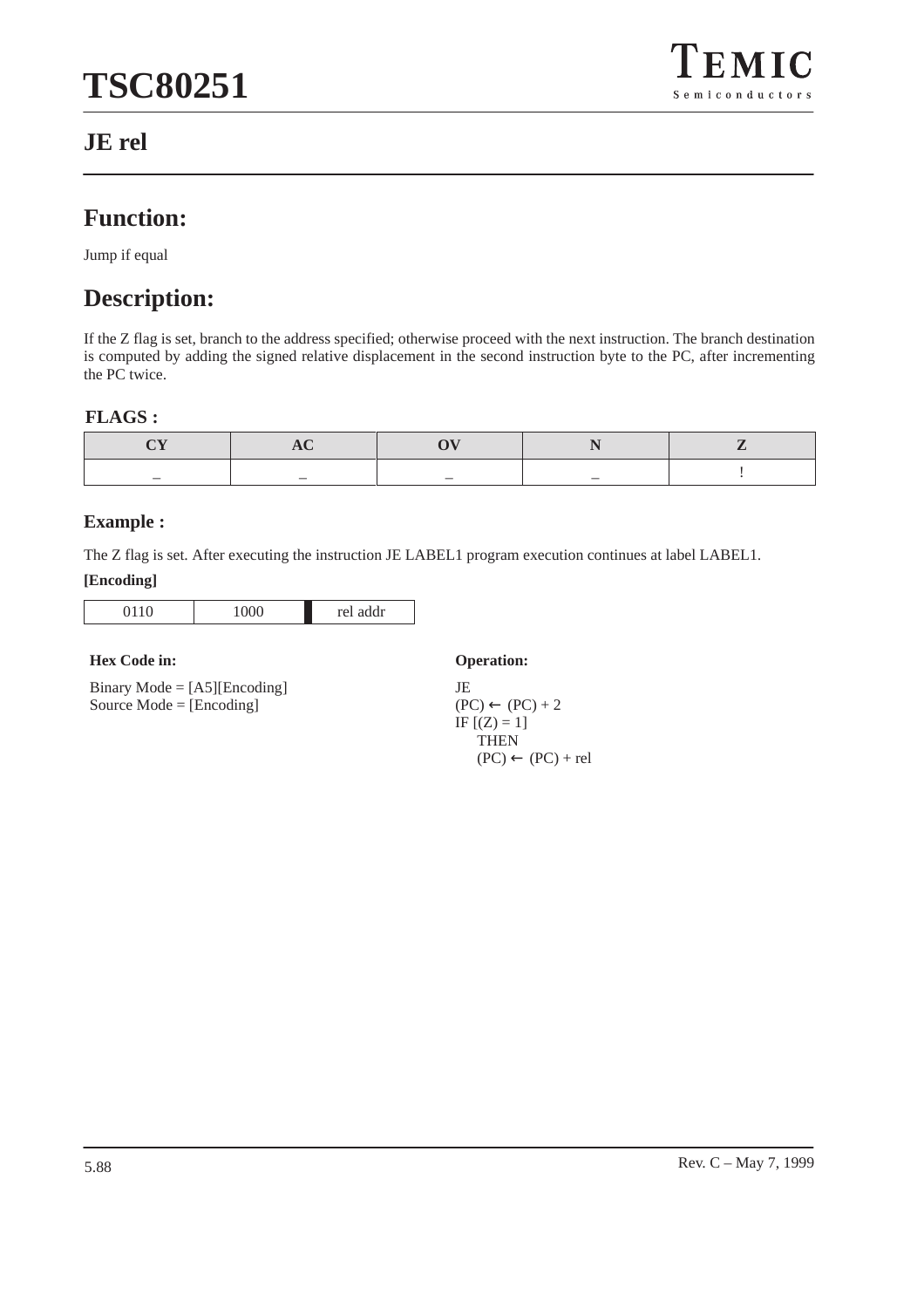## **JG rel**

## **Function:**

Jump if greater than

## **Description:**

If the Z flag and the CY flag are both clear, branch to the address specified; otherwise proceed with the next instruction. The branch destination is computed by adding the signed relative displacement in the second instruction byte to the PC, after incrementing the PC twice.

#### **FLAGS :**

| _ | _ |  |
|---|---|--|

#### **Example :**

The instruction JG LABEL1 causes program execution to continue at label LABEL1 if the Z flag and the CY flag are both clear.

#### **[Encoding]**

| ╰<br>∼<br>. . | ٠<br>مما<br><br>--- |
|---------------|---------------------|
|               |                     |

#### **Hex Code in: Operation:**

Binary Mode = [A5][Encoding] Source Mode = [Encoding]

JG  $(PC) \leftarrow (PC) + 2$ IF  $[[(Z) = 0]$  AND  $[(CY) = 0]]$ **THEN**  $(PC) \leftarrow (PC) + rel$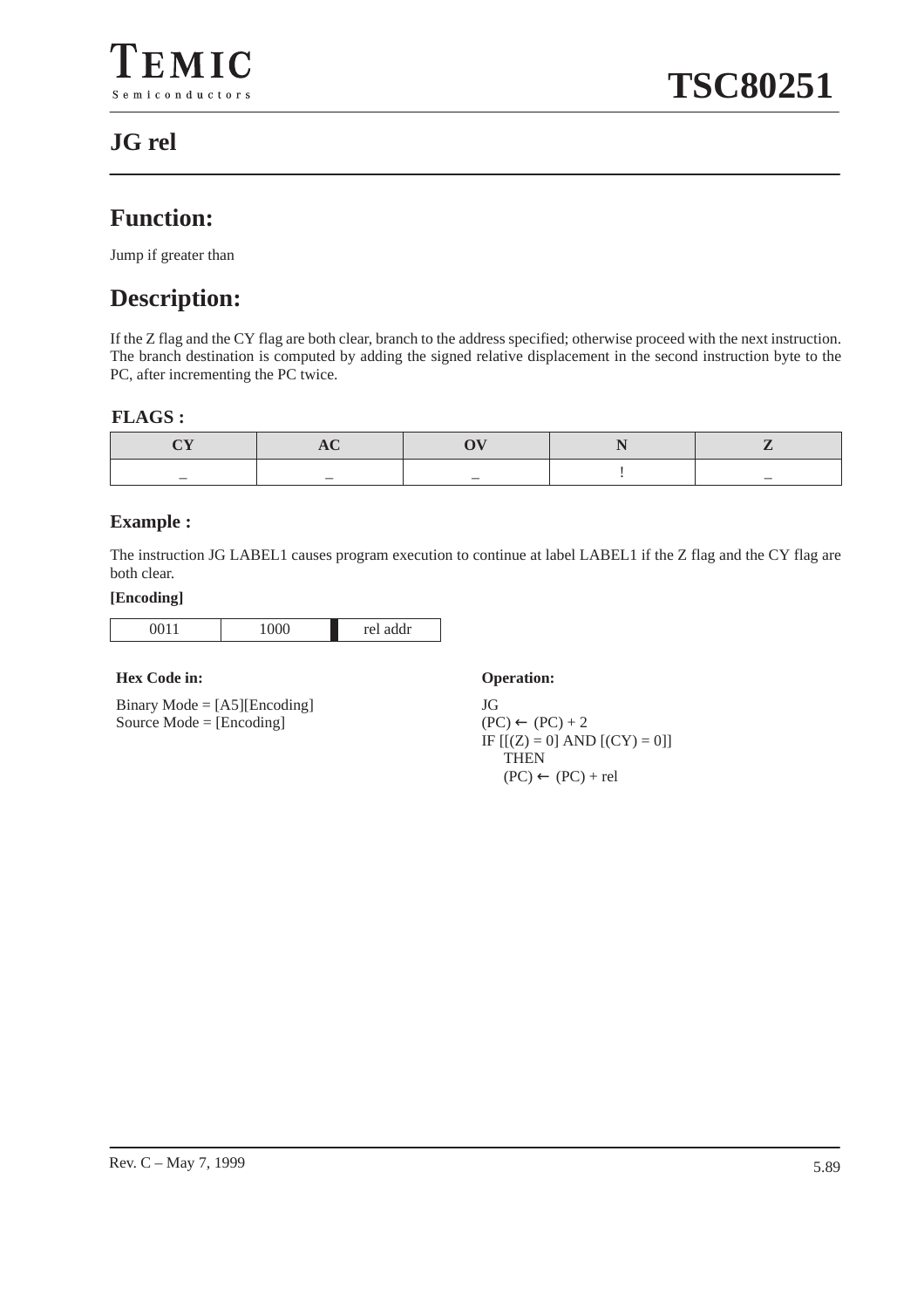## **JLE rel**



## **Function:**

Jump if less than or equal

## **Description:**

If the Z flag or the CY flag is set, branch to the address specified; otherwise proceed with the next instruction. The branch destination is computed by adding the signed relative displacement in the second instruction byte to the PC, after incrementing the PC twice.

#### **FLAGS :**

| _ |  |  |
|---|--|--|

#### **Example :**

The instruction JLE LABEL1 causes program execution to continue at LABEL1 if the Z flag or the CY flag is set.

#### **[Encoding]**

| 010 | ገበ<br>ັ<br>$\checkmark$<br>$\sim$ | addr<br>r۵l |
|-----|-----------------------------------|-------------|

#### **Hex Code in: Operation:**

Binary Mode = [A5][Encoding] Source Mode = [Encoding]

#### JLE  $(PC) \leftarrow (PC) + 2$ IF  $[(Z) = 1] OR [(CY) = 1]$ **THEN**  $(PC) \leftarrow (PC) + rel$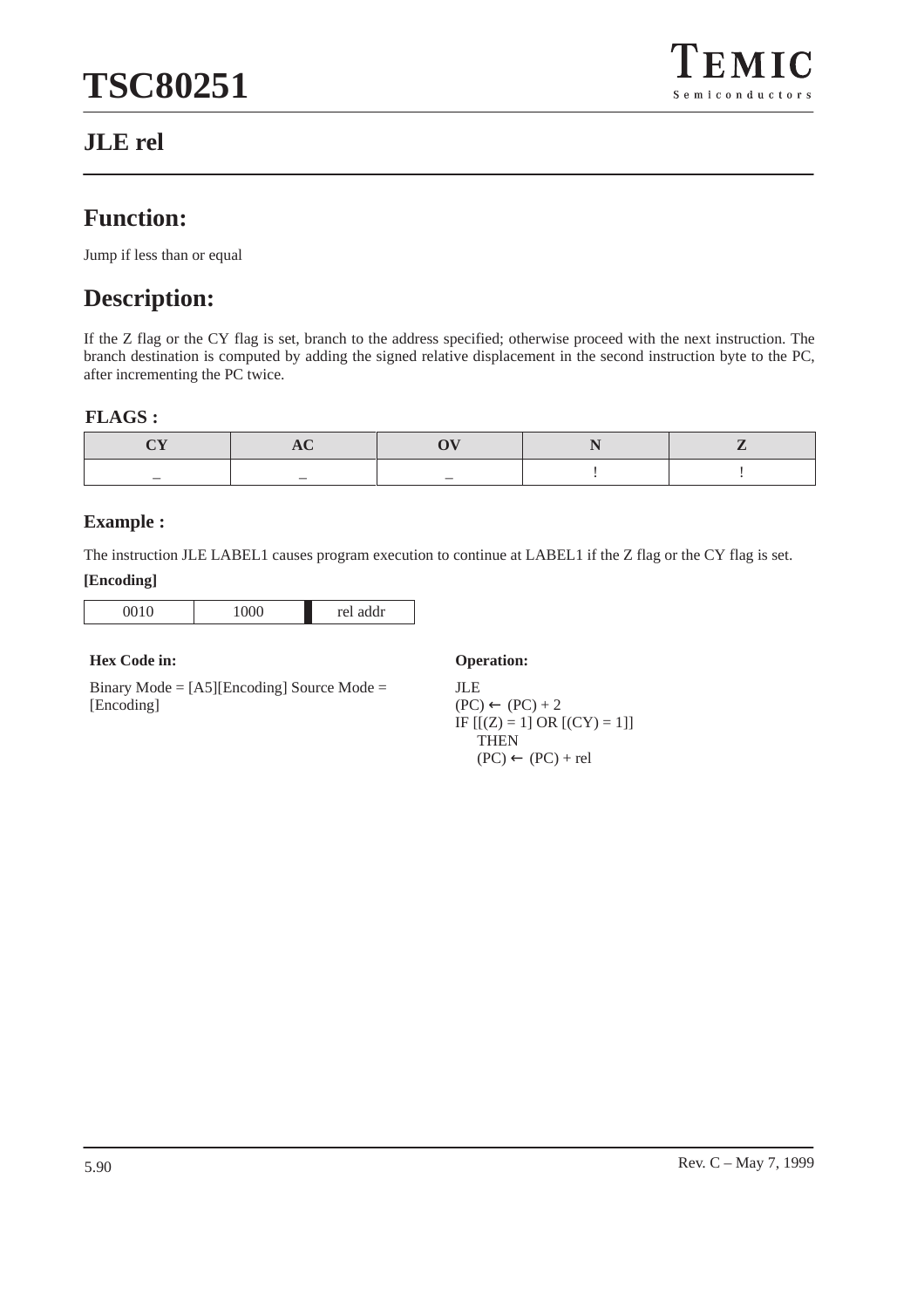## **JMP @A+DPTR**

## **Function:**

Jump indirect

## **Description:**

Adds the 8–bit unsigned content of the accumulator with the 16–bit data pointer and load the resulting sum into the lower 16 bits of the program counter. This is the address for subsequent instruction fetches. The contents of the accumulator and the data pointer are not affected.

#### **FLAGS :**

|  | _ |  |
|--|---|--|

#### **Example :**

The accumulator contains an even number from 0 to 6. The following sequence of instructions branchs to one of four AJMP instructions in a jump table starting at JMP\_TBL :

| <b>MOV</b>  | DPTR.#JMP TBL |
|-------------|---------------|
| <b>JMP</b>  | $@A+DPTR$     |
| <b>AJMP</b> | LABEL0        |
| <b>AJMP</b> | LABEL1        |
| <b>AJMP</b> | LABEL2        |
| <b>AJMP</b> | LABEL3        |
|             |               |

If the accumulator contains 04h at the start this sequence, execution jumps to LABEL2. Remember that AJMP is a two–byte instruction, so the jump instructions start at every other address.

#### **[Encoding]**

| 0.111 | 0011<br>-- |
|-------|------------|
|-------|------------|

#### **Hex Code in: Operation:**

Binary Mode = [Encoding] Source Mode = [Encoding]

JMP  $(PC.15:0) \leftarrow (A) + (DPTR)$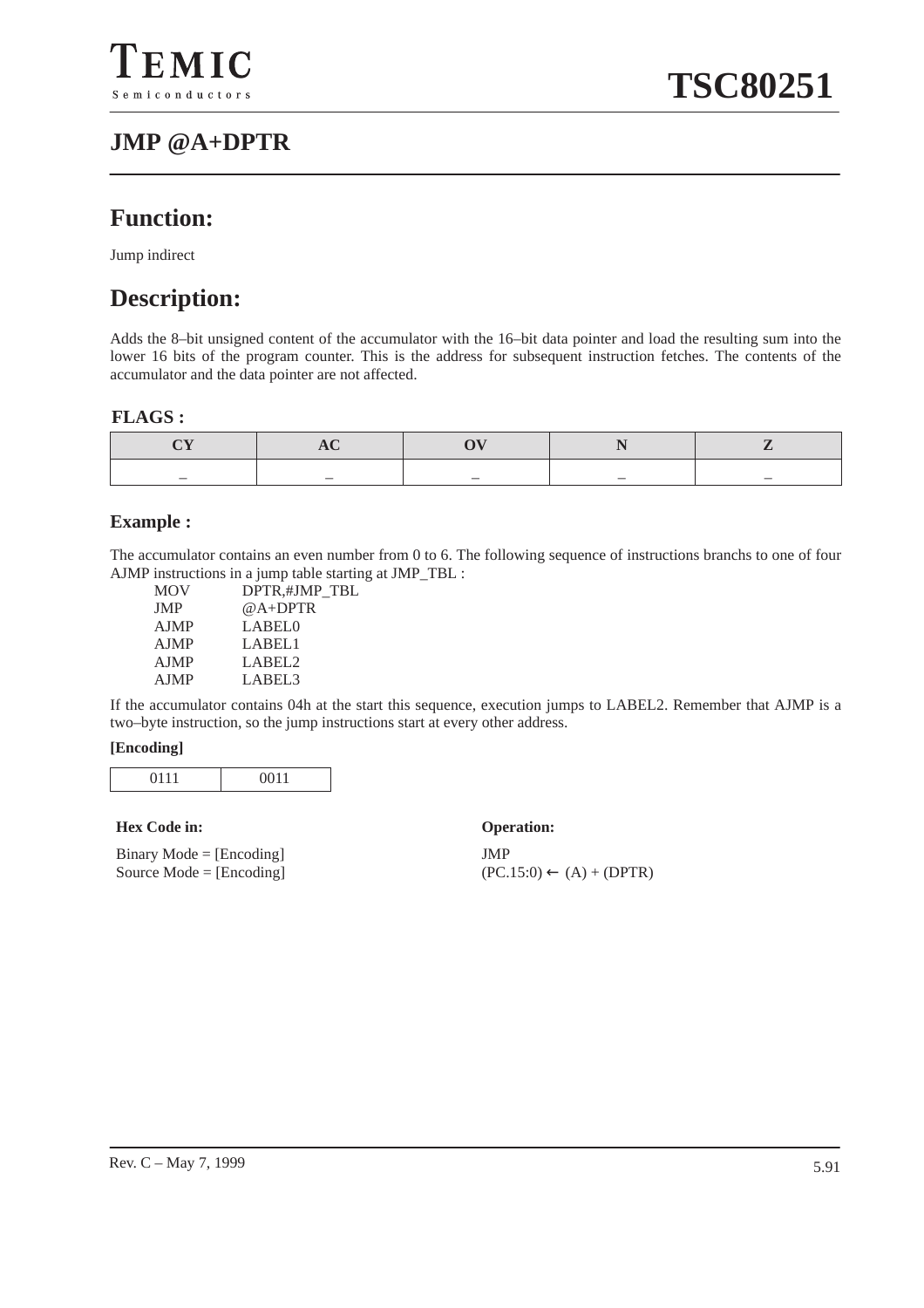

## **JNB bit51,rel JNB bit,rel**

## **Function:**

Jump if bit not set

## **Description:**

If the specified bit is clear, branch to the specified address; otherwise proceed with the next instruction. The branch destination is computed by adding the signed relative displacement in the third instruction byte to the PC, after incrementing the PC to the first byte of the next instruction. The bit tested is not modified.

#### **FLAGS :**

| _ | _ | _ | _ |  |
|---|---|---|---|--|

#### **Example :**

Input Port 1 contains 11001010B and the accumulator contains 56h (01010110B). After executing the instruction sequence:

JNB P1.3,LABEL1

JNB ACC.3,LABEL2

program execution continues at label LABEL2.

### **JNB bit51,rel**

#### **[Encoding]**

| 0011                                                     | 0000 | bit addr | rel addr                                                          |
|----------------------------------------------------------|------|----------|-------------------------------------------------------------------|
| Hex Code in:                                             |      |          | <b>Operation:</b>                                                 |
| $Binary Mode = [Encoding]$<br>Source Mode = $[Encoding]$ |      |          | <b>JNB</b><br>$(PC) \leftarrow (PC) + 3$                          |
|                                                          |      |          | IF $[(bit51) = 0]$<br><b>THEN</b><br>$(PC) \leftarrow (PC) + rel$ |

### **JNB bit,rel**

| 1010                                                                | 1001 | 0011 | $00$ yy                                                                     | bit addr                     | rel addr |
|---------------------------------------------------------------------|------|------|-----------------------------------------------------------------------------|------------------------------|----------|
| <b>Hex Code in:</b>                                                 |      |      | <b>Operation:</b>                                                           |                              |          |
| Binary Mode = $[A5][\text{Encoding}]$<br>Source Mode = $[Encoding]$ |      |      | <b>JNB</b><br>$(PC) \leftarrow (PC) + 3$<br>IF $[(bit) = 0]$<br><b>THEN</b> | $(PC) \leftarrow (PC) + rel$ |          |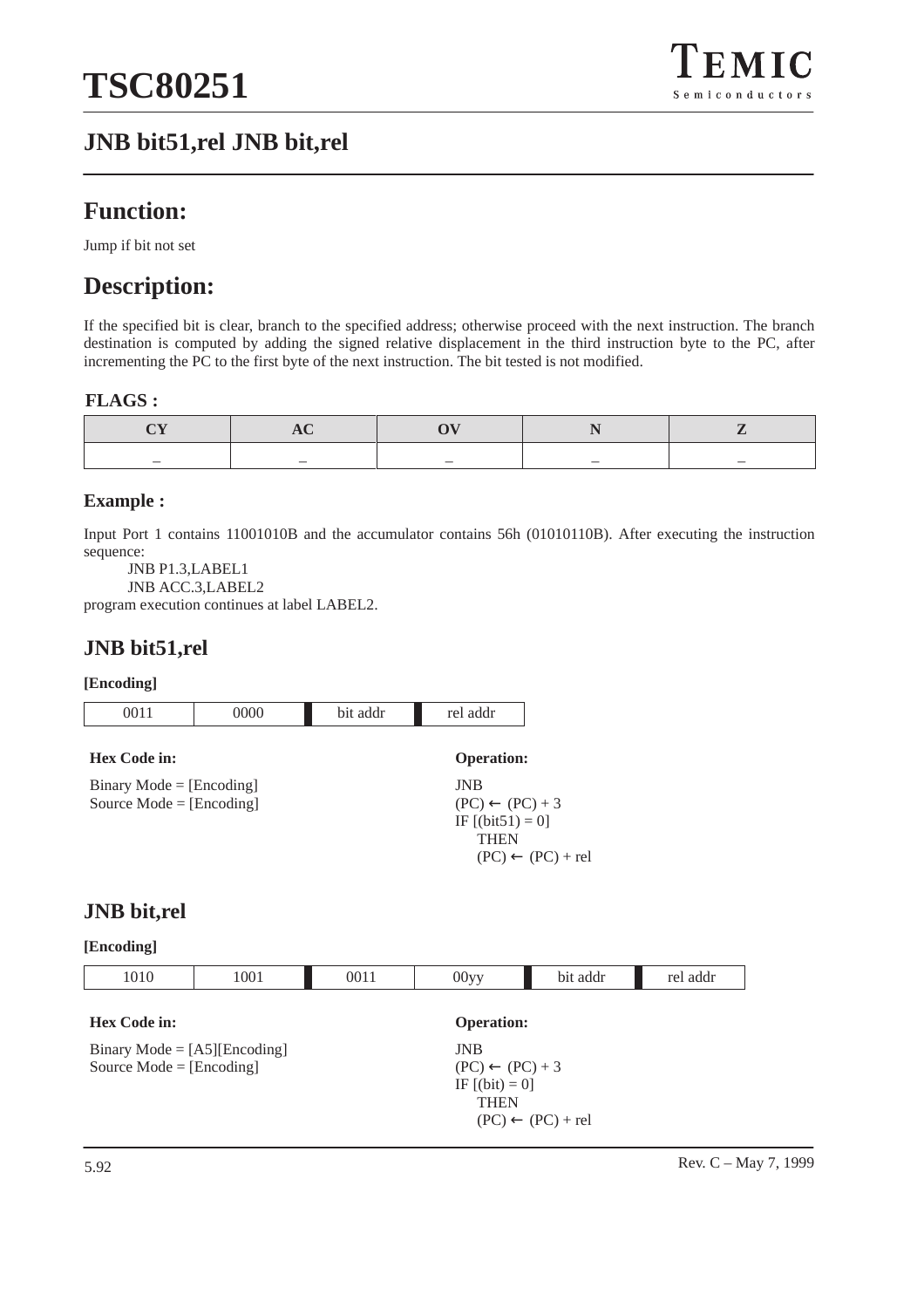## **JNC rel**

Function: Jump if carry not set

## **Description:**

If the CY flag is clear, branch to the address specified; otherwise proceed with the next instruction. The branch destination is computed by adding the signed relative displacement in the second instruction byte to the PC, after incrementing the PC twice to point to the next instruction. The CY flag is not modified.

#### **FLAGS :**

#### **Example :**

The CY flag is set. The instruction sequence:

JNC LABEL1 CPL CY

JNC LABEL2

clears the CY flag and causes program execution to continue at label LABEL2.

#### **[Encoding]**

| $\sim$ $\sim$<br>ີ | ٠<br>. |
|--------------------|--------|

#### **Hex Code in: Operation:**

Binary Mode = [Encoding] Source Mode = [Encoding]

JNC  $(PC) \leftarrow (PC) + 2$ IF  $[$ (CY) = 0] THEN  $(PC) \leftarrow (PC) + rel$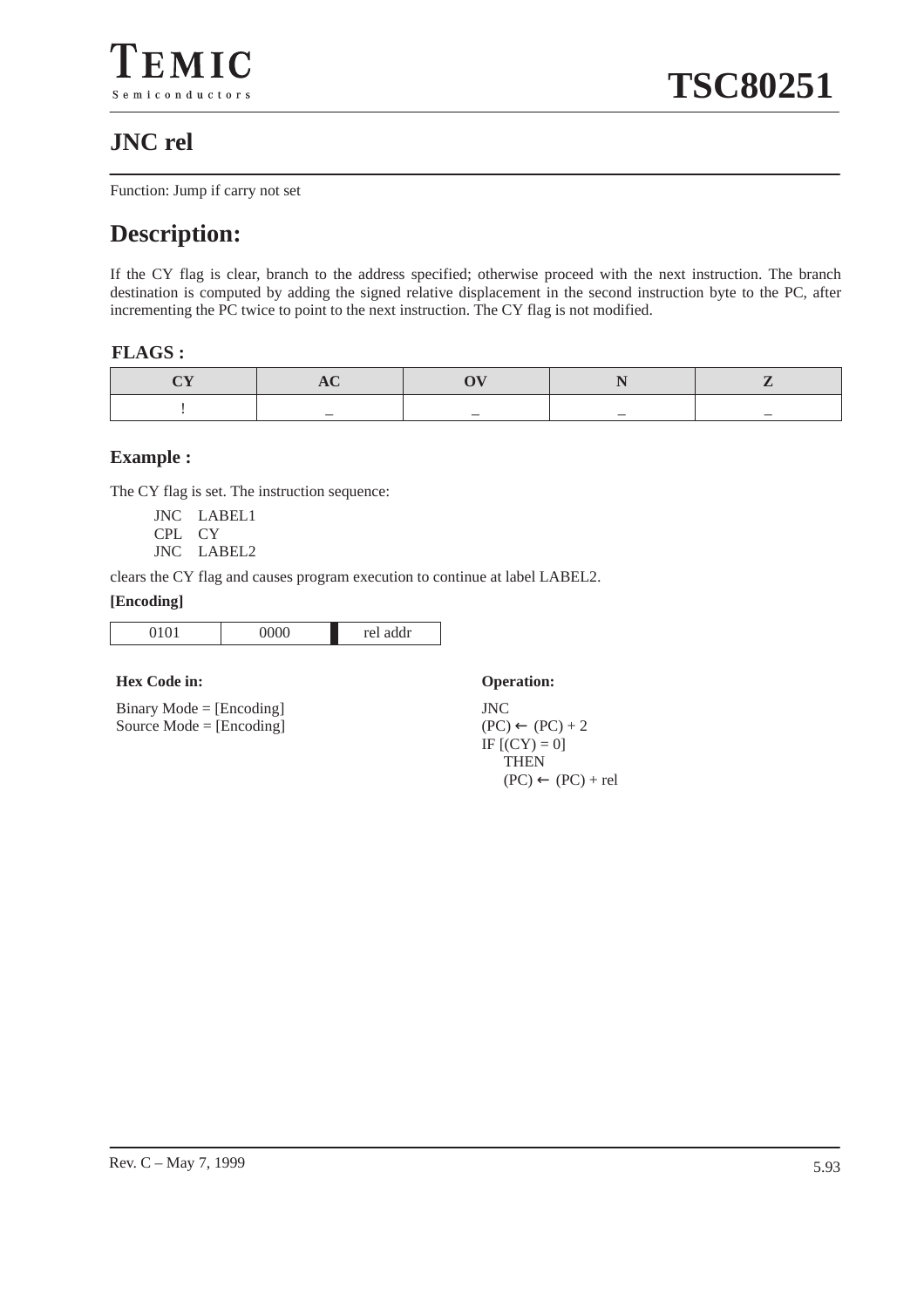

## **JNE rel**

## **Function:**

Jump if not equal

## **Description:**

If the Z flag is clear, branch to the address specified; otherwise proceed with the next instruction. The branch destination is computed by adding the signed relative displacement in the second instruction byte to the PC, after incrementing the PC twice.

#### **FLAGS :**

| _ | _ |  |  |
|---|---|--|--|

#### **Example :**

The instruction JNE LABEL1 causes program execution to continue at LABEL1 if the Z flag is clear.

#### **[Encoding]**

| ັ<br>ັ | ddr<br>r۵l<br>--- |
|--------|-------------------|

#### **Hex Code in: Operation:**

Binary Mode = [A5][Encoding] Source Mode = [Encoding]

JNE  $(PC) \leftarrow (PC) + 2$ IF  $[(Z) = 0]$ **THEN**  $(PC) \leftarrow (PC) + rel$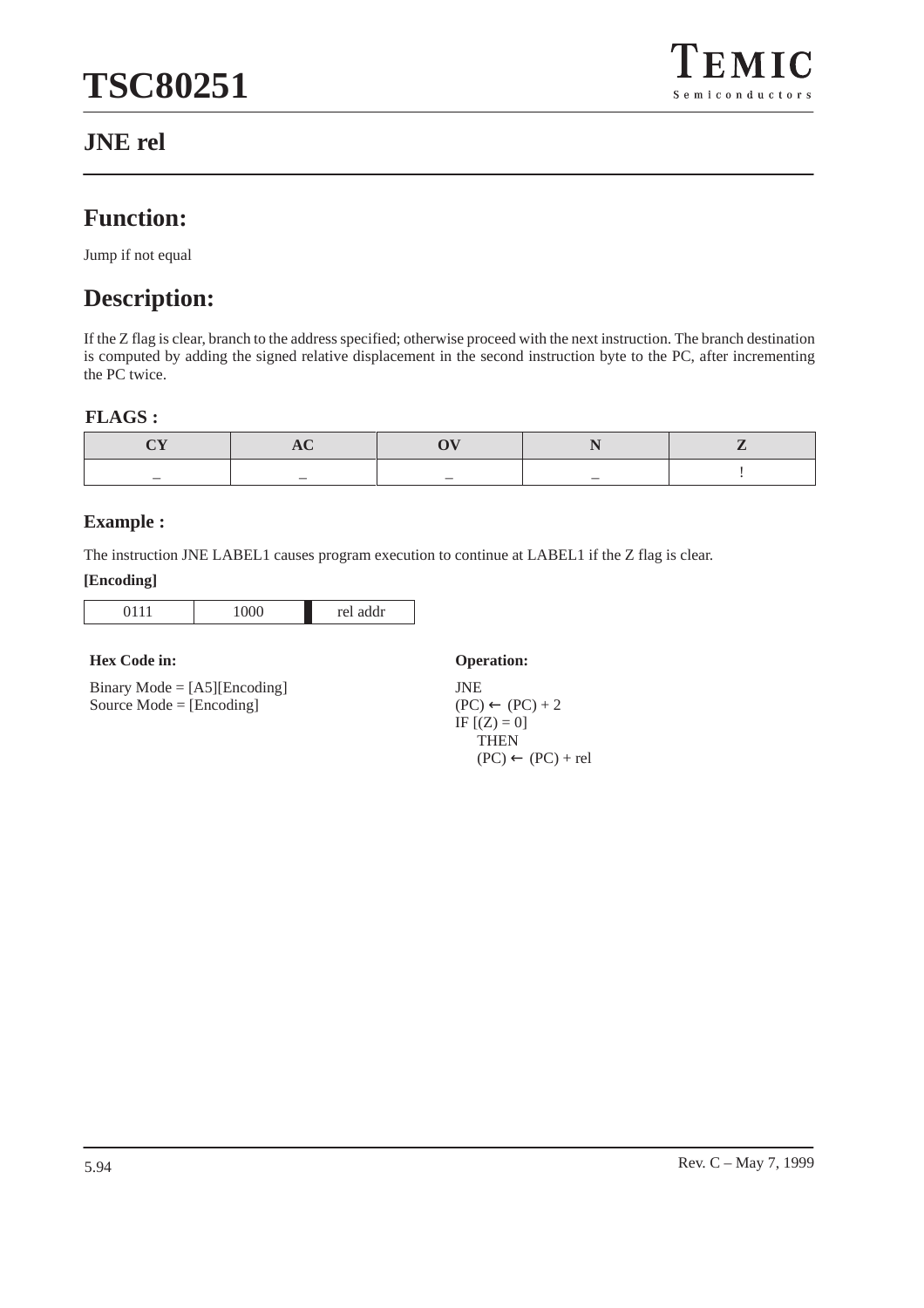## **JNZ rel**

## **Function:**

Jump if accumulator not zero

## **Description:**

If any bit of the accumulator is set, branch to the specified address; otherwise proceed with the next instruction. The branch destination is computed by adding the signed relative displacement in the second instruction byte to the PC, after incrementing the PC twice. The accumulator is not modified.

#### **FLAGS :**

#### **Example :**

The accumulator contains 00h. After executing the instruction sequence:

JNZ LABEL1 INC A JNZ LABEL2

the accumulator contains 01h and program execution continues at label LABEL2.

#### **[Encoding]**

| . .<br> | $\sim$ $\sim$ $\sim$<br>ັ | ٠<br>$r\alpha$<br>ch an<br>$191$ www. |
|---------|---------------------------|---------------------------------------|

#### **Hex Code in: Operation:**

Binary Mode = [Encoding] Source Mode = [Encoding]

JNZ  $(PC) \leftarrow (PC) + 2$ IF  $[(A) \neq 0]$ THEN  $(PC) \leftarrow (PC) + rel$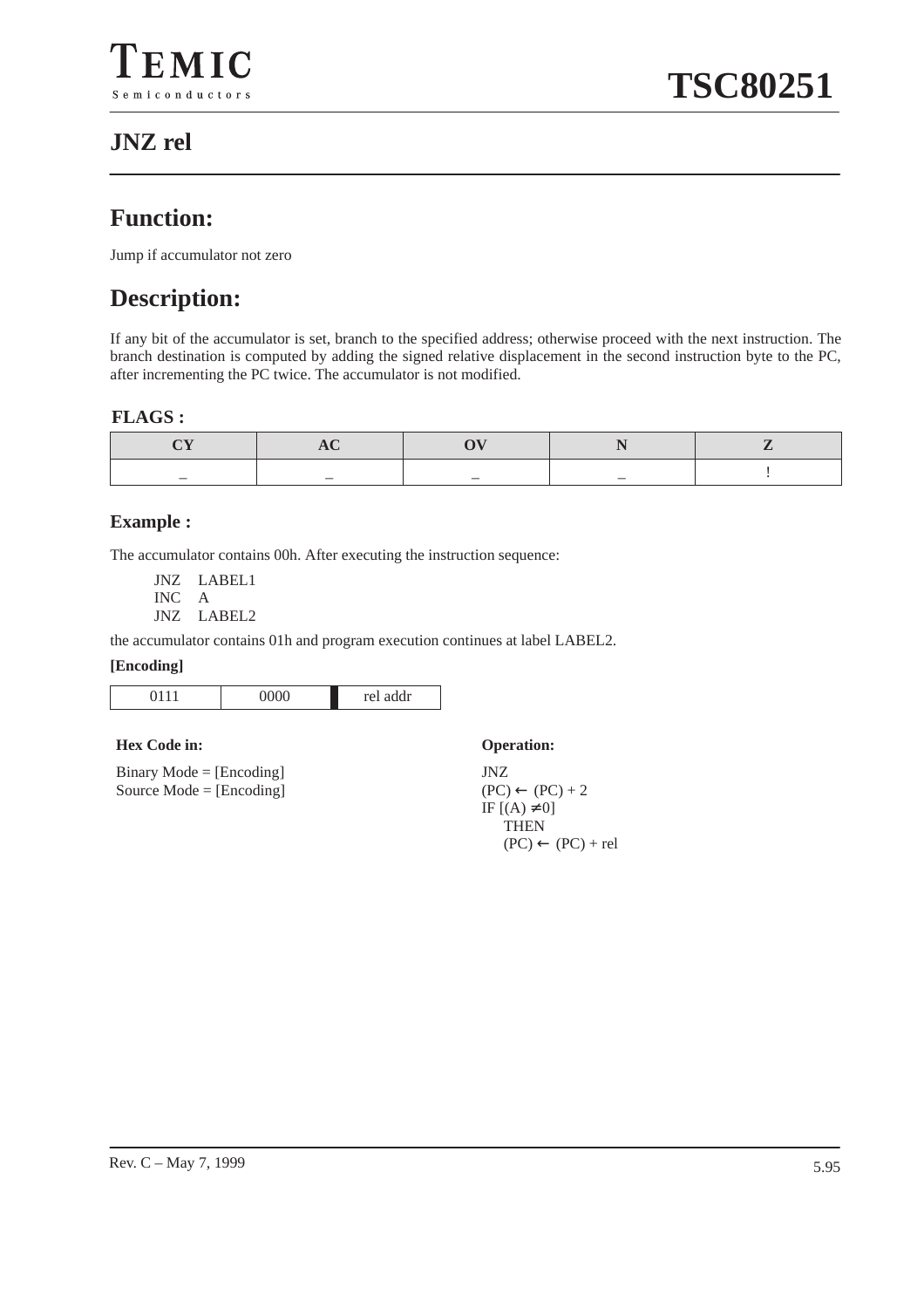## $EMIC$  $S$ e miconductors

## **JSG rel**

## **Function:**

Jump if greater than (signed)

## **Description:**

If the Z flag is clear and the N flag and the OV flag have the same value, branch to the address specified; otherwise proceed with the next instruction. The branch destination is computed by adding the signed relative displacement in the second instruction byte to the PC, after incrementing the PC twice.

#### **FLAGS :**

### **Example :**

The instruction JSG LABEL1 causes program execution to continue at LABEL1 if the Z flag is clear and the N flag and the OV flag have the same value.

#### **[Encoding]**

| $\sim$ $\sim$ $\sim$ $\sim$ | ັ | $\overline{\phantom{a}}$<br>-- -<br>۰.<br>∼<br>$\ddot{\phantom{0}}$<br><br>____ |
|-----------------------------|---|---------------------------------------------------------------------------------|
|                             |   |                                                                                 |

#### **Hex Code in: Operation:**

Binary Mode = [A5][Encoding] Source Mode = [Encoding]

JSG  $(PC) \leftarrow (PC) + 2$ IF  $[(Z) = 0]$  AND  $[(N) = (OV)]$ **THEN**  $(PC) \leftarrow (PC) + rel$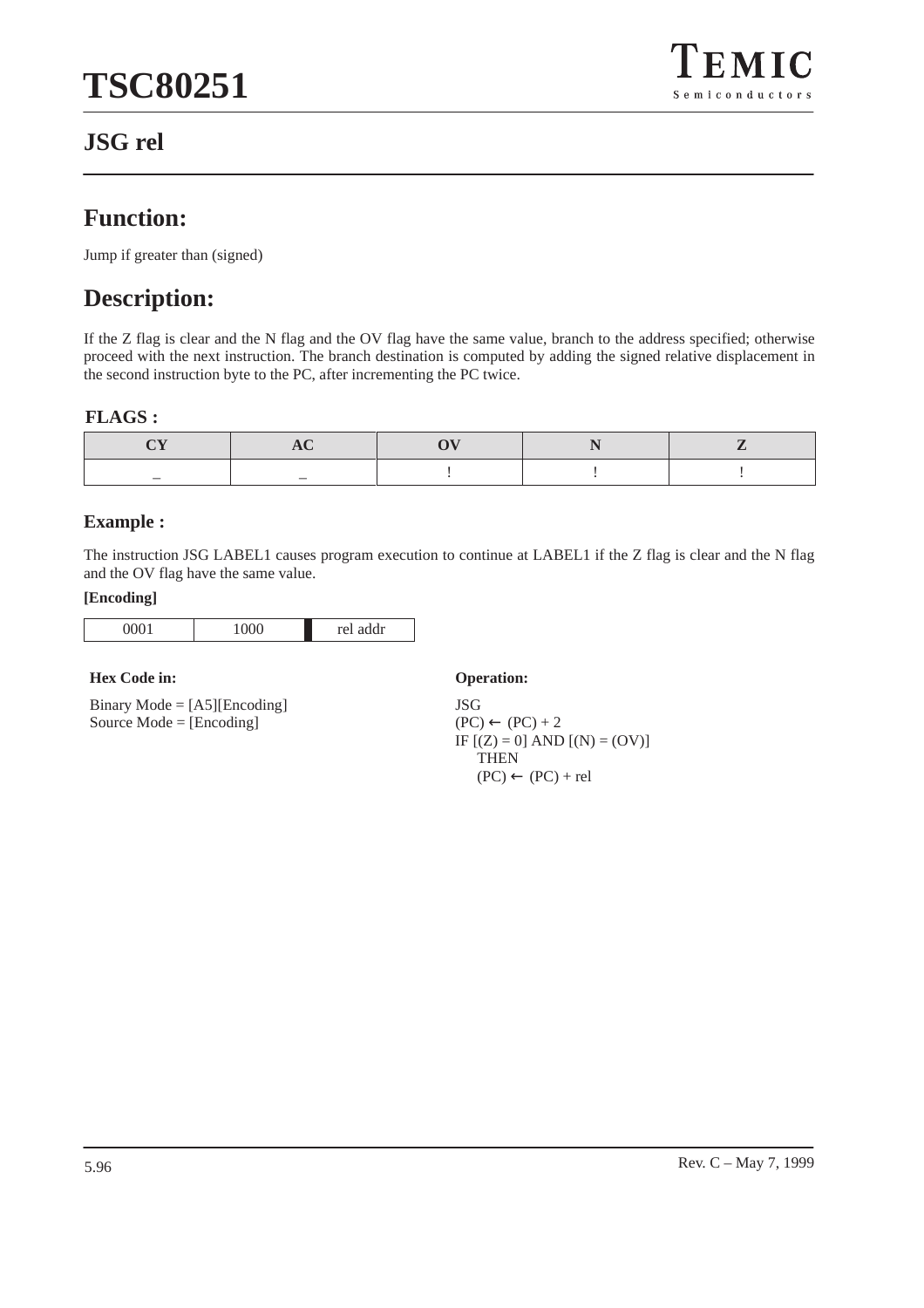## **JSGE rel**

## **Function:**

Jump if greater than or equal (signed)

## **Description:**

If the N flag and the OV flag have the same value, branch to the address specified; otherwise proceed with the next instruction. The branch destination is computed by adding the signed relative displacement in the second instruction byte to the PC, after incrementing the PC twice.

#### **FLAGS :**

#### **Example :**

The instruction JSGE LABEL1 causes program execution to continue at LABEL1 if the N flag and the OV flag have the same value.

#### **[Encoding]**

| $\sim$ $\sim$ | ∼<br>∼<br>. . | $\mathbf{I}$<br>٠<br>مما<br><br>--- |
|---------------|---------------|-------------------------------------|
|               |               |                                     |

#### **Hex Code in: Operation:**

Binary Mode = [A5][Encoding] Source Mode = [Encoding]

JSGE  $(PC) \leftarrow (PC) + 2$  $IF [(N) = (OV)]$ **THEN**  $(PC) \leftarrow (PC) + rel$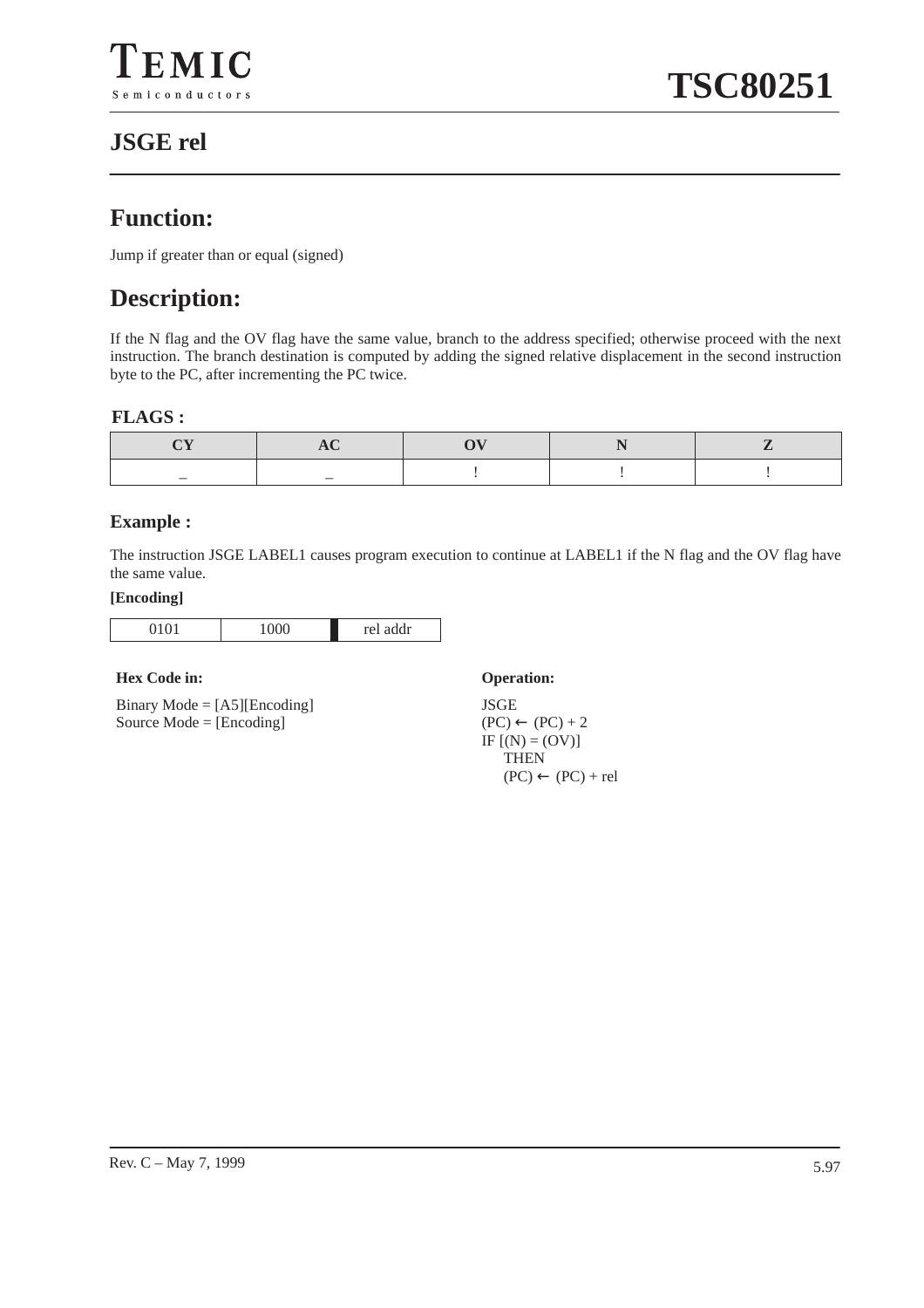## **JSL rel**



## **Function:**

Jump if less than (signed)

## **Description:**

If the N flag and the OV flag have different values, branch to the address specified; otherwise proceed with the next instruction. The branch destination is computed by adding the signed relative displacement in the second instruction byte to the PC, after incrementing the PC twice.

#### **FLAGS :**

| _ | _ |  |  |
|---|---|--|--|

#### **Example :**

The instruction JSL LABEL1 causes program execution to continue at LABEL1 if the N flag and the OV flag have different values.

#### **[Encoding]**

| $\sim$ $\sim$ | ۰<br>◡ | $\bullet$<br>$\overline{a}$<br>-<br>- |
|---------------|--------|---------------------------------------|
|               |        |                                       |

#### **Hex Code in: Operation:**

Binary Mode = [A5][Encoding] Source Mode = [Encoding]

 JSL  $(PC) \leftarrow (PC) + 2$ IF  $[(N) \neq (OV)]$ **THEN**  $(PC) \leftarrow (PC) + rel$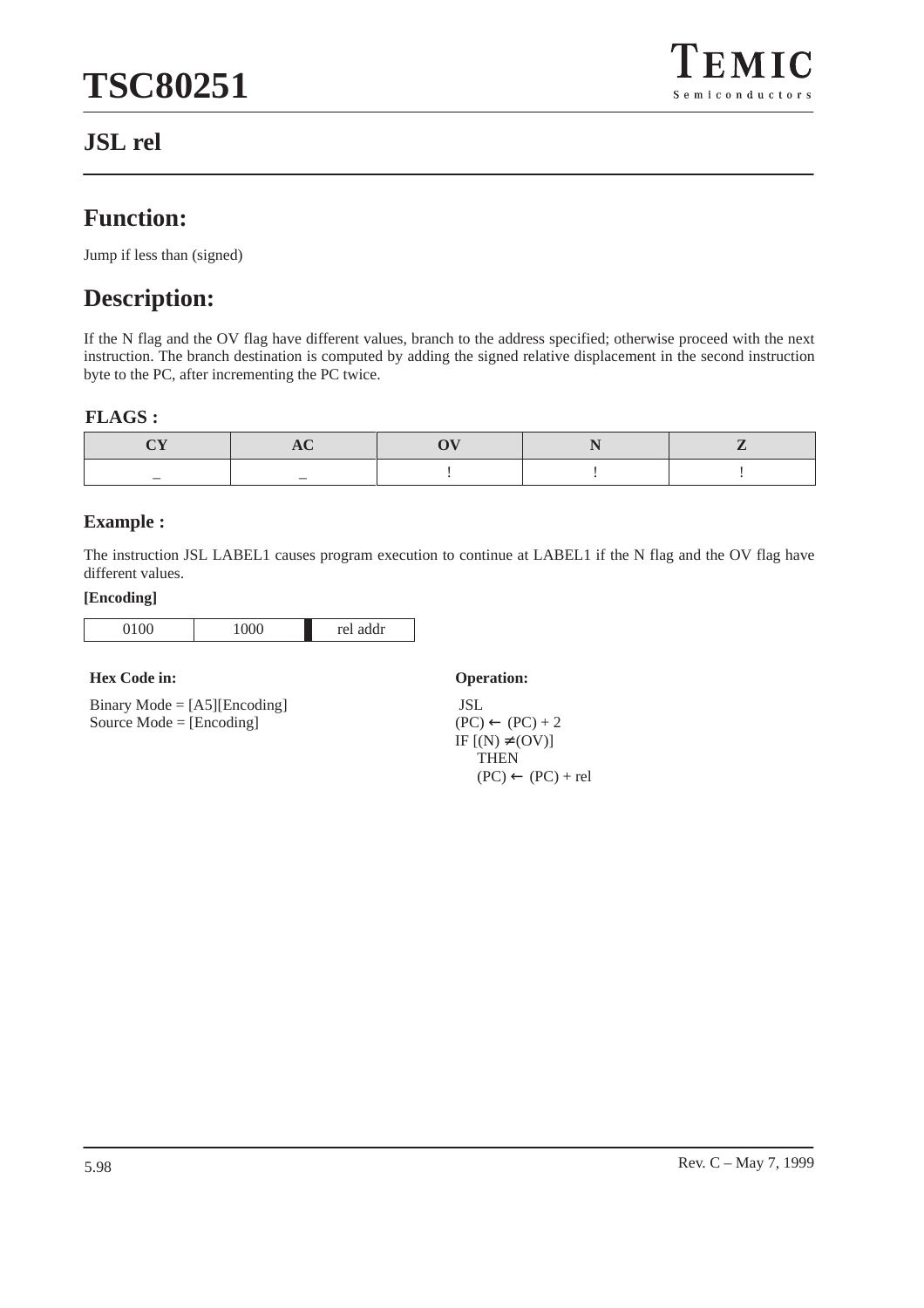## **JSLE rel**

## **Function:**

Jump if less than or equal (signed)

## **Description:**

If the Z flag is set OR if the the N flag and the OV flag have different values, branch to the address specified; otherwise proceed with the next instruction. The branch destination is computed by adding the signed relative displacement in the second instruction byte to the PC, after incrementing the PC twice.

#### **FLAGS :**

#### **Example :**

The instruction JSLE LABEL1 causes program execution to continue at LABEL1 if the Z flag is set OR if the the N flag and the OV flag have different values.

#### **[Encoding]**

| $\sim$ $\sim$<br>. .<br>∼ | ັ<br>∼<br>∽ | . .<br>مملك |
|---------------------------|-------------|-------------|
|                           |             |             |

#### **Hex Code in: Operation:**

Binary Mode = [A5][Encoding] Source Mode = [Encoding]

JSLE  $(PC) \leftarrow (PC) + 2$ IF [[(Z) = 1] OR [(N) ≠ (OV)]] **THEN**  $(PC) \leftarrow (PC) + rel$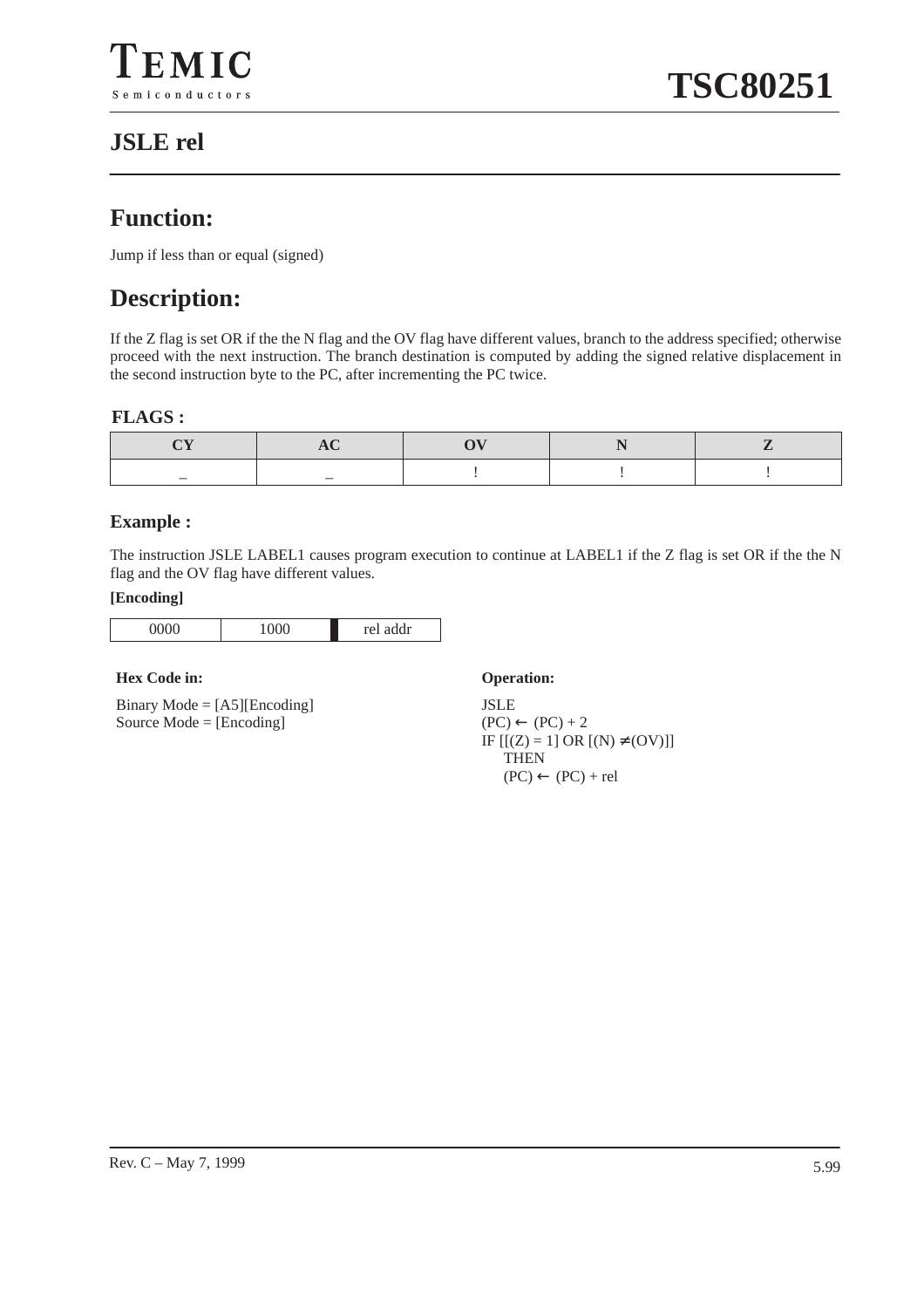

### **JZ rel**

### **Function:**

Jump if accumulator zero

## **Description:**

If all bits of the accumulator are clear (zero), branch to the address specified; otherwise proceed with the next instruction. The branch destination is computed by adding the signed relative displacement in the second instruction byte to the PC, after incrementing the PC twice. The accumulator is not modified.

#### **FLAGS :**

#### **Example :**

The accumulator contains 01h. After executing the instruction sequence:<br>
JZ LABEL1

LABEL1

DEC A

JZ LABEL2

the accumulator contains 00h and program execution continues at label LABEL2.

#### **[Encoding]**

| <u>UUUU</u><br>v<br>ັ | addr<br>rel. |
|-----------------------|--------------|

#### **Hex Code in: Operation:**

Binary Mode = [Encoding] Source Mode = [Encoding]

JZ  $(PC) \leftarrow (PC) + 2$ IF  $[(A) = 0]$ **THEN**  $(PC) \leftarrow (PC) + rel$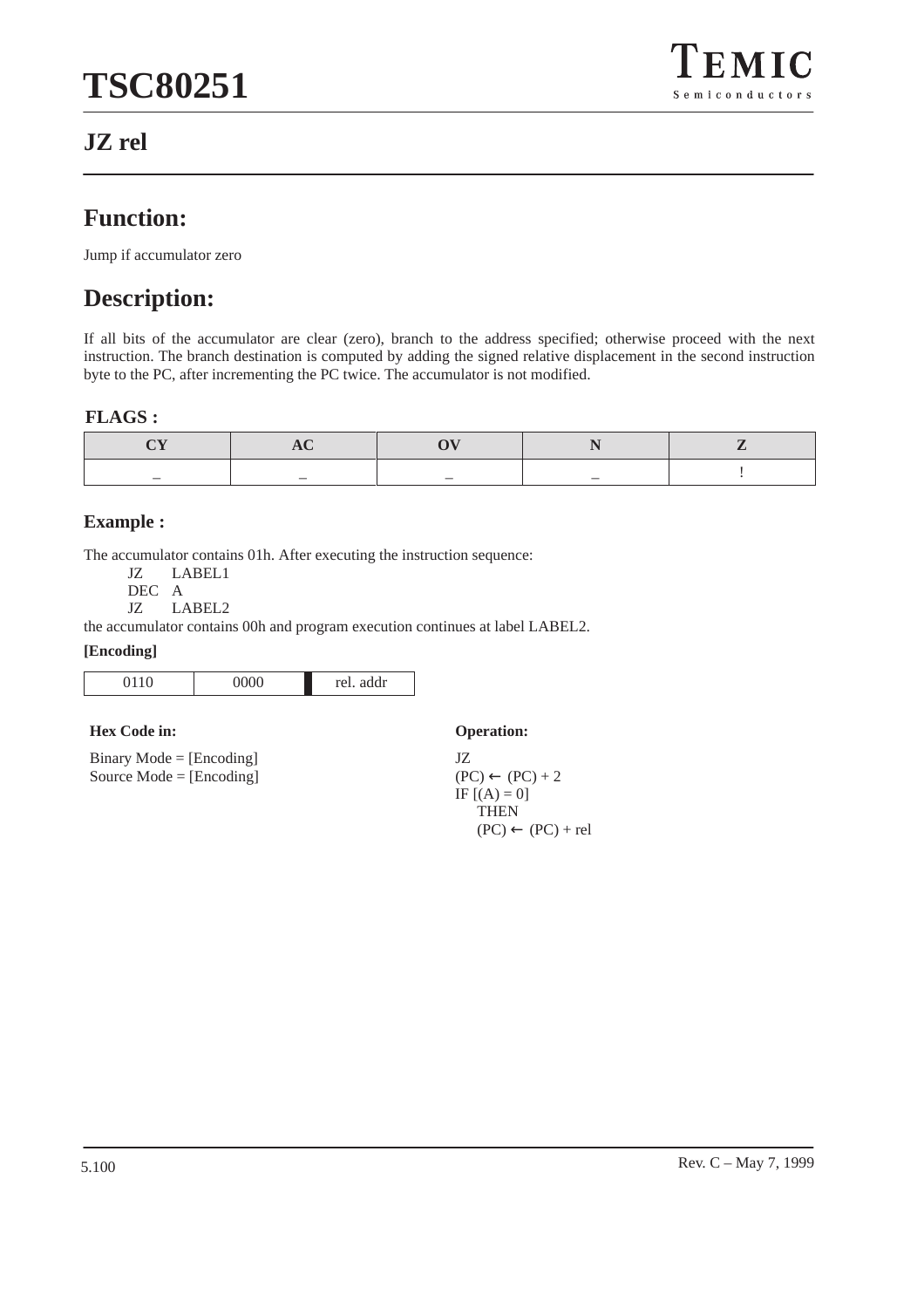## **LCALL <dest>**

### **Function:**

Long call

### **Description:**

Calls a subroutine located at the specified address. The instruction adds three to the program counter to generate the address of the next instruction and then PUSHes the 16–bit result onto the stack (low byte first). The stack pointer is incremented by two. The high and low bytes of the PC are then loaded, respectively, with the second and third bytes of the LCALL instruction. Program execution continues with the instruction at this address. The subroutine may therefore begin anywhere in the 64–Kbyte region of memory where the next instruction is located.

#### **FLAGS :**

|  | _ | _ |  |
|--|---|---|--|

#### **Example :**

The stack pointer contains 07h and the label "SUBRTN" is assigned to program memory location 1234h. After executing the instruction LCALL SUBRTN at location 0123h, the stack pointer contains 09h, on–chip RAM locations 08h and 09h contain 01h and 26h and the PC contains 1234h.

### **LCALL addr16**

#### **[Encoding]**

| 0001                                                     | 0010 | addr15-addr8 | addr7-addr0                                                                                                                                                                                              |
|----------------------------------------------------------|------|--------------|----------------------------------------------------------------------------------------------------------------------------------------------------------------------------------------------------------|
| <b>Hex Code in:</b>                                      |      |              | <b>Operation:</b>                                                                                                                                                                                        |
| $Binary Mode = [Encoding]$<br>Source Mode $=$ [Encoding] |      |              | <b>LCALL</b><br>$(PC) \leftarrow (PC) + 3$<br>$(SP) \leftarrow (SP) + 1$<br>$((SP)) \leftarrow (PC.7:0)$<br>$(SP) \leftarrow (SP) + 1$<br>$((SP)) \leftarrow (PC.15.8)$<br>$(PC) \leftarrow (addr.15:0)$ |

### **LCALL @WRj**

| 1001                                                                | 1001 | tttt | 0100                                                                                                                                                                                                 |
|---------------------------------------------------------------------|------|------|------------------------------------------------------------------------------------------------------------------------------------------------------------------------------------------------------|
| <b>Hex Code in:</b>                                                 |      |      | <b>Operation:</b>                                                                                                                                                                                    |
| Binary Mode = $[A5][\text{Encoding}]$<br>Source Mode = $[Encoding]$ |      |      | <b>LCALL</b><br>$(PC) \leftarrow (PC) + 3$<br>$(SP) \leftarrow (SP) + 1$<br>$((SP)) \leftarrow (PC.7:0)$<br>$(SP) \leftarrow (SP) + 1$<br>$((SP)) \leftarrow (PC.15.8)$<br>$(PC) \leftarrow ((WRi))$ |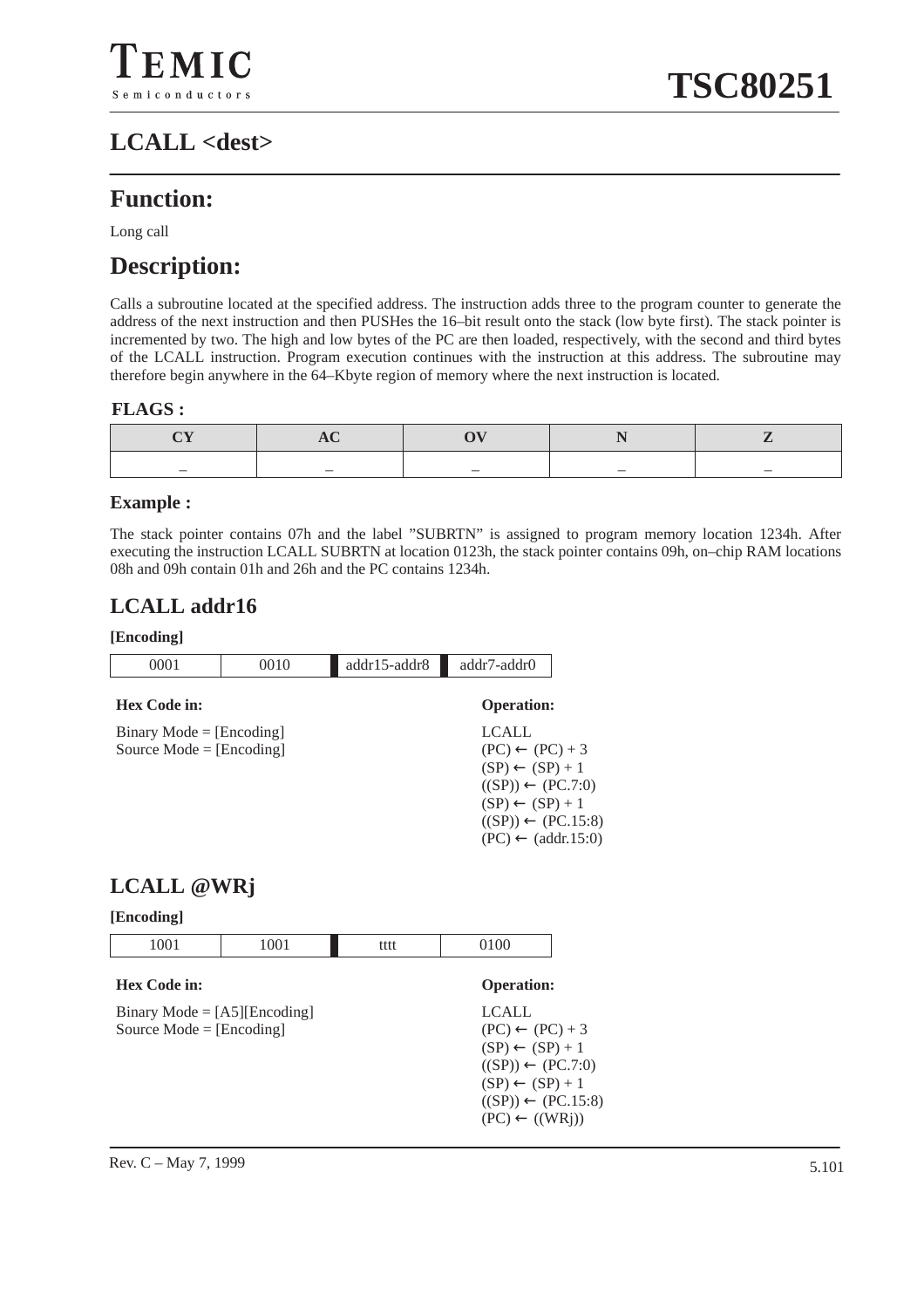### **LJMP <dest>**



### **Function:**

Long Jump

### **Description:**

Causes an unconditional branch to the specified address, by loading the high and low bytes of the PC (respectively) with the second and third instruction bytes. The destination may therefore be anywhere in the 64–Kbyte memory region where the next instruction is located.

#### **FLAGS :**

#### **Example :**

The label "JMPADR" is assigned to the instruction at program memory location 1234h. After executing the instruction LJMP JMPADR at location 0123h, the program counter contains 1234h.

**Operation:** 

 $(PC) \leftarrow (addr.15:0)$ 

LJMP

### **LJMP addr16**

#### **[Encoding]**

| 0000 | 2010 | $addr15 - addr8$ | addr7-addr0 |
|------|------|------------------|-------------|
|      |      |                  |             |

| $Binary Mode = [Encoding]$ |  |
|----------------------------|--|
| Source Mode $=$ [Encoding] |  |

| LJMP @WRj |
|-----------|
|           |

| 1000 | 1001 | tttt | $100^{-1}$<br>ັ້ |
|------|------|------|------------------|

| <b>Hex Code in:</b>                   | <b>Operation:</b>         |
|---------------------------------------|---------------------------|
| Binary Mode = $[A5][\text{Encoding}]$ | LJMP                      |
| Source Mode $=$ [Encoding]            | $(PC) \leftarrow ((WRi))$ |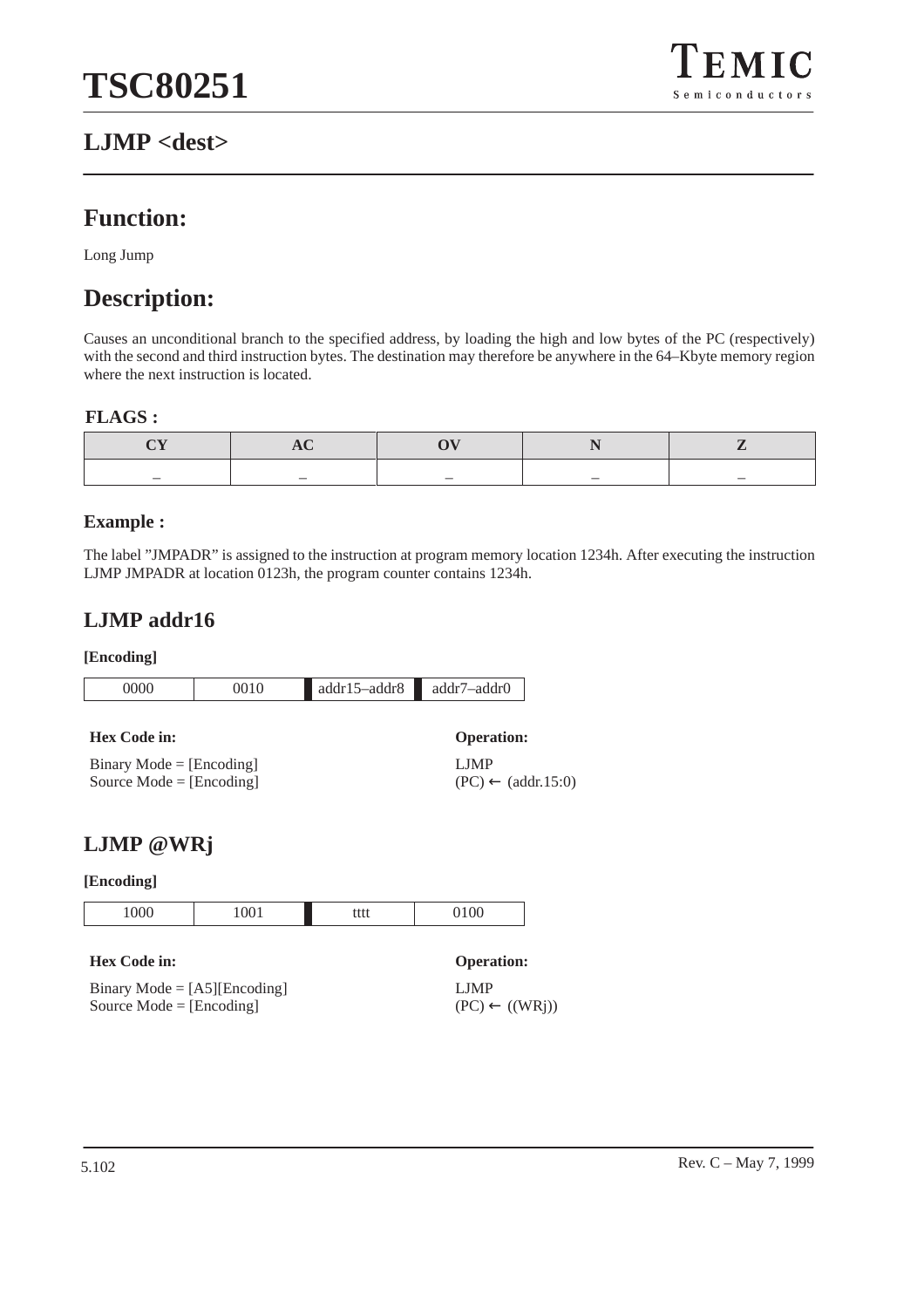## **MOV <dest>,<src>**

## **Function:**

Move byte variable

### **Description:**

Copies the byte variable specified by the second operand into the location specified by the first operand. The source byte is not affected.

This is by far the most flexible operation. Twenty–four combinations of source and destination addressing modes are allowed.

#### **FLAGS :**

|  | _ | _ |
|--|---|---|

#### **Example :**

On–chip RAM location 30h contains 40h, on–chip RAM location 40h contains 10h, and input Port 1 contains 11001010B (0CAh). After executing the instruction sequence:

| <b>MOV</b> | $R0, \#30h$     | $:R0 \le 30h$          |
|------------|-----------------|------------------------|
| <b>MOV</b> | A.@R0           | : A < 40h              |
| <b>MOV</b> | $R1.A$ : R1     | $\epsilon = 40h$       |
| <b>MOV</b> | B.@R1           | : $B < 10h$            |
| <b>MOV</b> | @R1.P1          | $;$ RAM $(40h) < 0CAh$ |
| <b>MOV</b> | P2,P1 ;P2 #0CAh |                        |

register 0 contains 30h, the accumulator and register 1 contain 40h, register B contains 10h and on–chip RAM location 40h and output Port 2 contain 0CAh (11001010B).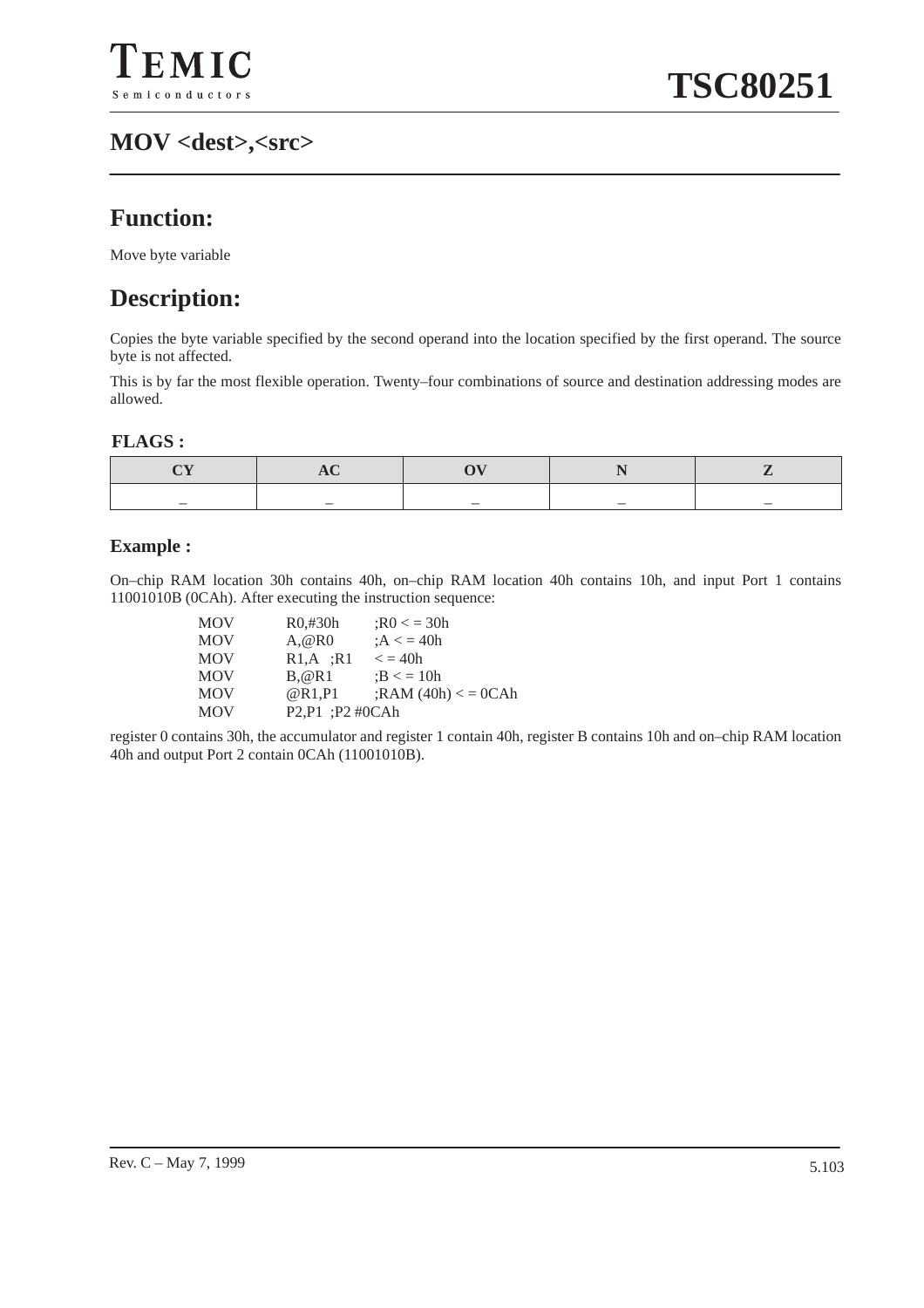## $\Gamma$ EMIC  $S$ e miconductors

### **MOV A,#data**

#### **[Encoding]**

|                            | 0111                | 0100 | immed data                    |                   |
|----------------------------|---------------------|------|-------------------------------|-------------------|
|                            | <b>Hex Code in:</b> |      |                               | <b>Operation:</b> |
| $Binary Mode = [Encoding]$ |                     |      |                               | <b>MOV</b>        |
| Source Mode $=$ [Encoding] |                     |      | $(A) \leftarrow \text{#data}$ |                   |

### **MOV dir8,#data**

### **[Encoding]**

| 0111                                                     | 0101 | addr7-addr0 | immed data                              |
|----------------------------------------------------------|------|-------------|-----------------------------------------|
| <b>Hex Code in:</b>                                      |      |             | <b>Operation:</b>                       |
| $Binary Mode = [Encoding]$<br>Source Mode = $[Encoding]$ |      |             | <b>MOV</b><br>$(dir8) \leftarrow #data$ |

### **MOV @Ri,#data**

#### **[Encoding]**

|  | immed data |
|--|------------|

| <b>Hex Code in:</b>        | <b>Operation:</b>                       |
|----------------------------|-----------------------------------------|
| $Binary Mode = [Encoding]$ | <b>MOV</b>                              |
| Source Mode $=$ [Encoding] | $((\text{Ri})) \leftarrow \text{#data}$ |

### **MOV Rn,#data**

| [Encoding]                                                          |       |            |                                       |
|---------------------------------------------------------------------|-------|------------|---------------------------------------|
| 0111                                                                | 1 rrr | immed data |                                       |
| Hex Code in:                                                        |       |            | <b>Operation:</b>                     |
| $Binary Mode = [Encoding]$<br>Source Mode = $[A5][\text{Encoding}]$ |       |            | <b>MOV</b><br>$(Rn) \leftarrow #data$ |

### **MOV dir8,dir8**

| 1000<br>$\Omega$<br>addr<br>addr').<br>/-addr()<br>addr<br>◡<br>.<br>and the contract of |
|------------------------------------------------------------------------------------------|
|------------------------------------------------------------------------------------------|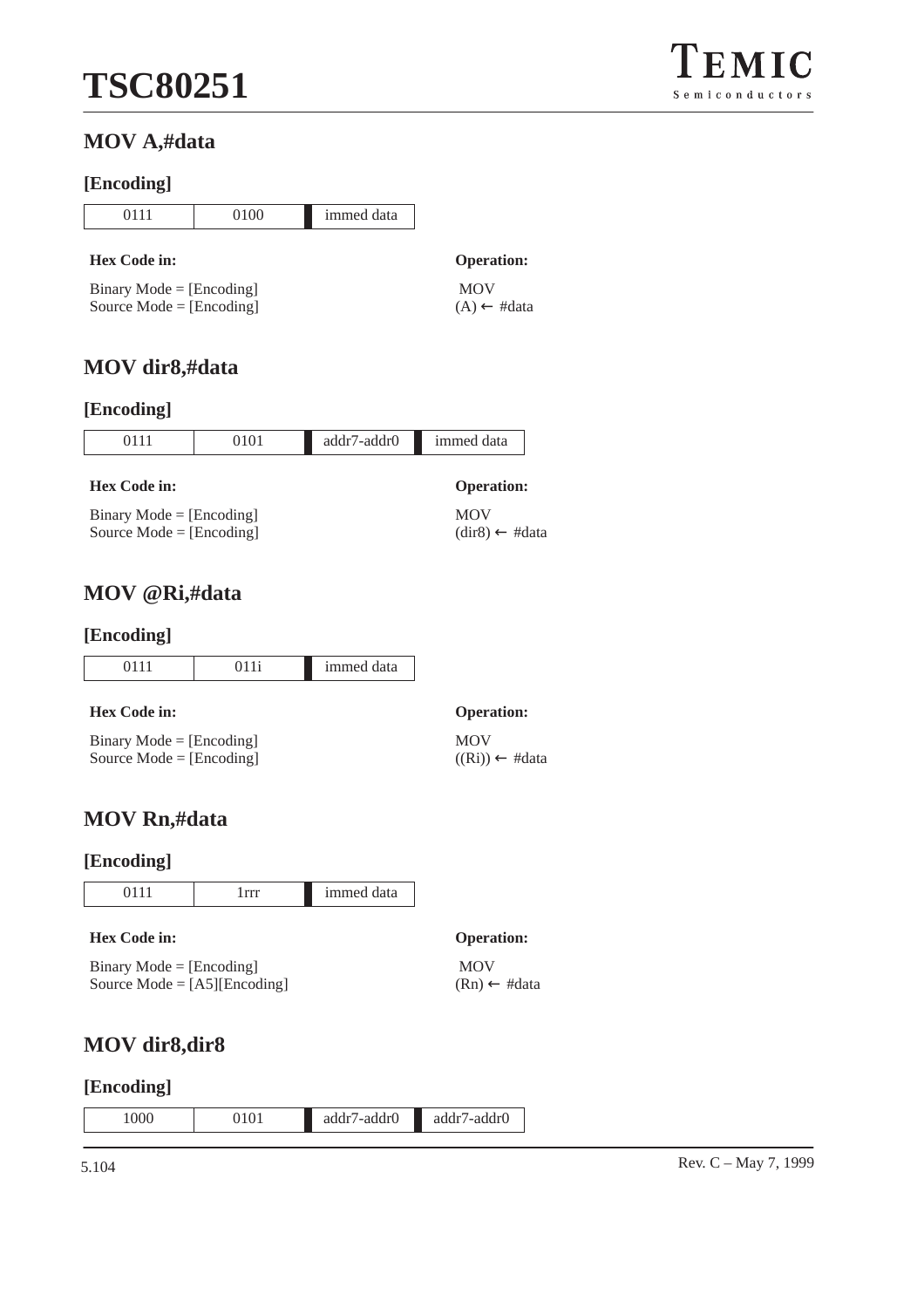

#### **Hex Code in: Operation:**

Binary Mode = [Encoding] Source Mode = [Encoding]

MOV  $\text{(dir8)} \leftarrow \text{(dir8)}$ 

### **MOV dir8,@Ri**

#### **[Encoding]**

| ◡<br>∼ | . .<br>--- | $\Gamma$ |
|--------|------------|----------|
|        |            |          |

#### **Hex Code in: Operation:**

Binary Mode = [Encoding] Source Mode = [A5][Encoding] MOV

 $(dir8) \leftarrow ((Ri))$ 

### **MOV dir8,Rn**

#### **[Encoding]**

|--|

#### **Hex Code in: Operation:**

Binary Mode  $=$  [Encoding] Source Mode = [A5][Encoding]

### **MOV @Ri,dir8**

#### **[Encoding]**

1010 011i addr7-addr0

#### **Hex Code in: Operation:**

Binary Mode = [Encoding] Source Mode = [A5][Encoding] MOV

 $((\text{Ri})) \leftarrow (\text{dir8})$ 

MOV

 $\text{(dir8)} \leftarrow \text{(Rn)}$ 

### **MOV Rn,dir8**

#### **[Encoding]**

1010 1rrr addr7-addr0

| <b>Hex Code in:</b>                   | <b>Operation:</b>        |
|---------------------------------------|--------------------------|
| $Binary Mode = [Encoding]$            | <b>MOV</b>               |
| Source Mode = $[A5][\text{Encoding}]$ | $(Rn) \leftarrow (dir8)$ |

Rev. C – May 7, 1999  $5.105$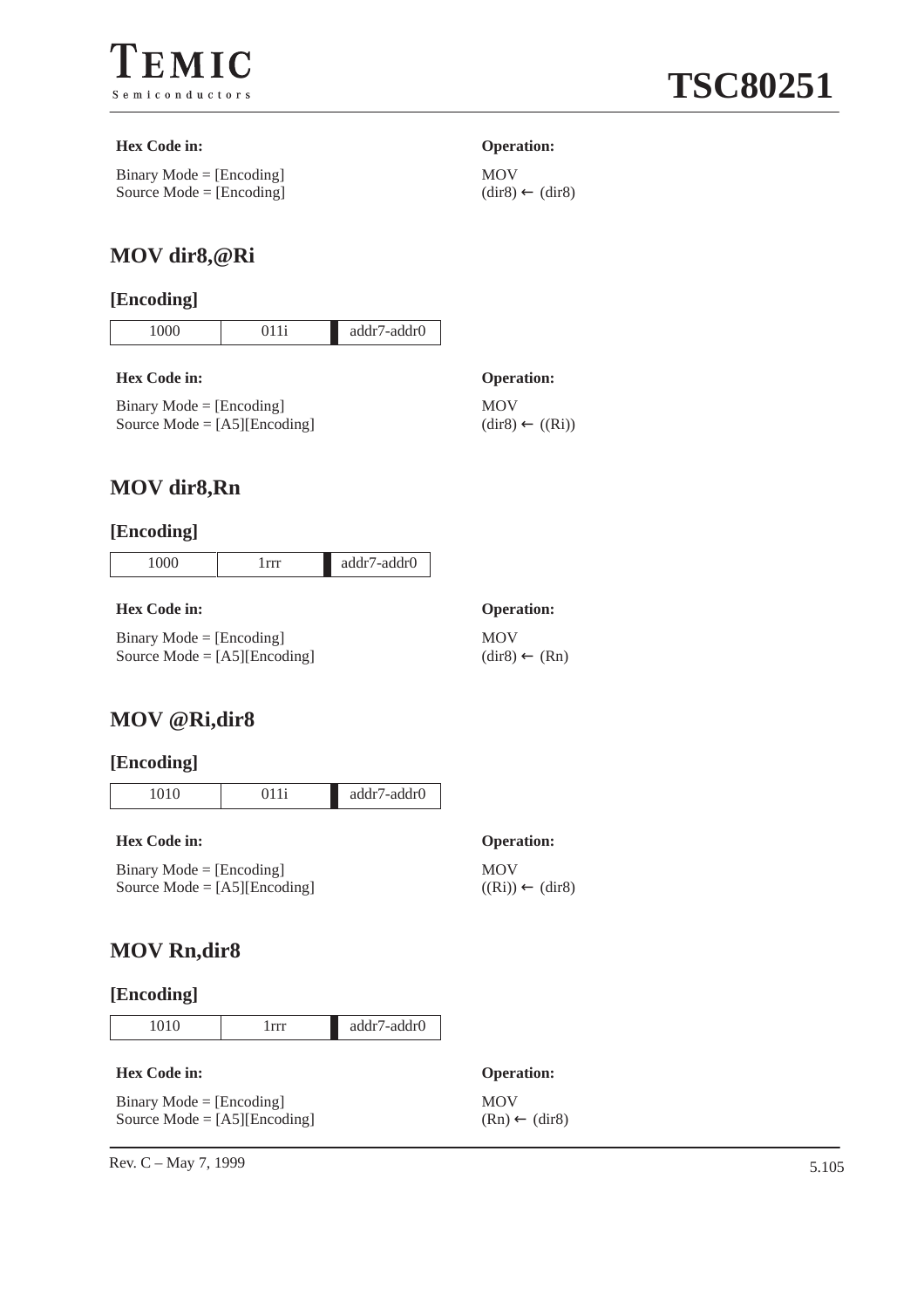### **MOV A,dir8**

### **[Encoding]**

| 1110                                                     | 0101                                  | addr7-addr0 |                   |
|----------------------------------------------------------|---------------------------------------|-------------|-------------------|
| <b>Hex Code in:</b>                                      |                                       |             | <b>Operation:</b> |
| $Binary Mode = [Encoding]$<br>Source Mode $=$ [Encoding] | <b>MOV</b><br>$(A) \leftarrow (dir8)$ |             |                   |

### **MOV A,@Ri**

### **[Encoding]**

| $\sim$ | . |
|--------|---|
|        |   |
|        |   |

| <b>Hex Code in:</b>                   | <b>Operation:</b>       |
|---------------------------------------|-------------------------|
| $Binary Mode = [Encoding]$            | <b>MOV</b>              |
| Source Mode = $[A5][\text{Encoding}]$ | $(A) \leftarrow ((Ri))$ |

## **MOV A,Rn**

#### **[Encoding]**

| Ÿ |  |
|---|--|

| <b>Hex Code in:</b>                   | <b>Operation:</b>     |
|---------------------------------------|-----------------------|
| $Binary Mode = [Encoding]$            | <b>MOV</b>            |
| Source Mode = $[A5][\text{Encoding}]$ | $(A) \leftarrow (Rn)$ |

### **MOV dir8,A**

### **[Encoding]**

| 1111                     | 0101 | addr7-addr0 |
|--------------------------|------|-------------|
| Hex Code in:             |      |             |
| $Ring Model - [Encoder]$ |      |             |

| $Binary Mode = [Encoding]$ |  |
|----------------------------|--|
| Source Mode $=$ [Encoding] |  |

#### **Operation:** MOV  $\text{(dir8)} \leftarrow (A)$

### **MOV @Ri,A**

#### **[Encoding]**

1111 011i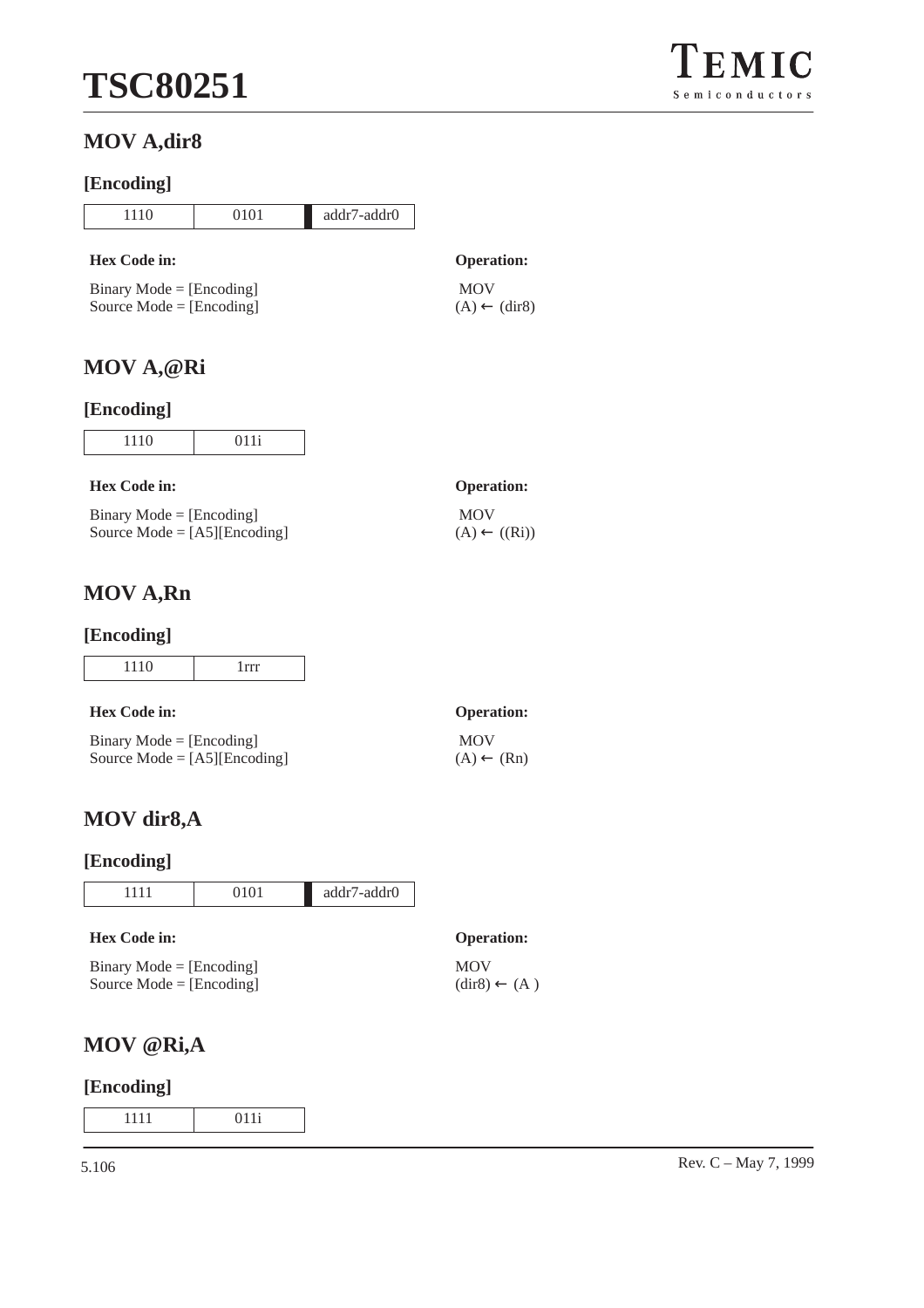

#### **Hex Code in: Operation:**

Binary Mode = [Encoding] Source Mode = [A5][Encoding]

 MOV  $(Rn) \leftarrow (A)$ 

 MOV  $((Ri)) \leftarrow (A)$ 

### **MOV Rn,A**

### **[Encoding]**

#### **Hex Code in: Operation:**

| $Binary Mode = [Encoding]$            |  |
|---------------------------------------|--|
| Source Mode = $[A5][\text{Encoding}]$ |  |

### **MOV Rmd,Rms**

#### **[Encoding]**

| 0111                                                                | 1100 | <b>SSSS</b> | <b>SSSS</b>                            |
|---------------------------------------------------------------------|------|-------------|----------------------------------------|
| <b>Hex Code in:</b>                                                 |      |             | <b>Operation:</b>                      |
| Binary Mode = $[A5][\text{Encoding}]$<br>Source Mode = $[Encoding]$ |      |             | <b>MOV</b><br>$(Rmd) \leftarrow (Rms)$ |

### **MOV WRjd,WRjs**

#### **[Encoding]**

| 0111                                                                | 1101 | tttt | <b>TTTT</b>                              |  |
|---------------------------------------------------------------------|------|------|------------------------------------------|--|
| Hex Code in:                                                        |      |      | <b>Operation:</b>                        |  |
| Binary Mode = $[A5][\text{Encoding}]$<br>Source Mode = $[Encoding]$ |      |      | <b>MOV</b><br>$(WRid) \leftarrow (WRjs)$ |  |

### **MOV DRkd,DRks**

| [Encoding] |
|------------|
|------------|

|--|--|--|

|  | <b>Hex Code in:</b> |  |
|--|---------------------|--|
|--|---------------------|--|

**Operation:** MOV

Binary Mode = [A5][Encoding] Source Mode  $=$  [Encoding]

 $(DRkd) \leftarrow (DRks)$ 

Rev. C – May 7, 1999  $5.107$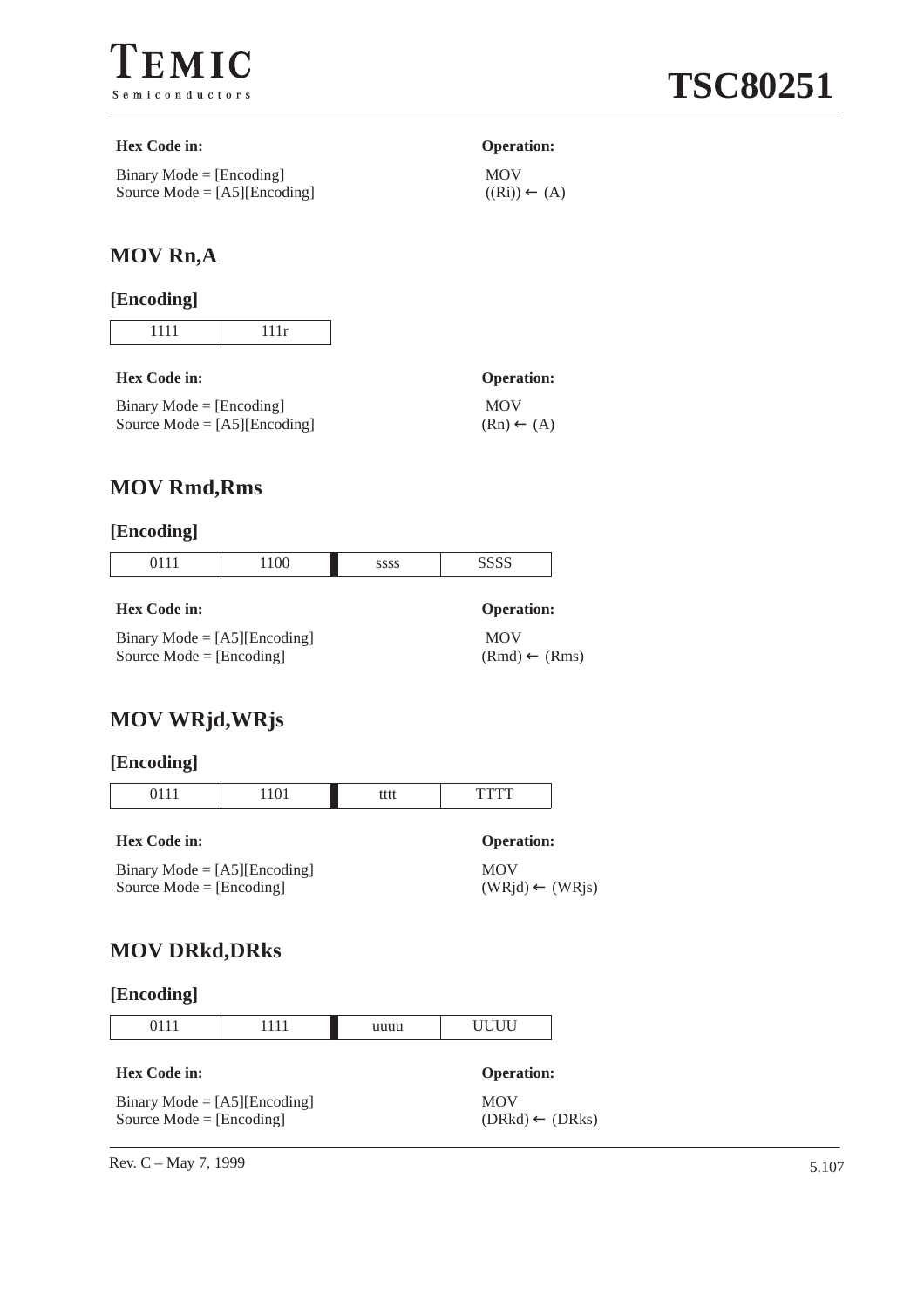

### **MOV Rm,#data**

### **[Encoding]**

| 0111                                                                      | 1110 | SSSS | 0000                                      | immed data    |                |
|---------------------------------------------------------------------------|------|------|-------------------------------------------|---------------|----------------|
| Hex Code in:                                                              |      |      | <b>Operation:</b>                         |               |                |
| Binary Mode = $[A5][\text{Encoding}]$<br>Source $Mode = [Encoding]$       |      |      | <b>MOV</b><br>$(Rm) \leftarrow #data$     |               |                |
| <b>MOV WRj,#data16</b>                                                    |      |      |                                           |               |                |
| [Encoding]                                                                |      |      |                                           |               |                |
| 0111                                                                      | 1110 | tttt | 0100                                      | immed data hi | immed data low |
| Hex Code in:                                                              |      |      | <b>Operation:</b>                         |               |                |
| Binary Mode = $[A5][\text{Encoding}]$<br>Source Mode $=[\text{Encoding}]$ |      |      | <b>MOV</b><br>$(WRj) \leftarrow #data16$  |               |                |
| <b>MOV DRk,#0data16</b>                                                   |      |      |                                           |               |                |
| [Encoding]                                                                |      |      |                                           |               |                |
| 0111                                                                      | 1110 | uuuu | 1000                                      | immed data hi | immed data low |
| <b>Hex Code in:</b>                                                       |      |      | <b>Operation:</b>                         |               |                |
| Binary Mode = $[A5][\text{Encoding}]$<br>Source Mode = $[Encoding]$       |      |      | <b>MOV</b><br>$(DRk) \leftarrow #0data16$ |               |                |
| <b>MOV DRk,#1data16</b>                                                   |      |      |                                           |               |                |
| [Encoding]                                                                |      |      |                                           |               |                |
| 0111                                                                      | 1110 | uuuu | 1100                                      | immed data hi | immed data low |
| <b>Hex Code in:</b>                                                       |      |      | <b>Operation:</b>                         |               |                |
| $\mathbf{D}^*$ . $\mathbf{M}$ . 1. FA CHE, 1. . 1                         |      |      | $\sqrt{10}$                               |               |                |

Binary Mode = [A5][Encoding] Source Mode = [Encoding]

### MOV  $(DRk)$  ← #1data16

### **MOV Rm,dir8**

|  | $\overline{a}$<br>$\mathbf{A}$<br>. | 111 Q | 0000<br>5555 | በበበ1<br>◡<br>$\sim$ 1 | المعاص<br>'-auuiv<br>uces |
|--|-------------------------------------|-------|--------------|-----------------------|---------------------------|
|--|-------------------------------------|-------|--------------|-----------------------|---------------------------|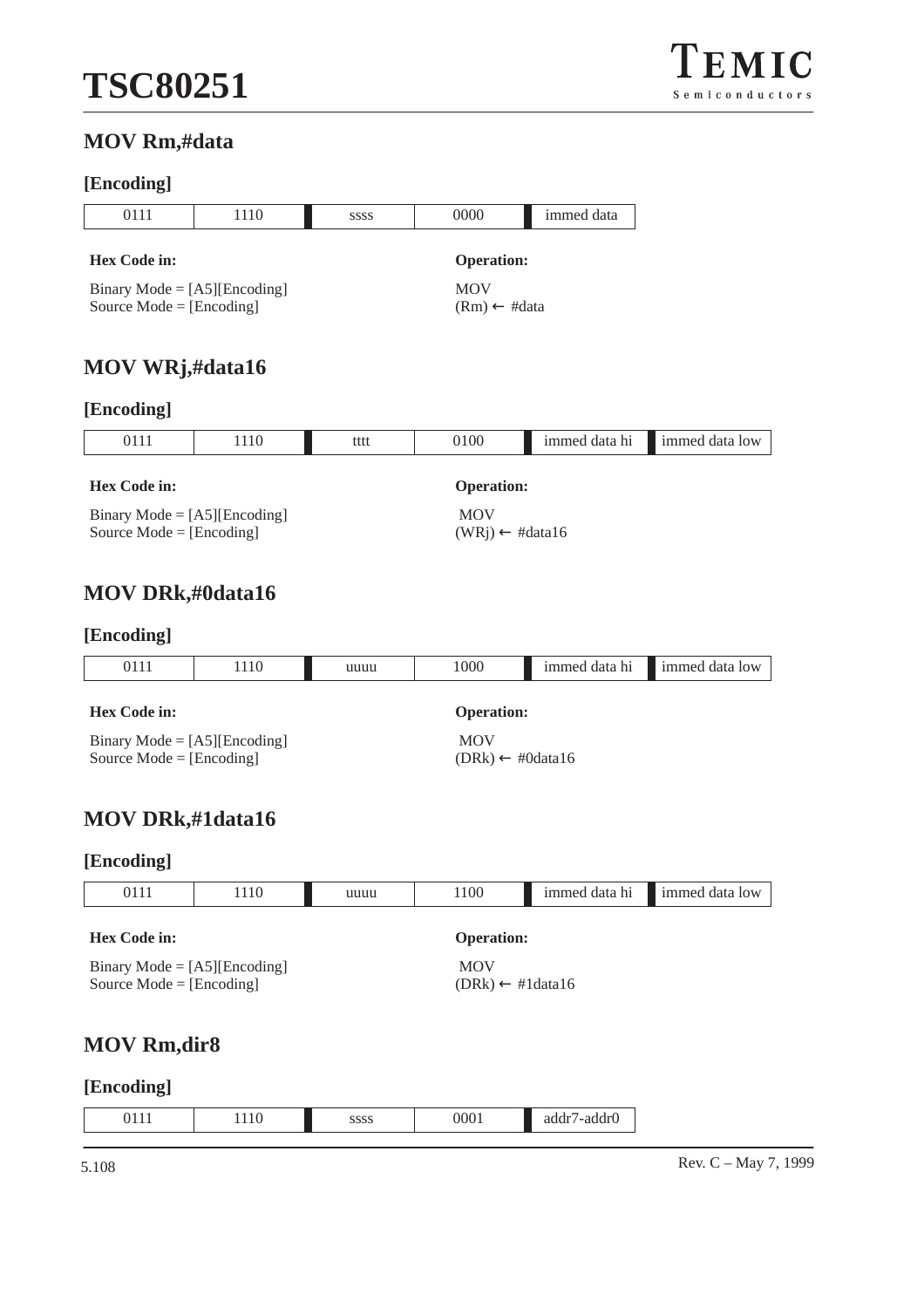

#### **Hex Code in: Operation:**

Binary Mode = [A5][Encoding] Source Mode = [Encoding]

 MOV  $(Rm) \leftarrow (dir8)$ 

### **MOV WRj,dir8**

### **[Encoding]**

| 0111                | 110 | tttt | 0101              | addr7-addr0 |
|---------------------|-----|------|-------------------|-------------|
| <b>Hex Code in:</b> |     |      | <b>Operation:</b> |             |

Binary Mode = [A5][Encoding] Source Mode = [Encoding]

 MOV  $(WRj) \leftarrow (dir8)$ 

 $(DRk) \leftarrow (dir8)$ 

### **MOV DRk,dir8**

#### **[Encoding]**

| 0111                                  | 1110 | uuuu | 1101              | addr7-addr0 |
|---------------------------------------|------|------|-------------------|-------------|
| <b>Hex Code in:</b>                   |      |      | <b>Operation:</b> |             |
| Binary Mode = $[A5][\text{Encoding}]$ |      |      | <b>MOV</b>        |             |

Source Mode = [Encoding]

### **MOV Rm,dir16**

#### **[Encoding]**

| 0111           | 1110                                                                                                           | <b>SSSS</b> | 0011              | addr15-addr8 | addr7-addr0 |  |
|----------------|----------------------------------------------------------------------------------------------------------------|-------------|-------------------|--------------|-------------|--|
| Hex Code in:   |                                                                                                                |             | <b>Operation:</b> |              |             |  |
|                | <b>MOV</b><br>Binary Mode = $[A5][\text{Encoding}]$<br>Source Mode = $[Encoding]$<br>$(Rm) \leftarrow (dir16)$ |             |                   |              |             |  |
| MOV WRj, dir16 |                                                                                                                |             |                   |              |             |  |
| [Encoding]     |                                                                                                                |             |                   |              |             |  |
| 0111           | 1110                                                                                                           | tttt        | 0111              | addr15-addr8 | addr7-addr0 |  |

| <b>Hex Code in:</b>                   | <b>Operation:</b>         |
|---------------------------------------|---------------------------|
| Binary Mode = $[A5][\text{Encoding}]$ | <b>MOV</b>                |
| Source Mode $=$ [Encoding]            | $(WRi \leftarrow (dir16)$ |

Rev. C – May 7, 1999 5.109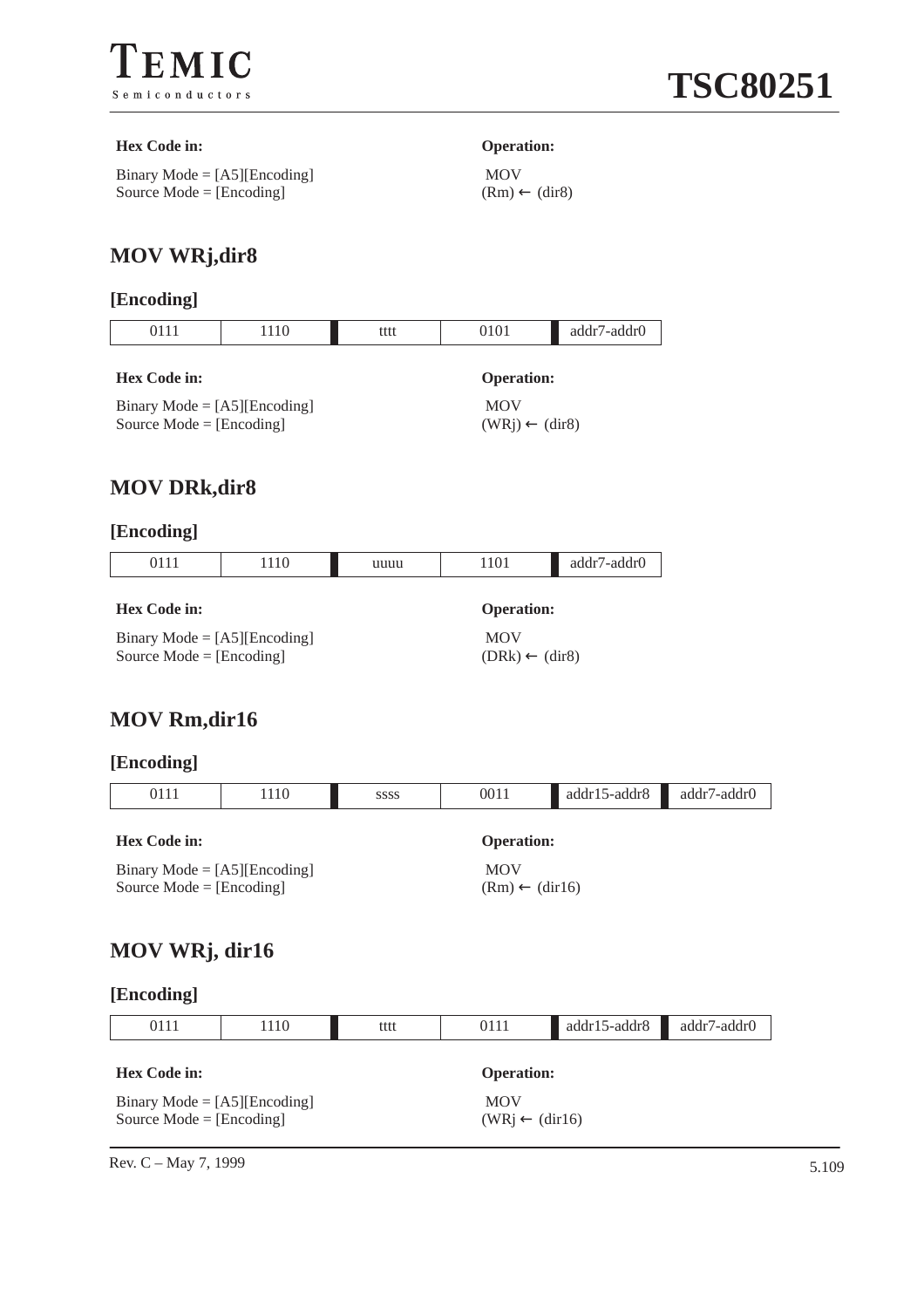### **MOV DRk,dir16**

### **[Encoding]**

| --------- <u>-</u>                                                                                                   |                                                                     |      |                                          |                           |             |  |  |
|----------------------------------------------------------------------------------------------------------------------|---------------------------------------------------------------------|------|------------------------------------------|---------------------------|-------------|--|--|
| 0111                                                                                                                 | 1110                                                                | uuuu | 1111                                     | addr15-addr8              | addr7-addr0 |  |  |
| Hex Code in:                                                                                                         |                                                                     |      | <b>Operation:</b>                        |                           |             |  |  |
|                                                                                                                      | Binary Mode = $[A5][\text{Encoding}]$<br>Source Mode = $[Encoding]$ |      | <b>MOV</b><br>$(DRk) \leftarrow (dir16)$ |                           |             |  |  |
| MOV Rm, @WRj                                                                                                         |                                                                     |      |                                          |                           |             |  |  |
| [Encoding]                                                                                                           |                                                                     |      |                                          |                           |             |  |  |
| 0111                                                                                                                 | 1110                                                                | tttt | 1001                                     | SSSS                      | 0000        |  |  |
| Hex Code in:                                                                                                         |                                                                     |      | <b>Operation:</b>                        |                           |             |  |  |
| <b>MOV</b><br>Binary Mode = $[A5][\text{Encoding}]$<br>$(Rm) \leftarrow ((WRj))$<br>Source Mode $=[\text{Encoding}]$ |                                                                     |      |                                          |                           |             |  |  |
| <b>MOV Rm,@DRk</b>                                                                                                   |                                                                     |      |                                          |                           |             |  |  |
| [Encoding]                                                                                                           |                                                                     |      |                                          |                           |             |  |  |
| 0111                                                                                                                 | 1110                                                                | uuuu | 1011                                     | <b>SSSS</b>               | 0000        |  |  |
| Hex Code in:                                                                                                         |                                                                     |      | <b>Operation:</b>                        |                           |             |  |  |
| Binary Mode = $[A5][\text{Encoding}]$<br>Source Mode = $[Encoding]$                                                  |                                                                     |      | <b>MOV</b>                               | $(Rm) \leftarrow ((DRk))$ |             |  |  |

### **MOV WRjd,@WRjs**

### **[Encoding]**

| 0000                                                                | 1011 | TTTT | 1000                                       | tttt | 0000 |
|---------------------------------------------------------------------|------|------|--------------------------------------------|------|------|
| Hex Code in:                                                        |      |      | <b>Operation:</b>                          |      |      |
| Binary Mode = $[A5][\text{Encoding}]$<br>Source Mode = $[Encoding]$ |      |      | <b>MOV</b><br>$(WRid) \leftarrow ((WRjs))$ |      |      |

### **MOV WRj,@DRk**

|  | 0000 | $ -$ | uuuu | 10<br>ື | tttt | 0000 |
|--|------|------|------|---------|------|------|
|--|------|------|------|---------|------|------|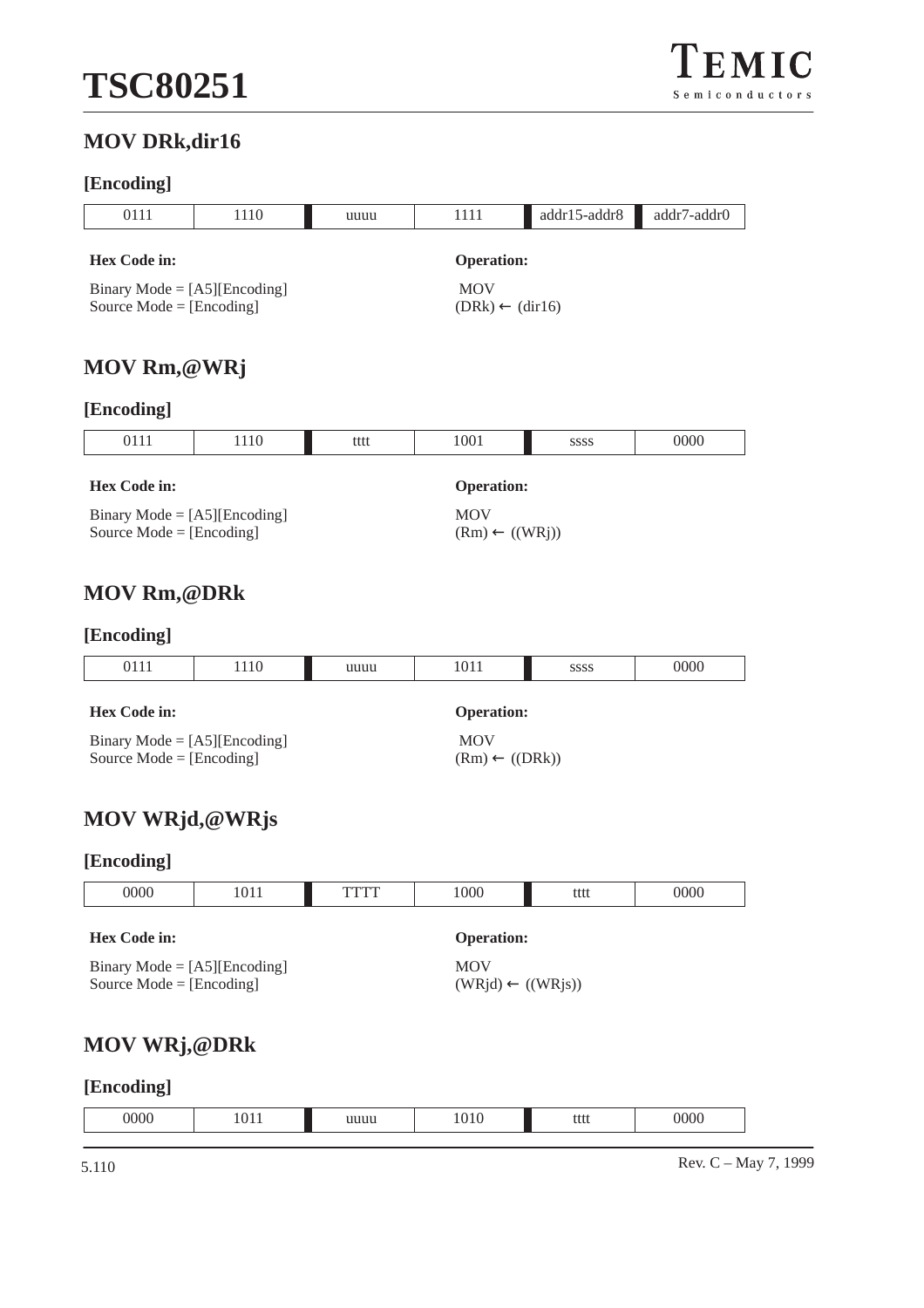

# **TSC80251**

#### **Hex Code in: Operation:**

Binary Mode = [A5][Encoding] Source Mode = [Encoding]

 MOV  $(WRj) \leftarrow ((DRk))$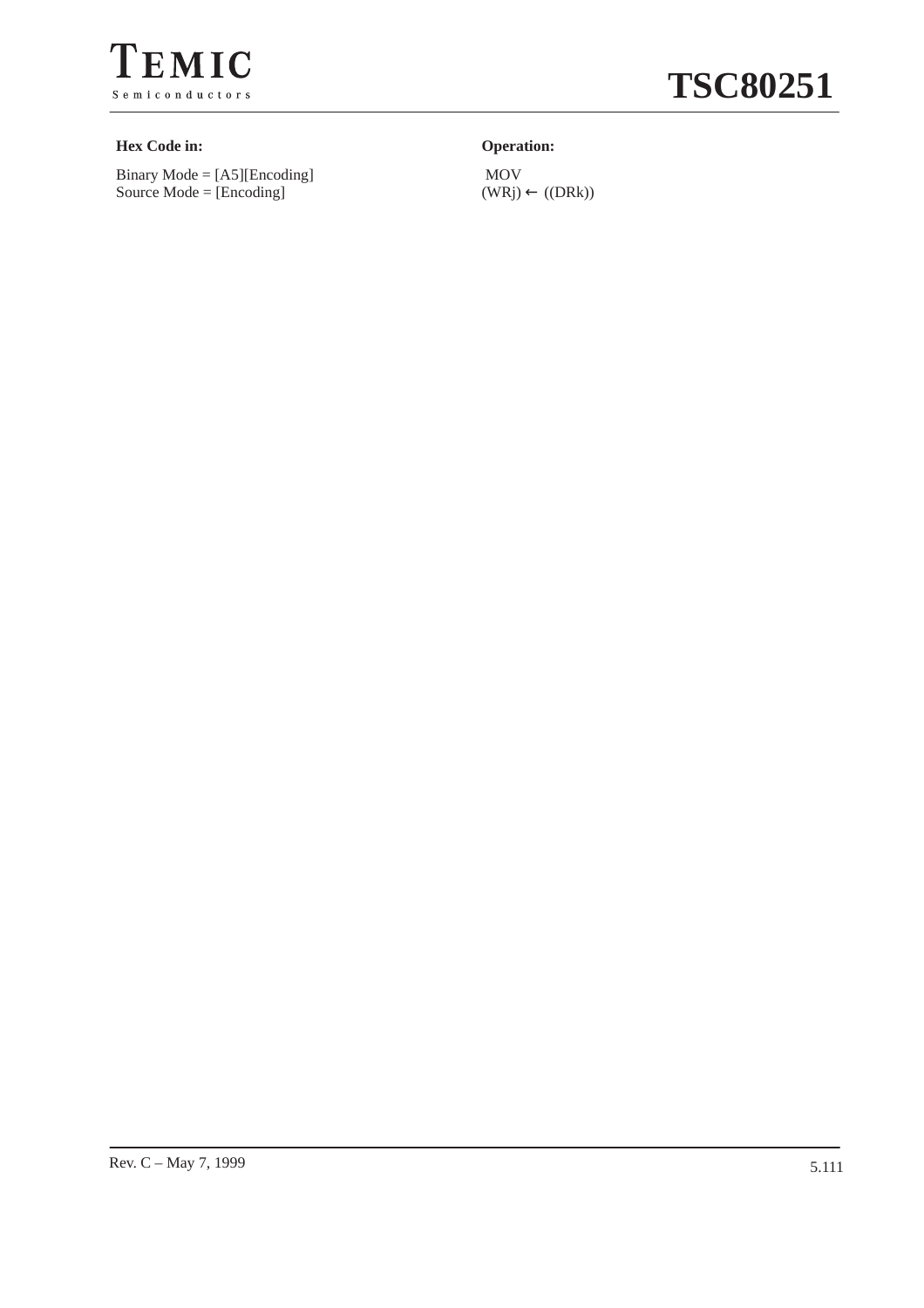

### **MOV dir8,Rm**

### **[Encoding]**

| 0111                                                                      | 1010 | SSSS | 0011                                                  | addr7-addr0 |  |
|---------------------------------------------------------------------------|------|------|-------------------------------------------------------|-------------|--|
|                                                                           |      |      |                                                       |             |  |
| <b>Hex Code in:</b>                                                       |      |      | <b>Operation:</b>                                     |             |  |
| Binary Mode = $[A5][\text{Encoding}]$<br>Source Mode $=[\text{Encoding}]$ |      |      | <b>MOV</b><br>$\text{(dir8)} \leftarrow \text{(Rm)}$  |             |  |
| MOV dir8, WRj                                                             |      |      |                                                       |             |  |
| [Encoding]                                                                |      |      |                                                       |             |  |
| 0111                                                                      | 1010 | tttt | 0101                                                  | addr7-addr0 |  |
|                                                                           |      |      |                                                       |             |  |
| <b>Hex Code in:</b>                                                       |      |      | <b>Operation:</b>                                     |             |  |
| Binary Mode = $[A5][\text{Encoding}]$<br>Source Mode $=[\text{Encoding}]$ |      |      | <b>MOV</b><br>$\text{(dir8)} \leftarrow \text{(WRj)}$ |             |  |
| <b>MOV</b> dir8, DRk                                                      |      |      |                                                       |             |  |
| [Encoding]                                                                |      |      |                                                       |             |  |
| 0111                                                                      | 1010 | uuuu | 1101                                                  | addr7-addr0 |  |
|                                                                           |      |      |                                                       |             |  |
| <b>Hex Code in:</b>                                                       |      |      | <b>Operation:</b>                                     |             |  |
| Binary Mode = $[A5][\text{Encoding}]$<br>Source Mode $=[\text{Encoding}]$ |      |      | <b>MOV</b><br>$\text{(dir8)} \leftarrow \text{(DRk)}$ |             |  |
| MOV dir16,Rm                                                              |      |      |                                                       |             |  |
| [Encoding]                                                                |      |      |                                                       |             |  |

| 0111                                                                | 1010 | <b>SSSS</b> | 0011                      | addr15-addr8 | addr7-addr0 |
|---------------------------------------------------------------------|------|-------------|---------------------------|--------------|-------------|
| <b>Hex Code in:</b>                                                 |      |             | <b>Operation:</b>         |              |             |
| Binary Mode = $[A5][\text{Encoding}]$<br>Source Mode = $[Encoding]$ |      |             | $(dir16) \leftarrow (Rm)$ |              |             |

### **MOV dir16,WRj**

|--|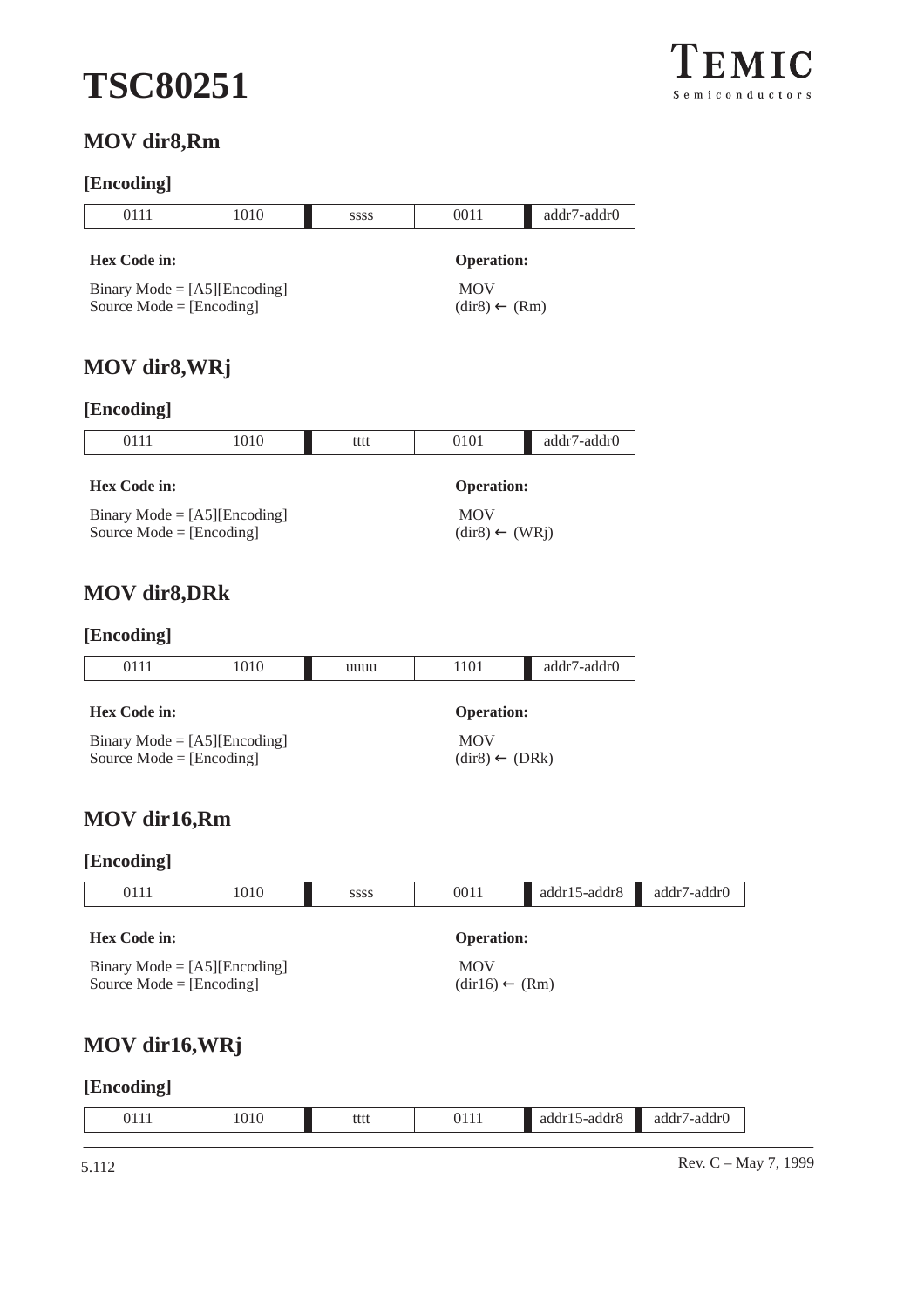

#### **Hex Code in: Operation:**

Binary Mode = [A5][Encoding] Source Mode = [Encoding]

 MOV  $(dir16) \leftarrow (WRj)$ 

### **MOV dir16,DRk**

### **[Encoding]**

| 0111                | 1010 | uuuu              | 1111 | $addr15-addr8$ | addr7-addr0 |
|---------------------|------|-------------------|------|----------------|-------------|
|                     |      |                   |      |                |             |
| <b>Hex Code in:</b> |      | <b>Operation:</b> |      |                |             |

Binary Mode = [A5][Encoding] Source Mode = [Encoding]

 MOV  $(dir16) \leftarrow (DRk)$ 

### **MOV @WRj,Rm**

#### **[Encoding]**

| 0111                                                                | 1010 | tttt | 1001                                    | <b>SSSS</b> | 0000 |
|---------------------------------------------------------------------|------|------|-----------------------------------------|-------------|------|
| <b>Hex Code in:</b>                                                 |      |      | <b>Operation:</b>                       |             |      |
| Binary Mode = $[A5][\text{Encoding}]$<br>Source Mode = $[Encoding]$ |      |      | <b>MOV</b><br>$((WRj)) \leftarrow (Rm)$ |             |      |

**MOV @DRk,Rm**

#### **[Encoding]**

| 0111                                                                | 1010 | uuuu | 1011                                    | SSSS | 0000 |
|---------------------------------------------------------------------|------|------|-----------------------------------------|------|------|
| <b>Hex Code in:</b>                                                 |      |      | <b>Operation:</b>                       |      |      |
| Binary Mode = $[A5][\text{Encoding}]$<br>Source Mode = $[Encoding]$ |      |      | <b>MOV</b><br>$((DRk)) \leftarrow (Rm)$ |      |      |

### **MOV @WRjd,WRjs**

| [Encoding] |
|------------|
|------------|

| 0001                                                                | 1011 | tttt | 1000                                       | TTTT              | 0000 |  |
|---------------------------------------------------------------------|------|------|--------------------------------------------|-------------------|------|--|
| <b>Hex Code in:</b>                                                 |      |      |                                            | <b>Operation:</b> |      |  |
| Binary Mode = $[A5][\text{Encoding}]$<br>Source Mode = $[Encoding]$ |      |      | <b>MOV</b><br>$((WRid)) \leftarrow (WRjs)$ |                   |      |  |

Rev. C – May 7, 1999  $5.113$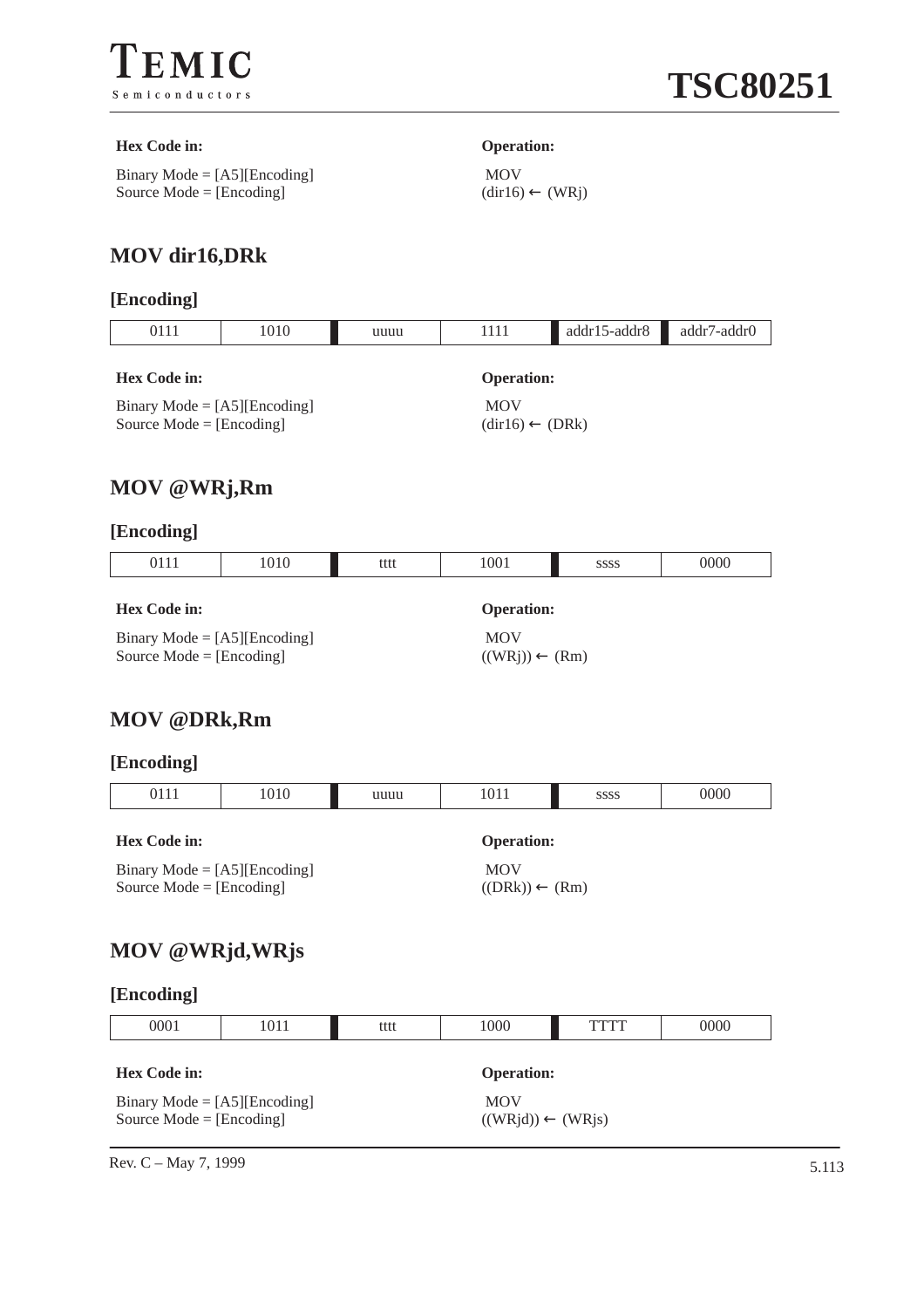# **TSC80251**

### **MOV @DRk,WRj**

|               | <b>Binary Mode</b> | <b>Source Mode</b> |
|---------------|--------------------|--------------------|
| <b>Bytes</b>  |                    |                    |
| <b>States</b> |                    |                    |

### **[Encoding]**

| )00<br>0000<br>.<br>--------<br>JUJ<br>uu<br>. |
|------------------------------------------------|
|------------------------------------------------|

#### **Hex Code in: Operation:**

|                                                                     | <b>MOV</b>                 |
|---------------------------------------------------------------------|----------------------------|
| Binary Mode = $[A5][\text{Encoding}]$<br>Source Mode $=$ [Encoding] | $((DRk)) \leftarrow (WRj)$ |
|                                                                     |                            |

### **MOV Rm,@WRj + dis16**

|               | <b>Binary Mode</b> | <b>Source Mode</b> |
|---------------|--------------------|--------------------|
| <b>Bytes</b>  |                    |                    |
| <b>States</b> |                    |                    |

### **[Encoding]**

| 0000<br>00 <sub>1</sub><br>0.000<br>iii<br>.<br><br>$\alpha_{\rm 1D}$<br>----<br>--- | --- |
|--------------------------------------------------------------------------------------|-----|

#### **Hex Code in: Operation:**

Binary Mode = [A5][Encoding] Source Mode = [Encoding]

MOV  $(Rm) \leftarrow ((WRj) + dis16)$ 

### **MOV WRj,@WRj + dis16**

|               | <b>Binary Mode</b> | <b>Source Mode</b> |
|---------------|--------------------|--------------------|
| <b>Bytes</b>  |                    |                    |
| <b>States</b> |                    |                    |

| 0100 | 1001 | tttt | <b>TVT</b><br>. . | dis hi | . .<br>dis low |
|------|------|------|-------------------|--------|----------------|
|      |      |      |                   |        |                |

| <b>Hex Code in:</b>                   | <b>Operation:</b>                  |
|---------------------------------------|------------------------------------|
| Binary Mode = $[A5][\text{Encoding}]$ | <b>MOV</b>                         |
| Source Mode $=$ [Encoding]            | $(WRi) \leftarrow ((WRi) + dis16)$ |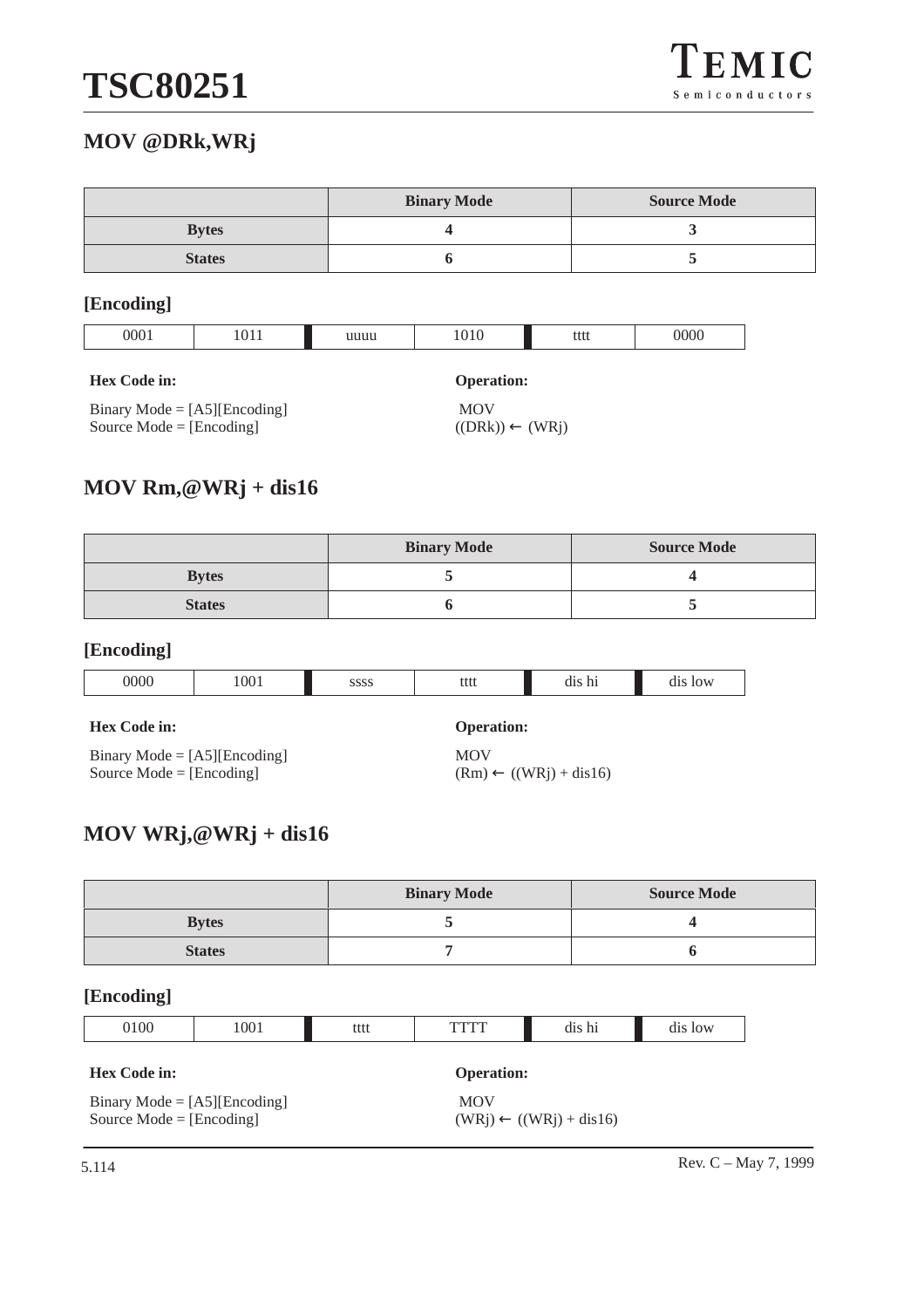### **MOV Rm,@DRk + dis24**

|               | <b>Binary Mode</b> | <b>Source Mode</b> |
|---------------|--------------------|--------------------|
| <b>Bytes</b>  |                    |                    |
| <b>States</b> |                    |                    |

#### **[Encoding]**

| )01 | 1001 | ,,,,<br>בורורו<br> | uuuu<br>------- | h.<br>. .<br>чіэ ш | $\Omega$ |
|-----|------|--------------------|-----------------|--------------------|----------|

#### **Hex Code in: Operation:**

Binary Mode = [A5][Encoding] Source Mode = [Encoding]

MOV  $(Rm) \leftarrow ((DRk) + dis24)$ 

### **MOV WRj,@DRk + dis24**

|               | <b>Binary Mode</b> | <b>Source Mode</b> |
|---------------|--------------------|--------------------|
| <b>Bytes</b>  |                    |                    |
| <b>States</b> |                    |                    |

#### **[Encoding]**

| 1 U | 001 | $+ + + +$<br>iitt | ------ | $\cdot$<br>$_{\rm dis}$<br>in.<br>ш | 10W<br>d1S |
|-----|-----|-------------------|--------|-------------------------------------|------------|

#### **Hex Code in: Operation:**

Binary Mode = [A5][Encoding] Source  $Mode = [Encoding]$ 

 MOV  $(WRj) \leftarrow ((DRk) + dis24)$ 

### **MOV @WRj + dis16,Rm**

|               | <b>Binary Mode</b> | <b>Source Mode</b> |
|---------------|--------------------|--------------------|
| <b>Bytes</b>  |                    |                    |
| <b>States</b> |                    | ັ                  |

#### **[Encoding]**

| 0001                | 1001 | tttt | <b>SSSS</b>       | dis hi | dis low |
|---------------------|------|------|-------------------|--------|---------|
|                     |      |      |                   |        |         |
| <b>Hex Code in:</b> |      |      | <b>Operation:</b> |        |         |

| $Binary Mode = [A5][Encoding]$ | <b>MOV</b>                        |
|--------------------------------|-----------------------------------|
| Source Mode = $[Encoding]$     | $((WRj) + dis16) \leftarrow (Rm)$ |

Rev. C – May 7, 1999  $5.115$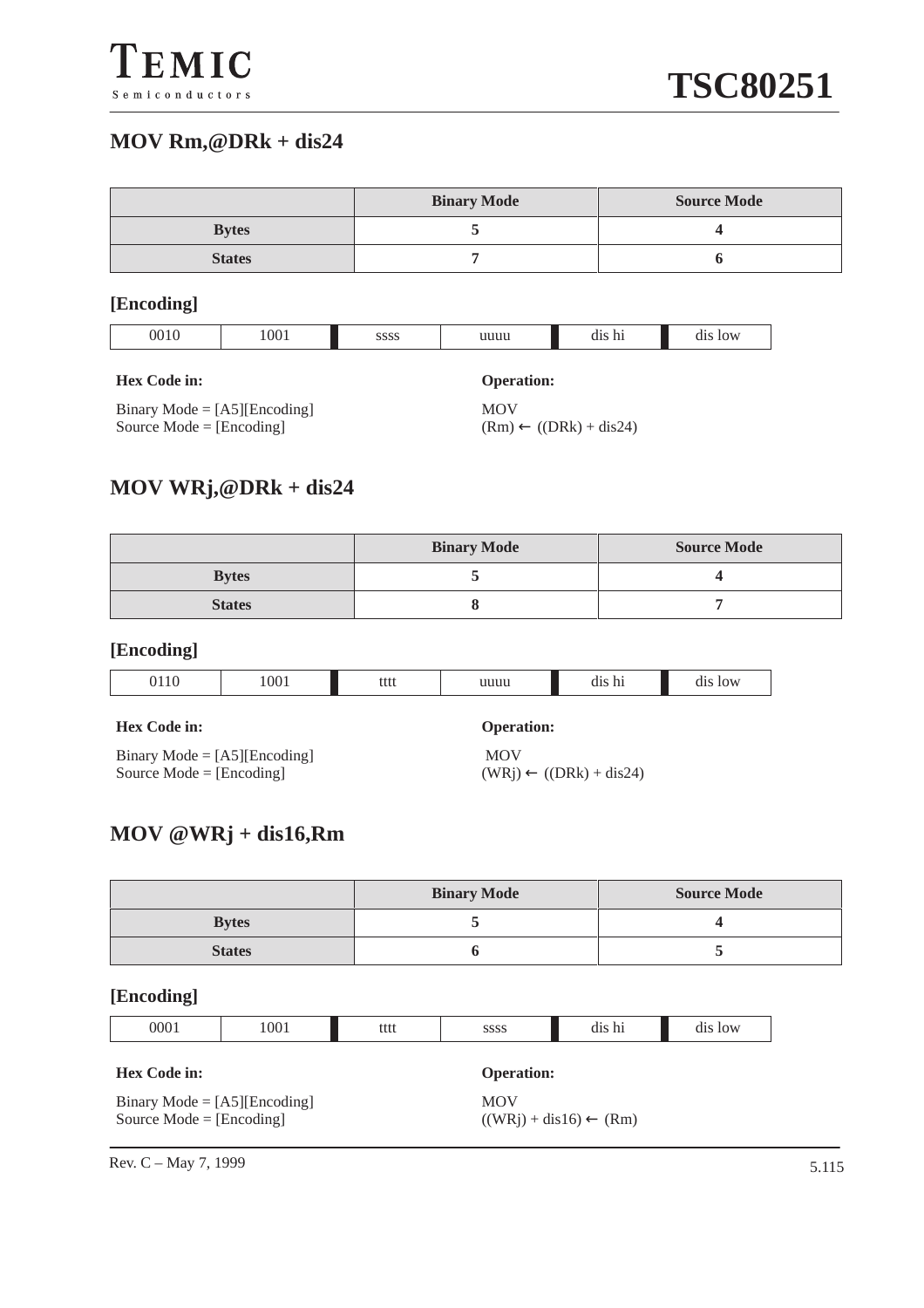### **MOV @WRj + dis16,WRj**

|               | <b>Binary Mode</b> | <b>Source Mode</b> |
|---------------|--------------------|--------------------|
| <b>Bytes</b>  |                    |                    |
| <b>States</b> |                    |                    |

#### **[Encoding]**

| 1001<br>101 | tttt |  | dis hi | 0W |
|-------------|------|--|--------|----|
|-------------|------|--|--------|----|

#### **Hex Code in: Operation:**

Binary Mode = [A5][Encoding] Source Mode = [Encoding]

MOV  $((WRj) + dis16) \leftarrow (WRj)$ 

### **MOV @DRk + dis24,Rm**

|               | <b>Binary Mode</b> | <b>Source Mode</b> |
|---------------|--------------------|--------------------|
| <b>Bytes</b>  |                    |                    |
| <b>States</b> |                    |                    |

#### **[Encoding]**

| 00 <sup>1</sup> | 100 <sub>1</sub> | ------- | 0000<br>9999<br>---- | ь<br>$\cdots$<br>u. | $\sim$<br>$\mathbf{v}$ |
|-----------------|------------------|---------|----------------------|---------------------|------------------------|

#### **Hex Code in: Operation:**

Binary Mode = [A5][Encoding] Source  $Mode = [Encoding]$ 

MOV  $((DRk) + dis24) \leftarrow (Rm)$ 

### **MOV @DRk + dis24,WRj**

|               | <b>Binary Mode</b> | <b>Source Mode</b> |
|---------------|--------------------|--------------------|
| <b>Bytes</b>  |                    |                    |
| <b>States</b> |                    |                    |

#### **[Encoding]**

|  |  | 1001 | uuuu | tttt | dis hi | $\bigcap$<br>10 W<br>ulə |
|--|--|------|------|------|--------|--------------------------|
|--|--|------|------|------|--------|--------------------------|

| <b>Hex Code in:</b>                   | <b>Operation:</b> |
|---------------------------------------|-------------------|
| Binary Mode = $[A5][\text{Encoding}]$ | MOV               |

Source Mode = [Encoding]

MOV

 $((DRk) + dis24) \leftarrow (WRj)$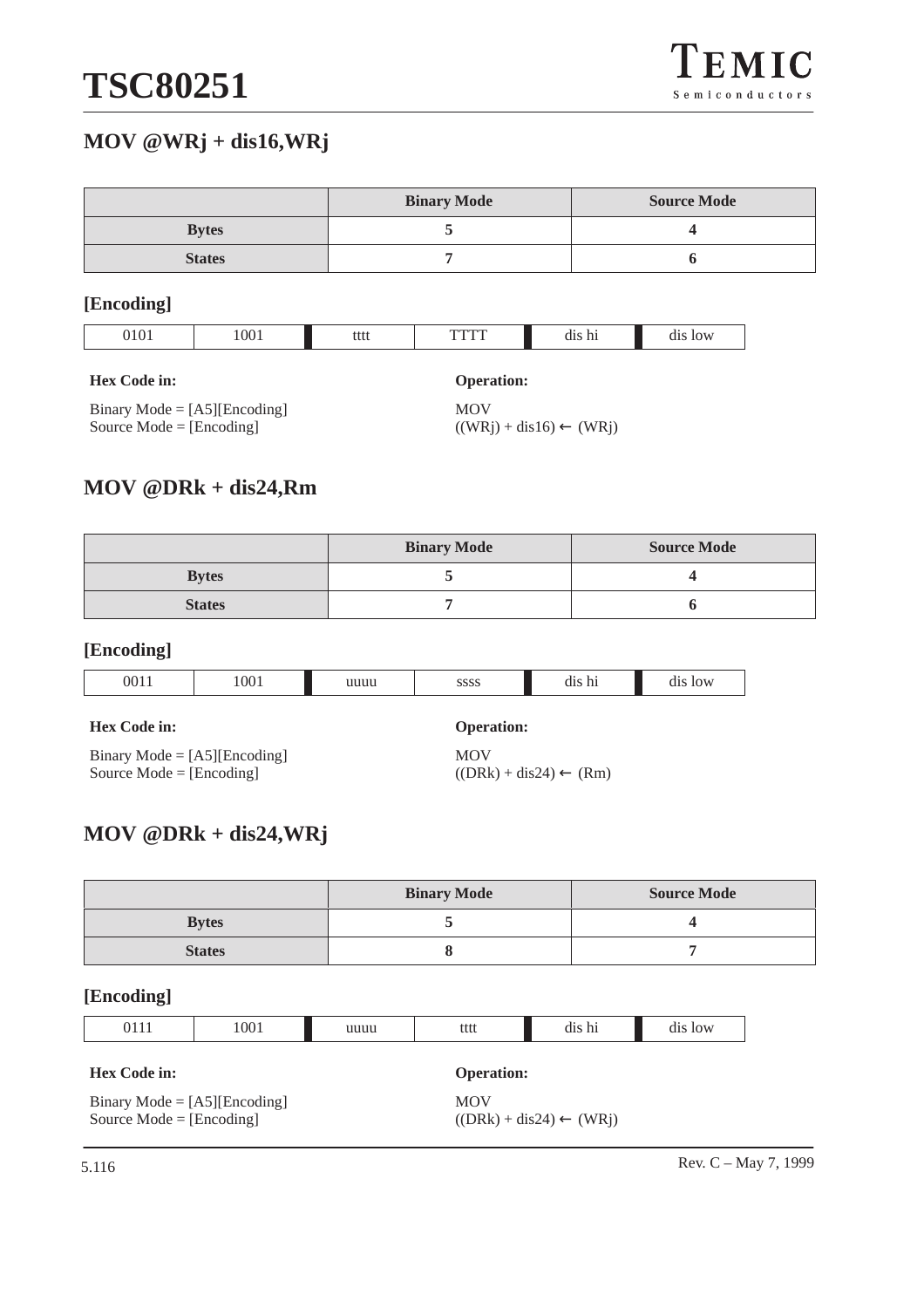### **MOV <dest-bit>,<src-bit>**

## **Function**

Move bit data

### **Description**

Copies the boolean variable specified by the second operand into the location specified by the first operand. One of the operands must be the CY flag; the other may be any directly addressable bit. Does not affect any other register.

#### **FLAGS :**

| $\sim$ | $\sim$ | $\overline{\phantom{a}}$ | $\sim$ |
|--------|--------|--------------------------|--------|

#### **Example :**

The CY flag is set, input Port 3 contains 11001001B and output Port 1 contains 35h (00110101B). After executing the instruction sequence:

MOV P1.3,CY MOV CY,P3.3 MOV P1.2,CY

the CY flag is clear and Port 1 contains 39h (00111001B).

### **MOV bit51,CY**

|               | <b>Binary Mode</b> | <b>Source Mode</b> |
|---------------|--------------------|--------------------|
| <b>Bytes</b>  |                    |                    |
| <b>States</b> |                    |                    |

#### **[Encoding]**



#### **Hex Code in:**

| $Binary Mode = [Encoding]$ |
|----------------------------|
| Source Mode = $[Encoding]$ |

| <b>Operation:</b>         |
|---------------------------|
| <b>MOV</b>                |
| $(bit51) \leftarrow (CY)$ |

### **MOV CY,bit51**

|               | <b>Binary Mode</b> | <b>Source Mode</b> |
|---------------|--------------------|--------------------|
| <b>Bytes</b>  |                    |                    |
| <b>States</b> |                    |                    |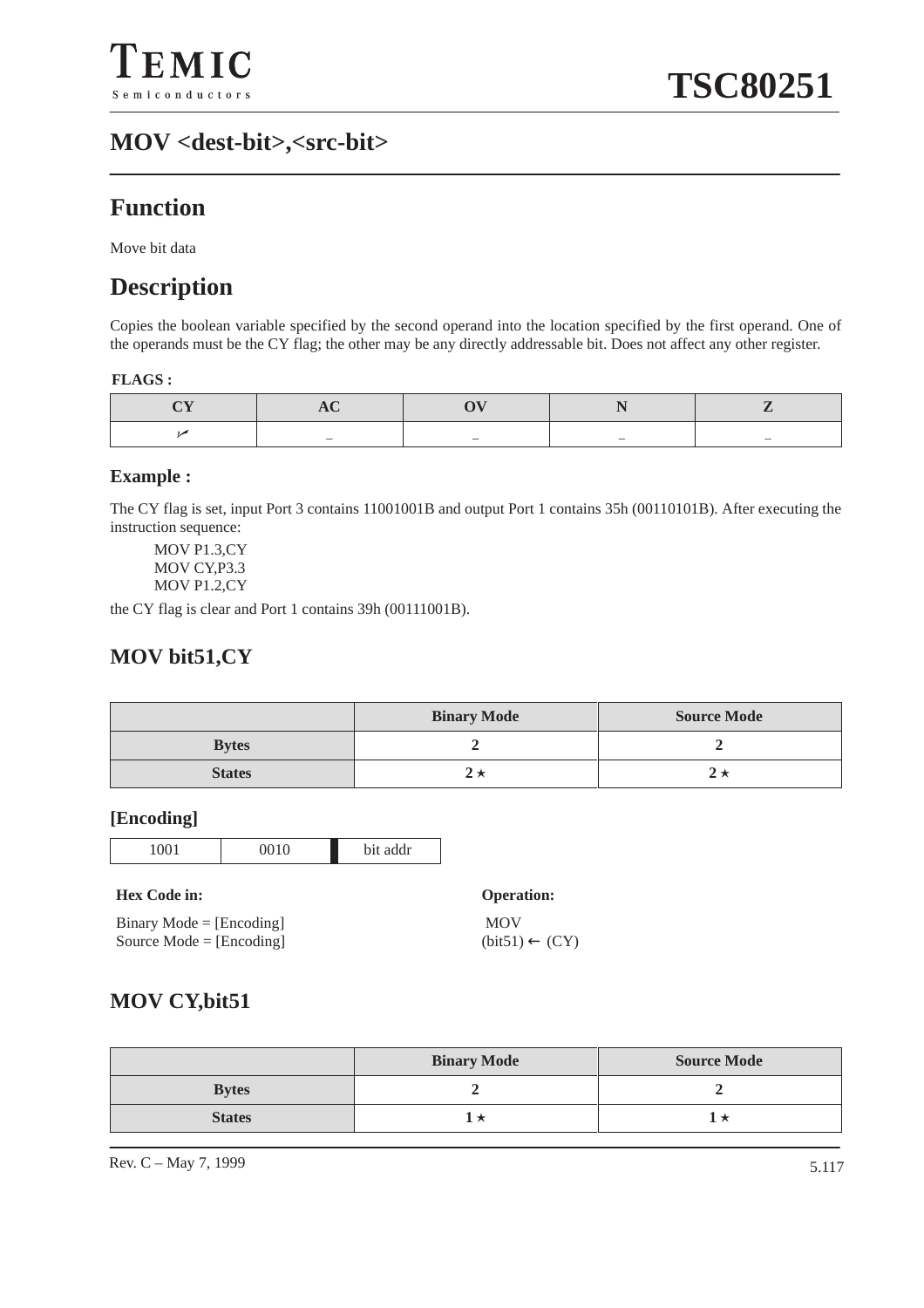# **TSC80251**

#### **[Encoding]**



#### **Hex Code in: Operation:**

Binary Mode = [Encoding] Source Mode = [Encoding]

# MOV

 $(CY) \leftarrow (bit51)$ 

### **MOV bit,CY**

|               | <b>Binary Mode</b> | <b>Source Mode</b> |
|---------------|--------------------|--------------------|
| <b>Bytes</b>  |                    |                    |
| <b>States</b> |                    |                    |

### **[Encoding]**

| 1010                                  | 1001 | 1001 | <b>OVVV</b>       | bit addr |
|---------------------------------------|------|------|-------------------|----------|
|                                       |      |      |                   |          |
| <b>Hex Code in:</b>                   |      |      | <b>Operation:</b> |          |
| Binary Mode = $[A5][\text{Encoding}]$ |      |      | <b>MOV</b>        |          |

# **MOV CY,bit**

Source Mode = [Encoding]

|               | <b>Binary Mode</b> | <b>Source Mode</b> |
|---------------|--------------------|--------------------|
| <b>Bytes</b>  |                    |                    |
| <b>States</b> |                    |                    |

### **[Encoding]**

| 1010 | 1001 | U1U | <b>TITITI</b><br>- - - | анн |
|------|------|-----|------------------------|-----|

#### **Hex Code in: Operation:**

| Binary Mode = $[A5][\text{Encoding}]$ |  |
|---------------------------------------|--|
| Source Mode $=$ [Encoding]            |  |

# MOV

 $(bit) \leftarrow (CY)$ 

 $(CY) \leftarrow (bit)$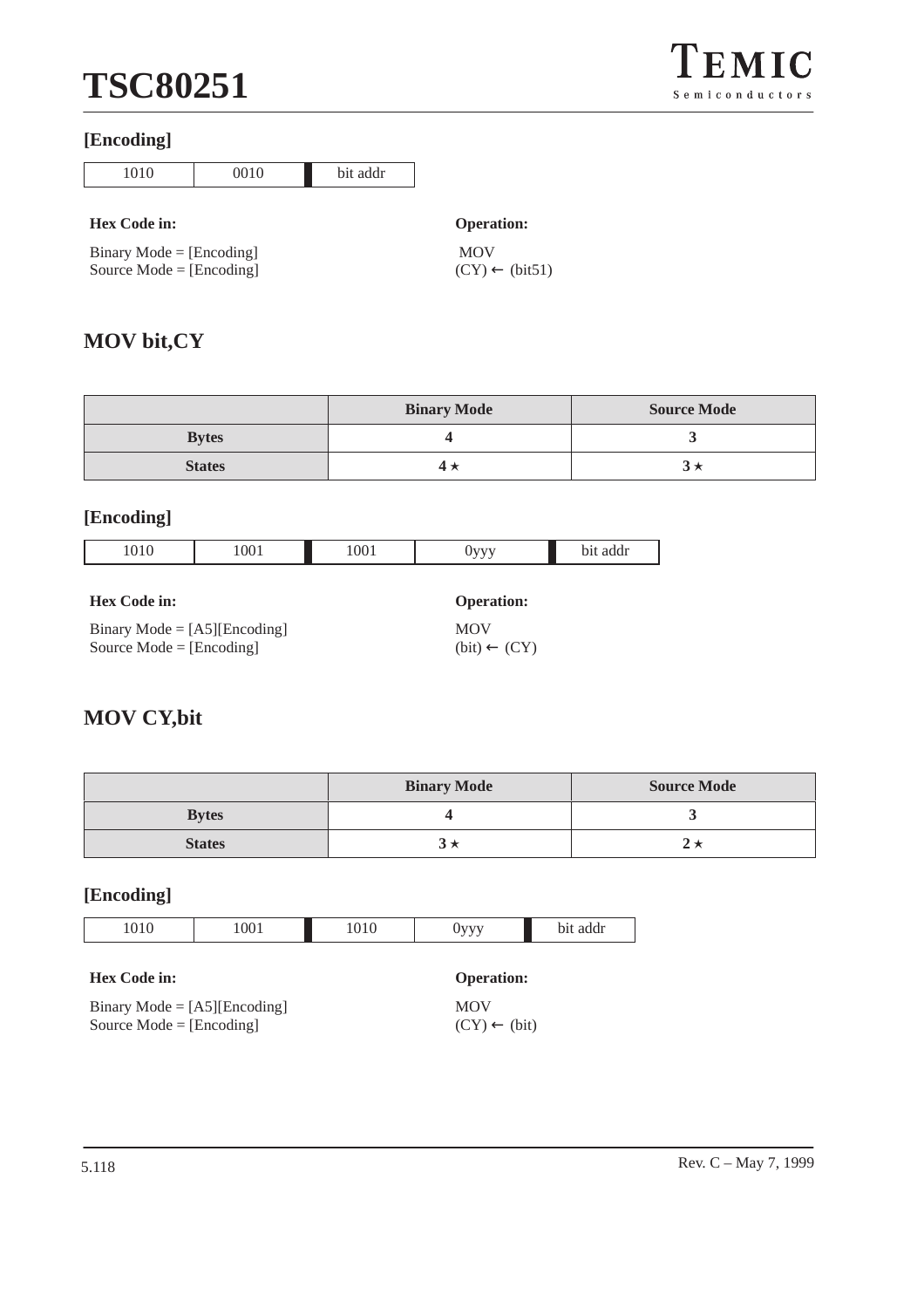## **MOV DPTR,#data16**

### **Function:**

Load data pointer with a 16–bit constant

### **Description:**

Loads the 16–bit data pointer (DPTR) with the specified 16–bit constant. The high byte of the constant is loaded into the high byte of the data pointer (DPH). The low byte of the constant is loaded into the low byte of the data pointer (DPL).

#### **FLAGS :**

|  | $\overline{\phantom{a}}$ |  |
|--|--------------------------|--|

#### **Example :**

After executing the instruction MOV DPTR,#1234h DPTR contains 1234h (DPH contains 12h and DPL contains 34h).

#### **[Encoding]**

| 001 | 0000 | immed data hi | immed data low |
|-----|------|---------------|----------------|

#### **Hex Code in: Operation:**

Binary Mode = [Encoding] Source Mode = [Encoding]

 MOV (DPTR) ← #data16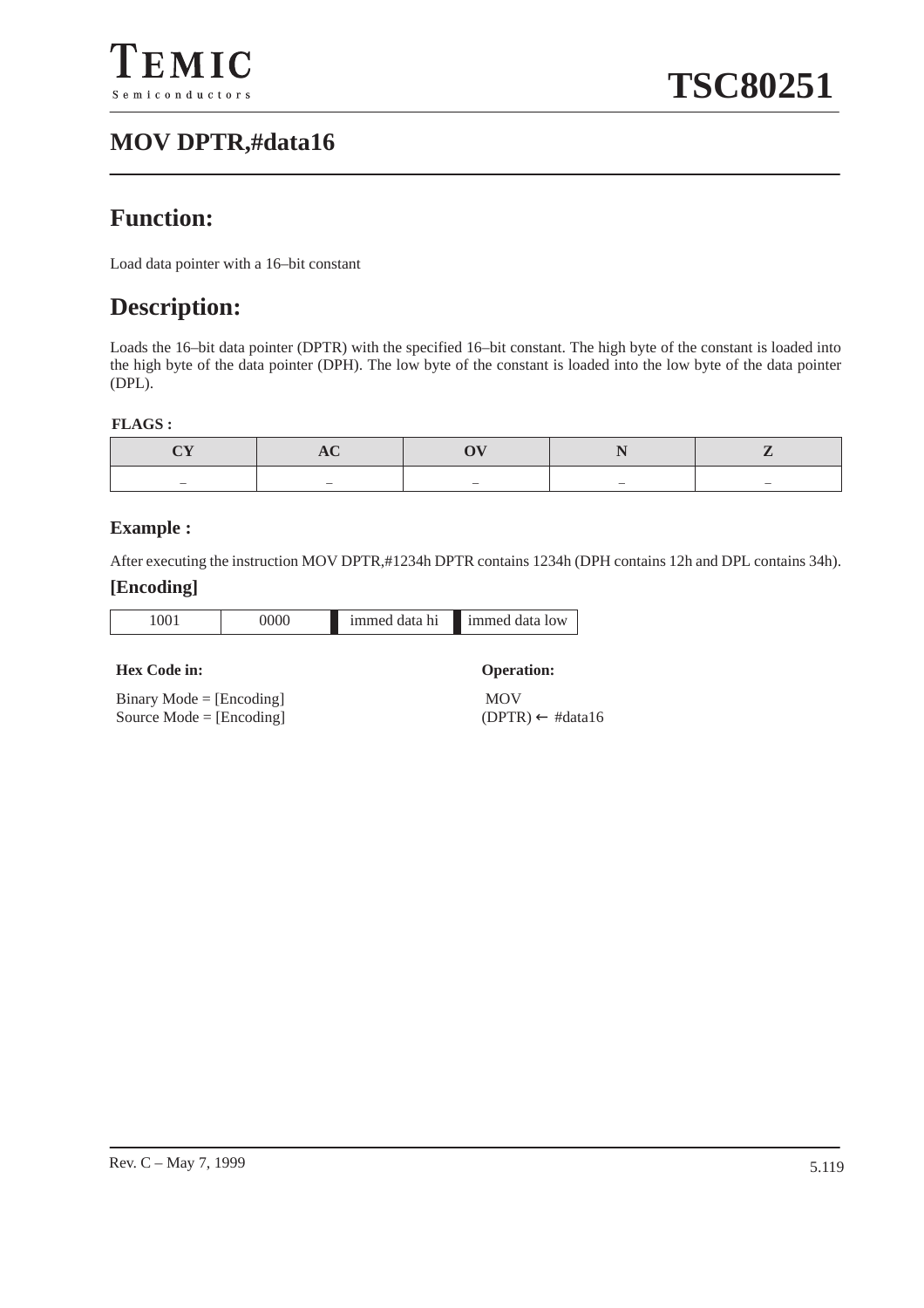

### **Function:**

Move code byte

## **Description:**

Loads the accumulator with a code byte or constant from program memory. The address of the byte fetched is the sum of the original unsigned 8–bit accumulator contents and the contents of a 16–bit base register, which may be the 16 LSBs of the data pointer or PC. In the latter case, the PC is incremented to the address of the following instruction before being added with the accumulator; otherwise the base register is not altered. 16–bit addition is performed.

#### **FLAGS :**

| $\sim$ | $\sim$ | $\overline{\phantom{a}}$ | - | $\overline{\phantom{a}}$ |
|--------|--------|--------------------------|---|--------------------------|

#### **Example :**

The accumulator contains a number between 0 and 3. The following instruction sequence translates the value in the accumulator to one of four values defined by the DB (define byte) directive.

| RELPC: | <b>INC</b>  | А          |
|--------|-------------|------------|
|        | <b>MOVC</b> | $A, @A+PC$ |
|        | <b>RET</b>  |            |
|        | DB          | 66h        |
|        | DB          | 77h        |
|        | DB          | 88h        |
|        | DB          | 99h        |
|        |             |            |

If the subroutine is called with the accumulator equal to 01h, it returns with 77h in the accumulator. The INC A before the MOVC instruction is needed to "get around" the RET instruction above the table. If several bytes of code separated the MOVC from the table, the corresponding number would be added to the accumulator instead.

### **MOVC A,@A+PC**

#### **[Encoding]**

| 1000 | 0011 |
|------|------|
|      |      |

**Hex Code in: Operation:**

Binary Mode = [Encoding] Source Mode = [Encoding]

MOVC  $(PC) \leftarrow (PC) + 1$  $(A) \leftarrow ((A) + (PC))$ 

### **MOVC A,@A+DPTR**

#### **[Encoding]**

1001 0011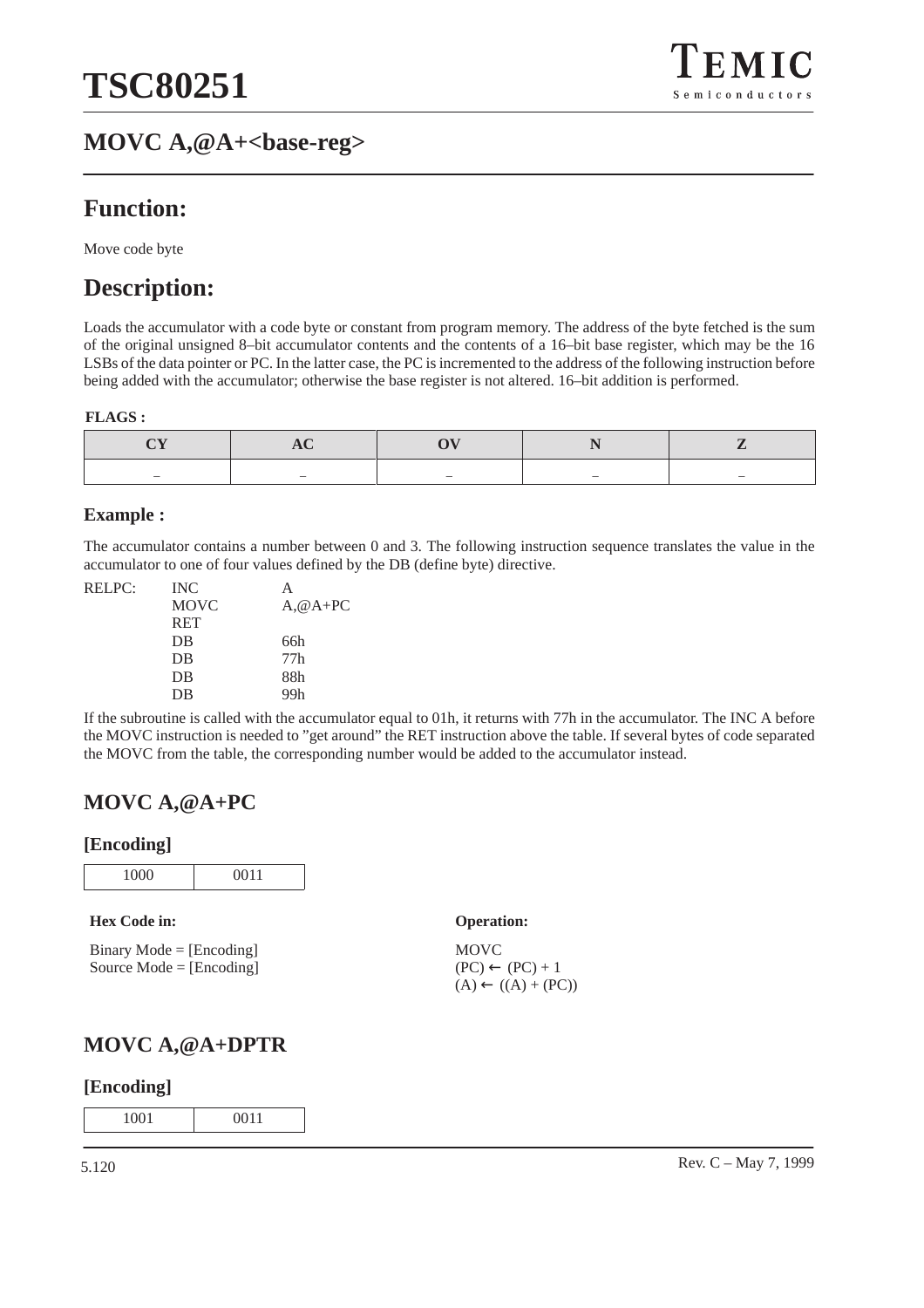

# **TSC80251**

#### **Hex Code in: Operation:**

Binary Mode = [Encoding] Source Mode = [Encoding]

MOVC  $(A) \leftarrow ((A) + (DPTR))$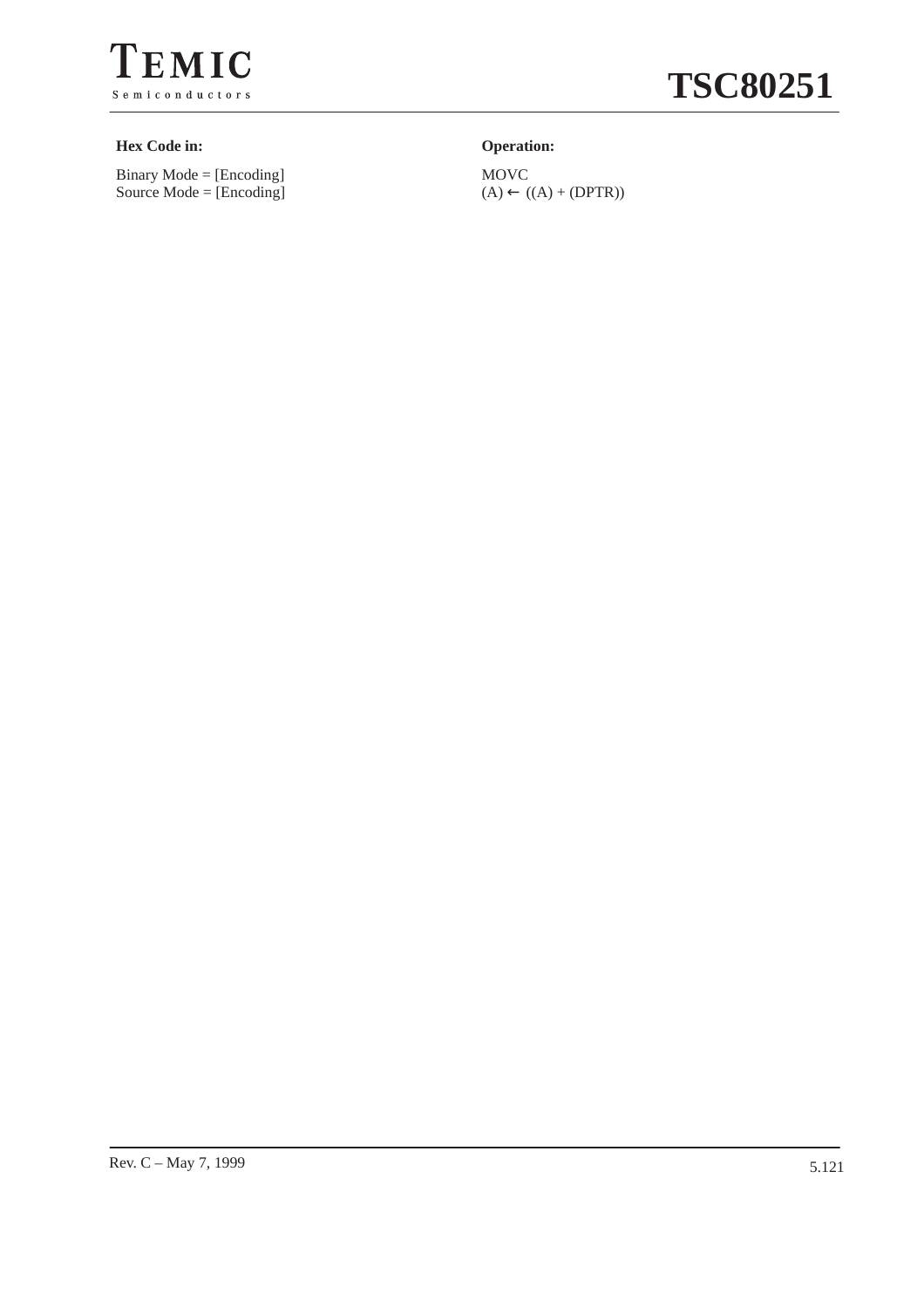## **MOVH DRk,#data16**

## **Function:**

Move immediate 16–bit data to the high word of a dword (double–word) register.

## **Description:**

Moves 16–bit immediate data to the high word of a dword (32–bit) register. The low word of the dword register is unchanged.

#### **FLAGS :**

| $\overline{\phantom{a}}$ | $\sim$ | $\overline{\phantom{a}}$ | $\overline{\phantom{a}}$ | $-$ |
|--------------------------|--------|--------------------------|--------------------------|-----|

#### **Example :**

The dword register DRk contains 5566 7788h. After the instruction MOVH DRk,#1122h executes, DRk contains 1122 7788h.

#### **[Encoding]**

| $\overline{a}$<br>).<br> | . . | nnuu | 1100<br>$  -$ | $\ln$ | $\epsilon$<br>$\cdot$ ) $\mathsf{W}'$ |
|--------------------------|-----|------|---------------|-------|---------------------------------------|
|--------------------------|-----|------|---------------|-------|---------------------------------------|

#### **Hex Code in: Operation:**

Binary Mode =[A5] [Encoding] Source Mode = [Encoding]

MOVH (DRk).31-16 ← #data16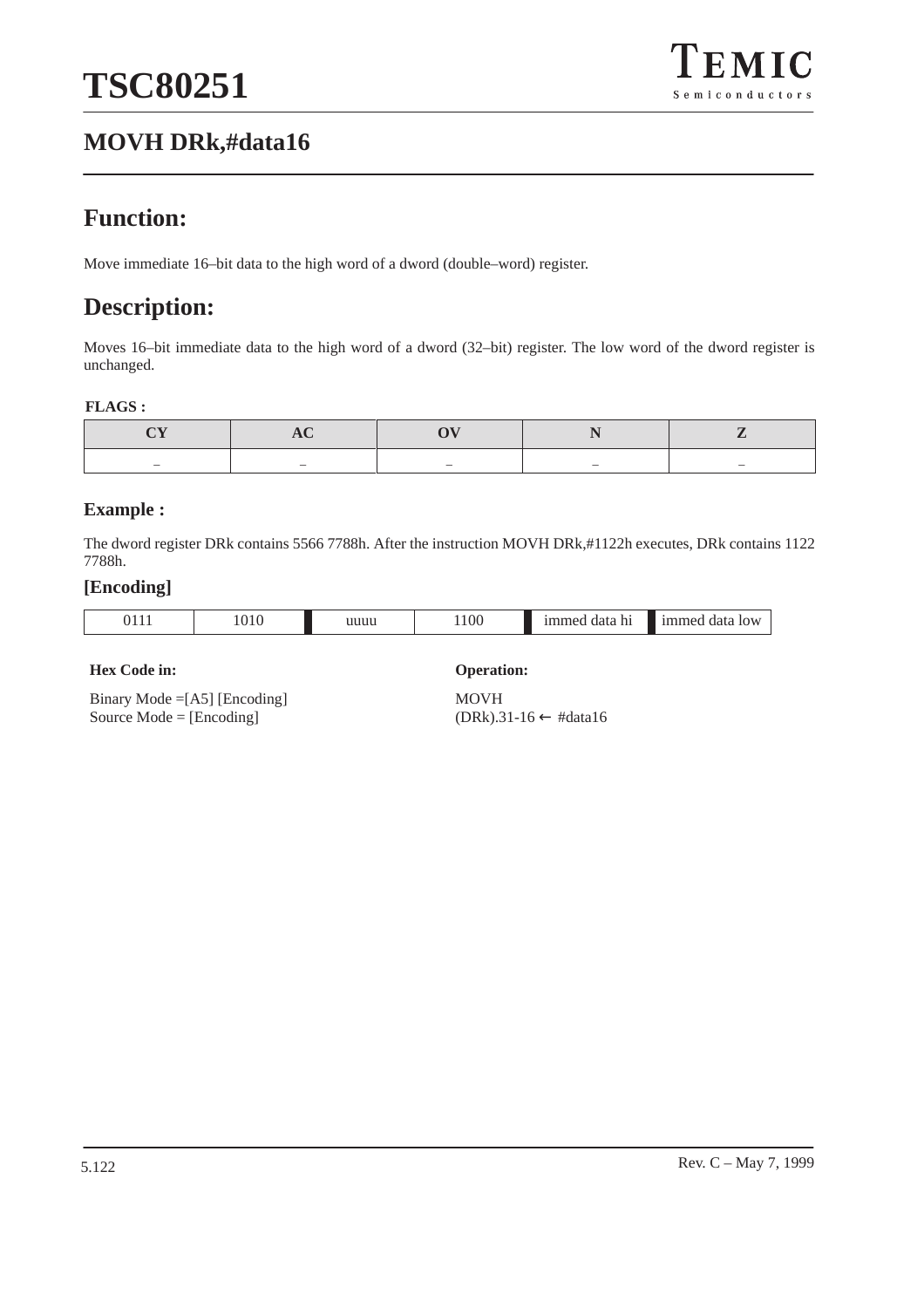## **MOVS WRj,Rm**

## **Function:**

Move 8–bit register to 16–bit register with sign extension

## **Description:**

Moves the contents of an 8–bit register to the low byte of a 16–bit register. The high byte of the 16–bit register is filled with the sign extension, which is obtained from the MSB of the 8– bit source register.

#### **FLAGS :**

| $\sim$ | $\sim$ | $\overline{\phantom{a}}$ | $\overline{\phantom{a}}$ |
|--------|--------|--------------------------|--------------------------|

#### **Example :**

8–bit register Rm contains 055h (01010101B) and the 16–bit register WRj contains 0FFFFh (11111111 11111111B). The instruction MOVS WRj,Rm moves the contents of register Rm (01010101B) to register WRj (i.e., WRj contains 00000000 01010101B).

#### **[Encoding]**

| 100 <sup>1</sup><br>╯ | ີ<br><b>.</b><br>$\tilde{\phantom{a}}$ | 14.4.4<br>iii | 000c<br>ാാാ |
|-----------------------|----------------------------------------|---------------|-------------|

#### **Hex Code in: Operation:**

Binary Mode = [A5][Encoding] Source Mode = [Encoding]

**MOVS**  $(WRj).7-0 \leftarrow (Rm).7-0$  $(WRj).15-8 \leftarrow MSB$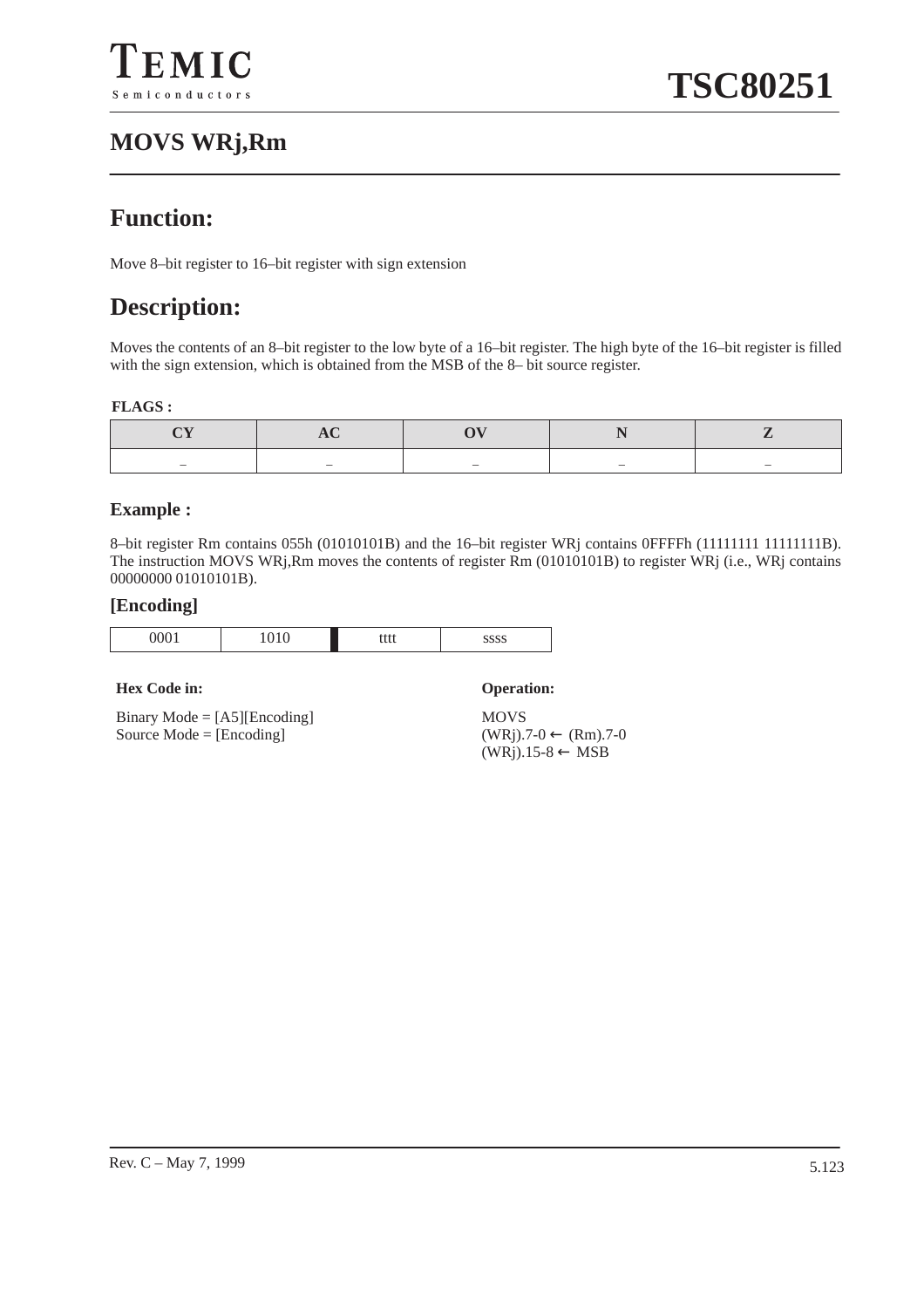### **MOVX <dest>,<src>**



### **Function:**

Move external

### **Description:**

Transfers data between the accumulator and a byte in external data RAM. There are two types of instructions. One provides an 8–bit indirect address to external data RAM; the second provides a 16–bit indirect address to external data RAM.

In the first type of MOVX instruction, the contents of R0 or R1 in the current register bank provides an 8–bit address on Port 0. 8 bits are sufficient for external I/O expansion decoding or for a relatively small RAM array. For larger arrays, any Port pins can be used to output higher address bits. These pins would be controlled by an output instruction preceding the MOVX.

In the second type of MOVX instruction, the data pointer generates a 16–bit address. Port 2 outputs the upper 8 address bits (from DPH) while Port 0 outputs the lower 8 address bits (from DPL).

For both types of moves in nonpage mode, the data is multiplexed with the lower address bits on Port 0. In page mode, the data is multiplexed with the contents of P2 on Port 2 (8–bit address) or with the upper address bits on Port 2 (16–bit address).

It is possible in some situations to mix the two MOVX types. A large RAM array with its upper address lines driven by P2 can be addressed via the data pointer, or with code to output upper address bits to P2 followed by a MOVX instruction using R0 or R1.

#### **FLAGS :**

| $\overline{\phantom{a}}$ | $\overline{\phantom{a}}$ | $\overline{\phantom{a}}$ | $\overline{\phantom{a}}$ |  |
|--------------------------|--------------------------|--------------------------|--------------------------|--|

#### **Example :**

The TSC80251 Microcontroller is operating in nonpage mode. An external 256–byte RAM using multiplexed address/data lines (e.g., an Intel 8155 RAM/I/O/Timer) is connected to Port 0. Port 3 provides control lines for the external RAM. Ports 1 and 2 are used for normal I/O. R0 and R1 contain 12h and 34h. Location 34h of the external RAM contains 56h. After executing the instruction sequence:

MOVX A,@R1 MOVX @R0,A

the accumulator and external RAM location 12h contain 56h.

### **MOVX A,@DPTR**

#### **[Encoding]**

1110 0000

**Hex Code in: Operation:**

Binary Mode = [Encoding] Source Mode = [Encoding]

**MOVX**  $(A) \leftarrow ((DPTR))$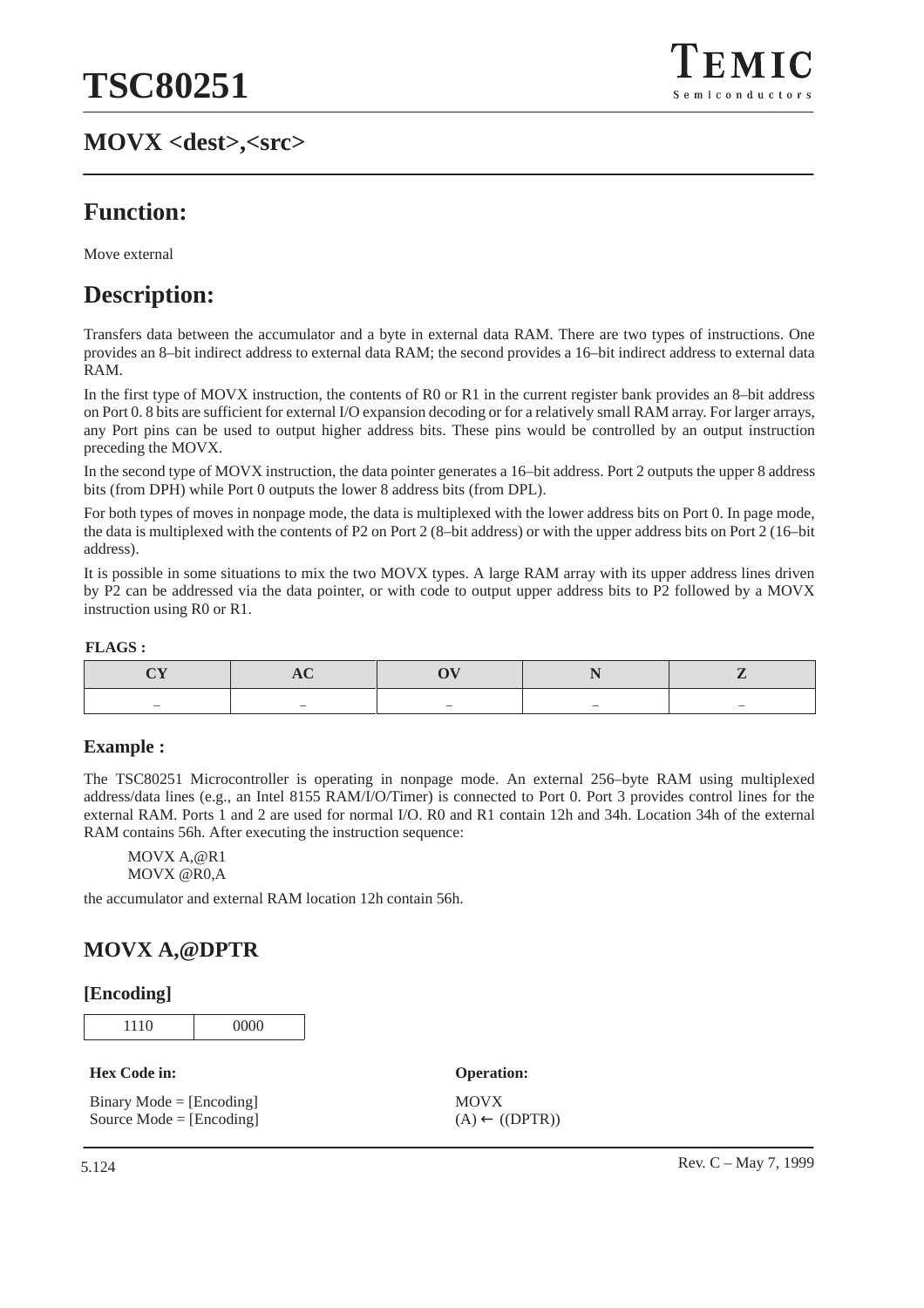### **MOVX A,@Ri**

#### **[Encoding]**

| 10 | 001i |
|----|------|
|    |      |

#### **Hex Code in: Operation:**

Binary Mode = [Encoding] Source Mode = [Encoding]

MOVX  $(A) \leftarrow ((Ri))$ 

### **MOVX @DPTR,A**

### **[Encoding]**

| _ |
|---|

#### **Hex Code in: Operation:**

|  | $Binary Mode = [Encoding]$ |
|--|----------------------------|
|  | Source Mode = $[Encoding]$ |

### MOVX  $((DPTR)) \leftarrow (A)$

### **MOVX @Ri,A**

#### **[Encoding]**

| $001$ :<br>`M<br>$\overline{\phantom{a}}$ |
|-------------------------------------------|

#### **Hex Code in: Operation:**

|  | Binary Mode = $[Encoding]$ |
|--|----------------------------|
|  | Source Mode = $[Encoding]$ |

# MOVX

 $((Ri)) \leftarrow (A)$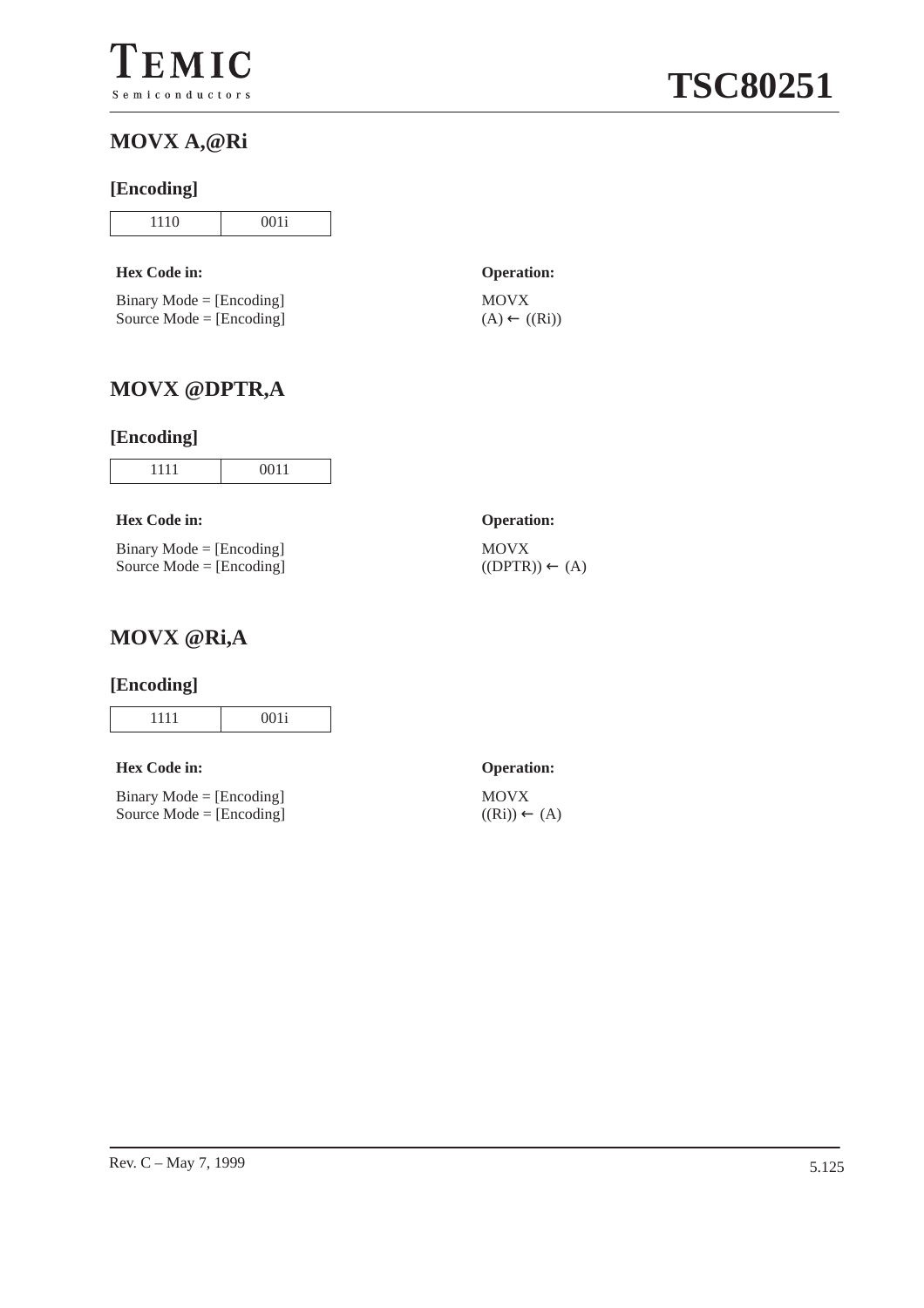## **MOVZ WRj,Rm**



### **Function:**

Move 8–bit register to 16–bit register with zero extension

### **Description:**

Moves the contents of an 8–bit register to the low byte of a 16–bit register. The upper byte of the 16–bit register is filled with zeros.

#### **FLAGS :**

| $\overline{\phantom{a}}$ | $\sim$ | $\overline{\phantom{a}}$ | $\sim$ | $\overline{\phantom{a}}$ |
|--------------------------|--------|--------------------------|--------|--------------------------|

#### **Example :**

8–bit register Rm contains 055h (01010101B) and 16–bit register WRj contains 0FFFFh (11111111 11111111B). The instruction MOVZ WRj,Rm moves the contents of register Rm (01010101B) to register WRj. At the end of the operation, WRj contains 00000000 01010101B.

#### **[Encoding]**

#### **Hex Code in: Operation:**

Binary Mode = [A5][Encoding] Source Mode = [Encoding]

MOV  $(WRj).7-0 \leftarrow (Rm).7-0$  $(WRj).15-8 \leftarrow 0$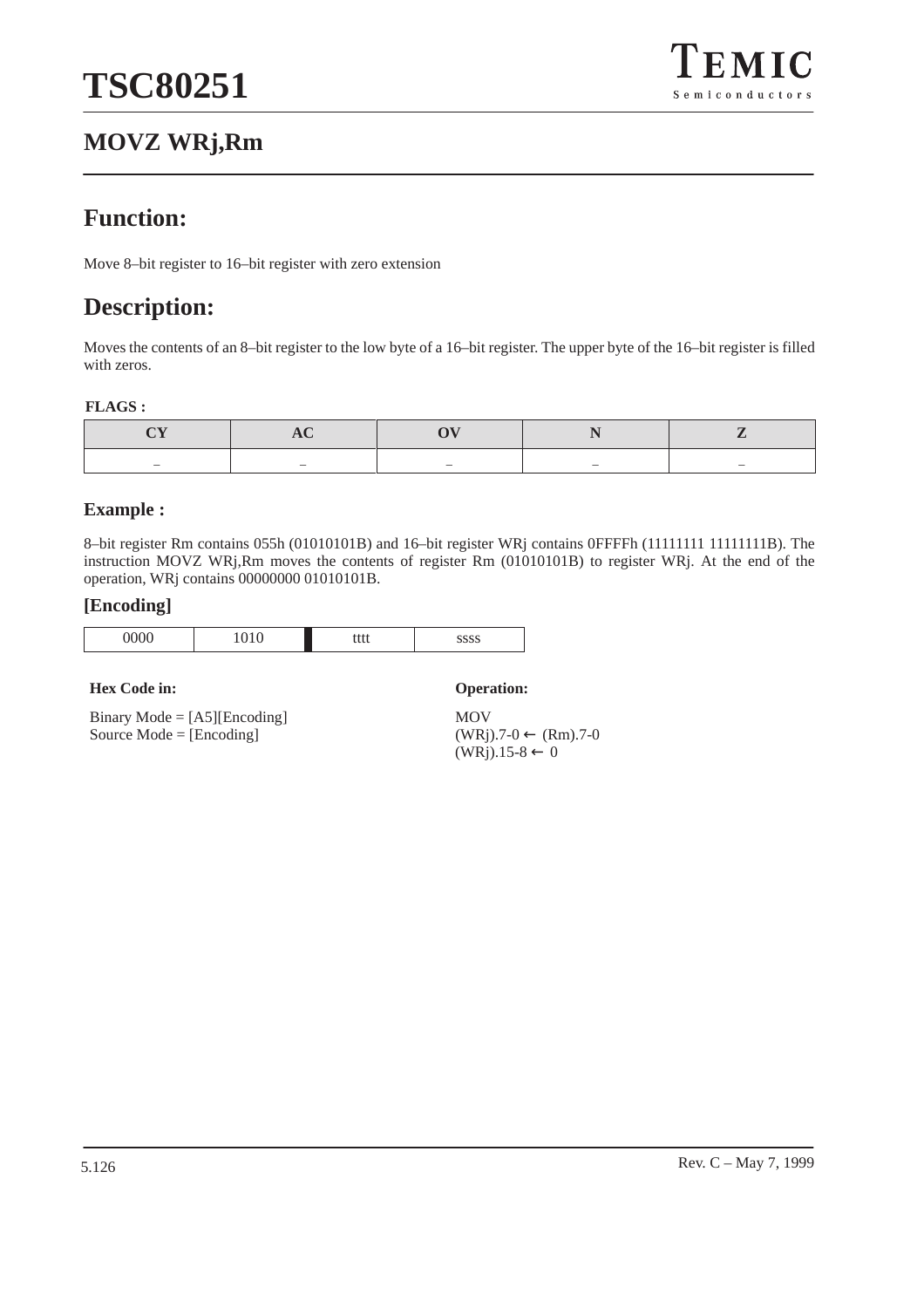## **MUL <dest>,<src>**

## **Function:**

Multiply

### **Description:**

Multiplies the unsigned integer in the source register with the unsigned integer in the destination register. Only register addressing is allowed.

For 8–bit operands, the result is 16 bits. The most significant byte of the result is stored in the low byte of the word where the destination register resides. The least significant byte is stored in the following byte register. The OV flag is set if the product is greater than 255 (0FFh); otherwise it is cleared.

For 16–bit operands, the result is 32 bits. The most significant word is stored in the low word of the the dword where the destination register resides. The least significant word is stored in the following word register. In this operation, the OV flag is set if the product is greater than 0FFFFh, otherwise it is cleared. The CY flag is always cleared. The N flag is set when the MSB of the result is set. The Z flag is set when the result is zero.

#### **FLAGS :**

#### **Example :**

Register R1 contains 80 (50h or 10010000B) and register R0 contains 160 (0A0h or 10010000B). After executing the instruction MUL R1,R0 which gives the product 12800 (3200h), register R0 contains 32h (00110010B), register R1 contains 00h, the OV flag is set and the CY flag is clear.

### **MUL Rmd,Rms**

#### **[Encoding]**

| ∼<br>ີ<br>$\overline{\phantom{a}}$ | $\alpha$ $\alpha$ |
|------------------------------------|-------------------|

#### **Hex Code in: Operation:**

Binary Mode  $=$  [A5][Encoding] Source Mode = [Encoding]

MUL (8–bit operands) if  $\langle$  dest $>$ md = 0, 2, 4, .., 14 Rmd ← high byte of the Rmd x Rms  $Rmd+1 \leftarrow low$  byte of the Rmd x Rms if  $\langle dest \rangle$  md = 1, 3, 5, .., 15  $Rmd-1 \leftarrow$  high byte of the Rmd x Rms Rmd ← low byte of the Rmd x Rms

### **MUL WRjd,WRjs**

#### **[Encoding]**

| $\sim$ $\sim$ | .<br>しししし |  |
|---------------|-----------|--|

Rev. C – May 7, 1999  $\frac{5.127}{2.5.127}$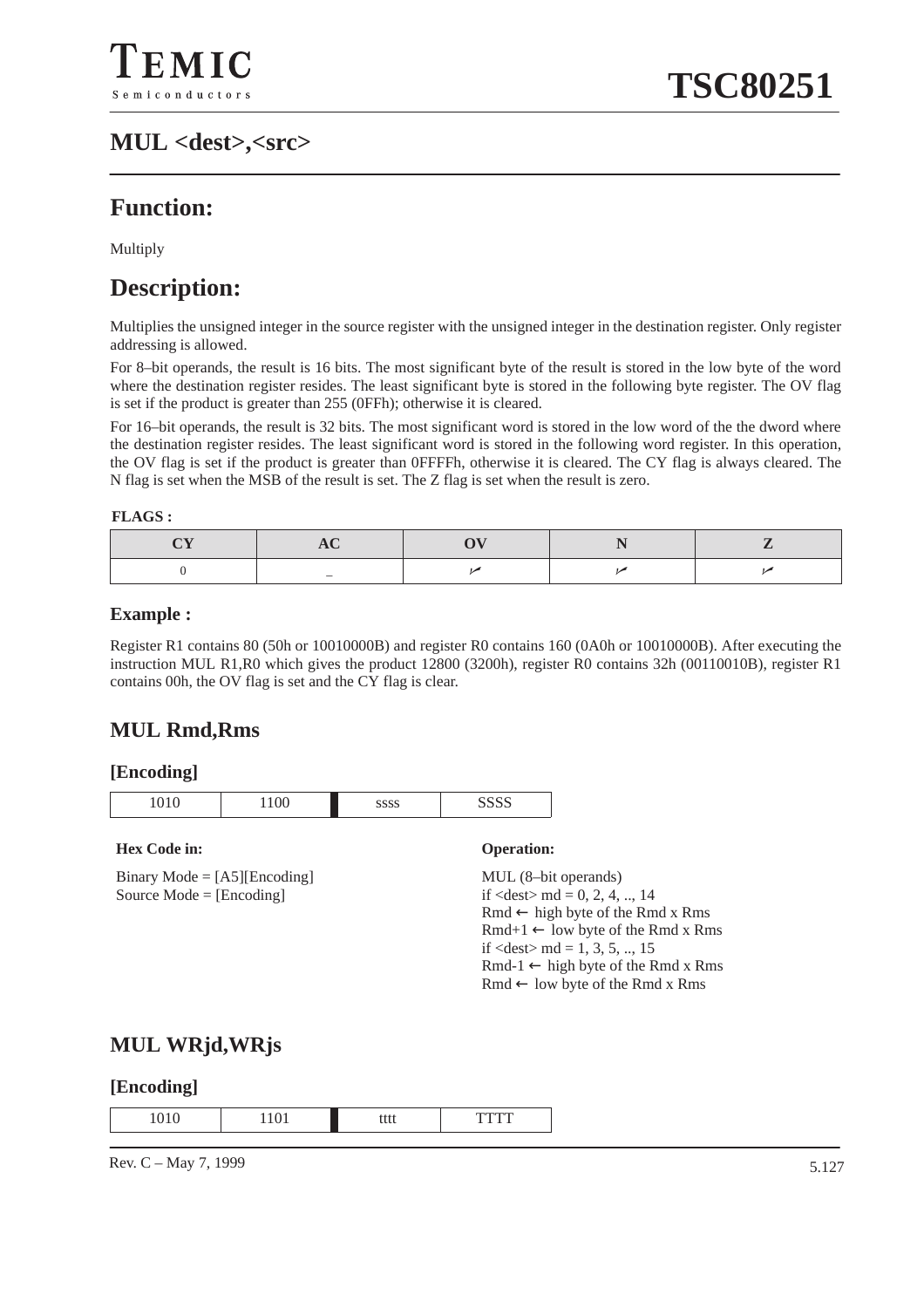

#### **Hex Code in: Operation:**

Binary Mode =[A5][Encoding] Source Mode = [Encoding]

MUL (16–bit operands) if  $\langle dest \rangle$  jd = 0, 4, 8, .., 28 WRjd ← high word of the WRjd x WRjs  $WRjd+2 \leftarrow low$  word of the WRjd x WRjs if  $\langle dest \rangle$  jd = 2, 6, 10, .., 30 WRjd-2  $\leftarrow$  high word of the WRjd x WRjs WRjd← low word of the WRjd x WRjs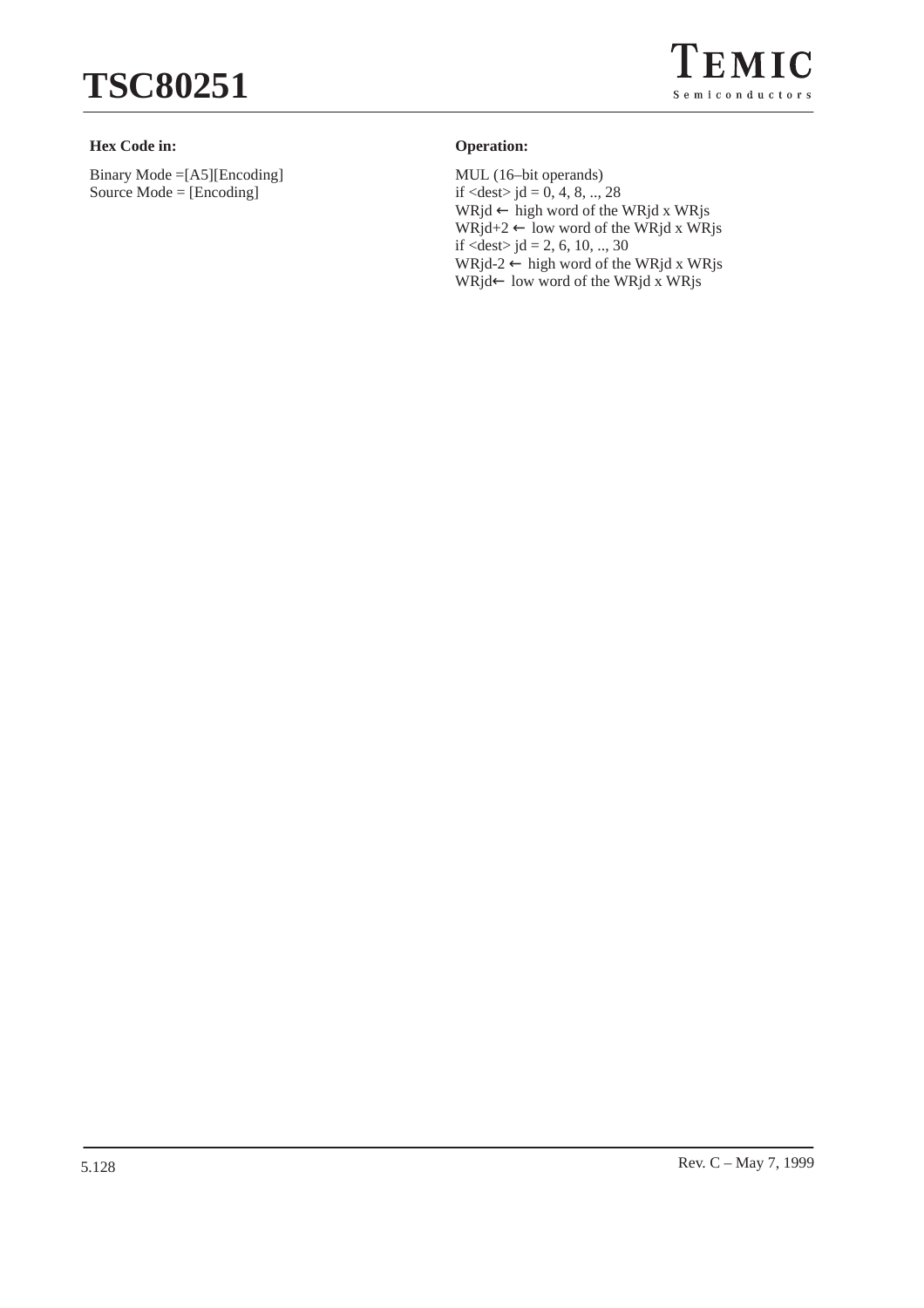### **Function:**

Multiply

## **Description:**

Multiplies the unsigned 8–bit integers in the accumulator and register B. The low byte of the 16–bit product is left in the accumulator, and the high byte is left in register in B. If the product is greater than 255 (0FFh) the OV flag is set; otherwise it is clear. The CY flag is always clear.

#### **FLAGS :**

#### **Example :**

The accumulator contains 80 (50h) and register B contains 160 (0A0h). After executing the instruction MUL AB which gives the product 12800 (3200h), register B contains 32h (00110010B), the accumulator contains 00h, the OV flag is set and the CY flag is clear.

#### **[Encoding]**

| 0.10 | 0.100 |
|------|-------|
|      |       |

#### **Hex Code in: Operation:**

Binary Mode = [Encoding] Source Mode = [Encoding]

MUL  $(A) \leftarrow$  low byte of  $(A) X (B)$  $(B) \leftarrow$  high byte of  $(A) X (B)$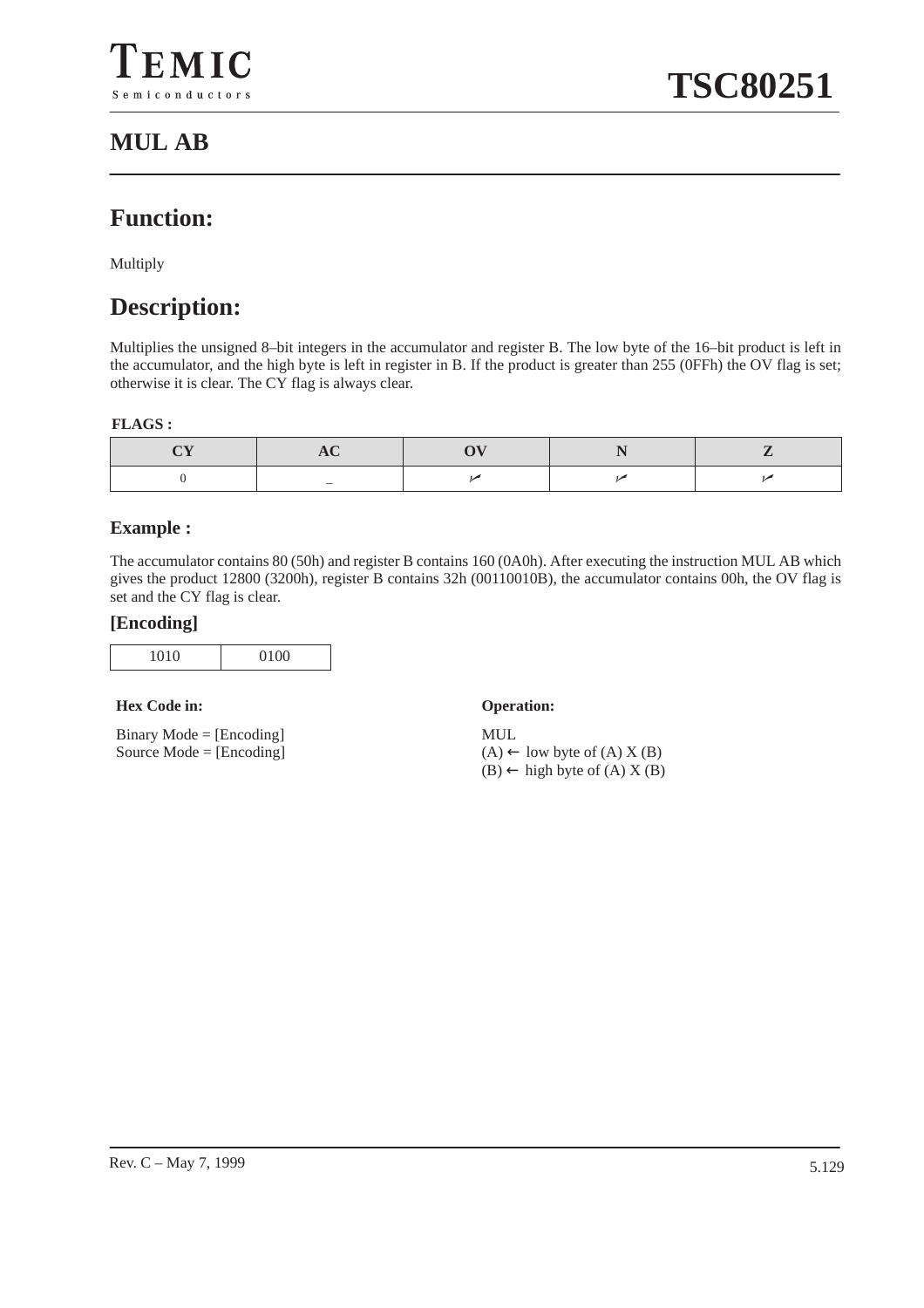### **NOP**

## **Function:**

No operation

### **Description:**

Execution continues at the following instruction. Affects the PC register only.

#### **FLAGS :**

| - | $\sim$ | $\overline{\phantom{a}}$ | $\sim$ |
|---|--------|--------------------------|--------|

#### **Example :**

We assume we are executing an internal code and you want to produce a low–going output pulse on bit 7 of Port 2 that lasts exactly 11 states. A simple CLR–SETB sequence generates an eight–state pulse. (Each instruction requires four states to write to a Port SFR.) You can insert three additional states (if no interrupts are enabled) with the following instruction sequence :

CLR P2.7 NOP NOP NOP SETB P2.7

#### **[Encoding]**

|--|

#### **Hex Code in: Operation:**

| $Binary Mode = [Encoding]$ |  |
|----------------------------|--|
| Source Mode = $[Encoding]$ |  |

NOP  $(PC) \leftarrow (PC) + 1$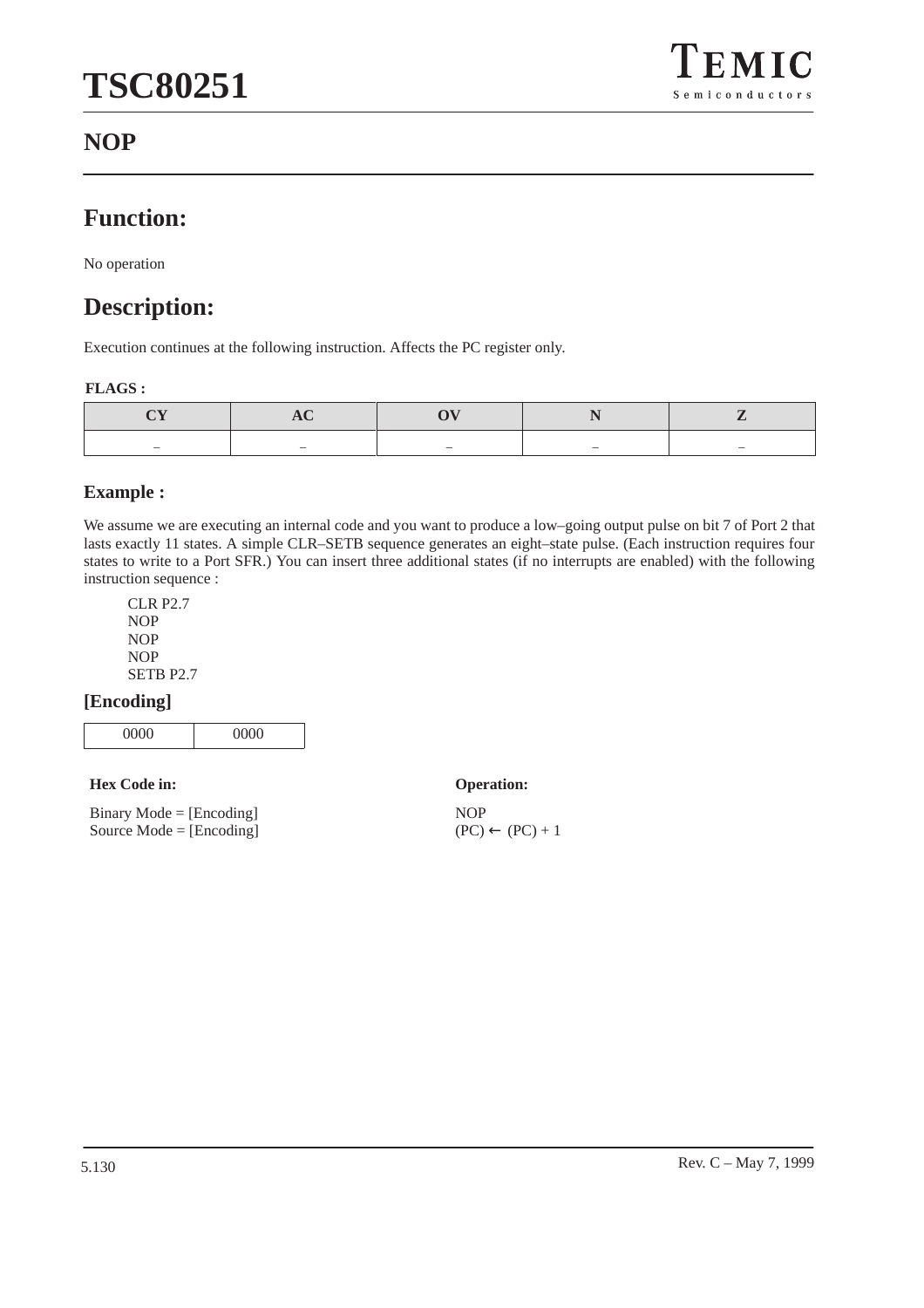### **Function:**

Logical–OR for byte variables

### **Description:**

Performs the bitwise logical–OR operation (V) between the specified variables, storing the results in the destination operand.

The destination operand can be a register, an accumulator or direct address.

The two operands allow twelve addressing mode combinations. When the destination is the accumulator, the source can be register, direct, register–indirect or immediate addressing; when the destination is a direct address, the source can be the accumulator or immediate data. When the destination is register the source can be register, immediate, direct and indirect addressing.

**Note:**

*When this instruction is used to modify an output Port, the value used as the original Port data is read from the output data latch, not the input pins.*

#### **FLAGS :**

| $\overline{\phantom{a}}$ | $\overline{\phantom{a}}$ | $\overline{\phantom{a}}$ |  |
|--------------------------|--------------------------|--------------------------|--|

#### **Example :**

The accumulator contains 0C3h (11000011B) and R0 contains 55h (01010101B). After executing the instruction, ORL A, R0 the accumulator contains 0D7h (11010111B).

When the destination is a directly addressed byte, the instruction can set combinations of bits in any RAM location or hardware register. The pattern of bits to be set is determined by a mask byte, which may be a constant data value in the instruction or a variable computed in the accumulator at run time. After executing the instruction ORL P1, #00110010B sets bits 5, 4 and 1 of output Port 1.

### **ORL dir8,A**

#### **[Encoding]**



#### **[Encoding]**

|  | 0100 | 0011 | /-addr0<br>addr/ | data<br>1mmed |
|--|------|------|------------------|---------------|
|--|------|------|------------------|---------------|

Rev. C – May 7, 1999  $\frac{5.131}{2.5.131}$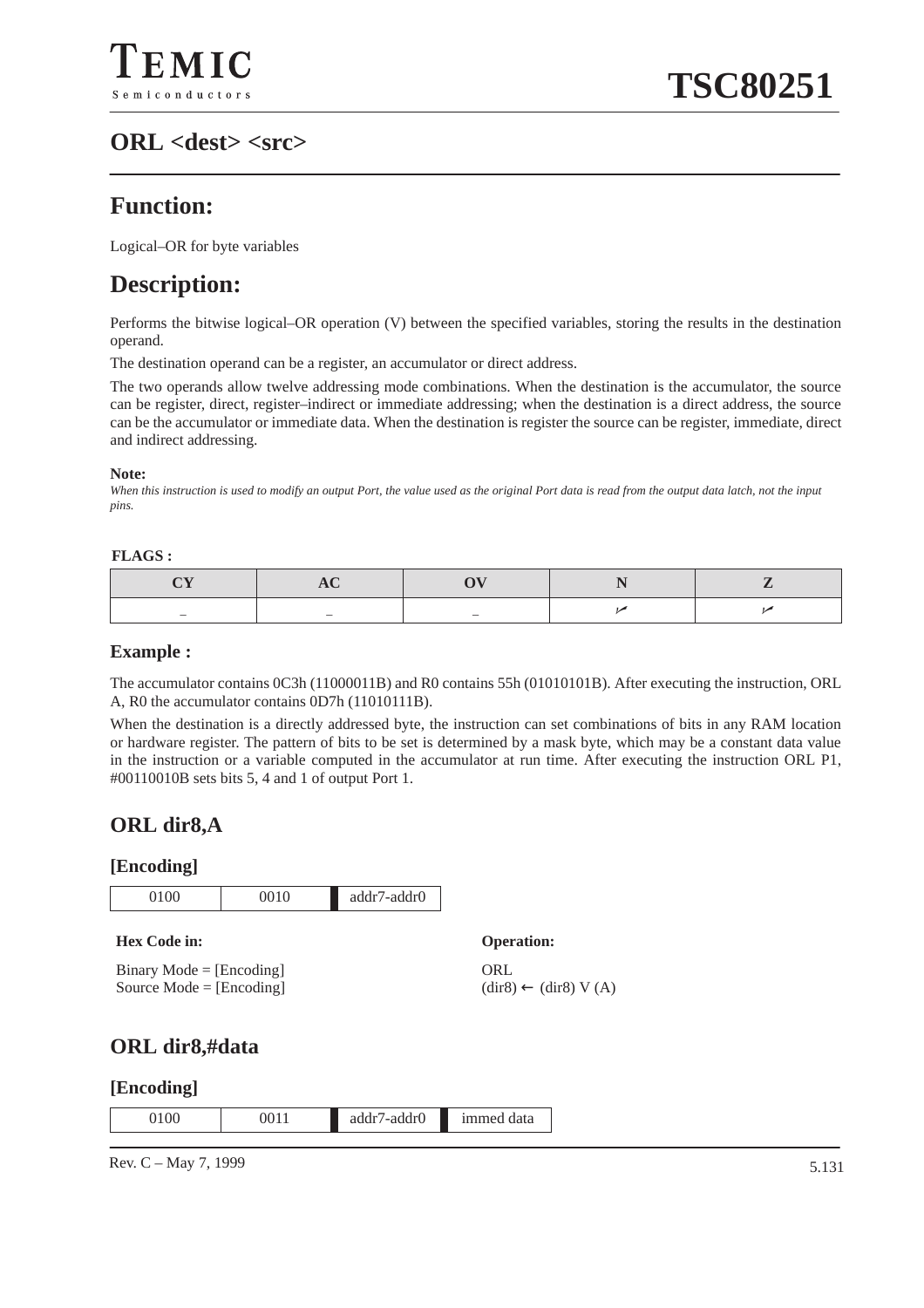

#### **Hex Code in: Operation:**

Binary Mode = [Encoding] Source Mode = [Encoding]

### **ORL A,#data**

#### **[Encoding]**

| 0100 | 0100 | immed data |
|------|------|------------|
|      |      |            |

#### **Hex Code in: Operation:**

Binary Mode = [Encoding] Source Mode = [Encoding]

### **ORL A,dir8**

#### **[Encoding]**

| 1.0 <sub>1</sub><br>$\sim$ $\sim$<br>◡ |
|----------------------------------------|
|----------------------------------------|

#### **Hex Code in: Operation:**

Binary Mode  $=$  [Encoding] Source Mode = [Encoding]

#### **ORL**  $(A) \leftarrow (A) V (dir 8)$

ORL  $(A) \leftarrow (A) V ((Ri))$ 

**ORL** 

ORL

 $(A) \leftarrow (A) V$ #data

(dir8) ← (dir8) V #data

### **ORL A,@Ri**

#### **[Encoding]**

0100 011i

#### **Hex Code in: Operation:**

Binary Mode = [Encoding] Source Mode = [A5][Encoding]

## **ORL A,Rn**

#### **[Encoding]**

0100 1rrr

#### **Hex Code in: Operation:**

Binary Mode = [Encoding] Source Mode  $=$  [A5][Encoding]

**ORL**  $(A) \leftarrow (A) V (Rn)$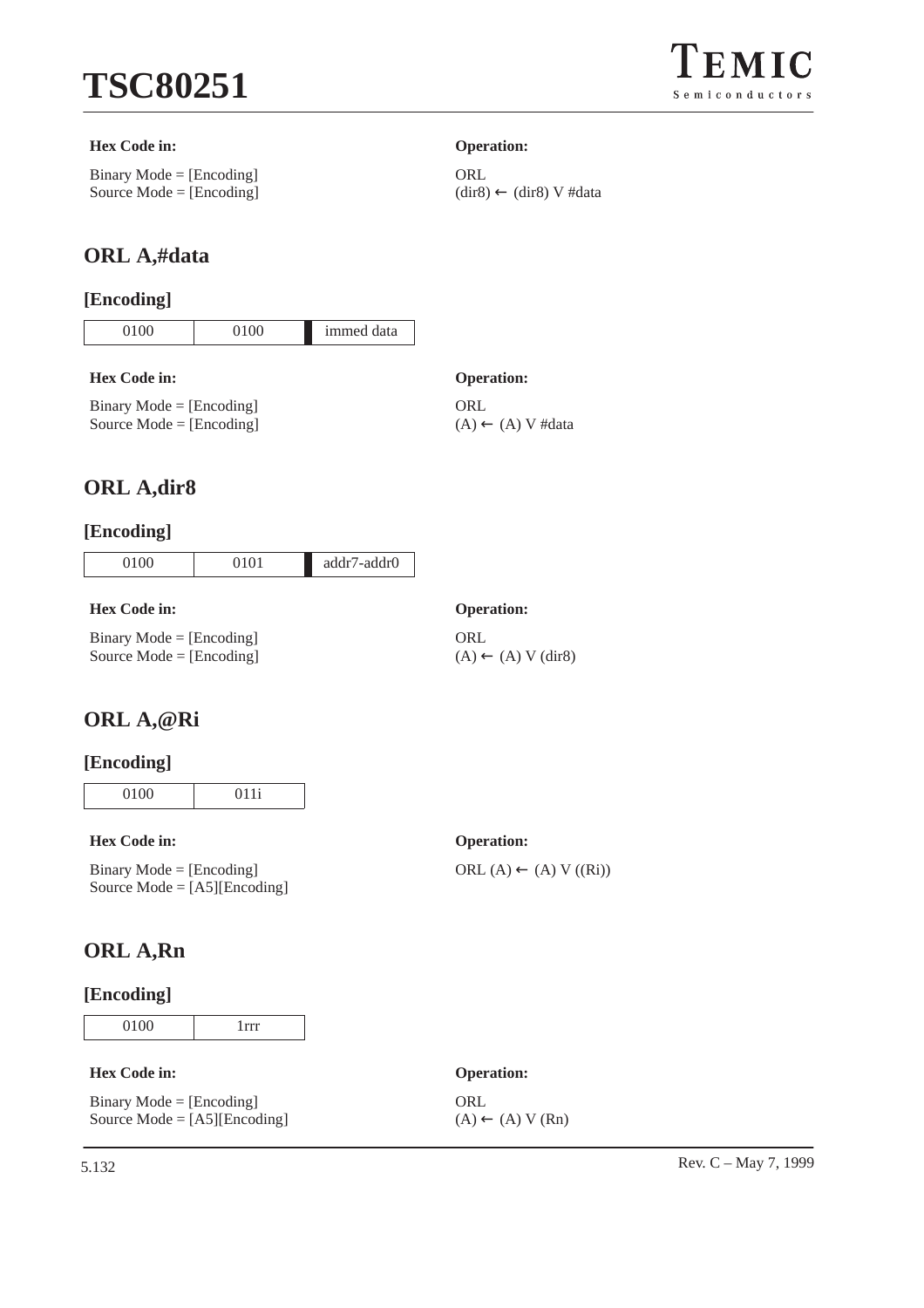## **ORL Rmd,Rms**

### **[Encoding]**

| $L$ mcoumer                                                         |      |             |                                           |                                  |                |
|---------------------------------------------------------------------|------|-------------|-------------------------------------------|----------------------------------|----------------|
| 0100                                                                | 1100 | <b>SSSS</b> | <b>SSSS</b>                               |                                  |                |
| <b>Hex Code in:</b>                                                 |      |             | <b>Operation:</b>                         |                                  |                |
| Binary Mode = $[A5][\text{Encoding}]$<br>Source Mode = $[Encoding]$ |      |             | ORL                                       | $(Rmd) \leftarrow (Rmd) V (Rms)$ |                |
| <b>ORL WRjd, WRjs</b>                                               |      |             |                                           |                                  |                |
| [Encoding]                                                          |      |             |                                           |                                  |                |
| 0100                                                                | 1101 | tttt        | <b>TTTT</b>                               |                                  |                |
| <b>Hex Code in:</b>                                                 |      |             | <b>Operation:</b>                         |                                  |                |
| Binary Mode = $[A5][\text{Encoding}]$<br>Source Mode = $[Encoding]$ |      |             | ORL                                       | (WRjd)←(WRjd) V (WRjs)           |                |
| <b>ORL Rm,#data</b>                                                 |      |             |                                           |                                  |                |
| [Encoding]                                                          |      |             |                                           |                                  |                |
| 0100                                                                | 1110 | SSSS        | 0000                                      | immed data                       |                |
| <b>Hex Code in:</b>                                                 |      |             | <b>Operation:</b>                         |                                  |                |
| Binary Mode = $[A5][\text{Encoding}]$<br>Source Mode = $[Encoding]$ |      |             | ORL<br>$(Rm) \leftarrow (Rm) V$ #data     |                                  |                |
| ORL WRj,#data16                                                     |      |             |                                           |                                  |                |
| [Encoding]                                                          |      |             |                                           |                                  |                |
| 0100                                                                | 1110 | tttt        | 0100                                      | immed data hi                    | immed data low |
| <b>Hex Code in:</b>                                                 |      |             | <b>Operation:</b>                         |                                  |                |
| Binary Mode = $[A5][\text{Encoding}]$<br>Source Mode = $[Encoding]$ |      |             | ORL<br>$(WRj) \leftarrow (WRj) V #data16$ |                                  |                |
| <b>ORL Rm,dir8</b>                                                  |      |             |                                           |                                  |                |
| [Encoding]                                                          |      |             |                                           |                                  |                |
| 0100                                                                | 1110 | SSSS        | 0001                                      | addr7-addr0                      |                |
|                                                                     |      |             |                                           |                                  |                |

Rev. C – May 7, 1999 5.133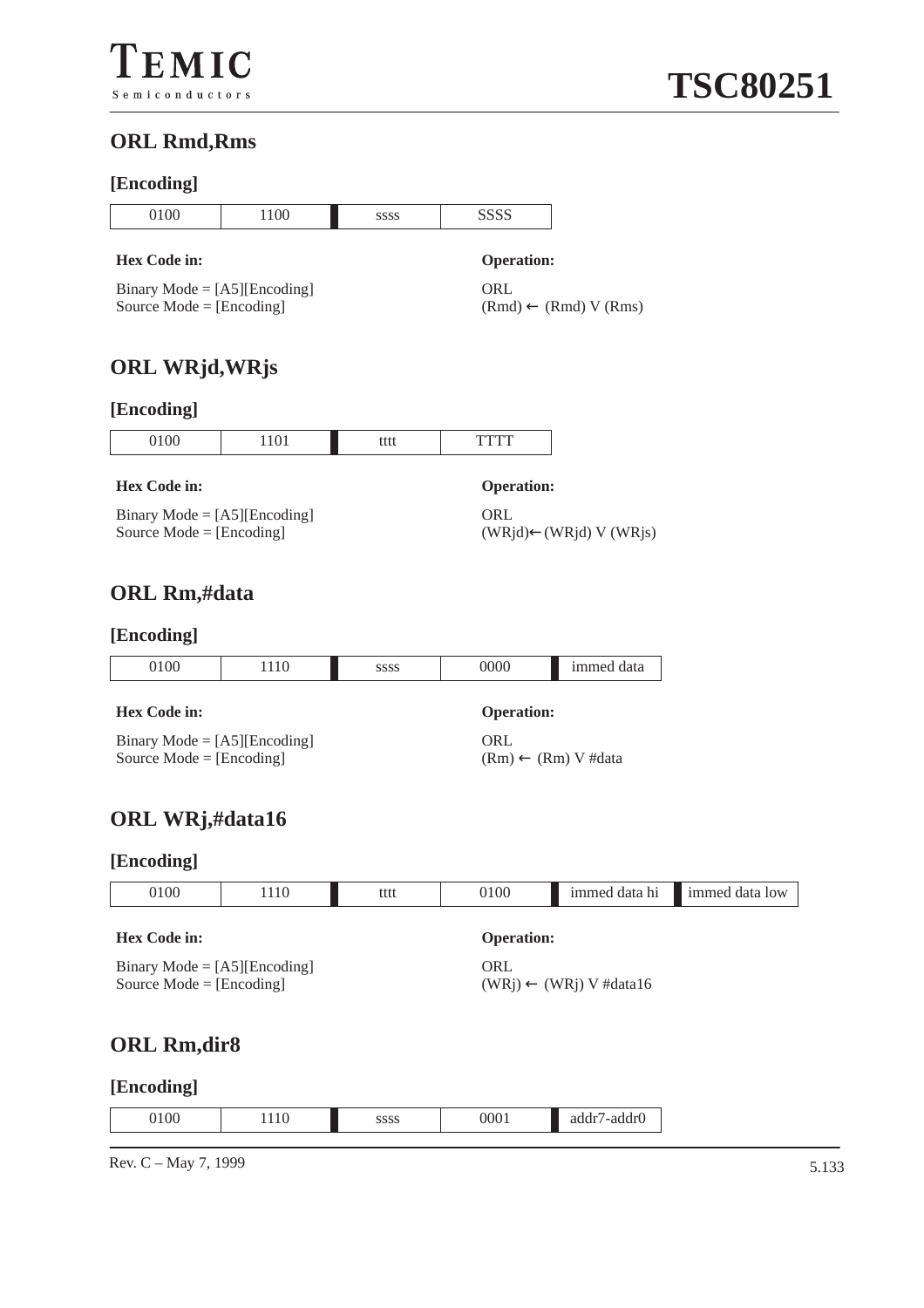

#### **Hex Code in: Operation:**

Binary Mode = [A5][Encoding] Source Mode = [Encoding]

**ORL**  $(Rm) ← (Rm) V (dir8)$ 

### **ORL WRj,dir8**

### **[Encoding]**

| 0100                              | 110                        | tttt | 0101                 | addr7-addr0 |  |  |  |
|-----------------------------------|----------------------------|------|----------------------|-------------|--|--|--|
| Hex Code in:<br><b>Operation:</b> |                            |      |                      |             |  |  |  |
| $\mathbf{r}$<br>$\cdots$          | <b>CA FILD</b><br>$\cdots$ |      | $\sim$ $\sim$ $\sim$ |             |  |  |  |

Binary Mode = [A5][Encoding] Source Mode = [Encoding]

ORL

 $(WRj) \leftarrow (WRj) V (dir8)$ 

### **ORL Rm,dir16**

#### **[Encoding]**

| 0100<br>1110<br><b>SSSS</b>                                         |  |                   | 0011 | $addr15-addr8$<br>addr7-addr0    |  |  |  |
|---------------------------------------------------------------------|--|-------------------|------|----------------------------------|--|--|--|
| <b>Hex Code in:</b>                                                 |  | <b>Operation:</b> |      |                                  |  |  |  |
| Binary Mode = $[A5][\text{Encoding}]$<br>Source Mode $=$ [Encoding] |  |                   | ORL  | $(Rm) \leftarrow (Rm) V (dir16)$ |  |  |  |

### **ORL WRj,dir16**

| 0100                                                                | 1110 | tttt                                      | 0111              | $addr15-addr8$ | addr7-addr0 |  |  |
|---------------------------------------------------------------------|------|-------------------------------------------|-------------------|----------------|-------------|--|--|
| Hex Code in:                                                        |      |                                           | <b>Operation:</b> |                |             |  |  |
| Binary Mode = $[A5][\text{Encoding}]$<br>Source Mode = $[Encoding]$ |      | ORL<br>$(WRj) \leftarrow (WRj) V (dir16)$ |                   |                |             |  |  |
| ORL Rm, @WRj                                                        |      |                                           |                   |                |             |  |  |

| 0100                                                                | 1110 | tttt | 1001 | <b>SSSS</b>                      | 0000 |  |  |
|---------------------------------------------------------------------|------|------|------|----------------------------------|------|--|--|
| <b>Hex Code in:</b>                                                 |      |      |      | <b>Operation:</b>                |      |  |  |
| Binary Mode = $[A5][\text{Encoding}]$<br>Source Mode = $[Encoding]$ |      |      | ORL  | $(Rm) \leftarrow (Rm) V ((WRj))$ |      |  |  |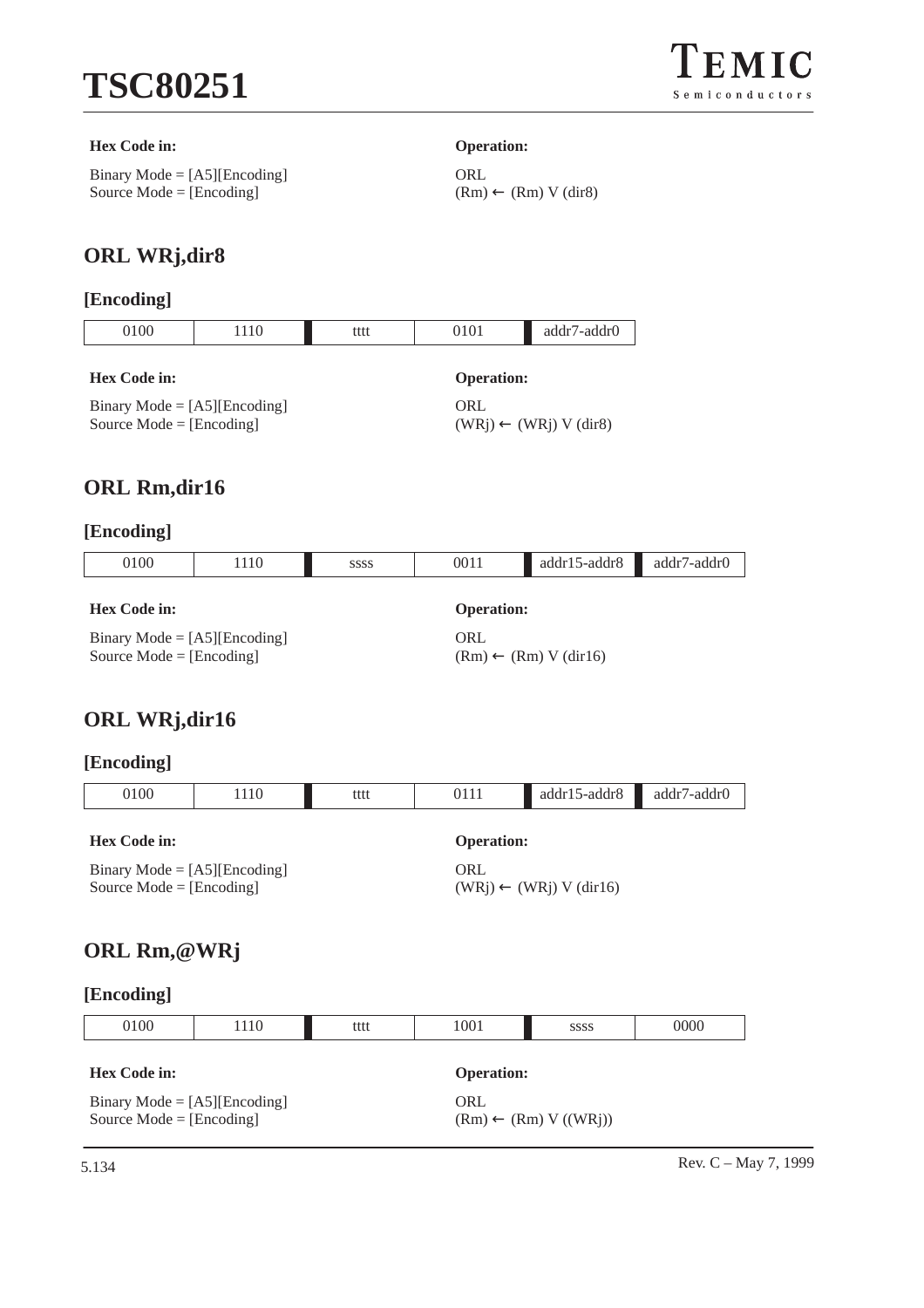### **ORL Rm,@DRk**

### **[Encoding]**

| 00 | $\overline{\phantom{a}}$<br>110 | uuuu | . | 0000<br>აააა | 0000 |
|----|---------------------------------|------|---|--------------|------|
|    |                                 |      |   |              |      |

#### **Hex Code in: Operation:**

Binary Mode = [A5][Encoding] Source Mode = [Encoding]

**ORL**  $(Rm) \leftarrow (Rm) V ((DRk))$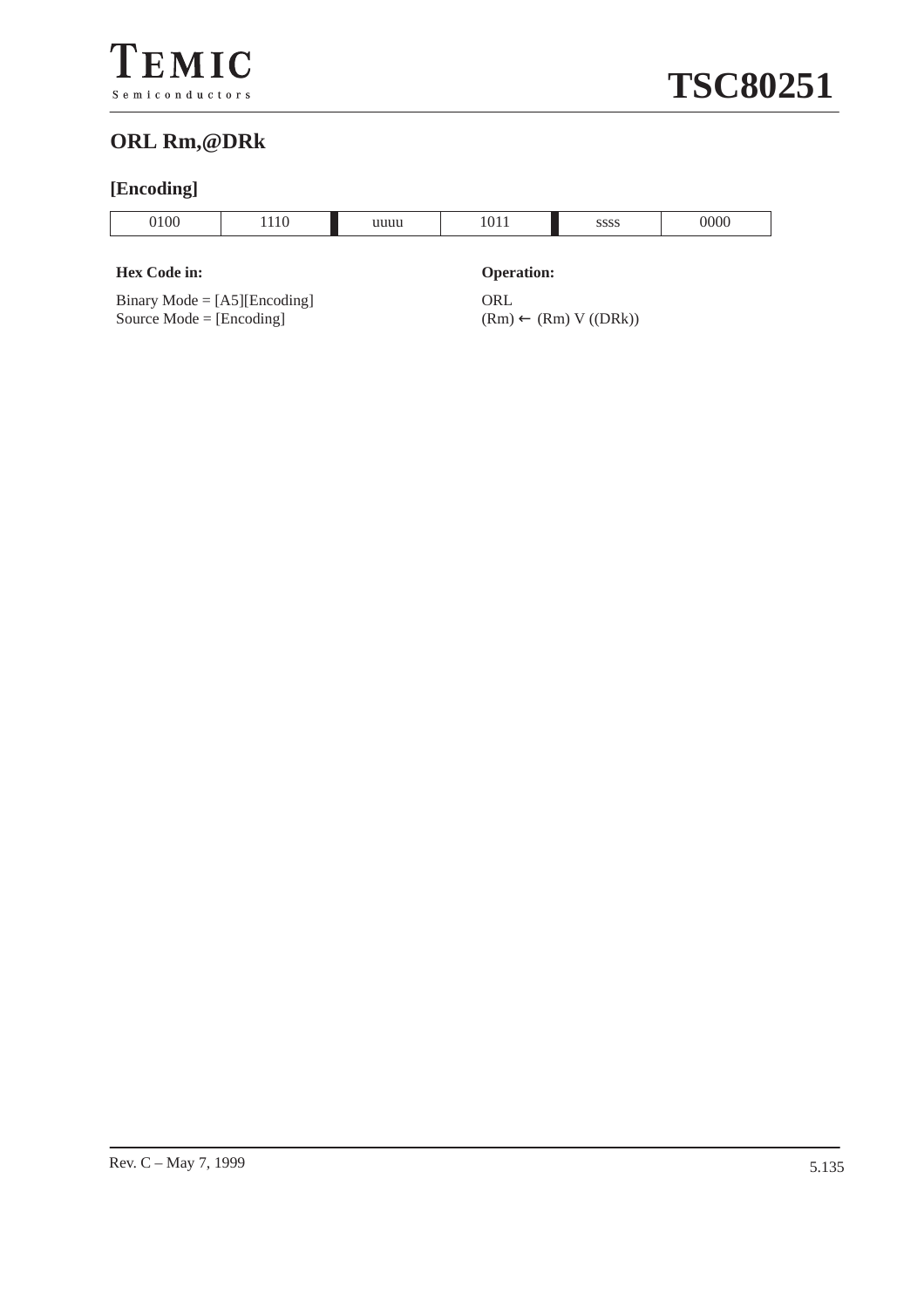# **ORL CY,<src-bit>**



# **Function:**

Logical–OR for bit variables

# **Description:**

Sets the CY flag if the Boolean value is a logical 1; leaves the CY flag in its current state otherwise. A slash ("/") preceding the operand in the assembly language indicates that the logical complement of the addressed bit is used as the source value, but the source bit itself is not affected.

#### **FLAGS :**

|  | - |  |
|--|---|--|

#### **Example :**

Set the CY flag if and only if  $P1.0 = 1$ , ACC.7 = 1 or OV = 0.

| MOV CY.P1.0    | ; Load carry with input pin P1.0              |
|----------------|-----------------------------------------------|
| ORL CY, ACC. 7 | ;Or carry with the accumulator bit 7          |
|                | ORL CY,/OV ; Or carry with the inverse of OV. |

# **ORL CY,bit51**

#### **[Encoding]**

| 0010 | addr<br>hit |
|------|-------------|

**Hex Code in: Operation:**

Binary Mode = [Encoding] Source Mode = [Encoding]

**ORL**  $(CY) \leftarrow (CY) V (bit51)$ 

# **ORL CY,/bit51**

 $\star$  If this instruction addresses a Port (Px, x = 0-3), add 1 state.

|--|

| <b>Hex Code in:</b>        | <b>Operation:</b>                            |
|----------------------------|----------------------------------------------|
| $Binary Mode = [Encoding]$ | ORL                                          |
| Source Mode $=$ [Encoding] | $(CY) \leftarrow (CY) V \rightarrow (bit51)$ |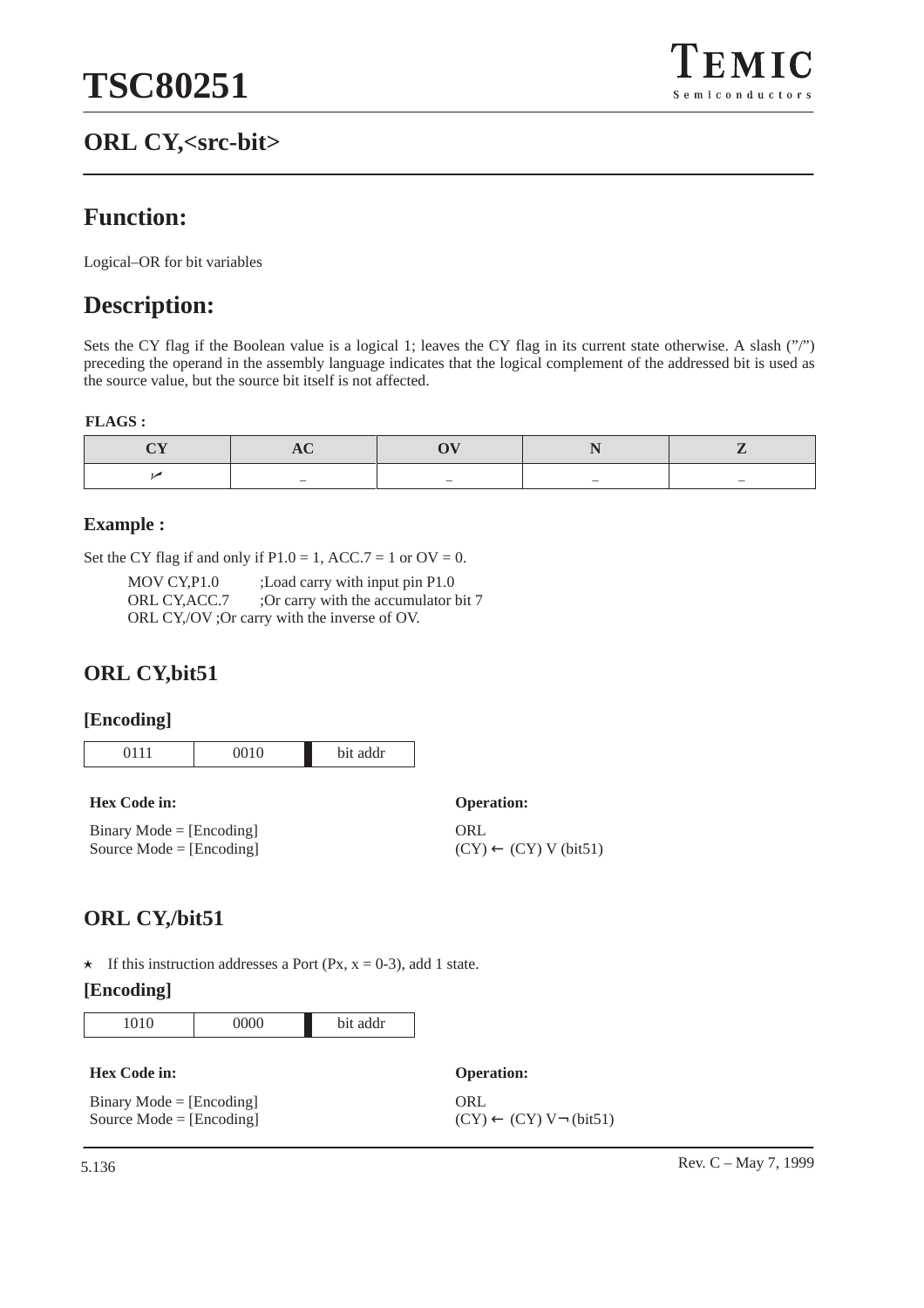# **ORL CY,bit**

# **[Encoding]**

| 1010                                                                                                                                                     | 1001 | 0111 | $0$ yyy | bit addr |
|----------------------------------------------------------------------------------------------------------------------------------------------------------|------|------|---------|----------|
| <b>Hex Code in:</b><br><b>Operation:</b><br>ORL<br>Binary Mode = $[A5][\text{Encoding}]$<br>Source Mode = $[Encoding]$<br>$(CY) \leftarrow (CY) V (bit)$ |      |      |         |          |
| <b>ORL CY,/bit</b>                                                                                                                                       |      |      |         |          |
| [Encoding]                                                                                                                                               |      |      |         |          |
| 1010                                                                                                                                                     | 1001 | 1110 | 0yyy    | bit addr |

| 1010                                                     | 1001 |                   | bit addr |  |
|----------------------------------------------------------|------|-------------------|----------|--|
|                                                          |      |                   |          |  |
| <b>Hex Code in:</b>                                      |      | <b>Operation:</b> |          |  |
| $\mathbf{D}^*$ . $\mathbf{M}$ is the set of $\mathbf{L}$ |      | $\bigcap$         |          |  |

Binary Mode = [A5][Encoding] Source Mode = [Encoding]

ORL  $(CY) \leftarrow (CY) V 0$  (bit)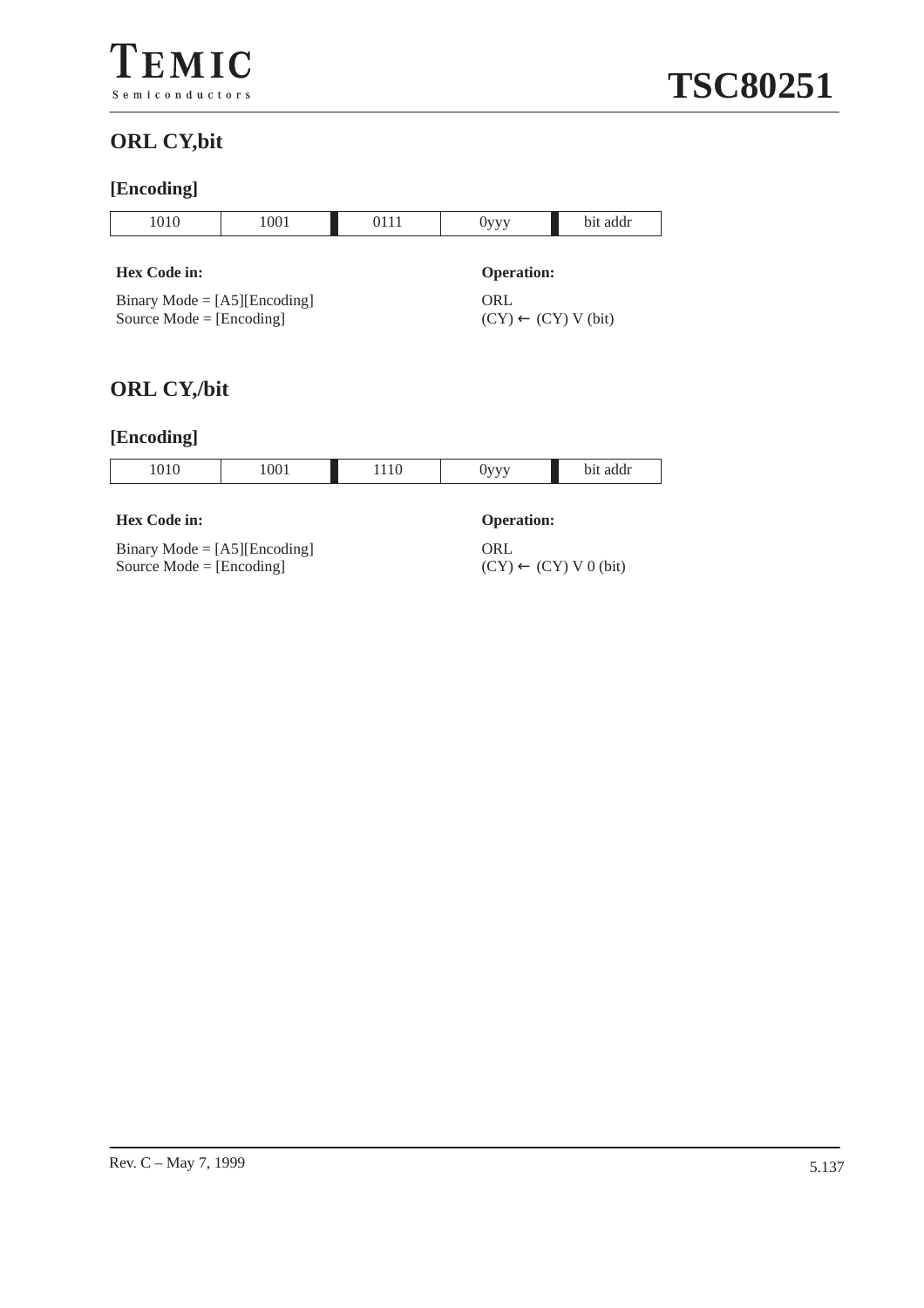

# **POP <src>**

# **Function:**

Pop from stack.

# **Description:**

Reads the contents of the on–chip RAM location addressed by the stack pointer, then decrements the stack pointer by one. The value read at the original RAM location is transferred to the newly addressed location, which can be 8–bit or 16–bit.

#### **FLAGS :**

|  | $\overline{\phantom{a}}$ | $\overline{\phantom{a}}$ | $\overline{\phantom{a}}$ |
|--|--------------------------|--------------------------|--------------------------|

## **Example :**

The stack pointer contains 32h and on–chip RAM locations 30h through 32h contain 01h, 23h, and 20h, respectively. After executing the instruction sequence:

POP DPH POP DPL

the stack pointer contains 30h and the data pointer contains 0123h. After executing the instruction POP SP the stack pointer contains 20h. Note that in this special case the stack pointer was decremented to 2Fh before it was loaded with the value popped (20h).

# **POP dir8**

## **[Encoding]**



| <b>Hex Code in:</b>        | <b>Operation:</b>                                              |
|----------------------------|----------------------------------------------------------------|
| $Binary Mode = [Encoding]$ | <b>POP</b>                                                     |
| Source Mode $=$ [Encoding] | $(\text{dir8}) \leftarrow ((SP)$<br>$(SP) \leftarrow (SP) - 1$ |

# **POP Rm**

| 1101                                                                | 1010 | <b>SSSS</b> | 1000                                                                 |
|---------------------------------------------------------------------|------|-------------|----------------------------------------------------------------------|
| Hex Code in:                                                        |      |             | <b>Operation:</b>                                                    |
| Binary Mode = $[A5][\text{Encoding}]$<br>Source Mode = $[Encoding]$ |      |             | <b>POP</b><br>$(Rm) \leftarrow ((SP))$<br>$(SP) \leftarrow (SP) - 1$ |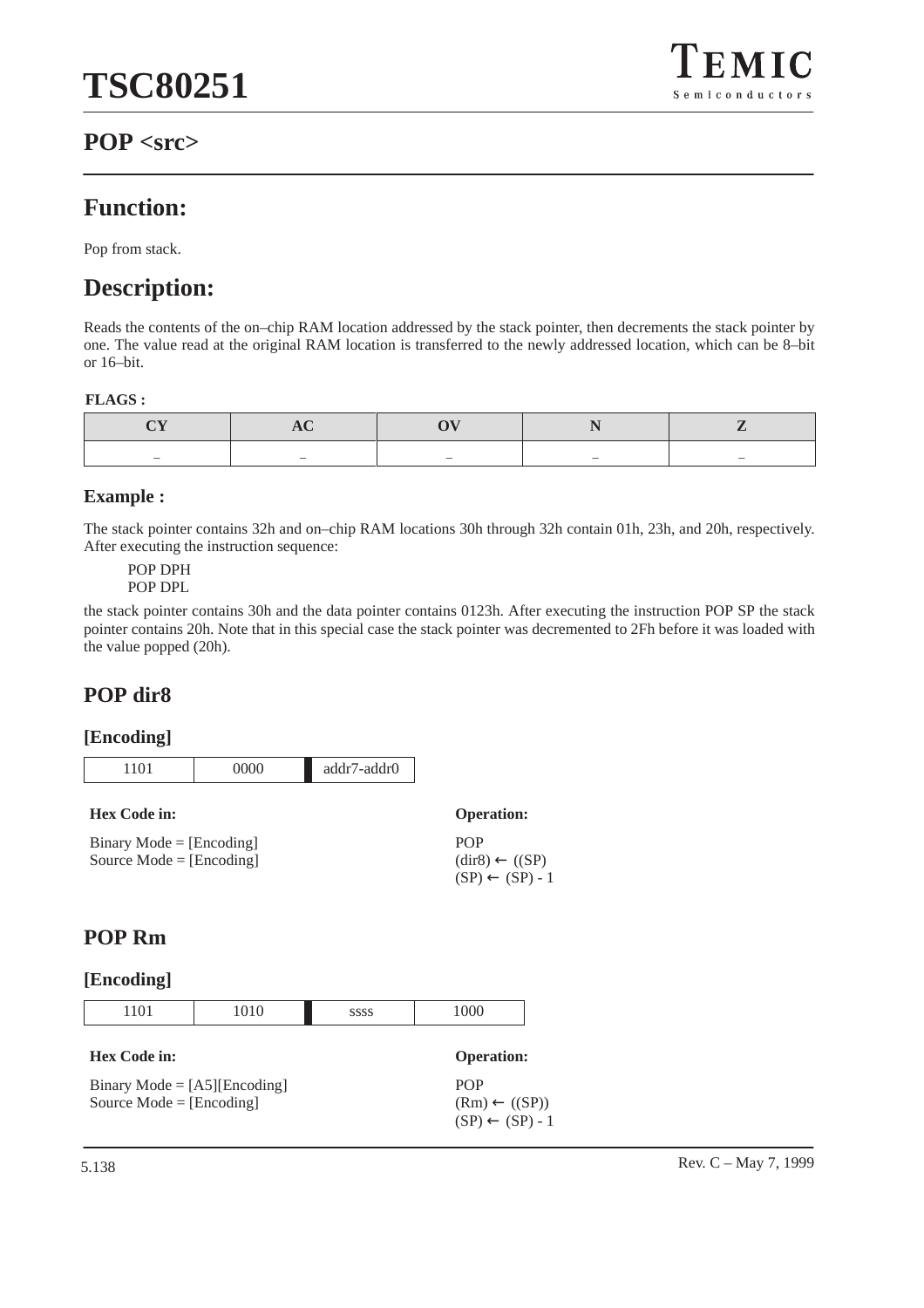# **POP WRj**

# **[Encoding]**

| 1101                | 1010 | tttt | 1001              |
|---------------------|------|------|-------------------|
|                     |      |      |                   |
| <b>Hex Code in:</b> |      |      | <b>Operation:</b> |

| Binary Mode = $[A5][\text{Encoding}]$ |
|---------------------------------------|
| Source Mode = $[Encoding]$            |

| <b>Operation:</b>          |
|----------------------------|
| <b>POP</b>                 |
| $(SP) \leftarrow (SP) - 1$ |
| $(WRj) \leftarrow ((SP))$  |
| $(SP) \leftarrow (SP) - 1$ |

# **POP DRk**

| 1101<br>1101 | 010<br>1010 | uuuu | 91 <sub>1</sub> |
|--------------|-------------|------|-----------------|
|              |             |      |                 |

| <b>Hex Code in:</b>                   | <b>Operation:</b>                                       |
|---------------------------------------|---------------------------------------------------------|
| Binary Mode = $[A5][\text{Encoding}]$ | <b>POP</b>                                              |
| Source Mode $=$ [Encoding]            | $(SP) \leftarrow (SP) - 3$<br>$(DRk) \leftarrow ((SP))$ |
|                                       | $(SP) \leftarrow (SP) - 1$                              |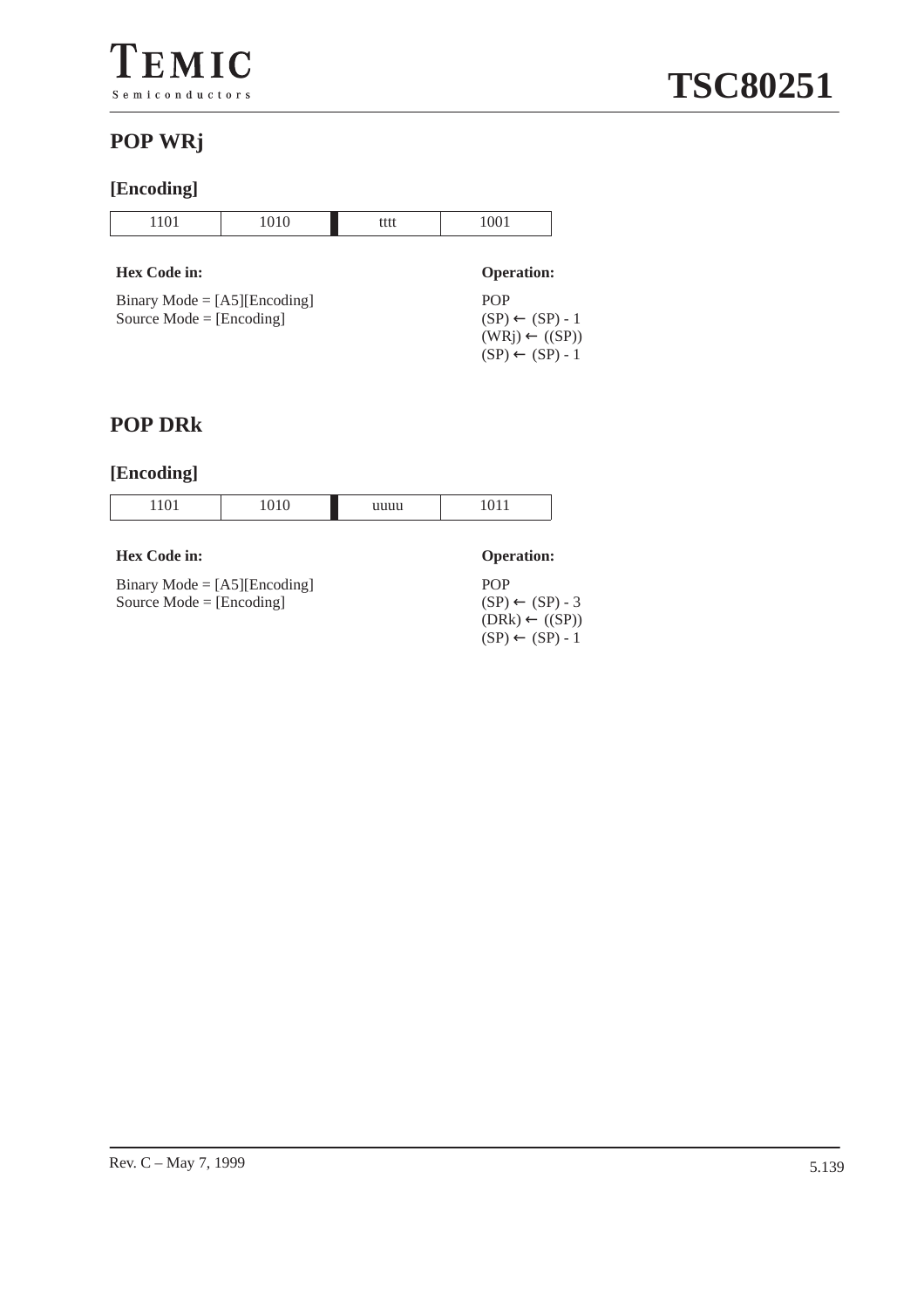# **PUSH <dest>**



# **Function:**

PUSH onto stack

# **Description:**

Increments the stack pointer by one. The contents of the specified variable are then copied into the on–chip RAM location addressed by the stack pointer.

#### **FLAGS :**

| $\sim$ | - | - |  |
|--------|---|---|--|

Example: On entering an interrupt routine, the stack pointer contains 09h and the data pointer contains 0123h. After executing the instruction sequence:

PUSH DPL PUSH DPH

the stack pointer contains 0Bh and on–chip RAM locations 0Ah and 0Bh contain 01h and 23h, respectively.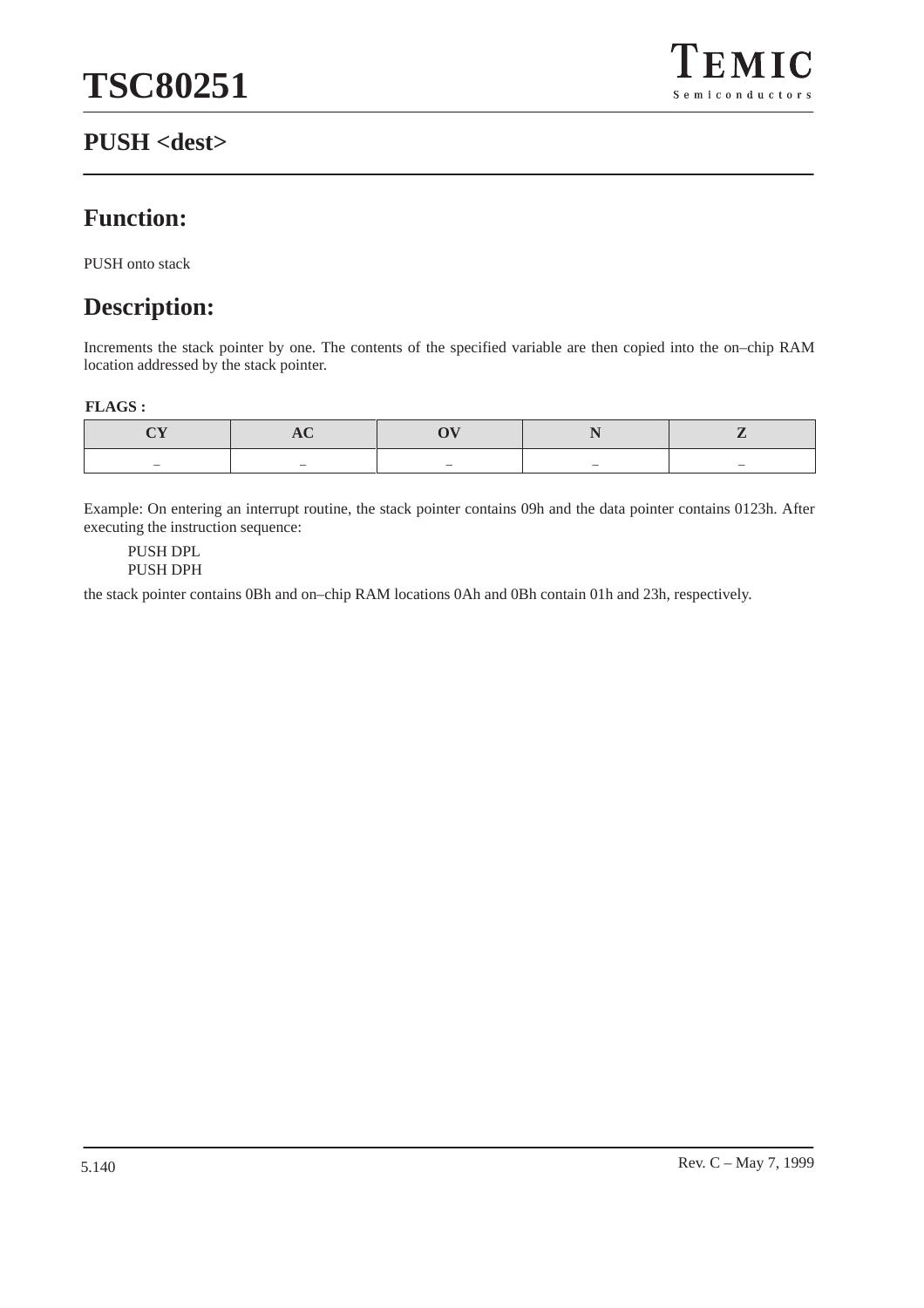# **PUSH dir8**

# **[Encoding]**

| 1100                                                     | 0000 | addr7-addr0 |                                                                         |
|----------------------------------------------------------|------|-------------|-------------------------------------------------------------------------|
| Hex Code in:                                             |      |             | <b>Operation:</b>                                                       |
| $Binary Mode = [Encoding]$<br>Source Mode = $[Encoding]$ |      |             | <b>PUSH</b><br>$(SP) \leftarrow (SP) + 1$<br>$((SP)) \leftarrow (dir8)$ |
|                                                          |      |             |                                                                         |

# **PUSH #data**

# **[Encoding]**



## Binary Mode = [A5][Encoding] Source Mode = [Encoding]

PUSH

 $(SP) \leftarrow (SP) + 1$  $((SP)) \leftarrow #data$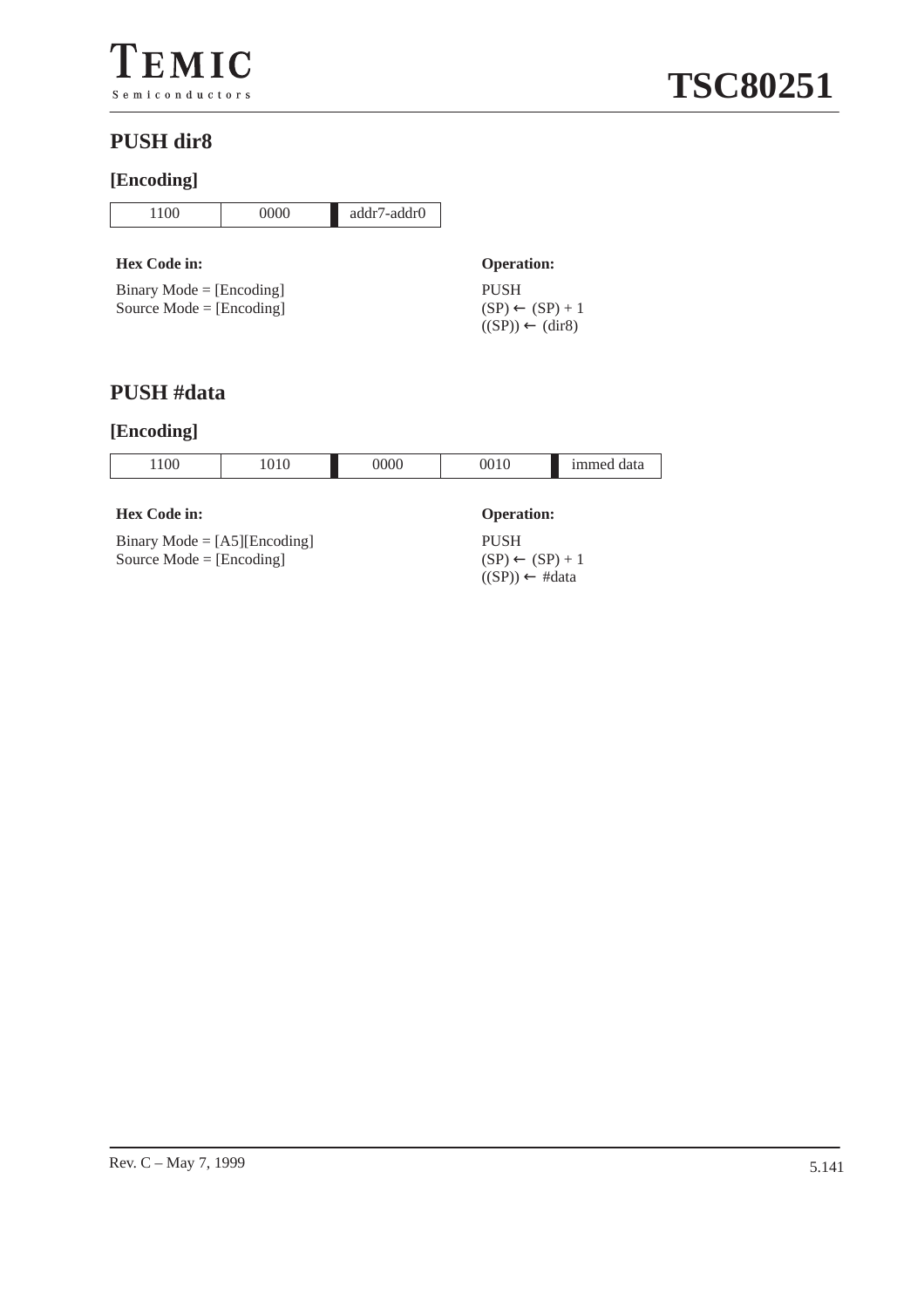# **PUSH #data16**

# **[Encoding]**

| 1100                                                                | 1010 | 0000                                      | 0110              | immed data hi | immed data low |
|---------------------------------------------------------------------|------|-------------------------------------------|-------------------|---------------|----------------|
| <b>Hex Code in:</b>                                                 |      |                                           | <b>Operation:</b> |               |                |
| Binary Mode = $[A5][\text{Encoding}]$<br>Source Mode = $[Encoding]$ |      | <b>PUSH</b><br>$(SP) \leftarrow (SP) + 1$ |                   |               |                |

# **PUSH Rm**

#### **[Encoding]**

| 1100 | 010 | SSSS | 1000 |
|------|-----|------|------|
|      |     |      |      |

#### **Hex Code in: Operation:**

Binary Mode = [A5][Encoding] Source  $Mode = [Encoding]$ 

PUSH  $(SP) \leftarrow (SP) + 1$  $((SP)) \leftarrow (Rm)$ 

 $((SP)) \leftarrow #data16$  $(SP) \leftarrow (SP) + 1$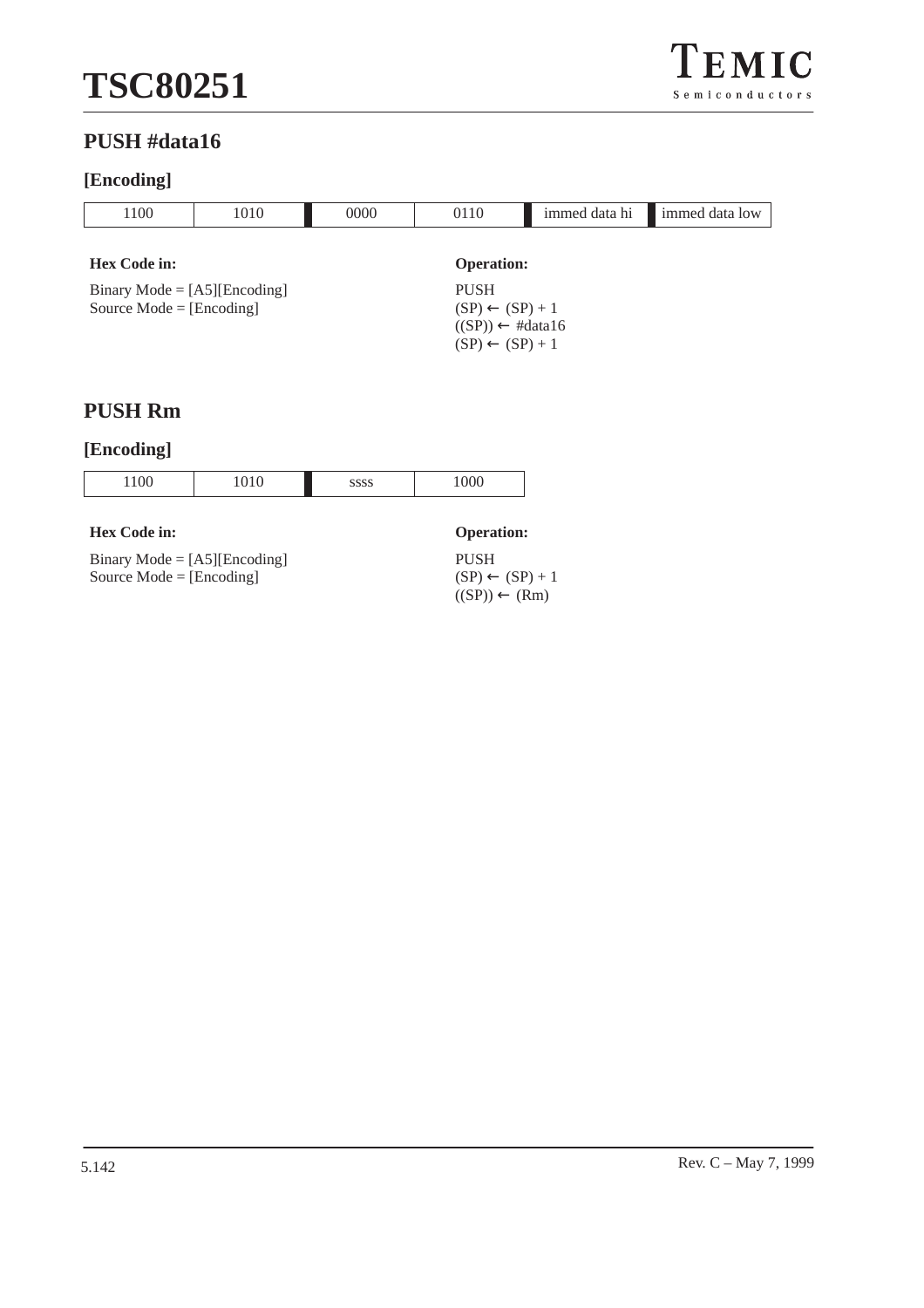# **[Encoding]**

| $\cap$<br>11 <sub>00</sub> | $1 \cap$<br>1010 | tttt | $\Omega$ 1<br>100 T |
|----------------------------|------------------|------|---------------------|
|                            |                  |      |                     |

## **Hex Code in: Operation:**

| Binary Mode = $[A5][\text{Encoding}]$ |
|---------------------------------------|
| Source Mode = $[Encoding]$            |

# **PUSH DRk**

#### **[Encoding]**

| .<br>1.11 | ິ | <br>1.101 |
|-----------|---|-----------|

#### **Hex Code in: Operation:**

Binary Mode = [A5][Encoding] Source Mode = [Encoding]

| <b>PUSH</b>                |
|----------------------------|
| $(SP) \leftarrow (SP) + 1$ |
| $((SP)) \leftarrow (DRk)$  |
| $(SP) \leftarrow (SP) + 3$ |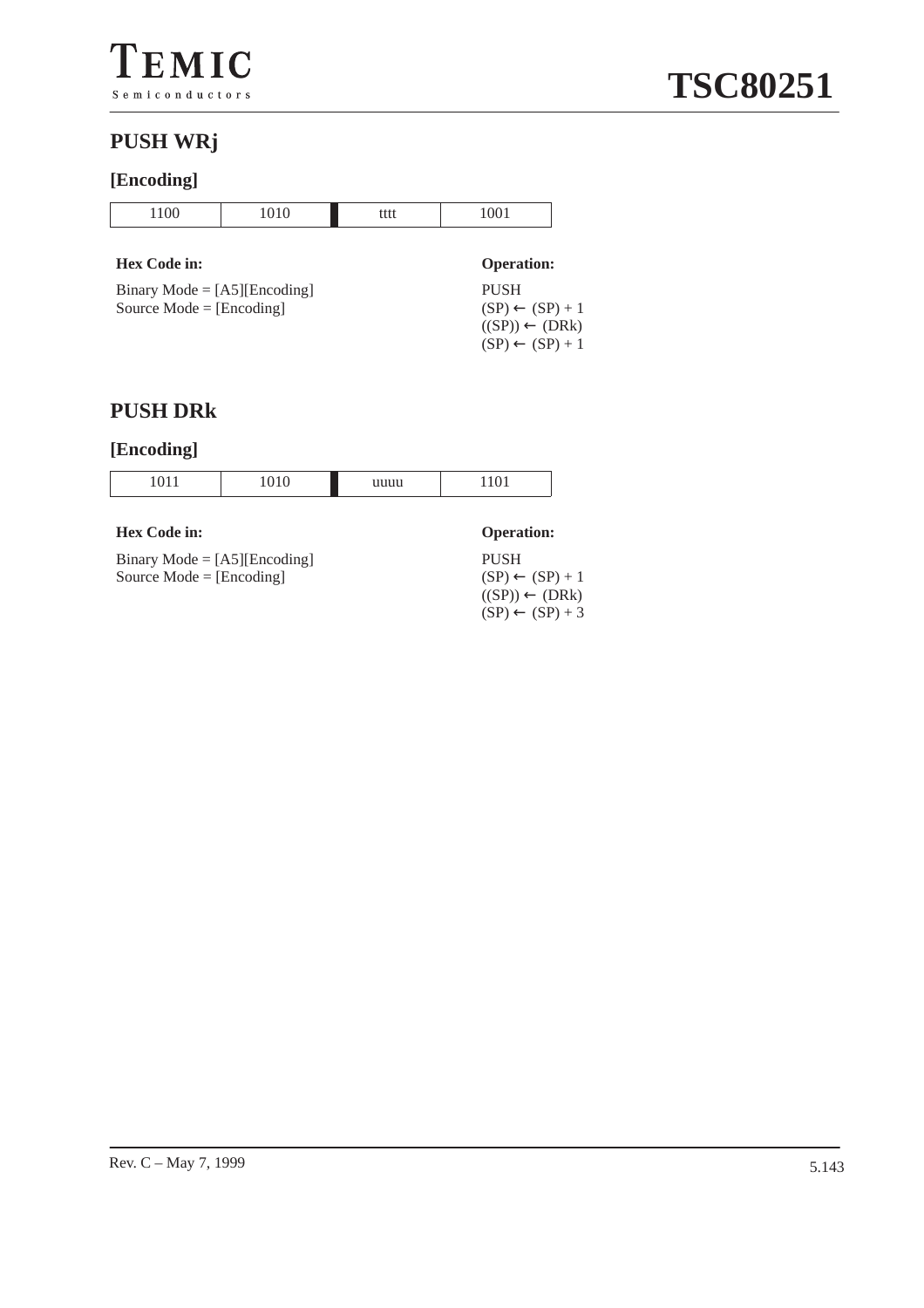

# **RET**

# **Function:**

Return from subroutine

# **Description:**

Pops the high and low bytes of the PC successively from the stack, decrementing the stack pointer by two. Program execution continues at the resulting address, which normally is the instruction immediately following ACALL or LCALL.

#### **FLAGS :**

#### **Example :**

The stack pointer contains 0Bh and on–chip RAM locations 0Ah and 0Bh contain 01h and 23h, respectively. After executing the instruction, RET the stack pointer contains 09h and program execution continues at location 0123h.

#### **[Encoding]**

#### **Hex Code in: Operation:**

Binary Mode = [Encoding] Source Mode = [Encoding]

RET  $(PC).15:8 \leftarrow ((SP))$  $(SP) \leftarrow (SP) - 1$  $(PC).7:0 \leftarrow ((SP))$  $(SP) \leftarrow (SP) - 1$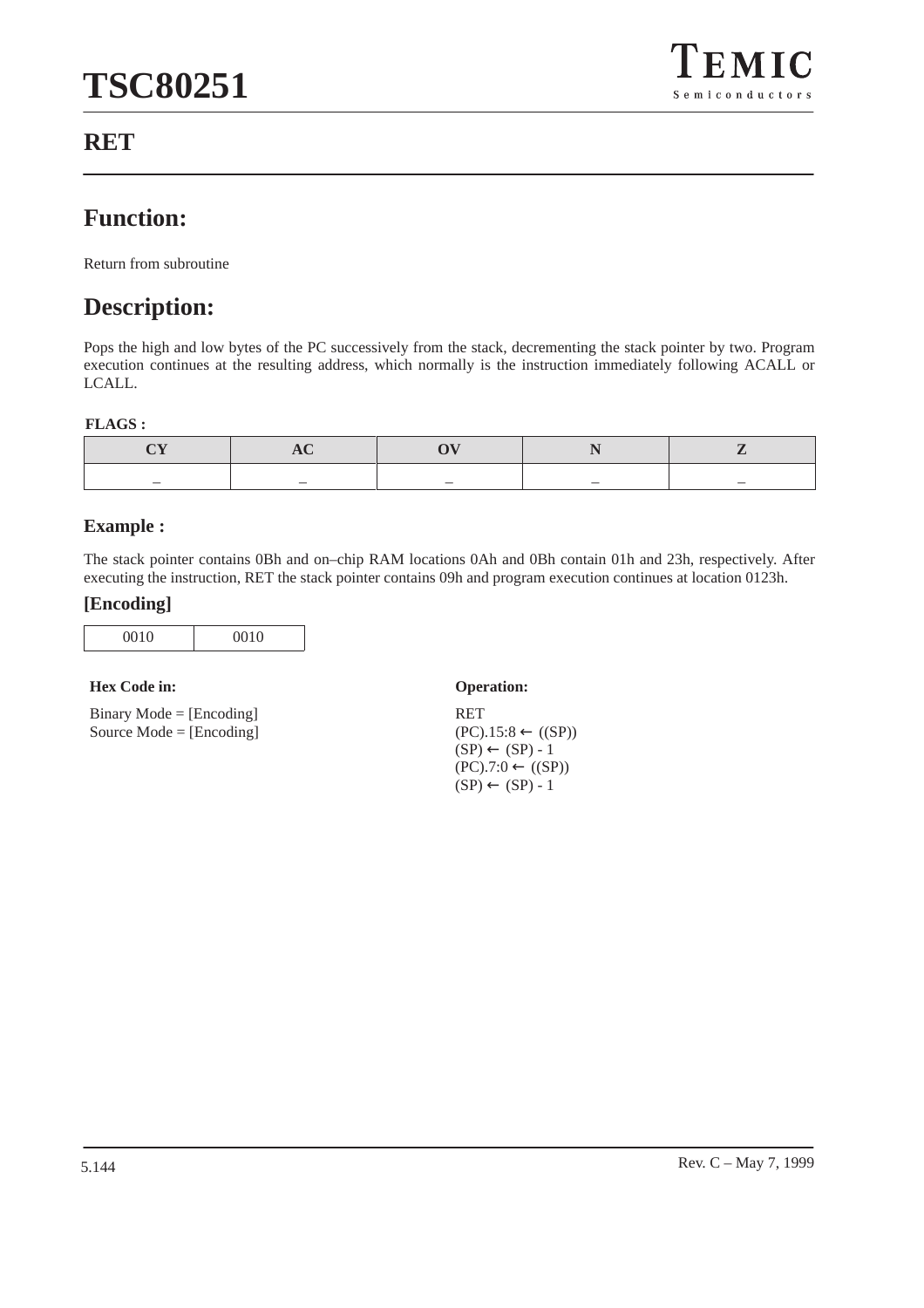# **RETI**

# **Function:**

Return from interrupt

# **Description:**

This instruction pops two or four bytes from the stack, depending on the INTR bit in the CONFIG1 register .

If  $\text{INTER} = 0$ , RETI pops the high and low bytes of the PC successively from the stack and uses them as the 16–bit return address in region FF:.The stack pointer is decremented by two. No other registers are affected, and neither PSW nor PSW1 is automatically restored to its pre–interrupt status.

If INTR = 1, RETI pops four bytes from the stack: PSW1 and the three bytes of the PC. The three bytes of the PC are the return address, which can be anywhere in the 16–Mbyte memory space. The stack pointer is decremented by four. PSW1 is restored to its pre–interrupt status, but PSW is not restored to its pre–interrupt status. No other registers are affected.

For either value of INTR, hardware restores the interrupt logic to accept additional interrupts at the same priority level as the one just processed. Program execution continues at the return address, which normally is the instruction immediately after the point at which the interrupt request was detected. If an interrupt of the same or lower priority is pending when the RETI instruction is executed, that one instruction is executed before the pending interrupt is processed.

#### **FLAGS :**

| _ |  | __ | _____ |
|---|--|----|-------|

#### **Example :**

INTR  $= 0$ . The stack pointer contains 0Bh. An interrupt was detected during the instruction ending at location 0122h. On–chip RAM locations 0Ah and 0Bh contain 01h and 23h, respectively. After executing the instruction, RETI the stack pointer contains 09h and program execution continues at location 0123h.

#### **[Encoding]**

| 0011 | 0010 |
|------|------|

#### **Hex Code in: Operation:**

Binary Mode = [Encoding] Source Mode = [Encoding]

```
Operation for INTR = 0 :
RETI
(PC).15:8 \leftarrow (SP)(SP) \leftarrow (SP) - 1(PC).7:0 \leftarrow (SP)(SP) \leftarrow (SP) - 1Operation for INTR = 1 : 
RETI
(PC).15:8 \leftarrow ((SP))(SP) \leftarrow (SP) - 1(PC).7:0 \leftarrow (SP)(SP) \leftarrow (SP) - 1(PC).23:16 \leftarrow ((SP))(SP) \leftarrow (SP) - 1PSW1 \leftarrow ((SP))(SP) \leftarrow (SP) - 1
```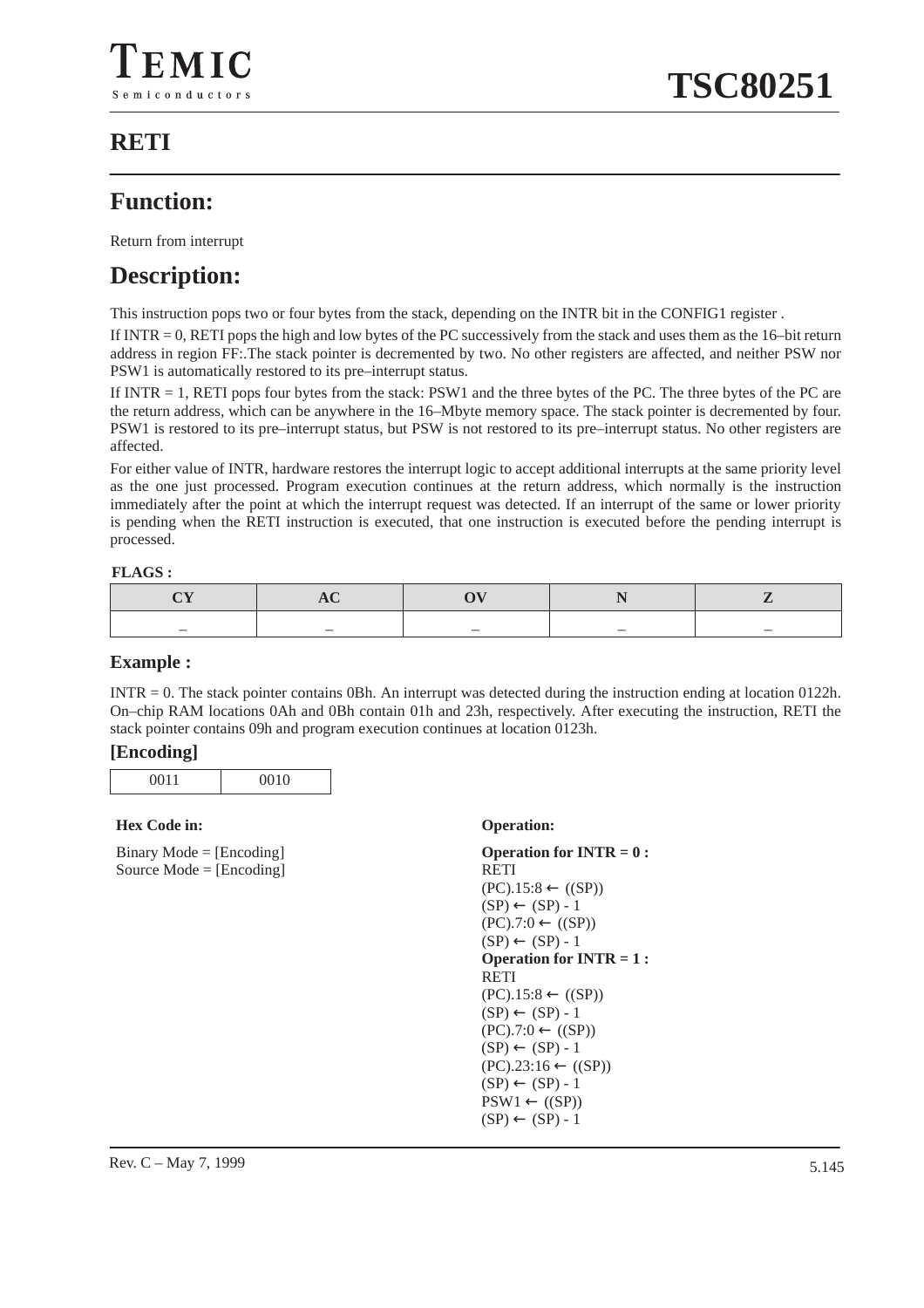

# **RL A**

# **Function:**

Rotate accumulator left

# **Description:**

Rotates the 8 bits in the accumulator one bit to the left. Bit 7 is rotated into the bit 0 position.

#### **FLAGS :**

| _ | $-$ | $-$ |  |
|---|-----|-----|--|

#### **Example :**

The accumulator contains 0C5h (11000101B). After executing the instruction, RL A the accumulator contains 8Bh (10001011B); the CY flag is unaffected.

#### **[Encoding]**

#### **Hex Code in: Operation:**

Binary Mode = [Encoding] Source Mode = [Encoding]

RL  $(A).a+1 \leftarrow (A).a$  $(A).0 \leftarrow (A).7$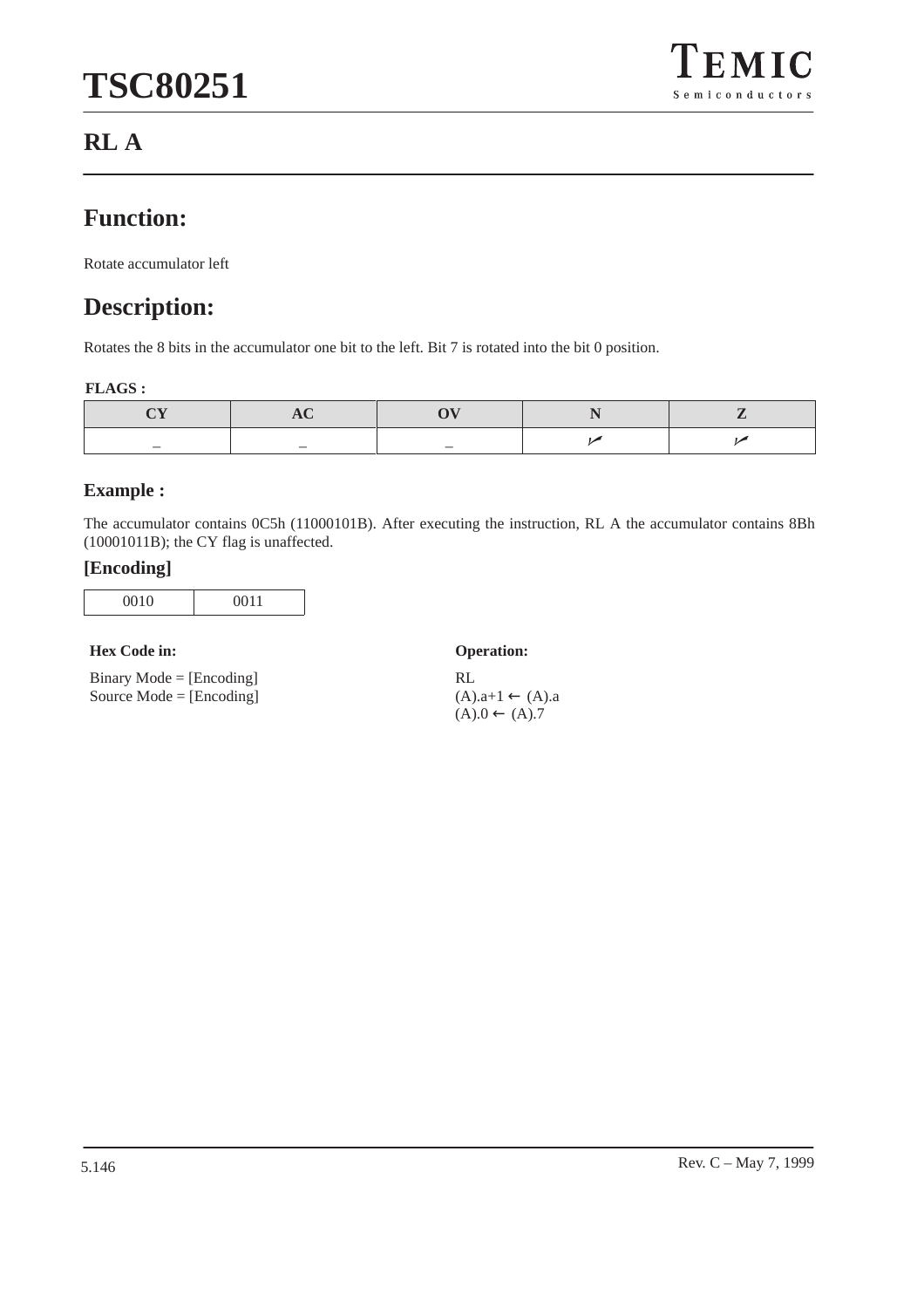# **Function:**

Rotate accumulator left through the carry flag

# **Description:**

Rotates the 8 bits in the accumulator and the CY flag one bit to the left. Bit 7 moves into the CY flag position and the original state of the CY flag moves into bit 0 position.

# **Description:**

#### **FLAGS :**

## **Example :**

The accumulator contains 0C5h (11000101B) and the CY flag is clear. After executing the instruction RLC A the accumulator contains 8Ah (10001010B) and the CY flag is set.

#### **[Encoding]**

| 0011 | $\bigcap$ 11 |
|------|--------------|
|      |              |

#### **Hex Code in: Operation:**

Binary Mode = [Encoding] Source Mode = [Encoding]

RLC  $(A).a+1 \leftarrow (A).a$  $(A).0 \leftarrow (CY)$  $(CY) \leftarrow (A) .7$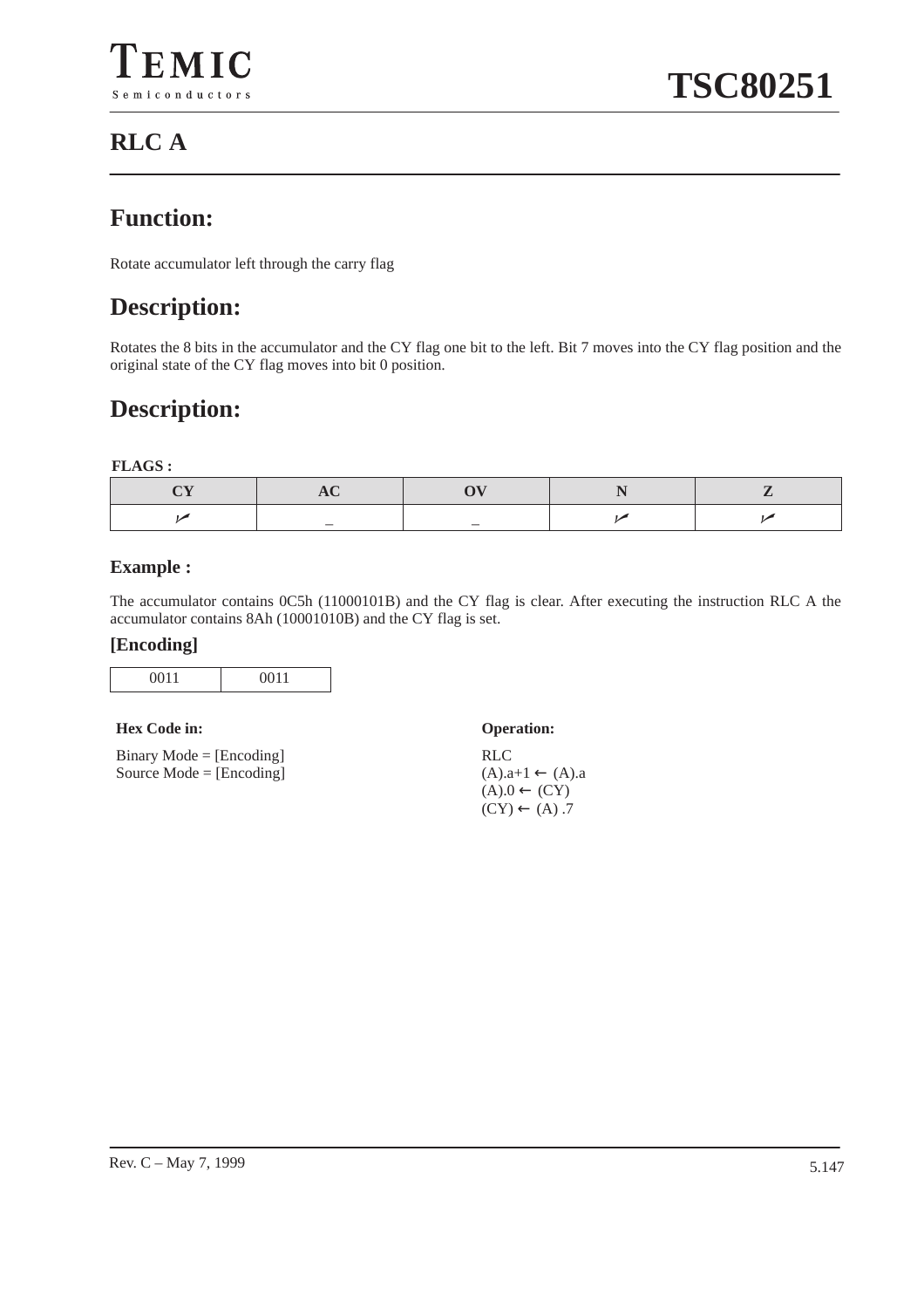

# **RR A**

# **Function:**

Rotate accumulator right

# **Description:**

Rotates the 8 bits in the accumulator one bit to the right. Bit 0 is moved into the bit 7 position.

#### **FLAGS :**

| _ | _ | _ |  |
|---|---|---|--|

# **Example :**

The accumulator contains 0C5h (11000101B). After executing the instruction, RR A the accumulator contains 0E2h (11100010B) and the CY flag is unaffected.

#### **[Encoding]**

| 0000 | 0011 |
|------|------|
|      |      |

#### **Hex Code in: Operation:**

Binary Mode = [Encoding] Source Mode = [Encoding]

RR  $(A).a \leftarrow (A).a+1$  $(A).7 \leftarrow (A).0$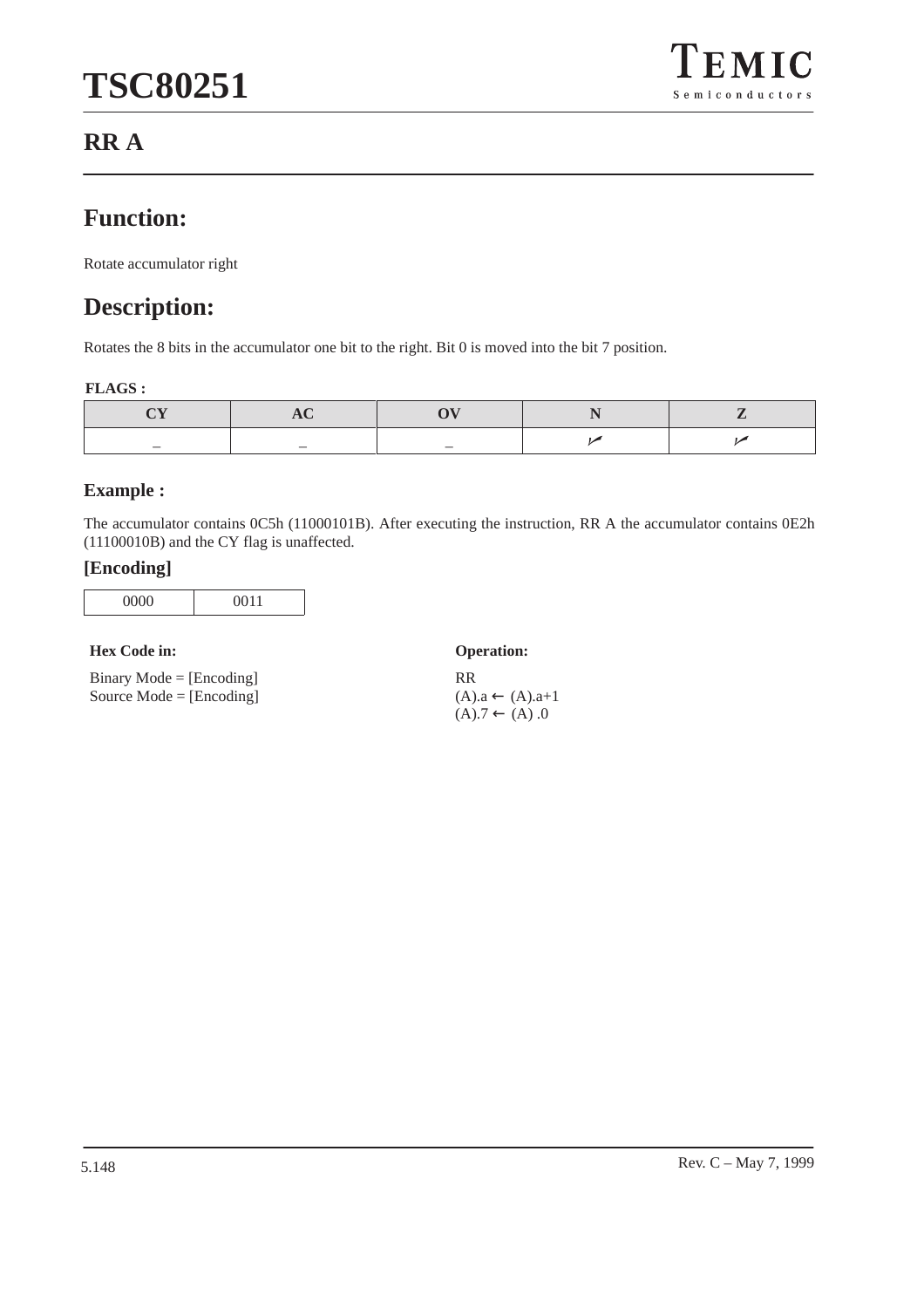# **RRC A**

# **Function:**

Rotate accumulator right through carry flag

# **Description:**

Rotates the 8 bits in the accumulator and the CY flag one bit to the right. Bit 0 moves into the CY flag position; the original value of the CY flag moves into the bit 7 position.

#### **FLAGS :**

|  | $-$ |  |
|--|-----|--|

#### **Example :**

The accumulator contains 0C5h (11000101B) and the CY flag is clear. After executing the instruction RRC A the accumulator contains 62h (01100010B) and the CY flag is set.

#### **[Encoding]**

| - -<br>.<br>ີ<br>- |
|--------------------|
|--------------------|

#### **Hex Code in: Operation:**

Binary Mode = [Encoding] Source Mode = [Encoding]

RRC  $(A).a \leftarrow (A).a+1$  $(A).7 \leftarrow (CY)$  $(CY) \leftarrow (A).0$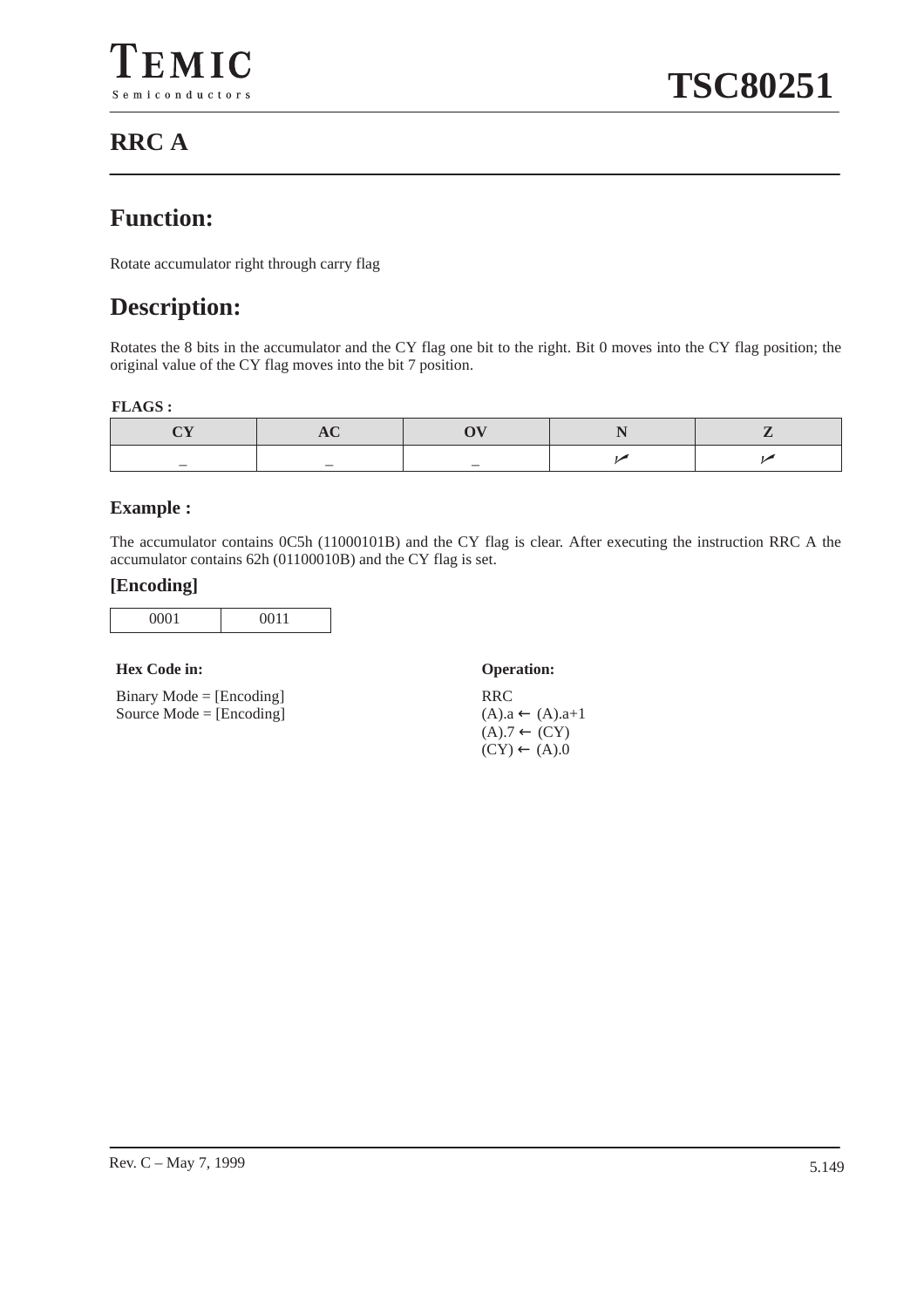

# **SETB <bit>**

# **Function:**

Set bit

# **Description:**

Sets the specified bit to one. SETB can operate on the CY flag or any directly addressable bit.

|  | FLAGS : No flags are affected except the CY flag for instruction with CY as the operand. |
|--|------------------------------------------------------------------------------------------|
|  |                                                                                          |

| _ | _ | _ |  |
|---|---|---|--|

# **Example:**

The CY flag is clear and output Port 1 contains 34h (00110100B). After executing the instruction sequence:

SETB CY

SETB P1.0

the CY flag is set and output Port 1 contains 35h (00110101B).

# **SETB bit51**

## **[Encoding]**

| $\sim$ $\sim$ $\sim$<br>٠<br>٠ |
|--------------------------------|
|--------------------------------|

| <b>Hex Code in:</b>        | <b>Operation:</b>      |
|----------------------------|------------------------|
| $Binary Mode = [Encoding]$ | <b>SETB</b>            |
| Source Mode $=$ [Encoding] | $(bit51) \leftarrow 1$ |

# **SETB CY**

| -- | $\sim$ 4<br>1.101 | 0011 |
|----|-------------------|------|
|----|-------------------|------|

| <b>Hex Code in:</b>        | <b>Operation:</b>   |
|----------------------------|---------------------|
| $Binary Mode = [Encoding]$ | <b>SETB</b>         |
| Source Mode $=$ [Encoding] | $(CY) \leftarrow 1$ |

| <b>Operation:</b>   |  |
|---------------------|--|
| SETB                |  |
| $(CY) \leftarrow 1$ |  |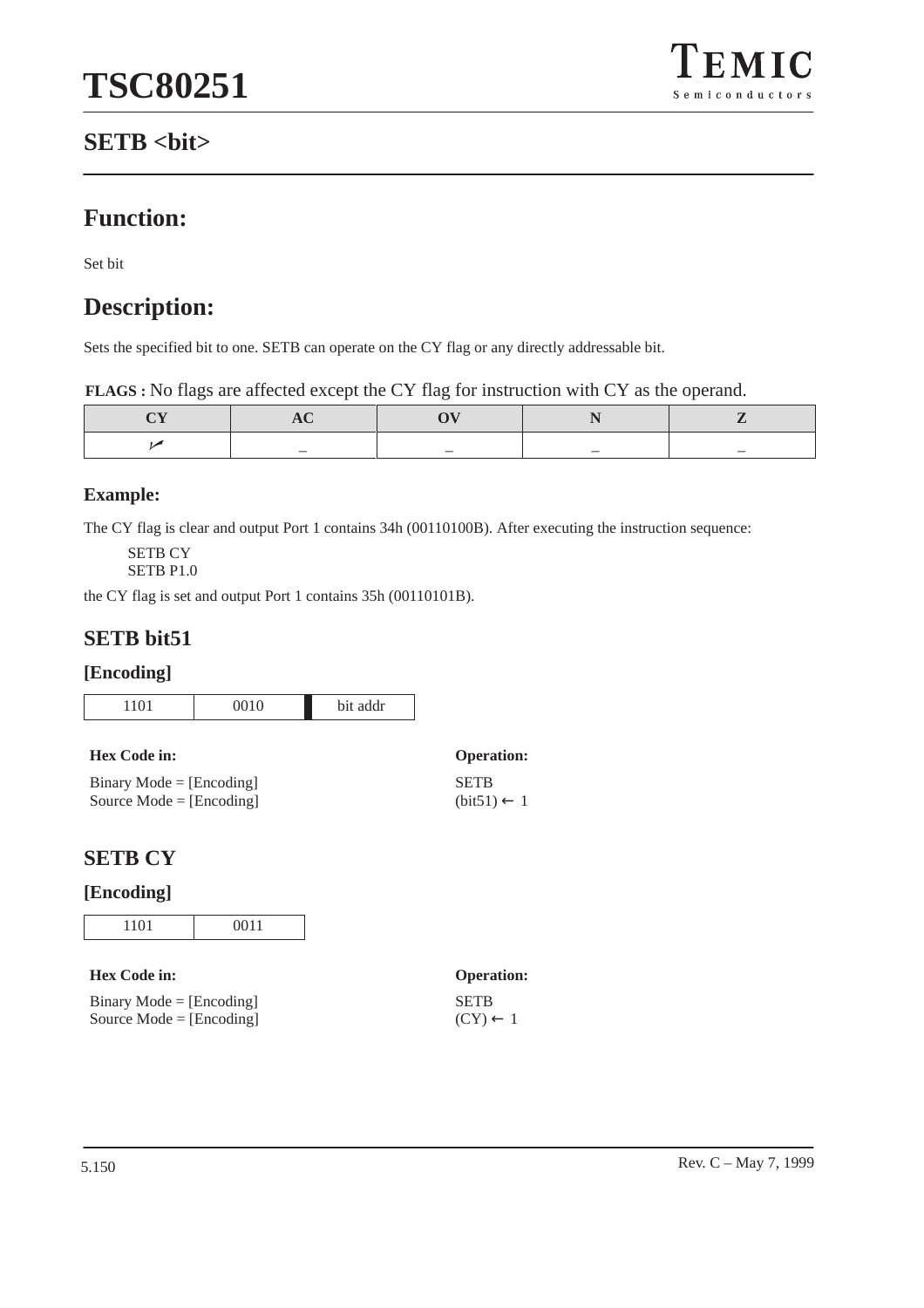



# **SETB bit**

# **[Encoding]**

| $\sim$<br>ν<br>.<br>`<br>.<br>$\mathbf{U}$<br>ັ<br>∼<br>--<br>. . |  |  |  |
|-------------------------------------------------------------------|--|--|--|
|                                                                   |  |  |  |

#### **Hex Code in: Operation:**

Binary Mode = [A5][Encoding] Source Mode  $=$  [Encoding]

**SETB**  $(bit) \leftarrow 1$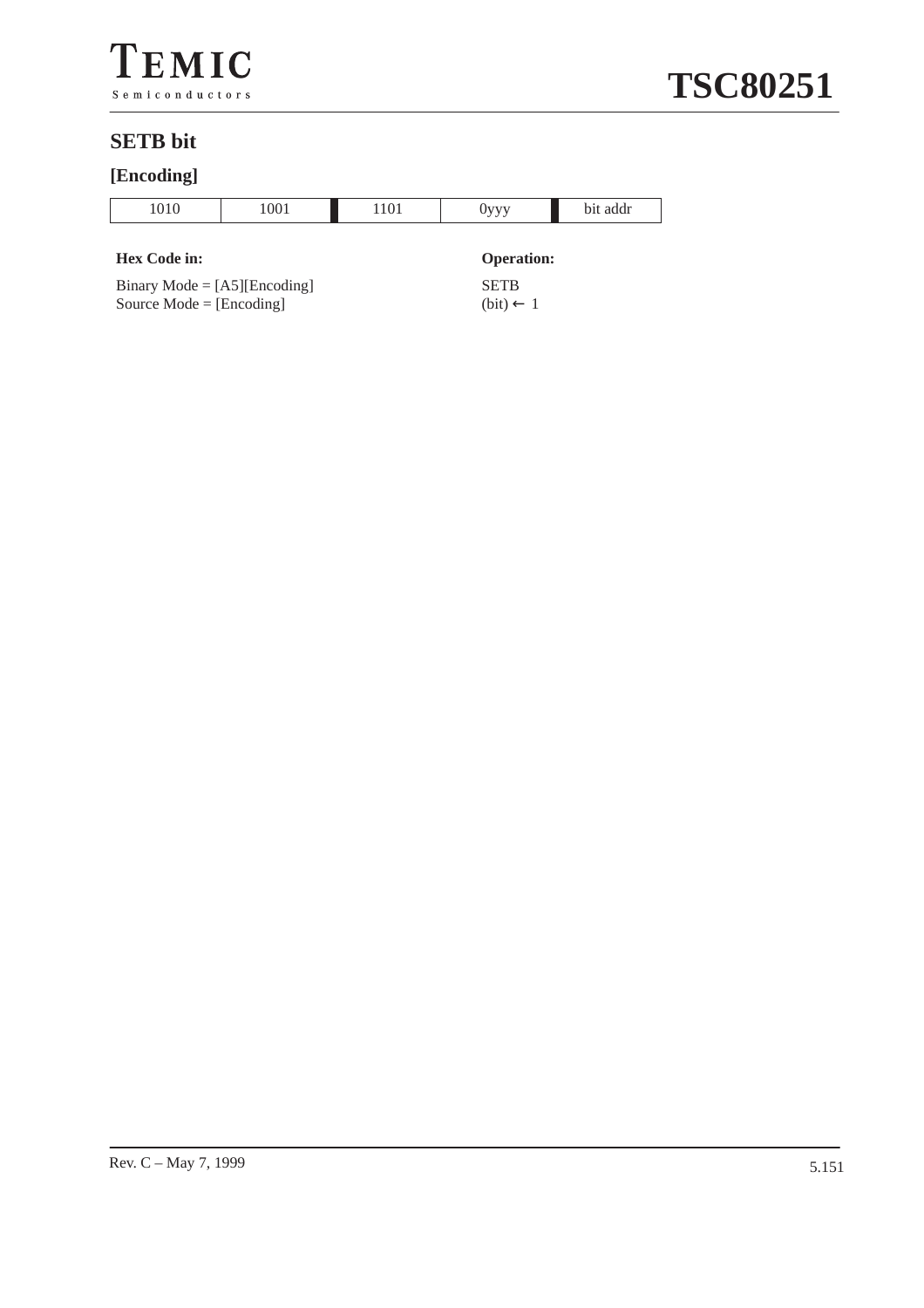

# **SJMP rel**

# **Function:**

Short jump

# **Description:**

Program control branches unconditionally to the specified address. The branch destination is computed by adding the signed displacement in the second instruction byte to the PC, after incrementing the PC twice. Therefore, the range of destinations allowed is from 128 bytes preceding this instruction to 127 bytes following it.

#### **FLAGS :**

#### **Example :**

The label "RELADR" is assigned to an instruction at program memory location 0123h. The instruction SJMP RELADR assembles into location 0100h. After executing the instruction, the PC contains 0123h.

#### **Note :**

*In the above example, the instruction following SJMP is located at 102h. Therefore, the displacement byte of the instruction is the relative offset (0123h-0102h) = 21h. Put another way, an SJMP with a displacement of 0FEh would be a one–instruction infinite loop.*



| <b>Hex Code in:</b>                                      | <b>Operation:</b>                         |
|----------------------------------------------------------|-------------------------------------------|
| $Binary Mode = [Encoding]$<br>Source Mode $=$ [Encoding] | <b>SIMP</b><br>$(PC) \leftarrow (PC) + 2$ |
|                                                          | $(PC) \leftarrow (PC) + rel$              |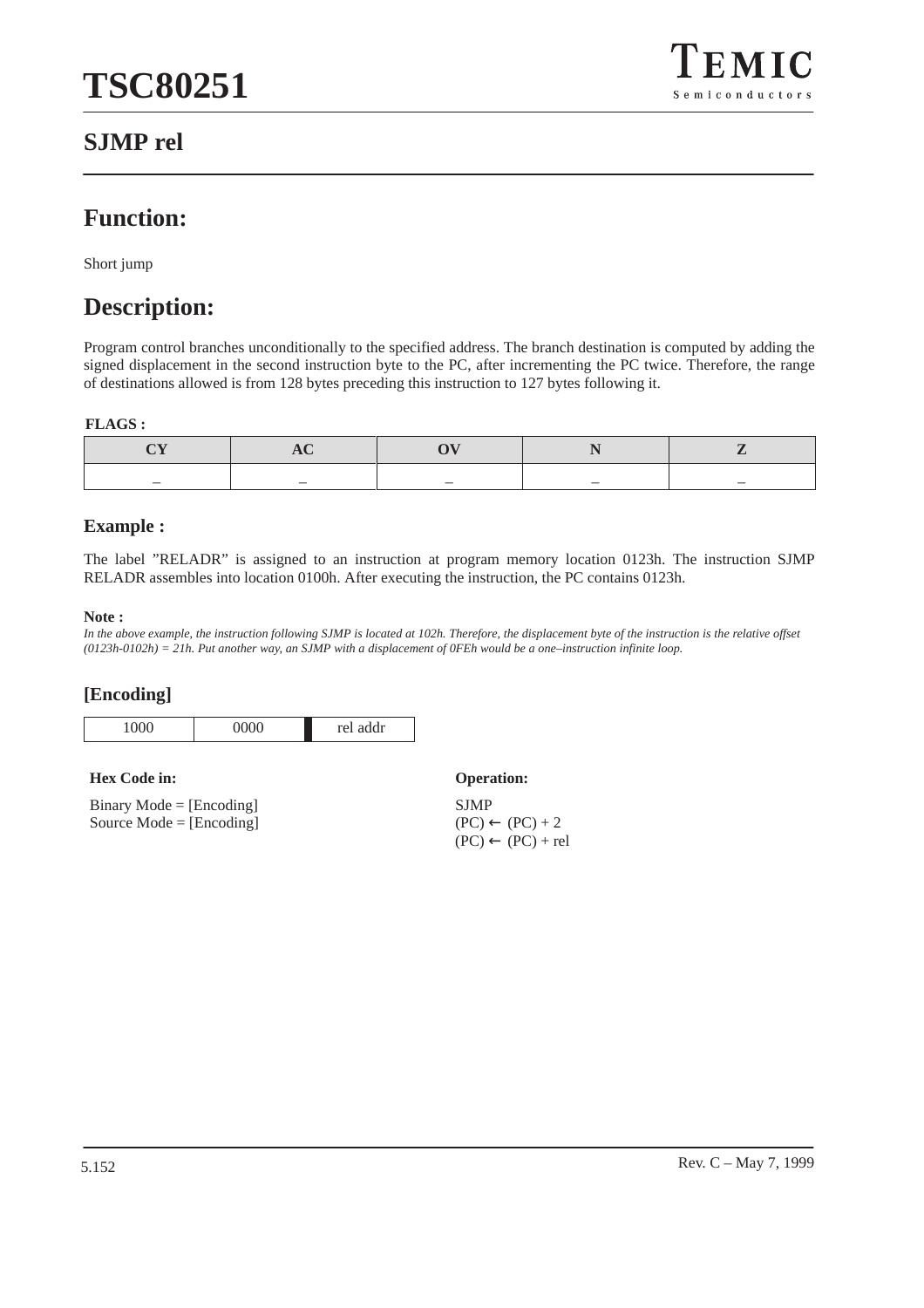# **SLL <src>**

# **Function:**

Shift logical left by 1 bit

# **Description:**

Shifts the specified variable to the left by 1 bit, replacing the LSB with zero. The bit shifted out (MSB) is stored in the CY bit.

#### **FLAGS :**

#### **Example :**

Register 1 contains 0C5h (11000101B). After executing the instruction SLL R 1 register 1 contains 8Ah (10001010B) and  $CY = 1$ .

# **SLL Rm**

## **[Encoding]**



Binary Mode  $= [A5][\text{Encoding}]$ Source Mode = [Encoding]

SLL  $(WRj)$ .b+1  $\leftarrow (WRj)$ .b  $(WRj)$ .0  $\leftarrow$  0 CY← (WRj).15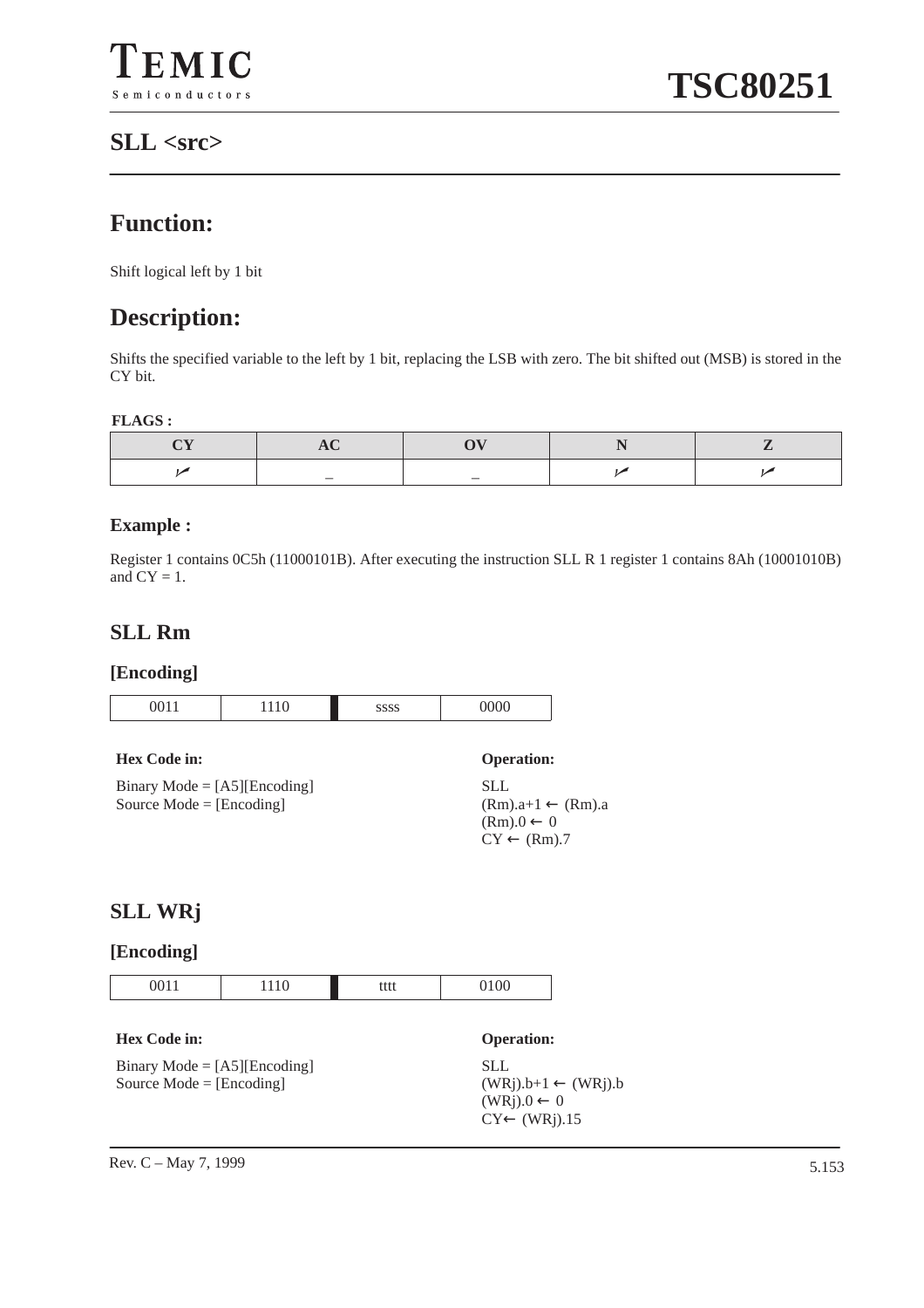

# **SRA <src>**

# **Function:**

Shift arithmetic right by 1 bit

# **Description:**

Shifts the specified variable to the arithmetic right by 1 bit. The MSB is unchanged. The bit shifted out (LSB) is stored in the CY bit.

#### **FLAGS :**

## **Example :**

Register 1 contains 0C5h (11000101B). After executing the instruction SRA R 1 register 1 contains 0E2h (11100010B) and  $CY = 1$ .

# **SRA Rm**

## **[Encoding]**

| 1110 |
|------|
|------|

#### **Hex Code in: Operation:**

Binary Mode = [A5][Encoding] Source Mode = [Encoding]

SRA (Rm).7← (Rm).7  $(Rm).a \leftarrow (Rm).a + 1$  $CY \leftarrow (Rm).0$ 

# **SRA WRj**

## **[Encoding]**



#### **Hex Code in: Operation:**

Binary Mode  $=$  [A5][Encoding] Source Mode = [Encoding]

SRA  $(WRj).15 \leftarrow (WRj).15$  $(WRj).b \leftarrow (WRj).b+1$  $CY \leftarrow (WRj).0$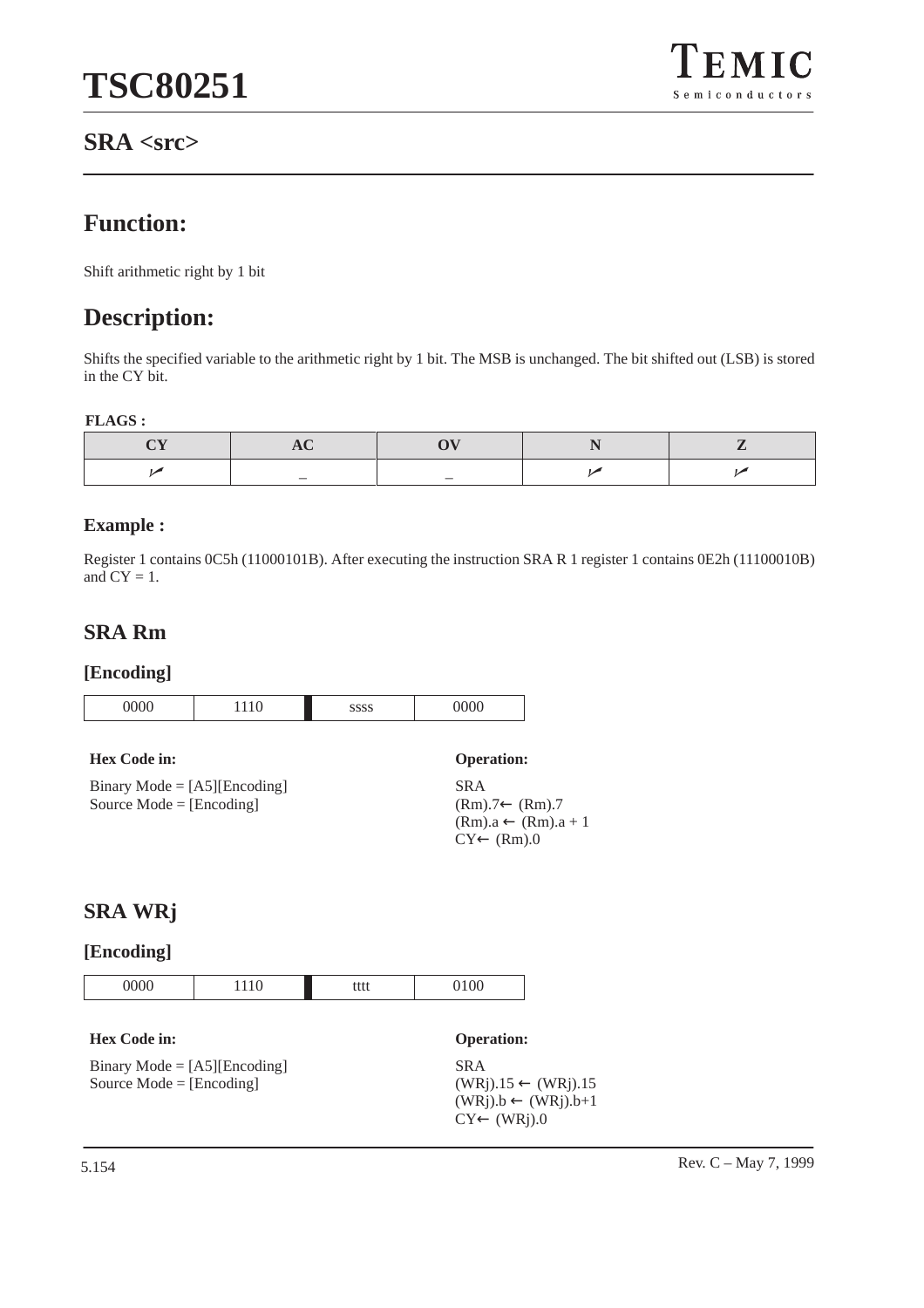# **SRL <src>**

# **Function:**

Shift logical right by 1 bit

# **Description:**

SRL shifts the specified variable to the right by 1 bit, replacing the MSB with a zero. The bit shifted out (LSB) is stored in the CY bit.

#### **FLAGS :**

|  | _ |  |
|--|---|--|

#### **Example :**

Register 1 contains 0C5h (11000101B). After executing the instruction SRL R 1 register 1 contains 62h (01100010B) and  $CY = 1$ .

# **SRL Rm**

#### **[Encoding]**

| 1101                                                                                  | 0010 | <b>SSSS</b> | 0000                                                                                           |  |
|---------------------------------------------------------------------------------------|------|-------------|------------------------------------------------------------------------------------------------|--|
| <b>Hex Code in:</b>                                                                   |      |             | <b>Operation:</b>                                                                              |  |
| Binary Mode = $[A5][\text{Encoding}]$<br>Source Mode $=$ [Encoding]<br><b>SRL WRj</b> |      |             | <b>SRL</b><br>$(Rm) \rightarrow 0$<br>$(Rm).a \leftarrow (Rm) a + 1$<br>$CY \leftarrow (Rm).0$ |  |
| [Encoding]                                                                            |      |             |                                                                                                |  |
| 0001                                                                                  | 1110 | tttt        | 0100                                                                                           |  |
| <b>Hex Code in:</b>                                                                   |      |             | <b>Operation:</b>                                                                              |  |
| <b>SRL</b><br>Binary Mode = $[A5][\text{Encoding}]$                                   |      |             |                                                                                                |  |

Source Mode = [Encoding]

SRL  $(WRj).15 \leftarrow 0$  $(WRj).b \leftarrow (WRj).b+1$  $CY \leftarrow (WRj).0$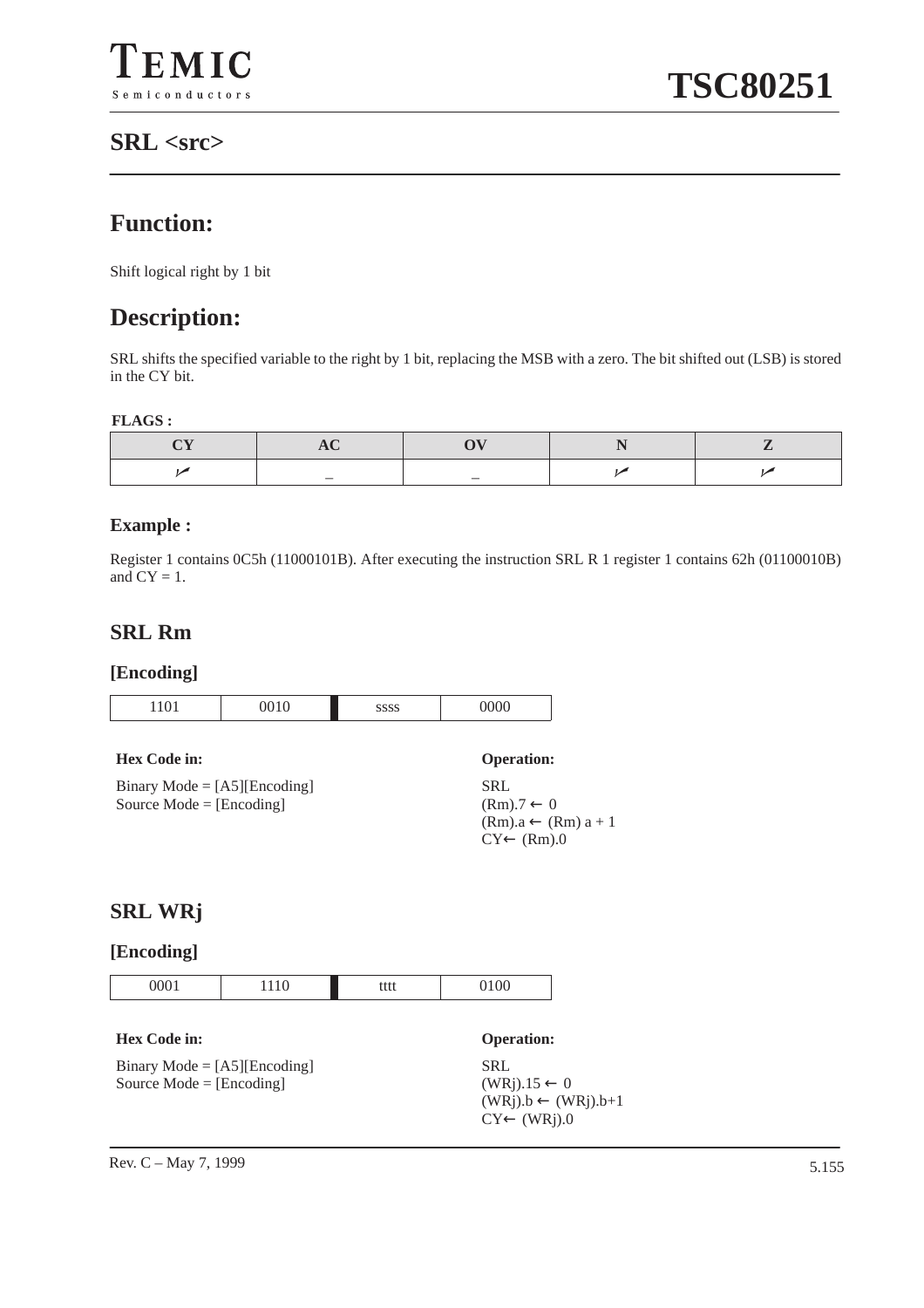# **SUB <dest>,<src>**



# **Function:**

Subtract

# **Description:**

Subtracts the specified variable from the destination operand, leaving the result in the destination operand. SUB sets the CY (borrow) flag if a borrow is needed for bit 7. Otherwise, CY is clear.

When subtracting signed integers, the OV flag indicates a negative number produced when a negative value is subtracted from a positive value, or a positive result when a positive number is subtracted from a negative number.

Bit 7 in this description refers to the most significant byte of the operand (8, 16, or 32 bit)

The source operand allows four addressing modes: immediate, indirect, register and direct.

**FLAGS :**

 $\star$  For word and dword subtractions, AC is not affected.

#### **Example :**

Register 1 contains 0C9h (11001001B) and register 0 contains 54h (01010100B). After executing the instruction SUB R1,R0 register 1 contains 75h (01110101B), the CY and AC flags are clear, and the OV flag is set.

# **SUB Rmd,Rms**

#### **[Encoding]**

| 0 <sub>0</sub> 1<br>$\sim$<br><u>.</u> | $\Omega$<br>◡<br> | 0000 | $\sim$ $\sim$ $\sim$<br>້ |
|----------------------------------------|-------------------|------|---------------------------|

**Hex Code in: Operation:**

SUB  $(Rmd) \leftarrow (Rmd) - (Rms)$ 

# **SUB WRjd,WRjs**

Binary Mode =[A5][Encoding] Source Mode = [Encoding]

| 0.01                 | 1101 | tt1 | T. |
|----------------------|------|-----|----|
| $\sim$ $\sim$ $\sim$ |      | uu  |    |

| <b>Hex Code in:</b>                  | <b>Operation:</b>                   |
|--------------------------------------|-------------------------------------|
| Binary Mode $=[A5][\text{Encoding}]$ | <b>SUB</b>                          |
| Source Mode $=$ [Encoding]           | $(WRid) \leftarrow (WRid) - (WRis)$ |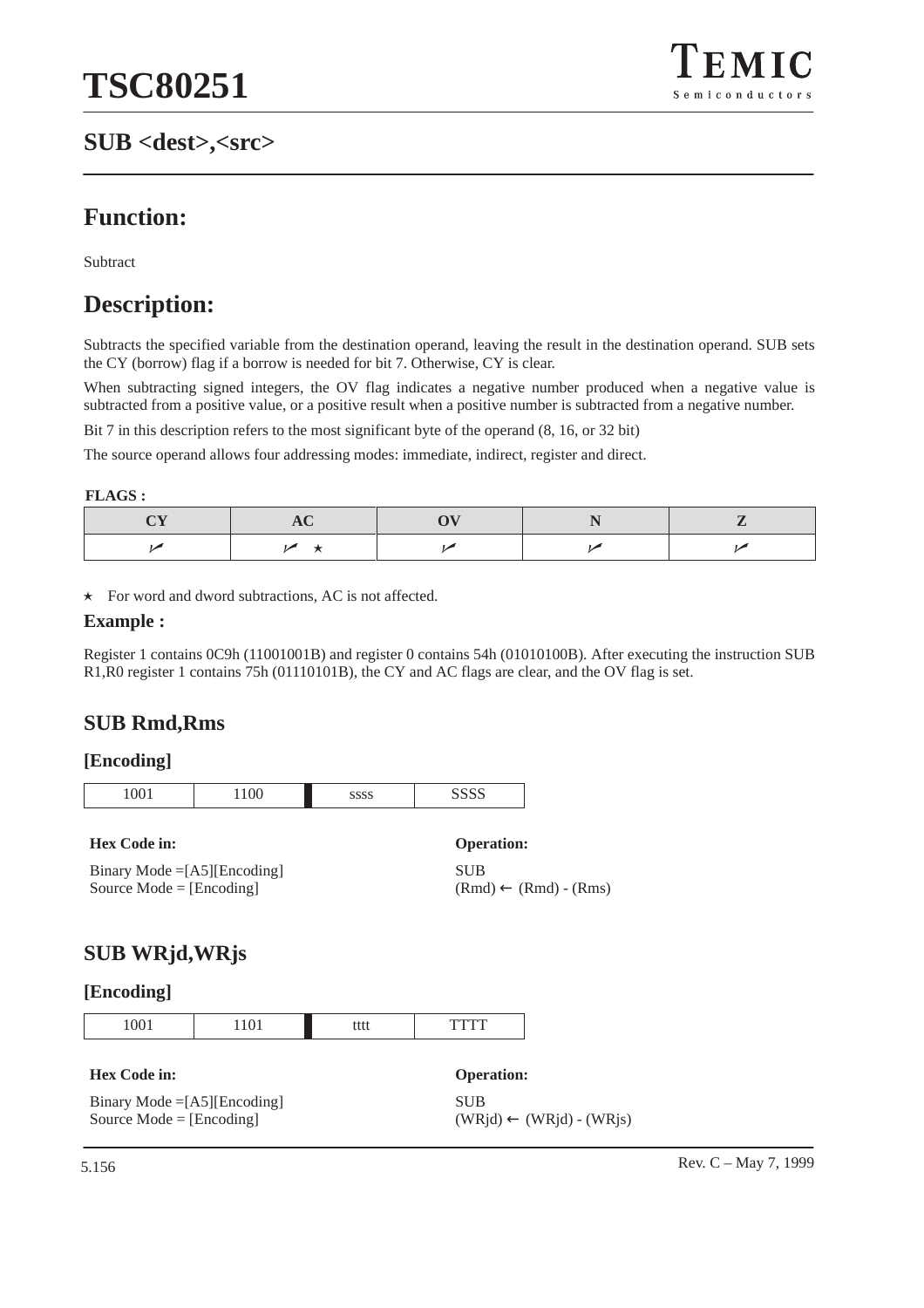# **SUB DRkd,DRks**

# **[Encoding]**

| ------ <del>----</del> -                                                                         |      |      |                                                                   |                                     |                |  |
|--------------------------------------------------------------------------------------------------|------|------|-------------------------------------------------------------------|-------------------------------------|----------------|--|
| 1001                                                                                             | 1111 | uuuu | <b>UUUU</b>                                                       |                                     |                |  |
| <b>Hex Code in:</b><br>Binary Mode = $[A5][\text{Encoding}]$<br>Source $Mode = [Encoding]$       |      |      | <b>Operation:</b><br><b>SUB</b>                                   | $(DRkd) \leftarrow (DRkd) - (DRks)$ |                |  |
| SUB Rm,#data                                                                                     |      |      |                                                                   |                                     |                |  |
| [Encoding]                                                                                       |      |      |                                                                   |                                     |                |  |
| 1001                                                                                             | 1110 | SSSS | 0000                                                              | immed data                          |                |  |
| <b>Hex Code in:</b><br>Binary Mode = $[A5][\text{Encoding}]$<br>Source Mode $=[\text{Encoding}]$ |      |      | <b>Operation:</b><br><b>SUB</b><br>$(Rm) \leftarrow (Rm) - #data$ |                                     |                |  |
| SUB WRj,#data16<br>[Encoding]                                                                    |      |      |                                                                   |                                     |                |  |
| 1001                                                                                             | 1110 | tttt | 0100                                                              | immed data hi                       | immed data low |  |
| <b>Hex Code in:</b><br>Binary Mode = $[A5][\text{Encoding}]$<br>Source Mode = $[Encoding]$       |      |      | <b>Operation:</b><br><b>SUB</b>                                   | $(WRj) \leftarrow (WRj)$ - #data16  |                |  |
| SUB DRk,#data16                                                                                  |      |      |                                                                   |                                     |                |  |
| [Encoding]                                                                                       |      |      |                                                                   |                                     |                |  |
| 1001                                                                                             | 1110 | uuuu | 1000                                                              | immed data hi                       | immed data low |  |
| <b>Hex Code in:</b><br>Binary Mode = $[A5][\text{Encoding}]$<br>Source Mode = $[Encoding]$       |      |      | <b>Operation:</b><br><b>SUB</b>                                   | $(DRk) \leftarrow (DRk) - #data16$  |                |  |
| <b>SUB Rm,dir8</b>                                                                               |      |      |                                                                   |                                     |                |  |
| [Encoding]                                                                                       |      |      |                                                                   |                                     |                |  |
| 1001                                                                                             | 1110 | SSSS | 0001                                                              | addr7-addr0                         |                |  |

Rev. C – May 7, 1999  $5.157$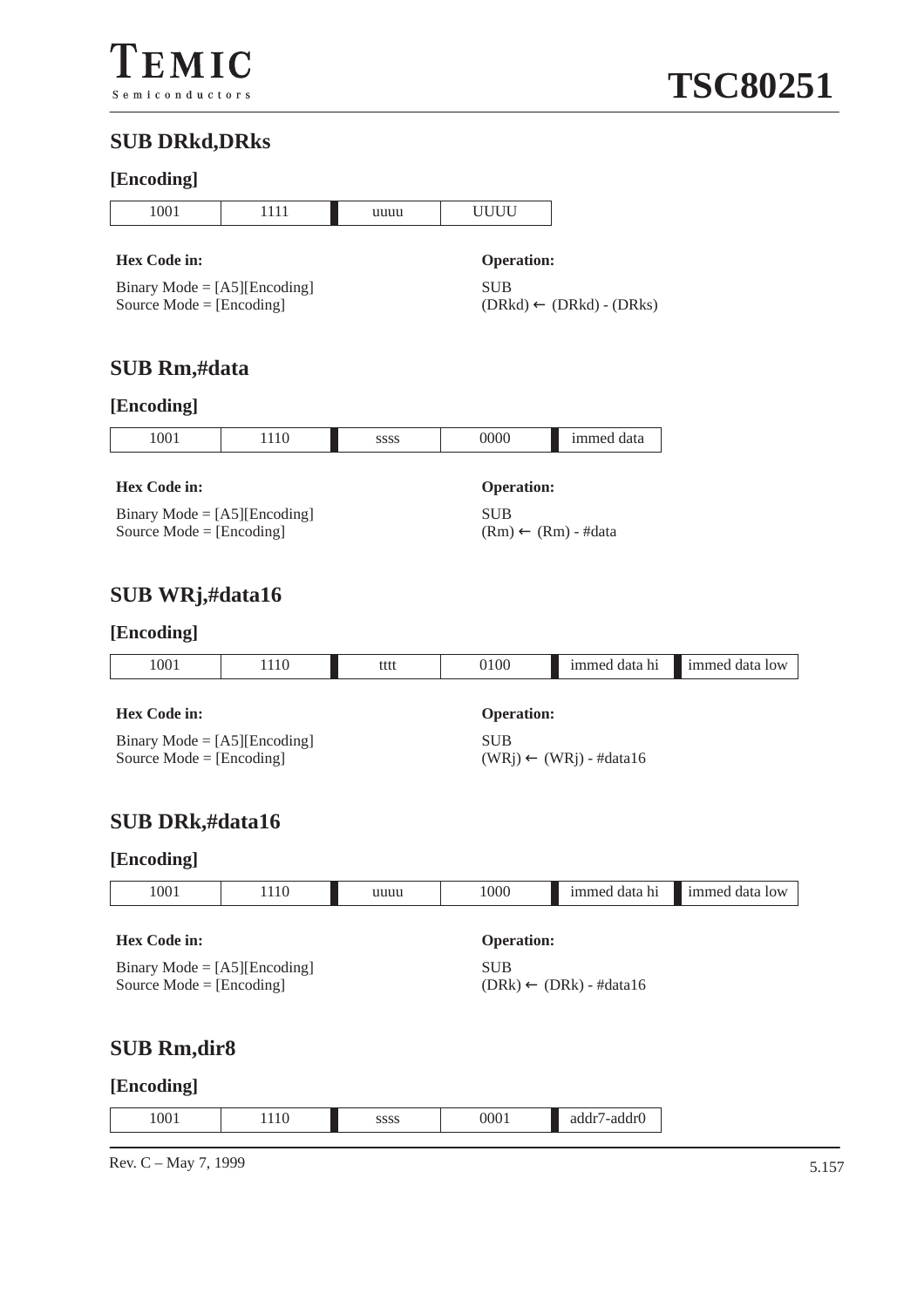

#### **Hex Code in: Operation:**

Binary Mode = [A5][Encoding] Source Mode = [Encoding]

SUB  $(Rm) \leftarrow (Rm) - (dir8)$ 

# **SUB WRj,dir8**

#### **[Encoding]**

| 1001         | 110 | tttt | 0101              | addr7-addr0 |
|--------------|-----|------|-------------------|-------------|
| Hex Code in: |     |      | <b>Operation:</b> |             |

Binary Mode  $=$  [A5][Encoding] Source Mode = [Encoding]

SUB

 $(WRj)$  ←  $(WRj)$  -  $dir8)$ 

# **SUB Rm,dir16**

# **[Encoding]**

| 1001                                  | 1110 | <b>SSSS</b> | 0011              | $addr15-addr8$                   | addr7-addr0 |  |
|---------------------------------------|------|-------------|-------------------|----------------------------------|-------------|--|
|                                       |      |             |                   |                                  |             |  |
| <b>Hex Code in:</b>                   |      |             | <b>Operation:</b> |                                  |             |  |
| Binary Mode = $[A5][\text{Encoding}]$ |      |             | <b>SUB</b>        |                                  |             |  |
| Source Mode $=$ [Encoding]            |      |             |                   | $(Rm) \leftarrow (Rm) - (dir16)$ |             |  |

# **SUB WRj,dir16**

| 1001                                                                | 1110 | tttt | 0111                                             | $addr15-addr8$ | addr7-addr0 |  |
|---------------------------------------------------------------------|------|------|--------------------------------------------------|----------------|-------------|--|
| Hex Code in:                                                        |      |      | <b>Operation:</b>                                |                |             |  |
| Binary Mode = $[A5][\text{Encoding}]$<br>Source Mode = $[Encoding]$ |      |      | <b>SUB</b><br>$(WRj) \leftarrow (WRj) - (dir16)$ |                |             |  |
| SUB Rm,@WRj                                                         |      |      |                                                  |                |             |  |
| [Encoding]                                                          |      |      |                                                  |                |             |  |

| 1001                                                                                                                  | 1110 | tttt | 1001 | <b>SSSS</b>       | 0000 |  |  |  |
|-----------------------------------------------------------------------------------------------------------------------|------|------|------|-------------------|------|--|--|--|
|                                                                                                                       |      |      |      |                   |      |  |  |  |
| <b>Hex Code in:</b>                                                                                                   |      |      |      | <b>Operation:</b> |      |  |  |  |
| Binary Mode = $[A5][\text{Encoding}]$<br><b>SUB</b><br>Source Mode = $[Encoding]$<br>$(Rm) \leftarrow (Rm) - ((WRj))$ |      |      |      |                   |      |  |  |  |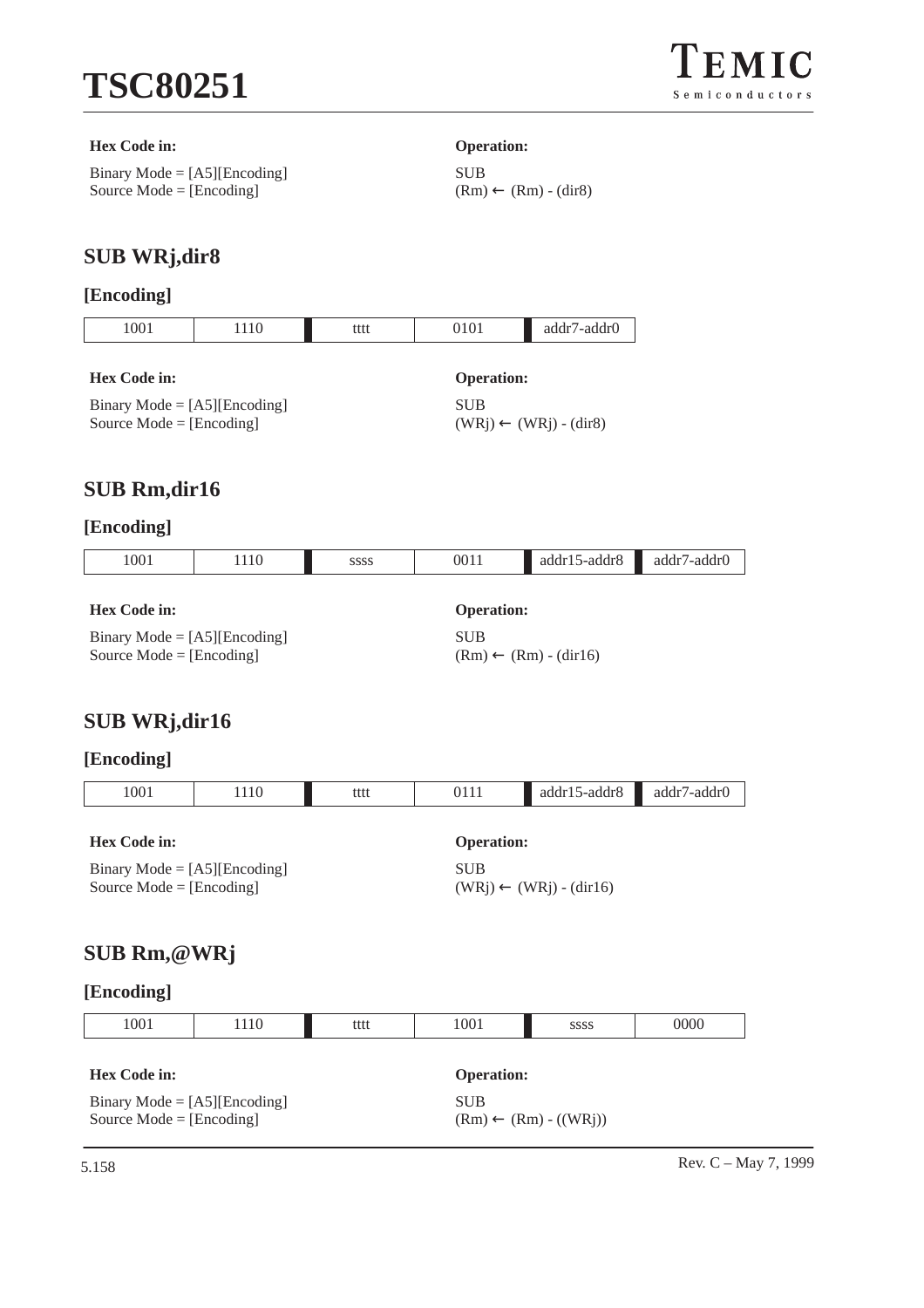# **SUB Rm,@DRk**

# **[Encoding]**

| 1110<br>აააა<br>. | 1001 | uuuu | 0000 | 0000 |
|-------------------|------|------|------|------|

#### **Hex Code in: Operation:**

Binary Mode = [A5][Encoding] Source Mode  $=$  [Encoding]

SUB  $(Rm) \leftarrow (Rm) - ((DRk))$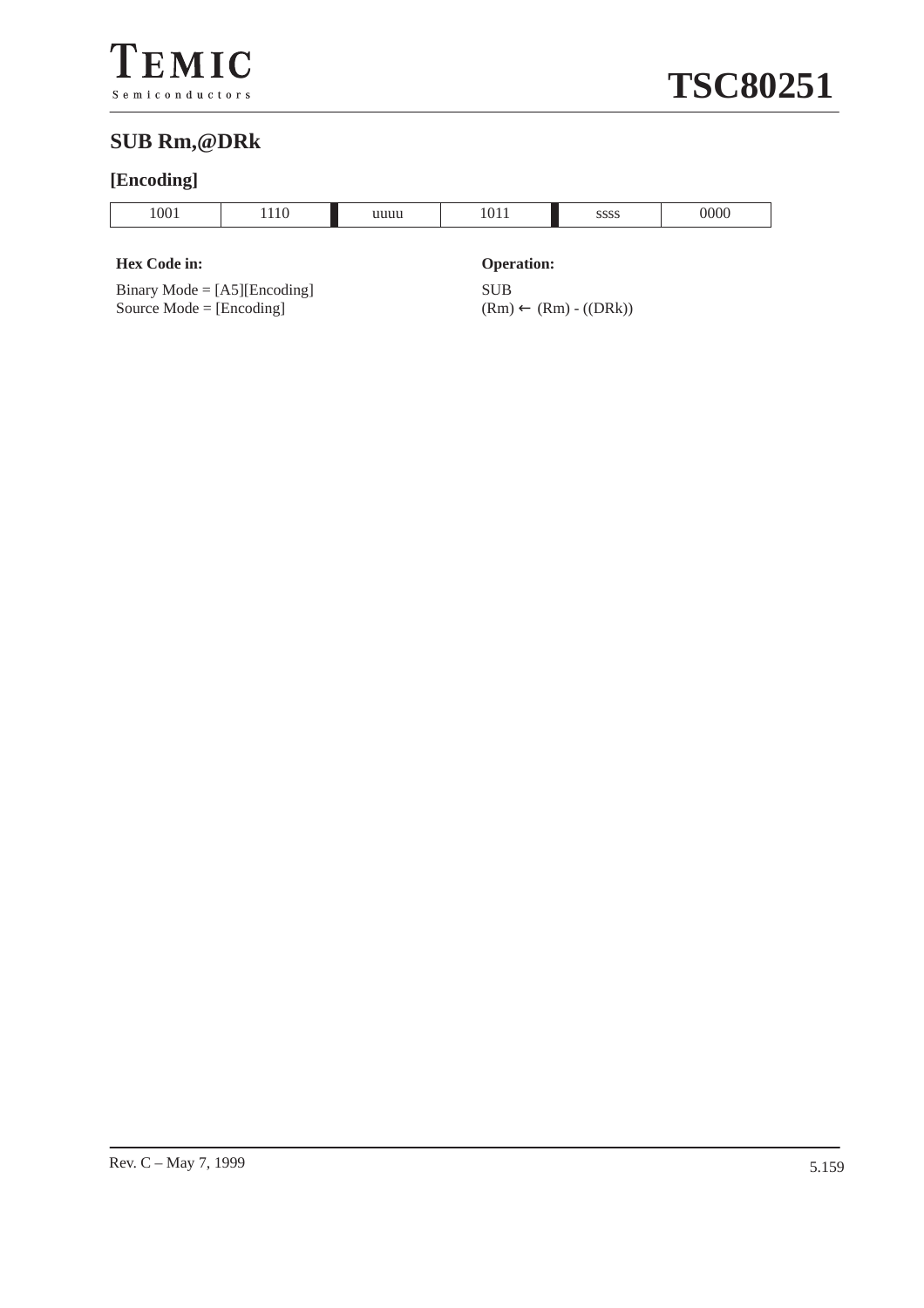# **SUBB A,<src-byte>**



# **Function:**

Subtract with borrow

# **Description:**

SUBB subtracts the specified variable and the CY flag together from the accumulator, leaving the result in the accumulator. SUBB sets the CY (borrow) flag if a borrow is needed for bit 7 and clears CY otherwise. (If CY was set before executing a SUBB instruction, this indicates that a borrow was needed for the previous step in a multiple precision subtraction, so the CY flag is subtracted from the accumulator along with the source operand.) AC is set if a borrow is needed for bit 3 and cleared otherwise. OV is set if a borrow is needed into bit 6, but not into bit 7, or into bit 7, but not bit 6.

When subtracting signed integers the OV flag indicates a negative number produced when a negative value is subtracted from a positive value or a positive result when a positive number is subtracted from a negative number.

Bit 6 and bit 7 in this description refer to the most significant byte of the operand (8, 16 or 32 bit)

The source operand allows four addressing modes: register, direct, register–indirect or immediate.

#### **FLAGS :**

#### **Example :**

The accumulator contains 0C9h (11001001B), register 2 contains 54h (01010100B), and the CY flag is set. After executing the instruction SUBB A,R2 the accumulator contains 74h (01110100B), the CY and AC flags are clear, and the OV flag is set.Notice that 0C9h minus 54h is 75h. The difference between this and the above result is due to the CY (borrow) flag being set before the operation. If the state of the carry is not known before starting a single or multiple–precision subtraction, it should be explicitly cleared by a CLR CY instruction.

## **SUBB A,#data**

#### **[Encoding]**

| v<br>$\tilde{}$ | immed<br>data |
|-----------------|---------------|

#### **Hex Code in: Operation:**

| $Binary Mode = [Encoding]$ |
|----------------------------|
| Source Mode $=$ [Encoding] |

```
SUBB
(A) ← (A) - (CY) - #data
```
# **SUBB A,dir8**

| 1001<br>$\sim$<br>-- -<br>$-211111$<br>, , , , |
|------------------------------------------------|
|------------------------------------------------|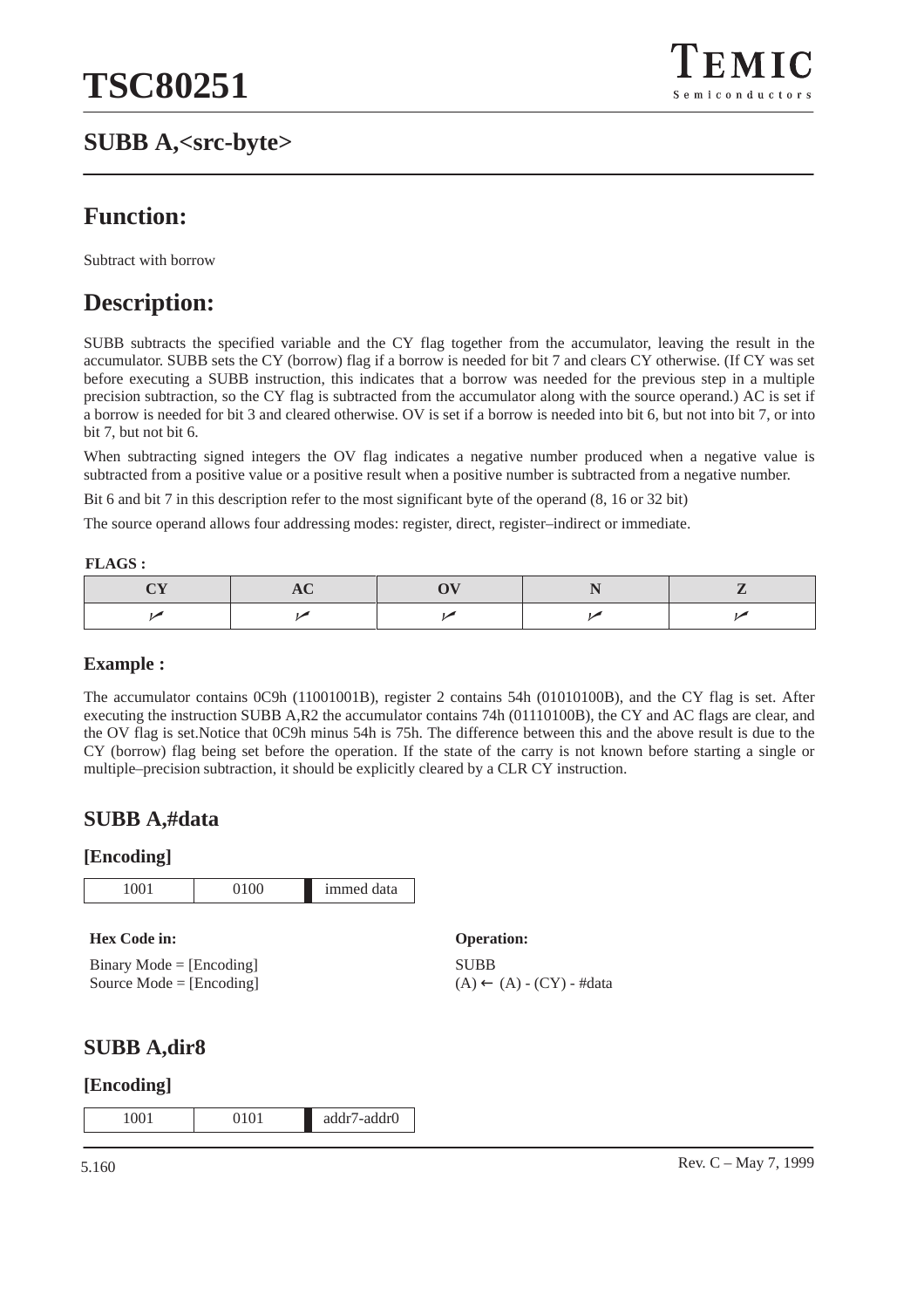

# **TSC80251**

#### **Hex Code in: Operation:**

Binary Mode = [Encoding] Source Mode = [Encoding]

# **SUBB A,@Ri**

## **[Encoding]**

1001 011i

#### **Hex Code in: Operation:**

Binary Mode = [Encoding] Source Mode = [A5][Encoding]

SUBB

SUBB  $(A) \leftarrow (A) - (CY) - ((Ri))$ 

 $(A) \leftarrow (A) - (CY) - (dir8)$ 

# **SUBB A,Rn**

#### **[Encoding]**

|  | . |  |
|--|---|--|
|--|---|--|

#### **Hex Code in: Operation:**

Binary Mode = [Encoding] Source Mode = [A5][Encoding]

# SUBB

 $(A) \leftarrow (A) - (CY) - (Rn)$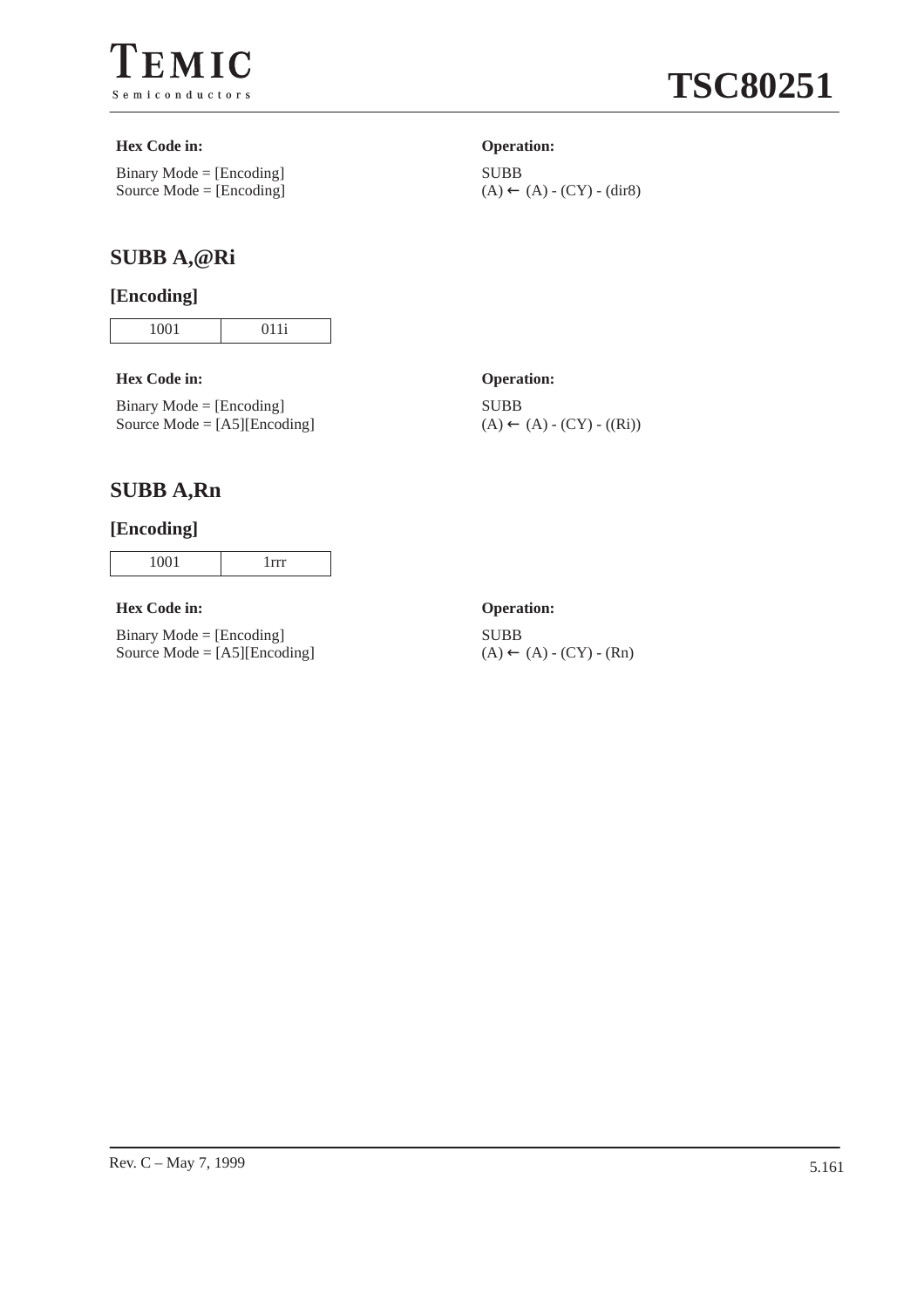# **TSC80251**



# **SWAP A**

# **Function:**

Swap nibbles within the accumulator

# **Description:**

Interchanges the low and high nibbles (4–bit fields) of the accumulator (bits 3-0 and bits 7- 4). This operation can also be thought of as a 4–bit rotate instruction.

#### **FLAGS :**

| _ |  |  |
|---|--|--|

#### **Example :**

The accumulator contains 0C5h (11000101B). After executing the instruction SWAP A the accumulator contains 5Ch (01011100B).

#### **[Encoding]**

|--|

#### **Hex Code in: Operation:**

Binary Mode  $=$  [Encoding] Source Mode = [Encoding]

SWAP  $(A).3:0 \rightarrow \leftarrow (A).7:4$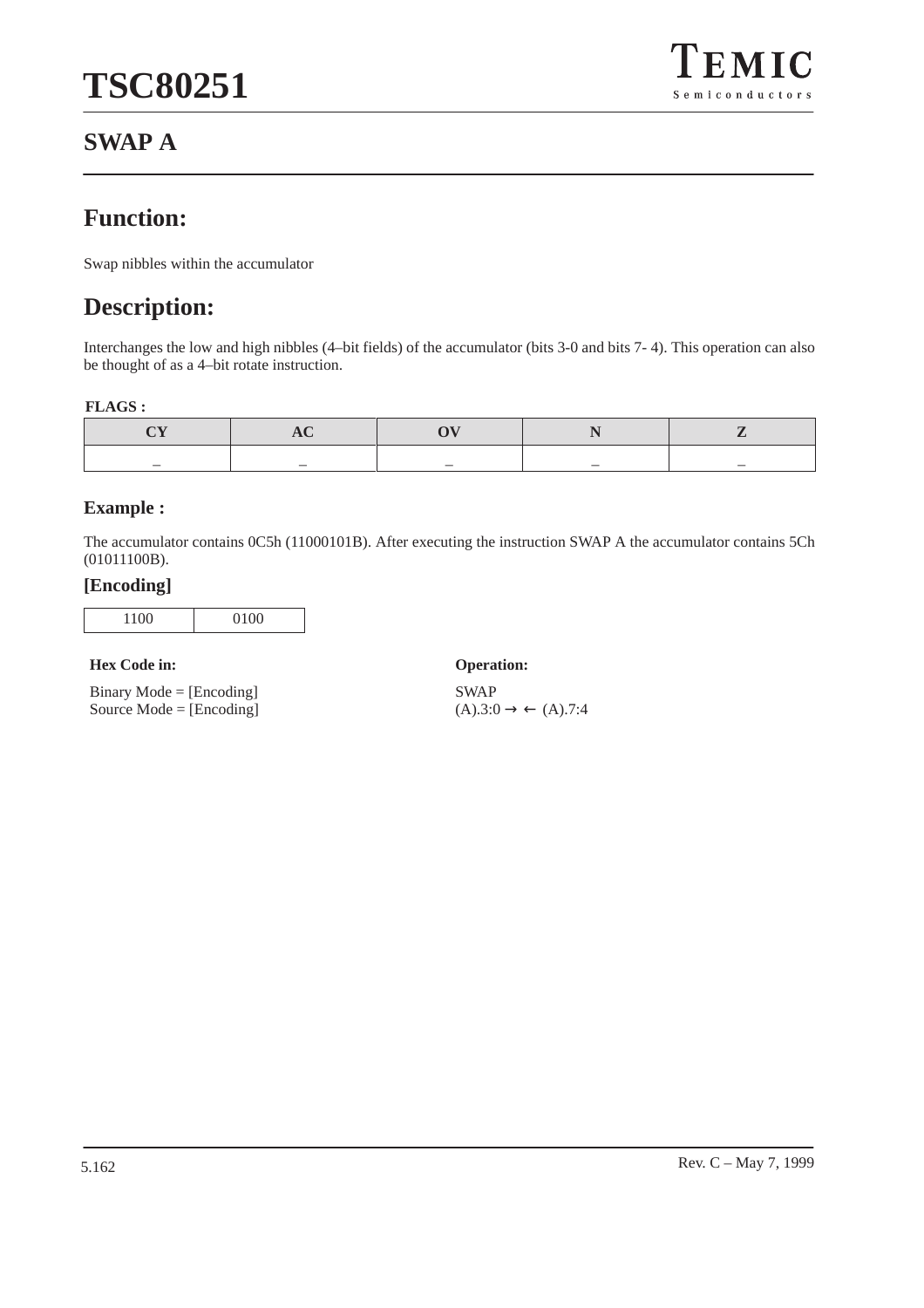# **TRAP**

# **Function:**

Causes interrupt call

# **Description:**

Causes an interrupt call that is vectored through location FF:007Bh. The operation of this instruction is not affected by the state of the interrupt enable flag in PSW0 and PSW1. Interrupt calls can not occur immediately following this instruction.

#### **FLAGS :**

## **Example :**

The instruction TRAP causes an interrupt call to location 0FF007Bh during normal operation.

#### **[Encoding]**

| $\sim$ $\sim$<br>. .<br>∽ |
|---------------------------|
|---------------------------|

#### **Hex Code in: Operation:**

Binary Mode  $=$  [A5][Encoding] Source Mode = [Encoding]

TRAP  $SP \leftarrow SP - 2$  $(SP) \leftarrow PC$  $PC \leftarrow (0FF007Bh)$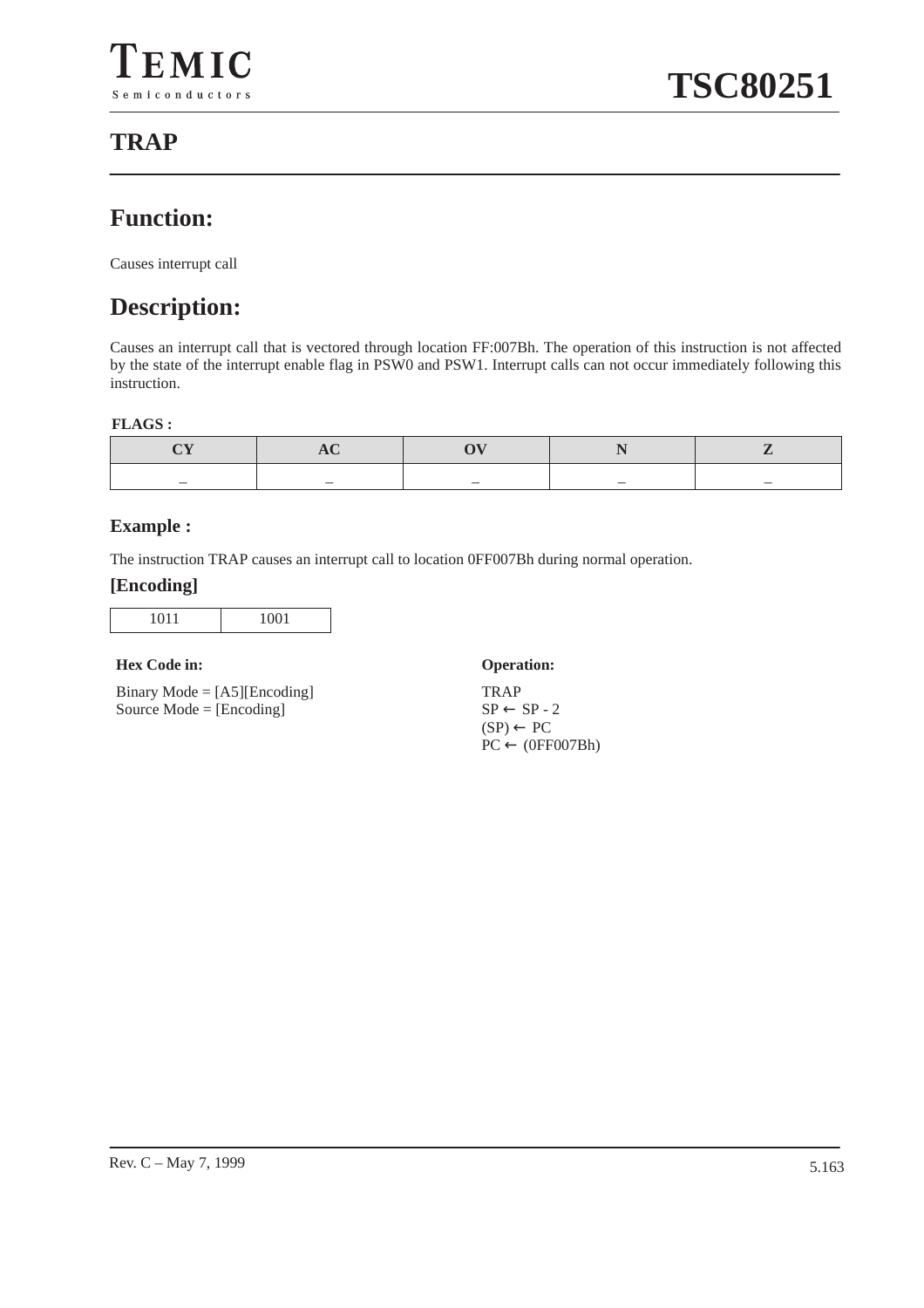# **XCh A,<byte>**



# **Function:**

Exchange accumulator with byte variable

# **Description:**

Loads the accumulator with the contents of the specified variable, at the same time writing the original accumulator contents to the specified variable. The source/destination operand can use register, direct or register–indirect addressing.

#### **FLAGS :**

#### **Example :**

R0 contains the address 20h, the accumulator contains 3Fh (00111111B) and on–chip RAM location 20h contains 75h (01110101B). After executing the instruction XCh A,@R0. RAM location 20h contains 3Fh (00111111B) and the accumulator contains 75h (01110101B).

# **XCh A,dir8**

#### **[Encoding]**

| 1100                                                     | 0101 | addr7-addr0 |                                            |
|----------------------------------------------------------|------|-------------|--------------------------------------------|
| <b>Hex Code in:</b>                                      |      |             | <b>Operation:</b>                          |
| $Binary Mode = [Encoding]$<br>Source Mode $=$ [Encoding] |      |             | XCh<br>$(A) \rightarrow \leftarrow (dir8)$ |

# **XCh A,@Ri**

## **[Encoding]**

| $\sim$ $\sim$ | 0.4.4                    |
|---------------|--------------------------|
| - -           | $\overline{\phantom{0}}$ |

#### **Hex Code in: Operation:**

| $Binary Mode = [Encoding]$     |
|--------------------------------|
| Source Mode = $[AS][Encoding]$ |

XCh

 $(A) \rightarrow \leftarrow ((Ri))$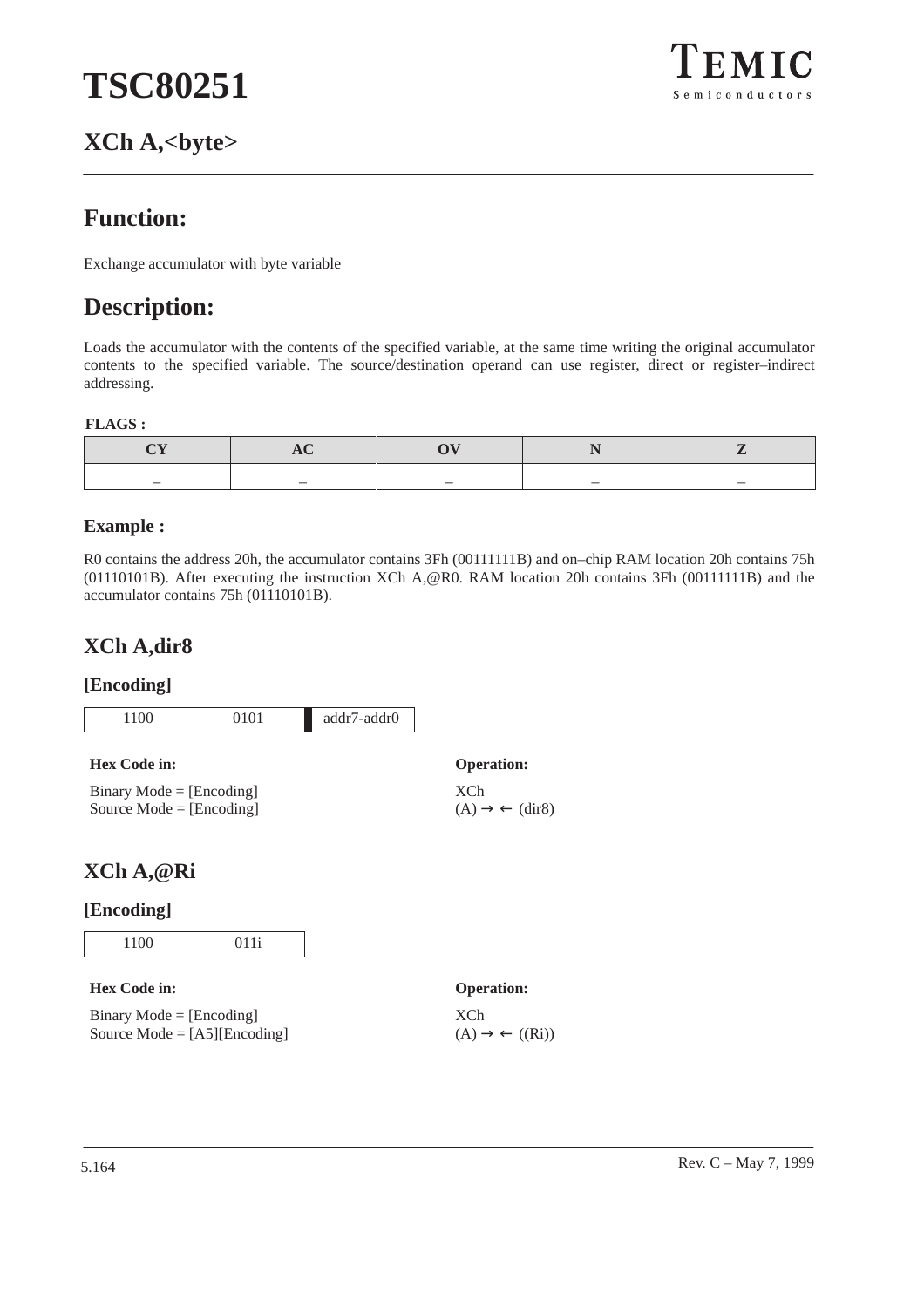# **XCh A,Rn**

|               | <b>Binary Mode</b> | <b>Source Mode</b> |
|---------------|--------------------|--------------------|
| <b>Bytes</b>  |                    |                    |
| <b>States</b> |                    |                    |

# **[Encoding]**

#### **Hex Code in: Operation:**

Binary Mode = [Encoding] Source Mode = [A5][Encoding]

XCh  $(A) \rightarrow \leftarrow (Rn)$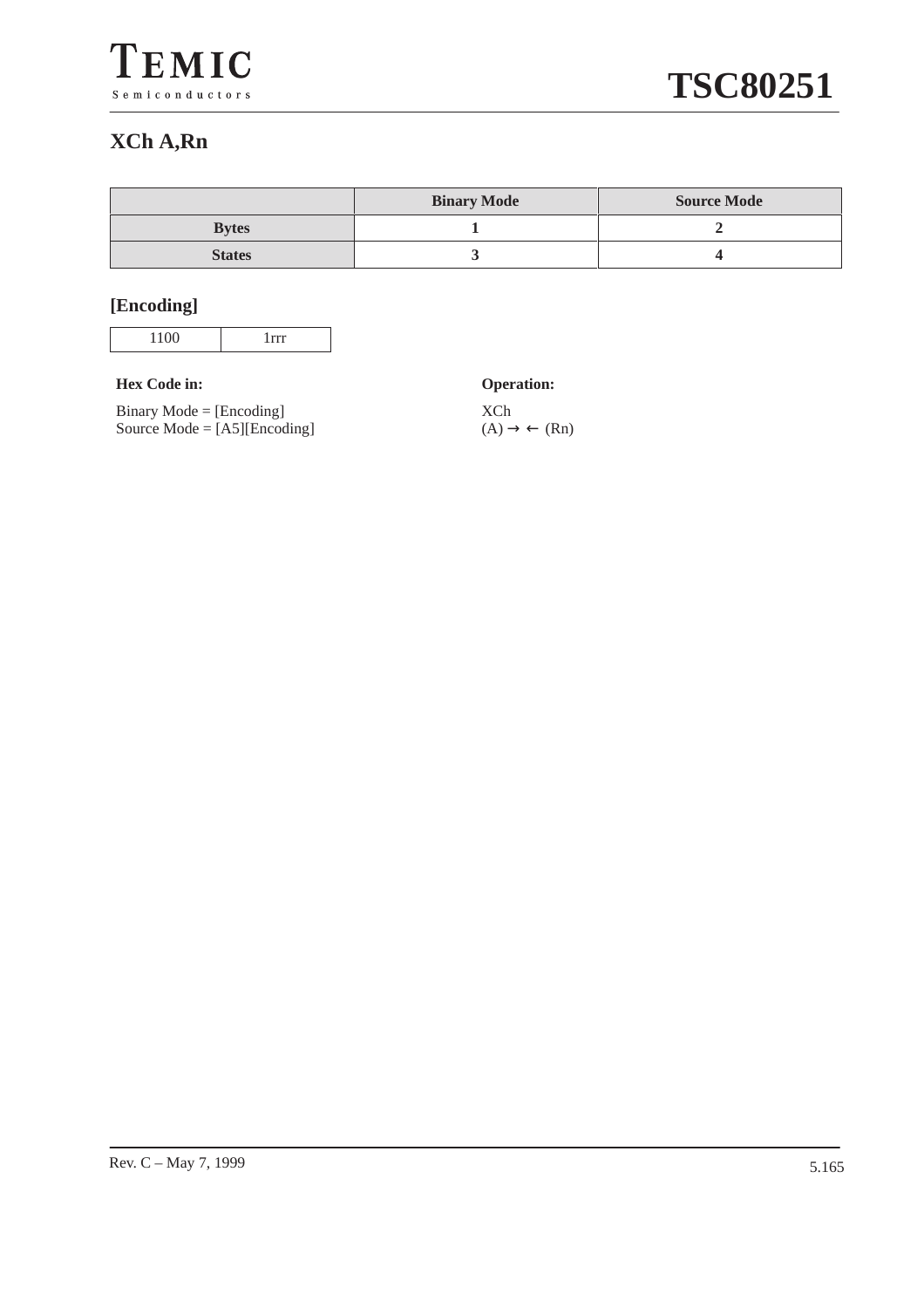# **XCHD A,@Ri**



# **Function:**

Exchange digit

# **Description:**

Exchanges the low nibble of the accumulator (bits 3–0) generally representing a Hexadecimal or BCD digit, with that of the on–chip RAM location indirectly addressed by the specified register. Does not affect the high nibble (bits 7–4) of either register.

#### **FLAGS :**

| _ | _ |  |
|---|---|--|

#### **Example :**

R0 contains the address 20h, the accumulator contains 36h (00110110B), and on–chip RAM location 20h contains 75h (01110101B). After executing the instruction, XCHD A,@R0 on–chip RAM location 20h contains 76h (01110110B) and 35h (00110101B) in the accumulator.

#### **[Encoding]**

|--|

#### **Hex Code in: Operation:**

Binary Mode = [Encoding] Source Mode  $= [A5][\text{Encoding}]$ 

XCHD  $(A).3:0 \rightarrow \leftarrow ((Ri)).3:0$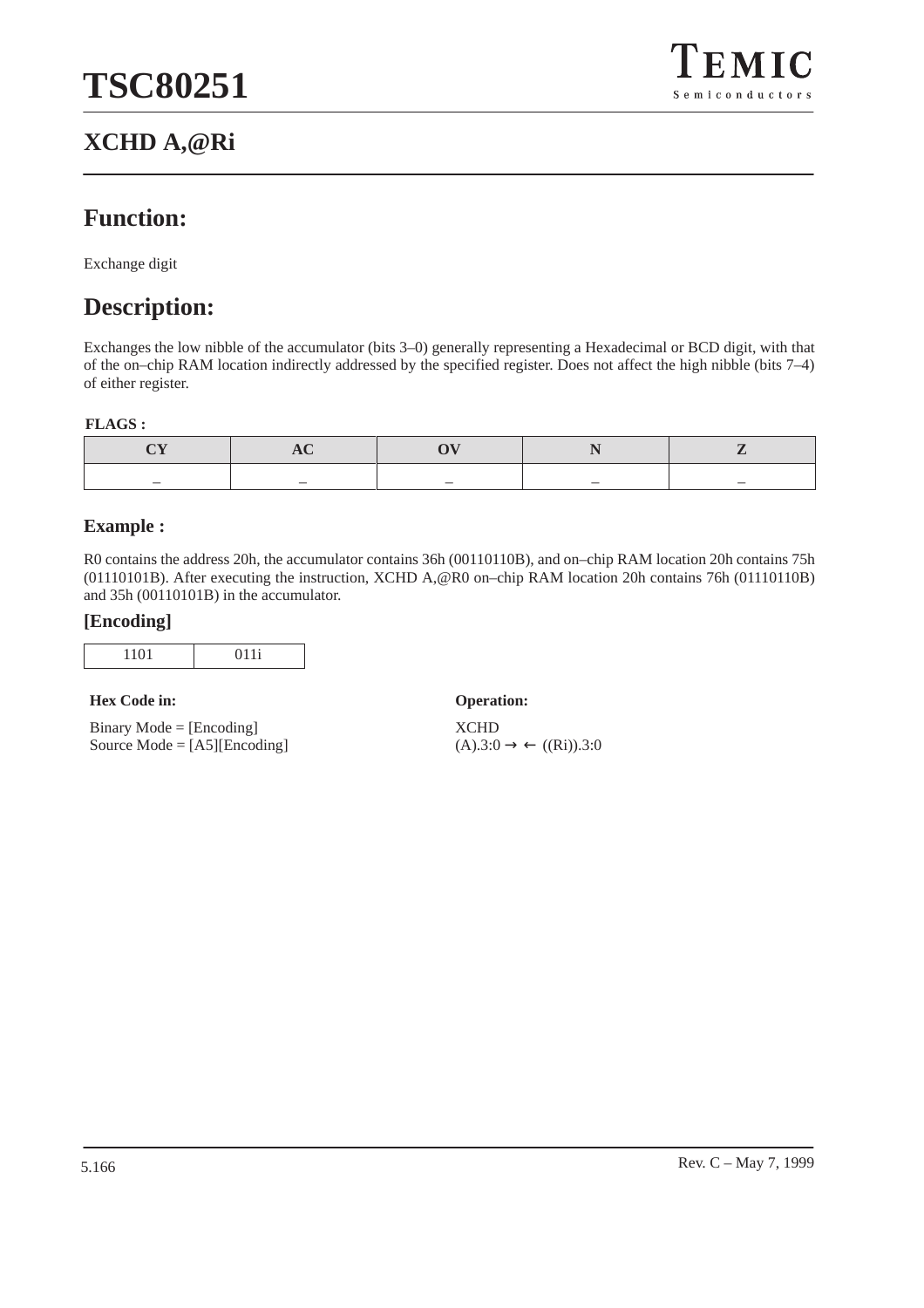# **XRL <dest>,<src>**

# **Function:**

Logical Exclusive–OR for byte variables

# **Description:**

Performs the bitwise logical Exclusive–OR operation (∀) between the specified variables, storing the results in the destination. The destination operand can be the accumulator, a register or a direct address.

The two operands allow 12 addressing mode combinations. When the destination is the accumulator or a register, the source addressing can be register, direct, register–indirect or immediate; when the destination is a direct address, the source can be the accumulator or immediate data.

#### **Note :**

*When this instruction is used to modify an output Port, the value used as the original Port data is read from the output data latch, not the input pins.*

#### **FLAGS :**

| _ | $\overline{\phantom{0}}$ |  |
|---|--------------------------|--|

#### **Example :**

The contains 0C3h (11000011B) and R0 contains 0AAh (10101010B). After executing the instruction, XRL A,R0 the accumulator contains 69h (01101001B).

When the destination is a directly addressed byte, this instruction can complement combinations of bits in any RAM location or hardware register. The pattern of bits to be complemented is then determined by a mask byte, either a constant contained in the instruction or a variable computed in the accumulator at run time. The instruction XRL P1,#00110001B complements bits 5, 4, and 0 of output Port 1.

# **XRL dir8,A**

#### **[Encoding]**



#### **[Encoding]**

|--|

Rev. C – May 7, 1999  $\frac{5.167}{2.567}$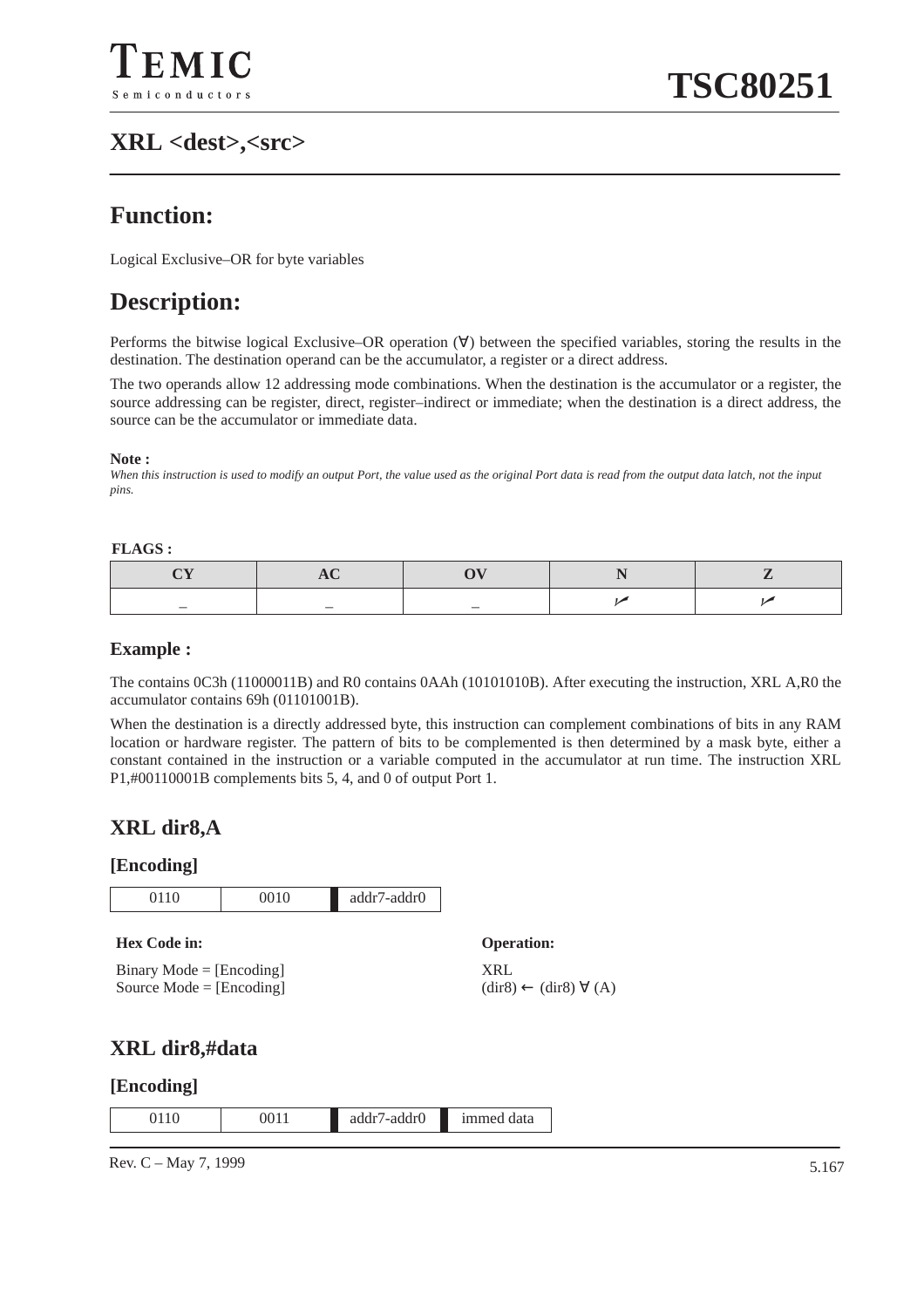

#### **Hex Code in: Operation:**

Binary Mode = [Encoding] Source Mode = [Encoding]



XRL (dir8) ← (dir8) ∀ #data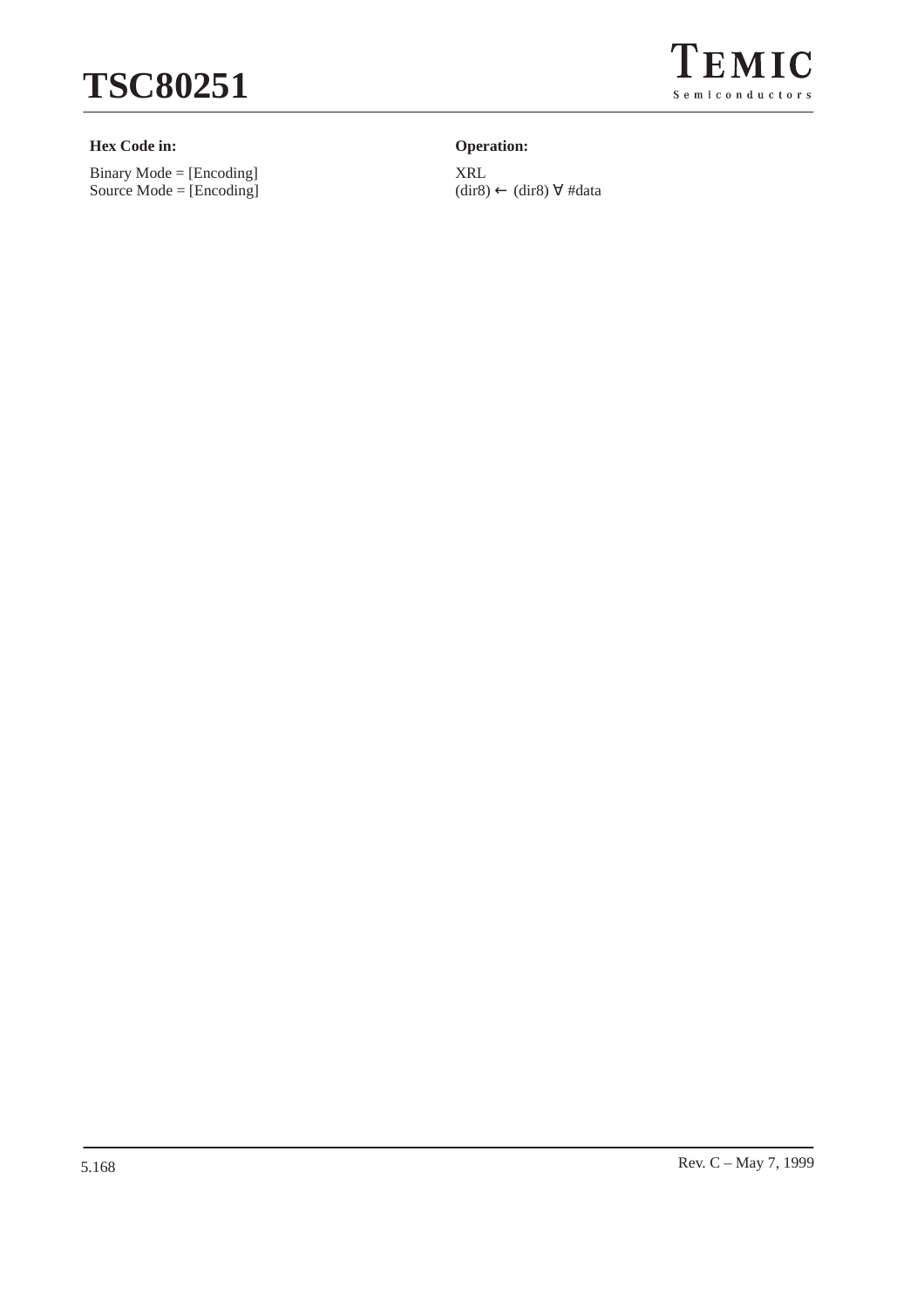# **XRL A,#data**

#### **[Encoding]**

0 0100 immed data

#### **Hex Code in: Operation:**

Binary Mode  $=$  [Encoding] Source Mode = [Encoding]

# **XRL A,dir8**

#### **[Encoding]**

| 0110 | 0101 | addr7-addr0 |
|------|------|-------------|
|      |      |             |

#### **Hex Code in: Operation:**

Binary Mode  $=$  [Encoding] Source Mode = [Encoding]

# **XRL A,@Ri**

#### **[Encoding]**

| 0110 | $0.11$ : |
|------|----------|

#### **Hex Code in: Operation:**

| $Binary Mode = [Encoding]$     |
|--------------------------------|
| Source Mode = $[AS][Encoding]$ |

# **XRL A,Rn**

#### **[Encoding]**

| 0110 |  |
|------|--|

#### **Hex Code in: Operation:**

Binary Mode = [Encoding] Source Mode = [A5][Encoding]

# **XRL Rmd,Rms**

#### **[Encoding]**

|--|

Rev. C – May 7, 1999  $5.169$ 

# **TSC80251**

XRL  $(A) \leftarrow (A) \forall \# data$ 

XRL  $(A) \leftarrow (A) \forall (dir8)$ 

# XRL

 $(A) \leftarrow (A) \forall ((Ri))$ 



XRL  $(A) \leftarrow (A) \forall (Rn)$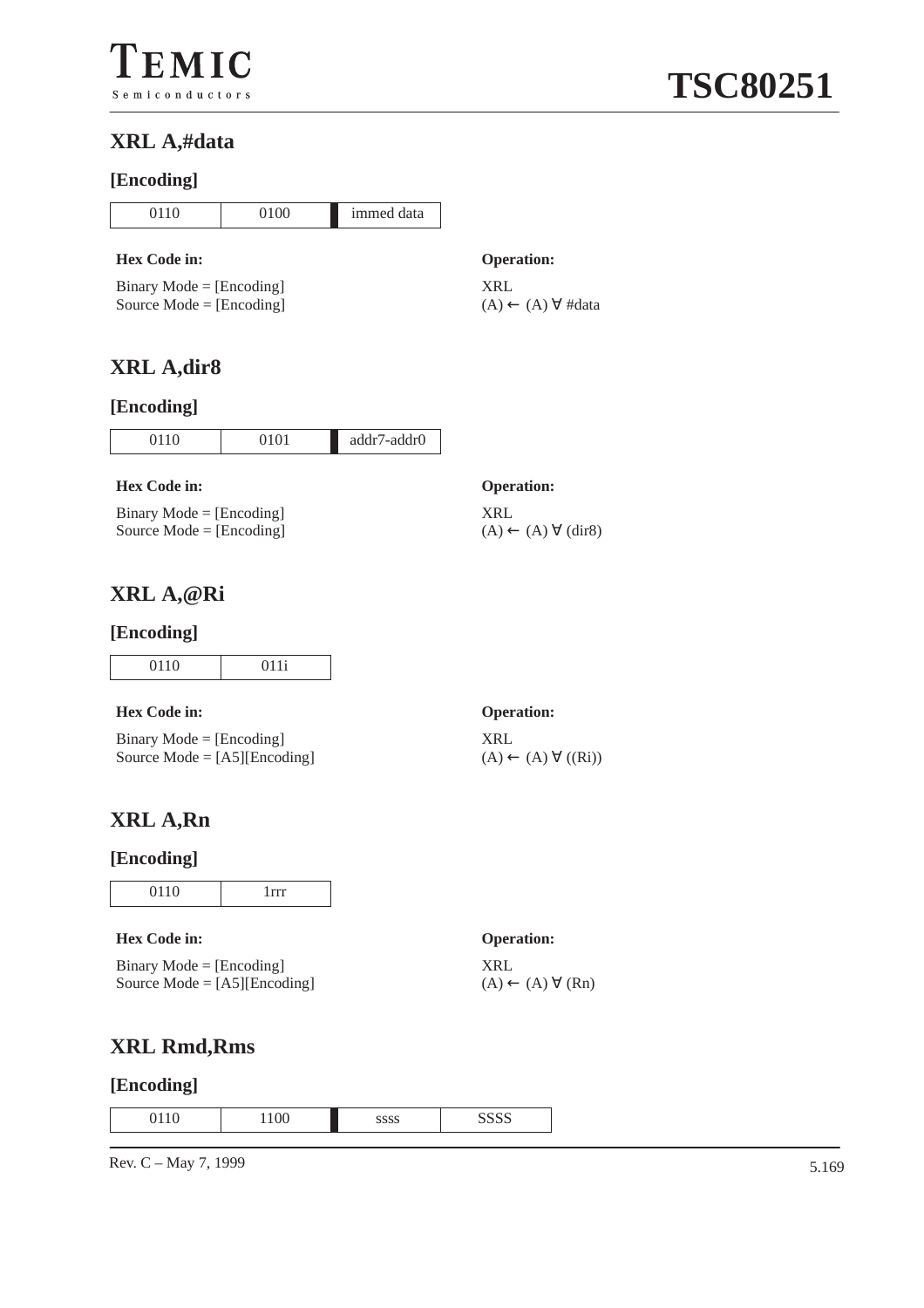

#### **Hex Code in: Operation:**

Binary Mode = [A5][Encoding] Source Mode = [Encoding]

XRL  $(Rmd) \leftarrow (Rmd) \; \forall \; (Rms)$ 

# **XRL WRjd,WRjs**

# **[Encoding]**

| 0110                                                                | 1101 | tttt | TTTT                                                          |  |
|---------------------------------------------------------------------|------|------|---------------------------------------------------------------|--|
| <b>Hex Code in:</b>                                                 |      |      | <b>Operation:</b>                                             |  |
| Binary Mode = $[A5][\text{Encoding}]$<br>Source Mode = $[Encoding]$ |      |      | <b>XRL</b><br>$(WRds) \leftarrow (WRjd) \; \forall \; (WRjs)$ |  |

# **XRL Rm,#data**

## **[Encoding]**

| 0110                                                                | 1110 | <b>SSSS</b> | 0000                                        | immed data |
|---------------------------------------------------------------------|------|-------------|---------------------------------------------|------------|
| Hex Code in:                                                        |      |             | <b>Operation:</b>                           |            |
| Binary Mode = $[A5][\text{Encoding}]$<br>Source Mode = $[Encoding]$ |      |             | XRL<br>$(Rm) \leftarrow (Rm) \forall #data$ |            |

# **XRL WRj,#data16**

## **[Encoding]**

| 0110                                                                | 1110 | tttt | 0100                                           | immed data hi | immed data low |
|---------------------------------------------------------------------|------|------|------------------------------------------------|---------------|----------------|
| Hex Code in:                                                        |      |      | <b>Operation:</b>                              |               |                |
| Binary Mode = $[A5][\text{Encoding}]$<br>Source Mode = $[Encoding]$ |      | XRL  | $(WRj) \leftarrow (WRj) \; \forall \; #data16$ |               |                |

# **XRL Rm,dir8**

## **[Encoding]**

| 0110                                                                                | 1110 | <b>SSSS</b> | 0001                                                                            | addr7-addr0 |
|-------------------------------------------------------------------------------------|------|-------------|---------------------------------------------------------------------------------|-------------|
| Hex Code in:<br>Binary Mode = $[A5][\text{Encoding}]$<br>Source Mode = $[Encoding]$ |      |             | <b>Operation:</b><br><b>XRL</b><br>$(Rm) \leftarrow (Rm) \; \forall \; (dir 8)$ |             |

# **XRL WRj,dir8**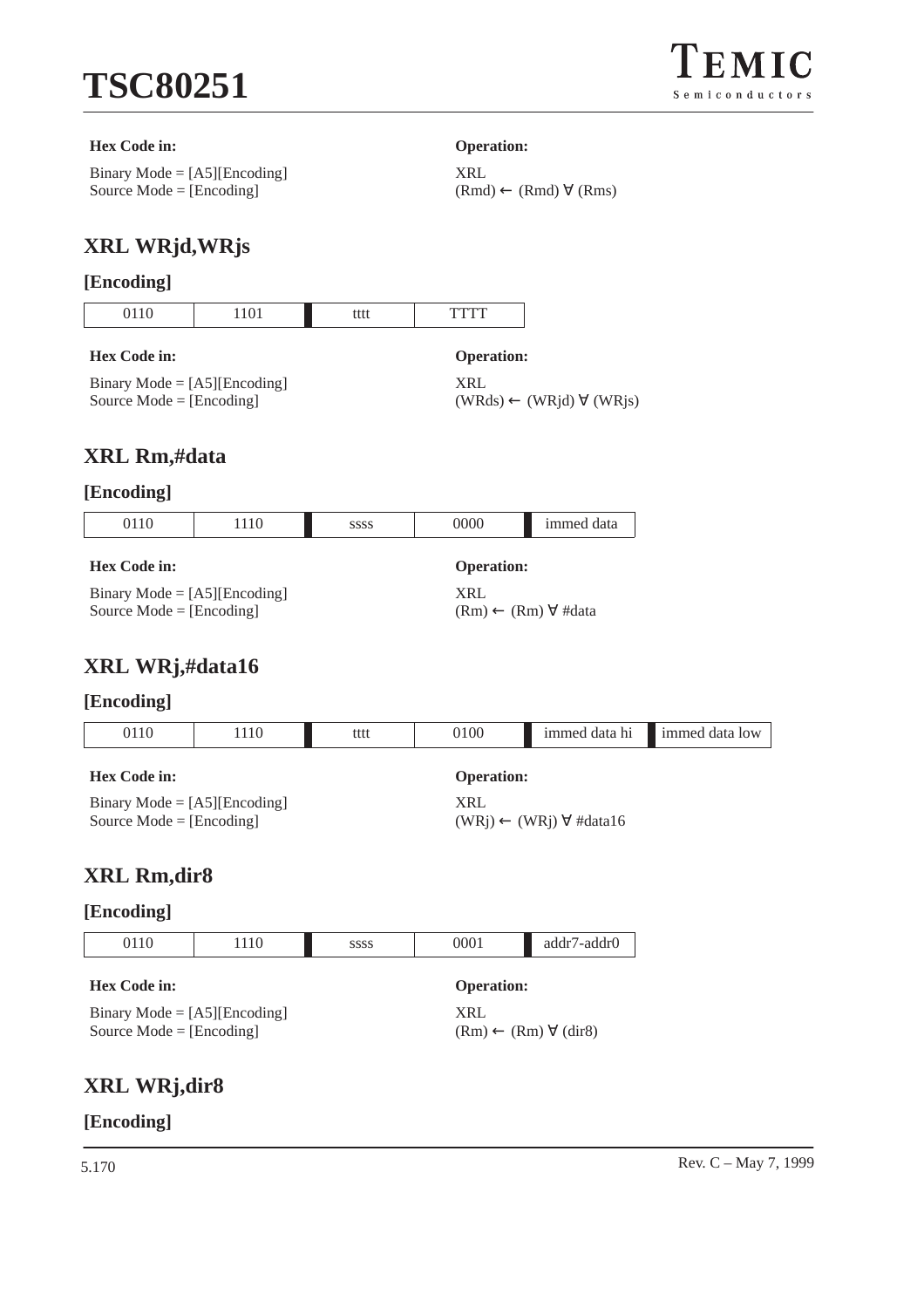



| Semiconductors                                                      |      |                                                            |                                                |                                              | TDCC        |
|---------------------------------------------------------------------|------|------------------------------------------------------------|------------------------------------------------|----------------------------------------------|-------------|
| 0110                                                                | 1110 | tttt                                                       | 0101                                           | addr7-addr0                                  |             |
| <b>Hex Code in:</b>                                                 |      |                                                            | <b>Operation:</b>                              |                                              |             |
| Binary Mode = $[A5][\text{Encoding}]$<br>Source Mode = $[Encoding]$ |      | <b>XRL</b>                                                 | $(WRj) \leftarrow (WRj) \; \forall \; (dir8)$  |                                              |             |
| XRL Rm,dir16                                                        |      |                                                            |                                                |                                              |             |
| [Encoding]                                                          |      |                                                            |                                                |                                              |             |
| 0110                                                                | 1110 | SSSS                                                       | 0011                                           | addr15-addr8                                 | addr7-addr0 |
| <b>Hex Code in:</b>                                                 |      |                                                            |                                                | <b>Operation:</b>                            |             |
| Binary Mode = $[A5][\text{Encoding}]$<br>Source Mode = $[Encoding]$ |      |                                                            | <b>XRL</b>                                     | $(Rm) \leftarrow (Rm) \; \forall \; (dir16)$ |             |
| XRL WRj,dir16                                                       |      |                                                            |                                                |                                              |             |
| [Encoding]                                                          |      |                                                            |                                                |                                              |             |
| 0110                                                                | 1110 | tttt                                                       | 0111                                           | addr15-addr8                                 | addr7-addr0 |
| <b>Hex Code in:</b>                                                 |      |                                                            | <b>Operation:</b>                              |                                              |             |
| Binary Mode = $[A5][\text{Encoding}]$<br>Source Mode = $[Encoding]$ |      | <b>XRL</b>                                                 | $(WRj) \leftarrow (WRj) \; \forall \; (dir16)$ |                                              |             |
| XRL Rm,@Wrj                                                         |      |                                                            |                                                |                                              |             |
| [Encoding]                                                          |      |                                                            |                                                |                                              |             |
| 0110                                                                | 1110 | tttt                                                       | 1001                                           | SSSS                                         | 0000        |
| Hex Code in:                                                        |      |                                                            | <b>Operation:</b>                              |                                              |             |
| Binary Mode = $[A5][\text{Encoding}]$<br>Source Mode = $[Encoding]$ |      | <b>XRL</b><br>$(Rm) \leftarrow (Rm) \; \forall \; ((WRj))$ |                                                |                                              |             |
| XRL Rm,@Drk                                                         |      |                                                            |                                                |                                              |             |
| [Encoding]                                                          |      |                                                            |                                                |                                              |             |
| 0110                                                                | 1110 | uuuu                                                       | 1011                                           | SSSS                                         | 0000        |
| Hex Code in:                                                        |      |                                                            | <b>Operation:</b>                              |                                              |             |
|                                                                     |      |                                                            |                                                |                                              |             |

Binary Mode = [A5][Encoding] Source Mode = [Encoding] XRL  $(Rm) \leftarrow (Rm) \; \forall \; ((DRk))$ 

Rev. C – May 7, 1999  $5.171$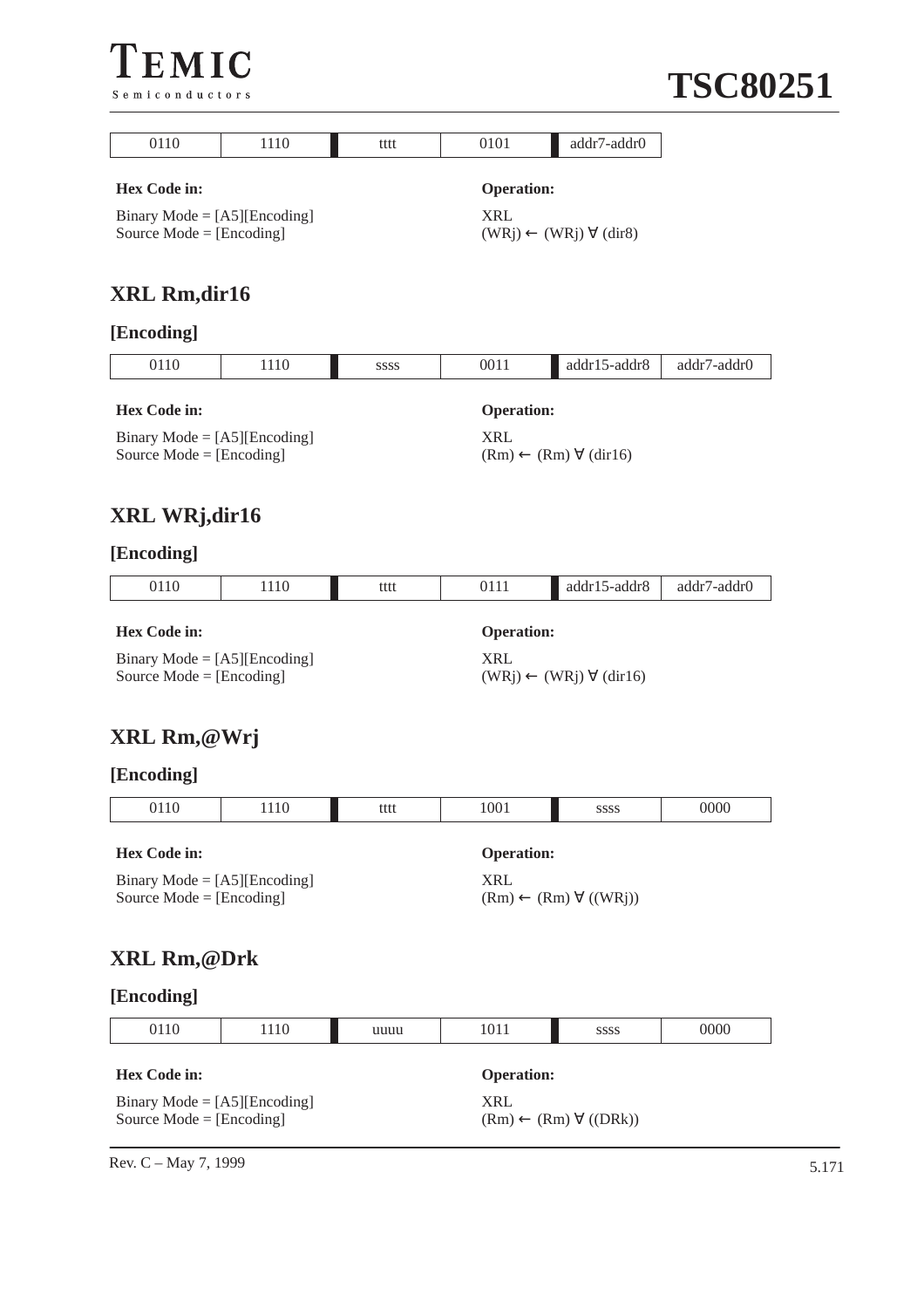## **Glossary**

This glossary defines acronyms, abbreviations, and terms that have special meaning in this manual.

| #0data16                  | A 32-bit constant that is immediately addressed in an instruction. The upper 16-bit<br>part is filled with zeros.                                                                                                                                                                                               |
|---------------------------|-----------------------------------------------------------------------------------------------------------------------------------------------------------------------------------------------------------------------------------------------------------------------------------------------------------------|
| #1data16                  | A 32-bit constant that is immediately addressed in an instruction. The upper 16-bit<br>part is filled with ones.                                                                                                                                                                                                |
| #data An                  | 8-bit constant that is immediately addressed in an instruction.                                                                                                                                                                                                                                                 |
| #data16                   | A 16-bit constant that is immediately addressed in an instruction.                                                                                                                                                                                                                                              |
| #short                    | A constant, equal to 1, 2 or 4, that is immediately addressed in an instruction.                                                                                                                                                                                                                                |
| accumulator               | A register or storage location that forms the result of an arithmetic or logical<br>operation.                                                                                                                                                                                                                  |
| addr11                    | An 11-bit destination address. The destination can be anywhere within the same<br>2–Kbyte block of memory as the first byte of the next instruction.                                                                                                                                                            |
| addr16                    | A 16-bit destination address. The destination can be anywhere within the same<br>64–Kbyte region as the first byte of the next instruction.                                                                                                                                                                     |
| addr24                    | A 24-bit destination address. The destination can be anywhere within the<br>16-Mbyte address space.                                                                                                                                                                                                             |
| <b>ALU</b>                | Arithmetic-logic unit. The part of the CPU that processes arithmetic and logical<br>operations.                                                                                                                                                                                                                 |
| assert                    | The term assert refers to the act of making a signal active (enabled). The polarity<br>(high/low) is defined by the signal name. Active-low signals are designated by a<br>pound symbol (#) suffix; active-high signals have no suffix. To assert RD# is to<br>drive it low; to assert ALE is to drive it high. |
| binary-code compatibility | The ability of a TSC80251 microcontroller to execute, without modification,<br>binary code written for an 80C51 microcontroller.                                                                                                                                                                                |
| binary mode               | An operating mode, selected by a configuration bit, that enables a TSC80251<br>microcontroller to execute, without modification, binary code written for a<br>80C51 microcontroller.                                                                                                                            |
| bit                       | A binary digit.                                                                                                                                                                                                                                                                                                 |
| bit (operand)             | An addressable bit in the C251 Architecture.                                                                                                                                                                                                                                                                    |
| bit51                     | An addressable bit in the C251 Architecture.                                                                                                                                                                                                                                                                    |
| byte                      | Any 8-bit unit of data.                                                                                                                                                                                                                                                                                         |

Rev. C – May 7, 1999 glossary.1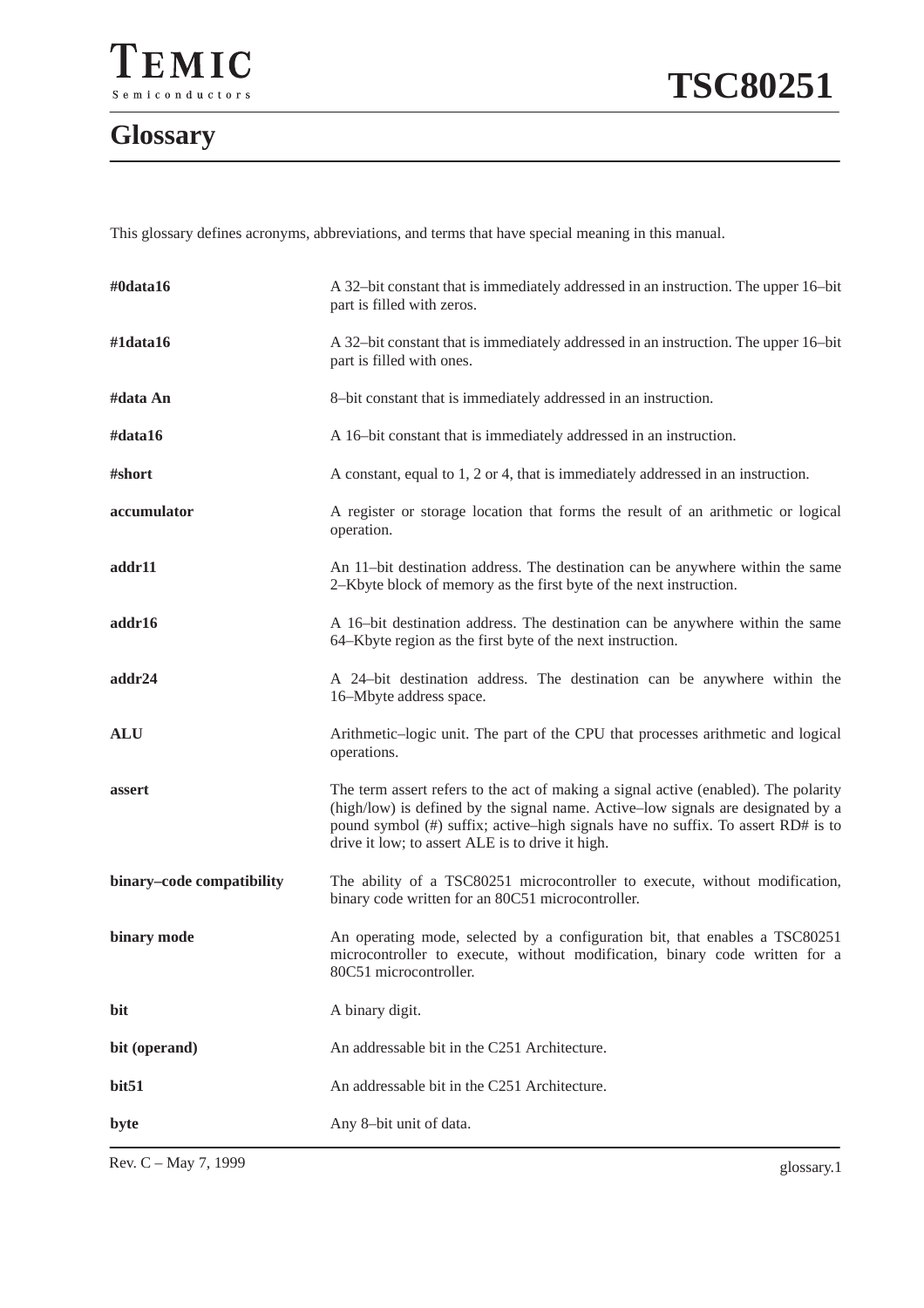## **TSC80251**

| clear                     | The term clear refers to the value of a bit or the act of giving it a value. If a bit is<br>clear, its value is "0"; clearing a bit gives it a "0" value.                                                                                                                                                                                                                                 |
|---------------------------|-------------------------------------------------------------------------------------------------------------------------------------------------------------------------------------------------------------------------------------------------------------------------------------------------------------------------------------------------------------------------------------------|
| code memory               | See program memory.                                                                                                                                                                                                                                                                                                                                                                       |
| configuration bytes       | Bytes that determine a set of operating parameters for the TSC80251 Product. For<br>TSC80251 EPROM and OTPROM versions, these bytes are programmable in an<br>EPROM area. For TSC83251 masked ROM versions, these bytes are additional<br>information provided in a masked ROM area. For TSC80251 ROMless version,<br>these bytes are configured in factory according to the part number. |
| dir <sub>8</sub>          | An 8-bit direct address. This can be a memory address or an SFR address.                                                                                                                                                                                                                                                                                                                  |
| dir16                     | A 16-bit memory address (00:0000h-00:FFFFh) used in direct addressing.                                                                                                                                                                                                                                                                                                                    |
| <b>DPTR</b>               | The 16-bit data pointer. In TSC80251 microcontrollers, DPTR is the lower 16 bits<br>of the 24-bit extended data pointer, DPX.                                                                                                                                                                                                                                                             |
| <b>DPX</b>                | The 24-bit extended data pointer in TSC80251 microcontrollers. See also DPTR.                                                                                                                                                                                                                                                                                                             |
| deassert                  | The term deassert refers to the act of making a signal inactive (disabled). The<br>polarity (high/low) is defined by the signal name. Active-low signals are<br>designated by a pound symbol (#) suffix; active-high signals have no suffix. To<br>deassert RD# is to drive it high; to deassert ALE is to drive it low.                                                                  |
| double word               | A 32-bit unit of data. In memory, a double word comprises four contiguous bytes.                                                                                                                                                                                                                                                                                                          |
| dword                     | See double word.                                                                                                                                                                                                                                                                                                                                                                          |
| <b>EPROM</b>              | Erasable programmable read-only memory.                                                                                                                                                                                                                                                                                                                                                   |
| external address          | A 16-bit or 17-bit address presented on the device pins. The address decoded by<br>an external device depends on how many of these address bits the external system<br>uses. See also internal address.                                                                                                                                                                                   |
| integer                   | Any member of the set consisting of the positive and negative whole numbers and<br>zero.                                                                                                                                                                                                                                                                                                  |
| internal address          | The 24-bit address that the device generates. See also external address.                                                                                                                                                                                                                                                                                                                  |
| interrupt handler         | The module responsible for handling interrupts that are to be serviced by<br>user-written interrupt service routines.                                                                                                                                                                                                                                                                     |
| interrupt latency         | The delay between an interrupt request and the time when the first instruction in<br>the interrupt service routine begins execution.                                                                                                                                                                                                                                                      |
| interrupt response time   | The time delay between an interrupt request and the resulting break in the current<br>instruction stream.                                                                                                                                                                                                                                                                                 |
| interrupt service routine | The software routine that services an interrupt.                                                                                                                                                                                                                                                                                                                                          |
| <b>LSB</b>                | Least-significant bit of a byte or a least-significant byte of a word.                                                                                                                                                                                                                                                                                                                    |
| <b>MSB</b>                | Most-significant bit of a byte or a most-significant byte of a word.                                                                                                                                                                                                                                                                                                                      |

glossary.2 Rev. C – May 7, 1999